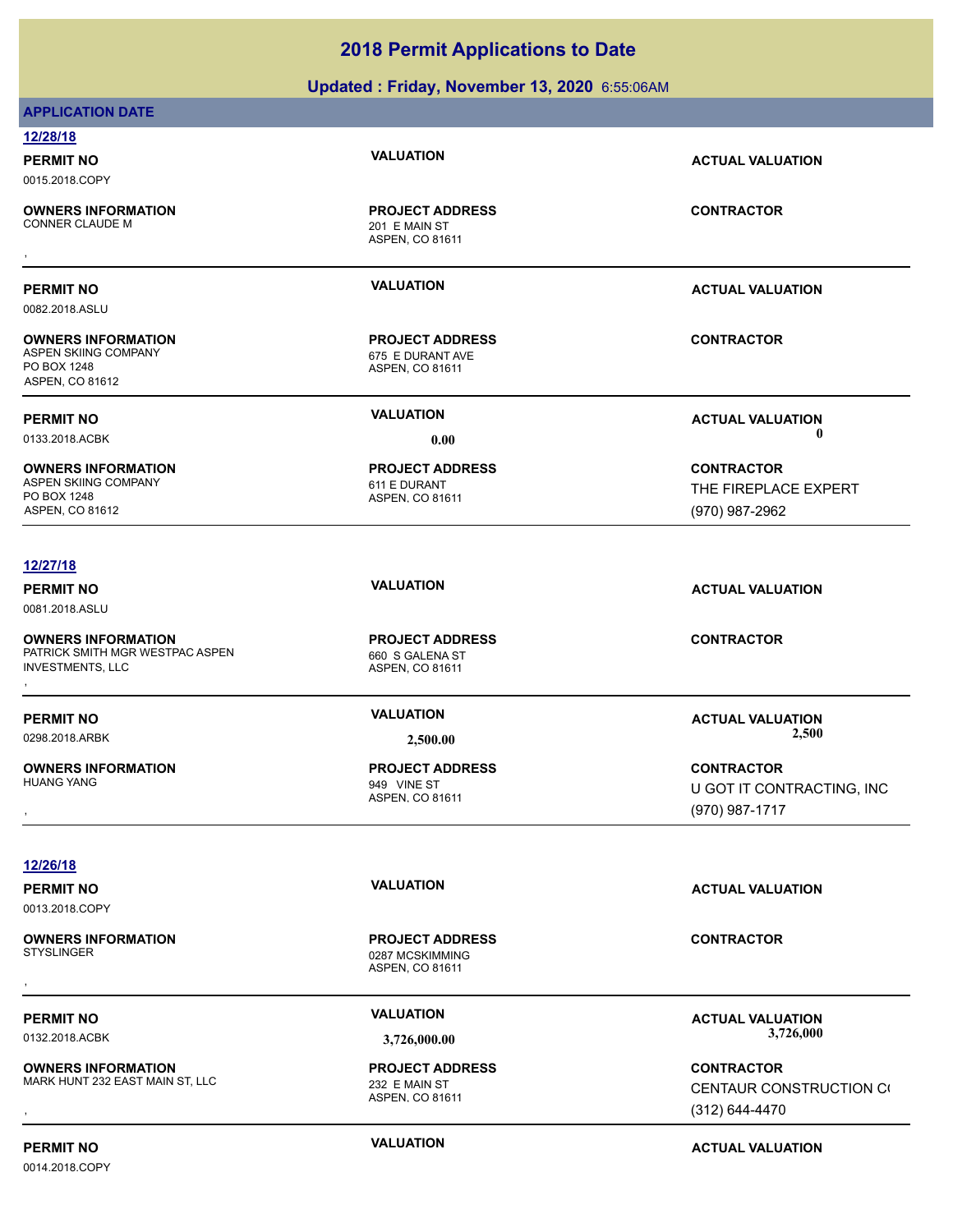### **Updated : Friday, November 13, 2020** 6:55:06AM

|                                                     | <b>opuated . I Huay, November 19, 2020</b> 0.00.00AM |                                        |
|-----------------------------------------------------|------------------------------------------------------|----------------------------------------|
| <b>APPLICATION DATE</b>                             |                                                      |                                        |
| <b>OWNERS INFORMATION</b><br><b>STYSLINGER</b>      | <b>PROJECT ADDRESS</b>                               | <b>CONTRACTOR</b>                      |
|                                                     |                                                      |                                        |
|                                                     |                                                      |                                        |
| 12/24/18                                            |                                                      |                                        |
| <b>PERMIT NO</b>                                    | <b>VALUATION</b>                                     | <b>ACTUAL VALUATION</b>                |
| 0297.2018.ARBK                                      | 9,000.00                                             | 9,000                                  |
|                                                     |                                                      |                                        |
| <b>OWNERS INFORMATION</b><br>LEE AND SUSAN MCINTIRE | <b>PROJECT ADDRESS</b><br>625 W GILLESPIE ST         | <b>CONTRACTOR</b><br>AM CONSTRUCTION   |
|                                                     | ASPEN, CO 81611                                      | (970) 704-0490                         |
|                                                     |                                                      |                                        |
| 12/21/18                                            |                                                      |                                        |
| <b>PERMIT NO</b>                                    | <b>VALUATION</b>                                     | <b>ACTUAL VALUATION</b>                |
| 0296.2018.ARBK                                      | 75,000.00                                            | 75,000                                 |
| <b>OWNERS INFORMATION</b>                           | <b>PROJECT ADDRESS</b>                               | <b>CONTRACTOR</b>                      |
| J RONALD & PHYLLIS M BLEVINS                        | 310 W BLEEKER ST                                     | DOUG THROM CONSTRUCTIC                 |
|                                                     | ASPEN, CO 81611                                      | (970) 920-1719                         |
|                                                     |                                                      |                                        |
| <b>PERMIT NO</b>                                    | <b>VALUATION</b>                                     | <b>ACTUAL VALUATION</b><br>$\mathbf 0$ |
| 0131.2018.ACBK                                      | 0.00                                                 |                                        |
| <b>OWNERS INFORMATION</b><br>VICTORIAN SQUARE, LLC  | <b>PROJECT ADDRESS</b>                               | <b>CONTRACTOR</b>                      |
|                                                     | 601 E HYMAN AVE<br>ASPEN, CO 81611                   | WONDERLAND CONSTRUCTI(                 |
|                                                     |                                                      | (970) 948-1396                         |
| <b>PERMIT NO</b>                                    | <b>VALUATION</b>                                     | <b>ACTUAL VALUATION</b>                |
| 0080.2018.ASLU                                      |                                                      |                                        |
| <b>OWNERS INFORMATION</b>                           | <b>PROJECT ADDRESS</b>                               | <b>CONTRACTOR</b>                      |
| <b>CITY HALL</b>                                    | 130 S GALENA                                         |                                        |
| 801 CASTLE CRK<br>ASPEN, CO 81611                   | ASPEN, CO 81611                                      |                                        |
|                                                     |                                                      |                                        |
| 12/20/18                                            |                                                      |                                        |
| <b>PERMIT NO</b>                                    | <b>VALUATION</b>                                     | <b>ACTUAL VALUATION</b>                |
| 0194.2018.ASPL                                      | 182,000.00                                           |                                        |
| <b>OWNERS INFORMATION</b>                           | <b>PROJECT ADDRESS</b>                               | <b>CONTRACTOR</b>                      |
| ELLEN K VALENTINE<br>1230 SNOWBUNNY LN              | 1230 SNOWBUNNY LN<br>ASPEN, CO 81611                 | 2H MECHANICAL, LLC                     |
| ASPEN, CO 81611                                     |                                                      | (970) 778-4560                         |
| <b>PERMIT NO</b>                                    | <b>VALUATION</b>                                     | <b>ACTUAL VALUATION</b>                |
| 0079.2018.ASLU                                      |                                                      |                                        |
| <b>OWNERS INFORMATION</b>                           | <b>PROJECT ADDRESS</b>                               | <b>CONTRACTOR</b>                      |
| <b>GAVIN MERLINO</b>                                | 250 S ORIGINAL ST                                    |                                        |
|                                                     | ASPEN, CO 81611                                      |                                        |
|                                                     | <b>VALUATION</b>                                     |                                        |
| <b>PERMIT NO</b>                                    |                                                      | <b>ACTUAL VALUATION</b>                |

0295.2018.ARBK **18,085.00 18,085.00**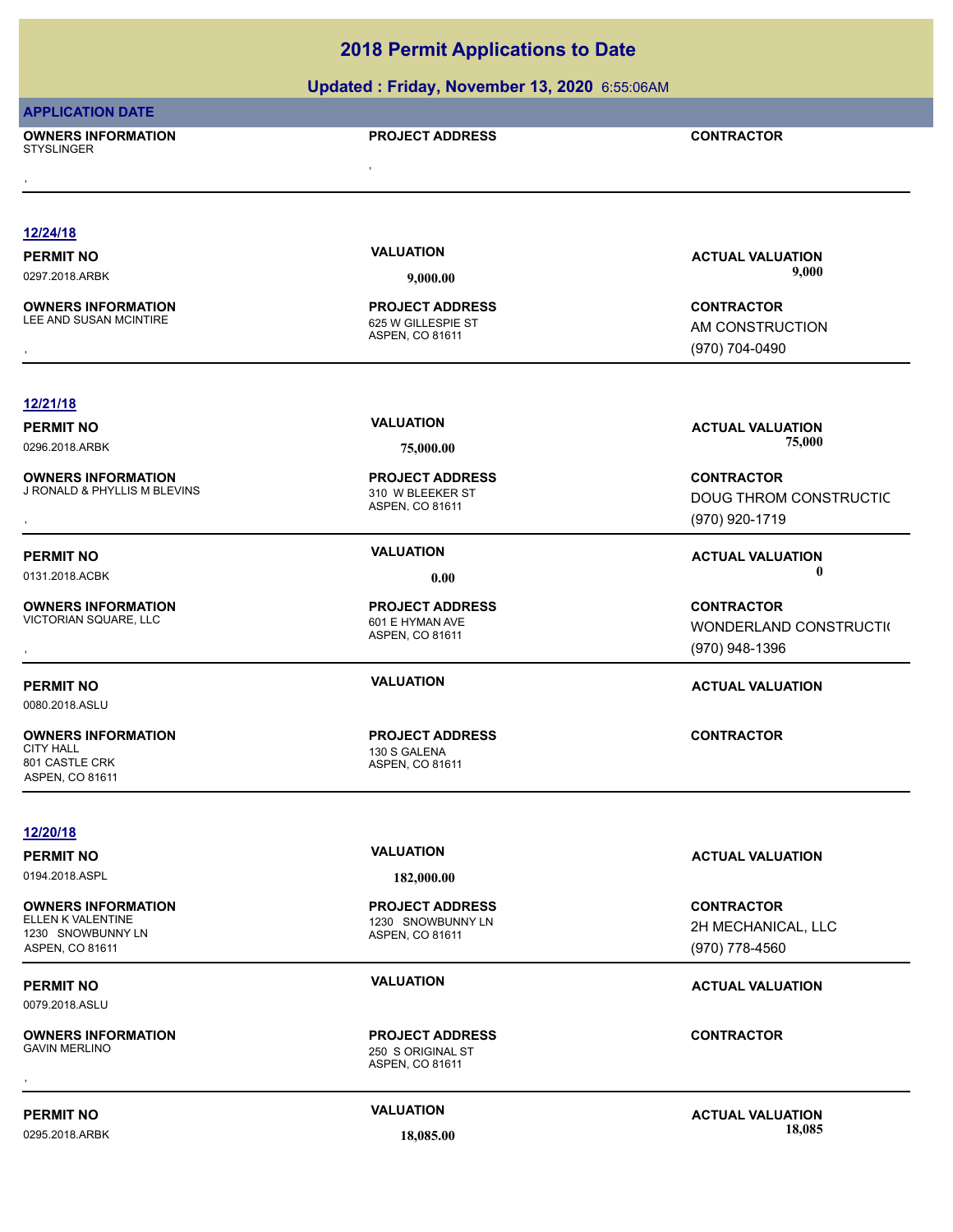### **Updated : Friday, November 13, 2020** 6:55:06AM

### **APPLICATION DATE**

**OWNERS INFORMATION** BENNETT NEIL JAN 1999 STATE STATE STATE STATE 214 PARK AVE

# **PROJECT ADDRESS**

ASPEN, CO 81611

, **CONTRACTOR** OWNER/BUILDER

0128.2018.afsr **12,030.00**

**OWNERS INFORMATION** FIFTH AVENUE CONDO ASSOCIATION 800 S MILL ST

ASPEN, CO 81611 **PROJECT ADDRESS**

### **PERMIT NO VALUATION ACTUAL VALUATION**

, **CONTRACTOR** PROGUARD PROTECTION SE (970) 927-2026

### **12/19/18**

### **OWNERS INFORMATION** FALLIN RICHARD A & PAT FINLEY 905 CHATFIELD RD 905 CHATFIELD RD ASPEN, CO 81611

**PERMIT NO VALUATION ACTUAL VALUATION**

**OWNERS INFORMATION** KRB REAL ESTATE ASSC LLC 875 CHATFIELD RD

0299.2018.AMEC **164,900.00**

**OWNERS INFORMATION**

0300.2018.AMEC **38,992.00**

### **OWNERS INFORMATION** BALD MOUNTAIN DEVELOPMENT LLC<br>
717 S ASPEN ST 132 W MAIN ST ASPEN, CO 81611

0301.2018.AMEC **20,438.00**

### **OWNERS INFORMATION** BALD MOUNTAIN DEVELOPMENT LLC<br>
755 S ASPEN ST 132 W MAIN ST

ASPEN, CO 81611

0302.2018.AMEC **32,016.00**

**OWNERS INFORMATION** BALD MOUNTAIN DEVELOPMENT LLC<br>695 S ASPEN ST 132 W MAIN ST ASPEN, CO 81611

### ASPEN, CO 81611 **PROJECT ADDRESS**

0298.2018.AMEC **80,000.00**

ASPEN, CO 81611 **PROJECT ADDRESS**

ASPEN, CO 81611 122 W MAIN ST **PROJECT ADDRESS**

ASPEN, CO 81611 **PROJECT ADDRESS**

ASPEN, CO 81611 **PROJECT ADDRESS**

### ASPEN, CO 81611 **PROJECT ADDRESS**

**PERMIT NO VALUATION VALUATION VALUATION** 0293.2018.ARBK **50.00 50.00**

> **CONTRACTOR** ROTHBERG DEVELOPMENT, I (970) 948-0480

**OWNERS INFORMATION PROJECT ADDRESS CONTRACTOR**<br>KRB REAL ESTATE ASSC LLC 975 CHATFIELD RD<br>, ASPEN, CO 81611 (970) 379-7907 RAK PLUMBING AND HEATING (970) 379-7907

### **PERMIT NO VALUATION ACTUAL VALUATION**

, **CONTRACTOR** GRAND MESA MECHANICAL (970) 250-5649

### **PERMIT NO VALUATION ACTUAL VALUATION**

**CONTRACTOR** TRUE NORTH HEARTH AND H (970) 274-0200

### **PERMIT NO VALUATION ACTUAL VALUATION**

**CONTRACTOR** TRUE NORTH HEARTH AND H (970) 274-0200

### **PERMIT NO VALUATION ACTUAL VALUATION**

**CONTRACTOR** TRUE NORTH HEARTH AND H (970) 274-0200

**PERMIT NO CONSUMITY ACTUAL VALUATION VALUATION VALUATION** 0294.2018.ARBK **17,000.00 17,000.00**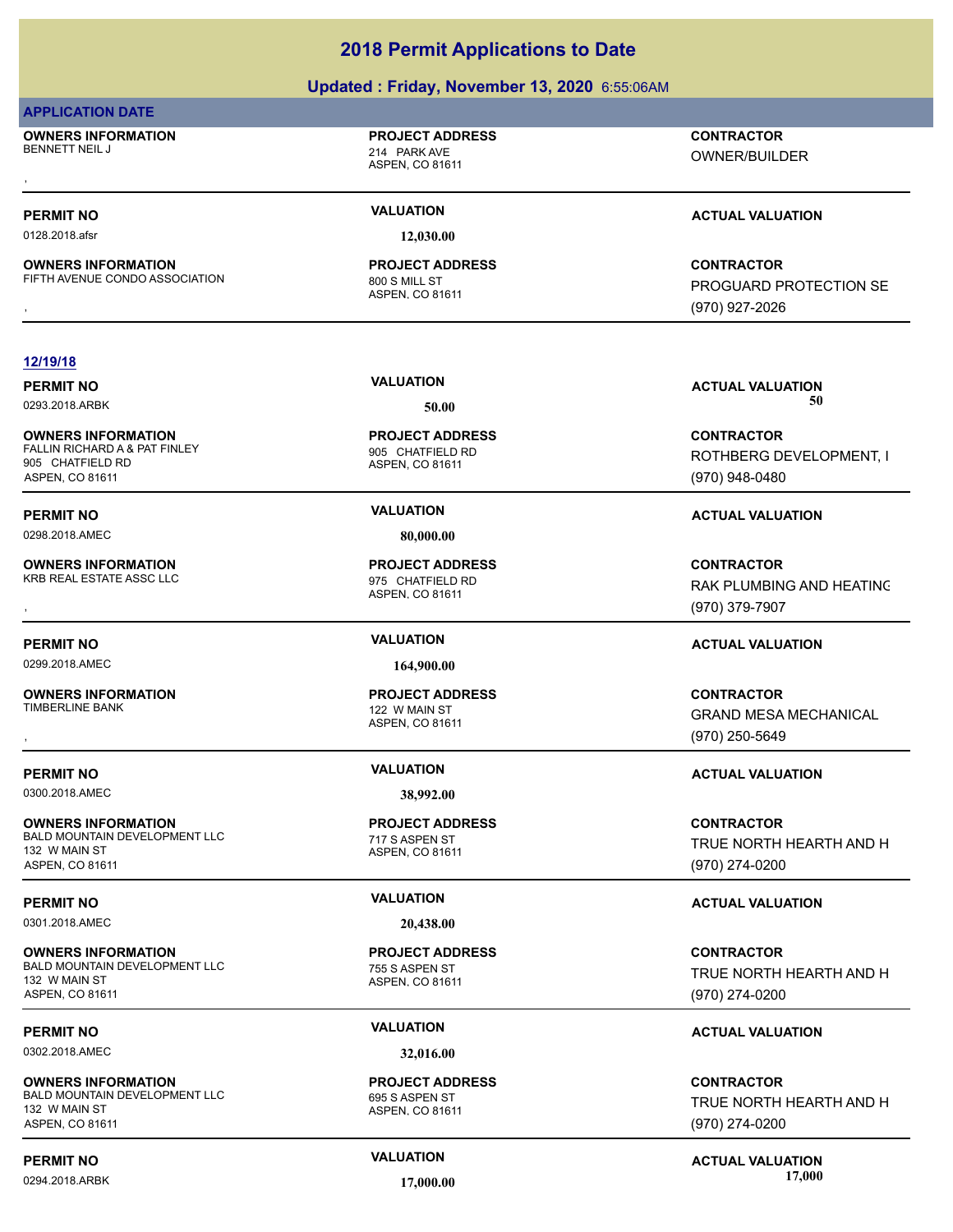### **Updated : Friday, November 13, 2020** 6:55:06AM

| <b>APPLICATION DATE</b>                                       |                                                                  |                                                                   |
|---------------------------------------------------------------|------------------------------------------------------------------|-------------------------------------------------------------------|
| <b>OWNERS INFORMATION</b><br><b>VALERIE RICHTER</b>           | <b>PROJECT ADDRESS</b><br>610 S WEST END ST<br>ASPEN, CO 81611   | <b>CONTRACTOR</b><br>ZANIER CONST, LLC<br>(970) 927-8823          |
| <b>PERMIT NO</b><br>0027.2018.REMP                            | <b>VALUATION</b>                                                 | <b>ACTUAL VALUATION</b>                                           |
| <b>OWNERS INFORMATION</b><br><b>CUSTOMER</b>                  | <b>PROJECT ADDRESS</b><br>$\bullet$                              | <b>CONTRACTOR</b>                                                 |
|                                                               |                                                                  |                                                                   |
| 12/18/18                                                      |                                                                  |                                                                   |
| <b>PERMIT NO</b><br>0078.2018.ASLU                            | <b>VALUATION</b>                                                 | <b>ACTUAL VALUATION</b>                                           |
| <b>OWNERS INFORMATION</b><br>ERIC WITMONDT FAMILY INVESTMENTS | <b>PROJECT ADDRESS</b><br>1011 E HOPKINS AVE<br>ASPEN, CO 81611  | <b>CONTRACTOR</b>                                                 |
| <b>PERMIT NO</b><br>0035.2018.AHPC                            | <b>VALUATION</b>                                                 | <b>ACTUAL VALUATION</b>                                           |
| <b>OWNERS INFORMATION</b><br><b>MARCUS HOLLINS</b>            | <b>PROJECT ADDRESS</b><br>447 E COOPER<br>ASPEN, CO 81601        | <b>CONTRACTOR</b>                                                 |
| 12/17/18                                                      |                                                                  |                                                                   |
| <b>PERMIT NO</b>                                              | <b>VALUATION</b>                                                 | <b>ACTUAL VALUATION</b>                                           |
| 0127.2018.afsr                                                | 14,211.00                                                        |                                                                   |
| <b>OWNERS INFORMATION</b><br><b>CHARLES B JR MOSS</b>         | <b>PROJECT ADDRESS</b><br>805 ROARING FORK RD<br>ASPEN, CO 81611 | <b>CONTRACTOR</b><br>PROGUARD PROTECTION SE<br>(970) 927-2026     |
| <b>PERMIT NO</b>                                              | <b>VALUATION</b>                                                 | <b>ACTUAL VALUATION</b>                                           |
| 0193.2018.ASPL                                                | 4,942.00                                                         |                                                                   |
| <b>OWNERS INFORMATION</b><br>SARAH BROUGHTON                  | <b>PROJECT ADDRESS</b><br>500 W MAIN ST<br>ASPEN, CO 81611       | <b>CONTRACTOR</b><br>PINNACLE PLUMBING SERVIC                     |
|                                                               |                                                                  |                                                                   |
| <b>PERMIT NO</b>                                              | <b>VALUATION</b>                                                 | <b>ACTUAL VALUATION</b>                                           |
| 0276.2018.AELE                                                | 140,000.00                                                       |                                                                   |
| <b>OWNERS INFORMATION</b><br>210 COOPER BUILDING HOA          | <b>PROJECT ADDRESS</b><br>210 E COOPER AVE<br>ASPEN, CO 81611    | <b>CONTRACTOR</b><br>REEVES & SONS ELECTRIC, II<br>(970) 876-0545 |
|                                                               |                                                                  |                                                                   |
| <b>PERMIT NO</b>                                              | <b>VALUATION</b>                                                 | <b>ACTUAL VALUATION</b>                                           |
| 0126.2018.afsr                                                | 2,466.00                                                         |                                                                   |

**OWNERS INFORMATION** HAVENO HOLDING LIMITED

ASPEN, CO 81611 **PROJECT ADDRESS**

, **CONTRACTOR** VISION SECURITY, LLC (970) 963-1990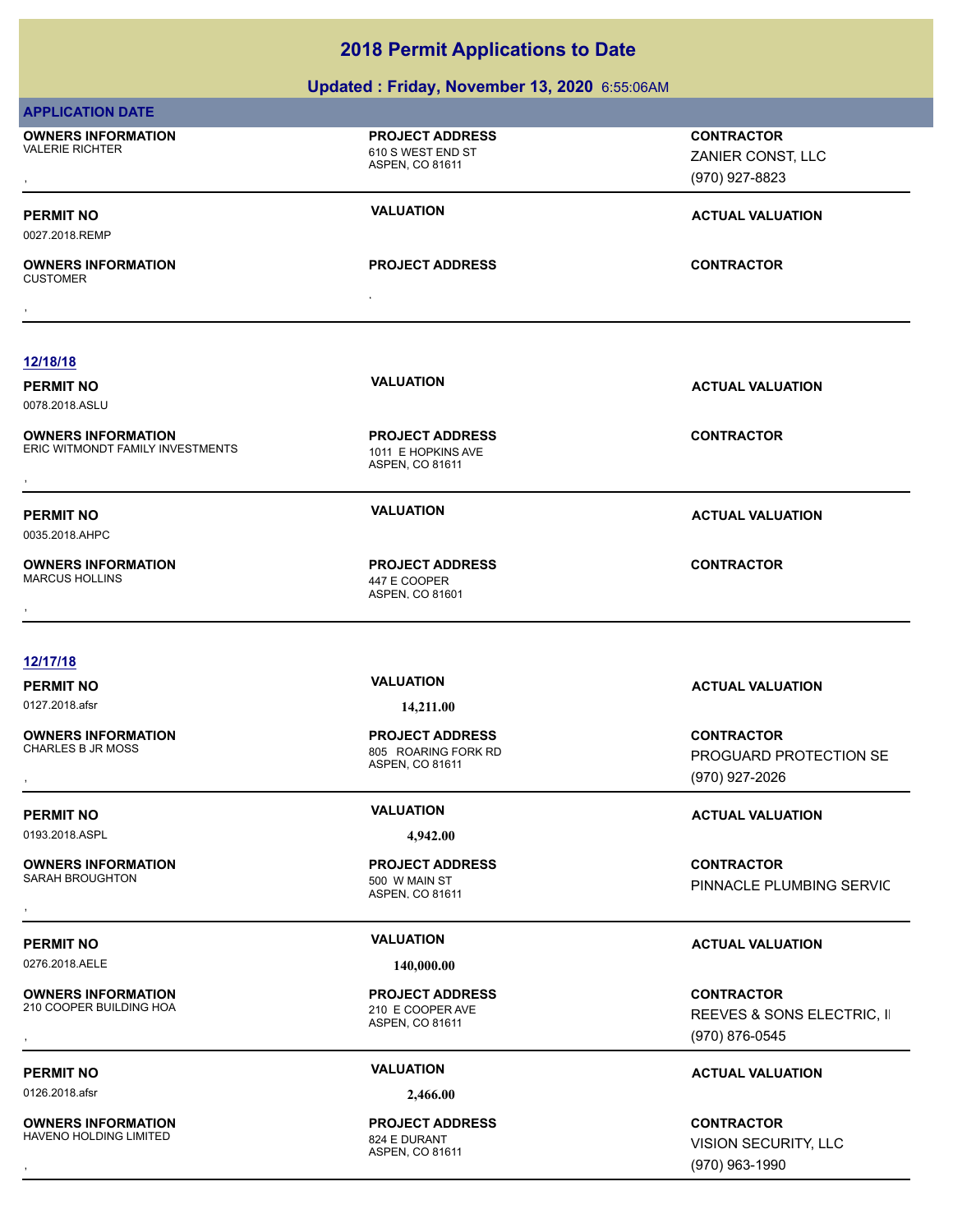### **Updated : Friday, November 13, 2020** 6:55:06AM

### **APPLICATION DATE**

**OWNERS INFORMATION**

0297.2018.AMEC **21,428.00**

**OWNERS INFORMATION**

0296.2018.AMEC **6,000.00**

**OWNERS INFORMATION**

ASPEN, CO 81611 100 N SPRING ST **PROJECT ADDRESS**

ASPEN, CO 81611 219 N MONARCH ST **PROJECT ADDRESS**

ASPEN, CO 81611 535 E HYMAN

**PERMIT NO VALUATION ACTUAL VALUATION** 0292.2018.ARBK **5,500,000.00 5,500,000.00**

, **CONTRACTOR** THE FIREPLACE EXPERT (970) 987-2962

### **PERMIT NO VALUATION ACTUAL VALUATION**

, **CONTRACTOR** WILEY MECHANICAL, LLC (970) 319-1203

, **CONTRACTOR** JIM HOUG PLUMBING & HEAT (970) 945-5569

### **12/14/18**

0273.2018.AELE **21,500,000.00**

**OWNERS INFORMATION** TIMBERLINE BANK 122 W MAIN ST

0191.2018.ASPL **252,670.00**

**OWNERS INFORMATION**

0034.2018.AHPC

**OWNERS INFORMATION** JODI SMITH PITKIN COUNTY LIBRARY 506 E MAIN ST 120 N MILL ST ASPEN, CO 81611

0274.2018.AELE **47,560.00**

**OWNERS INFORMATION** BALD MOUNTAIN DEVELOPMENT LLC 717 S ASPEN ST 132 W MAIN ST ASPEN, CO 81611

0275.2018.AELE **2,000.00**

**OWNERS INFORMATION** BALD MOUNTAIN DEVELOPMENT LLC<br>
717 S ASPEN ST 132 W MAIN ST ASPEN, CO 81611

ASPEN, CO 81611 **PROJECT ADDRESS**

ASPEN, CO 81611 122 W MAIN ST **PROJECT ADDRESS**

ASPEN, CO 81611 **PROJECT ADDRESS**

ASPEN, CO 81611 **PROJECT ADDRESS**

ASPEN, CO 81611 **PROJECT ADDRESS**

**PERMIT NO VALUATION ACTUAL VALUATION**

, **CONTRACTOR** LASSITER ELECTRIC, INC (970) 927-4656

### **PERMIT NO VALUATION ACTUAL VALUATION**

, **CONTRACTOR** GRAND MESA MECHANICAL (970) 250-5649

**PERMIT NO VALUATION ACTUAL VALUATION**

### **CONTRACTOR**

### **PERMIT NO VALUATION ACTUAL VALUATION**

**CONTRACTOR** CONUNDRUM TECHNOLOGIES (970) 926-2554

### **PERMIT NO VALUATION ACTUAL VALUATION**

**CONTRACTOR** CONUNDRUM TECHNOLOGIES (970) 926-2554

**PERMIT NO VALUATION ACTUAL VALUATION**

**PROJECT ADDRESS**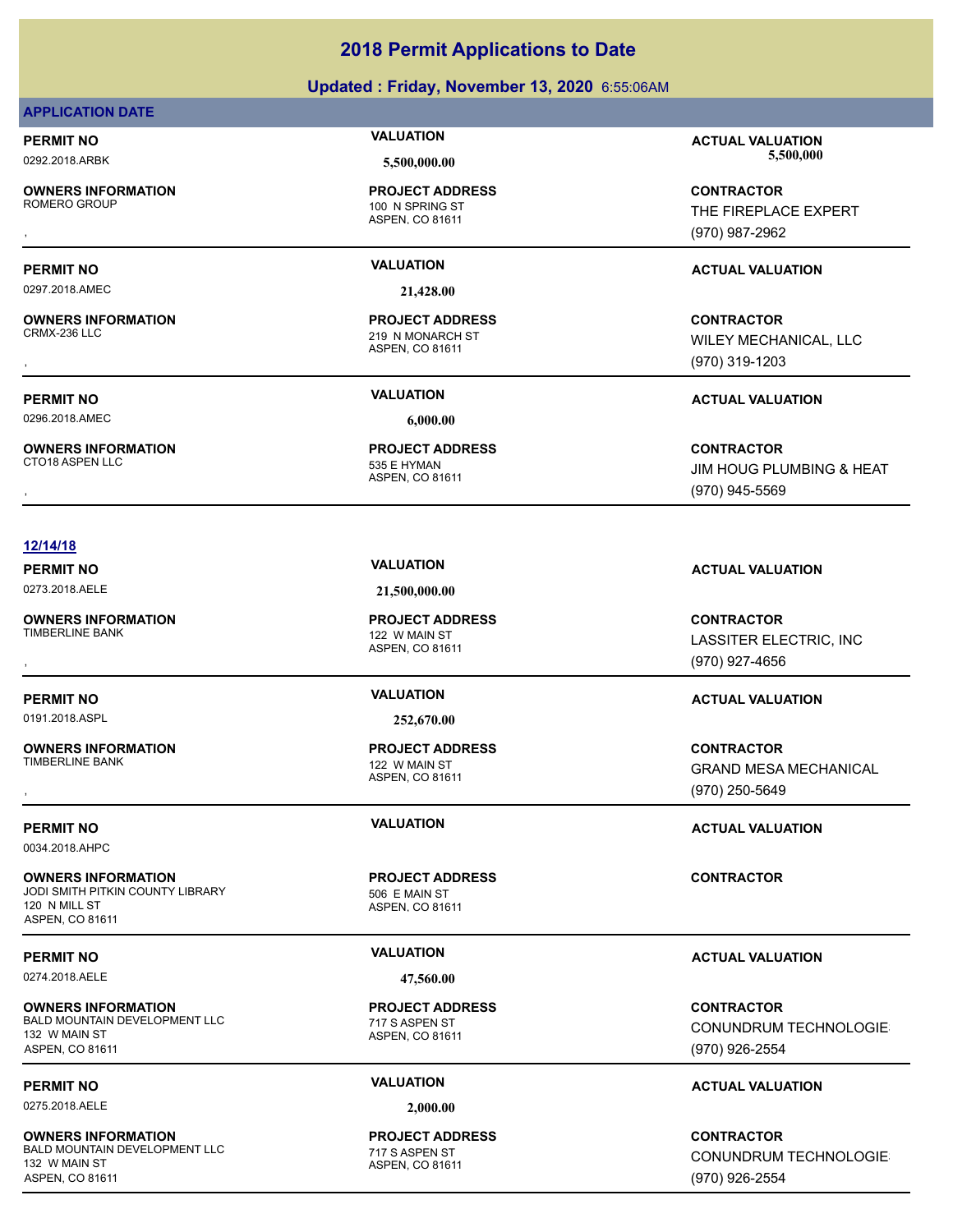### **Updated : Friday, November 13, 2020** 6:55:06AM

### **APPLICATION DATE**

**OWNERS INFORMATION** SANDLER ANDREW & RICKY TRUSTEE 515 E HOPKINS

0192.2018.ASPL **15,000.00**

ASPEN, CO 81611 **PROJECT ADDRESS**

0295.2018.AMEC **29,000.00**

ASPEN, CO 81611 CTO18 ASPEN LLC 535 E HYMAN **PROJECT ADDRESS**

**PERMIT NO VALUATION ACTUAL VALUATION**

**OWNERS INFORMATION FROM THE REPOLUT ADDRESS FOR SANDLER ANDRE AND ALL VALLEY MAINTENANCE &<br>SANDLER ANDREW & RICKY TRUSTEE FROM THE SANDLER ASPEN, CO 81611 FOR SANDLER AND ALL VALLEY MAINTENANCE &<br>FOR SAND ASPEN, CO 81611** ALL VALLEY MAINTENANCE & (970) 927-4036

### **PERMIT NO VALUATION ACTUAL VALUATION**

, **CONTRACTOR** T & E MARSHALL ENTERPRISI (970) 927-8071

### **12/13/18**

**OWNERS INFORMATION**

**OWNERS INFORMATION**

**OWNERS INFORMATION**

### **12/12/18**

0293.2018.AMEC **44,278.00**

**OWNERS INFORMATION** 287 MCSKIMMING RD. PARTNERS LL<br>0287 MCSKIMMING

**OWNERS INFORMATION** 267 ROARING FORK DR ASPEN, CO 81611

**OWNERS INFORMATION**

ASPEN, CO 81611

1320 SNOWBUNNY LN **PROJECT ADDRESS**

ASPEN, CO 81611

1322 SNOWBUNNY LN **PROJECT ADDRESS**

ASPEN, CO 81611 **PROJECT ADDRESS**

ASPEN, CO 81611 267 ROARING FORK DR **PROJECT ADDRESS**

ASPEN, CO 81611 555 E DURANT AVE **PROJECT ADDRESS**

0271.2018.AELE **20,000.00**

**PERMIT NO VALUATION ACTUAL VALUATION** 0291.2018.ARBK **1,304,219.00 1,304,219.00**

, **CONTRACTOR** CRAWFORD DESIGN BUILD (970) 618-0480

**PERMIT NO VALUATION ACTUAL VALUATION** 0290.2018.ARBK **1,689,797.00 1,689,797.00**

, **CONTRACTOR** CRAWFORD DESIGN BUILD (970) 618-0480

### **PERMIT NO VALUATION ACTUAL VALUATION**

**OWNERS INFORMATION EXAMPLE ASS ARE DESCRIPS TO A PROJECT ADDRESS ARE SERVICES CONTRACTOR CONTRACTOR SERVICES A<br>287 MCSKIMMING RD. PARTNERS LL EXAMPLE ASSAN ASPEN. CO 81611<br>, Example a Service of the ASPEN. CO 81611 (970)** TRUE NORTH HEARTH AND H (970) 274-0200

**PERMIT NO CONSUMITY ACTUAL VALUATION VALUATION VALUATION** 0289.2018.ARBK **215,252.00 215,252.00**

> **CONTRACTOR** HENDRICKSON CONSTRUCTI (970) 274-6324

**PERMIT NO VALUATION ACTUAL VALUATION** 0288.2018.ARBK **350,000.00 350,000.00**

, **CONTRACTOR** OSAGE INC (970) 309-8239

**PERMIT NO VALUATION ACTUAL VALUATION**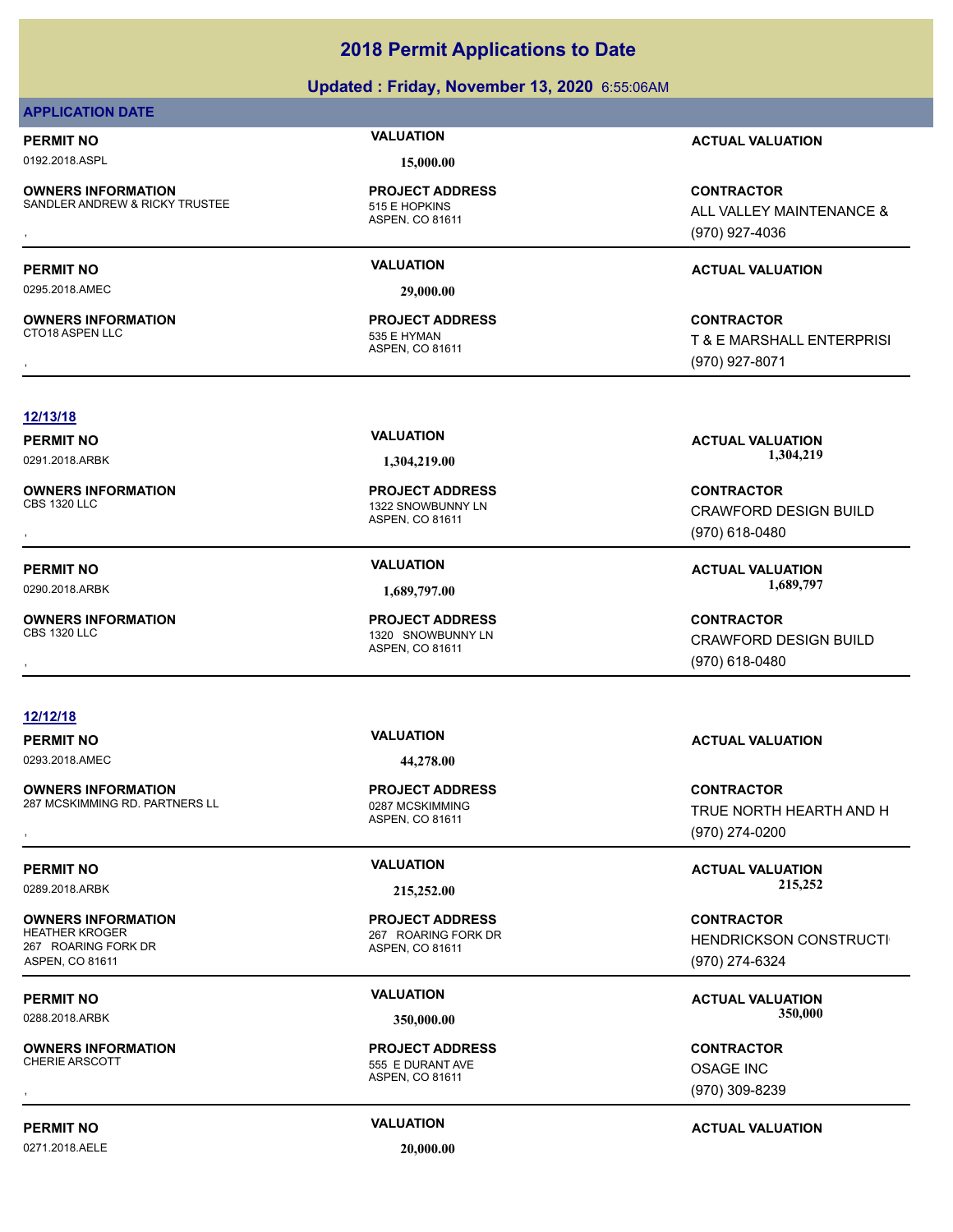### **Updated : Friday, November 13, 2020** 6:55:06AM

### **APPLICATION DATE**

**OWNERS INFORMATION** OBRIEN M ANN REV TRUST **1116 WATERS AVE** 

# **PROJECT ADDRESS**

ASPEN, CO 81611

ASPEN, CO 81611

**PROJECT ADDRESS**

0294.2018.AMEC **7,995.00**

### **OWNERS INFORMATION** OBRIEN M ANN REV TRUST 1116 WATERS AVE

# **OWNERS INFORMATION**

**PERMIT NO VALUATION ACTUAL VALUATION** 0272.2018.AELE **14,000.00**

### ASPEN, CO 81611 535 E HYMAN **PROJECT ADDRESS**

### **12/11/18**

**OWNERS INFORMATION** WILLIAM WRIGLEY WILLIAM JR, RES TRUST **144 PITKIN WAY** 44 PITKIN WAY ASPEN, CO 81611

**OWNERS INFORMATION** WILLIAM WRIGLEY WILLIAM JR, RES TRUST 44 PITKIN WAY 44 PITKIN WAY ASPEN, CO 81611

0122.2018.afsr **2,700.00**

### **OWNERS INFORMATION** MOCKINGBIRD INTERESTS ASPEN LL<br>535 E HYMAN AVE

**OWNERS INFORMATION**

0270.2018.AELE **48,000.00**

**OWNERS INFORMATION** 800 MILL 303 LLC 800 MILL ST 515 W GILLESPIE ST ASPEN, CO 81611

0125.2018.afsr **604.00**

ASPEN, CO 81611 **PROJECT ADDRESS**

# **PROJECT ADDRESS**

ASPEN, CO 81611 **PROJECT ADDRESS**

ASPEN, CO 81611-1993 720 E DURANT AVE **PROJECT ADDRESS** , **CONTRACTOR**

ASPEN, CO 81611 **PROJECT ADDRESS**

## , **CONTRACTOR** GRIZZLY ELECTRIC, INC.

(970) 927-8006

### **PERMIT NO CONSUMITY ACTUAL VALUATION VALUATION VALUATION**

, **CONTRACTOR** UTE CITY FIREPLACES, LLC (970) 319-7642

, **CONTRACTOR** LASSITER ELECTRIC, INC (970) 927-4656

**PERMIT NO VALUATION ACTUAL VALUATION** 0287.2018.ARBK **94,000.00 94,000.00**

> **CONTRACTOR** COSTELLO & COMPANY (970) 927-1421

**CONTRACTOR** APEX SECURITY (970) 945-2152

### **PERMIT NO VALUATION ACTUAL VALUATION**

**OWNERS INFORMATION MODEL SERVICE PROJECT ADDRESS ARE SERVICES CONTRACTOR CONTRACTOR**<br>MOCKINGBIRD INTERESTS ASPEN LL ASPEN, CO 81611 ASPEN, CO 81611 (970) 984-3979 ALLTEC SERVICES, LLC (970) 984-3979

### **PERMIT NO VALUATION ACTUAL VALUATION** 0130.2018.ACBK **0.00 0.00**

OWNER/BUILDER

### **PERMIT NO VALUATION ACTUAL VALUATION**

**CONTRACTOR** ELECTRICAL OUTFITTERS, INC (970) 945-5793

### **PERMIT NO CONSUMITY ACTUAL VALUATION VALUATION VALUATION**

# **PERMIT NO VALUATION ACTUAL VALUATION** 0124.2018.afsr **1,840.00**

ASPEN, CO 81611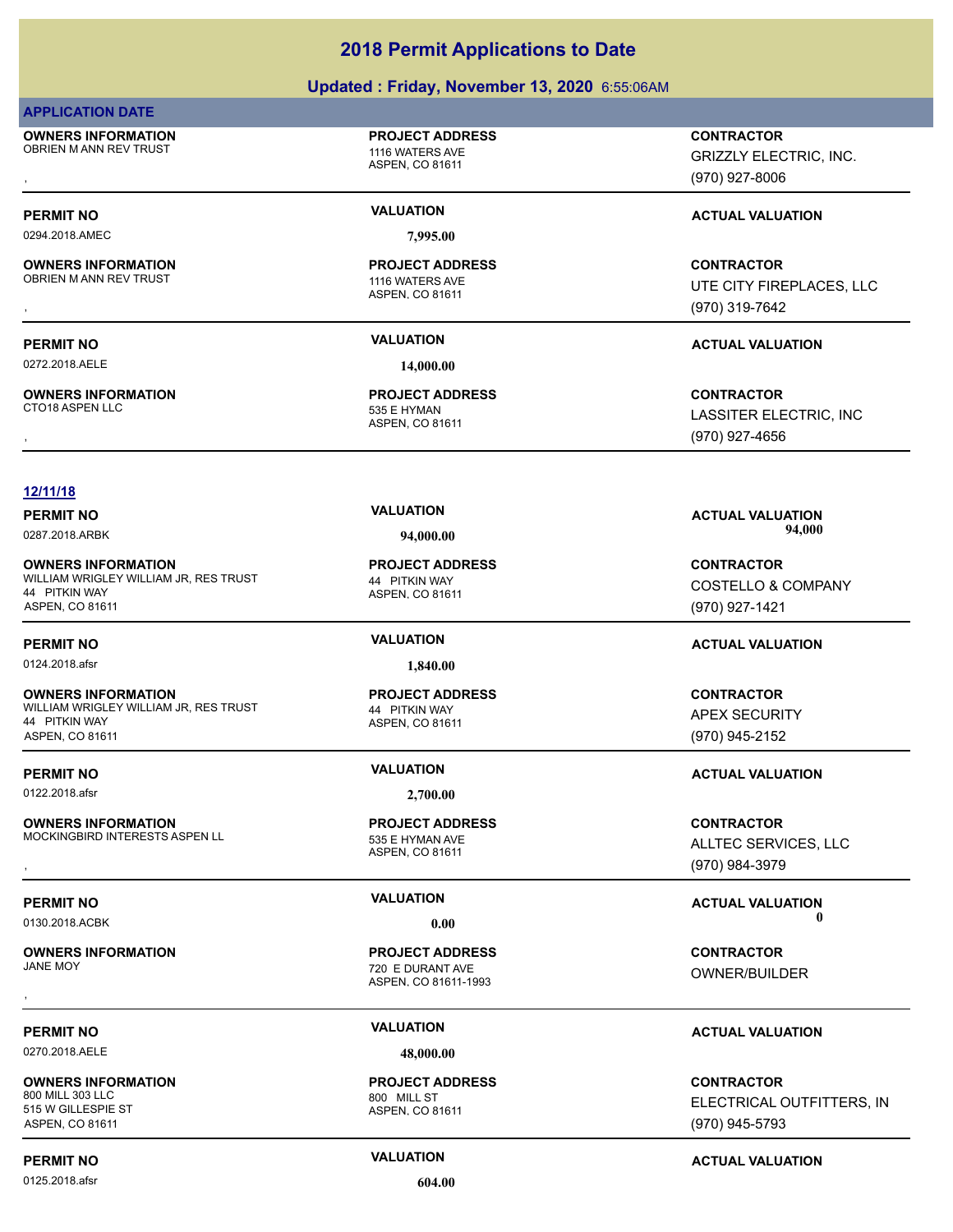### **Updated : Friday, November 13, 2020** 6:55:06AM

| <b>APPLICATION DATE</b>                              |                                                                   |                                                                  |
|------------------------------------------------------|-------------------------------------------------------------------|------------------------------------------------------------------|
| <b>OWNERS INFORMATION</b><br>OBRIEN M ANN REV TRUST  | <b>PROJECT ADDRESS</b><br>1116 WATERS AVE<br>ASPEN, CO 81611      | <b>CONTRACTOR</b><br>XSSENTIALS, LLC<br>(720) 925-1700           |
| <b>PERMIT NO</b>                                     | <b>VALUATION</b>                                                  | <b>ACTUAL VALUATION</b>                                          |
| 0123.2018.afsr                                       | 10,837.00                                                         |                                                                  |
| <b>OWNERS INFORMATION</b><br>OBRIEN M ANN REV TRUST  | <b>PROJECT ADDRESS</b><br>1116 WATERS AVE<br>ASPEN, CO 81611      | <b>CONTRACTOR</b><br>EXCEL FIRE PROTECTION, IN<br>(970) 434-4803 |
| 12/10/18                                             |                                                                   |                                                                  |
| <b>PERMIT NO</b><br>0008.2018.ENPM                   | <b>VALUATION</b>                                                  | <b>ACTUAL VALUATION</b>                                          |
| <b>OWNERS INFORMATION</b><br>ROBERT OLSON            | <b>PROJECT ADDRESS</b><br>501 W HOPKINS AVE<br>ASPEN, CO 81611    | <b>CONTRACTOR</b>                                                |
|                                                      |                                                                   |                                                                  |
| 12/7/18                                              |                                                                   |                                                                  |
| <b>PERMIT NO</b><br>0077.2018.ASLU                   | <b>VALUATION</b>                                                  | <b>ACTUAL VALUATION</b>                                          |
| <b>OWNERS INFORMATION</b><br><b>BCL TRUST</b>        | <b>PROJECT ADDRESS</b><br>1409 CRYSTAL LAKE RD<br>ASPEN, CO 81611 | <b>CONTRACTOR</b>                                                |
| <b>PERMIT NO</b><br>0026.2018.REMP                   | <b>VALUATION</b>                                                  | <b>ACTUAL VALUATION</b>                                          |
| <b>OWNERS INFORMATION</b><br><b>CUSTOMER</b>         | <b>PROJECT ADDRESS</b><br>$\bullet$                               | <b>CONTRACTOR</b>                                                |
|                                                      |                                                                   |                                                                  |
| 12/6/18<br><b>PERMIT NO</b><br>0025.2018.REMP        | <b>VALUATION</b>                                                  | <b>ACTUAL VALUATION</b>                                          |
| <b>OWNERS INFORMATION</b><br><b>CUSTOMER</b>         | <b>PROJECT ADDRESS</b>                                            | <b>CONTRACTOR</b>                                                |
|                                                      | $\sim$                                                            |                                                                  |
|                                                      |                                                                   |                                                                  |
| <u>12/5/18</u><br><b>PERMIT NO</b><br>0076.2018.ASLU | <b>VALUATION</b>                                                  | <b>ACTUAL VALUATION</b>                                          |
| <b>OWNERS INFORMATION</b><br><b>RESNECK JACK</b>     | <b>PROJECT ADDRESS</b><br>281 EASTWOOD DR<br>ASPEN, CO 81611      | <b>CONTRACTOR</b>                                                |
| <b>PERMIT NO</b><br>0286.2018.ARBK                   | <b>VALUATION</b><br>194,252.00                                    | <b>ACTUAL VALUATION</b><br>194,252                               |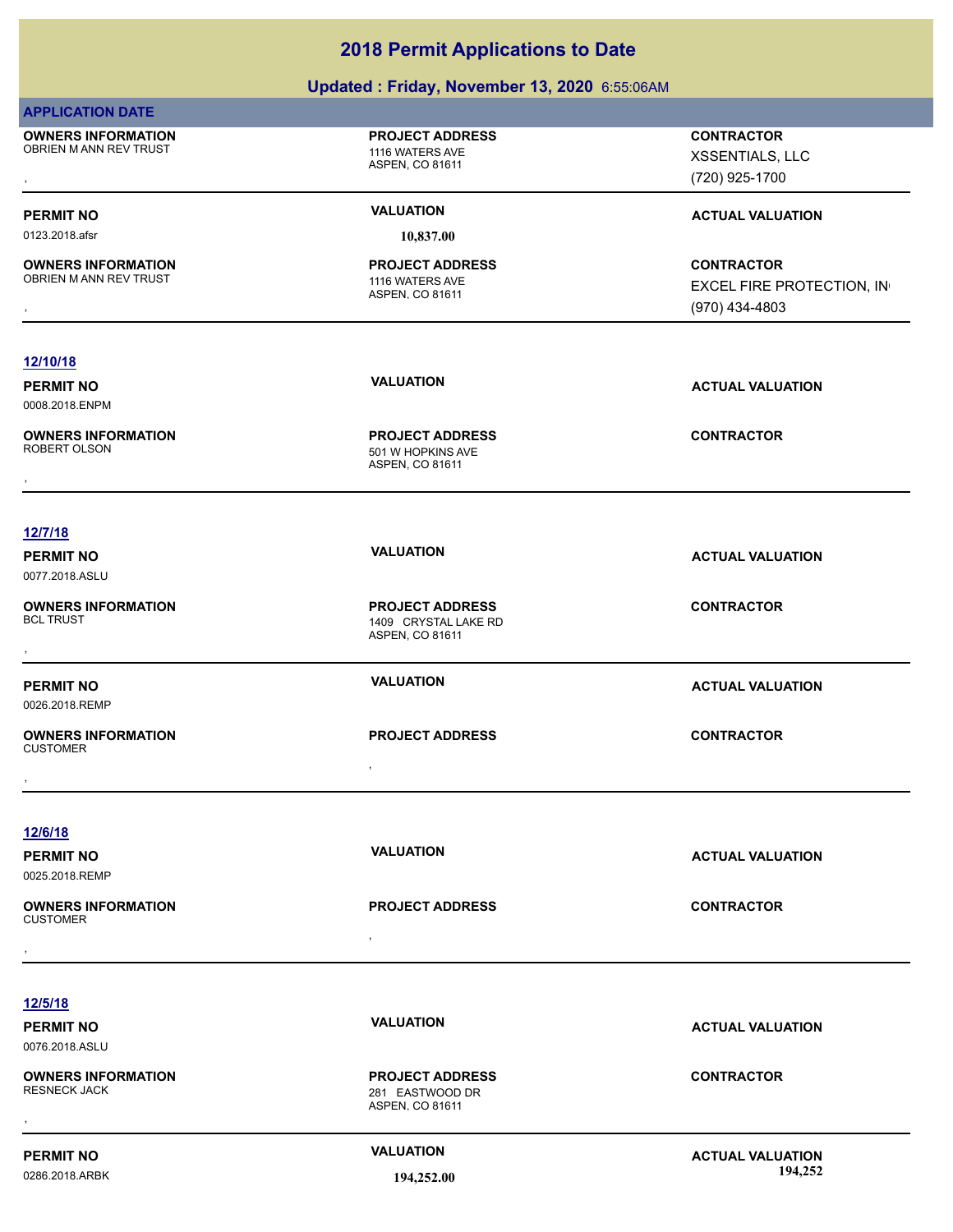### **Updated : Friday, November 13, 2020** 6:55:06AM

### **APPLICATION DATE** ASPEN, CO 81611 **OWNERS INFORMATION** BERNSTEIN 2012 TRUST 301 CLUBSIDE DR **PROJECT ADDRESS** , **CONTRACTOR** AML CONSTRUCTION, INC (970) 945-1567 **PERMIT NO VALUATION ACTUAL VALUATION** 0024.2018.REMP , **OWNERS INFORMATION** CUSTOMER **PROJECT ADDRESS** , **CONTRACTOR 12/4/18 PERMIT NO VALUATION VALUATION VALUATION** 0285.2018.ARBK **7,500,000.00 7,500,000.00** ASPEN, CO 81611 **OWNERS INFORMATION** DUNCAN SKIHAUS, LLC. 533 W HALLAM ST **PROJECT ADDRESS** , **CONTRACTOR**

**OWNERS INFORMATION**<br>320 W BLEEKER LLC

0190.2018.ASPL **52,000.00**

**OWNERS INFORMATION**

**OWNERS INFORMATION** ASPEN CENTER FOR PHYSICS 700 W GILLESPIE ST 700 W GILLESPIE ST ASPEN, CO 81611

### **12/3/18**

**OWNERS INFORMATION**<br>BILL GUTH 308 ASPEN E LLC

**OWNERS INFORMATION** BROOKE PETERSON 433 BLEEKER KS, LLC 433 W BLEEKER ST

0268.2018.AELE **175,000.00**

ASPEN, CO 81611 320 W BLEEKER ST **PROJECT ADDRESS**

ASPEN, CO 81611 302 PARK AVE **PROJECT ADDRESS**

ASPEN, CO 81611 **PROJECT ADDRESS**

HANSEN CONSTRUCTION, INC (970) 920-1558

**PERMIT NO VALUATION ACTUAL VALUATION**

, **CONTRACTOR** LITTELL ELECTRIC, INC (970) 429-8357

### **PERMIT NO VALUATION ACTUAL VALUATION**

, **CONTRACTOR** HAPS PLUMBING & HEATING (970) 928-9222

**PERMIT NO VALUATION ACTUAL VALUATION** 0129.2018.ACBK **269,642.00 269,642.00**

> **CONTRACTOR** S.L.O.W 2 CONSTRUCTION LL

ASPEN, CO 81611 124 W HALLAM ST **PROJECT ADDRESS**

ASPEN, CO 81611 **PROJECT ADDRESS**

**PERMIT NO VALUATION ACTUAL VALUATION** 0284.2018.ARBK **0.00 0.00**

, **CONTRACTOR** KORU LTD (970) 963-3217

**PERMIT NO VALUATION ACTUAL VALUATION** 0283.2018.ARBK **0.00 0.00**

, **CONTRACTOR** KAEGEBEIN FINE HOMEBUILD (970) 379-6228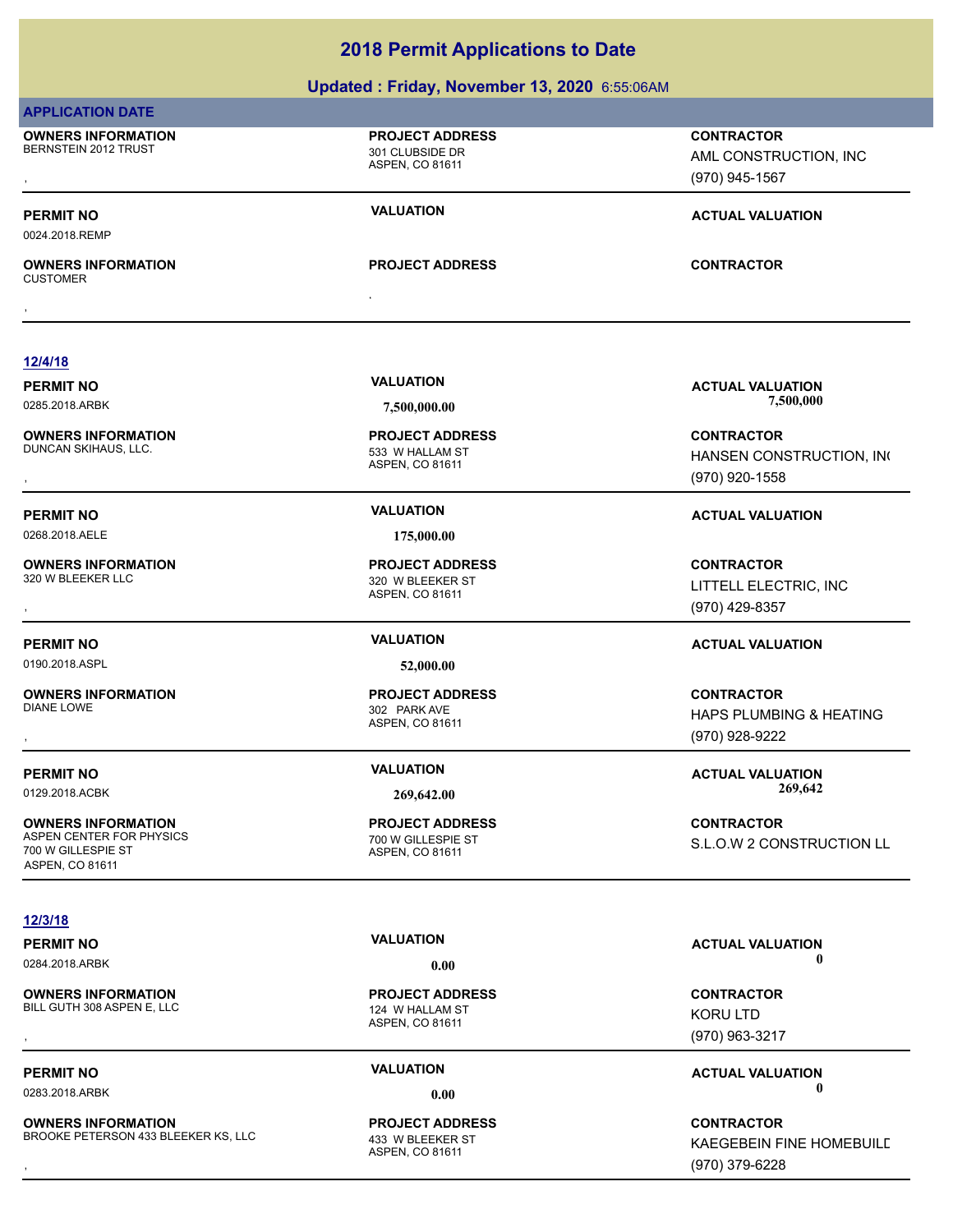### **Updated : Friday, November 13, 2020** 6:55:06AM

### **APPLICATION DATE**

**OWNERS INFORMATION** MILL STREET PLAZA ASSOCIATES L<br>205 S ML

ASPEN, CO 81611 **PROJECT ADDRESS**

### **11/30/18**

0118.2018.afsr **23,000.00**

**OWNERS INFORMATION** DAVID HENSEL LITTLE LEAF, LLC<br>1350 MOUNTAIN VIEW DR

0119.2018.afsr **19,000.00**

**OWNERS INFORMATION** BROOKE PETERSON 433 BLEEKER KS, LLC 433 W BLEEKER ST

0189.2018.ASPL **9,475.00**

**OWNERS INFORMATION** VICTORIAN SQUARE, LLC<br>VICTORIAN SQUARE, LLC 601 E HYMAN AVE

0120.2018.afsr **1,000.00**

**OWNERS INFORMATION**

0292.2018.AMEC **1,400.00**

**OWNERS INFORMATION**

0267.2018.AELE **1,200.00**

**OWNERS INFORMATION**<br>DANIEL BECKER

0121.2018.afsr **19,000.00**

**OWNERS INFORMATION**

ASPEN, CO 81615 **PROJECT ADDRESS**

ASPEN, CO 81611 **PROJECT ADDRESS**

ASPEN, CO 81611 **PROJECT ADDRESS**

ASPEN, CO 81611 501 E HYMAN AVE **PROJECT ADDRESS**

ASPEN, CO 81611 520 E COOPER AVE **PROJECT ADDRESS**

ASPEN, CO 81611 132 VINE ST **PROJECT ADDRESS**

### ASPEN, CO 81611 302 PARK AVE **PROJECT ADDRESS**

**PERMIT NO VALUATION ACTUAL VALUATION** 0127.2018.ACBK **2,500.00 2,500.00**

, **CONTRACTOR** WALKER CONSTRUCTION, INC (970) 379-7622

### **PERMIT NO VALUATION ACTUAL VALUATION**

**OWNERS INFORMATION LEGAL CONNUMIC SERVICE PROJECT ADDRESS ARE:**<br>DAVID HENSEL LITTLE LEAF, LLC LEGAL CONNUMING ASPEN. CO 81615<br>, The Maspen. CO 81615 FLAME OUT FIRE PROTECTIO (970) 927-4933

### **PERMIT NO VALUATION ACTUAL VALUATION**

, **CONTRACTOR** FLAME OUT FIRE PROTECTIO (970) 927-4933

### **PERMIT NO VALUATION ACTUAL VALUATION**

**OWNERS INFORMATION PROJECT ADDRESS CONTRACTOR**<br>VICTORIAN SQUARE, LLC 601 E HYMAN AVE ASPEN PLUMBING & MECHAN<br>, ASPEN. CO 81611 ASPEN PLUMBING & MECHAN (970) 379-2289

### **PERMIT NO VALUATION ACTUAL VALUATION**

, **CONTRACTOR** ALLTEC SERVICES, LLC (970) 984-3979

### **PERMIT NO VALUATION ACTUAL VALUATION**

, **CONTRACTOR** FOUR MILE MECHANICAL

### **PERMIT NO VALUATION ACTUAL VALUATION**

, **CONTRACTOR** LASSITER ELECTRIC, INC (970) 927-4656

### **PERMIT NO VALUATION ACTUAL VALUATION**

, **CONTRACTOR** FLAME OUT FIRE PROTECTIO (970) 927-4933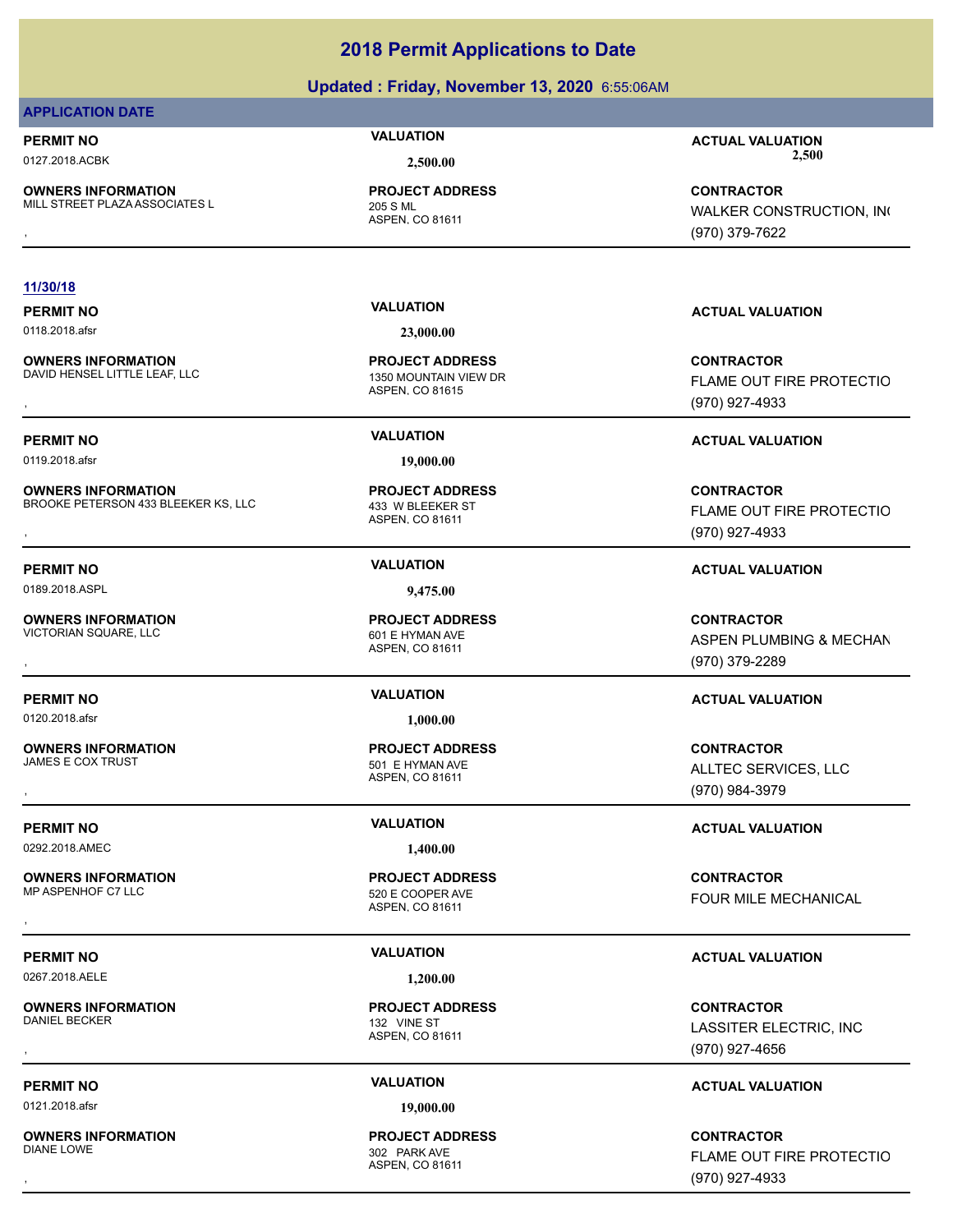### **Updated : Friday, November 13, 2020** 6:55:06AM

### **APPLICATION DATE**

**PERMIT NO VALUATION ACTUAL VALUATION**

**OWNERS INFORMATION** HILLSTONE GROUP/WHITE HOUS TAV 302 E HOPKINS

ASPEN, CO 81611 **PROJECT ADDRESS**

### **11/29/18**

0266.2018.AELE **10,000.00**

**OWNERS INFORMATION** MILL STREET PLAZA ASSOCIATES L<br>205 S MILL ST

0265.2018.AELE **11,168.00**

**OWNERS INFORMATION** OBRIEN M ANN REV TRUST **1116 WATERS AVE** 

0188.2018.ASPL **92,000.00**

**OWNERS INFORMATION**

**OWNERS INFORMATION**

ASPEN, CO 81611 **PROJECT ADDRESS**

ASPEN, CO 81611 **PROJECT ADDRESS**

ASPEN, CO 81611 993 MOORE DR **PROJECT ADDRESS**

0291.2018.AMEC **159,000.00**

ASPEN, CO 81611 993 MOORE DR **PROJECT ADDRESS**

0126.2018.ACBK **10,000.00 10,000.00**

**OWNERS INFORMATION Material contract in the server of the PROJECT ADDRESS (CONTRACTOR CONTRACTOR SERVER), Lati<br>HILLSTONE GROUP/WHITE HOUS TAV ASPEN ASPEN, CO 81611 Material contract of the Server of ASPEN ASPEN, Lating AS** HD CONSTRUCTION ASPEN, L (970) 379-4009

### **PERMIT NO VALUATION ACTUAL VALUATION**

**OWNERS INFORMATION FROJECT ADDRESS ARE SERVIC SONTRACTOR CONTRACTOR**<br>MILL STREET PLAZAASSOCIATES L ASPEN, CO 81611 ASPEN, CO 81611 **1991 SERVICE SONTRAL SERVICE SONTRACTOR**<br>ASPEN, CO 81611 (970) 618-9573 TARANAKI ELECTRIC, INC. (970) 618-9573

### **PERMIT NO VALUATION ACTUAL VALUATION**

, **CONTRACTOR** XSSENTIALS, LLC (720) 925-1700

### **PERMIT NO VALUATION ACTUAL VALUATION**

, **CONTRACTOR** MAULDIN PLUMBING AND HE/ (970) 945-7016

### **PERMIT NO VALUATION ACTUAL VALUATION**

, **CONTRACTOR** MAULDIN PLUMBING AND HE/ (970) 945-7016

**11/28/18**

0186.2018.ASPL **5,000.00**

**OWNERS INFORMATION** J NORWOOD D STREET PARTNERS 434 PEARL CT 434 PEARL CT ASPEN, CO 81611

0117.2018.afsr **25,000.00**

**OWNERS INFORMATION**

0124.2018.ACBK **0.00 0.00**

ASPEN, CO 81611 **PROJECT ADDRESS**

ASPEN, CO 81611 122 W MAIN ST **PROJECT ADDRESS**

### **PERMIT NO VALUATION VALUATION VALUATION**

**CONTRACTOR** ASPEN WATERWISE, LLC (970) 925-1914

### **PERMIT NO VALUATION VALUATION VALUATION**

, **CONTRACTOR** FLAME OUT FIRE PROTECTIO (970) 927-4933

# **PERMIT NO VALUATION ACTUAL VALUATION**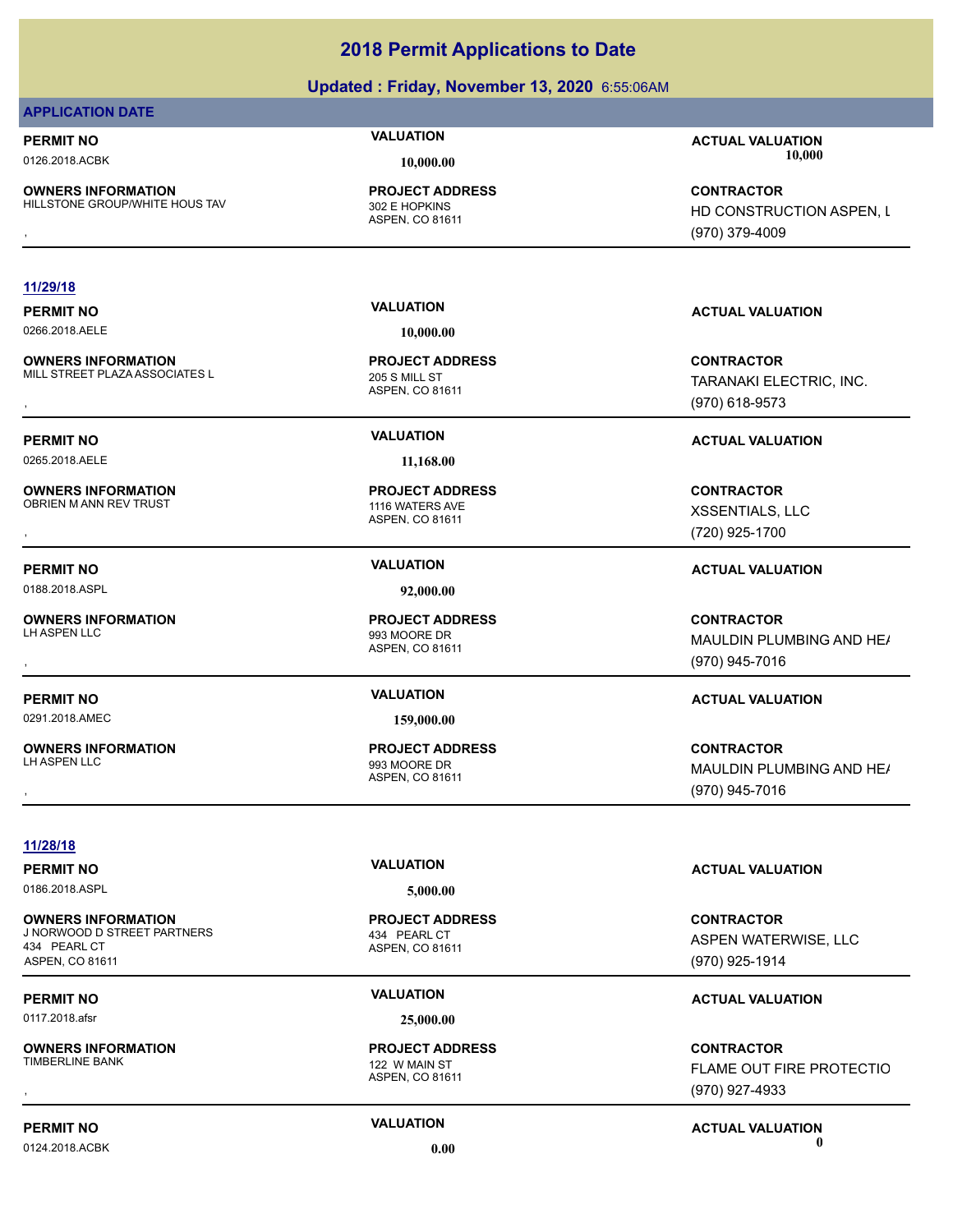### **Updated : Friday, November 13, 2020** 6:55:06AM

### **APPLICATION DATE**

**OWNERS INFORMATION** MP ASPENHOF C7 LLC 620 E COOPER AVE , **CONTRACTOR**

# ASPEN, CO 81611

**PROJECT ADDRESS**

0115.2018.afsr **21,000.00**

**OWNERS INFORMATION**

0187.2018.ASPL **42,000.00**

**OWNERS INFORMATION**<br>800 MILL 303 LLC 515 W GILLESPIE ST ASPEN, CO 81611

0290.2018.AMEC **8,200.00**

**OWNERS INFORMATION** 800 MILL 303 LLC 800 MILL ST 515 W GILLESPIE ST ASPEN, CO 81611

0289.2018.AMEC **10,000.00**

**OWNERS INFORMATION**

**OWNERS INFORMATION**

**OWNERS INFORMATION** CTO18 ASPEN LLC 535 E HYMAN

### 219 N MONARCH ST **PROJECT ADDRESS**

ASPEN, CO 81611

ASPEN, CO 81611 800 MILL ST **PROJECT ADDRESS**

ASPEN, CO 81611 **PROJECT ADDRESS**

ASPEN, CO 81611 1419 CRYSTAL LAKE RD **PROJECT ADDRESS**

ASPEN, CO 81611 **PROJECT ADDRESS**

ASPEN, CO 81611 **PROJECT ADDRESS** SH BUILT

### **PERMIT NO VALUATION VALUATION VALUATION**

, **CONTRACTOR** FLAME OUT FIRE PROTECTIO (970) 927-4933

### **PERMIT NO VALUATION ACTUAL VALUATION**

**CONTRACTOR** ACME CONTRACTING SERVIC (970) 688-0102

### **PERMIT NO VALUATION ACTUAL VALUATION**

**CONTRACTOR** ACME CONTRACTING SERVIC (970) 688-0102

### **PERMIT NO VALUATION ACTUAL VALUATION**

**OWNERS INFORMATION PROJECT ADDRESS CONTRACTOR**<br>BIG DOG FAMILLY, LLC 1419 CRYSTAL LAKE RD SOPRIS PLUMBING & HEATIN(<br>, ASPEN. CO 81611 SOPRIS PLUMBING & HEATING (970) 319-9420

### **PERMIT NO VALUATION ACTUAL VALUATION**

, **CONTRACTOR** WESTERN STATES FIRE PROT (303) 792-0022

**PERMIT NO VALUATION VALUATION VALUATION** 0125.2018.ACBK **40,000.00 40,000.00**

, **CONTRACTOR GF WOODS CONSTRUCTION I** (970) 948-6483

### **11/27/18**

**OWNERS INFORMATION**<br>ADLEY INVESTMENTS LLC

### 0287.2018.AMEC **5,000.00**

ASPEN, CO 81611

518 W SMUGGLER ST **PROJECT ADDRESS**

### **PERMIT NO CONSUMITY ACTUAL VALUATION VALUATION VALUATION**

### **PERMIT NO CONSUMITY OF A CONSUMITY OF A CONSUMITY OF A CONSUMITY OF A CTUAL VALUATION** 0282.2018.ARBK **0.00 0.00**

**OWNERS INFORMATION PROJECT ADDRESS CONTRACTOR**<br>ADLEY INVESTMENTS LLC 518 W SMUGGLER ST HANSEN CONSTRUCTION, IN(<br>, ASPEN. CO 81611 HANSEN CONSTRUCTION, INC (970) 920-1558

# 754 MOORE DR

# 0116.2018.afsr **30,054.00**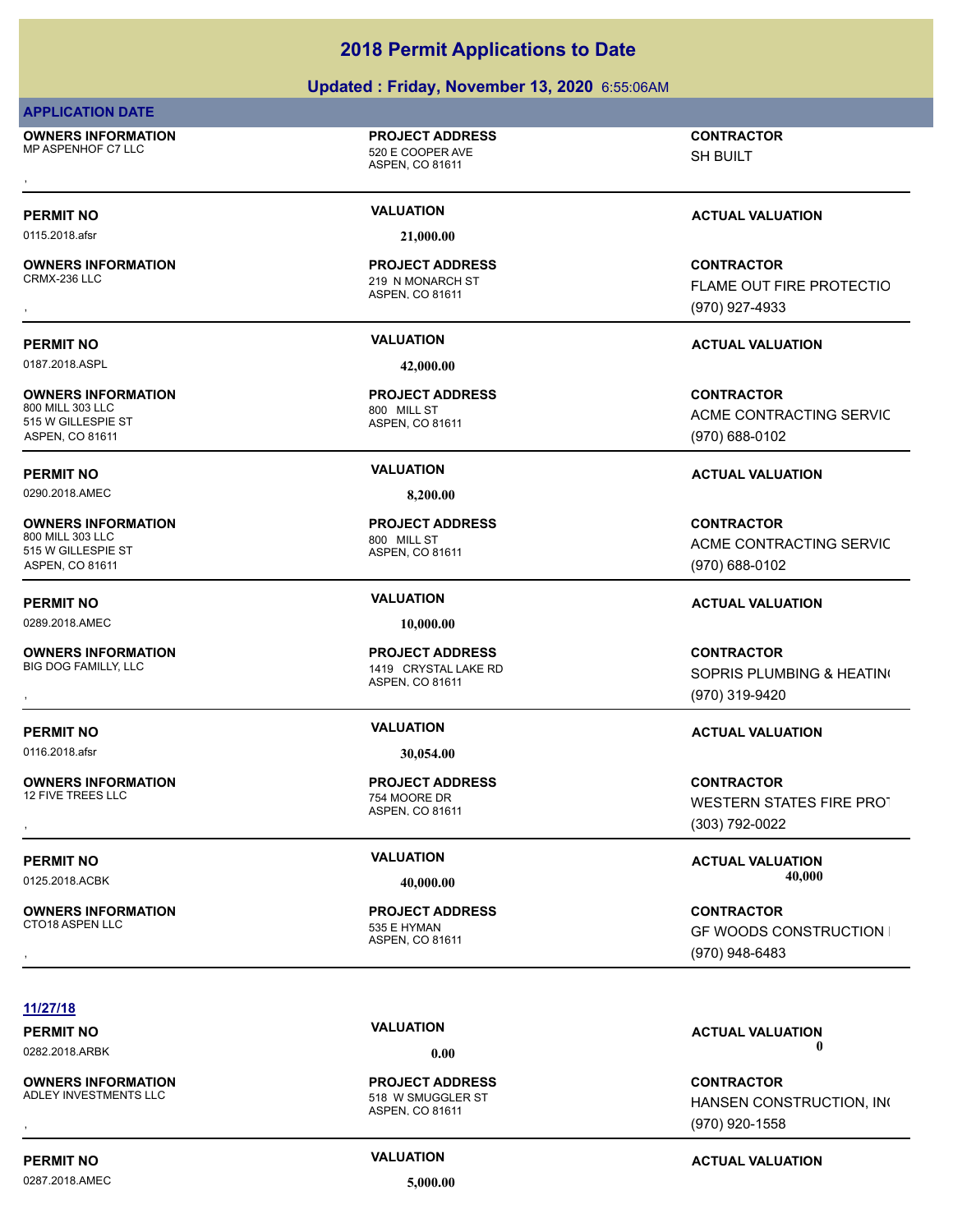### **Updated : Friday, November 13, 2020** 6:55:06AM

### **APPLICATION DATE**

**OWNERS INFORMATION** KABERT INDUSTRIES INC<br>
809 S ASPEN ST

### **PROJECT ADDRESS**

ASPEN, CO 81611

**OWNERS INFORMATION** VICTORIAN SQUARE, LLC<br>601 E HYMAN AVE

0285.2018.AMEC **49,000.00**

**OWNERS INFORMATION** MOUNTAIN RESORT TRUST **12000 FM CHANN AVE SETTED** 521 E HYMAN AVE

0288.2018.AMEC **15,200.00**

**OWNERS INFORMATION** HAVENO HOLDING LIMITED 824 E DURANT

0286.2018.AMEC **2,500.00**

**OWNERS INFORMATION**

**OWNERS INFORMATION**

0184.2018.ASPL **50,000.00**

**OWNERS INFORMATION**

0261.2018.AELE **1,500.00**

**OWNERS INFORMATION** FOX CROSSING PROPERTIES LLC 541 RACE ALY

0262.2018.AELE **32,800.00**

ASPEN, CO 81611 **PROJECT ADDRESS**

ASPEN, CO 81611 **PROJECT ADDRESS**

ASPEN, CO 81611 **PROJECT ADDRESS**

ASPEN, CO 81611 800 S MILL ST **PROJECT ADDRESS**

ASPEN, CO 81611

ASPEN, CO 81611 546 MCSKIMMING RD **PROJECT ADDRESS**

**PROJECT ADDRESS**

, **CONTRACTOR** MAINTENANCE PLUS, LLC (970) 984-0521

### **PERMIT NO VALUATION VALUATION VALUATION**

**OWNERS INFORMATION PROJECT ADDRESS CONTRACTOR**<br>VICTORIAN SQUARE, LLC 601 E HYMAN AVE GREEN ELECTRICAL SOLUTIC<br>, ASPEN, CO 81611 GREEN ELECTRICAL SOLUTIC (970) 927-8658

### **PERMIT NO VALUATION ACTUAL VALUATION**

**OWNERS INFORMATION PROJECT ADDRESS CONTRACTOR**<br>MOUNTAIN RESORT TRUST 521\_E HYMAN AVE T\_& E\_MARSHALL\_ENTERPRISI<br>, ASPEN. CO 81611 T & E MARSHALL ENTERPRISI (970) 927-8071

### **PERMIT NO VALUATION ACTUAL VALUATION**

**OWNERS INFORMATION PROJECT ADDRESS CONTRACTOR**<br>HAVENO HOLDING LIMITED 824 E DURANT FIREPLACE COMPANY, THE<br>, ASPEN, CO 81611 FIREPLACE COMPANY, THE (970) 963-3598

### **PERMIT NO VALUATION ACTUAL VALUATION**

, **CONTRACTOR** WEBBER PLUMBING AND HEAT

### **PERMIT NO CONSUMITY OF A CONSUMITY OF A CONSUMITY OF A CONSUMITY OF A CTUAL VALUATION** 0281.2018.ARBK **0.00 0.00**

, **CONTRACTOR** HENDRICKSON CONSTRUCTI (970) 274-6324

### **PERMIT NO VALUATION VALUATION VALUATION**

, **CONTRACTOR** MAULDIN PLUMBING AND HE/ (970) 945-7016

### **PERMIT NO VALUATION ACTUAL VALUATION**

**OWNERS INFORMATION METALLY REPORT OF A SERVIT ADDRESS CONTRACTOR CONTRACTOR**<br>FOX CROSSING PROPERTIES LLC THE SALT ASPEN, CO 81611 METAL METALLY THE SALT MEEVES & SONS ELECTRIC, II<br>REEVES & SONS ELECTRIC, II REEVES & SONS ELECTRIC, II (970) 876-0545

**PERMIT NO VALUATION ACTUAL VALUATION** 0123.2018.ACBK **1,750.00 1,750.00**

ASPEN, CO 81611

## 934 S MILL ST **PROJECT ADDRESS**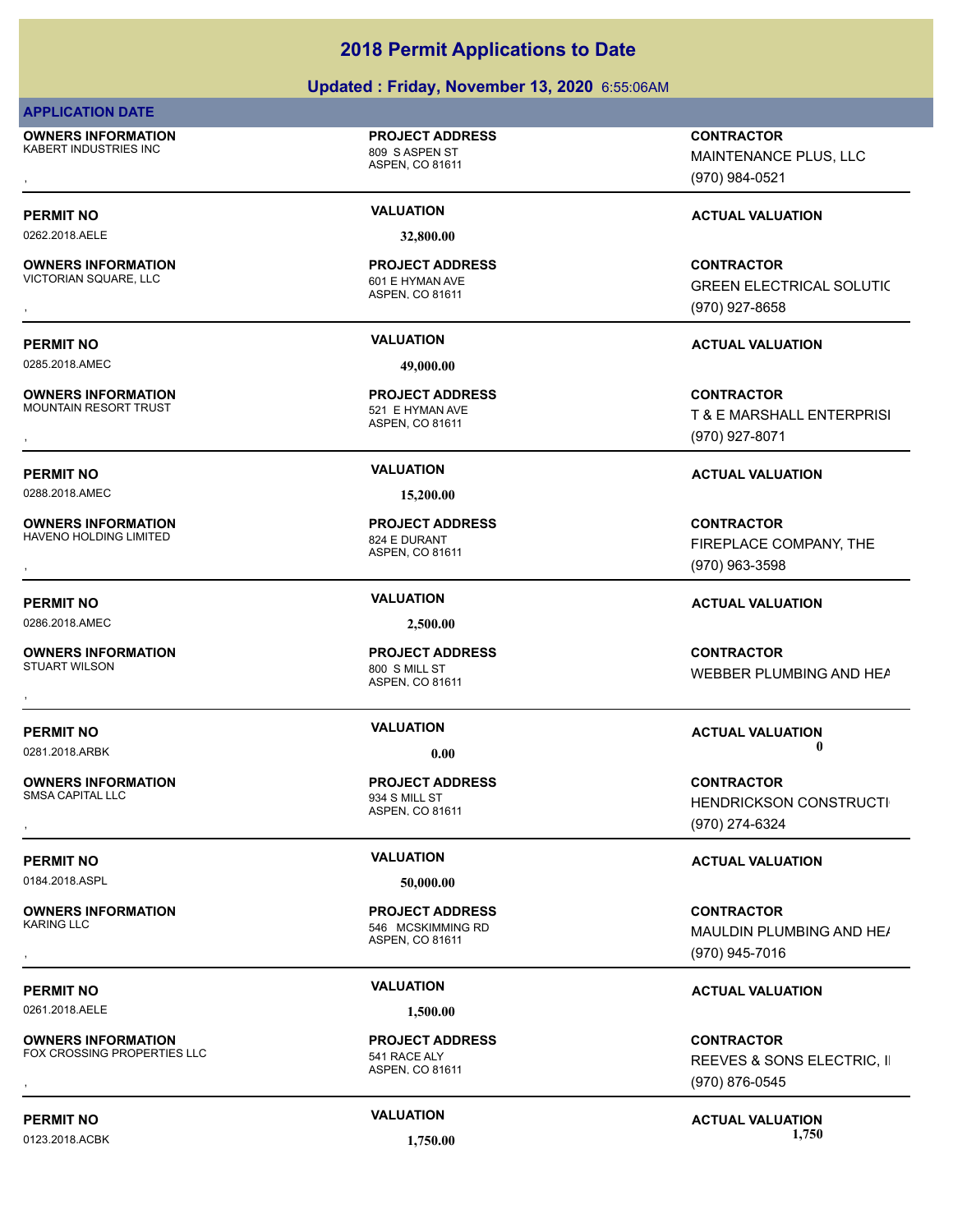### **Updated : Friday, November 13, 2020** 6:55:06AM

| <b>APPLICATION DATE</b>                                                                                     |                                                              |                                                                 |
|-------------------------------------------------------------------------------------------------------------|--------------------------------------------------------------|-----------------------------------------------------------------|
| <b>OWNERS INFORMATION</b><br>DONNA JOHNSON COX ANTHONY E LIVING TRUST<br>501 E HYMAN AVE<br>ASPEN, CO 81611 | <b>PROJECT ADDRESS</b><br>304 S GALENA ST<br>ASPEN, CO 81611 | <b>CONTRACTOR</b><br>WALKER CONSTRUCTION, INC<br>(970) 379-7622 |
|                                                                                                             |                                                              |                                                                 |
| 11/26/18                                                                                                    |                                                              |                                                                 |
| <b>PERMIT NO</b>                                                                                            | <b>VALUATION</b>                                             | <b>ACTUAL VALUATION</b>                                         |
| 0114.2018.afsr                                                                                              | 23,000.00                                                    |                                                                 |
| <b>OWNERS INFORMATION</b>                                                                                   | <b>PROJECT ADDRESS</b>                                       | <b>CONTRACTOR</b>                                               |
| <b>CHARLES B JR MOSS</b>                                                                                    | 805 ROARING FORK RD<br>ASPEN, CO 81611                       | FLAME OUT FIRE PROTECTIO                                        |
|                                                                                                             |                                                              | (970) 927-4933                                                  |
| <b>PERMIT NO</b>                                                                                            | <b>VALUATION</b>                                             | <b>ACTUAL VALUATION</b>                                         |
| 0033.2018.AHPC                                                                                              |                                                              |                                                                 |
| <b>OWNERS INFORMATION</b>                                                                                   | <b>PROJECT ADDRESS</b>                                       | <b>CONTRACTOR</b>                                               |
| 323 W HALLAM LLC                                                                                            | 323 W HALLAM ST                                              |                                                                 |
| 323 W HALLAM ST<br>ASPEN, CO 81611                                                                          | ASPEN, CO 81611                                              |                                                                 |
| <b>PERMIT NO</b>                                                                                            | <b>VALUATION</b>                                             | <b>ACTUAL VALUATION</b>                                         |
| 0284.2018.AMEC                                                                                              | 2,500.00                                                     |                                                                 |
|                                                                                                             |                                                              |                                                                 |
| <b>OWNERS INFORMATION</b><br>CCI-ASPEN I LP                                                                 | <b>PROJECT ADDRESS</b><br>710 E DURANT AVE                   | <b>CONTRACTOR</b>                                               |
|                                                                                                             | ASPEN, CO 81611                                              | JP HVAC, LLC                                                    |
|                                                                                                             |                                                              |                                                                 |
| <b>PERMIT NO</b>                                                                                            | <b>VALUATION</b>                                             | <b>ACTUAL VALUATION</b>                                         |
| 0113.2018.afsr                                                                                              | 21,500.00                                                    |                                                                 |
| <b>OWNERS INFORMATION</b>                                                                                   | <b>PROJECT ADDRESS</b>                                       | <b>CONTRACTOR</b>                                               |
| 1300 RIVERSIDE LLC                                                                                          | 1300 RIVERSIDE DR<br>ASPEN, CO 81611                         | KUBED FIRE SUPPRESSION                                          |
|                                                                                                             |                                                              | $(970)$ 366-1048                                                |
|                                                                                                             |                                                              |                                                                 |
| 11/21/18                                                                                                    |                                                              |                                                                 |
| <b>PERMIT NO</b>                                                                                            | <b>VALUATION</b>                                             | <b>ACTUAL VALUATION</b>                                         |
| 0183.2018.ASPL                                                                                              | 3,650.00                                                     |                                                                 |
| <b>OWNERS INFORMATION</b>                                                                                   | <b>PROJECT ADDRESS</b>                                       | <b>CONTRACTOR</b>                                               |
| 315 E DEAN ASSOCIATES INC                                                                                   | 315 E DEAN ST                                                |                                                                 |

0112.2018.afsr **2,000.00**

**OWNERS INFORMATION** MOUNTAIN RESORT TRUST 521 E HYMAN AVE

**11/20/18**

0283.2018.AMEC **10,755.00**

ASPEN, CO 81611

**PROJECT ADDRESS**

### **PERMIT NO CONSUMITY ACTUAL VALUATION VALUATION VALUATION**

, **CONTRACTOR** FLAME OUT FIRE PROTECTIO (970) 927-4933

**PERMIT NO VALUATION VALUATION VALUATION**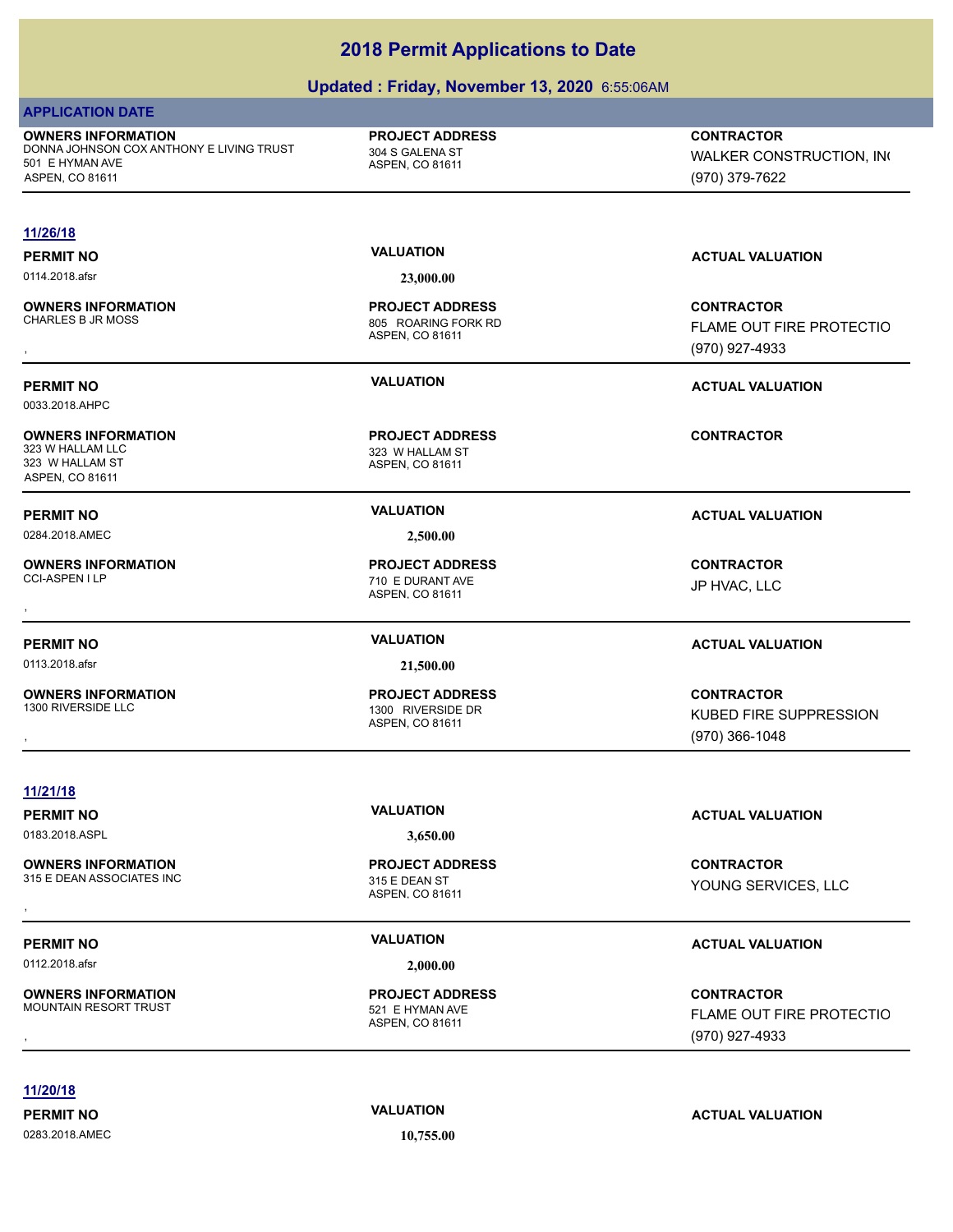### **Updated : Friday, November 13, 2020** 6:55:06AM

| <b>APPLICATION DATE</b>                                     |                                                            |                                                                     |
|-------------------------------------------------------------|------------------------------------------------------------|---------------------------------------------------------------------|
| <b>OWNERS INFORMATION</b><br>MCHUGH JOHN J                  | <b>PROJECT ADDRESS</b><br>51 MEADOWS RD<br>ASPEN, CO 81611 | <b>CONTRACTOR</b><br>FIREPLACE COMPANY, THE<br>(970) 963-3598       |
| <b>PERMIT NO</b><br>0012.2018.COPY                          | <b>VALUATION</b>                                           | <b>ACTUAL VALUATION</b>                                             |
| <b>OWNERS INFORMATION</b><br>TBD                            | <b>PROJECT ADDRESS</b>                                     | <b>CONTRACTOR</b>                                                   |
|                                                             |                                                            |                                                                     |
| <b>PERMIT NO</b><br>0023.2018.REMP                          | <b>VALUATION</b>                                           | <b>ACTUAL VALUATION</b>                                             |
| <b>OWNERS INFORMATION</b><br><b>CUSTOMER</b>                | <b>PROJECT ADDRESS</b>                                     | <b>CONTRACTOR</b>                                                   |
|                                                             |                                                            |                                                                     |
| 11/19/18                                                    |                                                            |                                                                     |
| <b>PERMIT NO</b>                                            | <b>VALUATION</b>                                           | <b>ACTUAL VALUATION</b>                                             |
| 0260.2018.AELE                                              | 214,000.00                                                 |                                                                     |
| <b>OWNERS INFORMATION</b><br><b>TIMBERLINE BANK</b>         | <b>PROJECT ADDRESS</b><br>122 W MAIN ST<br>ASPEN, CO 81611 | <b>CONTRACTOR</b><br>LASSITER ELECTRIC, INC<br>(970) 927-4656       |
| <b>PERMIT NO</b><br>0120.2018.ACBK                          | <b>VALUATION</b><br>200,000.00                             | <b>ACTUAL VALUATION</b><br>200,000                                  |
| <b>OWNERS INFORMATION</b><br>SANDLER ANDREW & RICKY TRUSTEE | <b>PROJECT ADDRESS</b><br>515 E HOPKINS<br>ASPEN, CO 81611 | <b>CONTRACTOR</b><br>REGAN CONSTRUCTION, INC<br>(970) 923-0010      |
| <b>PERMIT NO</b>                                            | <b>VALUATION</b>                                           | <b>ACTUAL VALUATION</b>                                             |
| 0119.2018.ACBK                                              | 0.00                                                       | $\mathbf 0$                                                         |
| <b>OWNERS INFORMATION</b><br>ASPEN GROVE ASSOCIATES LLC     | <b>PROJECT ADDRESS</b><br>525 E COOPER<br>ASPEN, CO 81611  | <b>CONTRACTOR</b><br><b>GIANT PROPERTIES, INC</b><br>(970) 925-7260 |
| <b>PERMIT NO</b><br>0019.2018.land                          | <b>VALUATION</b>                                           | <b>ACTUAL VALUATION</b>                                             |
| <b>OWNERS INFORMATION</b><br>864 MOORE DRIVE LLC            | <b>PROJECT ADDRESS</b><br>864 MOORE DR<br>ASPEN, CO 81611  | <b>CONTRACTOR</b>                                                   |
|                                                             |                                                            |                                                                     |
| 11/17/18                                                    |                                                            |                                                                     |

**OWNERS INFORMATION** EMPLOYEE HOUSING ASPEN SKI COMPANY **OWNERS INFORMATION SALE COMPANY REPOLECT ADDRESS ARE:**<br>EMPLOYEE HOUSING ASPEN SKI COMPANY 355 S MONARCH ST A & L CONSTRUCTION A & L CONSTRUCTION A & L CONSTRUCTION ASPEN. CO 81611

ASPEN, CO 81611 **PROJECT ADDRESS**

**PERMIT NO**<br> **VALUATION**<br> **VALUATION**<br> **VALUATION**<br> **VALUATION**<br> **VALUATION**<br> **VALUATION**<br> **VALUATION**<br> **VALUATION** 0118.2018.ACBK **38,000.00 38,000.00**

A & L CONSTRUCTION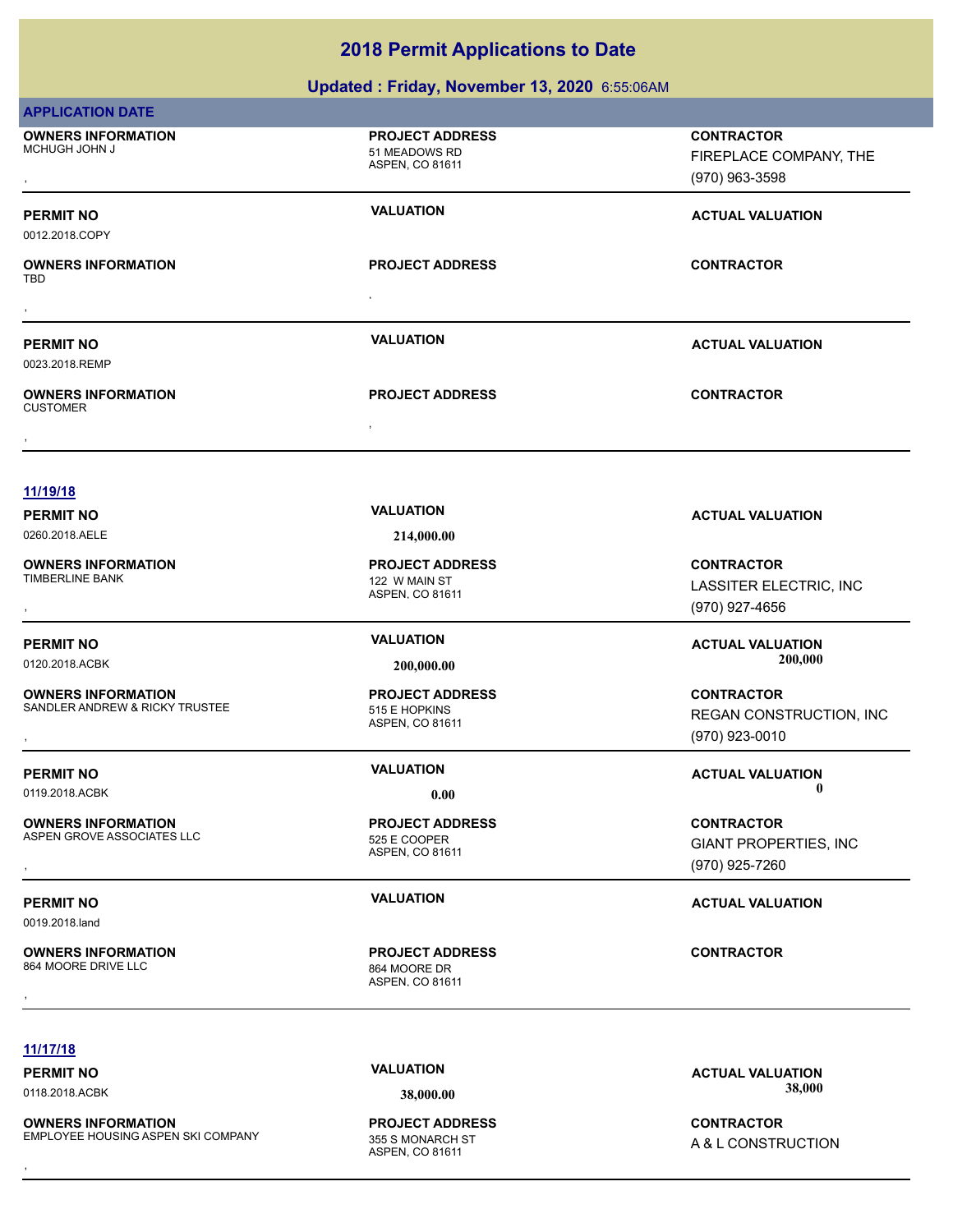### **Updated : Friday, November 13, 2020** 6:55:06AM

### **APPLICATION DATE**

**11/16/18**

0111.2018.afsr **2,115.00**

**OWNERS INFORMATION**

**OWNERS INFORMATION** AV-40 PROPERTIES 865 MOORE DR

ASPEN, CO 81611 CCI-ASPEN I LP 710 E DURANT AVE **PROJECT ADDRESS**

ASPEN, CO 81611 **PROJECT ADDRESS**

### **PERMIT NO VALUATION ACTUAL VALUATION**

, **CONTRACTOR** WESTERN STATES FIRE PROT (303) 792-0022

**PERMIT NO VALUATION VALUATION VALUATION** 0280.2018.ARBK **0.00 0.00**

, **CONTRACTOR** RM CONSTRUCTION (970) 379-9089

### **11/15/18**

0258.2018.AELE **500.00**

**OWNERS INFORMATION**<br>KELLNER GEORGE A

**OWNERS INFORMATION**

**OWNERS INFORMATION**<br>**MOUNTAIN RESORT TRUST** 

0181.2018.ASPL **21,800.00**

**OWNERS INFORMATION** MOUNTAIN RESORT TRUST **1200 FMS 100 FMS 100 FMS 100 FMS 100 FMS 100 FMS 100 FMS 100 FMS 100 FMS 100 FMS 100 FMS** 

**OWNERS INFORMATION**

0180.2018.ASPL **2,000.00**

ASPEN, CO 81611 425 W NORTH ST **PROJECT ADDRESS**

ASPEN, CO 81611 1252 SNOWBUNNY LN **PROJECT ADDRESS**

0257.2018.AELE **81,000.00**

ASPEN, CO 81611 521 E HYMAN AVE **PROJECT ADDRESS**

ASPEN, CO 81611 **PROJECT ADDRESS**

219 N MONARCH ST **PROJECT ADDRESS**

ASPEN, CO 81611

**PERMIT NO VALUATION ACTUAL VALUATION**

, **CONTRACTOR** ELECTRICAL OUTFITTERS, INC (970) 945-5793

**PERMIT NO VALUATION VALUATION VALUATION** 0278.2018.ARBK **0.00 0.00**

, **CONTRACTOR** HAYES CONSTRUCTION, INC. (970) 945-5634

### **PERMIT NO VALUATION VALUATION VALUATION**

, **CONTRACTOR** LASSITER ELECTRIC, INC (970) 927-4656

**PERMIT NO CONSUMITY OF A CONSUMITY OF A CONSUMITY OF A CONSUMITY OF A CTUAL VALUATION** 

, **CONTRACTOR** JIM HOUG PLUMBING & HEAT (970) 945-5569

**PERMIT NO VALUATION ACTUAL VALUATION** 0279.2018.ARBK **0.00 0.00**

, **CONTRACTOR HENDRICKSON CONSTRUCTI** (970) 274-6324

### **PERMIT NO VALUATION ACTUAL VALUATION**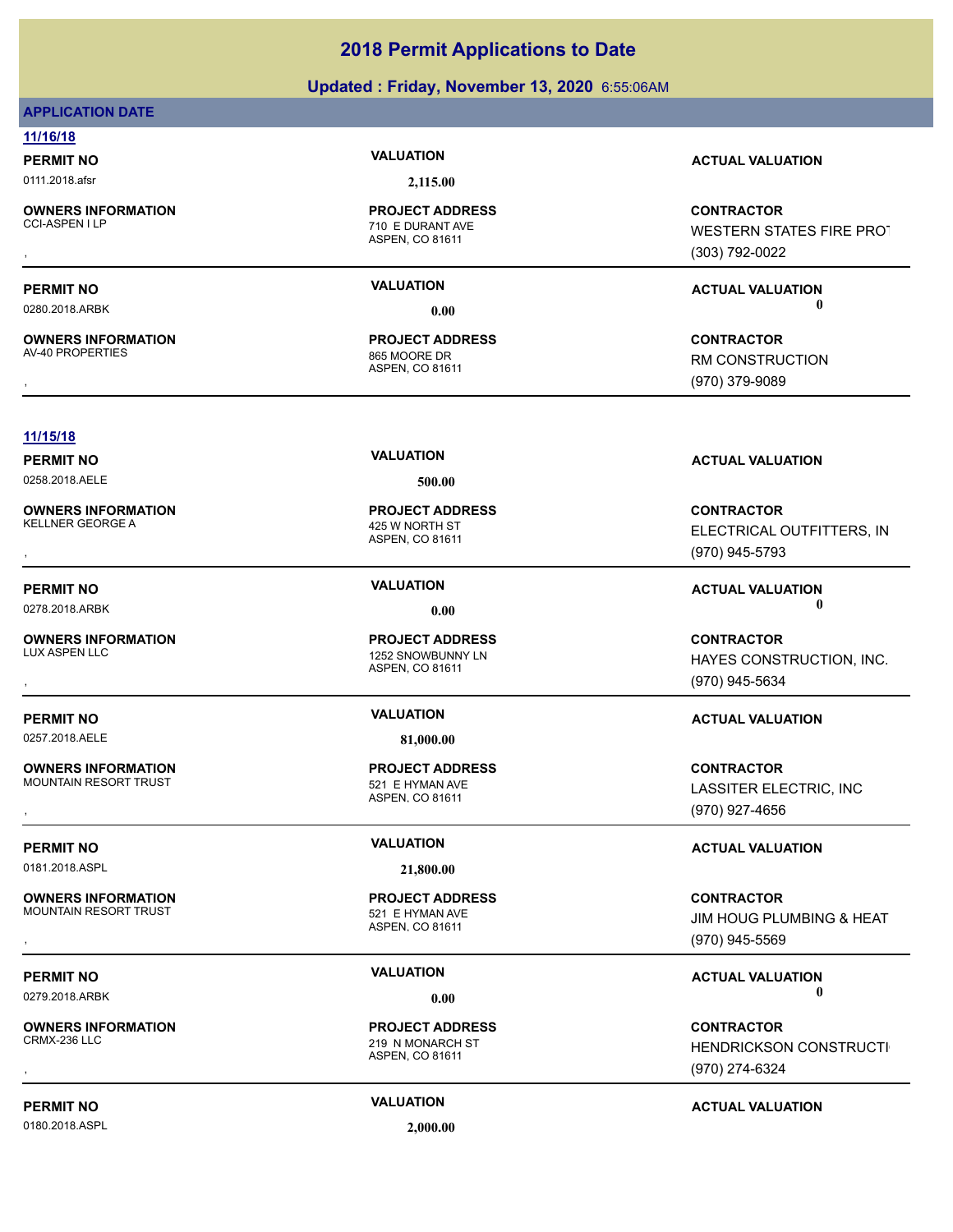### **Updated : Friday, November 13, 2020** 6:55:06AM

### **APPLICATION DATE**

**OWNERS INFORMATION** DANIEL BECKER 132 VINE ST

### **PROJECT ADDRESS**

ASPEN, CO 81611

**OWNERS INFORMATION**

### ASPEN, CO 81611 534 E COOPFR **PROJECT ADDRESS**

, **CONTRACTOR** MAULDIN PLUMBING AND HE/ (970) 945-7016

### **PERMIT NO VALUATION ACTUAL VALUATION** 0117.2018.ACBK **0.00 0.00**

, **CONTRACTOR** SILICH CONSTRUCTION (970) 920-2299

### **11/14/18**

0281.2018.AMEC **10,000.00**

**OWNERS INFORMATION** KELLNER GEORGE A 425 W NORTH ST

**OWNERS INFORMATION**

0179.2018.ASPL **500.00**

**OWNERS INFORMATION** HUNTER PLAZA ASSOCIATES LLP<br>614 E COOPER AVE

0018.2018.land

**OWNERS INFORMATION** PITKIN ROW CONDO ASSOCIATION 120 S SPRING ST

**OWNERS INFORMATION** 447 E COOPER HOLDINGS LLC 447 E COOPER

0022.2018.REMP

, **OWNERS INFORMATION CUSTOMER** , **CONTRACTOR**

ASPEN, CO 81611 **PROJECT ADDRESS**

0282.2018.AMEC **157,557.00**

ASPEN, CO 81611 320 W BLEEKER ST **PROJECT ADDRESS**

ASPEN, CO 81611 **PROJECT ADDRESS**

ASPEN, CO 81611 **PROJECT ADDRESS**

ASPEN, CO 81601 **PROJECT ADDRESS**

### **PROJECT ADDRESS**

**PERMIT NO VALUATION VALUATION VALUATION** 

, **CONTRACTOR** ASPEN PLUMBING & MECHAN (970) 379-2289

### **PERMIT NO VALUATION ACTUAL VALUATION**

, **CONTRACTOR** WESTERN REFRIG. & HEATING (970) 927-3873

### **PERMIT NO VALUATION ACTUAL VALUATION**

**OWNERS INFORMATION LETTLE SERVICE PROJECT ADDRESS ARE SERVICE CONTRACTOR CONTRACTOR**<br>HUNTER PLAZA ASSOCIATES LLP ASPEN ASPEN. CO 81611<br>, GTO) 925-1914 ASPEN WATERWISE, LLC (970) 925-1914

### **PERMIT NO VALUATION ACTUAL VALUATION**

, **CONTRACTOR** THE FIREPLACE EXPERT (970) 987-2962

### **PERMIT NO VALUATION ACTUAL VALUATION** 0276.2018.ARBK **0.00 0.00**

**OWNERS INFORMATION CONTRACTOR REPORT OF PROJECT ADDRESS CONTRACTOR CONTRACTOR**<br>447 E COOPER HOLDINGS LLC A ASPEN, CO 81601<br>ASPEN, CO 81601 (970) 309-4572 HOLLINS ENTERPRISES (970) 309-4572

### **PERMIT NO CONSUMITY OF A CONSUMITY OF A CONSUMITY OF A CONSUMITY OF A CTUAL VALUATION**

**11/13/18**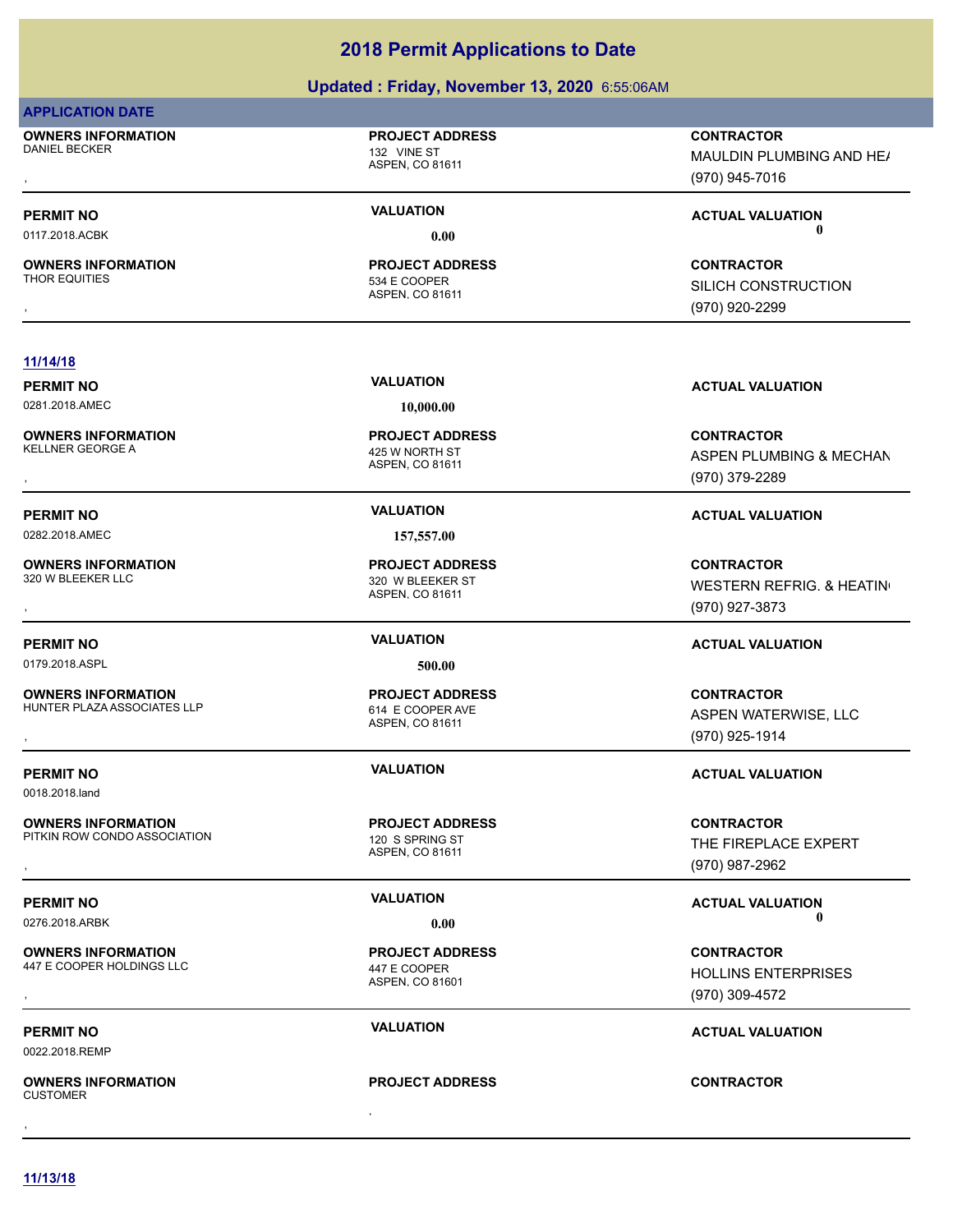### **Updated : Friday, November 13, 2020** 6:55:06AM

### **APPLICATION DATE**

0178.2018.ASPL **3,000.00**

**OWNERS INFORMATION** LUCAS FRANZE 2001 2002 12:00 12:00 13:00 15:00 15:00 15:00 15:00 15:00 15:00 15:00 15:00 15:00 15:00 15:00 15:0

### ASPEN, CO 81611 **PROJECT ADDRESS**

0254.2018.AELE **10,000.00**

**OWNERS INFORMATION**

0256.2018.AELE **12,000.00**

**OWNERS INFORMATION**

0255.2018.AELE **1,000.00**

**OWNERS INFORMATION**

ASPEN, CO 81611 501 E HYMAN AVE **PROJECT ADDRESS**

ASPEN, CO 81611 427 E HYMAN AVE **PROJECT ADDRESS**

ASPEN, CO 81611 43 SMUGGLER GROVE RD **PROJECT ADDRESS**

### **11/12/18**

0124.2018.RWBU **15,000.00**

**OWNERS INFORMATION**

0251.2018.AELE **109,000.00**

**OWNERS INFORMATION** KRB REAL ESTATE ASSC LLC **CONTRANTS AND REAL ESTATE ASSC LLC** 

**OWNERS INFORMATION**<br>TIMBERLINE BANK

0177.2018.ASPL **3,800.00**

**OWNERS INFORMATION**

ASPEN, CO 81611 825 CEMETERY LN **PROJECT ADDRESS** , **CONTRACTOR**

ASPEN, CO 81611 **PROJECT ADDRESS**

ASPEN, CO 81611 122 W MAIN ST **PROJECT ADDRESS**

ASPEN, CO 81611 710 E DURANT AVE **PROJECT ADDRESS**

**PERMIT NO VALUATION ACTUAL VALUATION**

, **CONTRACTOR** ASPEN PLUMBING & MECHAN (970) 379-2289

### **PERMIT NO VALUATION ACTUAL VALUATION**

, **CONTRACTOR** TARANAKI ELECTRIC, INC. (970) 618-9573

**PERMIT NO VALUATION ACTUAL VALUATION**

, **CONTRACTOR** LASSITER ELECTRIC, INC (970) 927-4656

### **PERMIT NO VALUATION ACTUAL VALUATION**

, **CONTRACTOR** ELECTRICAL OUTFITTERS, INC (970) 945-5793

**PERMIT NO VALUATION ACTUAL VALUATION**

### **PERMIT NO VALUATION ACTUAL VALUATION**

, **CONTRACTOR** CONUNDRUM TECHNOLOGIES (970) 926-2554

### **PERMIT NO VALUATION VALUATION VALUATION** 0116.2018.ACBK **0.00 0.00**

, **CONTRACTOR** FCI CONSTRUCTORS, INC (970) 434-9093

### **PERMIT NO VALUATION ACTUAL VALUATION**

, **CONTRACTOR** A\*OK PLUMBING & HEATING, I (970) 456-3013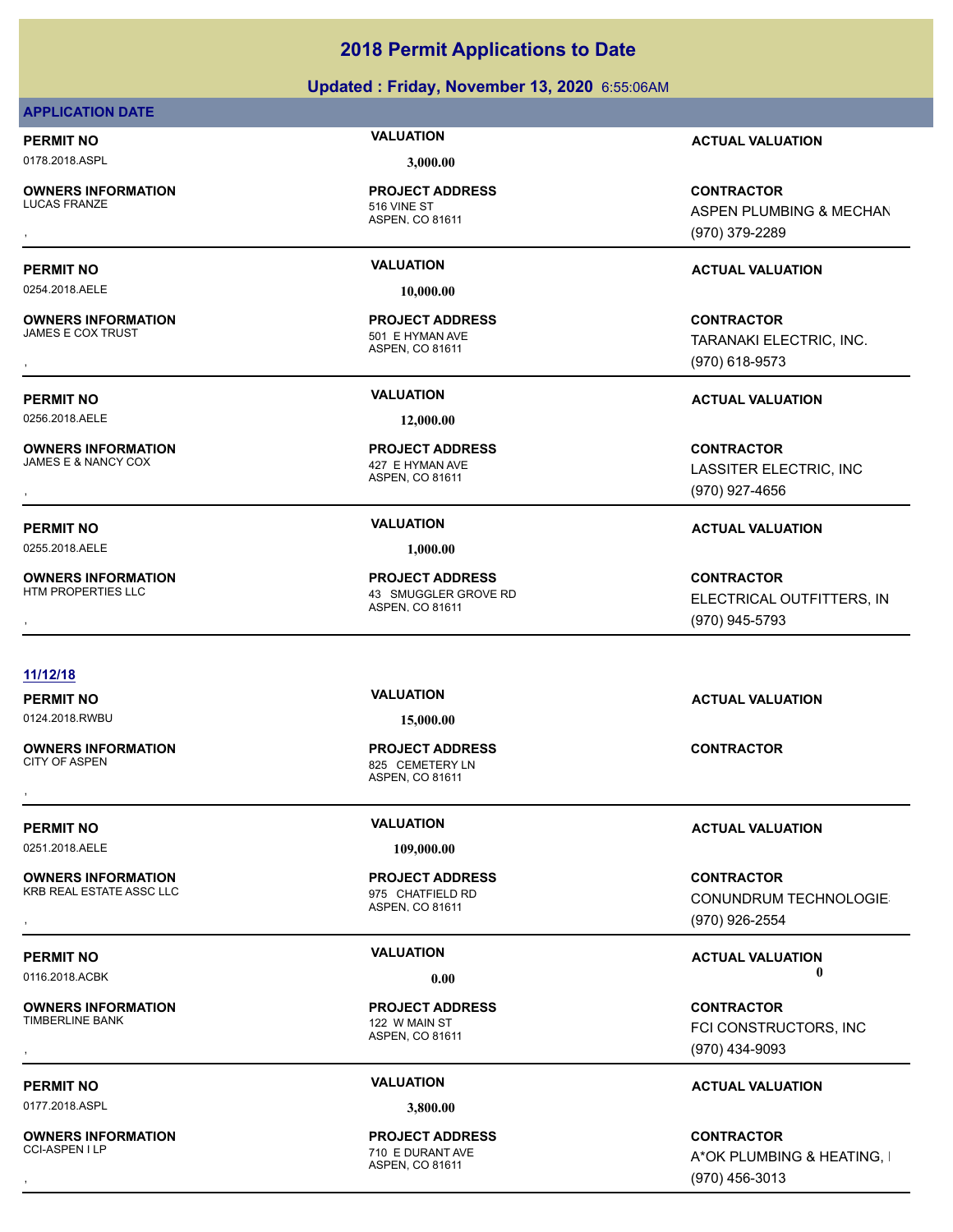### **Updated : Friday, November 13, 2020** 6:55:06AM

### **APPLICATION DATE**

0253.2018.AELE **11,185.00**

**OWNERS INFORMATION** NORTH OF NELL CONDO ASSOC 555 E DURANT AVE

ASPEN, CO 81611-1856 **PROJECT ADDRESS**

**OWNERS INFORMATION**

**OWNERS INFORMATION** PARKER JAMES & DARCY 721 VINE ST

**OWNERS INFORMATION**

0252.2018.AELE **60,400.00**

**OWNERS INFORMATION** SARAH SHEA 520 S ORIGINAL ST

**PERMIT NO VALUATION ACTUAL VALUATION** 0275.2018.ARBK **0.00 0.00**

> ASPEN, CO 81611 800 S MILL ST **PROJECT ADDRESS**

ASPEN, CO 81611 **PROJECT ADDRESS**

ASPEN, CO 81611-2485 213 MIDLAND PARK PL **PROJECT ADDRESS**

ASPEN, CO 81611 **PROJECT ADDRESS**

**PERMIT NO VALUATION ACTUAL VALUATION**

, **CONTRACTOR** EURO ELECTRIC, LLC (970) 366-8549

, **CONTRACTOR** ASPEN CONSTRUCTION GRO (970) 927-0480

**PERMIT NO VALUATION ACTUAL VALUATION** 0273.2018.ARBK **2,883.00 2,883.00**

, **CONTRACTOR** MAYA CONSTRUCTION, INC (970) 948-4024

PERMIT NO **SALUATION VALUATION CONSIDERENT ACTUAL VALUATION ACTUAL VALUATION** 0274.2018.ARBK **3,000.00 3,000.00**

, **CONTRACTOR** JBC CONSTRUCTION HOME S (970) 618-3571

### **PERMIT NO VALUATION ACTUAL VALUATION**

, **CONTRACTOR** R & A ENTERPRISES OF CARE (970) 945-6500

**11/9/18**

**OWNERS INFORMATION**

**OWNERS INFORMATION**

0032.2018.PCWP

**OWNERS INFORMATION** MAROON PYRAMID, LLC 135 MAROON DR

ASPEN, CO 81611 711 E COOPER AVE **PROJECT ADDRESS**

ASPEN, CO 81611 1300 RED BUTTE DR **PROJECT ADDRESS**

ASPEN, CO 81611 **PROJECT ADDRESS** , **CONTRACTOR**

**PERMIT NO VALUATION ACTUAL VALUATION** 0115.2018.ACBK **180,000.00 180,000.00**

, **CONTRACTOR** THE FIREPLACE EXPERT (970) 987-2962

**PERMIT NO VALUATION ACTUAL VALUATION** 0272.2018.ARBK **548,042.00 548,042.00**

, **CONTRACTOR** SCHLUMBERGER / SCHERER ( (970) 925-8360

### **PERMIT NO VALUATION ACTUAL VALUATION**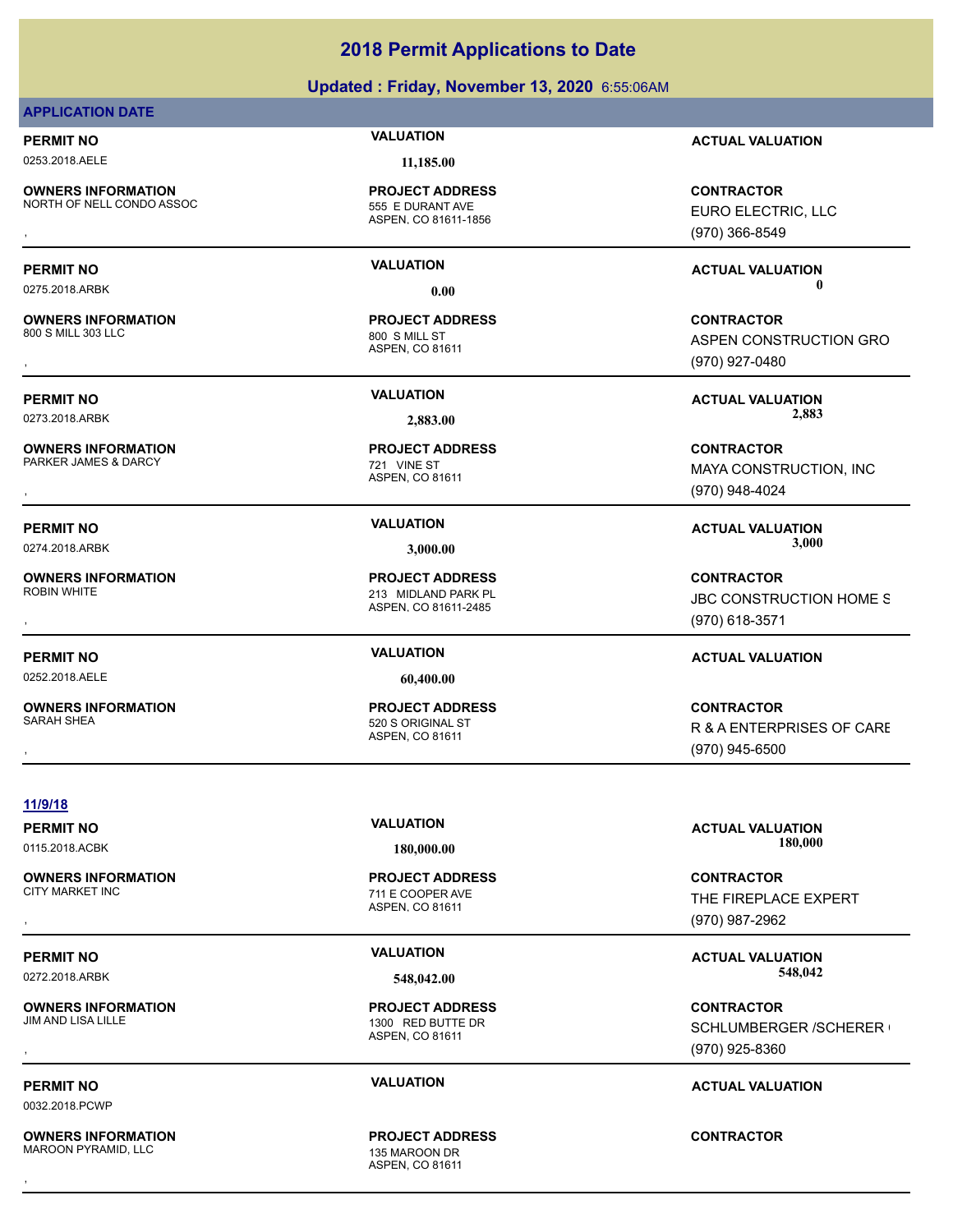### **Updated : Friday, November 13, 2020** 6:55:06AM

### **APPLICATION DATE**

0110.2018.afsr **3,919.00**

0017.2018.land

**OWNERS INFORMATION** SHORR FAMILY REV TRUST 800 GIBSON AVE

**OWNERS INFORMATION**

**OWNERS INFORMATION**

ASPEN, CO 81611 **PROJECT ADDRESS**

ASPEN, CO 81611 1630 SILVERKING DR **PROJECT ADDRESS**

0123.2018.RWBU **15,000.00**

ASPEN, CO 81611 0 GARMISCH & COOPER (KOCH P/ **PROJECT ADDRESS OWNERS INFORMATION FROJECT ADDRESS CONTRACTOR**<br>CITY OF ASPEN **CONTRACTOR** O GARMISCH & COOPER (KOCH P)<br>ASPEN, CO 81611

**PERMIT NO VALUATION ACTUAL VALUATION**

, **CONTRACTOR** APEX SECURITY (970) 945-2152

### **PERMIT NO VALUATION ACTUAL VALUATION**

, **CONTRACTOR** THE FIREPLACE EXPERT (970) 987-2962

**PERMIT NO VALUATION ACTUAL VALUATION**

**11/8/18**

# 0270.2018.ARBK **0.00 0.00**

**OWNERS INFORMATION**

0250.2018.AELE **115,000.00**

**OWNERS INFORMATION** 315 E DEAN ASSOCIATES INC<br>315 E DEAN ST

0279.2018.AMEC **164,240.00**

**OWNERS INFORMATION** 1315 MOUNTAIN VIEW DR ASPEN, CO 81611

0280.2018.AMEC **55,000.00**

**OWNERS INFORMATION**

0176.2018.ASPL **5,000.00**

**OWNERS INFORMATION** HUNTER PLAZA ASSOCIATES LLP 614 E COOPER AVE

ASPEN, CO 81611 LIFT 1A LLC 2008 THE RESERVE TO A 228 JUAN ST **PROJECT ADDRESS**

ASPEN, CO 81611 **PROJECT ADDRESS**

ASPEN, CO 81611 223 E HALLAM ST **PROJECT ADDRESS**

ASPEN, CO 81611 520 E COOPER AVE **PROJECT ADDRESS**

ASPEN, CO 81611 **PROJECT ADDRESS**

**PERMIT NO VALUATION ACTUAL VALUATION**

, **CONTRACTOR** KAEGEBEIN FINE HOMEBUILD (970) 379-6228

### **PERMIT NO VALUATION ACTUAL VALUATION**

**OWNERS INFORMATION GOVERNED BY A SET OF PROJECT ADDRESS CONTRACTOR CONTRACTOR**<br>315 E DEAN ASSOCIATES INC GOVERNED BY STAGE OF A SPEN, CO 81611<br>, GOVERNED BY STAGE ASPEN, CO 81611 GOVERNED BY STAGE (970) 927-4656 LASSITER ELECTRIC, INC (970) 927-4656

### **PERMIT NO VALUATION ACTUAL VALUATION**

**CONTRACTOR** PACIFIC SHEET METAL, INC. (970) 925-2454

### **PERMIT NO VALUATION ACTUAL VALUATION**

, **CONTRACTOR** PACIFIC SHEET METAL, INC. (970) 925-2454

### **PERMIT NO VALUATION ACTUAL VALUATION**

, **CONTRACTOR** GARRETT HANSEN PLUMBING (970) 618-1241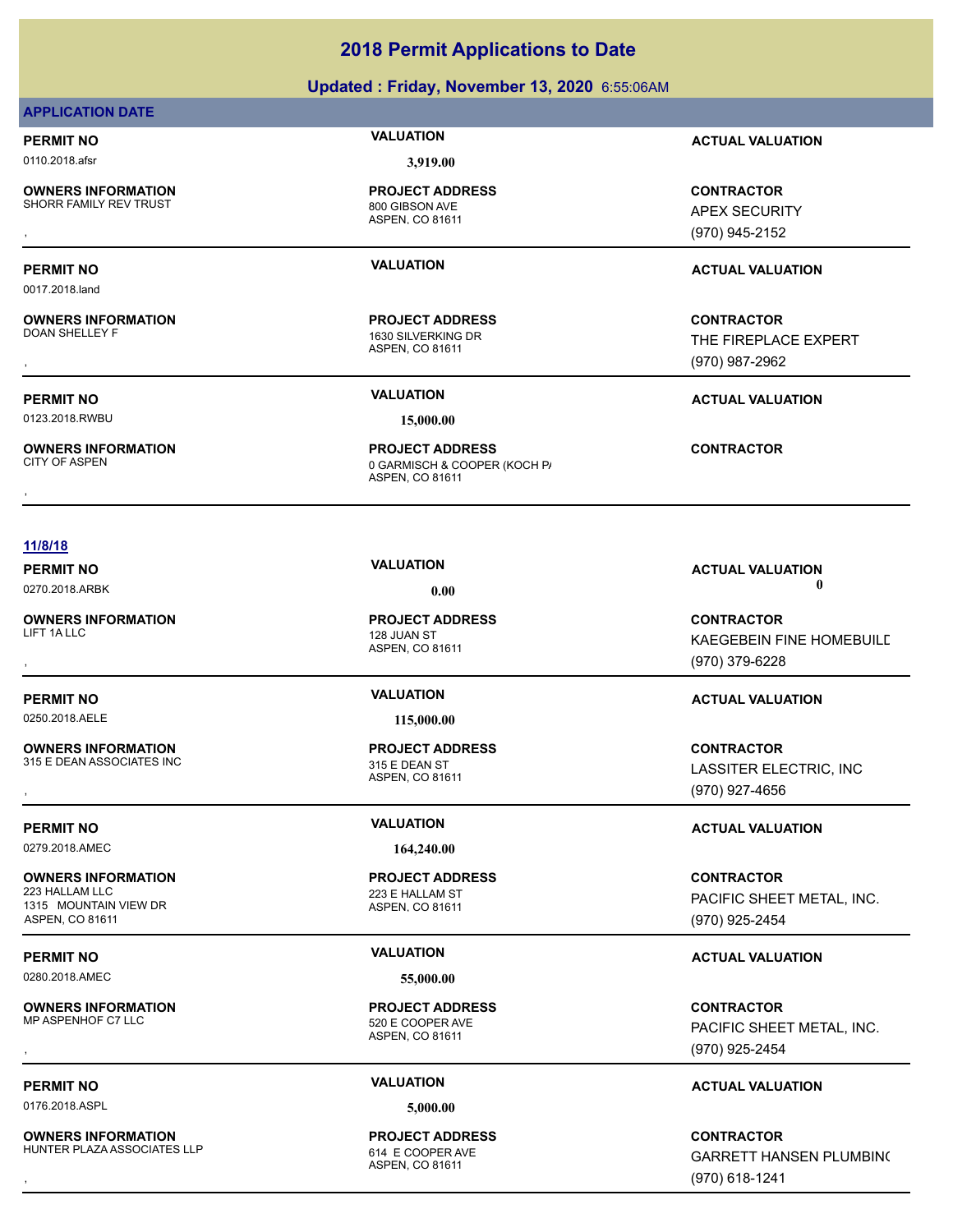### **Updated : Friday, November 13, 2020** 6:55:06AM

### **APPLICATION DATE**

**OWNERS INFORMATION**

### ASPEN, CO 81611 807 MCSKIMMING RD

0277.2018.AMEC **91,845.00**

**OWNERS INFORMATION**

0278.2018.AMEC **9,405.00**

**OWNERS INFORMATION** CG CRYSTAL LAKE HOLDINGS LLC 1449 CRYSTAL LAKE RD

0175.2018.ASPL **5,000.00**

**OWNERS INFORMATION**

# **PROJECT ADDRESS**

ASPEN, CO 81611 546 MCSKIMMING RD **PROJECT ADDRESS**

ASPEN, CO 81611

**11/7/18**

**OWNERS INFORMATION**<br>UNIT 3 LLC

0173.2018.ASPL **60,000.00**

**OWNERS INFORMATION** MEADOWS & SEVENTH LLC 521 N SEVENTH ST

0109.2018.afsr **20,000.00**

**OWNERS INFORMATION**

0174.2018.ASPL **8,000.00**

**OWNERS INFORMATION** CS WEBER INVESTMENTS LLC 210 E COOPER AVE 0015 S WILLOW CT ASPEN, CO 81611

ASPEN, CO 81611 124 JUAN ST **PROJECT ADDRESS**

ASPEN, CO 81611 **PROJECT ADDRESS**

ASPEN, CO 81611 320 W BLEEKER ST **PROJECT ADDRESS**

ASPEN, CO 81611 **PROJECT ADDRESS**

**PERMIT NO VALUATION ACTUAL VALUATION** 0271.2018.ARBK **0.00 0.00**

, **CONTRACTOR** THE FIREPLACE EXPERT (970) 987-2962

### **PERMIT NO VALUATION ACTUAL VALUATION**

, **CONTRACTOR** R & H MECHANICAL LLC (970) 328-2699

**PERMIT NO VALUATION ACTUAL VALUATION**

**OWNERS INFORMATION METALLY SERVICE TO A PROJECT ADDRESS ARE:**<br>CG CRYSTAL LAKE HOLDINGS LLC METALLY MERRIC ASPEN, CO 81611 MEGHANICAL, LLC MECHANICAL, LLC MEGHANICAL, LLC ME<br>REPEN, CO 81611 METALLY MEGHANICAL, LLC METALLY 2H MECHANICAL, LLC (970) 778-4560

### **PERMIT NO VALUATION ACTUAL VALUATION**

, **CONTRACTOR** GARRETT HANSEN PLUMBING (970) 618-1241

### **PERMIT NO VALUATION ACTUAL VALUATION** 0269.2018.ARBK **0.00 0.00**

, **CONTRACTOR** KAEGEBEIN FINE HOMEBUILD (970) 379-6228

### **PERMIT NO VALUATION ACTUAL VALUATION**

**OWNERS INFORMATION PROJECT ADDRESS CONTRACTOR**<br>MEADOWS & SEVENTH LLC 521 N SEVENTH ST WILEY MECHANICAL, LLC<br>, ASPEN. CO 81611 WILEY MECHANICAL, LLC (970) 319-1203

### **PERMIT NO VALUATION ACTUAL VALUATION**

, **CONTRACTOR FLAME OUT FIRE PROTECTIO** (970) 927-4933

### **PERMIT NO VALUATION ACTUAL VALUATION**

**CONTRACTOR** THE FIREPLACE EXPERT (970) 987-2962

# **PROJECT ADDRESS**

ASPEN, CO 81611 117 N SIXTH ST **PROJECT ADDRESS**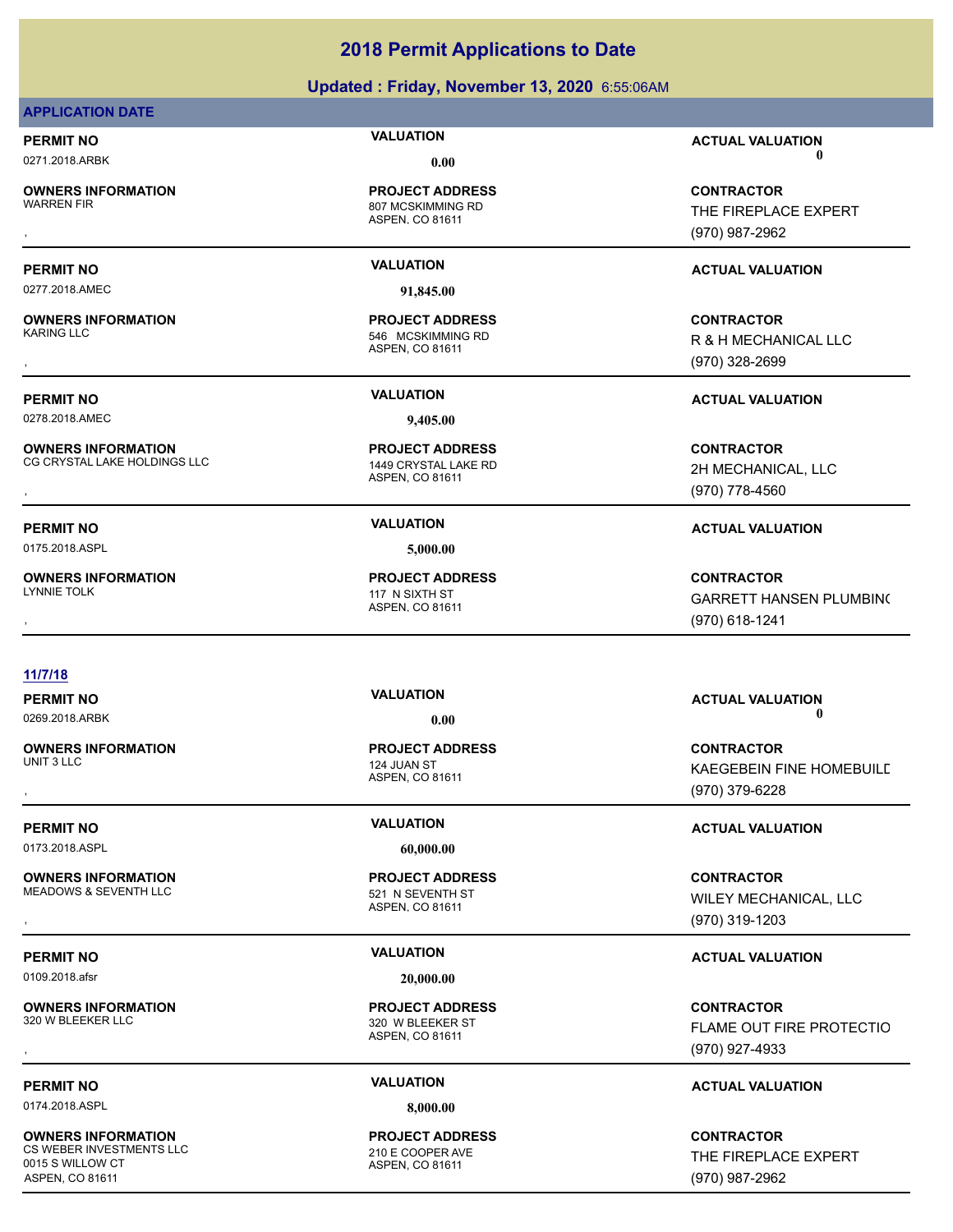### **Updated : Friday, November 13, 2020** 6:55:06AM

### **APPLICATION DATE**

**OWNERS INFORMATION**

**PROJECT ADDRESS**

0122.2018.RWBU **25,000.00**

**OWNERS INFORMATION** CITY OF ASPEN 411 E MAIN

0276.2018.AMEC **5,000.00**

**OWNERS INFORMATION**

ASPEN, CO 81611 710 E DURANT AVE

ASPEN, CO 81611 **PROJECT ADDRESS** , **CONTRACTOR**

ASPEN, CO 81611 549 RACE ALY **PROJECT ADDRESS**

**PERMIT NO VALUATION ACTUAL VALUATION** 0114.2018.ACBK **31,615.00 31,615.00**

, **CONTRACTOR** BASALT MOUNTAIN BUILDERS (970) 948-9004

### **PERMIT NO VALUATION ACTUAL VALUATION**

**PERMIT NO VALUATION ACTUAL VALUATION**

**OWNERS INFORMATION PROJECT ADDRESS CONTRACTOR**<br>ASPEN MARCH LLC 549 RACE ALY RESORT MOUNTAIN ENTERPF<br>, ASPEN, CO 81611 RESORT MOUNTAIN ENTERPI (970) 384-2748

### **11/6/18**

0075.2018.ASLU

**OWNERS INFORMATION** 1409 CRYSTAL LAKE RD ASPEN, CO 81611

0121.2018.RWBU **15,000.00**

**OWNERS INFORMATION**

ASPEN, CO 81611 1409 CRYSTAL LAKE RD **PROJECT ADDRESS**

, **CONTRACTOR**

**PERMIT NO VALUATION ACTUAL VALUATION**

**CONTRACTOR**

**11/5/18**

**PERMIT NO VALUATION VALUATION VALUATION** 

**OWNERS INFORMATION**

0172.2018.ASPL **63,000.00**

**OWNERS INFORMATION**

0113.2018.ACBK **45,000.00 45,000.00**

0275.2018.AMEC **105,900.00**

ASPEN, CO 81611 805 ROARING FORK RD **PROJECT ADDRESS** , **CONTRACTOR**

YOUNG SERVICES, LLC

### **PERMIT NO VALUATION VALUATION VALUATION**

, **CONTRACTOR** YOUNG SERVICES, LLC

ASPEN, CO 81611

805 ROARING FORK RD **PROJECT ADDRESS**

**PERMIT NO VALUATION ACTUAL VALUATION**

**PERMIT NO VALUATION ACTUAL VALUATION**

ASPEN, CO 81611 403 PARK AVE **PROJECT ADDRESS**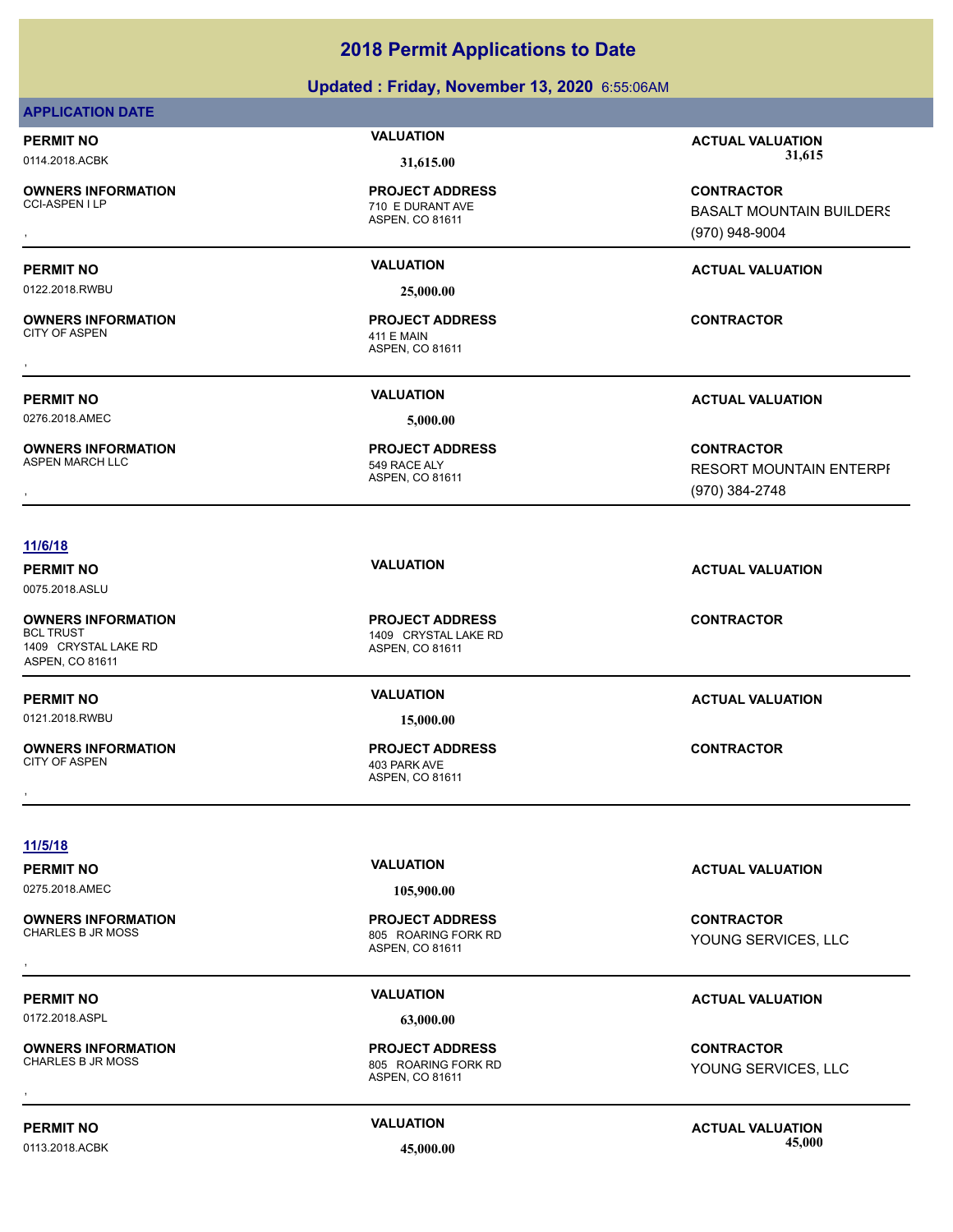### **Updated : Friday, November 13, 2020** 6:55:06AM

### **APPLICATION DATE**

**OWNERS INFORMATION** 303 E MAIN LLP 303 E MAIN ST

0248.2018.AELE **23,000.00**

### **OWNERS INFORMATION** CS WEBER INVESTMENTS LLC<br>
210 E COOPER AVE 0015 S WILLOW CT

ASPEN, CO 81611

0249.2018.AELE **5,000.00**

**OWNERS INFORMATION** CANTINA BUILDING LLC 411 E MAIN

ASPEN, CO 81611

**PROJECT ADDRESS**

### ASPEN, CO 81611 **PROJECT ADDRESS**

### ASPEN, CO 81611 **PROJECT ADDRESS**

### **11/2/18**

**OWNERS INFORMATION**

0274.2018.AMEC **45,000.00**

### **OWNERS INFORMATION** 614 W NORTH ST

ASPEN, CO 81611

0171.2018.ASPL **34,000.00**

### **OWNERS INFORMATION**

614 W NORTH ST ASPEN, CO 81611

### **11/1/18**

# 0268.2018.ARBK **0.00 0.00**

**OWNERS INFORMATION**<br>KELLNER GEORGE A

0247.2018.AELE **169,857.00**

**OWNERS INFORMATION**

0273.2018.AMEC **14,712.00**

### ASPEN, CO 81611 1520 HOMESTAKE DR **PROJECT ADDRESS**

### ASPEN, CO 81611 614 W NORTH ST **PROJECT ADDRESS**

ASPEN, CO 81611 JAMES & MARION FERRARA 614 W NORTH ST **PROJECT ADDRESS**

ASPEN, CO 81611 425 W NORTH ST **PROJECT ADDRESS**

ASPEN, CO 81611 805 ROARING FORK RD **PROJECT ADDRESS**

, **CONTRACTOR** GF WOODS CONSTRUCTION I (970) 948-6483

### **PERMIT NO VALUATION ACTUAL VALUATION**

**CONTRACTOR** ECO ELECTRIC,LLC (970) 309-7413

### **PERMIT NO VALUATION ACTUAL VALUATION**

, **CONTRACTOR** MILLER ELECTRICAL SERVICE

### **PERMIT NO VALUATION VALUATION VALUATION**

**OWNERS INFORMATION PROJECT ADDRESS CONTRACTOR**<br>HOMERUNSTAKE LLC 1520 HOMESTAKE DR TRUE NORTH HEARTH AND H<br>, ASPEN, CO 81611 TRUE NORTH HEARTH AND H (970) 274-0200

### **PERMIT NO VALUATION ACTUAL VALUATION**

**CONTRACTOR** SINCLAIR PLUMBING AND HE (970) 618-1958

### **PERMIT NO VALUATION ACTUAL VALUATION**

**CONTRACTOR** SINCLAIR PLUMBING AND HEAT (970) 618-1958

# **PERMIT NO VALUATION ACTUAL VALUATION**

**OWNERS INFORMATION PROJECT ADDRESS CONTRACTOR**<br>KELLNER GEORGE A 425 W NORTH ST ASPEN PROPERTY MANAGEN<br>, ASPEN. CO 81611 ASPEN PROPERTY MANAGEM (970) 920-3960

### **PERMIT NO VALUATION ACTUAL VALUATION**

, **CONTRACTOR** R & A ENTERPRISES OF CARE (970) 945-6500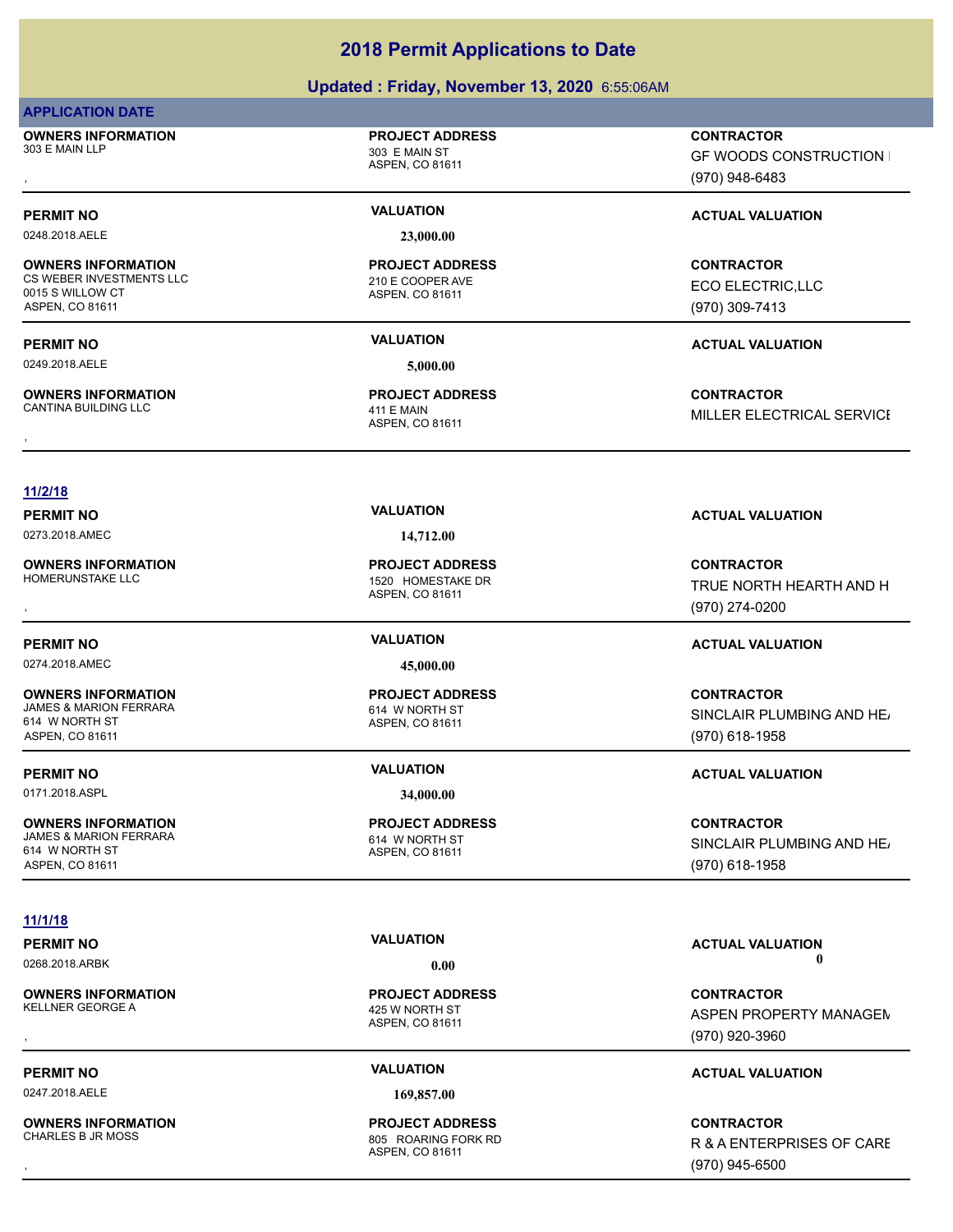### **Updated : Friday, November 13, 2020** 6:55:06AM

### **APPLICATION DATE**

0271.2018.AMEC **2,000.00**

**OWNERS INFORMATION** 301 LAKE AVENUE LLC 301 LAKE AVE

**OWNERS INFORMATION**

**OWNERS INFORMATION** ASPEN SKIING COMPANY 675 E DURANT AVE PO BOX 1248 ASPEN, CO 81612

### **10/31/18**

0016.2018.land

**OWNERS INFORMATION** 1220 MOUNTAIN VIEW DR ASPEN, CO 81611

**OWNERS INFORMATION**

0246.2018.AELE **12,000.00**

**OWNERS INFORMATION** HUNTER PLAZA ASSOCIATES LLP<br>
614 E COOPER AVE

**OWNERS INFORMATION** NORTH OF NELL CONDO ASSOC 555 E DURANT AVE

**OWNERS INFORMATION**

ASPEN, CO 81611 **PROJECT ADDRESS**

ASPEN, CO 81611 221 E MAIN ST **PROJECT ADDRESS** , **CONTRACTOR**

ASPEN, CO 81611 **PROJECT ADDRESS**

ASPEN, CO 81611 1220 MOUNTAIN VIEW DR **PROJECT ADDRESS**

0170.2018.ASPL **2,200.00**

ASPEN, CO 81611 520 E COOPER AVE **PROJECT ADDRESS**

ASPEN, CO 81611 **PROJECT ADDRESS**

ASPEN, CO 81611-1856 **PROJECT ADDRESS OWNERS INFORMATION CONTRACTOR REGULAR PROJECT ADDRESS CONTRACTOR CONTRACTOR**<br>MORTH OF NELL CONDO ASSOC CONTRACTOR 555 E DURANT AVE CONTROL CONTROL CONTRACTOR<br>ASPEN. CO 81611-1856 (970) 309-8239

ASPEN, CO 81611 308 E HOPKINS AVE **PROJECT ADDRESS**

**PERMIT NO VALUATION ACTUAL VALUATION**

**OWNERS INFORMATION PROJECT ADDRESS CONTRACTOR**<br>301 LAKE AVENUE LLC 301 LAKE AVE TRUE NORTH HEARTH AND H<br>, ASPEN, CO 81611 TRUE NORTH HEARTH AND H (970) 274-0200

**PERMIT NO VALUATION ACTUAL VALUATION** 0112.2018.ACBK **61,825.00 61,825.00**

ALEX DESIGN LLC

**PERMIT NO VALUATION ACTUAL VALUATION** 0111.2018.ACBK **800,000.00 800,000.00**

> **CONTRACTOR** ASPEN SKIING COMPANY (970) 925-1220

### **PERMIT NO VALUATION ACTUAL VALUATION**

**CONTRACTOR**

### **PERMIT NO VALUATION ACTUAL VALUATION**

**OWNERS INFORMATION PROJECT ADDRESS CONTRACTOR**<br>MP ASPENHOF C7 LLC 520 E COOPER AVE MAULDIN PLUMBING AND HE*I*<br>, ASPEN, CO 81611 MAULDIN PLUMBING AND HE/ (970) 945-7016

### **PERMIT NO VALUATION ACTUAL VALUATION**

**OWNERS INFORMATION LETTLE SERVICE TO A PROJECT ADDRESS LETTLE SERVICE CONTRACTOR CONTRACTOR**<br>HUNTER PLAZA ASSOCIATES LLP A SPEN, CO 81611 ASPEN, CO 81611 **A SPEN A SPEN (970)** 925-9473 AJAX ELECTRIC, INC. (970) 925-9473

PERMIT NO **SALUATION VALUATION VALUATION ACTUAL VALUATION ACTUAL VALUATION** 0109.2018.ACBK **18,250.00 18,250.00**

> OSAGE INC (970) 309-8239

**PERMIT NO CONSUMITY OF A CONSUMITY OF A CONSUMITY OF A CONSUMITY OF A CTUAL VALUATION** 0110.2018.ACBK **1,057,200.00 1,057,200.00**

, **CONTRACTOR** LESTER DEVELOPMENT, LLC (970) 925-5524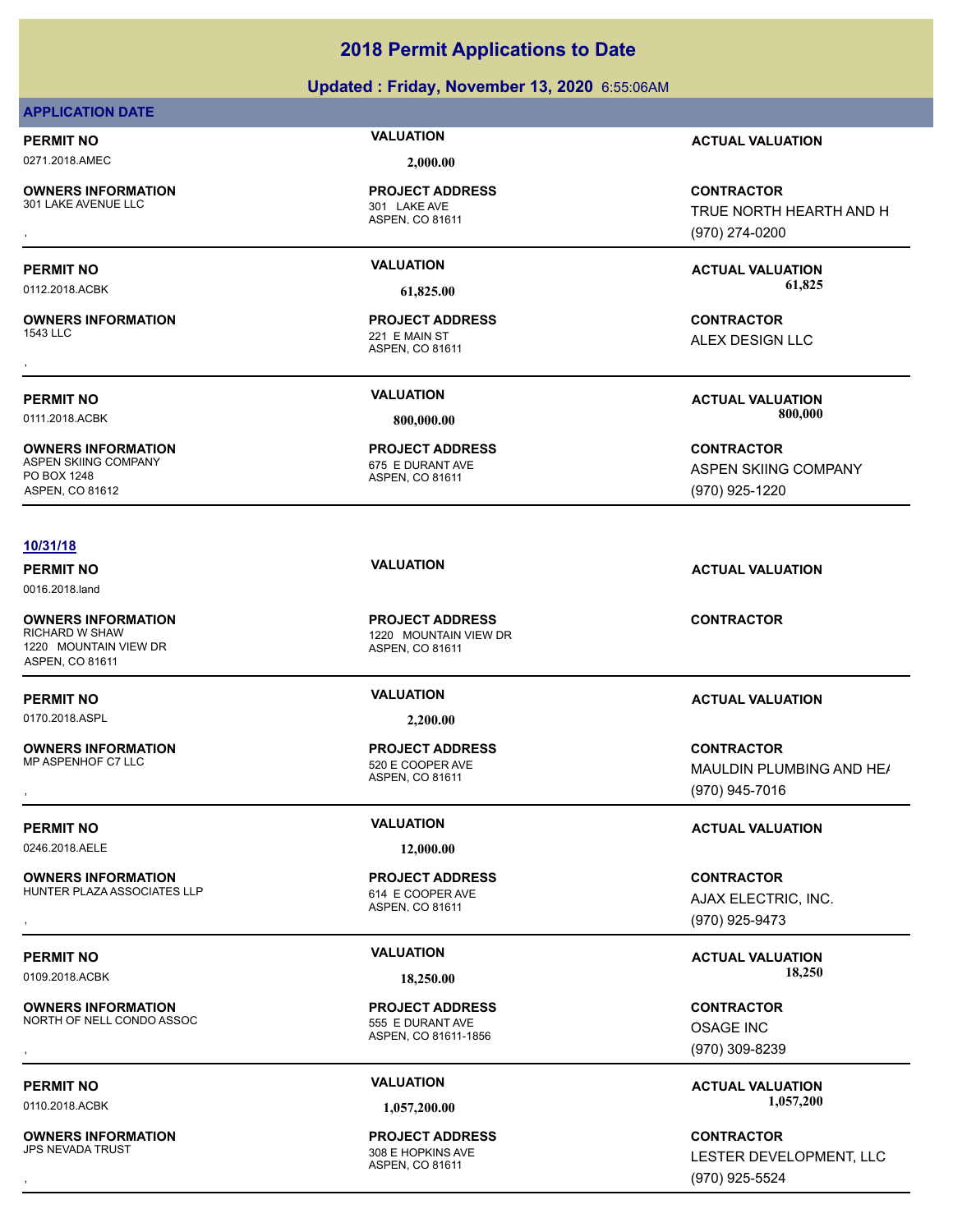### **Updated : Friday, November 13, 2020** 6:55:06AM

### **APPLICATION DATE**

**OWNERS INFORMATION**

0270.2018.AMEC **25,544.00**

**OWNERS INFORMATION** OBRIEN M ANN REV TRUST 1116 WATERS AVE

0032.2018.AHPC

**OWNERS INFORMATION** FRANK WOODS ASPEN GROVE 525 E COOPER

ASPEN, CO 81611 1419 CRYSTAL LAKE RD **PROJECT ADDRESS**

ASPEN, CO 81611 **PROJECT ADDRESS**

ASPEN, CO 81611 **PROJECT ADDRESS**

**PERMIT NO VALUATION ACTUAL VALUATION** 0267.2018.ARBK **0.00 0.00**

, **CONTRACTOR** CLEARWATER CONSTRUCTIO (970) 379-3709

### **PERMIT NO VALUATION ACTUAL VALUATION**

**OWNERS INFORMATION PROJECT ADDRESS CONTRACTOR**<br>OBRIEN M ANN REV TRUST 1116 WATERS AVE WESTERN REFRIG. & HEATIN<sup>(</sup><br>, ASPEN. CO 81611 WESTERN REFRIG. & HEATING (970) 927-3873

### **PERMIT NO VALUATION ACTUAL VALUATION**

### **10/30/18**

0108.2018.afsr **1,000.00**

**OWNERS INFORMATION** WOLFER, MARY - JENKINS, JEFFRY 124 JUAN ST

**OWNERS INFORMATION**

0013.2018.ARED

**OWNERS INFORMATION** LEVIN WILLIAM A REVOCABLE LIVI 612 W MAIN ST

0269.2018.AMEC **41,000.00**

**OWNERS INFORMATION** VICTORIAN SQUARE, LLC 601 E HYMAN AVE

**OWNERS INFORMATION** HILLSTONE RESTAURANT GROUP 302 E HOPKINS AVE

ASPEN, CO 81611 **PROJECT ADDRESS**

ASPEN, CO 81611 861 MAROON CREEK RD **PROJECT ADDRESS** , **CONTRACTOR**

ASPEN, CO 81611 **PROJECT ADDRESS OWNERS INFORMATION CONTRACTOR REGIST OF PROJECT ADDRESS CONTRACTOR CONTRACTOR**<br>LEVIN WILLIAM A REVOCABLE LIVI FOR THE REGIST OF A SPEN, CO 81611<br>,

ASPEN, CO 81611 **PROJECT ADDRESS**

ASPEN, CO 81612 **PROJECT ADDRESS**

**PERMIT NO VALUATION VALUATION VALUATION** 

, **CONTRACTOR** FIRE ENGINEERING SERVICE (970) 319-1187

**PERMIT NO VALUATION ACTUAL VALUATION** 0107.2018.ACBK **10,000.00 10,000.00**

**PERMIT NO VALUATION ACTUAL VALUATION**

### **PERMIT NO VALUATION ACTUAL VALUATION**

, **CONTRACTOR** T & E MARSHALL ENTERPRISI (970) 927-8071

**PERMIT NO CONSUMITY OF A CONSUMITY OF A CONSUMITY OF A CONSUMITY OF A CTUAL VALUATION** 0108.2018.ACBK **10,000.00 10,000.00**

, **CONTRACTOR** HD CONSTRUCTION ASPEN, L (970) 379-4009

**OWNERS INFORMATION CONTRACTOR REGIST OF PROJECT ADDRESS CONTRACTOR CONTRACTOR**<br>FRANK WOODS ASPEN GROVE THE SERVICE SERVICE ASPEN, CO 81611<br>,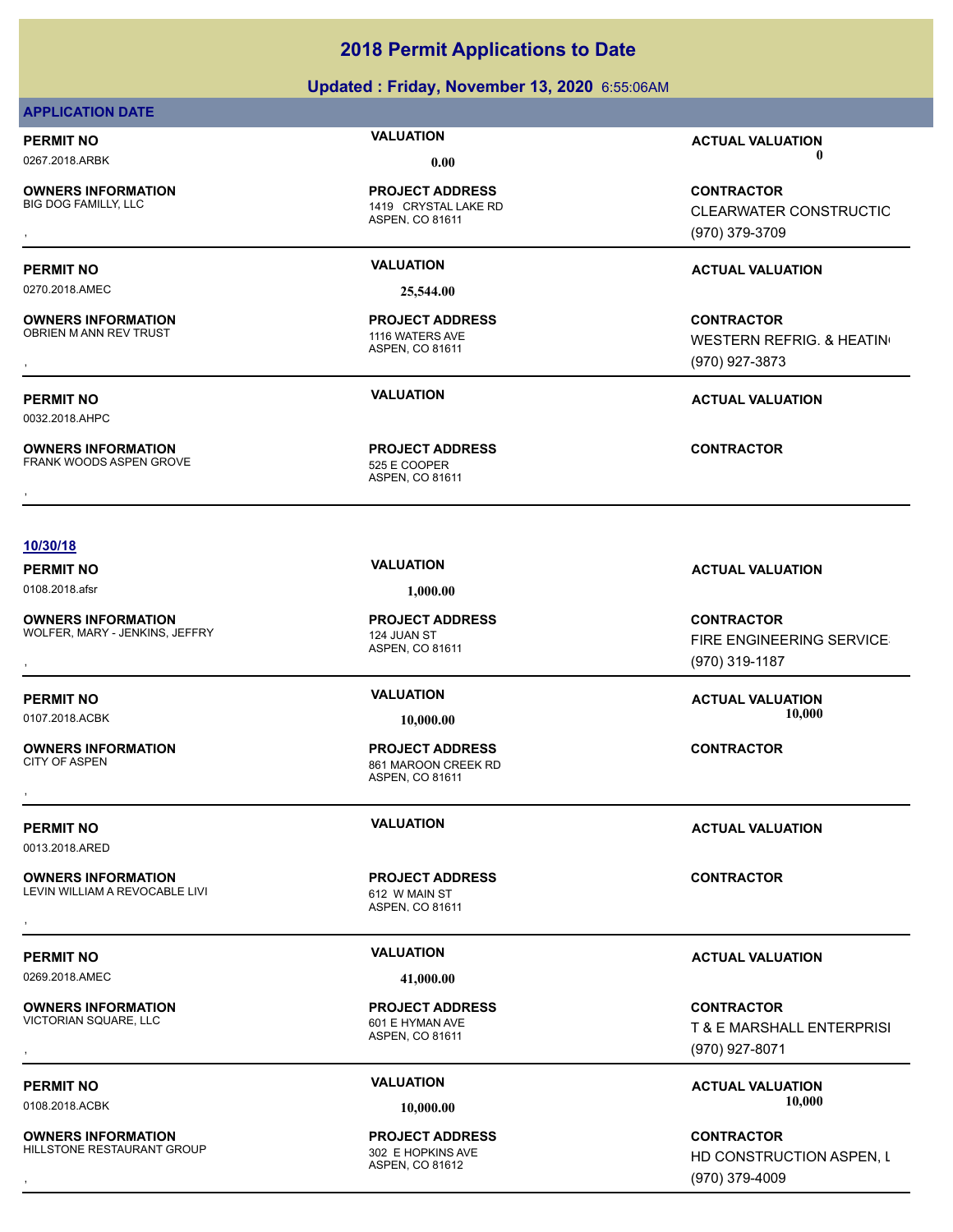### **Updated : Friday, November 13, 2020** 6:55:06AM

### **APPLICATION DATE**

0014.2018.land

0015.2018.land

0074.2018.ASLU

**OWNERS INFORMATION** CHRISTOPHER & DONNA KING<br>
106 MAPLE LN

**OWNERS INFORMATION**

**OWNERS INFORMATION**

ASPEN, CO 81611 **PROJECT ADDRESS**

ASPEN, CO 81611 CHRISTOPHER & DONNA KING 231 COTTONWOOD DR **PROJECT ADDRESS**

**PERMIT NO VALUATION ACTUAL VALUATION**

**OWNERS INFORMATION GOVERNED BY A SERVICE PROJECT ADDRESS ARE SERVICE CONTRACTOR**<br>CHRISTOPHER & DONNA KING GOVERNED ASPEN, CO 81611 GRIZZLY ELECTRIC, INC.<br>, GRIZZLY ELECTRIC, INC. ASPEN, CO 81611 GOVERNED ASPEN, CO 81611 ( GRIZZLY ELECTRIC, INC. (970) 927-8006

### **PERMIT NO VALUATION ACTUAL VALUATION**

**OWNERS INFORMATION GOVERNED BY A SERVICE PROJECT ADDRESS CONTRACTOR CONTRACTOR**<br>CHRISTOPHER & DONNA KING GOVERNED ASPEN. CO 81611<br>ASPEN. CO 81611 GOVERNED (970) 927-8006 GRIZZLY ELECTRIC, INC. (970) 927-8006

**PERMIT NO VALUATION ACTUAL VALUATION**

### **10/29/18**

**PERMIT NO VALUATION VALUATION VALUATION** 0265.2018.ARBK **15,000.00 15,000.00**

**OWNERS INFORMATION**

**PERMIT NO VALUATION ACTUAL VALUATION**

**OWNERS INFORMATION**

**OWNERS INFORMATION**

0268.2018.AMEC **79,000.00**

**OWNERS INFORMATION** ASPEN CLUB LODGE PROPERTIES 550 S SPRING ST

**OWNERS INFORMATION** JULIE HARDMAN 20 AJAX AVE

ASPEN, CO 81611 707 CEMETERY LN **PROJECT ADDRESS** , **CONTRACTOR**

0267.2018.AMEC **55,000.00**

ASPEN, CO 81611 518 W SMUGGLER ST **PROJECT ADDRESS**

ASPEN, CO 81611 320 E HYMAN AVE **PROJECT ADDRESS**

ASPEN, CO 81611 **PROJECT ADDRESS**

ASPEN, CO 81611 **PROJECT ADDRESS** , **CONTRACTOR**

**OWNERS INFORMATION PROJECT ADDRESS CONTRACTOR**<br>ADLEY INVESTMENTS LLC 518 W SMUGGLER ST PACIFIC SHEET METAL, INC.<br>, ASPEN, CO 81611 PACIFIC SHEET METAL, INC. (970) 925-2454

**PERMIT NO CONSUMITY OF A CONSUMITY OF A CONSUMITY OF A CONSUMITY OF A CTUAL VALUATION** 0105.2018.ACBK **0.00 0.00**

, **CONTRACTOR** COMPASS CONSTRUCTION M

### **PERMIT NO VALUATION ACTUAL VALUATION**

**OWNERS INFORMATION FROJECT ADDRESS ARE ASSESS AND MANUSICAL CONTRACTOR**<br>ASPEN CLUB LODGE PROPERTIES FOR THE ASPEN. CO 81611<br>, HOME & HEARTH OUTFITTER

**PERMIT NO CONSUMITY OF A CONSUMITY OF A CONSUMITY OF A CONSUMITY OF A CONSUMITY OF A CONSUMITY OF A CONSUMITY OF A CONSUMITY OF A CONSUMITY OF A CONSUMITY OF A CONSUMITY OF A CONSUMITY OF A CONSUMITY OF A CONSUMITY OF A** 0263.2018.ARBK **10,000.00 10,000.00**

JTB CO

ASPEN, CO 81611 813 W SMUGGLER ST **PROJECT ADDRESS** , **CONTRACTOR**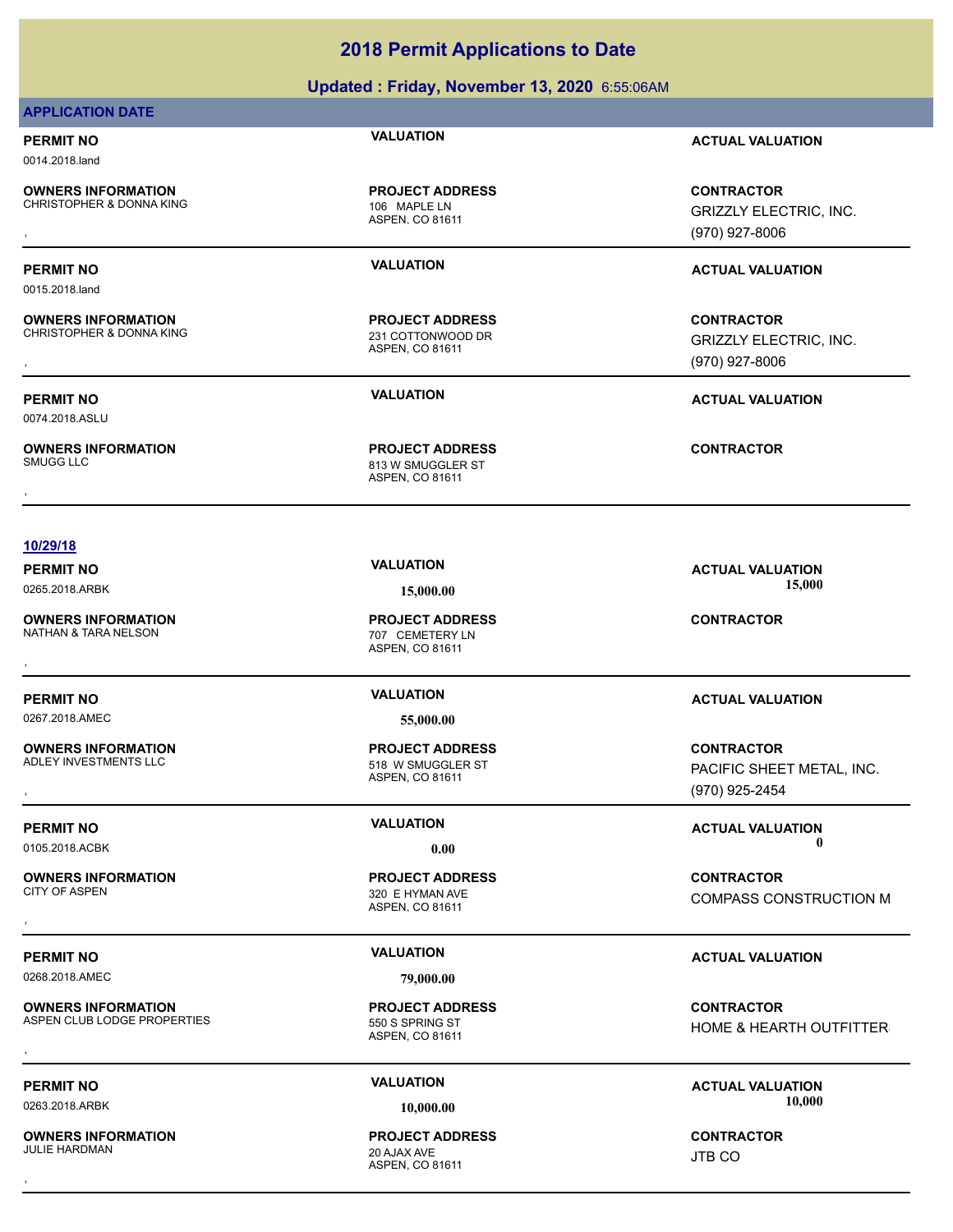### **Updated : Friday, November 13, 2020** 6:55:06AM

| <b>APPLICATION DATE</b>                                                                     |                                                                  |                                                                  |
|---------------------------------------------------------------------------------------------|------------------------------------------------------------------|------------------------------------------------------------------|
| <b>PERMIT NO</b><br>0264.2018.ARBK                                                          | <b>VALUATION</b><br>15,000.00                                    | <b>ACTUAL VALUATION</b><br>15,000                                |
| <b>OWNERS INFORMATION</b><br><b>STEPHEN H BARWICK</b><br>705 CEMETERY LN<br>ASPEN, CO 81611 | <b>PROJECT ADDRESS</b><br>$\bullet$                              | <b>CONTRACTOR</b>                                                |
|                                                                                             |                                                                  |                                                                  |
| 10/27/18                                                                                    |                                                                  |                                                                  |
| <b>PERMIT NO</b>                                                                            | <b>VALUATION</b>                                                 | <b>ACTUAL VALUATION</b>                                          |
| 0105.2018.afsr                                                                              | 5,258.00                                                         |                                                                  |
| <b>OWNERS INFORMATION</b><br>ASPEN CONSTRUCTION GROUP                                       | <b>PROJECT ADDRESS</b><br>800 S MILL ST<br>ASPEN, CO 81611       | <b>CONTRACTOR</b><br>PROGUARD PROTECTION SE<br>(970) 927-2026    |
| <b>PERMIT NO</b>                                                                            | <b>VALUATION</b>                                                 | <b>ACTUAL VALUATION</b>                                          |
| 0266.2018.AMEC                                                                              | 175,000.00                                                       |                                                                  |
| <b>OWNERS INFORMATION</b><br><b>CHARLES B JR MOSS</b>                                       | <b>PROJECT ADDRESS</b><br>805 ROARING FORK RD<br>ASPEN, CO 81611 | <b>CONTRACTOR</b><br>PACIFIC SHEET METAL, INC.<br>(970) 925-6563 |
| <b>PERMIT NO</b>                                                                            | <b>VALUATION</b>                                                 | <b>ACTUAL VALUATION</b>                                          |
| 0107.2018.afsr                                                                              | 5,452.00                                                         |                                                                  |
| <b>OWNERS INFORMATION</b><br>5TH AVE CONCOMINIUM ASSOC                                      | <b>PROJECT ADDRESS</b><br>800 S MILL ST<br>ASPEN, CO 81611       | <b>CONTRACTOR</b><br>PROGUARD PROTECTION SE<br>(970) 927-2026    |
| <b>PERMIT NO</b>                                                                            | <b>VALUATION</b>                                                 | <b>ACTUAL VALUATION</b>                                          |
| 0265.2018.AMEC                                                                              | 1,400.00                                                         |                                                                  |
| <b>OWNERS INFORMATION</b><br><b>BARBARA LOUISE NEWTON</b><br>$\overline{\phantom{a}}$       | <b>PROJECT ADDRESS</b><br>610 S WEST END ST<br>ASPEN, CO 81611   | <b>CONTRACTOR</b><br>PACIFIC SHEET METAL, INC.<br>(970) 925-6563 |
| <b>PERMIT NO</b>                                                                            | <b>VALUATION</b>                                                 | <b>ACTUAL VALUATION</b>                                          |
| 0106.2018.afsr                                                                              | 6,336.00                                                         |                                                                  |
| <b>OWNERS INFORMATION</b><br>CLEARWATER CONSTRUCTION INC                                    | <b>PROJECT ADDRESS</b><br>800 S MILL ST<br>ASPEN, CO 81611       | <b>CONTRACTOR</b><br>PROGUARD PROTECTION SE<br>(970) 927-2026    |

### **10/26/18**

0244.2018.AELE **60,000.00**

**OWNERS INFORMATION** STONE HILL PROPERTY LLC 506 W HALLAM ST 506 W HALLAM ST ASPEN, CO 81611

0245.2018.AELE **1,000.00**

ASPEN, CO 81611 **PROJECT ADDRESS**

### **PERMIT NO CONSUMITY ACTUAL VALUATION VALUATION**

**CONTRACTOR** LITTELL ELECTRIC, INC (970) 429-8357

### **PERMIT NO CONSUMITY ACTUAL VALUATION VALUATION ACTUAL VALUATION**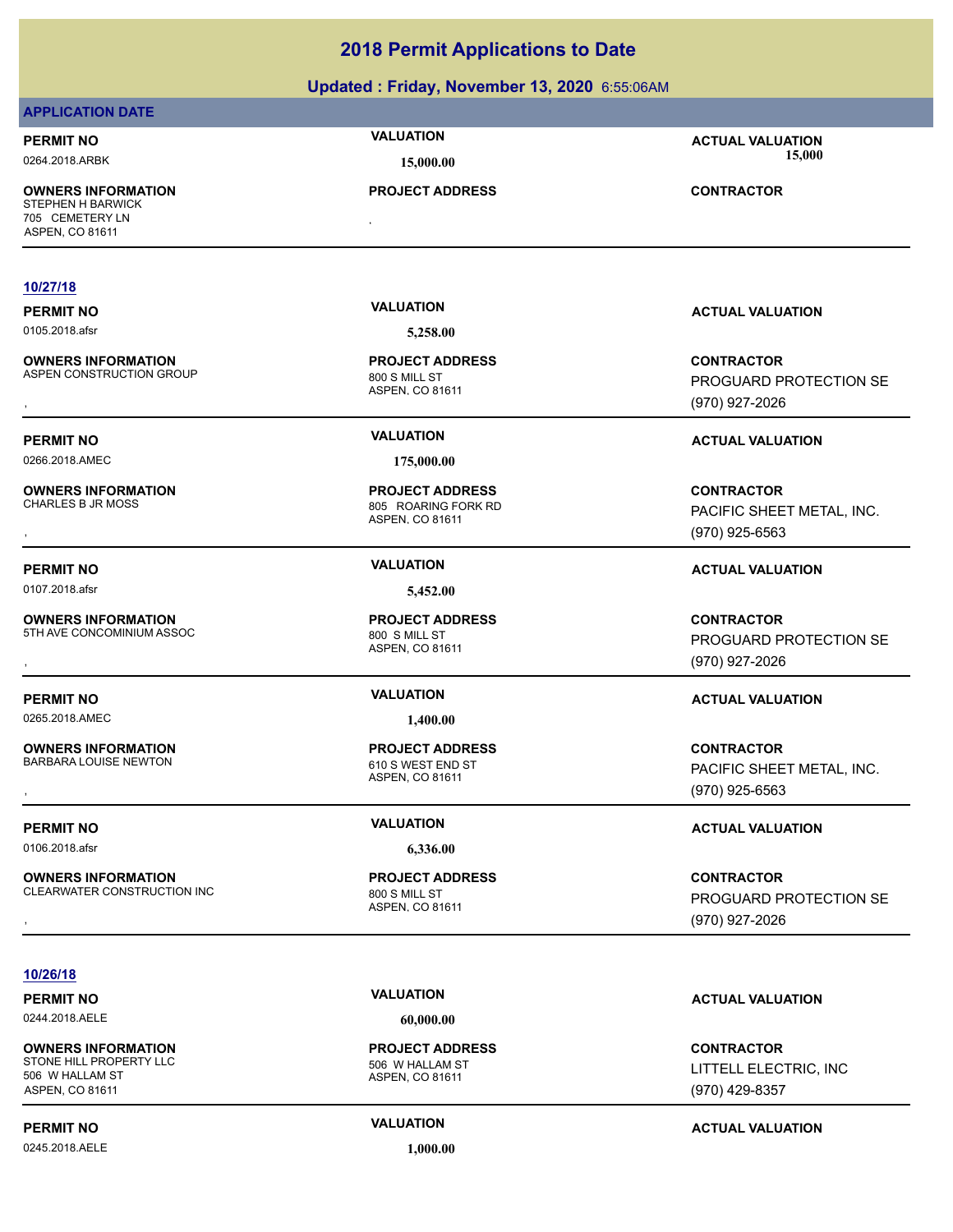### **Updated : Friday, November 13, 2020** 6:55:06AM

| <b>APPLICATION DATE</b>                     |                                                              |                           |
|---------------------------------------------|--------------------------------------------------------------|---------------------------|
| <b>OWNERS INFORMATION</b>                   | <b>PROJECT ADDRESS</b>                                       | <b>CONTRACTOR</b>         |
| <b>JOHN &amp; KAREN JAFFE</b>               | 220 E HOPKINS AVE<br>ASPEN, CO 81611                         | R & A ENTERPRISES OF CARE |
|                                             |                                                              | (970) 945-6500            |
|                                             |                                                              |                           |
| 10/25/18                                    |                                                              |                           |
| <b>PERMIT NO</b>                            | <b>VALUATION</b>                                             | <b>ACTUAL VALUATION</b>   |
| 0120.2018.RWBU                              | 500.00                                                       |                           |
| <b>OWNERS INFORMATION</b><br><b>COMCAST</b> | <b>PROJECT ADDRESS</b><br>725 CEMETERY LN<br>ASPEN, CO 81611 | <b>CONTRACTOR</b>         |
|                                             | <b>VALUATION</b>                                             |                           |
| <b>PERMIT NO</b>                            |                                                              | <b>ACTUAL VALUATION</b>   |
| 0104.2018.afsr                              | 7,905.00                                                     |                           |
| <b>OWNERS INFORMATION</b>                   | <b>PROJECT ADDRESS</b>                                       | <b>CONTRACTOR</b>         |
| ALTFELD PHILIP Z TRUST 1/2 IN               | 1250 SNOWBUNNY LN<br>ASPEN, CO 81611                         | ALLTEC SERVICES, LLC      |
|                                             |                                                              | (970) 984-3979            |
| <b>PERMIT NO</b>                            | <b>VALUATION</b>                                             | <b>ACTUAL VALUATION</b>   |
| 0242.2018.AELE                              | 26,000.00                                                    |                           |
| <b>OWNERS INFORMATION</b>                   | <b>PROJECT ADDRESS</b>                                       | <b>CONTRACTOR</b>         |
| <b>MEADOWS &amp; SEVENTH LLC</b>            | 521 N SEVENTH ST                                             | <b>BELTRI-ROC</b>         |
|                                             | ASPEN, CO 81611                                              | (970) 234-1018            |
| <b>PERMIT NO</b>                            | <b>VALUATION</b>                                             | <b>ACTUAL VALUATION</b>   |
| 0241.2018.AELE                              | 1,500.00                                                     |                           |
| <b>OWNERS INFORMATION</b>                   | <b>PROJECT ADDRESS</b>                                       | <b>CONTRACTOR</b>         |
| THE BURRELL GROUP                           | 602 E COOPER AVE                                             |                           |
|                                             | ASPEN, CO 81611                                              | ELECTRICAL OUTFITTERS INC |
|                                             |                                                              |                           |
| <b>PERMIT NO</b>                            | <b>VALUATION</b>                                             | <b>ACTUAL VALUATION</b>   |
| 0264.2018.AMEC                              | 18,200.00                                                    |                           |
| <b>OWNERS INFORMATION</b>                   | <b>PROJECT ADDRESS</b>                                       | <b>CONTRACTOR</b>         |
| JOHN & KAREN JAFFE                          | 220 E HOPKINS AVE                                            | YOUNG SERVICES, LLC       |
|                                             | ASPEN, CO 81611                                              |                           |
| <b>PERMIT NO</b>                            | <b>VALUATION</b>                                             | <b>ACTUAL VALUATION</b>   |
| 0262.2018.ARBK                              | 26,870.00                                                    | 26,870                    |
| <b>OWNERS INFORMATION</b>                   | <b>PROJECT ADDRESS</b>                                       | <b>CONTRACTOR</b>         |
| CHASE ROBERT M & CYNTHIA                    | 314 RIVERSIDE DR                                             |                           |
|                                             | ASPEN, CO 81611                                              | PACIFIC SHEET METAL, INC. |
|                                             |                                                              | (970) 925-6563            |
| <b>PERMIT NO</b>                            | <b>VALUATION</b>                                             | <b>ACTUAL VALUATION</b>   |
| 0168.2018.ASPL                              | 22,000.00                                                    |                           |
|                                             |                                                              |                           |

**OWNERS INFORMATION** CG CRYSTAL LAKE HOLDINGS LLC 1449 CRYSTAL LAKE RD **OWNERS INFORMATION GOVERNED BY A SERVICE PROJECT ADDRESS ARE:**<br>CG CRYSTAL LAKE HOLDINGS LLC GOVERNED ASPEN. CO 81611<br>,

1449 CRYSTAL LAKE RD<br>ASPEN, CO 81611

**PROJECT ADDRESS**

0031.2018.AHPC

### **PERMIT NO CONSUMITY ACTUAL VALUATION VALUATION** *ACTUAL VALUATION*

ELLIOTT PLUMBING & HEATIN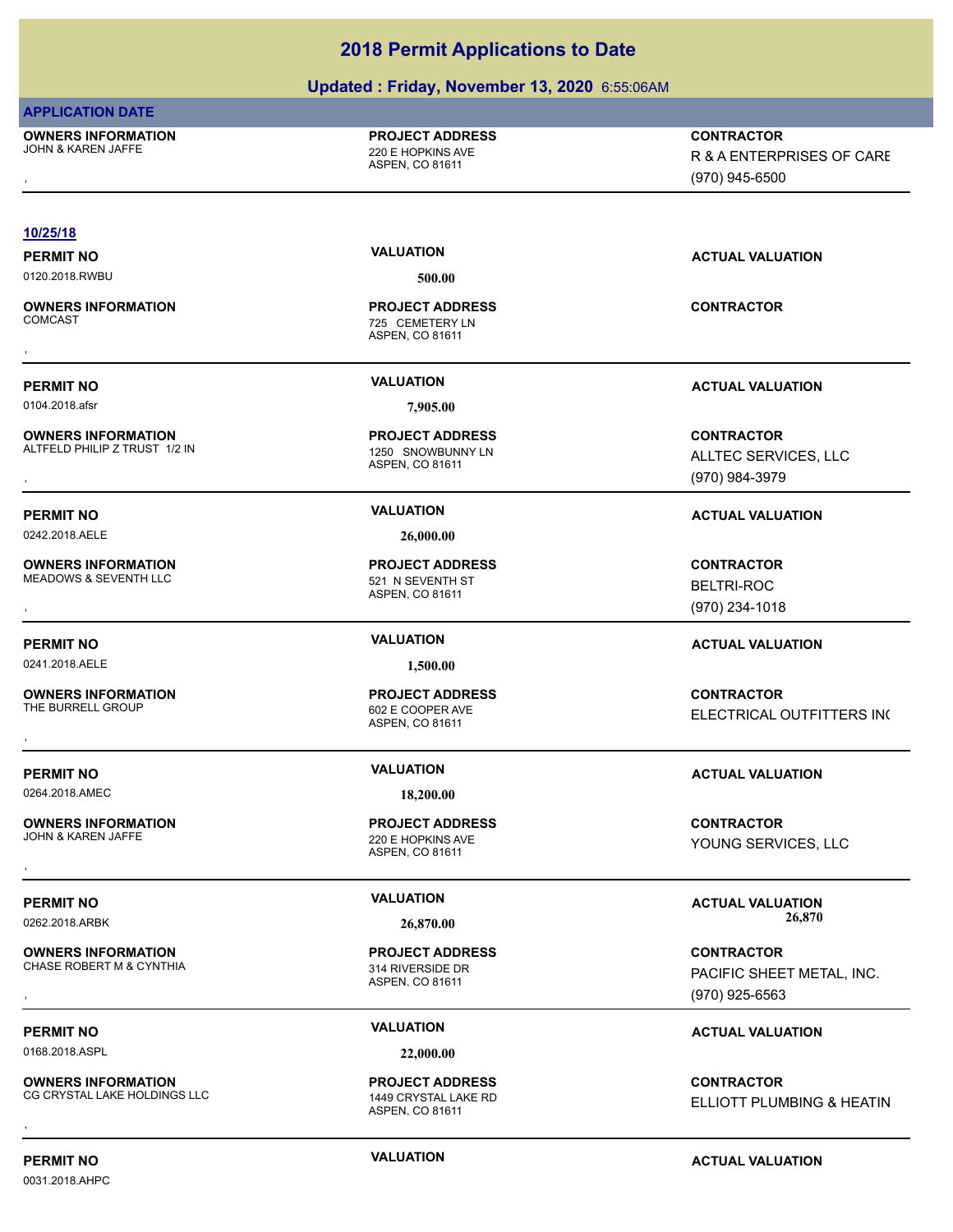| <b>OWNERS INFORMATION</b><br>AV-40 PROPERTIES              | <b>PROJECT ADDRESS</b><br>865 MOORE DR<br>ASPEN, CO 81611     | <b>CONTRACTOR</b><br>THE FIREPLACE EXPERT<br>(970) 987-2962            |
|------------------------------------------------------------|---------------------------------------------------------------|------------------------------------------------------------------------|
| <b>PERMIT NO</b>                                           | <b>VALUATION</b>                                              | <b>ACTUAL VALUATION</b>                                                |
| 0239.2018.AELE                                             | 1,000.00                                                      |                                                                        |
| <b>OWNERS INFORMATION</b><br><b>ASPEN MARCH LLC</b>        | <b>PROJECT ADDRESS</b><br>549 RACE ALY<br>ASPEN, CO 81611     | <b>CONTRACTOR</b><br>REEVES & SONS ELECTRIC, II<br>(970) 876-0545      |
| <b>PERMIT NO</b>                                           | <b>VALUATION</b>                                              | <b>ACTUAL VALUATION</b>                                                |
| 0243.2018.AELE                                             | 3,500.00                                                      |                                                                        |
| <b>OWNERS INFORMATION</b><br>HOPKINS DEVELOPMENT, LLC      | <b>PROJECT ADDRESS</b><br>632 E HOPKINS<br>ASPEN, CO 81611    | <b>CONTRACTOR</b><br>DURGIN ELECTRIC, LLC<br>(970) 704-9473            |
|                                                            |                                                               |                                                                        |
| 10/24/18<br><b>PERMIT NO</b><br>0005.2018.OSLU             | <b>VALUATION</b>                                              | <b>ACTUAL VALUATION</b>                                                |
| <b>OWNERS INFORMATION</b><br>209 BLEEKER LLC               | <b>PROJECT ADDRESS</b><br>209 E BLEEKER ST<br>ASPEN, CO 81611 | <b>CONTRACTOR</b>                                                      |
|                                                            |                                                               |                                                                        |
| <b>PERMIT NO</b><br>0237.2018.AELE                         | <b>VALUATION</b><br>95,000.00                                 | <b>ACTUAL VALUATION</b>                                                |
| <b>OWNERS INFORMATION</b><br>MP ASPENHOF C7 LLC            | <b>PROJECT ADDRESS</b><br>520 E COOPER AVE<br>ASPEN, CO 81611 | <b>CONTRACTOR</b><br><b>GREEN ELECTRICAL SOLUTIC</b><br>(970) 927-8658 |
| <b>PERMIT NO</b><br>0073.2018.ASLU                         | <b>VALUATION</b>                                              | <b>ACTUAL VALUATION</b>                                                |
| <b>OWNERS INFORMATION</b><br>G A RESORT CONDO ASSOCIATES   | <b>PROJECT ADDRESS</b><br>433 E DURANT AVE<br>ASPEN, CO 81611 | <b>CONTRACTOR</b>                                                      |
|                                                            |                                                               |                                                                        |
| <b>PERMIT NO</b><br>0261.2018.ARBK                         | <b>VALUATION</b><br>0.00                                      | <b>ACTUAL VALUATION</b><br>0                                           |
| <b>OWNERS INFORMATION</b><br>ASPEN ALPS CONDOMINIUM ASSOC. | <b>PROJECT ADDRESS</b><br>700 UTE AVE<br>ASPEN, CO 81611      | <b>CONTRACTOR</b><br>S & S CONSTRUCTION<br>(970) 618-7318              |

### **Updated : Friday, November 13, 2020** 6:55:06AM

**CONTRACTOR**

ASPEN, CO 81611

**PERMIT NO CONSUMITY ACTUAL VALUATION VALUATION VALUATION** 

**PROJECT ADDRESS**

**10/23/18**

**APPLICATION DATE**

517 E HOPKINS AVE ASPEN, CO 81611

**OWNERS INFORMATION**

517 E HOPKINS LLC 517 E HOPKINS

0240.2018.AELE **15,000.00**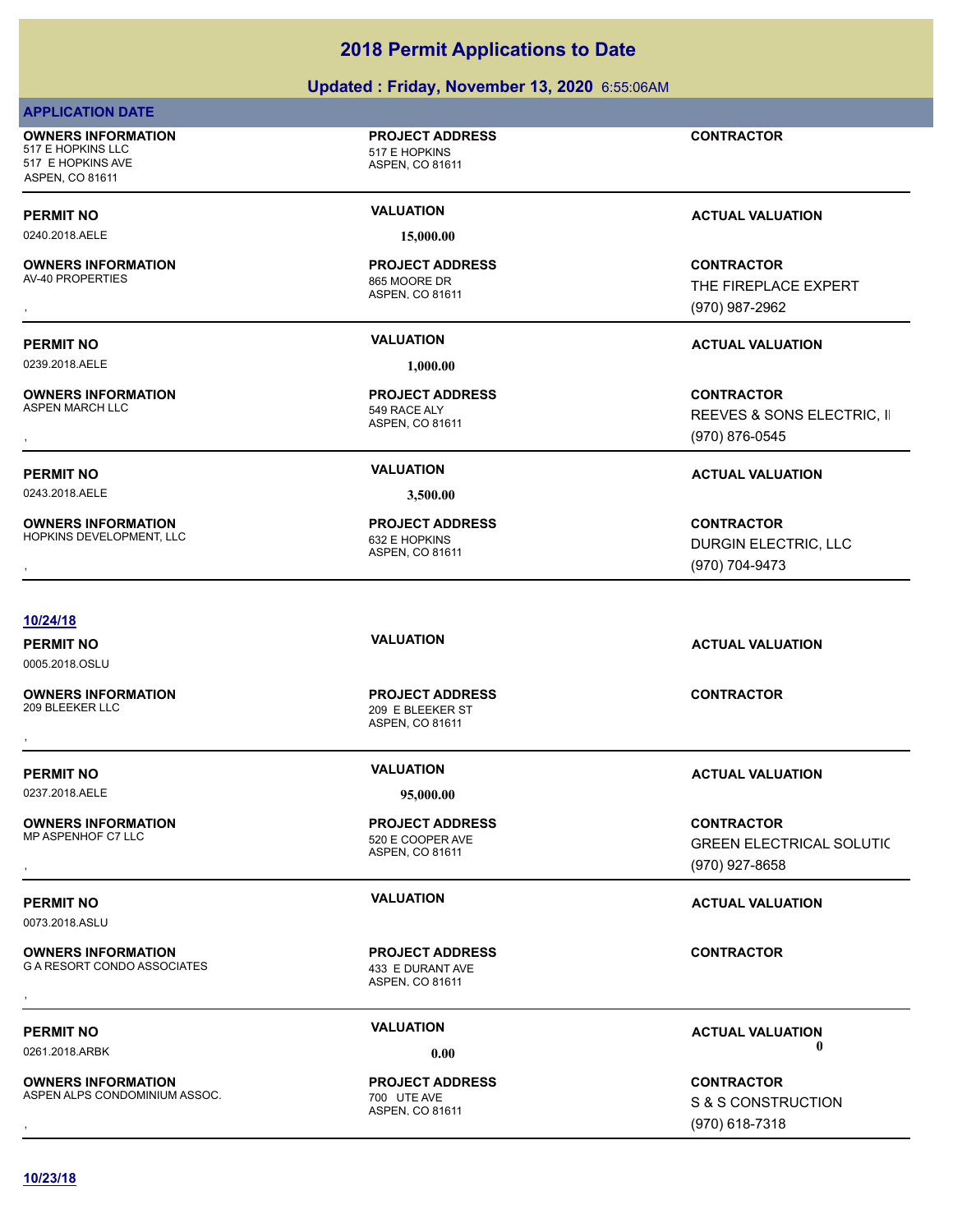### **Updated : Friday, November 13, 2020** 6:55:06AM

### **APPLICATION DATE**

0262.2018.AMEC **3,000.00**

**OWNERS INFORMATION**

0263.2018.AMEC **7,799.00**

**OWNERS INFORMATION** DAVID HENSEL LITTLE LEAF, LLC 1350 MOUNTAIN VIEW DR

0235.2018.AELE **17,466.00**

**OWNERS INFORMATION** BALD MOUNTAIN DEVELOPMENT LLC<br>695 S ASPEN ST 132 W MAIN ST ASPEN, CO 81611

0102.2018.afsr **3,000.00**

**OWNERS INFORMATION** JAMES E COX TRUST **1999 CONVERTS AND THE SET OF STATE SET ASSESS** 

**OWNERS INFORMATION** ANTOS TIFFANTY E AND THE SILVER CT AND THE SILVER CT

**OWNERS INFORMATION** DOMINIKA SOSNA 113 MAPLE LN

0103.2018.afsr **31,065.00**

**OWNERS INFORMATION**

0236.2018.AELE **350,000.00**

**OWNERS INFORMATION** AV-40 PROPERTIES 865 MOORE DR

ASPEN, CO 81611 516 VINE ST **PROJECT ADDRESS**

ASPEN, CO 81615 **PROJECT ADDRESS**

ASPEN, CO 81611 **PROJECT ADDRESS**

ASPEN, CO 81611 **PROJECT ADDRESS**

ASPEN, CO 81611 **PROJECT ADDRESS**

ASPEN, CO 81611 100 E FRANCIS ST **PROJECT ADDRESS**

ASPEN, CO 81611 **PROJECT ADDRESS OWNERS INFORMATION FROJECT ADDRESS CONTRACTOR**<br>AV-40 PROPERTIES<br>, AV-40 PROPERTIES<br>,

**PERMIT NO VALUATION ACTUAL VALUATION**

, **CONTRACTOR** HIGH ALTITUDE AIR AND MET/ (970) 904-1437

### **PERMIT NO VALUATION ACTUAL VALUATION**

**OWNERS INFORMATION LEGAL CONOR DESCRIPTION BY A SERVICE CONOR BY A SUBMINITY OF PROJECT ADDRESS LITTLE LEAF, LLC<br>DAVID HENSEL LITTLE LEAF, LLC LEGAL CONOR THE ASPEN. CO 81615<br>, Legal Conoration Conoration Control ASPEN. C** FIREPLACE COMPANY, THE (970) 963-3598

**PERMIT NO VALUATION ACTUAL VALUATION**

**CONTRACTOR** ASPEN VALLEY INTEGRATION

### **PERMIT NO VALUATION ACTUAL VALUATION**

, **CONTRACTOR** FLAME OUT FIRE PROTECTIO (970) 927-4933

0259.2018.ARBK **5,034.00 5,034.00**

, **CONTRACTOR** SEILER CONSTRUCTION LLC (303) 945-1519

**PERMIT NO CONSUMITY OF A CONSUMITY OF A CONSUMITY OF A CONSUMITY OF A CTUAL VALUATION** 0260.2018.ARBK **42,000.00 42,000.00**

, **CONTRACTOR** WELL HUNG CABINETRY (970) 544-0236

### **PERMIT NO VALUATION VALUATION VALUATION**

, **CONTRACTOR** ALLTEC SERVICES, LLC (970) 984-3979

### **PERMIT NO CONSUMITY OF A CONSUMITY OF A CONSUMITY OF A CONSUMITY OF A CTUAL VALUATION**

JTB CO

ASPEN, CO 81611 **PROJECT ADDRESS**

**PERMIT NO VALUATION VALUATION VALUATION**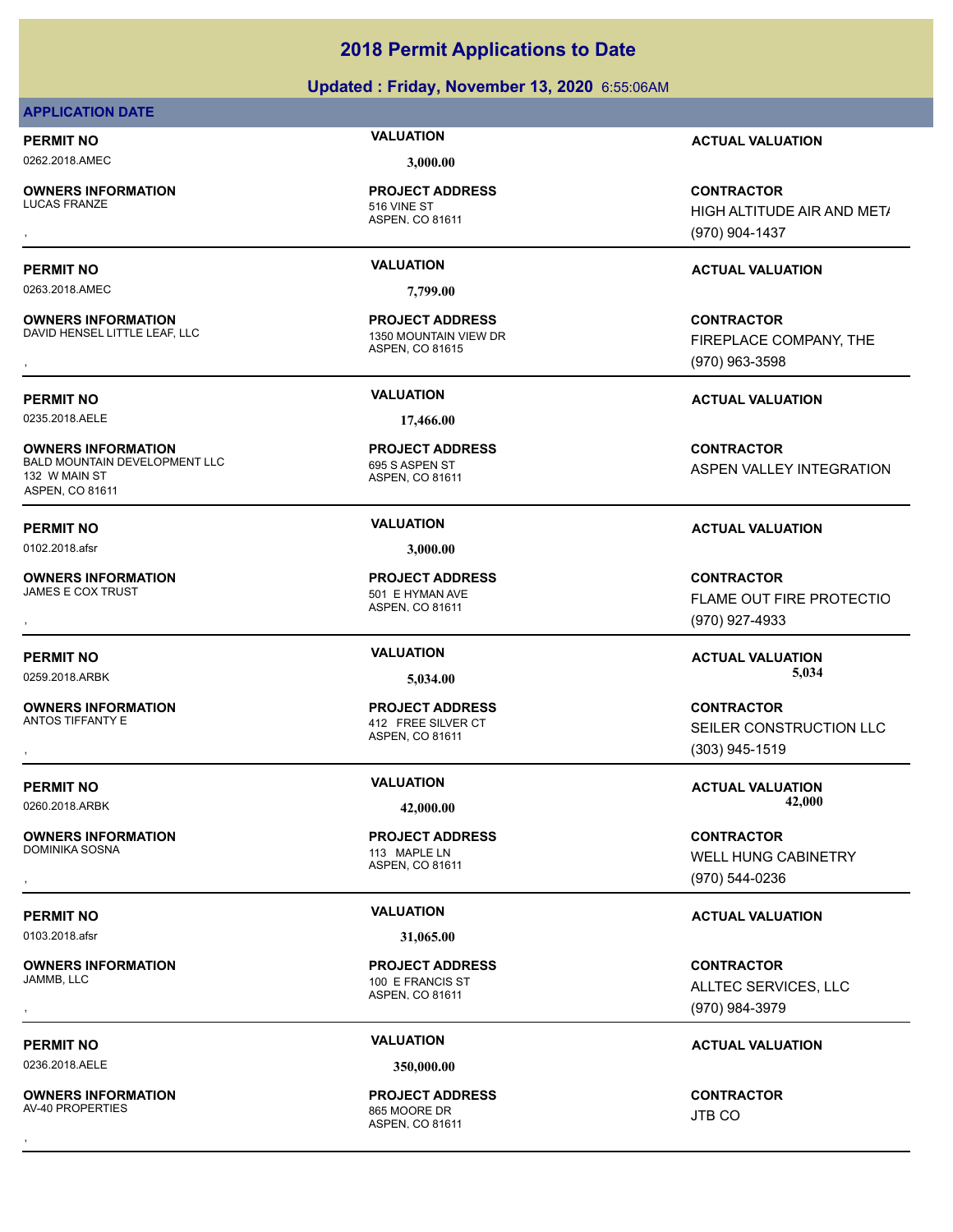### **Updated : Friday, November 13, 2020** 6:55:06AM

### **APPLICATION DATE**

0261.2018.AMEC **80,000.00**

**OWNERS INFORMATION**<br>AV-40 PROPERTIES

ASPEN, CO 81611 865 MOORE DR **PROJECT ADDRESS**

ASPEN, CO 81611

ASPEN, CO 81611

427 E HYMAN AVE **PROJECT ADDRESS**

**PROJECT ADDRESS**

### **PERMIT NO VALUATION ACTUAL VALUATION**

, **CONTRACTOR** PERDUE HEATING & COOLING (970) 285-5693

### **10/22/18**

**OWNERS INFORMATION** JAMES E & NANCY COX 427 E HYMAN AVE

**OWNERS INFORMATION**

### **10/19/18**

0259.2018.AMEC **22,400.00**

**OWNERS INFORMATION**

**OWNERS INFORMATION** MEADOWS & SEVENTH LLC 521 N SEVENTH ST

0167.2018.ASPL **6,000.00**

**OWNERS INFORMATION** STONE HILL PROPERTY LLC 506 W HALLAM ST 506 W HALLAM ST ASPEN, CO 81611

0072.2018.ASLU

**OWNERS INFORMATION** ASV ASPEN ST OWNERS TODD EMERSON, BALD MOUNTAIN, L **OWNERS INFORMATION DEMERSON, BALD ROJECT ADDRESS ARE SERVING TO CONTRACTOR CONTRACTOR**<br>ASV ASPEN ST OWNERS TODD EMERSON, BALD DEMERS OF A SPEN ST<br>MOUNTAIN, L<br>,

ASPEN, CO 81611 0 S ASPEN ST **PROJECT ADDRESS**

**PERMIT NO VALUATION ACTUAL VALUATION** 0103.2018.ACBK **6,000.00 6,000.00**

, **CONTRACTOR** DBJ BUILDERS, INC (970) 920-2660

**PERMIT NO VALUATION ACTUAL VALUATION** 0102.2018.ACBK **50,400.00 50,400.00**

, **CONTRACTOR** DBJ BUILDERS, INC (970) 920-2660

### **PERMIT NO VALUATION ACTUAL VALUATION**

, **CONTRACTOR** GRAND VALLEY HVAC, LLC (970) 241-7967

**PERMIT NO VALUATION ACTUAL VALUATION** 0258.2018.ARBK **0.00 0.00**

A & L CONSTRUCTION

### **PERMIT NO CONSUMITY ACTUAL VALUATION VALUATION VALUATION**

**CONTRACTOR** STORM KING MECHANICAL LT (970) 625-8551

### **PERMIT NO VALUATION VALUATION VALUATION**

### 0119.2018.RWBU **5,000.00**

### **PERMIT NO CONSUMITY OF A CONSUMITY OF A CONSUMITY OF A CONSUMITY OF A CTUAL VALUATION**

### ASPEN, CO 81611 1250 SNOWBUNNY LN

**PROJECT ADDRESS**

ASPEN, CO 81611 **PROJECT ADDRESS** , **CONTRACTOR**

ASPEN, CO 81611 **PROJECT ADDRESS**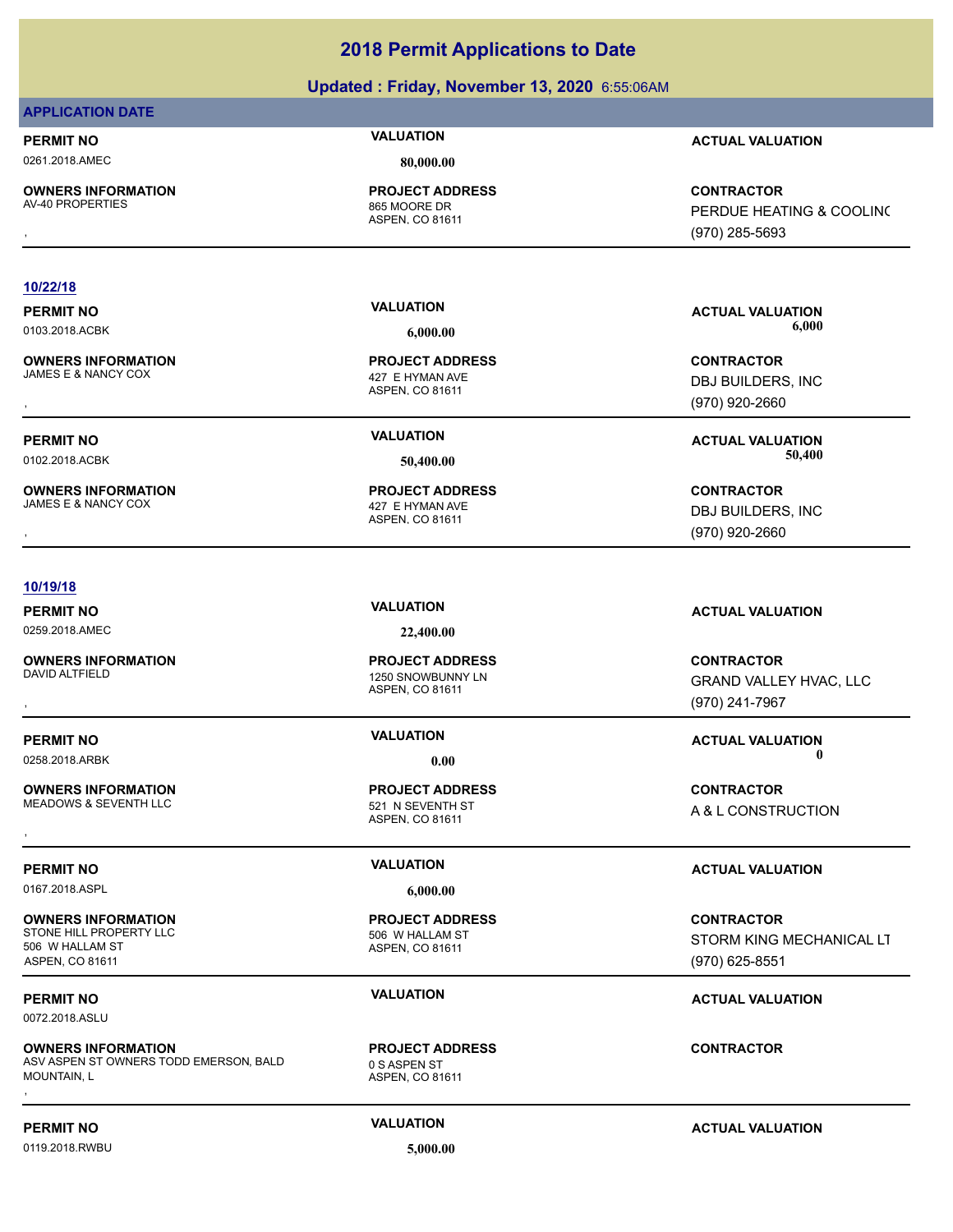### **Updated : Friday, November 13, 2020** 6:55:06AM

### **APPLICATION DATE**

**OWNERS INFORMATION** KYLE JOHNSTONE 118 E HYMAN AVE , **CONTRACTOR**

### **PROJECT ADDRESS**

ASPEN, CO 81611

ASPEN, CO 81611

ASPEN, CO 81611

ASPEN, CO 81611

**PROJECT ADDRESS**

302 PARK AVE **PROJECT ADDRESS**

1020 E DURANT AVE **PROJECT ADDRESS**

0258.2018.AMEC **2,850.00**

**OWNERS INFORMATION**<br>UTE 202 LLC

0260.2018.AMEC **139,865.00**

**OWNERS INFORMATION**

0233.2018.AELE **2,760.00**

**OWNERS INFORMATION** DAVID AND NANCY PUSTKA 416 MOORE DR

### **10/18/18**

0257.2018.AMEC **196,000.00**

**OWNERS INFORMATION**<br>DAVID HENSEL LITTLE LEAF. LLC

0232.2018.AELE **4,000.00**

**OWNERS INFORMATION**

0031.2018.PCWP

**OWNERS INFORMATION** C/O WILLARD HUMPHREY MEADOWOOD PARTNERS, LLC **OWNERS INFORMATION ADDERED BY A SECULAR PROJECT ADDRESS CONTRACTOR CONTRACTOR**<br>C/O WILLARD HUMPHREY MEADOWOOD PARTNERS, A A37 MEADOWOOD DR<br>LLC<br>,

0101.2018.afsr **27,342.00**

**OWNERS INFORMATION** DANIEL L. HUNT EB BUILDING ASPEN, LLC 602 E HYMAN AVE

ASPEN, CO 81615 1350 MOUNTAIN VIEW DR **PROJECT ADDRESS**

ASPEN, CO 81611 1250 SNOWBUNNY LN **PROJECT ADDRESS**

ASPEN, CO 81611 437 MEADOWOOD DR **PROJECT ADDRESS**

ASPEN, CO 81611 **PROJECT ADDRESS**

### **PERMIT NO VALUATION VALUATION VALUATION**

**OWNERS INFORMATION PROJECT ADDRESS CONTRACTOR**<br>UTE 202 LLC 1020 E DURANT AVE GRAND VALLEY HVAC, LLC<br>, ASPEN, CO 81611 GRAND VALLEY HVAC, LLC (970) 241-7967

### **PERMIT NO VALUATION ACTUAL VALUATION**

, **CONTRACTOR** GRAND VALLEY HVAC, LLC (970) 241-7967

### **PERMIT NO VALUATION ACTUAL VALUATION**

, **CONTRACTOR** SUNSENSE, INC (970) 963-1420

**PERMIT NO VALUATION ACTUAL VALUATION**

**OWNERS INFORMATION LEADURED BY A SERVICE TO A SERVICE ADDRESS AND RESOURCE TO A SERVICE TO A SERVICE TO A SERV**<br>DAVID HENSEL LITTLE LEAF, LLC **A SERVICE A SERVICE ADDRED A SPEN. CO 81615**<br>ASPEN. CO 81615 (970) 640-2754 J T HEUER, LLC (970) 640-2754

### **PERMIT NO VALUATION ACTUAL VALUATION**

, **CONTRACTOR** EURO ELECTRIC, LLC (970) 366-8549

### **PERMIT NO VALUATION ACTUAL VALUATION**

### **PERMIT NO VALUATION ACTUAL VALUATION**

**OWNERS INFORMATION ASPEN, LLC ASPEN, LCC ASPEN, CORRESS CONTRACTOR CONTRACTOR**<br>DANIEL L. HUNT EB BUILDING ASPEN, LLC ASPEN, CO 81611<br>ASPEN, CO 81611 (970) 927-2026 PROGUARD PROTECTION SE (970) 927-2026

0118.2018.RWBU **6,500.00**

**PERMIT NO CONSUMITY ACTUAL VALUATION VALUATION VALUATION**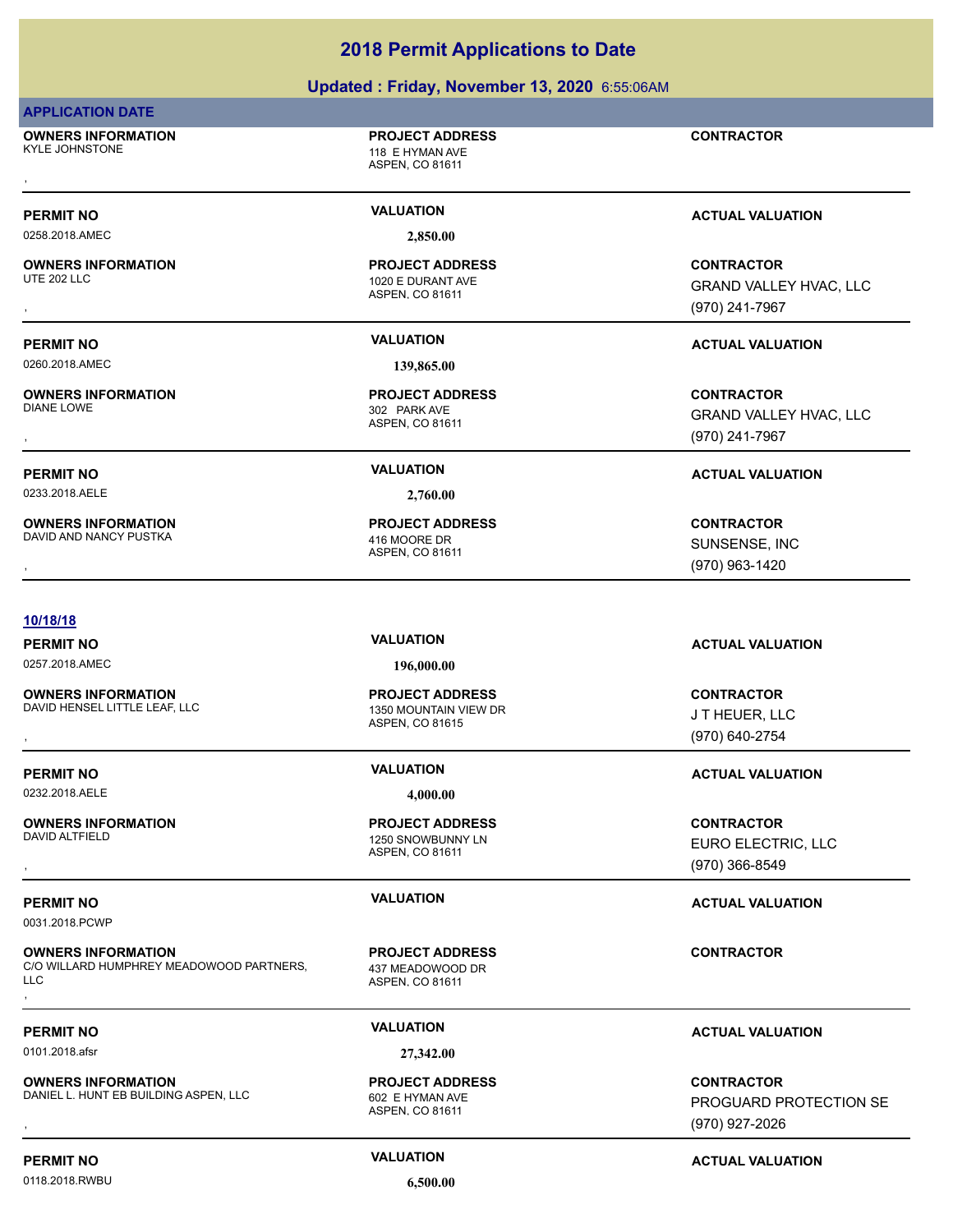### **Updated : Friday, November 13, 2020** 6:55:06AM

|                                               | <b>Opualeu. Friuay, NOVERIDER 19, ZUZU</b> 0.00.00AM        |                                |
|-----------------------------------------------|-------------------------------------------------------------|--------------------------------|
| <b>APPLICATION DATE</b>                       |                                                             |                                |
| <b>OWNERS INFORMATION</b><br>FOSTER LOT 2 LLC | <b>PROJECT ADDRESS</b><br>219 S THIRD ST<br>ASPEN, CO 81611 | <b>CONTRACTOR</b>              |
|                                               |                                                             |                                |
| <b>PERMIT NO</b>                              | <b>VALUATION</b>                                            | <b>ACTUAL VALUATION</b>        |
| 0231.2018.AELE                                | 169,000.00                                                  |                                |
| <b>OWNERS INFORMATION</b>                     | <b>PROJECT ADDRESS</b>                                      | <b>CONTRACTOR</b>              |
| <b>BIG DOG FAMILLY, LLC</b>                   | 1419 CRYSTAL LAKE RD<br>ASPEN, CO 81611                     | <b>MTRICITY, LTD</b>           |
|                                               |                                                             | (970) 923-4730                 |
| 10/17/18                                      |                                                             |                                |
| <b>PERMIT NO</b>                              | <b>VALUATION</b>                                            | <b>ACTUAL VALUATION</b>        |
| 0230.2018.AELE                                | 200,000.00                                                  |                                |
| <b>OWNERS INFORMATION</b>                     | <b>PROJECT ADDRESS</b>                                      | <b>CONTRACTOR</b>              |
| <b>HAVENO HOLDING LIMITED</b>                 | 824 E DURANT<br>ASPEN, CO 81611                             | R & A ENTERPRISES OF CARE      |
|                                               |                                                             | (970) 945-6500                 |
| <b>PERMIT NO</b>                              | <b>VALUATION</b>                                            | <b>ACTUAL VALUATION</b>        |
| 0166.2018.ASPL                                | 5,000.00                                                    |                                |
| <b>OWNERS INFORMATION</b>                     | <b>PROJECT ADDRESS</b>                                      | <b>CONTRACTOR</b>              |
| <b>BARBARA LOUISE NEWTON</b>                  | 610 S WEST END ST<br>ASPEN, CO 81611                        | <b>GARRETT HANSEN PLUMBING</b> |
|                                               |                                                             | (970) 618-1241                 |
|                                               |                                                             |                                |
| 10/16/18                                      | <b>VALUATION</b>                                            |                                |
| <b>PERMIT NO</b><br>0069.2018.ASLU            |                                                             | <b>ACTUAL VALUATION</b>        |
| <b>OWNERS INFORMATION</b>                     | <b>PROJECT ADDRESS</b>                                      | <b>CONTRACTOR</b>              |
| DAVID WILLENS 323 BLEEKER, LLC                | 232 E BLEEKER ST                                            |                                |
|                                               | ASPEN, CO 81611                                             |                                |
| <b>PERMIT NO</b>                              | <b>VALUATION</b>                                            | <b>ACTUAL VALUATION</b>        |
| 0228.2018.AELE                                | 14,000.00                                                   |                                |
| <b>OWNERS INFORMATION</b>                     | <b>PROJECT ADDRESS</b>                                      | <b>CONTRACTOR</b>              |
| <b>STUART WILSON</b>                          | 800 S MILL ST<br>ASPEN, CO 81611                            | LIGHTNING ELECTRIC INC         |
|                                               |                                                             | (970) 945-2627                 |
| <b>PERMIT NO</b>                              | <b>VALUATION</b>                                            | <b>ACTUAL VALUATION</b>        |
| 0229.2018.AELE                                | 191,800.00                                                  |                                |
| <b>OWNERS INFORMATION</b>                     | <b>PROJECT ADDRESS</b>                                      | <b>CONTRACTOR</b>              |
| <b>DIANE LOWE</b>                             | 302 PARK AVE<br>ASPEN, CO 81611                             | PINE MOUNTAIN ELECTRIC IN      |
|                                               |                                                             | (970) 945-1529                 |
|                                               |                                                             |                                |

0070.2018.ASLU

**OWNERS INFORMATION** ASPEN CENTER FOR PHYSICS 700 W GILLESPIE ST ASPEN, CO 81611

THE CONDITIONS<br>TOO W GILLESPIE ST<br>ASPEN, CO 81611 **PROJECT ADDRESS**

**PERMIT NO CONSUMITY ACTUAL VALUATION VALUATION** *ACTUAL VALUATION* 

**CONTRACTOR**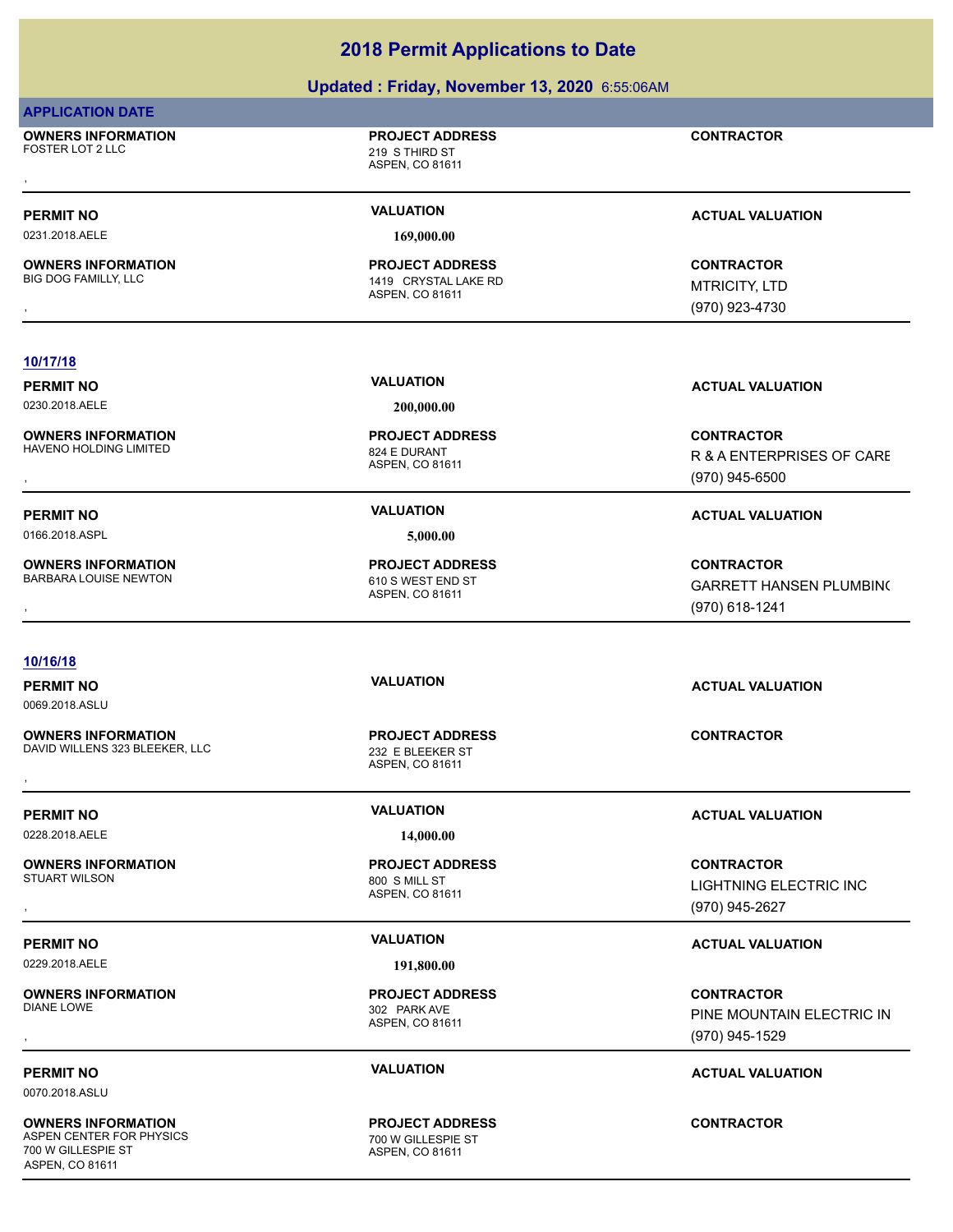|                                                                            | Updated: Friday, November 13, 2020 6:55:06AM                               |                                                                 |
|----------------------------------------------------------------------------|----------------------------------------------------------------------------|-----------------------------------------------------------------|
| <b>APPLICATION DATE</b>                                                    |                                                                            |                                                                 |
| <b>PERMIT NO</b><br>0071.2018.ASLU                                         | <b>VALUATION</b>                                                           | <b>ACTUAL VALUATION</b>                                         |
| <b>OWNERS INFORMATION</b><br>CITY HALL CITY OF ASPEN                       | <b>PROJECT ADDRESS</b><br>130 S GALENA<br>ASPEN, CO 81611                  | <b>CONTRACTOR</b>                                               |
| <b>PERMIT NO</b><br>0030.2018.PCWP                                         | <b>VALUATION</b>                                                           | <b>ACTUAL VALUATION</b>                                         |
| <b>OWNERS INFORMATION</b><br>DARYL SNADON                                  | <b>PROJECT ADDRESS</b><br>300 AMERICAN LN<br>ASPEN, CO 81611               | <b>CONTRACTOR</b>                                               |
| 10/15/18                                                                   |                                                                            |                                                                 |
| <b>PERMIT NO</b>                                                           | <b>VALUATION</b>                                                           | <b>ACTUAL VALUATION</b>                                         |
| 0117.2018.RWBU<br><b>OWNERS INFORMATION</b><br>RD OLSON INVESTMENTS II LLC | 3,000.00<br><b>PROJECT ADDRESS</b><br>501 W HOPKINS AVE<br>ASPEN, CO 81611 | <b>CONTRACTOR</b>                                               |
| <b>PERMIT NO</b>                                                           | <b>VALUATION</b>                                                           | <b>ACTUAL VALUATION</b>                                         |
| 0100.2018.afsr                                                             | 6,042.00                                                                   |                                                                 |
| <b>OWNERS INFORMATION</b><br>800 S MILL 303 LLC                            | <b>PROJECT ADDRESS</b><br>800 S MILL ST<br>ASPEN, CO 81611                 | <b>CONTRACTOR</b><br>PROGUARD PROTECTION SE<br>(970) 927-2026   |
| <b>PERMIT NO</b>                                                           | <b>VALUATION</b>                                                           | <b>ACTUAL VALUATION</b>                                         |
| 0099.2018.afsr                                                             | 5,670.00                                                                   |                                                                 |
| <b>OWNERS INFORMATION</b><br>800 S MILL 303 LLC                            | <b>PROJECT ADDRESS</b><br>800 S MILL ST<br>ASPEN, CO 81611                 | <b>CONTRACTOR</b><br>PROGUARD PROTECTION SE<br>(970) 927-2026   |
| <b>PERMIT NO</b><br>0116.2018.RWBU                                         | <b>VALUATION</b><br>20,000.00                                              | <b>ACTUAL VALUATION</b>                                         |
| <b>OWNERS INFORMATION</b><br>ELECTRIC CITY OF ASPEN                        | <b>PROJECT ADDRESS</b><br>535 E HYMAN<br>ASPEN, CO 81611                   | <b>CONTRACTOR</b>                                               |
| <b>PERMIT NO</b>                                                           | <b>VALUATION</b>                                                           | <b>ACTUAL VALUATION</b>                                         |
| 0257.2018.ARBK                                                             | 4,000.00                                                                   | 4,000                                                           |
| <b>OWNERS INFORMATION</b><br>WILLIAM DOUGLAS PEATE                         | <b>PROJECT ADDRESS</b><br>404 MIDLAND PARK PL.<br>ASPEN, CO 81611          | <b>CONTRACTOR</b><br>D C RIENKS CUSTOM CONSTI<br>(970) 948-7437 |

**10/12/18**

0225.2018.AELE **48,575.00**

### **PERMIT NO CONSUMITY ACTUAL VALUATION VALUATION ACTUAL VALUATION**

(970) 948-7437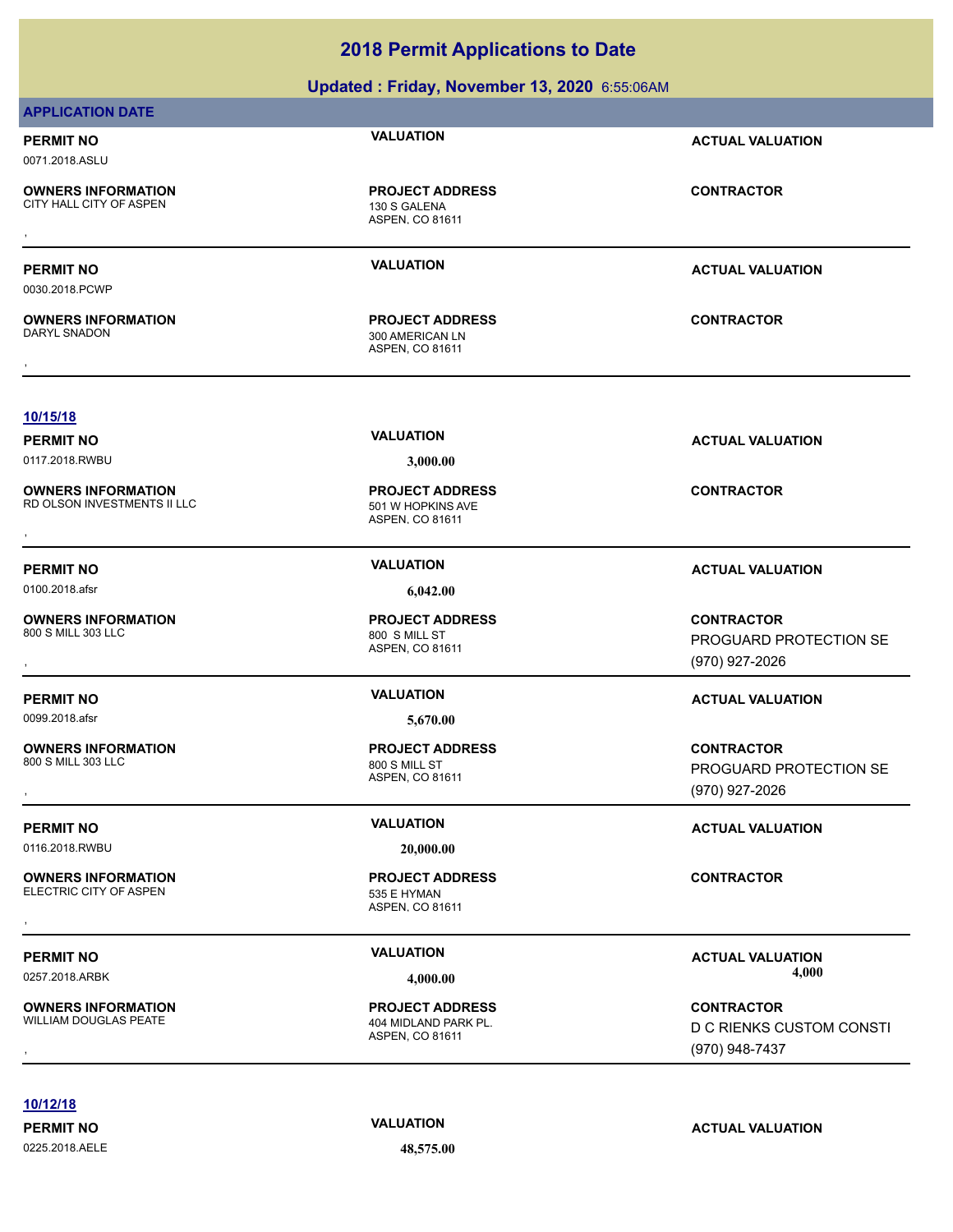### **Updated : Friday, November 13, 2020** 6:55:06AM

### **APPLICATION DATE**

**OWNERS INFORMATION** BILL & LYDIA ADDY 1470 RED BUTTE DR , **CONTRACTOR**

**OWNERS INFORMATION**

C

**OWNERS INFORMATION**

**OWNERS INFORMATION**

**OWNERS INFORMATION**

**OWNERS INFORMATION**

**OWNERS INFORMATION**

ASPEN, CO 81611

**PROJECT ADDRESS**

### **PERMIT NO CONSUMITY OF A CONSUMITY OF A CONSUMITY OF A CONSUMITY OF A CTUAL VALUATION**

0068.2018.ASLU

### ASPEN, CO 81611 TODD EMERSON ASV ASPEN STREET OWNER, LLC; 0 S ASPEN ST **PROJECT ADDRESS OWNERS INFORMATION SEXUAL CONTRACTOR REGIST PROJECT ADDRESS ARE:**<br>TODD EMERSON ASV ASPEN STREET OWNER, LLC; ASPEN ST<br>C ASPEN, CO 81611<br>,

0165.2018.ASPL **11,400.00**

ASPEN, CO 81611 FRANK EDMUND EXEMPT TRUST 108 W HYMAN AVE **PROJECT ADDRESS**

0256.2018.AMEC **9,500.00**

ASPEN, CO 81611 FRANK EDMUND EXEMPT TRUST 108 W HYMAN AVE **PROJECT ADDRESS**

0227.2018.AELE **20,000.00**

ASPEN, CO 81611 DURANT MALL CONDO ASSOCIATION 710 E DURANT AVE **PROJECT ADDRESS**

0253.2018.AMEC **123,765.00**

1300 RIVERSIDE DR

**PROJECT ADDRESS**

0255.2018.AMEC **15,000.00**

**OWNERS INFORMATION**

0254.2018.AMEC **4,530.00**

(970) 945-6500

### **PERMIT NO VALUATION ACTUAL VALUATION**

, **CONTRACTOR** ASPEN PLUMBING & MECHAN (970) 379-2289

R & A ENTERPRISES OF CARE

### **PERMIT NO VALUATION ACTUAL VALUATION**

, **CONTRACTOR** ASPEN PLUMBING & MECHAN

### **PERMIT NO VALUATION ACTUAL VALUATION**

, **CONTRACTOR** TWO PEAKS ELECTRIC, LLC (970) 379-2845

### **PERMIT NO VALUATION ACTUAL VALUATION**

**OWNERS INFORMATION PROJECT ADDRESS CONTRACTOR**<br>1300 RIVERSIDE LLC 1300 RIVERSIDE DR MC MECHANICAL, LLC<br>, ASPEN, CO 81611 MC MECHANICAL, LLC (970) 987-7296

### **PERMIT NO VALUATION VALUATION VALUATION**

**OWNERS INFORMATION PROJECT ADDRESS CONTRACTOR**<br>1300 RIVERSIDE LLC 1300 RIVERSIDE DR MC MECHANICAL, LLC<br>, ASPEN. CO 81611 MC MECHANICAL, LLC (970) 987-7296

### **PERMIT NO VALUATION ACTUAL VALUATION**

, **CONTRACTOR** MOUNTAIN AIR MECHANICAL, (970) 625-4352

### **PERMIT NO VALUATION ACTUAL VALUATION**

# (970) 379-2289

ASPEN, CO 81611 **PROJECT ADDRESS**

### 0164.2018.ASPL **75,000.00**

ASPEN, CO 81611 1300 RIVERSIDE DR

ASPEN, CO 81611 700 UTE AVE **PROJECT ADDRESS**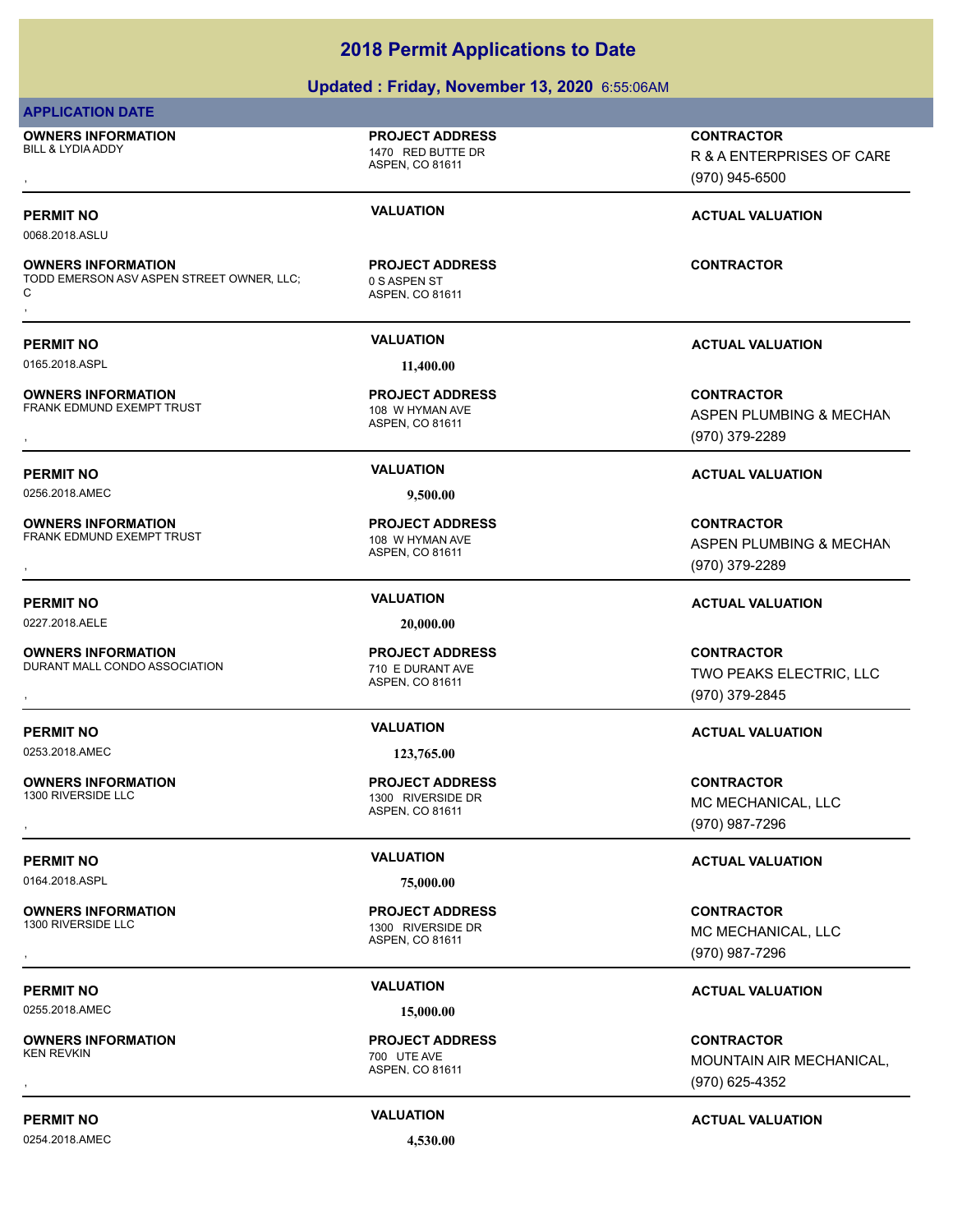|                                                                                                                  | Updated: Friday, November 13, 2020 6:55:06AM                               |                                                                  |
|------------------------------------------------------------------------------------------------------------------|----------------------------------------------------------------------------|------------------------------------------------------------------|
| <b>APPLICATION DATE</b>                                                                                          |                                                                            |                                                                  |
| <b>OWNERS INFORMATION</b><br>450 RIGINAL LLC                                                                     | <b>PROJECT ADDRESS</b><br>450 S ORIGINAL ST<br>ASPEN, CO 81611             | <b>CONTRACTOR</b><br>FIREPLACE COMPANY, THE<br>(970) 963-3598    |
| <b>PERMIT NO</b>                                                                                                 | <b>VALUATION</b>                                                           | <b>ACTUAL VALUATION</b>                                          |
| 0226.2018.AELE                                                                                                   | 5,347.00                                                                   |                                                                  |
| <b>OWNERS INFORMATION</b><br>LYNNIE TOLK                                                                         | <b>PROJECT ADDRESS</b><br>117 N SIXTH ST<br>ASPEN, CO 81611                | <b>CONTRACTOR</b><br>R & A ENTERPRISES OF CARE<br>(970) 945-6500 |
| <b>PERMIT NO</b>                                                                                                 | <b>VALUATION</b>                                                           | <b>ACTUAL VALUATION</b>                                          |
| 0011.2018.COPY<br><b>OWNERS INFORMATION</b><br>ASPEN CENTER FOR PHYSICS<br>700 W GILLESPIE ST<br>ASPEN, CO 81611 | <b>PROJECT ADDRESS</b>                                                     | <b>CONTRACTOR</b>                                                |
| <b>PERMIT NO</b><br>0021.2018.REMP                                                                               | <b>VALUATION</b>                                                           | <b>ACTUAL VALUATION</b>                                          |
| <b>OWNERS INFORMATION</b><br><b>CUSTOMER</b>                                                                     | <b>PROJECT ADDRESS</b>                                                     | <b>CONTRACTOR</b>                                                |
| 10/11/18<br><b>PERMIT NO</b><br>0256.2018.ARBK                                                                   | <b>VALUATION</b><br>2,000.00                                               | <b>ACTUAL VALUATION</b><br>2,000                                 |
| <b>OWNERS INFORMATION</b><br>DAILY ARTHUR C<br>600 E MAIN ST<br>ASPEN, CO 81611                                  | <b>PROJECT ADDRESS</b><br>1695 SILVERKING DR<br>ASPEN, CO 81611            | <b>CONTRACTOR</b><br>ROTHBERG DEVELOPMENT, I<br>(970) 948-0480   |
| 10/10/18                                                                                                         |                                                                            |                                                                  |
| <b>PERMIT NO</b>                                                                                                 | <b>VALUATION</b>                                                           | <b>ACTUAL VALUATION</b>                                          |
| 0251.2018.AMEC<br><b>OWNERS INFORMATION</b><br>PLATINUM IRREV TRUST                                              | 22,072.00<br><b>PROJECT ADDRESS</b><br>104 W COOPER AVE<br>ASPEN, CO 81611 | <b>CONTRACTOR</b><br>TRUE NORTH HEARTH AND H<br>(970) 274-0200   |
| <b>PERMIT NO</b><br>0067.2018.ASLU                                                                               | <b>VALUATION</b>                                                           | <b>ACTUAL VALUATION</b>                                          |
| <b>OWNERS INFORMATION</b><br>THOMAS & KRISTI PATTERSON                                                           | <b>PROJECT ADDRESS</b><br>310 EASTWOOD DR<br>ASPEN, CO 81611               | <b>CONTRACTOR</b>                                                |
| <b>PERMIT NO</b>                                                                                                 | <b>VALUATION</b>                                                           | <b>ACTUAL VALUATION</b>                                          |
| 0252.2018.AMEC                                                                                                   | 5,985.00                                                                   |                                                                  |
| <b>OWNERS INFORMATION</b>                                                                                        | <b>PROJECT ADDRESS</b>                                                     | <b>CONTRACTOR</b>                                                |

PO BOX 1248 ASPEN, CO 81612

251 ASPEN MOUNTAIN RD<br>ASPEN, CO 81611 ASPEN SKIING COMPANY 251 ASPEN MOUNTAIN RD **PROJECT ADDRESS**

T & E MARSHALL ENTERPRISI (970) 927-8071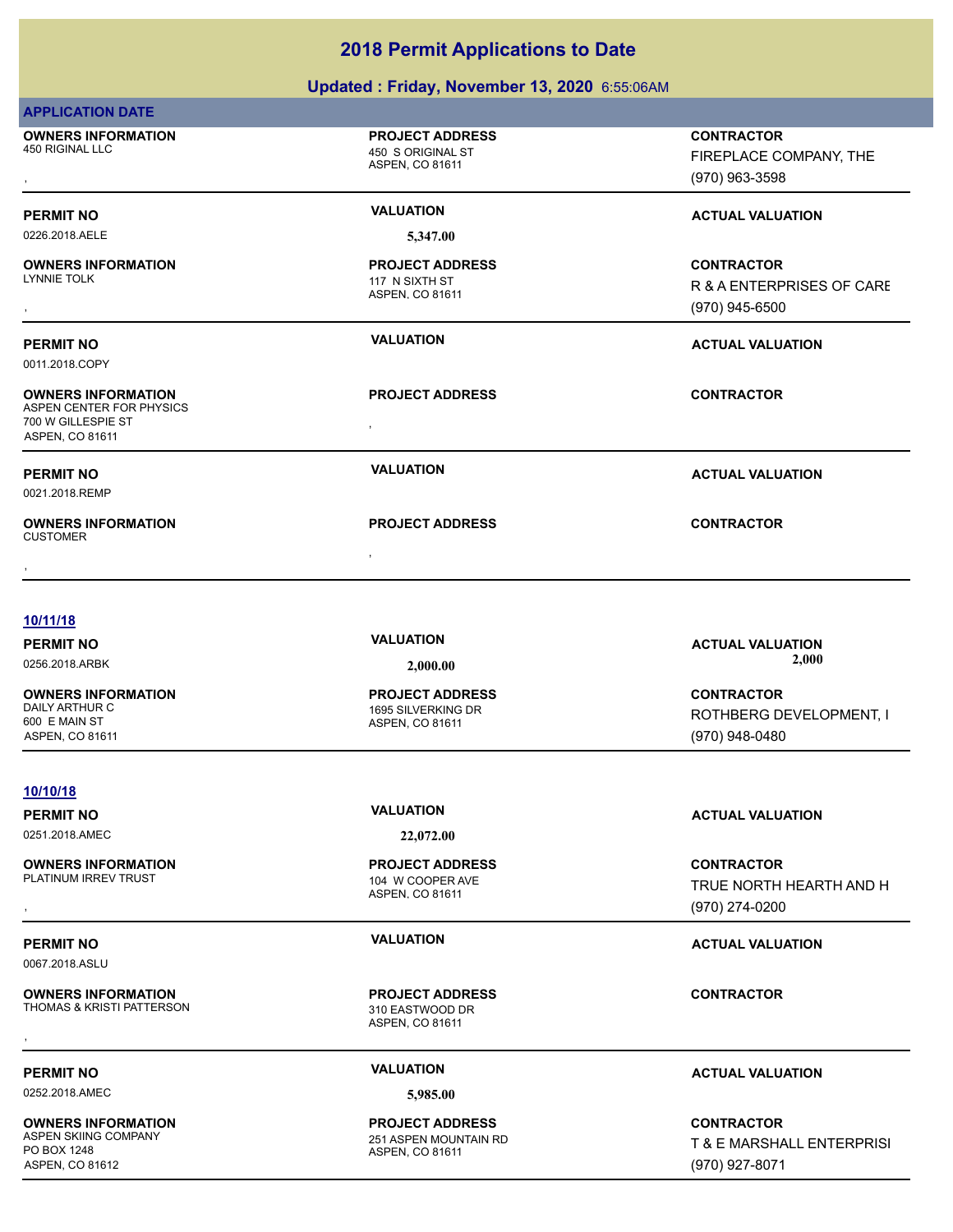| <b>OWNERS INFORMATION</b><br>ST. REGIS ASPEN                 | <b>PROJECT ADDRESS</b><br>315 E DEAN ST<br>ASPEN, CO 81611 | <b>CONTRACTOR</b>                                                      |
|--------------------------------------------------------------|------------------------------------------------------------|------------------------------------------------------------------------|
|                                                              |                                                            |                                                                        |
| <b>PERMIT NO</b>                                             | <b>VALUATION</b>                                           | <b>ACTUAL VALUATION</b>                                                |
| 0114.2018.RWBU                                               | 10,000.00                                                  |                                                                        |
| <b>OWNERS INFORMATION</b><br>BADGER DAYLIGHTING CORP         | <b>PROJECT ADDRESS</b><br>404 PARK AVE<br>ASPEN, CO 81611  | <b>CONTRACTOR</b>                                                      |
|                                                              |                                                            |                                                                        |
| PERMIT NO                                                    | <b>VALUATION</b>                                           | <b>ACTUAL VALUATION</b>                                                |
| 0098.2018.afsr                                               | 500.00                                                     |                                                                        |
| <b>OWNERS INFORMATION</b><br><b>STEVEN &amp; NANCY CROWN</b> | <b>PROJECT ADDRESS</b><br>0850 MOORE DR<br>ASPEN, CO 81611 | <b>CONTRACTOR</b><br><b>WESTERN STATES FIRE PROT</b><br>(303) 792-0022 |
| <b>PERMIT NO</b>                                             | <b>VALUATION</b>                                           | <b>ACTUAL VALUATION</b>                                                |
| 0224.2018.AELE                                               | 13,835.00                                                  |                                                                        |
| <b>OWNERS INFORMATION</b><br><b>12 FIVE TREES LLC</b>        | <b>PROJECT ADDRESS</b><br>754 MOORE DR<br>ASPEN, CO 81611  | <b>CONTRACTOR</b><br>LASSITER ELECTRIC, INC<br>(970) 927-4656          |
| $\sim$                                                       |                                                            |                                                                        |

**Updated : Friday, November 13, 2020** 6:55:06AM

### **APPLICATION DATE**

### 0112.2018.RWBU **60,000.00**

**OWNERS INFORMATION** ST. REGIS ASPEN

**PROJECT ADDRESS**

### **10/9/18**

0097.2018.afsr **1,900.00**

**OWNERS INFORMATION** HANRAHAN RUTH LOWENS 805 BONITA DR

0096.2018.afsr **13,700.00**

**OWNERS INFORMATION** BROOKE PETERSON 433 BLEEKER KS, LLC 433 W BLEEKER ST

0250.2018.AMEC **114,300.00**

**OWNERS INFORMATION** BROOKE PETERSON 433 BLEEKER KS, LLC 433 W BLEEKER ST **OWNERS INFORMATION EXECUTE:**<br>BROOKE PETERSON 433 BLEEKER KS, LLC ASSOCIATION ASSPEN, CO 81611<br>ASPEN, CO 81611

0223.2018.AELE **1,500.00**

**OWNERS INFORMATION**

ASPEN, CO 81611 **PROJECT ADDRESS**

ASPEN, CO 81611 **PROJECT ADDRESS**

ASPEN, CO 81611 **PROJECT ADDRESS**

ASPEN, CO 81611 237 GILBERT ST **PROJECT ADDRESS**

### **PERMIT NO VALUATION ACTUAL VALUATION**

### **PERMIT NO VALUATION ACTUAL VALUATION**

, **CONTRACTOR** APEX SECURITY (970) 945-2152

### **PERMIT NO CONSUMITY OF A CONSUMITY OF A CONSUMITY OF A CONSUMITY OF A CTUAL VALUATION**

, **CONTRACTOR** APEX SECURITY (970) 945-2152

### **PERMIT NO VALUATION ACTUAL VALUATION**

JTB CO

### **PERMIT NO VALUATION ACTUAL VALUATION**

, **CONTRACTOR** SUNWEST ELECTRIC, INC. (970) 927-6738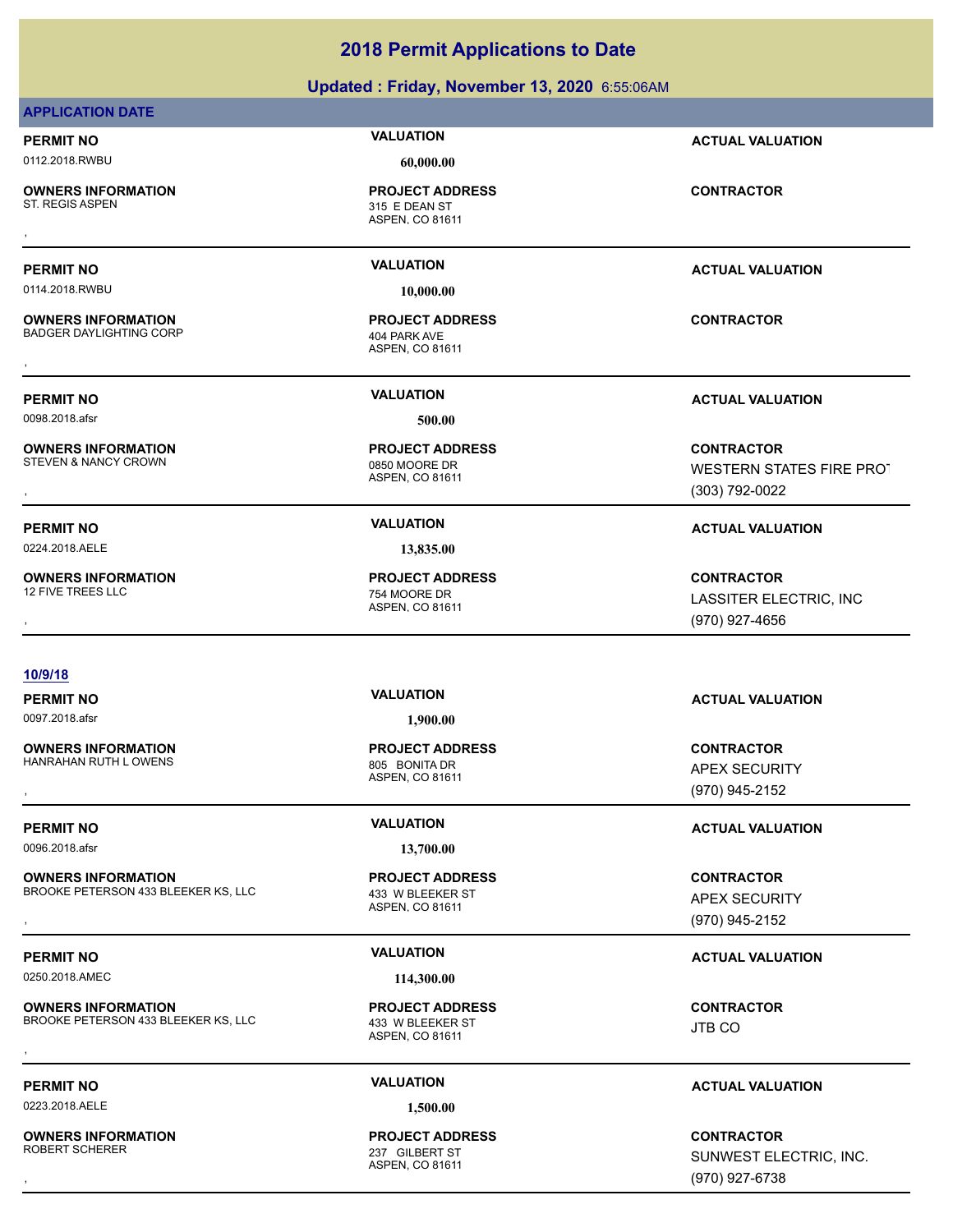### **Updated : Friday, November 13, 2020** 6:55:06AM

### **APPLICATION DATE**

**OWNERS INFORMATION**

0163.2018.ASPL **25,000.00**

**OWNERS INFORMATION**

0248.2018.AMEC **4,450.00**

**OWNERS INFORMATION** OBS PROPERTIES LLC<br>
700 UTE AVE

**OWNERS INFORMATION**

0247.2018.AMEC **8,000.00**

**OWNERS INFORMATION** ARCHDIOCESE OF DENVER SAINT M<br>533 E MAIN

0110.2018.RWBU **4,000.00**

**OWNERS INFORMATION**

0111.2018.RWBU **4,647.00**

**OWNERS INFORMATION**

### 0246.2018.AMEC **20,000.00**

ASPEN, CO 81611 700 UTE AVE **PROJECT ADDRESS** , **CONTRACTOR**

ASPEN, CO 81611 700 UTE AVE **PROJECT ADDRESS** , **CONTRACTOR**

ASPEN, CO 81611 **PROJECT ADDRESS**

ASPEN, CO 81611 395 THUNDERBOWL LN **PROJECT ADDRESS**

ASPEN, CO 81611 **PROJECT ADDRESS**

ASPEN, CO 81611 1630 SILVERKING DR **PROJECT ADDRESS** , **CONTRACTOR**

ASPEN, CO 81611 0 DOOLITTLE RD **PROJECT ADDRESS OWNERS INFORMATION FROJECT ADDRESS ARE:**<br>PATHFINDER LLC **CONTRACTOR**<br>ASPEN, CO 81611<br>,

**PERMIT NO VALUATION ACTUAL VALUATION**

JTB CO

### **PERMIT NO VALUATION ACTUAL VALUATION**

JTB CO

**PERMIT NO VALUATION ACTUAL VALUATION**

**OWNERS INFORMATION PROJECT ADDRESS CONTRACTOR**<br>OBS PROPERTIES LLC 700 UTE AVE FIREPLACE COMPANY, THE<br>, ASPEN, CO 81611 FIREPLACE COMPANY, THE (970) 963-3598

**PERMIT NO CONSUMITY OF A CONSUMITY OF A CONSUMITY OF A CONSUMITY OF A CTUAL VALUATION** 0255.2018.ARBK **0.00 0.00**

**OWNERS INFORMATION PROJECT ADDRESS CONTRACTOR**<br>ASPEN EXTREME LLC 395 THUNDERBOWL LN STRUCTRUAL ASSOCIATES, II<br>, ASPEN. CO 81611 STRUCTRUAL ASSOCIATES, II (970) 945-0147

### **PERMIT NO VALUATION ACTUAL VALUATION**

**OWNERS INFORMATION Material contract in the set of the PROJECT ADDRESS (CONTRACTOR CONTRACTOR SEARCHDIOCESE OF DENVER SAINT M<br>ARCHDIOCESE OF DENVER SAINT M ASPEN ASPEN, CO 81611 Material Contract Contract of the Search Co** AUSSIE PLUMBING & HEATING (970) 948-1887

### **PERMIT NO VALUATION VALUATION VALUATION**

**PERMIT NO VALUATION VALUATION VALUATION** 

### **10/8/18**

**OWNERS INFORMATION** 306 S GARMISCH TOWNHOMES CONDO 306 S GARMISCH ST

ASPEN, CO 81611 **PROJECT ADDRESS**

**PERMIT NO CONSUMITY OF A CONSUMITY OF A CONSUMITY OF A CONSUMITY OF A CTUAL VALUATION** 0254.2018.ARBK **87,993.00 87,993.00**

**OWNERS INFORMATION EXECUTE: ADDRESS ARE:**<br>106 S GARMISCH TOWNHOMES CONDO THE SECTION OF STARMISCH ST THE STARMISCH ST PACIFIC SHEET METAL, INC.<br>1970) 925-6563 PACIFIC SHEET METAL, INC. (970) 925-6563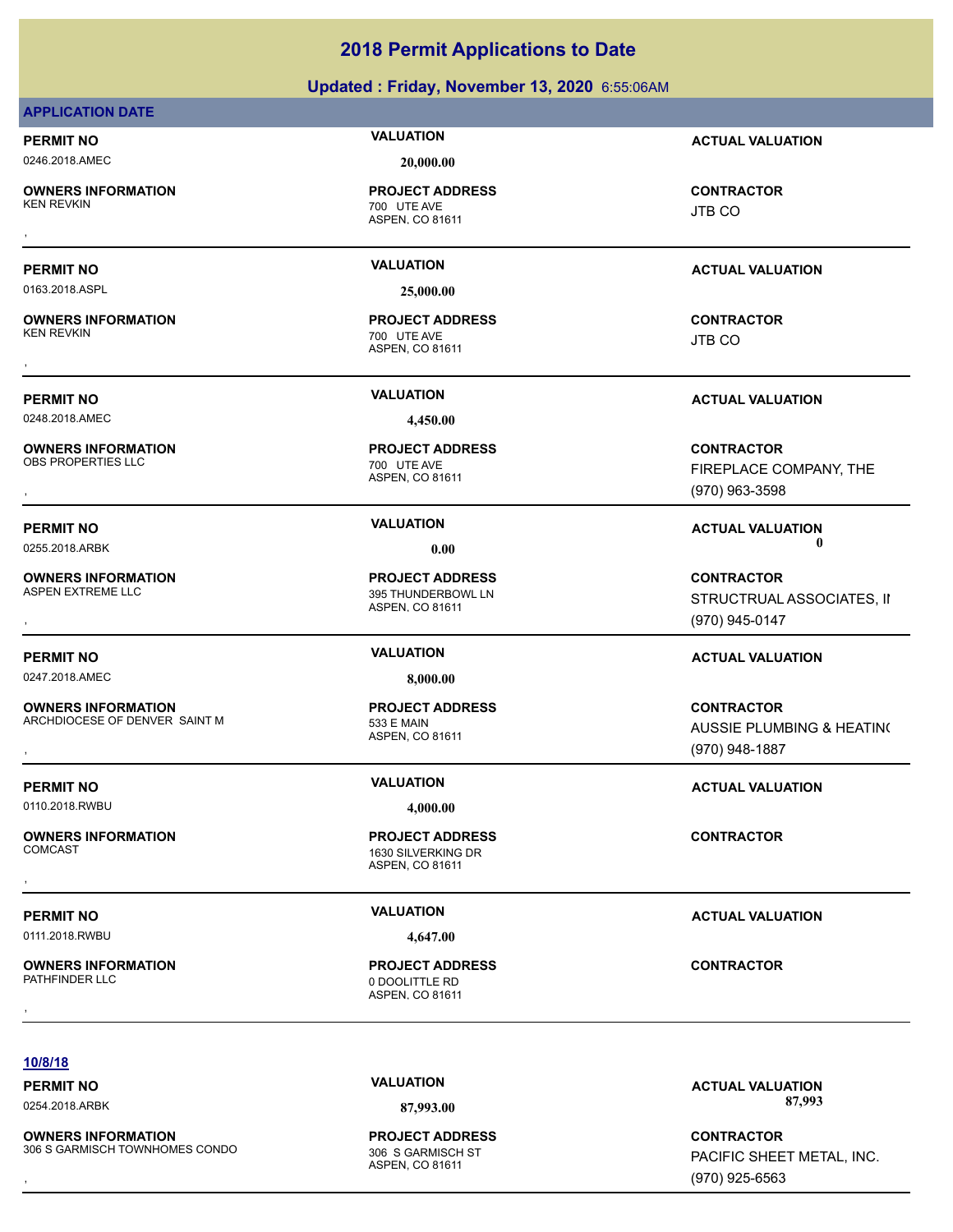### **Updated : Friday, November 13, 2020** 6:55:06AM

### **APPLICATION DATE**

0108.2018.RWBU **15,000.00**

**OWNERS INFORMATION**

**OWNERS INFORMATION**

ASPEN, CO 81611 0 E COOPER AND MIDLAND AVE **PROJECT ADDRESS OWNERS INFORMATION FROJECT ADDRESS CONTRACTOR**<br>CITY OF ASPEN **OE COOPER AND MIDLAND AVE**<br>ASPEN, CO 81611

ASPEN, CO 81611 813 WEST SMUGGLER **PROJECT ADDRESS**

**PERMIT NO VALUATION ACTUAL VALUATION**

**PERMIT NO VALUATION ACTUAL VALUATION** 0253.2018.ARBK **2,500,000.00 2,500,000.00**

, **CONTRACTOR** SINCLAIR CONSTRUCTION (970) 379-4031

### **10/5/18**

**OWNERS INFORMATION** CHRISTIAN SCIENCE SOCIETY 734 W MAIN ST 344 W MAIN ST ASPEN, CO 81611

**OWNERS INFORMATION** BTR SARDY LLC 128 E MAIN ST

0221.2018.AELE **600.00**

**OWNERS INFORMATION**

0244.2018.AMEC **7,700.00**

**OWNERS INFORMATION**

**OWNERS INFORMATION** MILL STREET PLAZA ASSOCIATES L<br>205 MILL ST

0222.2018.AELE **35,000.00**

**OWNERS INFORMATION** KEN REVKIN 700 UTE AVE

0107.2018.RWBU **7,500.00**

ASPEN, CO 81611 **PROJECT ADDRESS**

0245.2018.AMEC **613.00**

ASPEN, CO 81611 **PROJECT ADDRESS**

ASPEN, CO 81611 128 E MAIN ST **PROJECT ADDRESS**

ASPEN, CO 81611 128 E MAIN ST **PROJECT ADDRESS**

ASPEN, CO 81611 **PROJECT ADDRESS**

ASPEN, CO 81611 **PROJECT ADDRESS**

**PERMIT NO VALUATION ACTUAL VALUATION**

**CONTRACTOR**

### **PERMIT NO VALUATION ACTUAL VALUATION**

**OWNERS INFORMATION PROJECT ADDRESS CONTRACTOR**<br>BTR SARDY LLC 128 E MAIN ST T & E MARSHALL ENTERPRISI<br>, ASPEN. CO 81611 T & E MARSHALL ENTERPRISI (970) 927-8071

### **PERMIT NO VALUATION ACTUAL VALUATION**

, **CONTRACTOR** R & A ENTERPRISES OF CARE (970) 945-6500

### **PERMIT NO VALUATION ACTUAL VALUATION**

, **CONTRACTOR** T & E MARSHALL ENTERPRISI (970) 927-8071

PERMIT NO **SALUATION VALUATION CALUATION ACTUAL VALUATION ACTUAL VALUATION** 0101.2018.ACBK **62,970.00 62,970.00**

**OWNERS INFORMATION FROJECT ADDRESS ARE SERVICE ONTRACTOR CONTRACTOR**<br>MILL STREET PLAZA ASSOCIATES LY ASPEN, CO 81611 ALEXANDER ROOFING CO.<br>ASPEN, CO 81611 ASPEN (970) 927-3647 ALEXANDER ROOFING CO. (970) 927-3647

### **PERMIT NO VALUATION ACTUAL VALUATION**

, **CONTRACTOR** LITTELL ELECTRIC, INC (970) 429-8357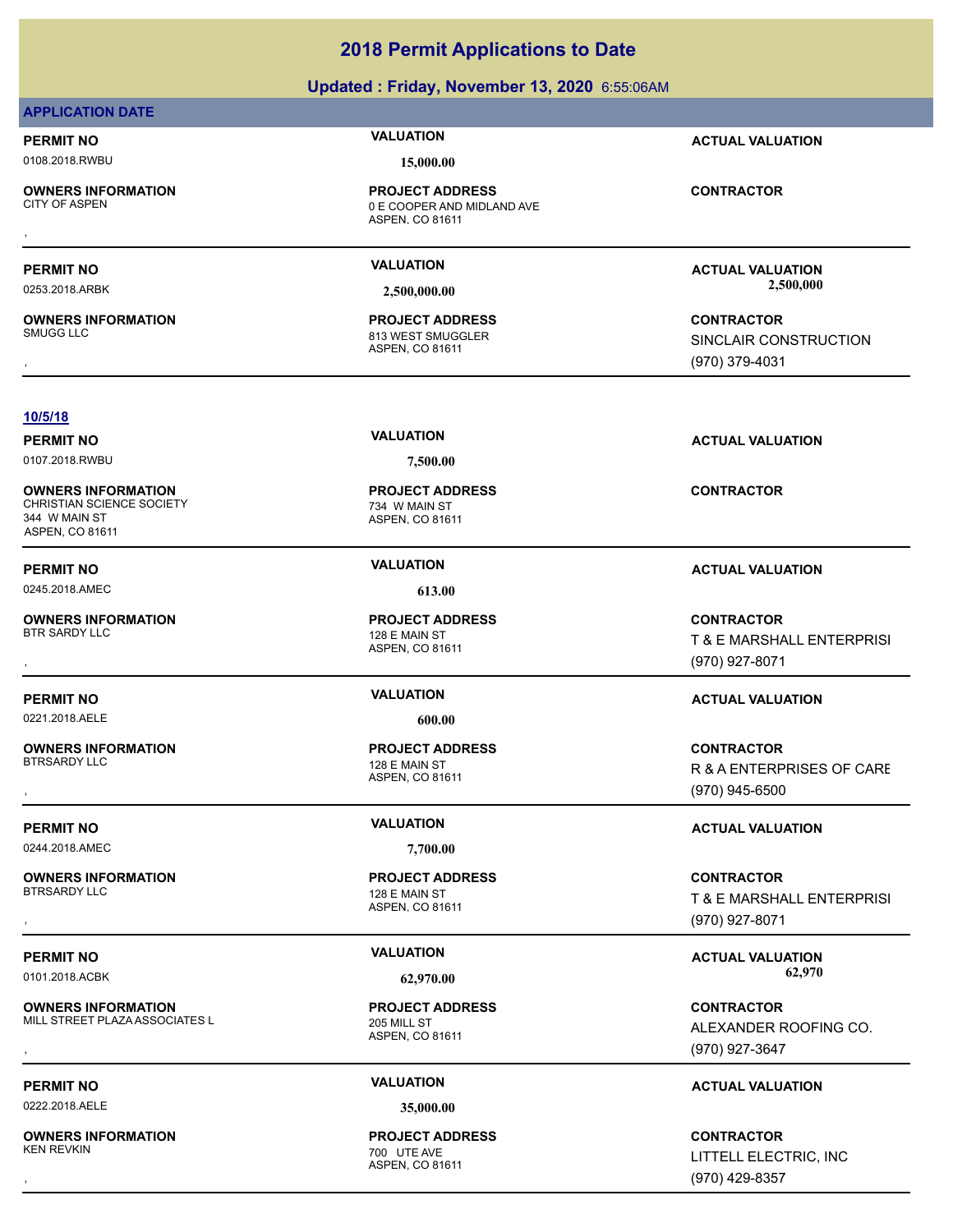| 0106.2018.RWBU                                                    | 75,000.00                                                         |                                                                  |
|-------------------------------------------------------------------|-------------------------------------------------------------------|------------------------------------------------------------------|
| <b>OWNERS INFORMATION</b><br>MARK HUNT 312 EAST HYMAN AVENUE, LLC | <b>PROJECT ADDRESS</b><br>300-312 E HYMAN AVE<br>ASPEN, CO 81611  | <b>CONTRACTOR</b>                                                |
| <b>PERMIT NO</b>                                                  | <b>VALUATION</b>                                                  | <b>ACTUAL VALUATION</b>                                          |
| 0243.2018.AMEC                                                    | 181,000.00                                                        |                                                                  |
| <b>OWNERS INFORMATION</b><br>MOCKINGBIRD INTERESTS ASPEN LL       | <b>PROJECT ADDRESS</b><br>535 E HYMAN<br>ASPEN, CO 81611          | <b>CONTRACTOR</b><br>T & E MARSHALL ENTERPRISI<br>(970) 927-8071 |
| 10/4/18                                                           |                                                                   |                                                                  |
| <b>PERMIT NO</b><br>0105.2018.RWBU                                | <b>VALUATION</b><br>17,500.00                                     | <b>ACTUAL VALUATION</b>                                          |
| <b>OWNERS INFORMATION</b><br>440 RIVERSIDE AVE LLC                | <b>PROJECT ADDRESS</b><br>440 S RIVERSIDE AVE<br>ASPEN, CO 81611  | <b>CONTRACTOR</b>                                                |
| <b>PERMIT NO</b><br>0013.2018.land                                | <b>VALUATION</b>                                                  | <b>ACTUAL VALUATION</b>                                          |
| <b>OWNERS INFORMATION</b><br>WILD HOG LLC                         | <b>PROJECT ADDRESS</b><br>1472 SIERRA VISTA DR<br>ASPEN, CO 81611 | <b>CONTRACTOR</b><br>THE FIREPLACE EXPERT<br>(970) 987-2962      |
| <b>PERMIT NO</b><br>0095.2018.afsr                                | <b>VALUATION</b><br>10,172.00                                     | <b>ACTUAL VALUATION</b>                                          |
| <b>OWNERS INFORMATION</b><br><b>WILLIAM STONE HENRY</b>           | <b>PROJECT ADDRESS</b><br>434 E MAIN ST<br>ASPEN, CO 81611        | <b>CONTRACTOR</b><br>PROGUARD PROTECTION SE<br>(970) 927-2026    |
| <b>PERMIT NO</b><br>0066.2018.ASLU                                | <b>VALUATION</b>                                                  | <b>ACTUAL VALUATION</b>                                          |
| <b>OWNERS INFORMATION</b><br>MARK HUNT 730 E COOPER LLC           | <b>PROJECT ADDRESS</b><br>730 E COOPER AVE<br>ASPEN, CO 81611     | <b>CONTRACTOR</b>                                                |
| <b>PERMIT NO</b>                                                  | <b>VALUATION</b>                                                  | <b>ACTUAL VALUATION</b>                                          |
| 0219.2018.AELE                                                    | 3,000.00                                                          |                                                                  |
| <b>OWNERS INFORMATION</b><br><b>UTE 202 LLC</b>                   | <b>PROJECT ADDRESS</b><br>1020 E DURANT AVE<br>ASPEN, CO 81611    | <b>CONTRACTOR</b><br><b>MOUNTAINEER ELECTRIC IN</b>              |
|                                                                   |                                                                   |                                                                  |
| <b>PERMIT NO</b><br>0064.2018.ASLU                                | <b>VALUATION</b>                                                  | <b>ACTUAL VALUATION</b>                                          |

### **OWNERS INFORMATION** PO BOX 1248 ASPEN, CO 81612

ASPEN, CO 81611 355 S MONARCH ST **PROJECT ADDRESS**

**CONTRACTOR**

### **2018 Permit Applications to Date**

**Updated : Friday, November 13, 2020** 6:55:06AM

### **APPLICATION DATE**

# **PERMIT NO CONSUMITY ACTUAL VALUATION VALUATION ACTUAL VALUATION**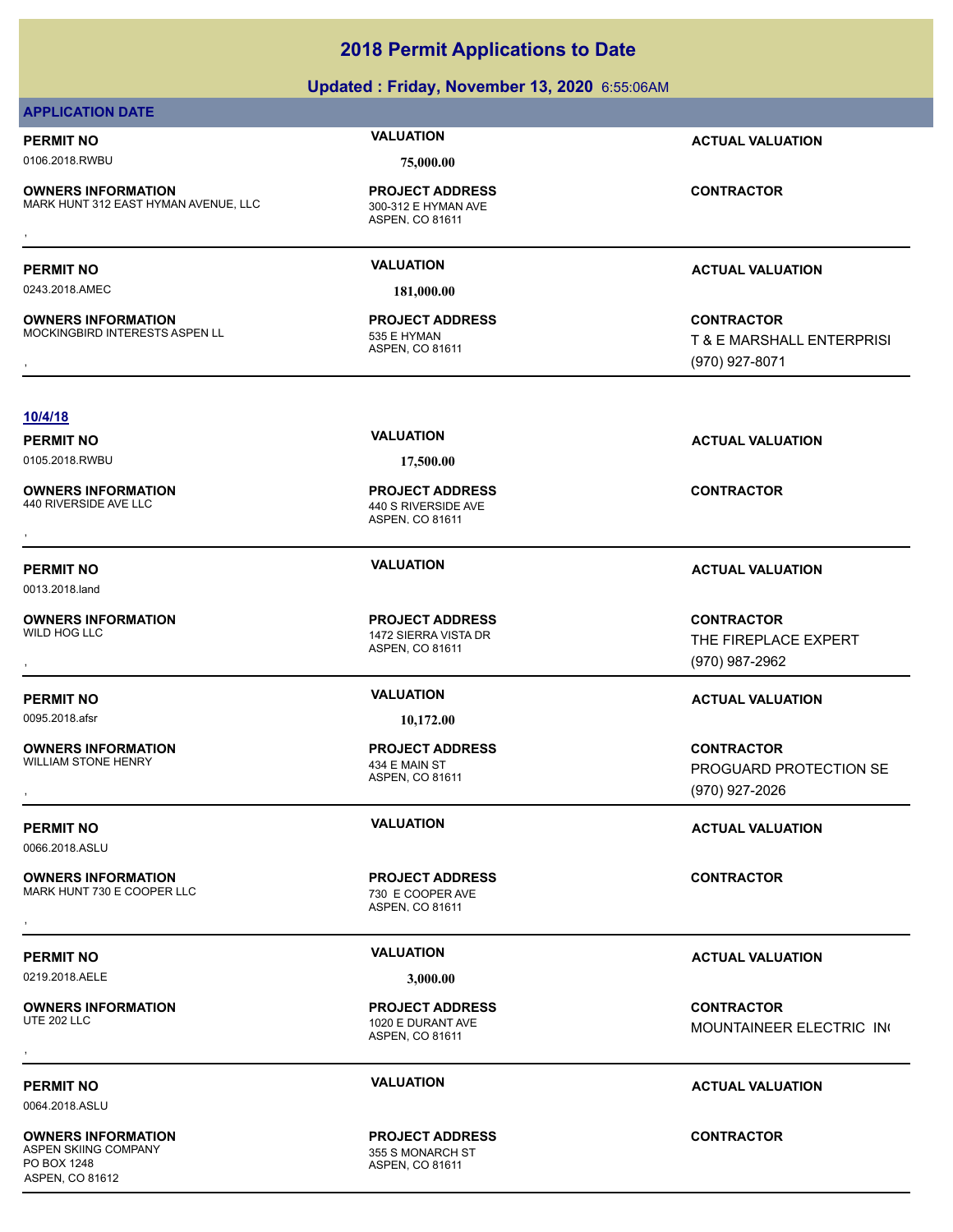### **Updated : Friday, November 13, 2020** 6:55:06AM

### **APPLICATION DATE**

0063.2018.ASLU

**OWNERS INFORMATION** 685 E DURANT AVE ASPEN, CO 81611

**OWNERS INFORMATION**

0220.2018.AELE **5,000.00**

**OWNERS INFORMATION**

**OWNERS INFORMATION** BRUCE AND ELIZABETH D'ALBA 337 SILVERLODE DR

0065.2018.ASLU

**OWNERS INFORMATION** NEAL KATYAL - MGR 909 WATERS LLC<br>909 WATERS AVE

0242.2018.AMEC **300.00**

**OWNERS INFORMATION** 610 S WEST END ST ASPEN, CO 81611

### **10/3/18**

**OWNERS INFORMATION** LORENE HERNANDEZ 1145 BLACK BIRCH DR 1145 BLACK BIRCH DR ASPEN, CO 81611

0161.2018.ASPL **2,000.00**

**OWNERS INFORMATION** DENNIS & LAURA MOON 1007 F HYMAN AVE

**PERMIT NO VALUATION ACTUAL VALUATION**

ASPEN, CO 81611 675 E DURANT **PROJECT ADDRESS**

ASPEN, CO 81611 715 E HOPKINS AVE **PROJECT ADDRESS**

ASPEN, CO 81611 934 S MILL ST **PROJECT ADDRESS**

ASPEN, CO 81611

ASPEN, CO 81611 **OWNERS INFORMATION EXAMPLE ASSES FOR A PROJECT ADDRESS FOR A CONTRACTOR CONTRACTOR**<br>NEAL KATYAL - MGR 909 WATERS LLC TO BOOD WATERS AVE<br>ASPEN, CO 81611

ASPEN, CO 81611 610 S WEST END ST **PROJECT ADDRESS**

**PERMIT NO VALUATION ACTUAL VALUATION** 0252.2018.ARBK **3,500.00 3,500.00**

, **CONTRACTOR** ELEMENTS PLUMBING & HEAT

### **PERMIT NO VALUATION ACTUAL VALUATION**

, **CONTRACTOR** R & A ENTERPRISES OF CARE (970) 945-6500

, **CONTRACTOR ELLIOTT PLUMBING & HEATIN** 

### **PERMIT NO VALUATION ACTUAL VALUATION**

### **PERMIT NO VALUATION ACTUAL VALUATION**

**CONTRACTOR** JANCKILA CONSTRUCTION, IN (970) 963-7239

ASPEN, CO 81611 **PROJECT ADDRESS**

ASPEN, CO 81611 **PROJECT ADDRESS**

PERMIT NO **MALUATION VALUATION CONSUMPTION ACTUAL VALUATION** 0251.2018.ARBK **30,000.00 30,000.00**

> **CONTRACTOR** SUNLIGHT ROOFING INC (970) 471-1689

### **PERMIT NO VALUATION ACTUAL VALUATION**

, **CONTRACTOR** CLEARWATERS PLUMBING AN (970) 456-9956

### **CONTRACTOR**

**PROJECT ADDRESS**

**PROJECT ADDRESS**

**PERMIT NO VALUATION ACTUAL VALUATION**

0162.2018.ASPL **6,000.00**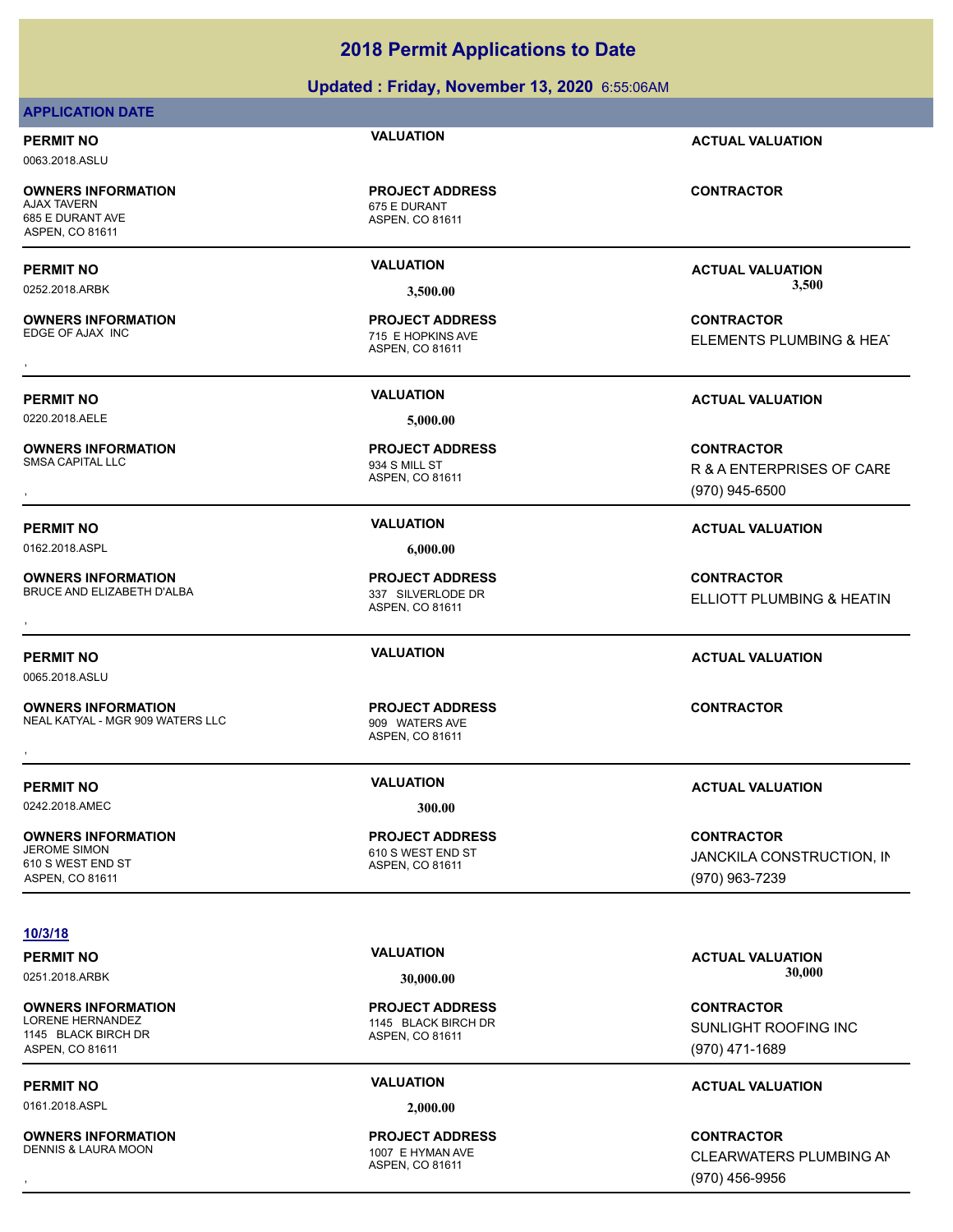### **Updated : Friday, November 13, 2020** 6:55:06AM

### **APPLICATION DATE**

| 10/2/18                                              |                                        |                                        |
|------------------------------------------------------|----------------------------------------|----------------------------------------|
| <b>PERMIT NO</b>                                     | <b>VALUATION</b>                       | <b>ACTUAL VALUATION</b>                |
| 0250.2018.ARBK                                       | 8,856.00                               | 8,856                                  |
| <b>OWNERS INFORMATION</b><br>SPONAR ANTON K AND JUDY | <b>PROJECT ADDRESS</b>                 | <b>CONTRACTOR</b>                      |
|                                                      | 222 MIDLAND PARK PL<br>ASPEN, CO 81611 | SEILER CONSTRUCTION LLC                |
|                                                      |                                        | $(303)$ 945-1519                       |
| <b>PERMIT NO</b>                                     | <b>VALUATION</b>                       | <b>ACTUAL VALUATION</b>                |
| 0241.2018.AMEC                                       | 10,000.00                              |                                        |
| <b>OWNERS INFORMATION</b>                            | <b>PROJECT ADDRESS</b>                 | <b>CONTRACTOR</b>                      |
| ASPEN GROVE ASSOCIATES LLC                           | 525 E COOPER                           | MOUNTAIN AIR MECHANICAL,               |
|                                                      | ASPEN, CO 81611                        | (970) 625-4352                         |
| <b>PERMIT NO</b>                                     | <b>VALUATION</b>                       | <b>ACTUAL VALUATION</b>                |
| 0020.2018.REMP                                       |                                        |                                        |
| <b>OWNERS INFORMATION</b><br><b>CUSTOMER</b>         | <b>PROJECT ADDRESS</b>                 | <b>CONTRACTOR</b>                      |
|                                                      |                                        |                                        |
| 10/1/18                                              |                                        |                                        |
| <b>PERMIT NO</b>                                     | <b>VALUATION</b>                       | <b>ACTUAL VALUATION</b><br>$\mathbf 0$ |
| 0244.2018.ARBK                                       | 0.00                                   |                                        |
| <b>OWNERS INFORMATION</b>                            | <b>PROJECT ADDRESS</b>                 | <b>CONTRACTOR</b>                      |
| BALD MOUNTAIN DEVELOPMENT LLC<br>132 W MAIN ST       | 695 S ASPEN ST<br>ASPEN, CO 81611      | SHAW CONSTRUCTION, LLC                 |
| ASPEN, CO 81611                                      |                                        | (970) 242-9236                         |
| <b>PERMIT NO</b>                                     | <b>VALUATION</b>                       | <b>ACTUAL VALUATION</b>                |
| 0245.2018.ARBK                                       | 0.00                                   | A                                      |
| <b>OWNERS INFORMATION</b>                            | <b>PROJECT ADDRESS</b>                 | <b>CONTRACTOR</b>                      |
| BALD MOUNTAIN DEVELOPMENT LLC                        | 717 S ASPEN ST                         | SHAW CONSTRUCTION, LLC                 |
| 132 W MAIN ST<br>ASPEN, CO 81611                     | ASPEN, CO 81611                        | (970) 242-9236                         |
|                                                      | <b>VALUATION</b>                       |                                        |
| <b>PERMIT NO</b>                                     |                                        | <b>ACTUAL VALUATION</b>                |

**OWNERS INFORMATION** BALD MOUNTAIN DEVELOPMENT LLC<br>
755 S ASPEN ST 132 W MAIN ST ASPEN, CO 81611

**OWNERS INFORMATION** BALD MOUNTAIN DEVELOPMENT LLC 717 S ASPEN ST 132 W MAIN ST ASPEN, CO 81611

0248.2018.ARBK **0.00 0.00**

# **PROJECT ADDRESS**

ASPEN, CO 81611

### ASPEN, CO 81611 **PROJECT ADDRESS**

0246.2018.ARBK **0.00 0.00**

### **CONTRACTOR** SHAW CONSTRUCTION, LLC (970) 242-9236

### **PERMIT NO CONSUMPTER ACTUAL VALUATION VALUATION** 0247.2018.ARBK **0.00 0.00**

**CONTRACTOR** SHAW CONSTRUCTION, LLC (970) 242-9236

## **PERMIT NO VALUATION ACTUAL VALUATION**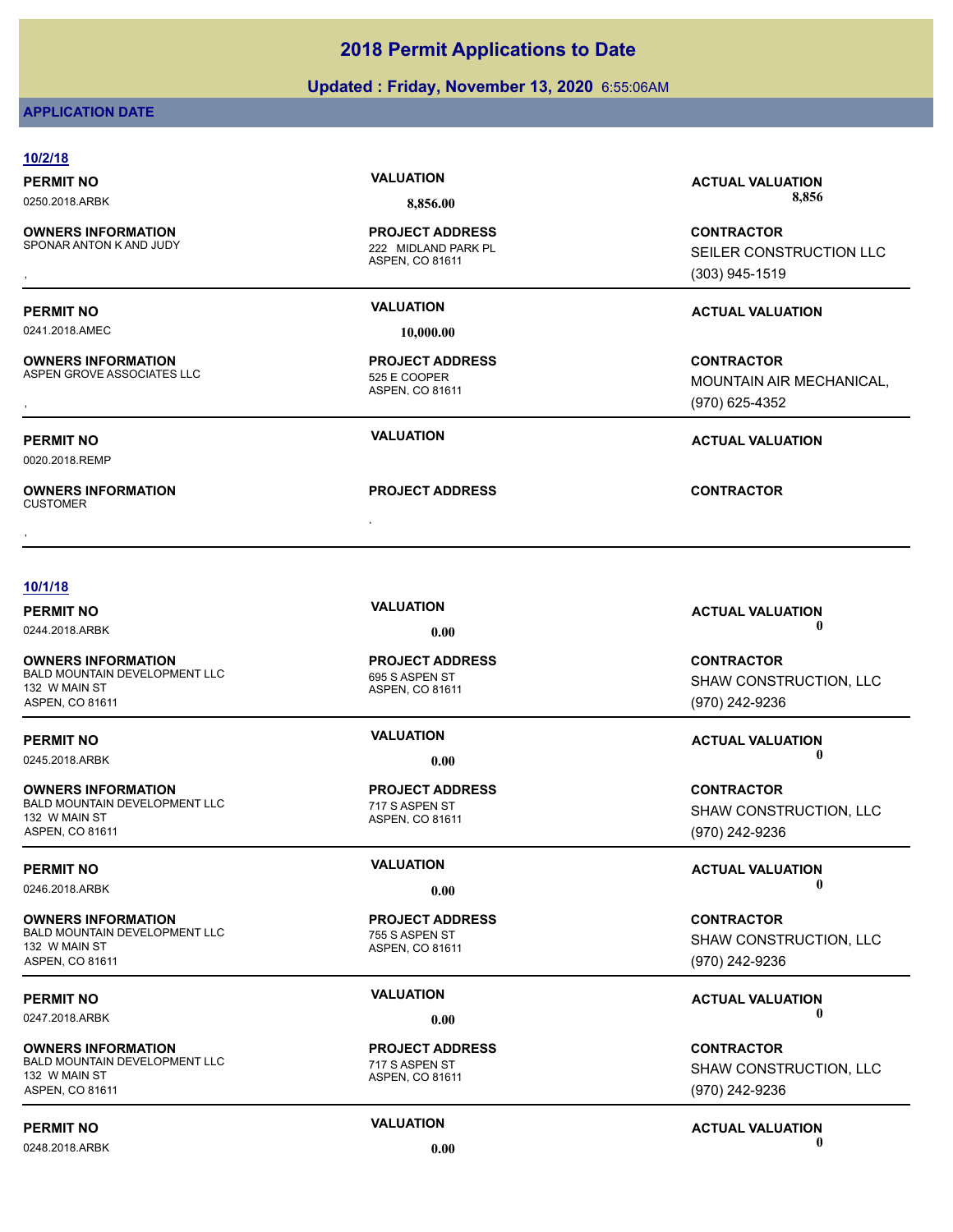### **Updated : Friday, November 13, 2020** 6:55:06AM

| <b>APPLICATION DATE</b>                                                                        |                                                                 |                                                                |
|------------------------------------------------------------------------------------------------|-----------------------------------------------------------------|----------------------------------------------------------------|
| <b>OWNERS INFORMATION</b><br>BALD MOUNTAIN DEVELOPMENT LLC<br>132 W MAIN ST<br>ASPEN, CO 81611 | <b>PROJECT ADDRESS</b><br>695 S ASPEN ST<br>ASPEN, CO 81611     | <b>CONTRACTOR</b><br>SHAW CONSTRUCTION, LLC<br>(970) 242-9236  |
| <b>PERMIT NO</b>                                                                               | <b>VALUATION</b>                                                | <b>ACTUAL VALUATION</b>                                        |
| 0160.2018.ASPL                                                                                 | 7,500.00                                                        |                                                                |
| <b>OWNERS INFORMATION</b><br><b>STUART WILSON</b>                                              | <b>PROJECT ADDRESS</b><br>800 S MILL ST<br>ASPEN, CO 81611      | <b>CONTRACTOR</b><br>WEBBER PLUMBING AND HEA                   |
| <b>PERMIT NO</b><br>0243.2018.ARBK                                                             | <b>VALUATION</b><br>3,000.00                                    | <b>ACTUAL VALUATION</b><br>3,000                               |
| <b>OWNERS INFORMATION</b><br>DIEGO AQUINO                                                      | <b>PROJECT ADDRESS</b><br>528 VINE ST<br>ASPEN, CO 81611        | <b>CONTRACTOR</b><br>THIRTY SEVEN DEGREES.CO<br>(970) 366-1840 |
| <b>PERMIT NO</b><br>0004.2018.OSLU                                                             | <b>VALUATION</b>                                                | <b>ACTUAL VALUATION</b>                                        |
| <b>OWNERS INFORMATION</b><br><b>RICHARD PEARLSTONE</b>                                         | <b>PROJECT ADDRESS</b><br>18 WESTVIEW DR<br>ASPEN, CO 81611     | <b>CONTRACTOR</b>                                              |
|                                                                                                |                                                                 |                                                                |
| <b>PERMIT NO</b><br>0061.2018.ASLU                                                             | <b>VALUATION</b>                                                | <b>ACTUAL VALUATION</b>                                        |
| <b>OWNERS INFORMATION</b><br>KIRK & MEG GENTLE                                                 | <b>PROJECT ADDRESS</b><br>1108 WATERS AVE<br>ASPEN, CO 81611    | <b>CONTRACTOR</b>                                              |
| <b>PERMIT NO</b><br>0062.2018.ASLU                                                             | <b>VALUATION</b>                                                | <b>ACTUAL VALUATION</b>                                        |
| <b>OWNERS INFORMATION</b><br><b>BRENT SEMBLER</b>                                              | <b>PROJECT ADDRESS</b><br>222 S CLEVELAND ST<br>ASPEN, CO 81611 | <b>CONTRACTOR</b>                                              |
| <b>PERMIT NO</b><br>0094.2018.afsr                                                             | <b>VALUATION</b><br>7,500.00                                    | <b>ACTUAL VALUATION</b>                                        |
| <b>OWNERS INFORMATION</b><br>AV-40 PROPERTIES                                                  | <b>PROJECT ADDRESS</b><br>865 MOORE DR<br>ASPEN, CO 81611       | <b>CONTRACTOR</b><br>ALPINE CUSTOM ELECTRONI<br>(970) 712-4912 |
| <b>PERMIT NO</b>                                                                               | <b>VALUATION</b>                                                | <b>ACTUAL VALUATION</b>                                        |
| 0218.2018.AELE                                                                                 | 100,000.00                                                      |                                                                |
| <b>OWNERS INFORMATION</b><br>AV-40 PROPERTIES                                                  | <b>PROJECT ADDRESS</b><br>865 MOORE DR<br>ASPEN, CO 81611       | <b>CONTRACTOR</b><br>ALPINE CUSTOM ELECTRONI<br>(970) 712-4912 |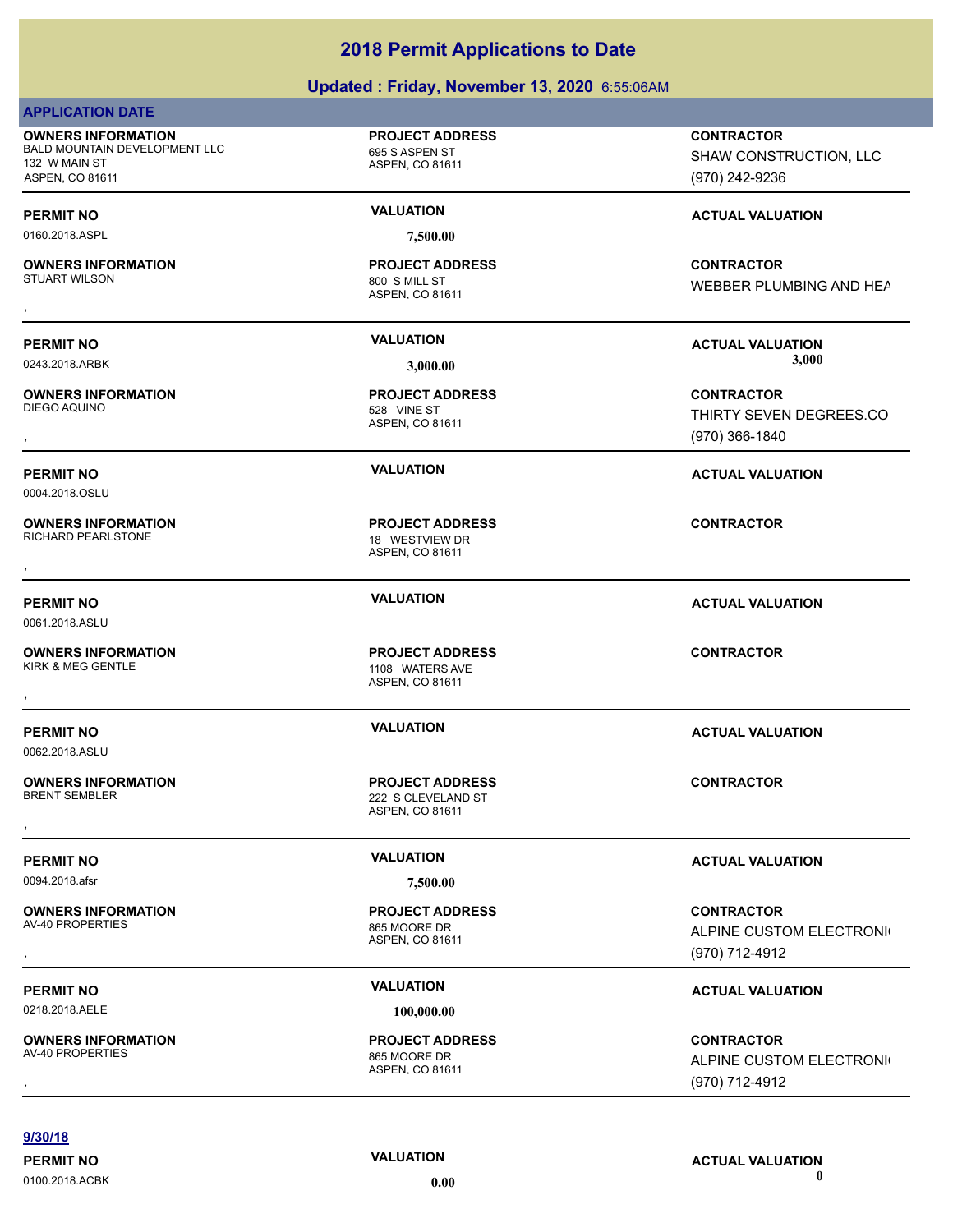### **Updated : Friday, November 13, 2020** 6:55:06AM

| <b>APPLICATION DATE</b>                                                                      |                                                                  |                                                                |
|----------------------------------------------------------------------------------------------|------------------------------------------------------------------|----------------------------------------------------------------|
| <b>OWNERS INFORMATION</b><br>ARCHDIOCESE OF DENVER SAINT M                                   | <b>PROJECT ADDRESS</b><br>533 E MAIN<br>ASPEN, CO 81611          | <b>CONTRACTOR</b><br>STRUCTURAL ASSOCIATES C<br>(970) 948-3972 |
| 9/28/18                                                                                      |                                                                  |                                                                |
|                                                                                              | <b>VALUATION</b>                                                 |                                                                |
| <b>PERMIT NO</b><br>0104.2018.RWBU                                                           | 1,000.00                                                         | <b>ACTUAL VALUATION</b>                                        |
| <b>OWNERS INFORMATION</b><br><b>HEATHER KROGER</b><br>267 ROARING FORK DR<br>ASPEN, CO 81611 | <b>PROJECT ADDRESS</b><br>267 ROARING FORK DR<br>ASPEN, CO 81611 | <b>CONTRACTOR</b>                                              |
| <b>PERMIT NO</b>                                                                             | <b>VALUATION</b>                                                 | <b>ACTUAL VALUATION</b>                                        |
| 0217.2018.AELE                                                                               | 9,870.00                                                         |                                                                |
| <b>OWNERS INFORMATION</b><br>MSMS, LLC                                                       | <b>PROJECT ADDRESS</b><br>800 S MILL ST<br>ASPEN, CO 81611       | <b>CONTRACTOR</b><br><b>MTRICITY, LTD</b><br>(970) 923-4730    |
| <b>PERMIT NO</b>                                                                             | <b>VALUATION</b>                                                 | <b>ACTUAL VALUATION</b>                                        |
| 0103.2018.RWBU                                                                               | 2,500.00                                                         |                                                                |
| <b>OWNERS INFORMATION</b><br><b>CENTURY LINK</b>                                             | <b>PROJECT ADDRESS</b><br>419 E HYMAN<br>ASPEN, CO 81611         | <b>CONTRACTOR</b>                                              |
|                                                                                              |                                                                  |                                                                |
| 9/27/18                                                                                      |                                                                  |                                                                |
| <b>PERMIT NO</b>                                                                             | <b>VALUATION</b>                                                 | <b>ACTUAL VALUATION</b>                                        |
| 0102.2018.RWBU                                                                               | 27,504.00                                                        |                                                                |
| <b>OWNERS INFORMATION</b><br><b>GARMISCH LODGING, LLC</b>                                    | <b>PROJECT ADDRESS</b><br>110 W MAIN ST<br>ASPEN, CO 81611       | <b>CONTRACTOR</b>                                              |
| <b>PERMIT NO</b><br>0012.2018.ARED                                                           | <b>VALUATION</b>                                                 | <b>ACTUAL VALUATION</b>                                        |
| <b>OWNERS INFORMATION</b><br><b>CITY OF ASPEN</b>                                            | <b>PROJECT ADDRESS</b><br>121 E HYMAN AVE<br>ASPEN, CO 81611     | <b>CONTRACTOR</b>                                              |
| <b>PERMIT NO</b>                                                                             | <b>VALUATION</b>                                                 | <b>ACTUAL VALUATION</b>                                        |
| 0242.2018.ARBK                                                                               | 4,500.00                                                         | 4,500                                                          |
| <b>OWNERS INFORMATION</b><br>ANSON WESTON T & SUSAN BAILEY                                   | <b>PROJECT ADDRESS</b><br>820 E COOPER AVE<br>ASPEN, CO 81611    | <b>CONTRACTOR</b><br>JTB CO                                    |
|                                                                                              | <b>VALUATION</b>                                                 |                                                                |
| <b>PERMIT NO</b>                                                                             |                                                                  | <b>ACTUAL VALUATION</b>                                        |
| 0159.2018.ASPL                                                                               | 21,070.00                                                        |                                                                |
| <b>OWNERS INFORMATION</b><br>419 E HYMAN AVE LLC                                             | <b>PROJECT ADDRESS</b>                                           | <b>CONTRACTOR</b>                                              |
|                                                                                              | 419 E HYMAN<br>ASPEN, CO 81611                                   | 2H MECHANICAL, LLC                                             |
|                                                                                              |                                                                  | (970) 778-4560                                                 |

2H MECHANICAL, LLC (970) 778-4560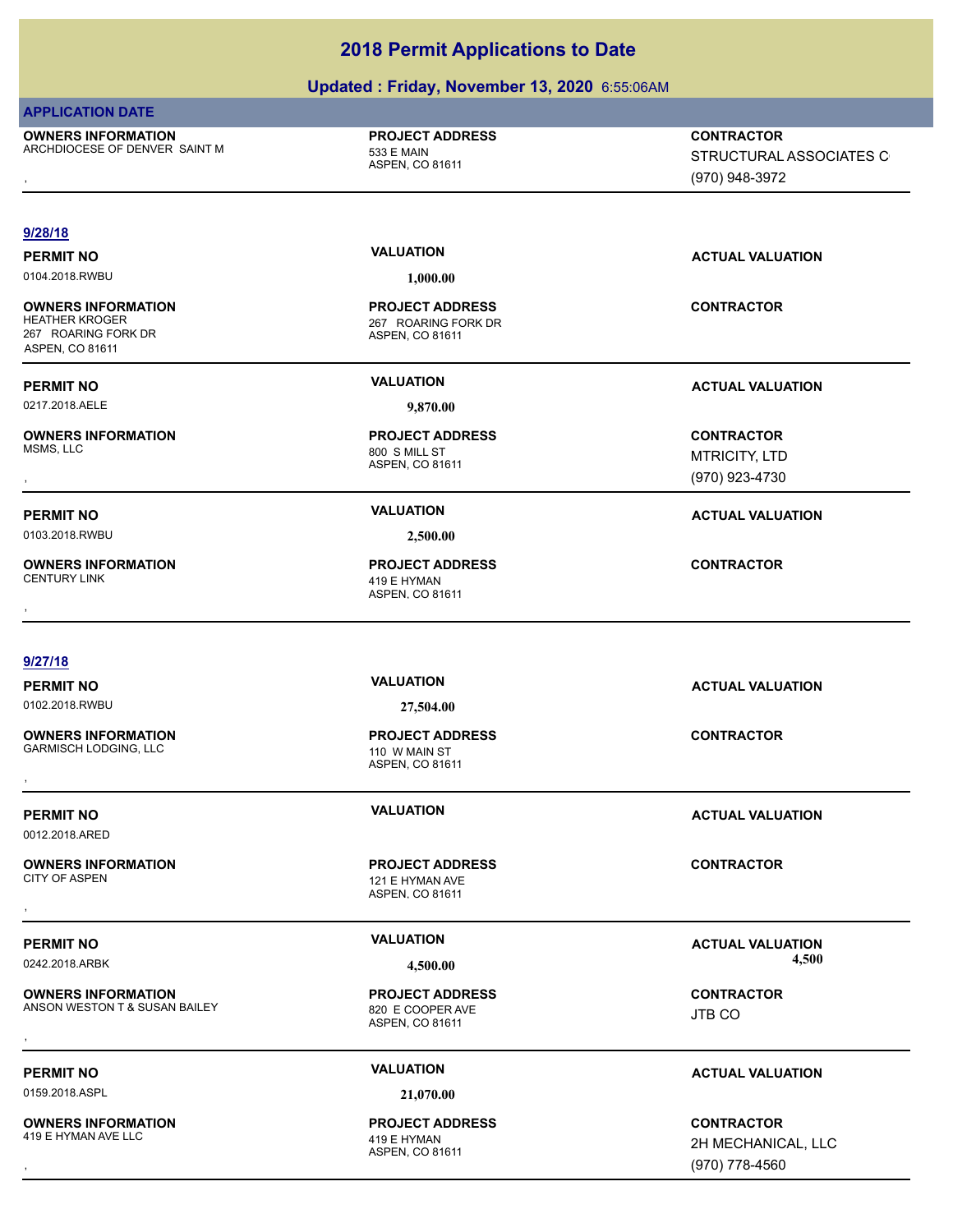### **Updated : Friday, November 13, 2020** 6:55:06AM

### **APPLICATION DATE**

0240.2018.AMEC **66,721.00**

**OWNERS INFORMATION** 419 E HYMAN AVE LLC 419 E HYMAN

ASPEN, CO 81611 **PROJECT ADDRESS**

### **9/26/18**

**OWNERS INFORMATION** 315 E DEAN ASSOCIATES INC 315 E DEAN ST

0239.2018.AMEC **727,000.00**

**OWNERS INFORMATION** 200 S ASPEN ST ASPEN, CO 81611

**OWNERS INFORMATION**

0158.2018.ASPL **0.00**

**OWNERS INFORMATION** AJAX MTN ASSOCIATES LLC 520 E DURANT AVE

0238.2018.AMEC **5,930.00**

**OWNERS INFORMATION** DAKOTA MEADOWS DUPLEX, LLC<br>155 LONE PINE RD

0155.2018.ASPL **5,000.00**

**OWNERS INFORMATION** MSMS, LLC 800 S MILL ST

0156.2018.ASPL

**OWNERS INFORMATION** DAVID COOK AND CHRISTINE BENED 111 MAPLE IN

ASPEN, CO 81611 **PROJECT ADDRESS**

ASPEN, CO 81611 200 S ASPEN ST **PROJECT ADDRESS**

0157.2018.ASPL **3,000.00**

ASPEN, CO 81611 501 E HYMAN AVE **PROJECT ADDRESS**

ASPEN, CO 81611 **PROJECT ADDRESS**

ASPEN, CO 81611 **PROJECT ADDRESS**

ASPEN, CO 81611 **PROJECT ADDRESS**

ASPEN, CO 81611 **PROJECT ADDRESS**

**PERMIT NO VALUATION ACTUAL VALUATION**

**OWNERS INFORMATION PROJECT ADDRESS CONTRACTOR**<br>419 E HYMAN AVE LLC 419 E HYMAN 2H MECHANICAL, LLC<br>, ASPEN, CO 81611 2H MECHANICAL, LLC (970) 778-4560

**PERMIT NO VALUATION ACTUAL VALUATION** 0099.2018.ACBK **400,000.00 400,000.00**

**OWNERS INFORMATION GOVERNED BY A SET OF PROJECT ADDRESS CONTRACTOR CONTRACTOR**<br>315 E DEAN ASSOCIATES INC GOVERNED BY STAGE OF A SPEN, CO 81611<br>, GOVERNED BY STAGE ASPEN, CO 81611 GOVERNED BY STAGE (970) 923-0010 REGAN CONSTRUCTION, INC (970) 923-0010

### **PERMIT NO VALUATION ACTUAL VALUATION**

**CONTRACTOR** PACIFIC SHEET METAL, INC. (970) 925-2454

### **PERMIT NO VALUATION ACTUAL VALUATION**

, **CONTRACTOR** A\*OK PLUMBING & HEATING, I (970) 456-3013

### **PERMIT NO VALUATION ACTUAL VALUATION**

**OWNERS INFORMATION PROJECT ADDRESS CONTRACTOR**<br>AJAX MTN ASSOCIATES LLC 520 E DURANT AVE ALL VALLEY MAINTENANCE &<br>, ASPEN, CO 81611 ALL VALLEY MAINTENANCE & (970) 927-4036

### **PERMIT NO VALUATION ACTUAL VALUATION**

**OWNERS INFORMATION LETTLE SERVICE TO A PROJECT ADDRESS ARE SERVICE CONTRACTOR CONTRACTOR**<br>DAKOTA MEADOWS DUPLEX, LLC LETTLE SERVICE AS A SPEN. CO 81611<br>, The Control of the Service Control ASPEN. CO 81611 Letter Service C FIREPLACE COMPANY, THE (970) 963-3598

### **PERMIT NO VALUATION ACTUAL VALUATION**

, **CONTRACTOR** SOPRIS PLUMBING & HEATING (970) 319-9420

### **PERMIT NO VALUATION ACTUAL VALUATION**

**OWNERS INFORMATION DENSITY OF A SERVICE PROJECT ADDRESS ARE:**<br>DAVID COOK AND CHRISTINE BENED THAT MAPLE LIN ASPEN. CO 81611 **A LEAD RESERVE SERVICE A** ALL VALLEY MAINTENANCE &<br>, That Maple Maspen. Co 81611 Maple Service C ALL VALLEY MAINTENANCE & (970) 927-4036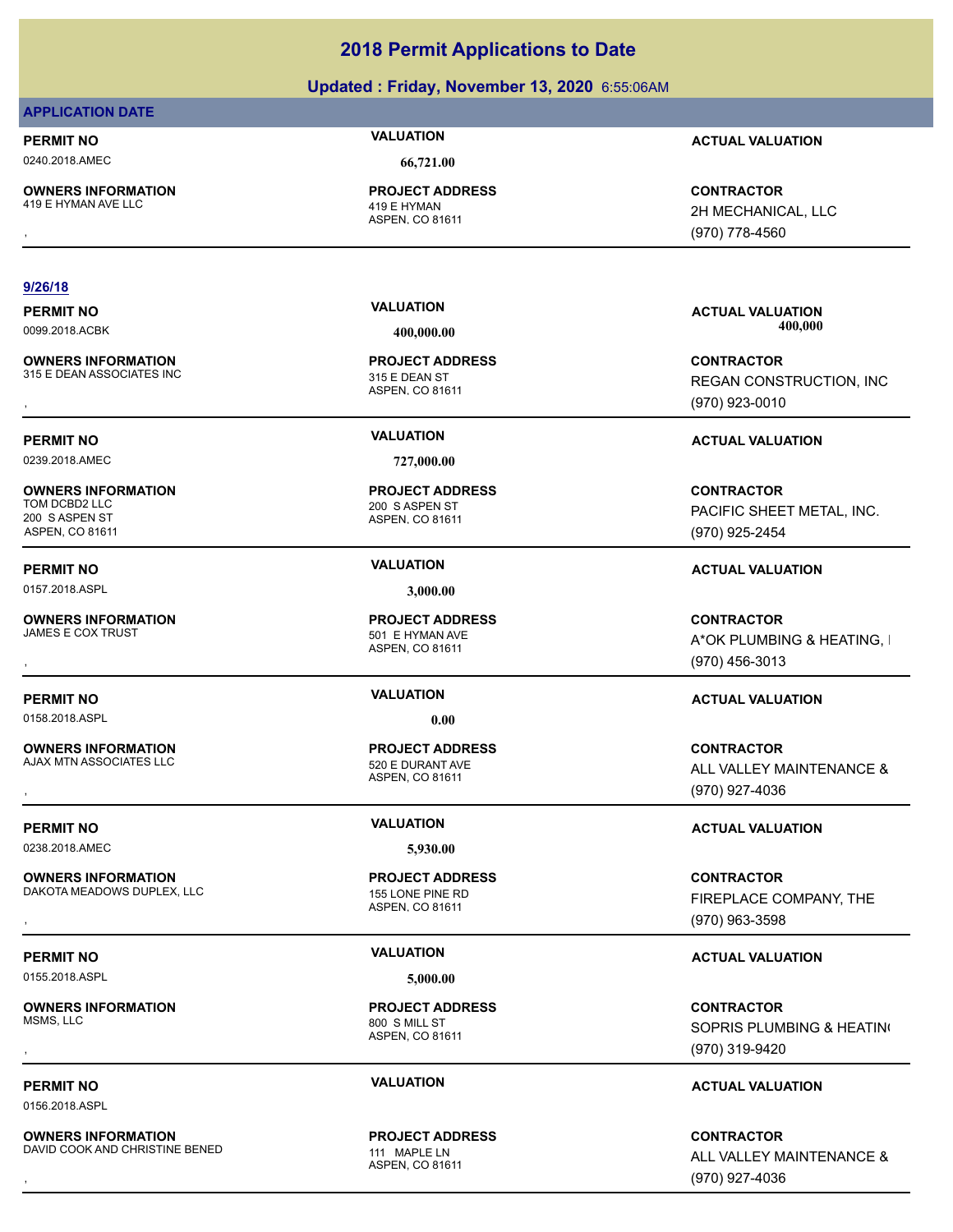### **Updated : Friday, November 13, 2020** 6:55:06AM

### **APPLICATION DATE**

### **9/25/18 PERMIT NO VALUATION ACTUAL VALUATION** 0101.2018.RWBU **15,000.00** ASPEN, CO 81611 **OWNERS INFORMATION** 614 W NORTH ST **PROJECT ADDRESS OWNERS INFORMATION FROJECT ADDRESS ARE:**<br>NICK HAYMEN<br>, ASPEN, CO 81611<br>, **PERMIT NO VALUATION ACTUAL VALUATION** 0239.2018.ARBK **2,137,500.00 2,137,500.00** ASPEN, CO 81611 **OWNERS INFORMATION** 825 W SMUGGLER ST **PROJECT ADDRESS** 926 W FRANCIS ST ASPEN, CO 81611 **CONTRACTOR** CRAWFORD DESIGN BUILD (970) 618-0480 **PERMIT NO VALUATION ACTUAL VALUATION** 0240.2018.ARBK **2,137,500.00 2,137,500.00** ASPEN, CO 81611 **OWNERS INFORMATION** 837 W SMUGGLER ST **PROJECT ADDRESS** 926 W FRANCIS ST ASPEN, CO 81611 **CONTRACTOR** CRAWFORD DESIGN BUILD (970) 618-0480 **PERMIT NO VALUATION ACTUAL VALUATION** 0238.2018.ARBK **0.00 0.00** ASPEN, CO 81611 **OWNERS INFORMATION** 332 W SMUGGLER ST **PROJECT ADDRESS** , **CONTRACTOR** (970) 923-0010 **PERMIT NO VALUATION ACTUAL VALUATION** 0100.2018.RWBU **4,500.00** ASPEN, CO 81611 **OWNERS INFORMATION** 121 E HYMAN AVE **PROJECT ADDRESS** , **CONTRACTOR PERMIT NO VALUATION ACTUAL VALUATION** 0237.2018.AMEC **96,985.00** ASPEN, CO 81611 **OWNERS INFORMATION** HAVENO HOLDING LIMITED 824 E DURANT **PROJECT ADDRESS** , **CONTRACTOR** SOPRIS MECHANICAL (070) 618-0282 **PERMIT NO VALUATION ACTUAL VALUATION** 0154.2018.ASPL **67,650.00** ASPEN, CO 81611 **OWNERS INFORMATION** HAVENO HOLDING LIMITED 824 E DURANT **PROJECT ADDRESS** , **CONTRACTOR** SOPRIS MECHANICAL

**OWNERS INFORMATION** BRUCE AND ELIZABETH D'ALBA 337 SILVERI ODE DR

ASPEN, CO 81611 **PROJECT ADDRESS**

REGAN CONSTRUCTION, INC

(070) 618-0282

**PERMIT NO CONSUMITY OF A CONSUMITY OF A CONSUMITY OF A CONSUMITY OF A CTUAL VALUATION** 0241.2018.ARBK **0.00 0.00**

, **CONTRACTOR** REGAN CONSTRUCTION, INC (970) 923-0010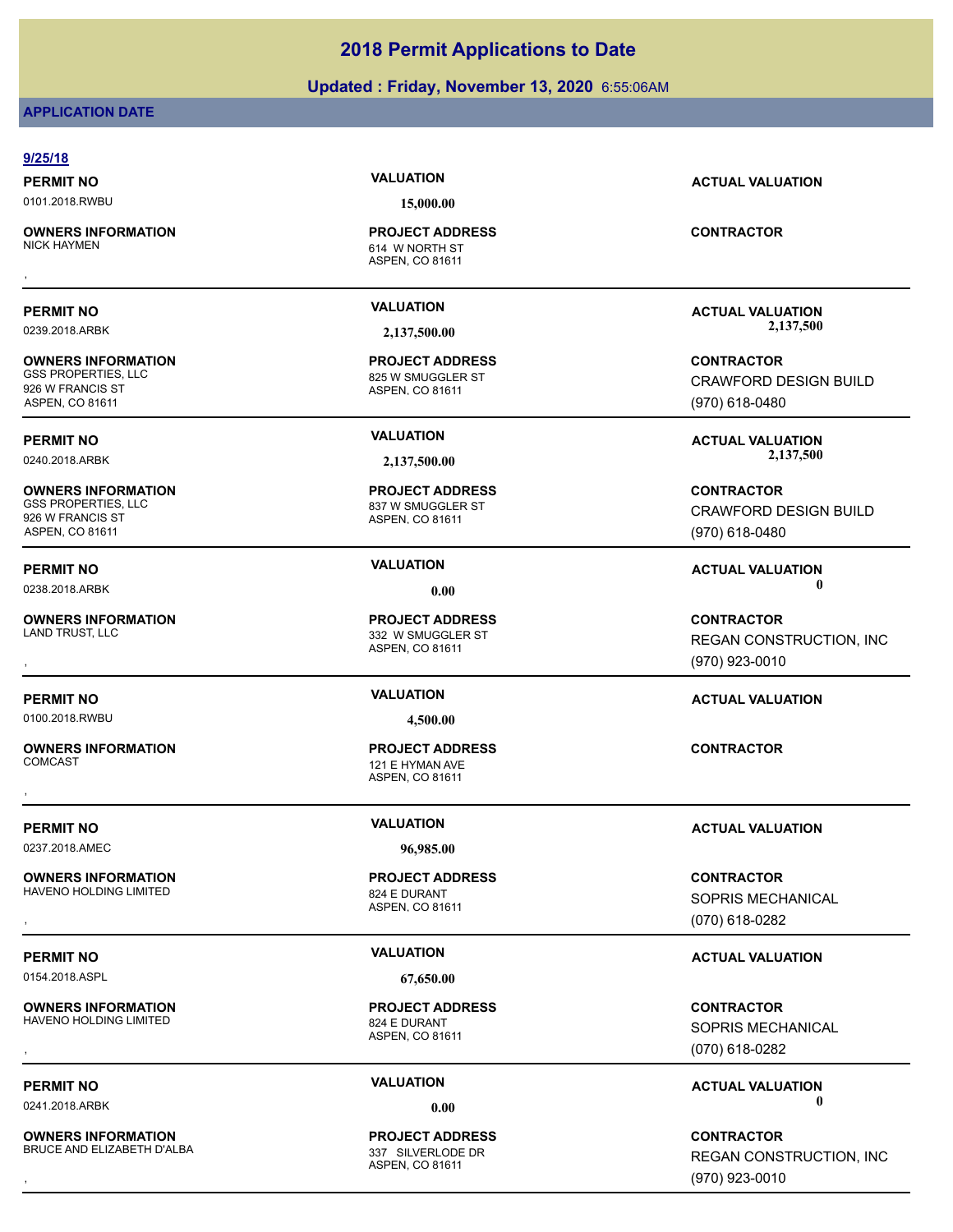**Updated : Friday, November 13, 2020** 6:55:06AM

### **APPLICATION DATE**

0216.2018.AELE **10,000.00**

**OWNERS INFORMATION**

610 S WEST END ST **PROJECT ADDRESS**

0215.2018.AELE **102,000.00**

**OWNERS INFORMATION** 419 E HYMAN AVE LLC 419 E HYMAN

**OWNERS INFORMATION** 419 E HYMAN AVE LLC 419 E HYMAN

**OWNERS INFORMATION** MONARCH ON THE PARK 405 S MONARCH

0029.2018.PCWP

**OWNERS INFORMATION**

ASPEN, CO 81611

ASPEN, CO 81611 **PROJECT ADDRESS** , **CONTRACTOR**

ASPEN, CO 81611 **PROJECT ADDRESS**

ASPEN, CO 81611

ASPEN, CO 81611 127 AMERICAN LN , **CONTRACTOR**

**PERMIT NO VALUATION ACTUAL VALUATION**

**OWNERS INFORMATION FROJECT ADDRESS CONTRACTOR CONTRACTOR**<br>BARBARA LOUISE NEWTON FIND TO STUDIES OF THE ASPEN, CO 81611<br>, MILLER ELECTRICAL SERVICE

### **PERMIT NO VALUATION ACTUAL VALUATION**

JTB CO

**PERMIT NO VALUATION ACTUAL VALUATION**

**OWNERS INFORMATION PROJECT ADDRESS CONTRACTOR**<br>419 E HYMAN AVE LLC 419 E HYMAN COMMERCIAL SPECIALISTS, I<br>, ASPEN, CO 81611 COMMERCIAL SPECIALISTS, I (970) 241-0268

**PERMIT NO CONSUMITY OF A CONSUMITY OF A CONSUMITY OF A CONSUMITY OF A CTUAL VALUATION** 0237.2018.ARBK **0.00 0.00**

, **CONTRACTOR** ASPEN CONSTRUCTORS, INC (970) 925-7608

**PERMIT NO VALUATION ACTUAL VALUATION**

**9/24/18**

0153.2018.ASPL **8,000.00**

**OWNERS INFORMATION**

**OWNERS INFORMATION**<br>ASPEN VALLEY HOSPITAL 401 CASTLE CREEK RD ASPEN, CO 81611

0091.2018.afsr **8,271.00**

**OWNERS INFORMATION** TIMBERLINE BANK 122 W MAIN ST

ASPEN, CO 81611 1395 RED BUTTE DR **PROJECT ADDRESS**

ASPEN, CO 81611 401 CASTLE CREEK RD **PROJECT ADDRESS**

ASPEN, CO 81611 **PROJECT ADDRESS**

**PERMIT NO VALUATION ACTUAL VALUATION**

, **CONTRACTOR** O'NEILL HEATING & PLUMBING (970) 984-3886

### PERMIT NO **SALUATION VALUATION CONSISTENT INCLUSION CONSISTENT IN ACTUAL VALUATION** 0097.2018.ACBK **1,300,000.00 1,300,000.00**

**CONTRACTOR** HASELDEN CONSTRUCTION, (720) 341-7948

### **PERMIT NO VALUATION ACTUAL VALUATION**

, **CONTRACTOR** COMMERCIAL SPECIALISTS, I (970) 241-0268

# 0093.2018.afsr **4,965.00**

**PROJECT ADDRESS**

**PROJECT ADDRESS**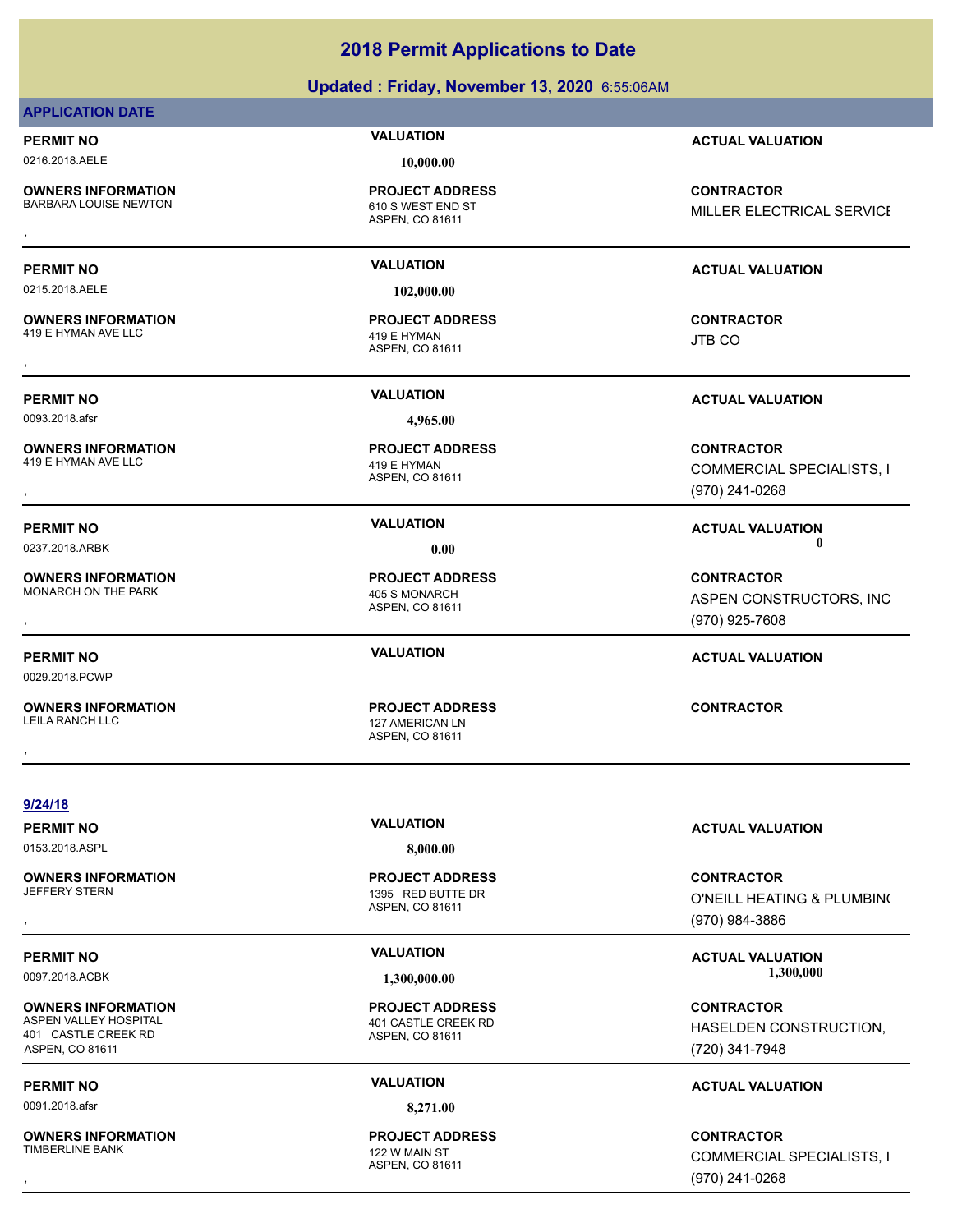### **Updated : Friday, November 13, 2020** 6:55:06AM

### **APPLICATION DATE**

0214.2018.AELE **15,323.00**

**OWNERS INFORMATION** MOCKINGBIRD INTERESTS ASPEN LL 535 E HYMAN AVE

**OWNERS INFORMATION**<br>JOHN MONTGOMERY

**OWNERS INFORMATION**<br>JOHN MONTGOMERY

**OWNERS INFORMATION**

**OWNERS INFORMATION**

**OWNERS INFORMATION**

**OWNERS INFORMATION**

ASPEN, CO 81611 **PROJECT ADDRESS**

0235.2018.AMEC **49,950.00**

ASPEN, CO 81611 803 E HYMAN AVE **PROJECT ADDRESS**

0236.2018.AMEC **17,050.00**

ASPEN, CO 81611 803 E HYMAN AVE **PROJECT ADDRESS**

ASPEN, CO 81611 HUNTER PLAZA ASSOCIATES LLP<br>614 E COOPER AVE **PROJECT ADDRESS**

0234.2018.AMEC **297,400.00**

ASPEN, CO 81611 DAVID BLOOD 23 S WILLOW CT **PROJECT ADDRESS**

### 0092.2018.afsr **12,406.00**

ASPEN, CO 81611 MOCKINGBIRD INTERESTS ASPEN LL 535 E HYMAN **PROJECT ADDRESS**

ASPEN, CO 81611 RIVER PARK IN ASPEN CONDO ASSO 100-154 N SPRING ST **PROJECT ADDRESS**

**PERMIT NO VALUATION ACTUAL VALUATION**

**OWNERS INFORMATION MODEL SERVICE PROJECT ADDRESS ARE SERVICE CONTRACTOR CONTRACTOR**<br>MOCKINGBIRD INTERESTS ASPEN LL ASPEN, CO 81611 MODEL ASPEN, CO 81611 MODEL (970) 927-4656 LASSITER ELECTRIC, INC (970) 927-4656

### **PERMIT NO VALUATION ACTUAL VALUATION**

**OWNERS INFORMATION PROJECT ADDRESS CONTRACTOR**<br>JOHN MONTGOMERY 803 E HYMAN AVE GRAND VALLEY HVAC, LLC<br>, ASPEN. CO 81611 GRAND VALLEY HVAC, LLC (970) 241-7967

**PERMIT NO VALUATION ACTUAL VALUATION**

**OWNERS INFORMATION PROJECT ADDRESS CONTRACTOR**<br>JOHN MONTGOMERY 803 E HYMAN AVE GRAND VALLEY HVAC, LLC<br>, ASPEN, CO 81611 GRAND VALLEY HVAC, LLC (970) 241-7967

**PERMIT NO VALUATION ACTUAL VALUATION** 0098.2018.ACBK **55,000.00 55,000.00**

**OWNERS INFORMATION LETTLE SERVICE PROJECT ADDRESS ARE SERVICE CONTRACTOR CONTRACTOR**<br>HUNTER PLAZA ASSOCIATES LLP ASPEN CO 81611 ASPEN. CO 81611 **ASPEN CO 81611**<br>, RUDD CONSTRUCTION, INC. (970) 927-9119

### **PERMIT NO VALUATION ACTUAL VALUATION**

, **CONTRACTOR** YOUNG SERVICES, LLC (970) 384-2271

### **PERMIT NO VALUATION VALUATION VALUATION**

**OWNERS INFORMATION MODEL SERVICE PROJECT ADDRESS ARE SONTRACTOR CONTRACTOR**<br>MOCKINGBIRD INTERESTS ASPEN LL ASPEN, CO 81611 ASPEN, CO 81611 (970) 984-3979 ALLTEC SERVICES, LLC (970) 984-3979

### **PERMIT NO VALUATION VALUATION VALUATION**

**CONTRACTOR**

**9/21/18**

0060.2018.ASLU

730 E DURANT AVE ASPEN, CO 81611

**OWNERS INFORMATION** 400 RIVERSIDE AVE LLC 440 S RIVERSIDE AVE

ASPEN, CO 81611 **PROJECT ADDRESS**

0236.2018.ARBK **0.00 0.00**

**OWNERS INFORMATION CONTRACTOR REGULAR PROJECT ADDRESS CONTRACTOR CONTRACTOR**<br>400 RIVERSIDE AVE LLC 440 S RIVERSIDE AVE **B2 BUILDERS**<br>ASPEN. CO 81611 (970) 544-2000 B2 BUILDERS (970) 544-2000

# **PERMIT NO CONSUMITY OF A CONSUMITY OF A CONSUMITY OF A CONSUMITY OF A CTUAL VALUATION**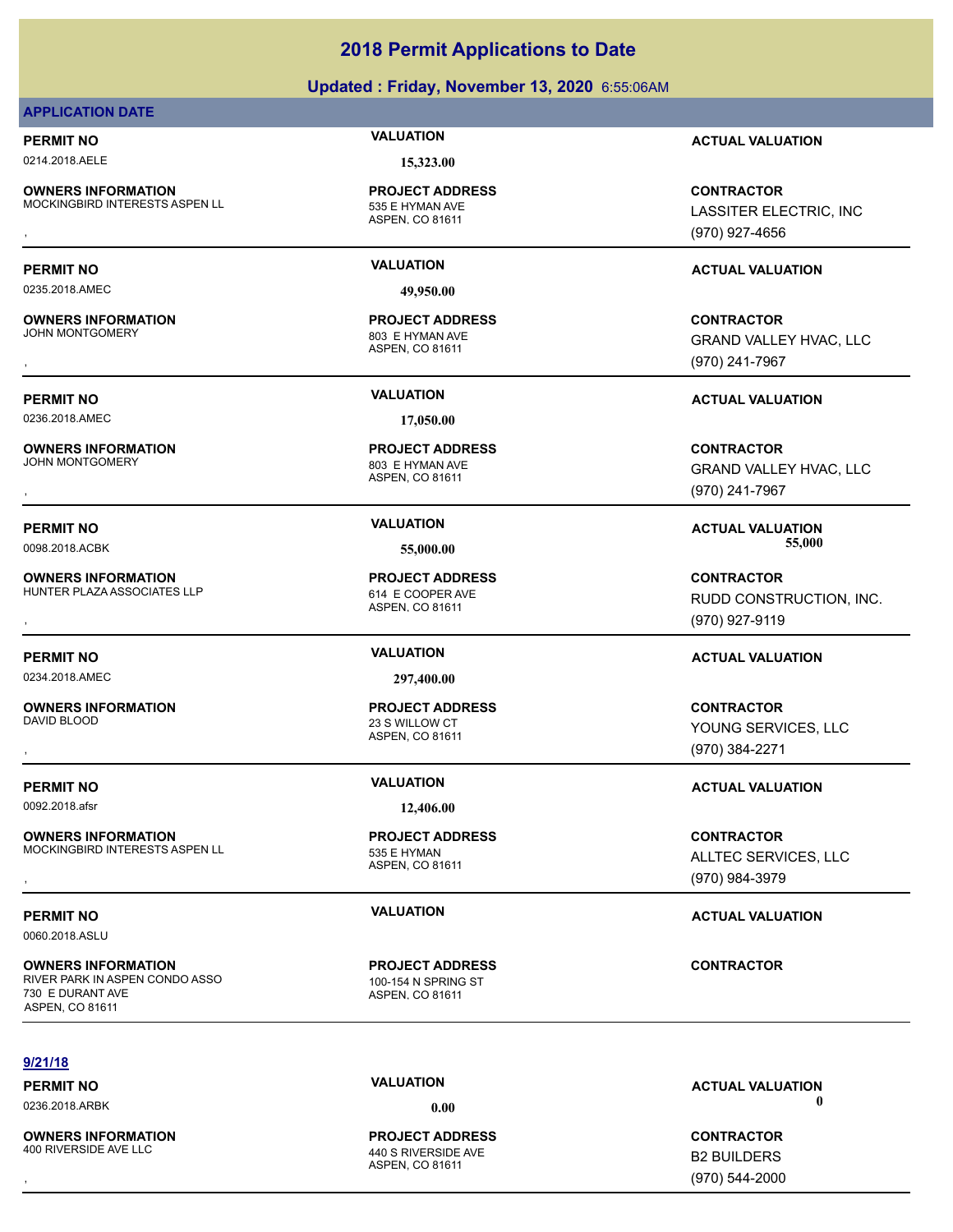### **Updated : Friday, November 13, 2020** 6:55:06AM

### **APPLICATION DATE**

0213.2018.AELE **15,000.00**

**OWNERS INFORMATION**

1395 RED BUTTE DR **PROJECT ADDRESS**

**OWNERS INFORMATION**

**OWNERS INFORMATION** TOM AND LESHA ELSENBROOK 720 W SMUGGLER ST

**OWNERS INFORMATION** VICTORIAN SQUARE, LLC<br>
601 E HYMAN AVE

0090.2018.afsr **3,402.00**

**OWNERS INFORMATION** 419 E HYMAN AVE LLC 419 E HYMAN

ASPEN, CO 81611

ASPEN, CO 81611 805 ROARING FORK RD **PROJECT ADDRESS**

ASPEN, CO 81611 **PROJECT ADDRESS**

ASPEN, CO 81611 **PROJECT ADDRESS**

ASPEN, CO 81611 **PROJECT ADDRESS**

**PERMIT NO VALUATION ACTUAL VALUATION**

, **CONTRACTOR** SCHWENER ELECTRIC (970) 927-8880

**PERMIT NO VALUATION ACTUAL VALUATION** 0235.2018.ARBK **0.00 0.00**

, **CONTRACTOR** BRIKOR ASSOCIATES, INC (970) 923-3088

**PERMIT NO VALUATION ACTUAL VALUATION** 0234.2018.ARBK **300,000.00 300,000.00**

, **CONTRACTOR** BLUE RIVER CONSTRUCTION (970) 704-1963

**PERMIT NO VALUATION ACTUAL VALUATION** 0096.2018.ACBK **180,000.00 180,000.00**

**OWNERS INFORMATION PROJECT ADDRESS CONTRACTOR**<br>VICTORIAN SQUARE, LLC 601 E HYMAN AVE WONDERLAND CONSTRUCTI(<br>, ASPEN. CO 81611 WONDERLAND CONSTRUCTION (970) 948-1396

### **PERMIT NO VALUATION ACTUAL VALUATION**

**OWNERS INFORMATION PROJECT ADDRESS CONTRACTOR**<br>419 E HYMAN AVE LLC 419 E HYMAN<br>, ASPEN, CO 81611 (303) 792-0022 WESTERN STATES FIRE PROT (303) 792-0022

**9/20/18**

0233.2018.AMEC

**OWNERS INFORMATION**

0152.2018.ASPL **20,000.00**

**OWNERS INFORMATION**<br>PITKIN COUNTY

0211.2018.AELE **3,500.00**

**OWNERS INFORMATION** BTR SARDY LLC 128 E MAIN ST

ASPEN, CO 81611 401 CASTLE CREEK RD **PROJECT ADDRESS**

ASPEN, CO 81611 401 CASTLE CREEK RD **PROJECT ADDRESS**

ASPEN, CO 81611 **PROJECT ADDRESS**

**PERMIT NO VALUATION ACTUAL VALUATION**

, **CONTRACTOR** GARRETT HANSEN PLUMBING (970) 618-1241

### **PERMIT NO VALUATION ACTUAL VALUATION**

**OWNERS INFORMATION PROJECT ADDRESS CONTRACTOR**<br>PITKIN COUNTY 401 CASTLE CREEK RD GARRETT HANSEN PLUMBIN(<br>, ASPEN. CO 81611 GARRETT HANSEN PLUMBING (970) 618-1241

### **PERMIT NO VALUATION ACTUAL VALUATION**

, **CONTRACTOR** R & A ENTERPRISES OF CARE (970) 945-6500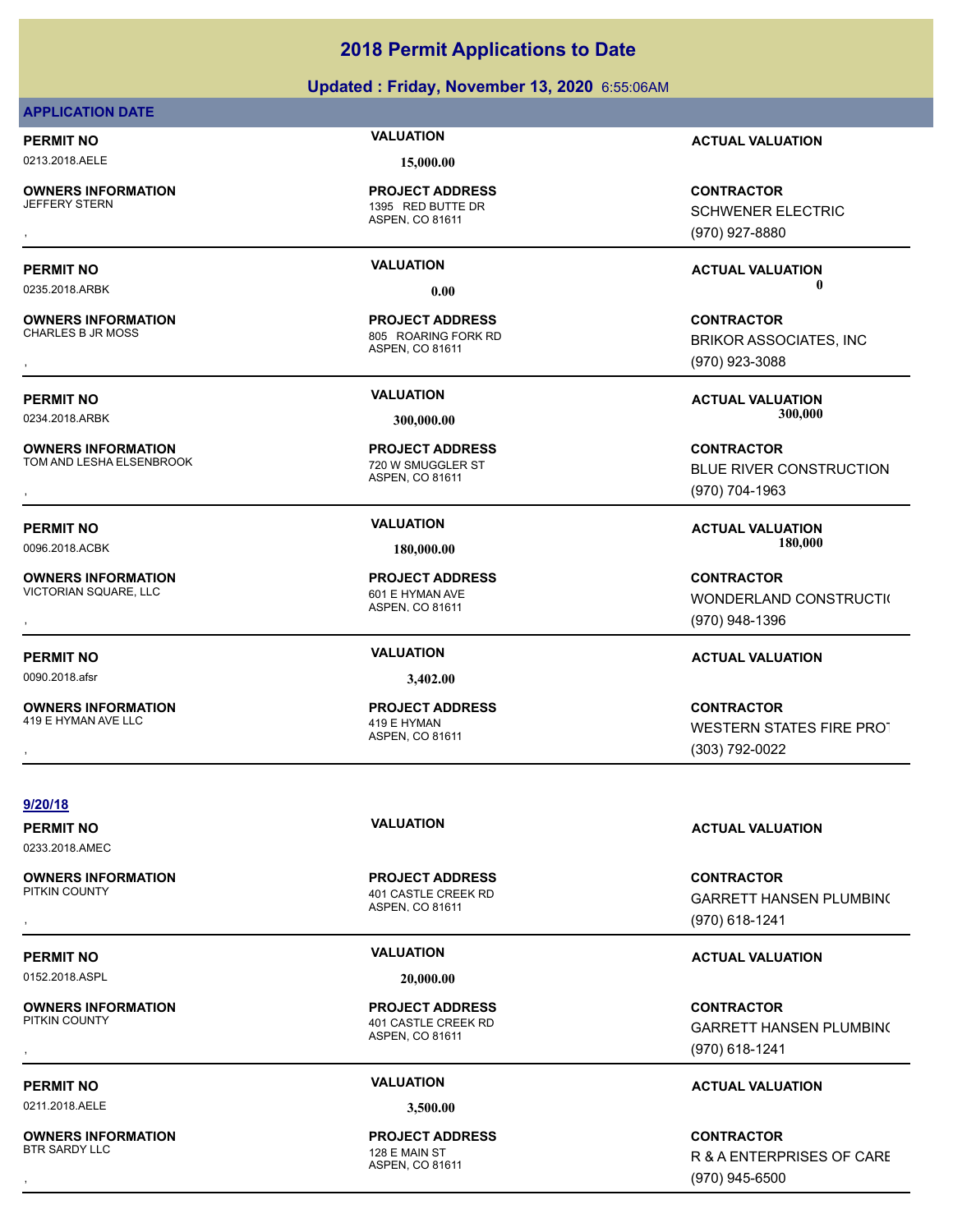### **Updated : Friday, November 13, 2020** 6:55:06AM

### **APPLICATION DATE**

0151.2018.ASPL **8,000.00**

**OWNERS INFORMATION**

0099.2018.RWBU **25,000.00**

**OWNERS INFORMATION**

0212.2018.AELE **302,000.00**

**OWNERS INFORMATION** 

**OWNERS INFORMATION**

ASPEN, CO 81611 1020 E DURANT AVE **PROJECT ADDRESS**

ASPEN, CO 81611 117 N ASPEN ST **PROJECT ADDRESS** , **CONTRACTOR**

ASPEN, CO 81611 23 S WILLOW CT **PROJECT ADDRESS**

ASPEN, CO 81611 455 RIO GRANDE PL **PROJECT ADDRESS OWNERS INFORMATION CONTRACTOR PROJECT ADDRESS CONTRACTOR**<br>CITY OF ASPEN ASPEN ASPEN. CO 81611<br>,

### **PERMIT NO VALUATION ACTUAL VALUATION**

**OWNERS INFORMATION PROJECT ADDRESS CONTRACTOR**<br>UTE 202 LLC 1020 E DURANT AVE RJM PLUMBING & HEATING, II<br>, ASPEN, CO 81611 RJM PLUMBING & HEATING, IN (970) 928-9875

### **PERMIT NO VALUATION ACTUAL VALUATION**

### **PERMIT NO VALUATION ACTUAL VALUATION**

, **CONTRACTOR** R & A ENTERPRISES OF CARE (970) 945-6500

### **PERMIT NO VALUATION ACTUAL VALUATION** 0095.2018.ACBK **5,000.00 5,000.00**

### **9/19/18**

**OWNERS INFORMATION** BILL GUTH 308 ASPEN E, LLC 124 W HALLAM ST

0011.2018.land

### **OWNERS INFORMATION**

0088.2018.afsr **15,450.00**

**OWNERS INFORMATION**

**OWNERS INFORMATION** CITY OF ASPEN 22 WATER PL

# ASPEN, CO 81611

ASPEN, CO 81611 128 E MAIN ST

### ASPEN, CO 81611 **PROJECT ADDRESS** , **CONTRACTOR**

, **CONTRACTOR** VISION SECURITY, LLC (970) 947-1990

### **PERMIT NO VALUATION ACTUAL VALUATION**

, **CONTRACTOR** COLUMBINE CUSTOM BUILDE (970) 963-4411

### **PERMIT NO VALUATION ACTUAL VALUATION**

, **CONTRACTOR** WESTERN STATES FIRE PROT (303) 792-0022

**PERMIT NO VALUATION ACTUAL VALUATION** 0233.2018.ARBK **70,000.00 70,000.00**

# **PERMIT NO VALUATION ACTUAL VALUATION** 0089.2018.afsr **6,398.00**

**PROJECT ADDRESS**

**PROJECT ADDRESS**

ASPEN, CO 81611 520 E COOPER AVE **PROJECT ADDRESS**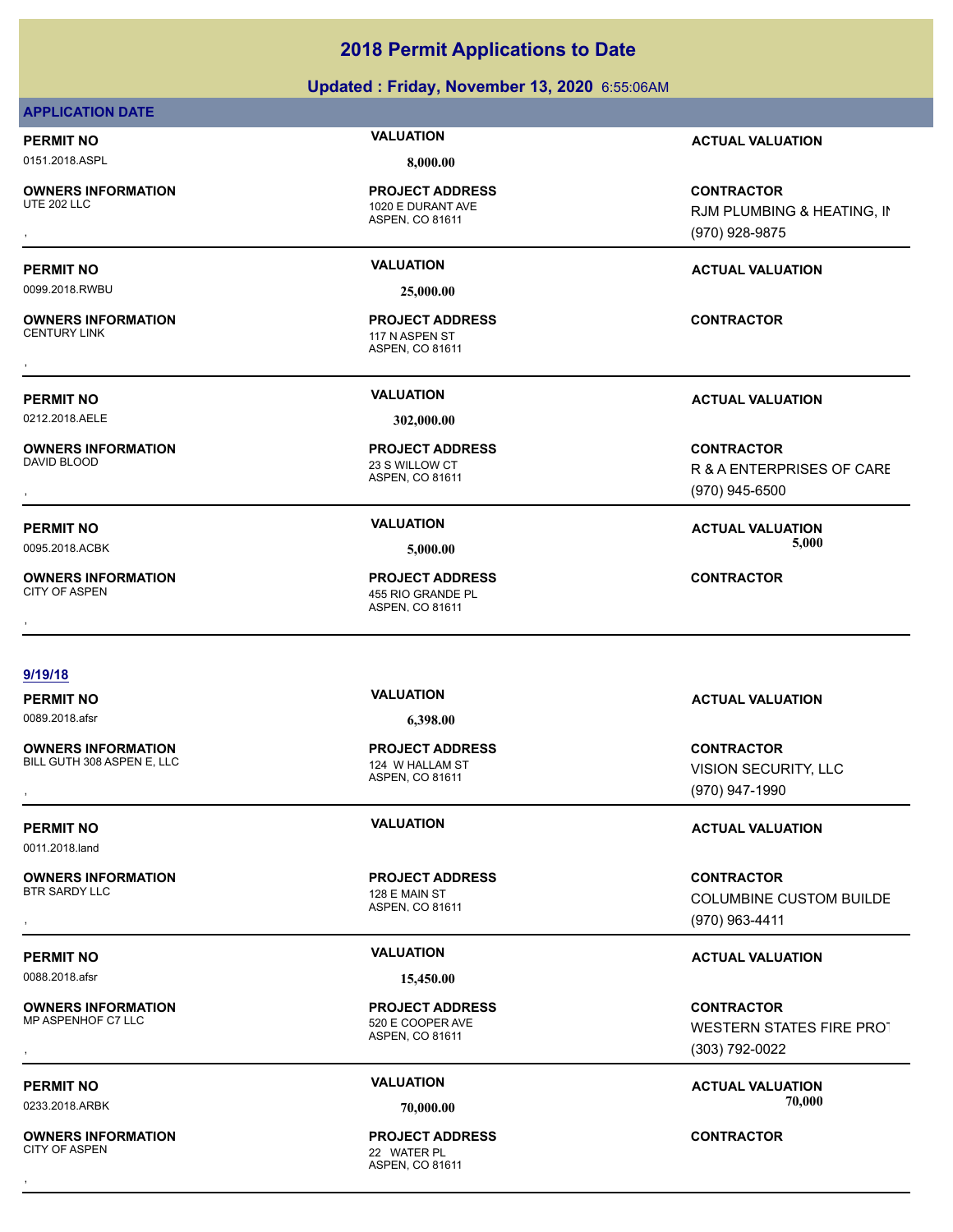### **Updated : Friday, November 13, 2020** 6:55:06AM

### **APPLICATION DATE**

| 9/18/18                                                    |                                                                    |                                                                |
|------------------------------------------------------------|--------------------------------------------------------------------|----------------------------------------------------------------|
| <b>PERMIT NO</b>                                           | <b>VALUATION</b>                                                   | <b>ACTUAL VALUATION</b>                                        |
| 0087.2018.afsr                                             | 3,368.00                                                           |                                                                |
| <b>OWNERS INFORMATION</b><br>ASPEN RESIDENCE CLUB & HOTEL  | <b>PROJECT ADDRESS</b><br>315 E DEAN ST<br>ASPEN, CO 81611         | <b>CONTRACTOR</b><br>EXCEL FIRE PROTECTION, IN                 |
|                                                            |                                                                    | (970) 434-4803                                                 |
| <b>PERMIT NO</b>                                           | <b>VALUATION</b>                                                   | <b>ACTUAL VALUATION</b>                                        |
| 0098.2018.RWBU                                             | 27,900.00                                                          |                                                                |
| <b>OWNERS INFORMATION</b><br>ALTFELD PHILIP Z TRUST 1/2 IN | <b>PROJECT ADDRESS</b><br>1250 SNOWBUNNY LN<br>ASPEN, CO 81611     | <b>CONTRACTOR</b>                                              |
| <b>PERMIT NO</b>                                           | <b>VALUATION</b>                                                   | <b>ACTUAL VALUATION</b>                                        |
| 0210.2018.AELE                                             | 29,449.00                                                          |                                                                |
| <b>OWNERS INFORMATION</b>                                  | <b>PROJECT ADDRESS</b>                                             | <b>CONTRACTOR</b>                                              |
| <b>JEROME SIMON</b><br>610 S WEST END ST                   | 610 S WEST END ST                                                  | <b>LUX ELECTRIC</b>                                            |
| ASPEN, CO 81611                                            | ASPEN, CO 81611                                                    | (970) 379-1402                                                 |
|                                                            |                                                                    |                                                                |
| 9/17/18                                                    |                                                                    |                                                                |
| <b>PERMIT NO</b>                                           | <b>VALUATION</b>                                                   | <b>ACTUAL VALUATION</b>                                        |
| 0058.2018.ASLU                                             |                                                                    |                                                                |
| <b>OWNERS INFORMATION</b><br>MURRAY AND CHERYL HALL        | <b>PROJECT ADDRESS</b><br>816 & 818 E HYMAN AVE<br>ASPEN, CO 81611 | <b>CONTRACTOR</b>                                              |
| <b>PERMIT NO</b>                                           | <b>VALUATION</b>                                                   | <b>ACTUAL VALUATION</b>                                        |
| 0097.2018.RWBU                                             | 15,000.00                                                          |                                                                |
| <b>OWNERS INFORMATION</b><br>CITY HALL CITY OF ASPEN       | <b>PROJECT ADDRESS</b><br>718 S GALENA<br>ASPEN, CO 81611          | <b>CONTRACTOR</b>                                              |
| <b>PERMIT NO</b>                                           | <b>VALUATION</b>                                                   | <b>ACTUAL VALUATION</b>                                        |
| 0059.2018.ASLU                                             |                                                                    |                                                                |
| <b>OWNERS INFORMATION</b><br>LIFT ONE LODGE ASPEN, LLC     | <b>PROJECT ADDRESS</b><br>710 SASPEN ST<br>ASPEN, CO 81611         | <b>CONTRACTOR</b>                                              |
|                                                            |                                                                    |                                                                |
| <b>PERMIT NO</b>                                           | <b>VALUATION</b>                                                   | <b>ACTUAL VALUATION</b>                                        |
| 0209.2018.AELE                                             | 0.00                                                               |                                                                |
| <b>OWNERS INFORMATION</b><br>DENNIS & LAURA MOON           | <b>PROJECT ADDRESS</b><br>1007 E HYMAN AVE<br>ASPEN, CO 81611      | <b>CONTRACTOR</b><br>TWO PEAKS ELECTRIC, LLC<br>(970) 379-2845 |

0232.2018.AMEC **5,000.00**

### **PERMIT NO CONSUMITY ACTUAL VALUATION VALUATION** *ACTUAL VALUATION*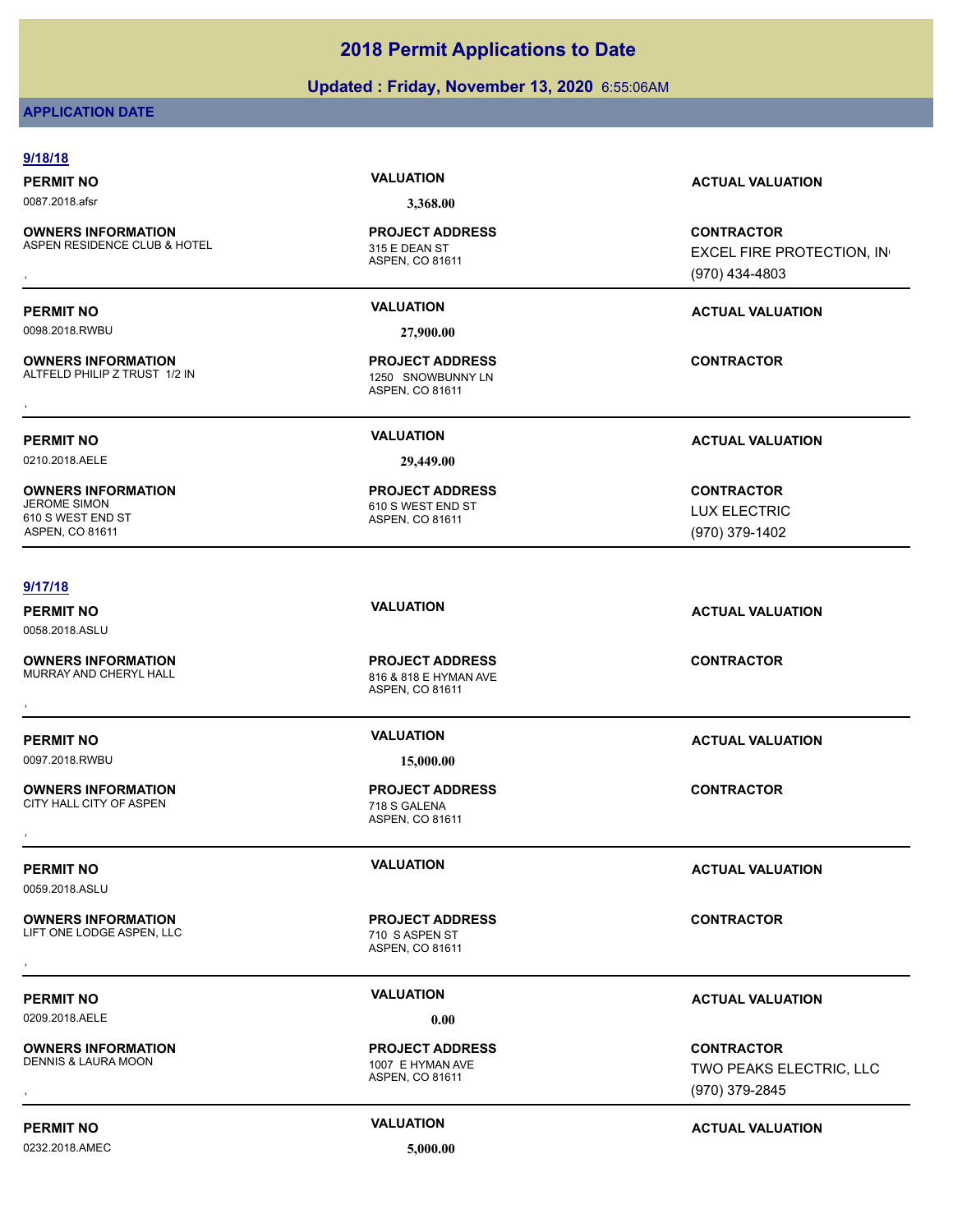### **Updated : Friday, November 13, 2020** 6:55:06AM

### **APPLICATION DATE**

**OWNERS INFORMATION** CLAUSEN FAMILY TRUST NO 1 210 E COOPER AVE

### **PROJECT ADDRESS**

ASPEN, CO 81611

0149.2018.ASPL **8,000.00**

### **OWNERS INFORMATION**

CLAUSEN FAMILY TRUST NO 1 210 E COOPER AVE

**OWNERS INFORMATION**

**OWNERS INFORMATION**

**OWNERS INFORMATION**

610 S WEST END ST ASPEN, CO 81611

ASPEN, CO 81611

**PROJECT ADDRESS**

ASPEN, CO 81611 237 GILBERT ST **PROJECT ADDRESS**

0150.2018.ASPL **6,000.00**

ASPEN, CO 81611 610 S WEST END ST **PROJECT ADDRESS**

### ASPEN, CO 81611 SOUTH POINT CONDOMINIUM ASSOCI 219 E DURANT AVE **PROJECT ADDRESS**

**OWNERS INFORMATION PROJECT ADDRESS CONTRACTOR**<br>CLAUSEN FAMILY TRUST NO 1 210 E COOPER AVE SOPRIS PLUMBING & HEATIN(<br>, ASPEN. CO 81611 SOPRIS PLUMBING & HEATING (970) 319-9420

### **PERMIT NO VALUATION VALUATION VALUATION**

**OWNERS INFORMATION PROJECT ADDRESS CONTRACTOR**<br>CLAUSEN FAMILY TRUST NO 1 210 E COOPER AVE SOPRIS PLUMBING & HEATIN(<br>, ASPEN, CO 81611 SOPRIS PLUMBING & HEATING (970) 319-9420

**PERMIT NO VALUATION ACTUAL VALUATION** 0232.2018.ARBK **0.00 0.00**

, **CONTRACTOR HENDRICKSON CONSTRUCTI** (970) 274-6324

### **PERMIT NO VALUATION ACTUAL VALUATION**

**CONTRACTOR** MC MECHANICAL, LLC (970) 987-7296

**PERMIT NO VALUATION ACTUAL VALUATION** 0094.2018.ACBK **1,645,987.00 1,645,987.00**

### **OWNERS INFORMATION MASS OCLUS DESCRIPED BY A SPEN. CODE CONTRACTOR CONTRACTOR**<br>SOUTH POINT CONDOMINIUM ASSOCI ASPEN. CO 81611 ASPEN. CO 81611 MASPEN CO 81611 MASPEN CONSTRUMENT MASPEN. CO 81611 ROCKY MOUNTAIN CONSTRU (719) 499-9248

|  | 9/14/18 |
|--|---------|
|--|---------|

## 0231.2018.AMEC **5,200.00**

**OWNERS INFORMATION**

0230.2018.AMEC **500,000.00**

**OWNERS INFORMATION**

0208.2018.AELE **52,000.00**

**OWNERS INFORMATION**

ASPEN, CO 81611 520 W HALLAM ST **PROJECT ADDRESS** , **CONTRACTOR**

ASPEN, CO 81611 520 W HALLAM ST **PROJECT ADDRESS** , **CONTRACTOR**

### ASPEN, CO 81611 535 E HYMAN AVE **PROJECT ADDRESS**

### **PERMIT NO VALUATION ACTUAL VALUATION**

JTB CO

### **PERMIT NO VALUATION ACTUAL VALUATION**

### **PERMIT NO VALUATION ACTUAL VALUATION**

, **CONTRACTOR** LASSITER ELECTRIC, INC (970) 927-4656

### **PERMIT NO CONSUMITY ACTUAL VALUATION VALUATION VALUATION** 0093.2018.ACBK **256,680.00 256,680.00**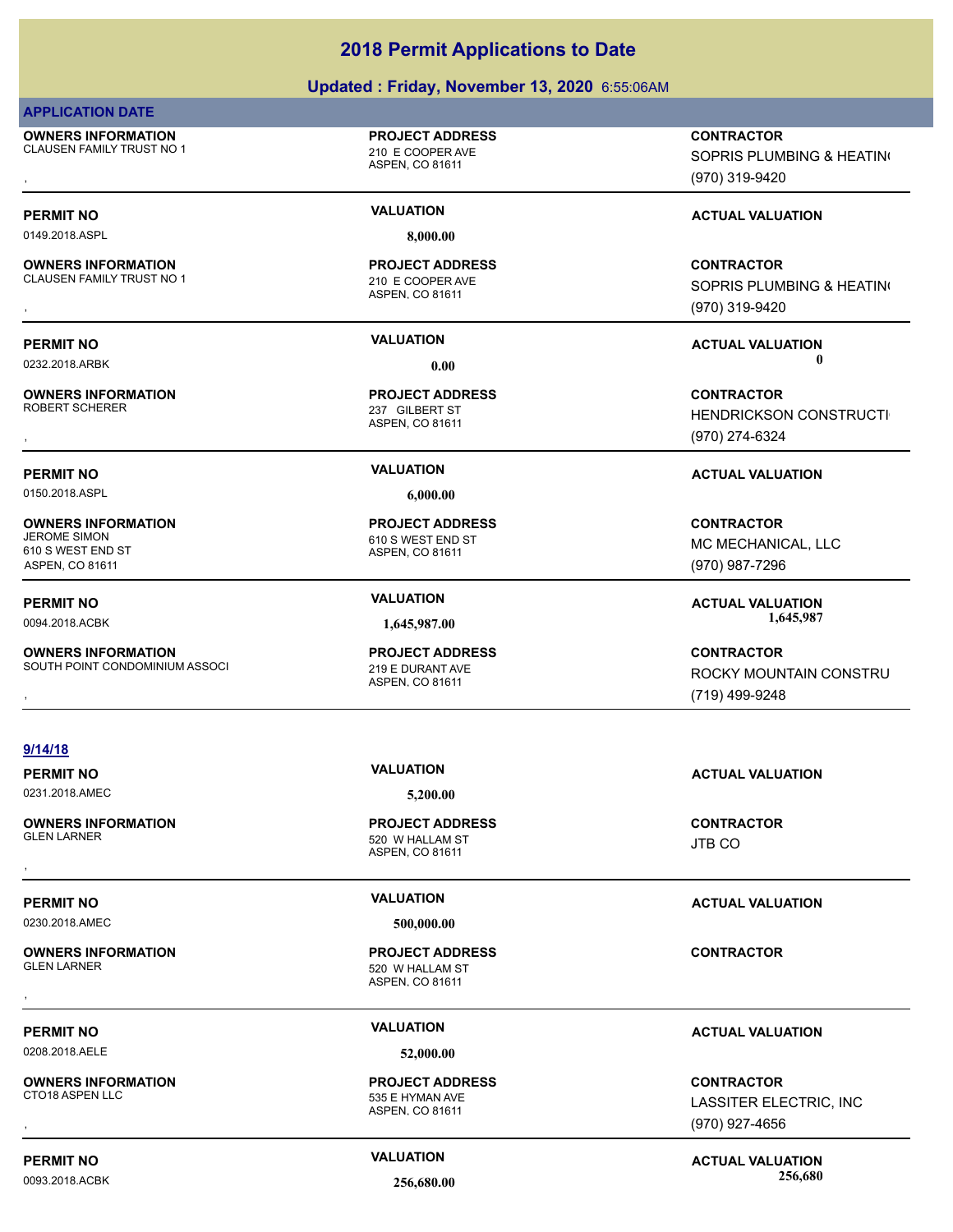### **Updated : Friday, November 13, 2020** 6:55:06AM

### **APPLICATION DATE**

**OWNERS INFORMATION** MOUNTAIN RESORT TRUST **120 AU 2018 12:30 THE SET AND INCREDIT SET ALCOHOLY AT AU 521 E HYMAN AVE** 

**OWNERS INFORMATION**

**OWNERS INFORMATION**

# ASPEN, CO 81611

0148.2018.ASPL **15,000.00**

**PROJECT ADDRESS**

ASPEN, CO 81611 LARKSPUR CONDO ASSOCITION 800 E HOPKINS AVE **PROJECT ADDRESS**

ASPEN, CO 81611 DAVID AND NANCY PUSTKA 416 MOORE DR **PROJECT ADDRESS**

, **CONTRACTOR GF WOODS CONSTRUCTION I** (970) 948-6483

### **PERMIT NO VALUATION VALUATION VALUATION**

, **CONTRACTOR** SINCLAIR PLUMBING AND HEAT (970) 618-1958

**PERMIT NO VALUATION ACTUAL VALUATION** 0231.2018.ARBK **0.00 0.00**

, **CONTRACTOR** TE BUILDERS, LLC (970) 963-4522

### **9/13/18**

**OWNERS INFORMATION** CLAUSEN FAMILY TRUST NO 1 210 E COOPER AVE

**OWNERS INFORMATION**<br>JOHN & KAREN JAFFE

0010.2018.land

**OWNERS INFORMATION**

### ASPEN ALPS CONDOMINIUM ASSOC. THE ROLL OF THE AVE

0019.2018.REMP

, **OWNERS INFORMATION CUSTOMER** , **CONTRACTOR**

### 0206.2018.AELE **18,905.00**

ASPEN, CO 81611 **PROJECT ADDRESS**

### ASPEN, CO 81611 220 E HOPKINS AVE **PROJECT ADDRESS**

ASPEN, CO 81611 **PROJECT ADDRESS**

**PROJECT ADDRESS**

**PERMIT NO VALUATION VALUATION VALUATION** 

, **CONTRACTOR** ECO ELECTRIC,LLC (970) 309-7413

, **CONTRACTOR** BRIKOR ASSOCIATES, INC

### **PERMIT NO VALUATION ACTUAL VALUATION**

**OWNERS INFORMATION ASSOC.** The project address the contractor contractor contractor contractor construction,<br>ASPEN ALPS CONDOMINIUM ASSOC. The state of the state of the state of the state of the state of the state of th<br>A HASELDEN CONSTRUCTION, (720) 341-7948

**9/12/18**

0229.2018.AMEC **10,450.00**

**OWNERS INFORMATION**

ASPEN, CO 81611 1250 SNOWBUNNY LN **PROJECT ADDRESS**

**PERMIT NO VALUATION ACTUAL VALUATION**

, **CONTRACTOR** JIM HOUG PLUMBING & HEAT (970) 945-5569

# **PERMIT NO VALUATION ACTUAL VALUATION** 0230.2018.ARBK **50,000.00 50,000.00**

(970) 923-3088

**PERMIT NO VALUATION ACTUAL VALUATION**

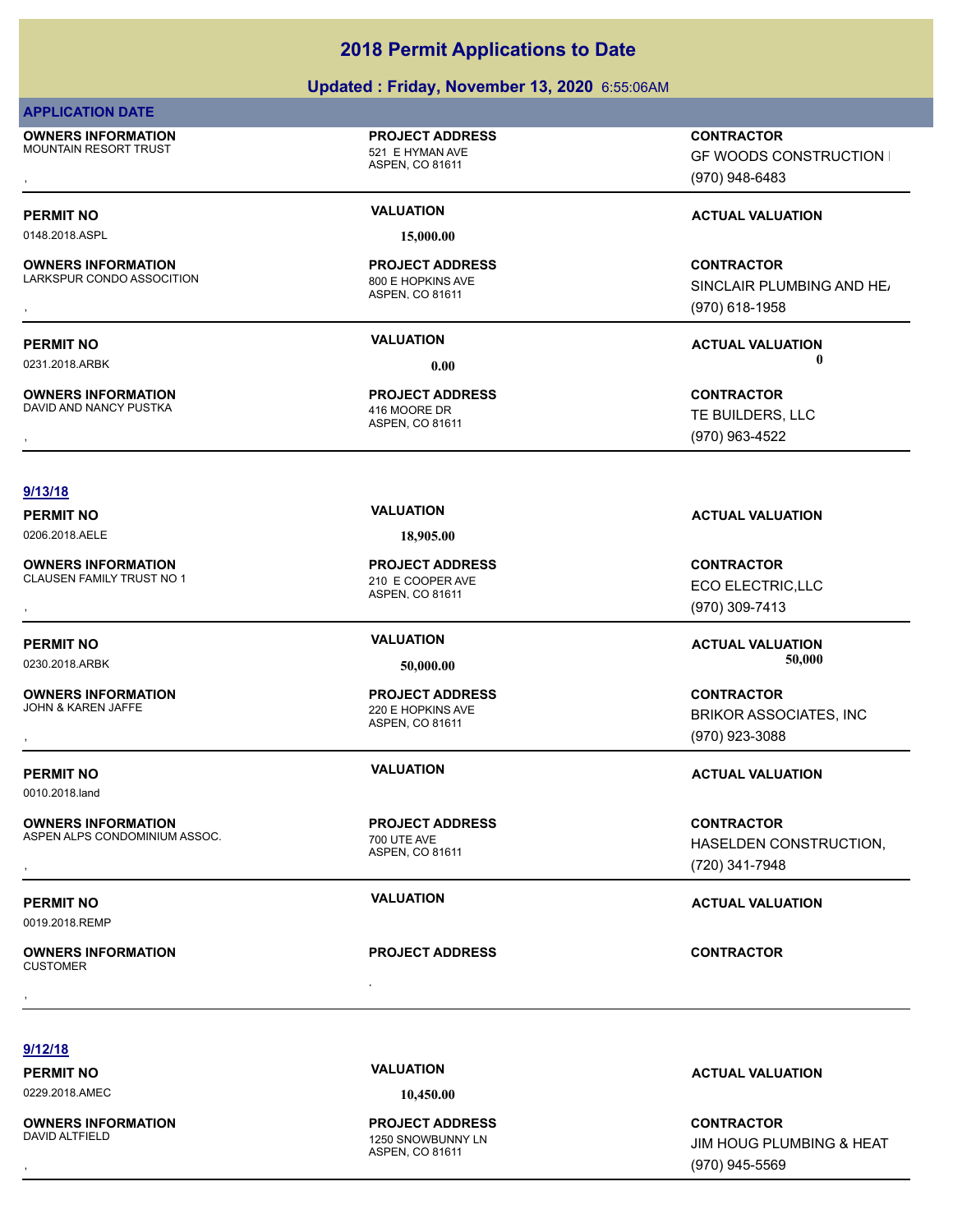**Updated : Friday, November 13, 2020** 6:55:06AM

### **APPLICATION DATE**

**PERMIT NO VALUATION ACTUAL VALUATION** 0010.2018.ARED

0011.2018.ARED

**OWNERS INFORMATION**

**OWNERS INFORMATION**

1315 MOUNTAIN VIEW DR ASPEN, CO 81611

**OWNERS INFORMATION**

**OWNERS INFORMATION**

**OWNERS INFORMATION**

**OWNERS INFORMATION**

**OWNERS INFORMATION**<br>320 W BLEEKER LLC

ASPEN, CO 81611 223 E HALLAM ST **PROJECT ADDRESS** , **CONTRACTOR**

ASPEN, CO 81611 223 E HALLAM ST **PROJECT ADDRESS**

ASPEN, CO 81611 600 E MAIN ST **PROJECT ADDRESS**

ASPEN, CO 81611 WILLIAMS BILLY & VALERIE 34 SIEVERS CIR **PROJECT ADDRESS**

ASPEN, CO 81611 ALTON DAVIS AND RESERVE THE SERVE OF STATE SERVE AND STATE STATES OF STATES AND STATES AND STATES AND STATES AND STATES AND STATES AND RESERVE THE STATES OF STATES AND STATES AND RESERVE THE STATES OF STATES AND STATES AND **PROJECT ADDRESS** , **CONTRACTOR**

**PERMIT NO VALUATION ACTUAL VALUATION**

**CONTRACTOR**

**PERMIT NO VALUATION ACTUAL VALUATION** 0229.2018.ARBK **13,500.00 13,500.00**

**OWNERS INFORMATION PROJECT ADDRESS CONTRACTOR**<br>CONCEPT 600 600 E MAIN ST ALPINE MANAGEMENT & PLAI<br>, ASPEN, CO 81611 ALPINE MANAGEMENT & PLAI (970) 308-2300

PERMIT NO *VALUATION* **VALUATION** *CELLS* **(CONSUMITION ACTUAL VALUATION** 0228.2018.ARBK **5,571.00 5,571.00**

, **CONTRACTOR** SEILER CONSTRUCTION LLC (303) 945-1519

### **PERMIT NO VALUATION ACTUAL VALUATION**

**9/11/18**

0030.2018.AHPC

0095.2018.RWBU **7,500.00**

ASPEN, CO 81611 1333 SNOWBUNNY LN **PROJECT ADDRESS** , **CONTRACTOR**

0228.2018.AMEC **65,000.00**

ASPEN, CO 81611 320 W BLEEKER ST **PROJECT ADDRESS**

ASPEN, CO 81611 **PROJECT ADDRESS**

**PERMIT NO VALUATION ACTUAL VALUATION**

### **PERMIT NO VALUATION ACTUAL VALUATION**

**OWNERS INFORMATION PROJECT ADDRESS CONTRACTOR**<br>320 W BLEEKER LLC 320 W BLEEKER ST CRYSTAL VALLEY PLUMBING<br>, ASPEN. CO 81611 CRYSTAL VALLEY PLUMBING (970) 963-1251

### **PERMIT NO VALUATION ACTUAL VALUATION**

**OWNERS INFORMATION PROJECT ADDRESS CONTRACTOR**<br>320 W BLEEKER LLC 320 W BLEEKER ST CRYSTAL VALLEY PLUMBING<br>, ASPEN. CO 81611 CRYSTAL VALLEY PLUMBING (970) 963-1251

0147.2018.ASPL **140,000.00**

**OWNERS INFORMATION** 320 W BLEEKER LLC 320 W BI FEKER ST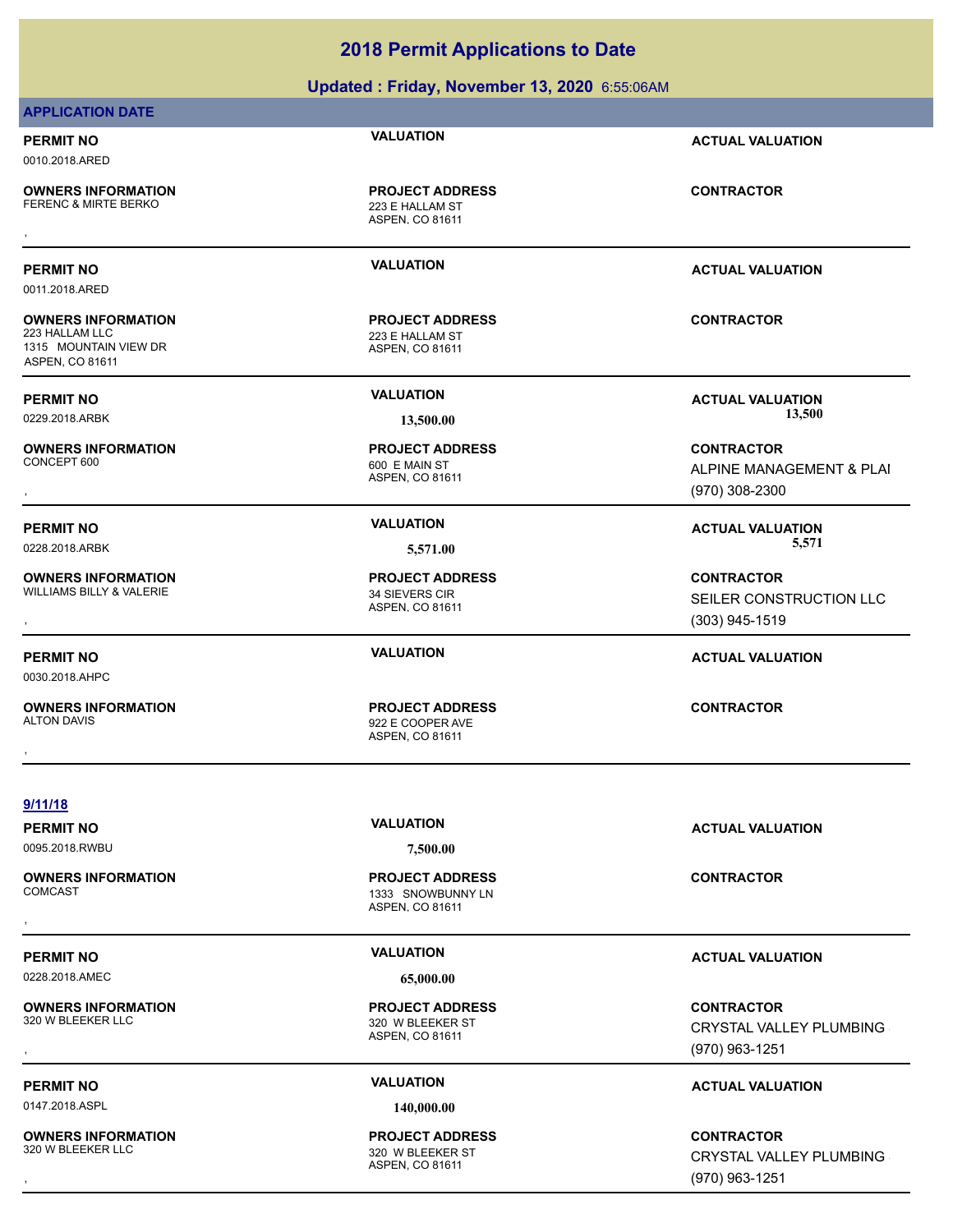### **Updated : Friday, November 13, 2020** 6:55:06AM

### **APPLICATION DATE**

0205.2018.AELE **800.00**

**OWNERS INFORMATION** 603 S GARMISCH ASPEN, CO 81611

0204.2018.AELE **150,000.00**

**OWNERS INFORMATION** MOCKINGBIRD INTERESTS ASPEN LL 535 E HYMAN

ASPEN, CO 81611 490 S RIVERSIDE AVE **PROJECT ADDRESS**

ASPEN, CO 81611 **PROJECT ADDRESS**

**PERMIT NO VALUATION ACTUAL VALUATION**

**CONTRACTOR** W2 ELECTRIC, LLC (970) 618-2646

### **PERMIT NO VALUATION ACTUAL VALUATION**

**OWNERS INFORMATION MODEL SERVICE PROJECT ADDRESS ARE SONTRACTOR CONTRACTOR**<br>MOCKINGBIRD INTERESTS ASPEN LL ASPEN, CO 81611 ASPEN, CO 81611 MODEL ASSITER ELECTRIC, INC<br>ASPEN, CO 81611 (970) 927-4656 LASSITER ELECTRIC, INC (970) 927-4656

### **9/10/18**

0057.2018.ASLU

**OWNERS INFORMATION**

### 0227.2018.AMEC **1,200.00**

**OWNERS INFORMATION** DOUGLAS KELSO 627 W MAIN ST 627 W MAIN ST ASPEN, CO 81611

**OWNERS INFORMATION** SANDLER FAMILY INVESTMENTS LLC 111 W HYMAN AVE **OWNERS INFORMATION CONTRACTOR RESOURCE PROJECT ADDRESS CONTRACTOR CONTRACTOR**<br>SANDLER FAMILY INVESTMENTS LLC THE MAN HOT MAN AVE ASPEN, CO 81611<br>,

0086.2018.afsr **4,370.00**

**OWNERS INFORMATION**

0225.2018.AMEC **3,560.00**

**OWNERS INFORMATION**

ASPEN, CO 81611 745 & 755 CASTLE CREEK DR **PROJECT ADDRESS OWNERS INFORMATION CONTRACTOR RESOURCE PROJECT ADDRESS CONTRACTOR CONTRACTOR**<br>AVALANCHE EAGLE PINES LLC CONTRACTOR 745 & 755 CASTLE CREEK DR<br>ASPEN, CO 81611

ASPEN, CO 81611 **PROJECT ADDRESS**

### ASPEN, CO 81611 **PROJECT ADDRESS**

### ASPEN, CO 81611 555 E DURANT AVE **PROJECT ADDRESS**

### ASPEN, CO 81611 51 MEADOWS RD **PROJECT ADDRESS**

**PERMIT NO VALUATION ACTUAL VALUATION**

### **PERMIT NO VALUATION VALUATION VALUATION**

**CONTRACTOR** T & E MARSHALL ENTERPRISI (970) 927-8071

### **PERMIT NO VALUATION ACTUAL VALUATION** 0227.2018.ARBK **0.00 0.00**

### **PERMIT NO VALUATION ACTUAL VALUATION**

, **CONTRACTOR** FIRE SPRINKLER SERVICES, I (970) 928-9163

### **PERMIT NO VALUATION ACTUAL VALUATION**

, **CONTRACTOR** T & E MARSHALL ENTERPRISI (970) 927-8071

**9/7/18**

0203.2018.AELE **65,000.00**

**PERMIT NO VALUATION ACTUAL VALUATION**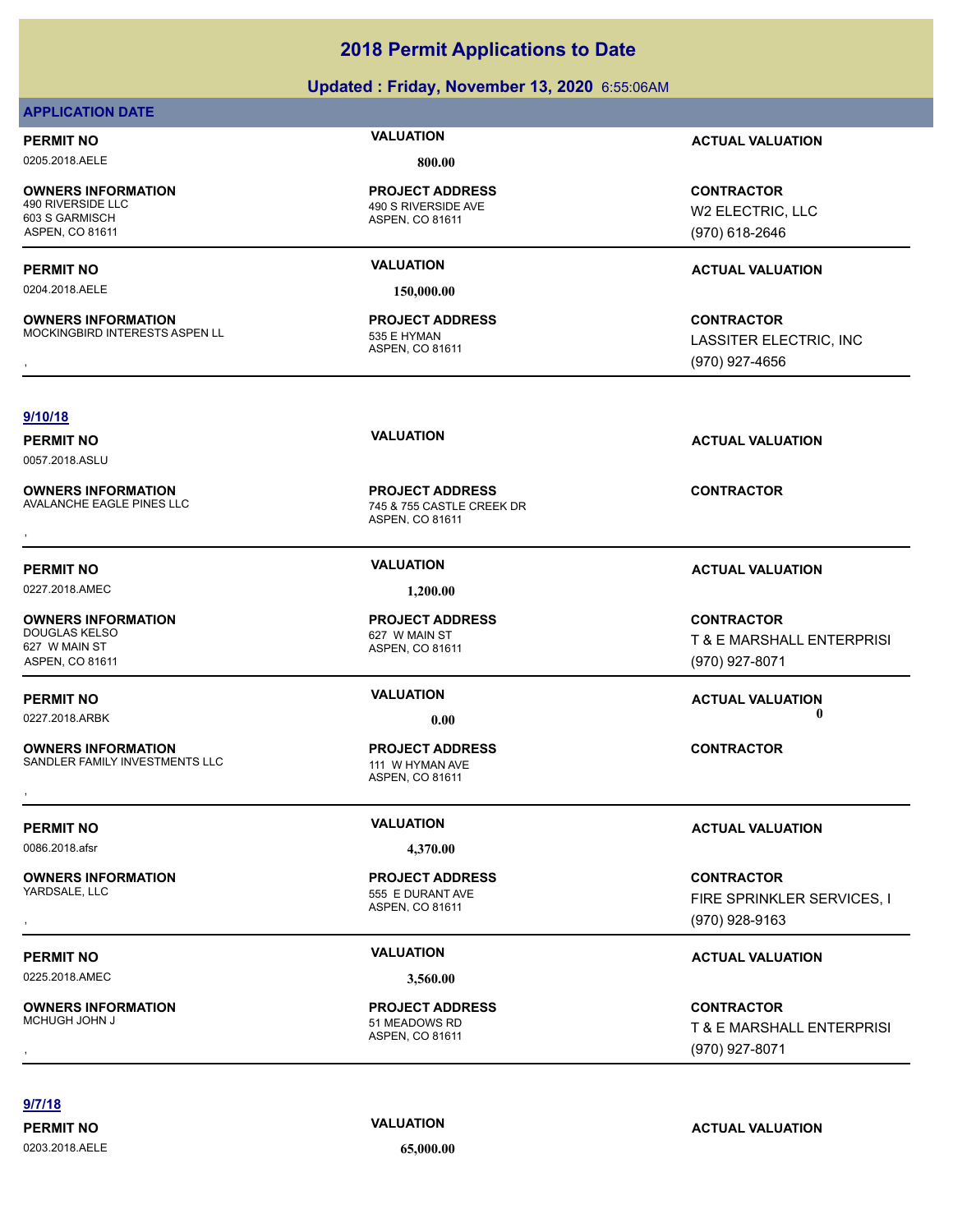### **Updated : Friday, November 13, 2020** 6:55:06AM

| <b>APPLICATION DATE</b>                                                |                                                                     |                                                                  |
|------------------------------------------------------------------------|---------------------------------------------------------------------|------------------------------------------------------------------|
| <b>OWNERS INFORMATION</b><br><b>CITY OF ASPEN</b>                      | <b>PROJECT ADDRESS</b><br>0 GALENA & MAIN<br><b>ASPEN, CA 81611</b> | <b>CONTRACTOR</b><br>R & A ENTERPRISES OF CARE<br>(970) 945-6500 |
| <b>PERMIT NO</b><br>0029.2018.AHPC                                     | <b>VALUATION</b>                                                    | <b>ACTUAL VALUATION</b>                                          |
| <b>OWNERS INFORMATION</b><br>JIM KENNARD 211 WEST MAIN LLC             | <b>PROJECT ADDRESS</b><br>211 W MAIN ST<br>ASPEN, CO 81611          | <b>CONTRACTOR</b>                                                |
|                                                                        |                                                                     |                                                                  |
| <b>PERMIT NO</b><br>0094.2018.RWBU                                     | <b>VALUATION</b><br>15,000.00                                       | <b>ACTUAL VALUATION</b>                                          |
| <b>OWNERS INFORMATION</b><br>RANGER STATION ST GEORGE INVESTMENTS, LLC | <b>PROJECT ADDRESS</b><br>416 N EIGHTH ST<br>ASPEN, CO 81611        | <b>CONTRACTOR</b>                                                |
| <b>PERMIT NO</b>                                                       | <b>VALUATION</b>                                                    | <b>ACTUAL VALUATION</b>                                          |
| 0093.2018.RWBU                                                         | 2,500.00                                                            |                                                                  |
| <b>OWNERS INFORMATION</b><br><b>COMCAST</b>                            | <b>PROJECT ADDRESS</b><br>121 E HYMAN AVE<br>ASPEN, CO 81611        | <b>CONTRACTOR</b>                                                |
| <b>PERMIT NO</b><br>0056.2018.ASLU                                     | <b>VALUATION</b>                                                    | <b>ACTUAL VALUATION</b>                                          |
| <b>OWNERS INFORMATION</b><br>MILL STREET PLAZA ASSOCIATES L            | <b>PROJECT ADDRESS</b><br><b>205 S MILL</b><br>ASPEN, CO 81611      | <b>CONTRACTOR</b>                                                |
| <b>PERMIT NO</b><br>0226.2018.ARBK                                     | <b>VALUATION</b><br>0.00                                            | <b>ACTUAL VALUATION</b><br>0                                     |
| <b>OWNERS INFORMATION</b><br><b>CITY OF ASPEN</b>                      | <b>PROJECT ADDRESS</b><br>39551 HWY 82<br>ASPEN, CO 81611           | <b>CONTRACTOR</b><br>ELEMENTS PLUMBING & HEAT                    |
| <b>PERMIT NO</b>                                                       | <b>VALUATION</b>                                                    | <b>ACTUAL VALUATION</b>                                          |
| 0092.2018.ACBK                                                         | 30,000.00                                                           | 30,000                                                           |
| <b>OWNERS INFORMATION</b><br>HOPKINS DEVELOPMENT, LLC                  | <b>PROJECT ADDRESS</b><br>632 E HOPKINS<br>ASPEN, CO 81611          | <b>CONTRACTOR</b><br>FALCONE CONSTRUCTION M/<br>(970) 948-5122   |
| <b>PERMIT NO</b>                                                       | <b>VALUATION</b>                                                    | <b>ACTUAL VALUATION</b>                                          |
| 0222.2018.AMEC                                                         | 35,000.00                                                           |                                                                  |
| <b>OWNERS INFORMATION</b><br><b>GARRET GULCH EQUITY VENTURES</b>       | <b>PROJECT ADDRESS</b><br>322 E BLEEKER<br>ASPEN, CO 81611          | <b>CONTRACTOR</b><br>TRUE NORTH HEARTH AND H<br>(970) 274-0200   |
| <b>PERMIT NO</b>                                                       | <b>VALUATION</b>                                                    | <b>ACTUAL VALUATION</b>                                          |

0223.2018.AMEC **4,140.00**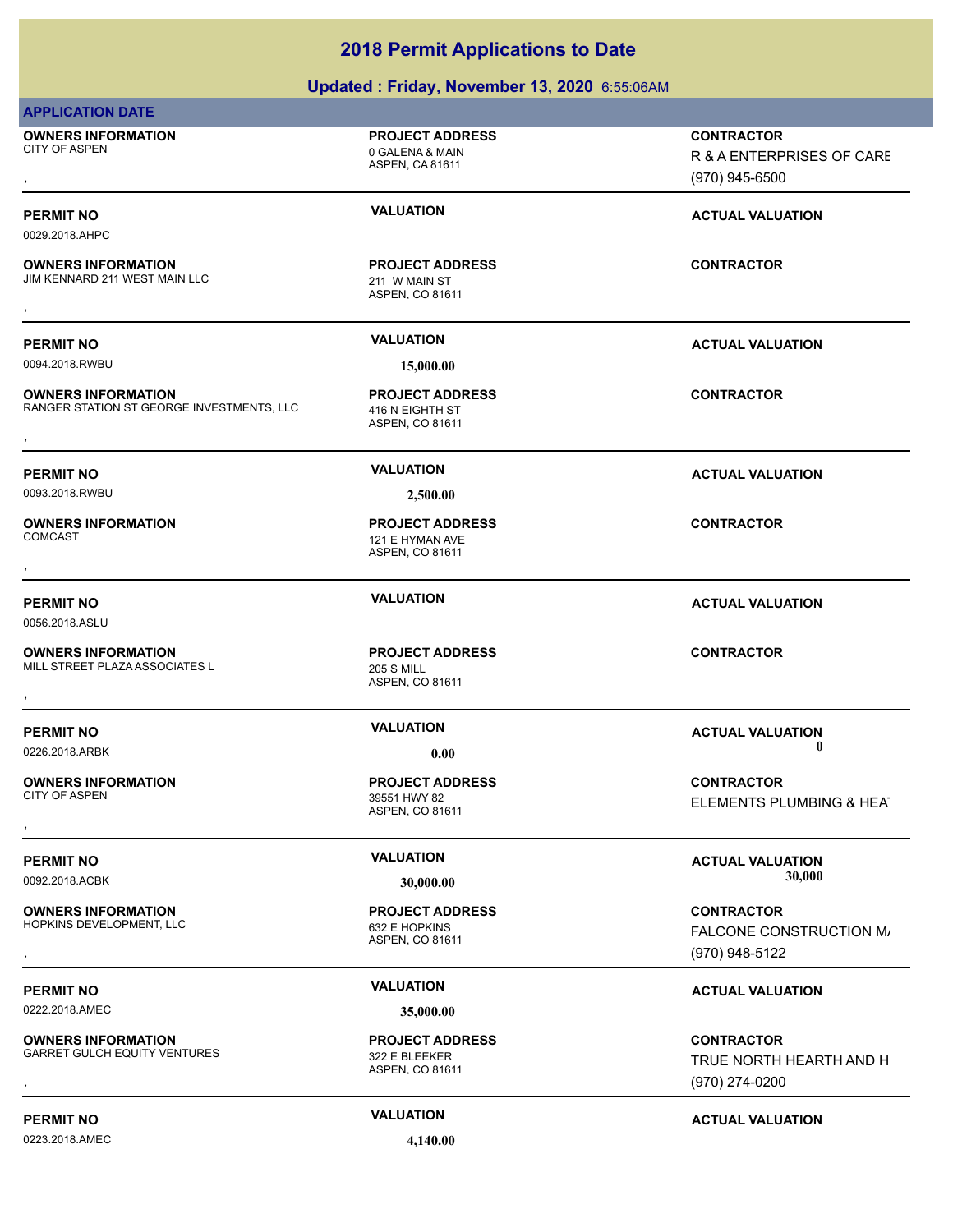### **Updated : Friday, November 13, 2020** 6:55:06AM

### **APPLICATION DATE**

**OWNERS INFORMATION** GARRET GULCH EQUITY VENTURES 324 E BLEEKER

ASPEN, CO 81611 **PROJECT ADDRESS**

**OWNERS INFORMATION METALLY CONTRACTOR DESCRIPTION ON MERGINE PROJECT ADDRESS ARRET GULCH EQUITY VENTURES ARRET<br>GARRET GULCH EQUITY VENTURES ASPEN ASPEN. CO 81611 ASPEN ASPEN. CO 81611 A CONTRACTOR MEARTH AND H<br>TRUE NORTH** TRUE NORTH HEARTH AND H (970) 274-0200

### **9/6/18**

0055.2018.ASLU

**OWNERS INFORMATION** CITY HALL CITY OF ASPEN 488 CASTLE CREEK RD

**OWNERS INFORMATION** BART QUAL PER RES TRUST 802 ROARING FORK RD

0092.2018.RWBU **30,000.00**

**OWNERS INFORMATION** CHRISTOPHER MADIGAN 200 S ASPEN ST

0200.2018.AELE **80,000.00**

**OWNERS INFORMATION**<br>JOHN MONTGOMERY

0221.2018.AMEC **19,080.00**

**OWNERS INFORMATION** JOHN MONTGOMERY 803 E HYMAN AVE

0220.2018.AMEC

**OWNERS INFORMATION**

0201.2018.AELE **48,000.00**

**OWNERS INFORMATION** 800 S MILL 303 LLC 800 S MILL ST

ASPEN, CO 81611 **PROJECT ADDRESS OWNERS INFORMATION CONTRACTOR RESOURDED BY A SERVE PROJECT ADDRESS CONTRACTOR CONTRACTOR**<br>CITY HALL CITY OF ASPEN **A SPEN ASPEN**, CO 81611<br>,

ASPEN, CO 81611 **PROJECT ADDRESS**

ASPEN, CO 81611 **PROJECT ADDRESS** , **CONTRACTOR**

ASPEN, CO 81611 803 E HYMAN AVE

ASPEN, CO 81611 **PROJECT ADDRESS**

ASPEN, CO 81611 555 E DURANT AVE **PROJECT ADDRESS**

ASPEN, CO 81611 **PROJECT ADDRESS**

**PERMIT NO VALUATION ACTUAL VALUATION**

**PERMIT NO VALUATION VALUATION VALUATION** 0225.2018.ARBK **150,000.00 150,000.00**

, **CONTRACTOR** BLUE RIVER CONSTRUCTION (970) 704-1963

**PERMIT NO VALUATION ACTUAL VALUATION**

### **PERMIT NO VALUATION ACTUAL VALUATION**

, **CONTRACTOR** ELECTRICAL OUTFITTERS, INC (970) 945-5793

### **PERMIT NO VALUATION ACTUAL VALUATION**

, **CONTRACTOR** FIREPLACE COMPANY, THE (970) 963-3598

### **PERMIT NO VALUATION ACTUAL VALUATION**

, **CONTRACTOR** CONDITIONED AIR, LLC (970) 948-6100

### **PERMIT NO CONSUMITY OF A CONSUMITY OF A CONSUMITY OF A CONSUMITY OF A CTUAL VALUATION**

, **CONTRACTOR** ELECTRICAL OUTFITTERS, INC (970) 945-5793

### **PERMIT NO CONSUMITY ACTUAL VALUATION VALUATION VALUATION**

0202.2018.AELE **48,000.00**

**PROJECT ADDRESS**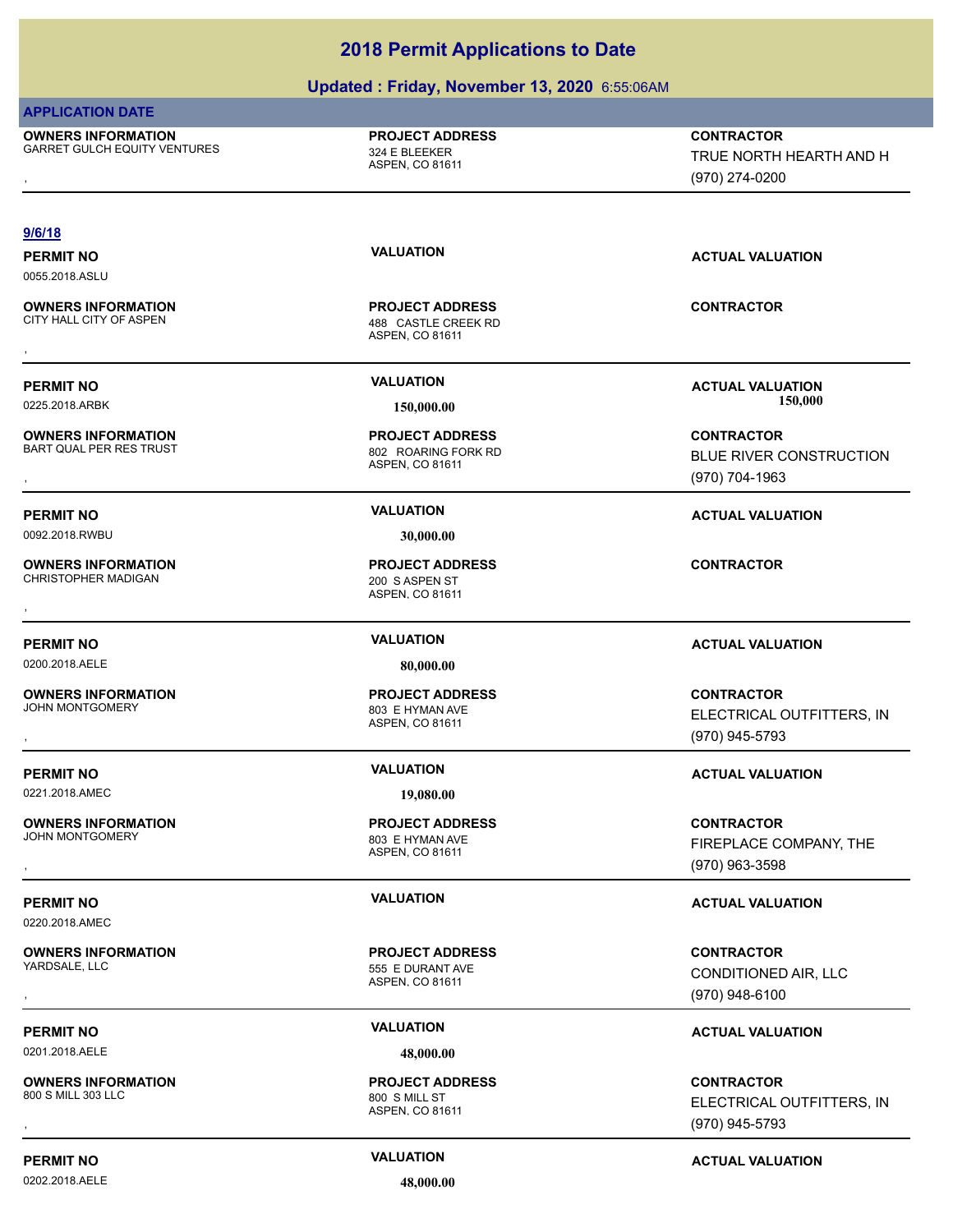### **Updated : Friday, November 13, 2020** 6:55:06AM

### **APPLICATION DATE**

**OWNERS INFORMATION** 800 S MILL 303 LLC 800 S MILL ST

**PROJECT ADDRESS**

ASPEN, CO 81611

ASPEN, CO 81611

ASPEN, CO 81611

ASPEN, CO 81611

**PROJECT ADDRESS**

395 THUNDERBOWL LN **PROJECT ADDRESS**

395 THUNDERBOWL LN **PROJECT ADDRESS**

0219.2018.AMEC **298,000.00**

**OWNERS INFORMATION**

0146.2018.ASPL **193,450.00**

**OWNERS INFORMATION**

**OWNERS INFORMATION** CARINTHIA CORP 402 W MAIN 633 E HYMAN AVE ASPEN, CO 81611

### **9/5/18**

**OWNERS INFORMATION** SANDRA M. EDGERLEY 360 HEXAGON, LLC 230 E HOPKINS AVE **OWNERS INFORMATION EXAGON, LLC EXAGONE DE PROJECT ADDRESS AND FORMACTOR CONTRACTOR**<br>SANDRA M. EDGERLEY 360 HEXAGON, LLC 230 E HOPKINS AVE ASPEN. CO 81611<br>ASPEN. CO 81611

0028.2018.PCWP

**OWNERS INFORMATION** , **CONTRACTOR**

0009.2018.land

**OWNERS INFORMATION**

ASPEN, CO 81611

198 MOUNTAIN LAUREL DR **PROJECT ADDRESS**

ASPEN, CO 81611

**PROJECT ADDRESS**

ASPEN, CO 81611 110 E HALLAM **PROJECT ADDRESS**

, **CONTRACTOR** ELECTRICAL OUTFITTERS, INC (970) 945-5793

### **PERMIT NO VALUATION VALUATION VALUATION**

, **CONTRACTOR** YOUNG SERVICES, LLC

### **PERMIT NO VALUATION ACTUAL VALUATION**

, **CONTRACTOR** YOUNG SERVICES, LLC (970) 384-2271

**PERMIT NO VALUATION ACTUAL VALUATION** 0090.2018.ACBK **8,037.00 8,037.00**

> **CONTRACTOR** SEILER CONSTRUCTION LLC (303) 945-1519

### **PERMIT NO VALUATION ACTUAL VALUATION** 0089.2018.ACBK **6,640,000.00 6,640,000.00**

**PERMIT NO VALUATION ACTUAL VALUATION**

**PERMIT NO VALUATION ACTUAL VALUATION**

, **CONTRACTOR** STUTSMAN GERBAZ, INC. (970) 923-4379

**9/4/18**

**OWNERS INFORMATION** JAMES & MARION FERRARA 614 W NORTH ST 614 W NORTH ST ASPEN, CO 81611

ASPEN, CO 81611 **PROJECT ADDRESS**

**PERMIT NO VALUATION ACTUAL VALUATION** 0224.2018.ARBK **0.00 0.00**

> **CONTRACTOR** AM CONSTRUCTION (970) 704-0490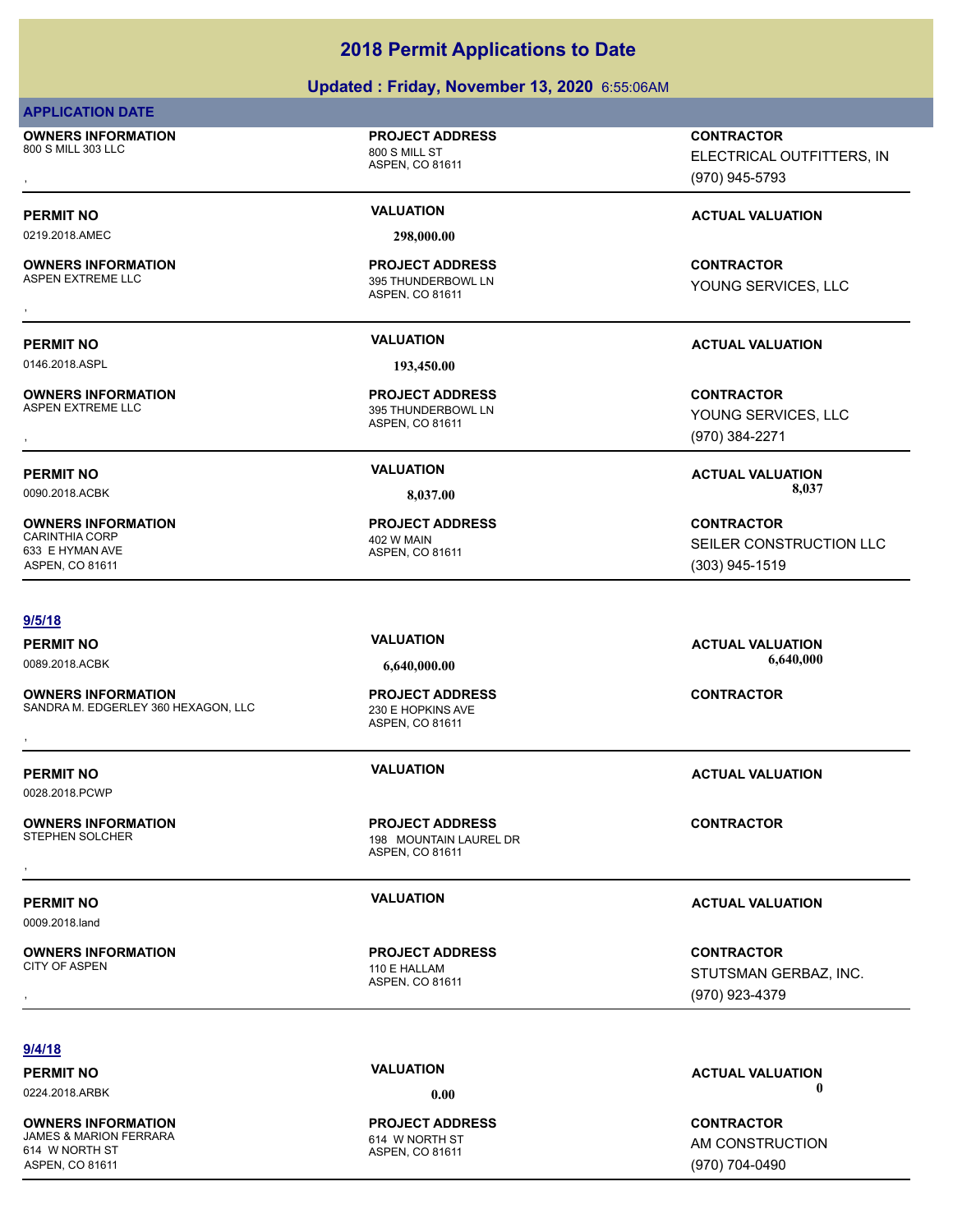### **Updated : Friday, November 13, 2020** 6:55:06AM

### **APPLICATION DATE**

### 0091.2018.RWBU **10,000.00**

**OWNERS INFORMATION**

**OWNERS INFORMATION**

0218.2018.AMEC **11,784.00**

**OWNERS INFORMATION**

**OWNERS INFORMATION**

0008.2018.land

**OWNERS INFORMATION** PARCEL 8 LLC 946 S MILL ST

0145.2018.ASPL **15,000.00**

**OWNERS INFORMATION** THUNDERBOWL PROPERTIES LLC 0073 THUNDERBOWL LN

**PERMIT NO VALUATION ACTUAL VALUATION**

ASPEN, CO 81611 233 W HYMAN AVE **PROJECT ADDRESS** , **CONTRACTOR**

ASPEN, CO 81611 710 E DURANT AVE **PROJECT ADDRESS** , **CONTRACTOR**

ASPEN, CO 81611 555 E DURANT AVE

ASPEN, CO 81611 1024 E HOPKINS AVE

ASPEN, CO 81611

ASPEN, CO 81611 **PROJECT ADDRESS**

**PERMIT NO VALUATION ACTUAL VALUATION** 0088.2018.ACBK **5,072.00 5,072.00**

JTB CO

**PERMIT NO VALUATION ACTUAL VALUATION**

**OWNERS INFORMATION PROJECT ADDRESS CONTRACTOR**<br>YARDSALE, LLC 555 E DURANT AVE FIREPLACE COMPANY, THE<br>, ASPEN, CO 81611 FIREPLACE COMPANY, THE (970) 963-3598

FREEMAN GREGORY

### **PERMIT NO VALUATION ACTUAL VALUATION**

, **CONTRACTOR** THE FIREPLACE EXPERT (970) 987-2962

### **PERMIT NO VALUATION VALUATION VALUATION**

, **CONTRACTOR** RJM PLUMBING & HEATING, IN (970) 928-9875

### **8/31/18**

0090.2018.RWBU **1,500.00**

**OWNERS INFORMATION**

0085.2018.afsr **4,831.00**

**OWNERS INFORMATION** SARAH BROUGHTON 500 W MAIN ST

ASPEN, CO 81611 800 BONITA DR **PROJECT ADDRESS** , **CONTRACTOR**

ASPEN, CO 81611 **PROJECT ADDRESS**

**PERMIT NO VALUATION ACTUAL VALUATION**

### **PERMIT NO VALUATION ACTUAL VALUATION**

, **CONTRACTOR** VISION SECURITY, LLC (970) 947-1990

**PROJECT ADDRESS**

**PROJECT ADDRESS** , **CONTRACTOR**

**PROJECT ADDRESS**

0223.2018.ARBK **100,000.00 100,000.00**

**PERMIT NO VALUATION ACTUAL VALUATION**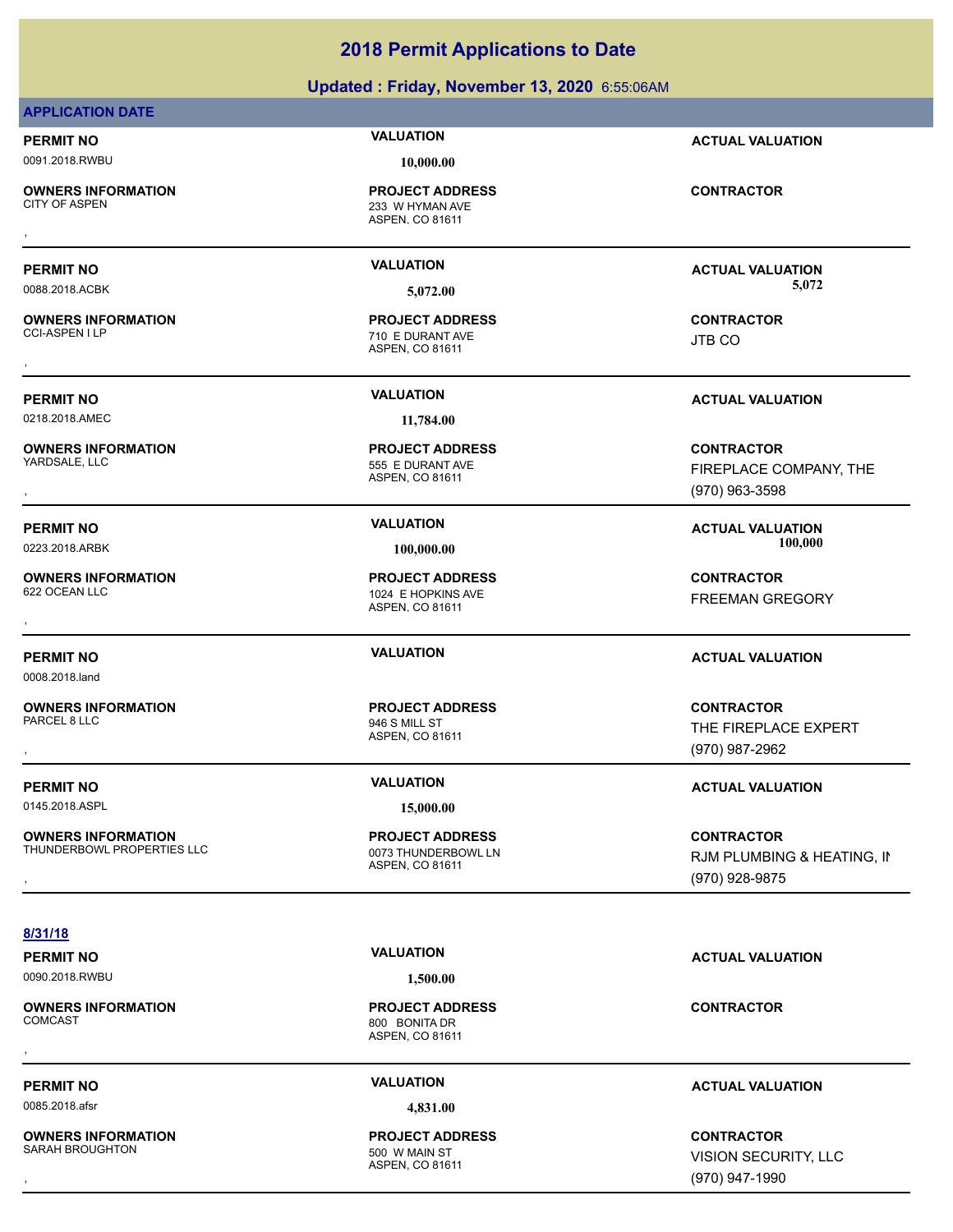### **Updated : Friday, November 13, 2020** 6:55:06AM

### **APPLICATION DATE**

**OWNERS INFORMATION**

501 E HYMAN AVE **PROJECT ADDRESS**

0199.2018.AELE **3,000.00**

**OWNERS INFORMATION** DAVID COOK AND CHRISTINE BENED 111 MAPLE LN

0027.2018.AHPC

**OWNERS INFORMATION** BRIAN RENO 419 EAST HYMAN LLC 419 E HYMAN

0028.2018.AHPC

**OWNERS INFORMATION** HALPERIN ALEXANDRA 616 1/2 W MAIN ST

ASPEN, CO 81611

ASPEN, CO 81611 **PROJECT ADDRESS**

ASPEN, CO 81611 **PROJECT ADDRESS OWNERS INFORMATION METALLY SERVICE PROJECT ADDRESS ARE:** CONTRACTOR CONTRACTOR<br>BRIAN RENO 419 EAST HYMAN LLC ASPEN, CO 81611<br>,

ASPEN, CO 81611 **PROJECT ADDRESS** , **CONTRACTOR**

### **PERMIT NO VALUATION ACTUAL VALUATION** 0087.2018.ACBK **0.00 0.00**

, **CONTRACTOR** WALKER CONSTRUCTION, INC (970) 379-7622

### **PERMIT NO VALUATION ACTUAL VALUATION**

**OWNERS INFORMATION DENSITY OF A SERVICE PROJECT ADDRESS ARE:**<br>DAVID COOK AND CHRISTINE BENED **A SPEN, CO 81611** ASPEN, CO 81611 **11 MAPLE LN**<br>, GARTER ELECTRIC, INC. CARTER ELECTRIC, INC. (970) 963-8785

### **PERMIT NO VALUATION ACTUAL VALUATION**

**PERMIT NO VALUATION ACTUAL VALUATION**

### **8/30/18**

**OWNERS INFORMATION**

**OWNERS INFORMATION** NEIL KARBANK ICIE JACKSON, LLC<br>605 S ALPS RD 604 W MAIN ST ASPEN, CO 81611

**OWNERS INFORMATION** NEIL KARBANK ICIE JACKSON, LLC<br>675 S ALPS RD 604 W MAIN ST ASPEN, CO 81611

**OWNERS INFORMATION** ASPEN MARCH LLC 549 RACE ALY

**PROJECT ADDRESS**

ASPEN, CO 81611 **PROJECT ADDRESS**

LASSITER ELECTRIC, INC (970) 927-4656

**PERMIT NO VALUATION ACTUAL VALUATION** 0221.2018.ARBK **350,000.00 350,000.00**

> **CONTRACTOR** DIVIDE CREEK BUILDERS, INC. (970) 876-2969

### **PERMIT NO VALUATION VALUATION VALUATION** 0222.2018.ARBK **0.00 0.00**

**CONTRACTOR** DIVIDE CREEK BUILDERS, INC. (970) 876-2969

**PERMIT NO CONSUMITY OF A CONSUMITY OF A CONSUMITY OF A CONSUMITY OF A CTUAL VALUATION** 0220.2018.ARBK **90,000.00 90,000.00**

, **CONTRACTOR** RUDD CONSTRUCTION, INC. (970) 927-9119

**PERMIT NO VALUATION ACTUAL VALUATION** 0198.2018.AELE **405,000.00** ASPEN, CO 81611 **401 CASTLE CREEK RD PROJECT ADDRESS** , **CONTRACTOR**

ASPEN, CO 81611

ASPEN, CO 81611 **PROJECT ADDRESS**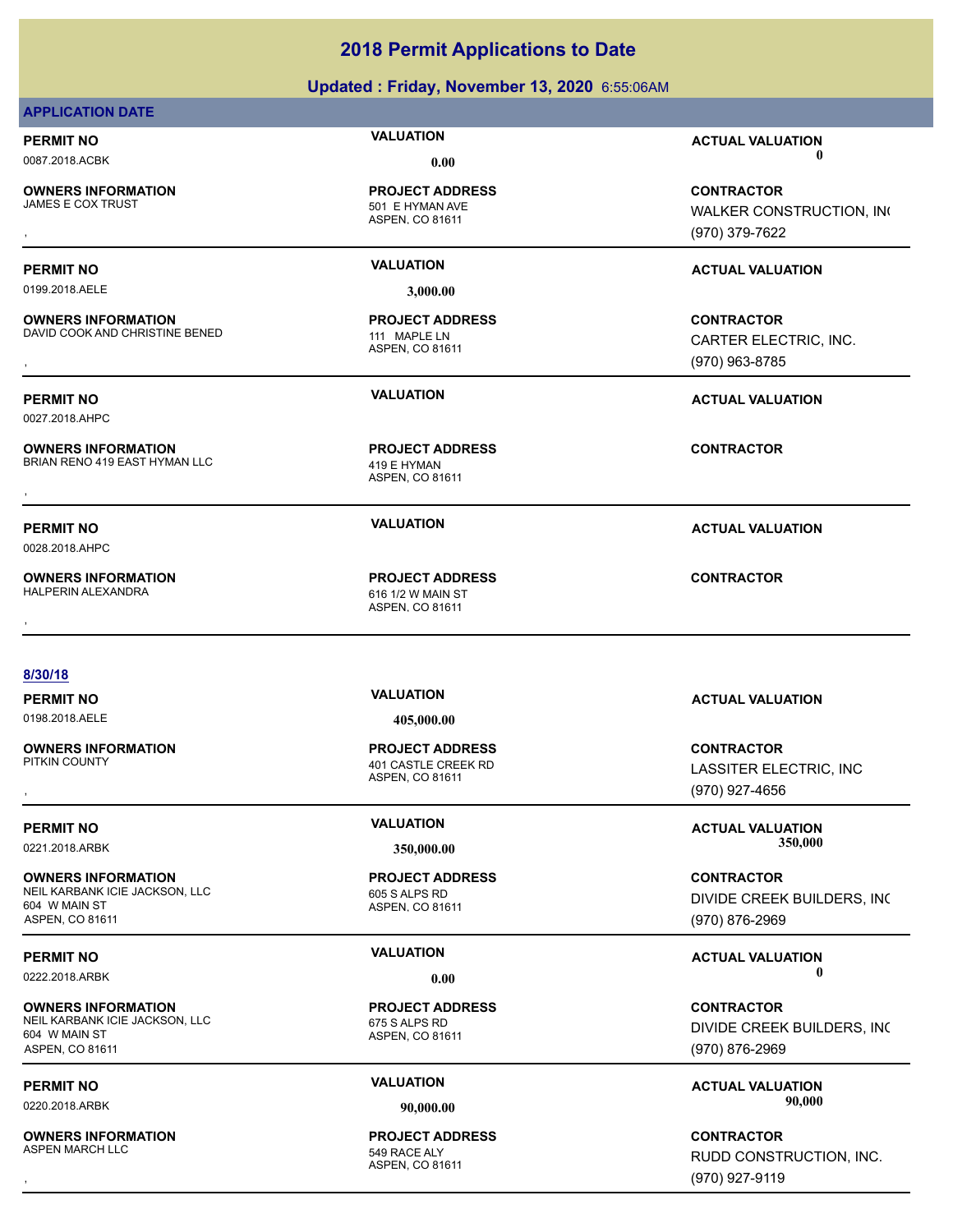### **Updated : Friday, November 13, 2020** 6:55:06AM

### **APPLICATION DATE**

| 8/29/18                                                 |                                                                     |                                                                |
|---------------------------------------------------------|---------------------------------------------------------------------|----------------------------------------------------------------|
| <b>PERMIT NO</b>                                        | <b>VALUATION</b>                                                    | <b>ACTUAL VALUATION</b>                                        |
| 0089.2018.RWBU                                          | 214,000.00                                                          |                                                                |
| <b>OWNERS INFORMATION</b><br><b>CITY OF ASPEN</b>       | <b>PROJECT ADDRESS</b><br>0 GALENA & MAIN<br><b>ASPEN, CA 81611</b> | <b>CONTRACTOR</b>                                              |
|                                                         |                                                                     |                                                                |
| 8/28/18                                                 |                                                                     |                                                                |
| <b>PERMIT NO</b>                                        | <b>VALUATION</b>                                                    | <b>ACTUAL VALUATION</b>                                        |
| 0212.2018.AMEC                                          | 1,500.00                                                            |                                                                |
| <b>OWNERS INFORMATION</b><br><b>LUCAS FRANZE</b>        | <b>PROJECT ADDRESS</b><br>516 VINE ST<br>ASPEN, CO 81611            | <b>CONTRACTOR</b><br>ASPEN PLUMBING & MECHAN<br>(970) 379-2289 |
|                                                         |                                                                     |                                                                |
| <b>PERMIT NO</b>                                        | <b>VALUATION</b>                                                    | <b>ACTUAL VALUATION</b>                                        |
| 0088.2018.RWBU                                          | 10,000.00                                                           |                                                                |
| <b>OWNERS INFORMATION</b><br>BILL GUTH 308 ASPEN E, LLC | <b>PROJECT ADDRESS</b><br>124 W HALLAM ST<br>ASPEN, CO 81611        | <b>CONTRACTOR</b>                                              |
| <b>PERMIT NO</b><br>0213.2018.AMEC                      | <b>VALUATION</b>                                                    | <b>ACTUAL VALUATION</b>                                        |
| <b>OWNERS INFORMATION</b>                               | <b>PROJECT ADDRESS</b>                                              | <b>CONTRACTOR</b>                                              |
| <b>JOHN MONTGOMERY</b>                                  | 803 E HYMAN AVE                                                     | ASPEN PLUMBING & MECHAN                                        |
|                                                         | ASPEN, CO 81611                                                     | (970) 379-2289                                                 |
| <b>PERMIT NO</b>                                        | <b>VALUATION</b>                                                    | <b>ACTUAL VALUATION</b>                                        |
| 0144.2018.ASPL                                          | 100,000.00                                                          |                                                                |
| <b>OWNERS INFORMATION</b>                               | <b>PROJECT ADDRESS</b>                                              | <b>CONTRACTOR</b>                                              |
| <b>JOHN MONTGOMERY</b>                                  | 803 E HYMAN AVE                                                     | ASPEN PLUMBING & MECHAN                                        |
|                                                         | ASPEN, CO 81611                                                     | (970) 379-2289                                                 |
| <b>PERMIT NO</b>                                        | <b>VALUATION</b>                                                    | <b>ACTUAL VALUATION</b>                                        |
| 0086.2018.ACBK                                          | 50,000.00                                                           | 50,000                                                         |
| <b>OWNERS INFORMATION</b>                               | <b>PROJECT ADDRESS</b>                                              | <b>CONTRACTOR</b>                                              |
| AJAX MTN ASSOCIATES LLC                                 | 520 E DURANT AVE                                                    | WELL HUNG CABINETRY                                            |
|                                                         | ASPEN, CO 81611                                                     | (970) 544-0236                                                 |
|                                                         |                                                                     |                                                                |
| <b>PERMIT NO</b>                                        | <b>VALUATION</b>                                                    | <b>ACTUAL VALUATION</b>                                        |
| 0087.2018.RWBU                                          | 6,000.00                                                            |                                                                |

**OWNERS INFORMATION** LIFT ONE CONDOMINIUM ASSOC 131 E DURANT 131 E DURANT AVE ASPEN, CO 81611

0195.2018.AELE **4,400.00**

### **PERMIT NO CONSUMITY ACTUAL VALUATION VALUATION** *ACTUAL VALUATION*

**CONTRACTOR**

ASPEN, CO 81611 **PROJECT ADDRESS**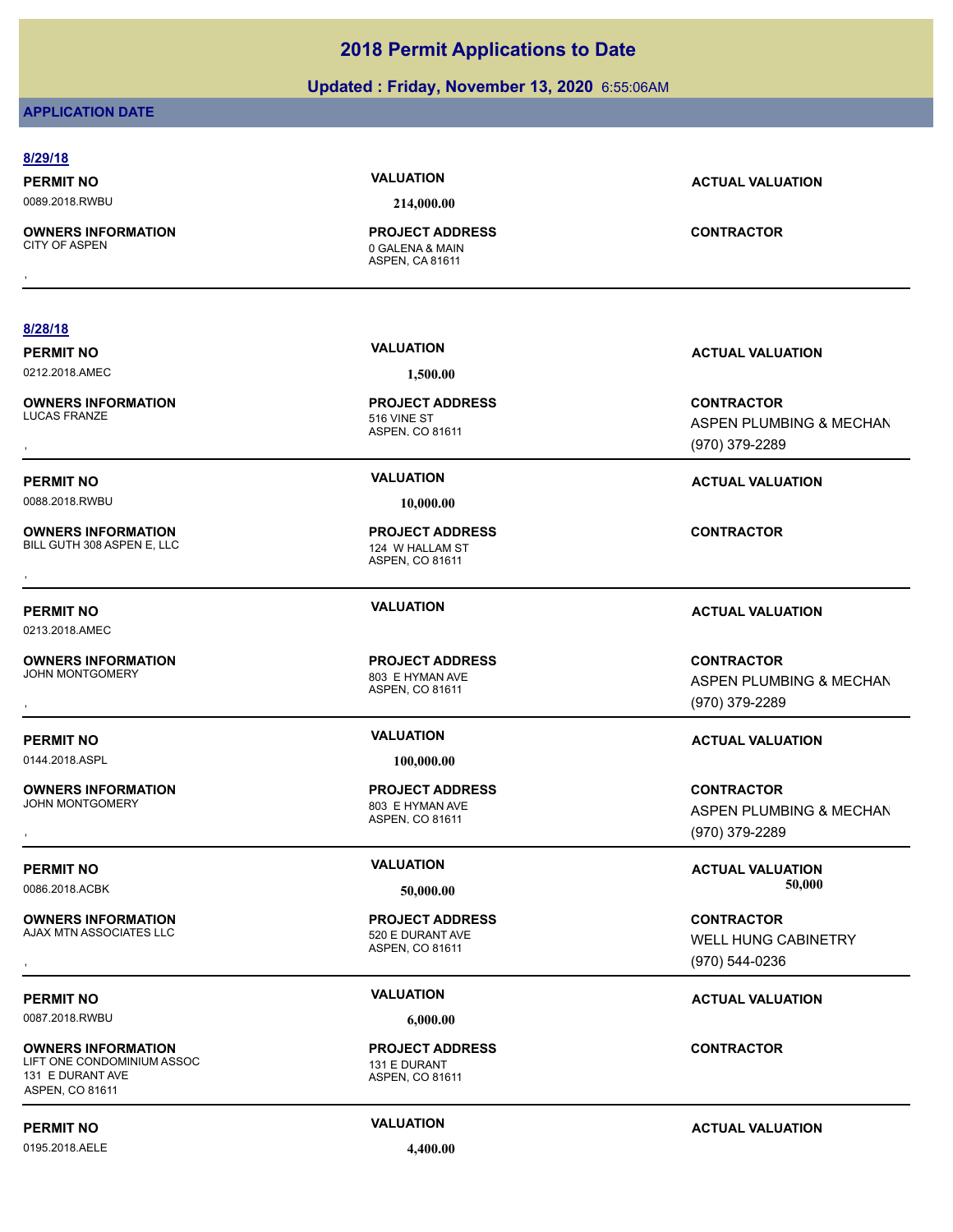### **Updated : Friday, November 13, 2020** 6:55:06AM

|--|

**OWNERS INFORMATION** MEGAN SHEAN 1136 VINE ST

ASPEN, CO 81611

**PROJECT ADDRESS**

0196.2018.AELE **16,000.00**

**OWNERS INFORMATION**

0194.2018.AELE **654,000.00**

**OWNERS INFORMATION**

0197.2018.AELE **2,100.00**

**OWNERS INFORMATION**

0018.2018.REMP

, **OWNERS INFORMATION CUSTOMER** , **CONTRACTOR**

**8/27/18**

| <b>PERMIT NO</b>          | <b>VALUATION</b>       | <b>ACTUAL VALUATION</b>   |
|---------------------------|------------------------|---------------------------|
| 0211.2018.AMEC            | 19,108.00              |                           |
| <b>OWNERS INFORMATION</b> | <b>PROJECT ADDRESS</b> | <b>CONTRACTOR</b>         |
| LLC LAST RUN HOLDINGS     | 602 W HALLAM ST        | A IAV MECHANICAL SEDVICES |

**OWNERS INFORMATION** KABERT INDUSTRIES INC<br>
809 S ASPEN ST

0210.2018.AMEC **190,678.00**

**OWNERS INFORMATION**

**PERMIT NO CONSUMITY ACTUAL VALUATION VALUATION VALUATION** 

0193.2018.AELE **22,667.00**

ASPEN, CO 81611 546 MCSKIMMING RD **PROJECT ADDRESS**

ASPEN, CO 81611 395 THUNDERBOWL LN **PROJECT ADDRESS**

ASPEN, CO 81611 993 MOORE DR **PROJECT ADDRESS**

ASPEN, CO 81611

ASPEN, CO 81611

**PROJECT ADDRESS**

**PROJECT ADDRESS**

, **CONTRACTOR** ECO ELECTRIC,LLC (970) 309-7413

### **PERMIT NO VALUATION VALUATION VALUATION**

, **CONTRACTOR** GREEN ELECTRICAL SOLUTIC (970) 927-8658

### **PERMIT NO VALUATION ACTUAL VALUATION**

**OWNERS INFORMATION PROJECT ADDRESS CONTRACTOR**<br>ASPEN EXTREME LLC 395 THUNDERBOWL LN REEVES & SONS ELECTRIC, II<br>, ASPEN. CO 81611 REEVES & SONS ELECTRIC, II (970) 876-0545

### **PERMIT NO VALUATION ACTUAL VALUATION**

, **CONTRACTOR** R & A ENTERPRISES OF CARE (970) 945-6500

### **PERMIT NO VALUATION ACTUAL VALUATION**

**OWNERS INFORMATION PROJECT ADDRESS CONTRACTOR**<br>LLC LAST RUN HOLDINGS 602 W HALLAM ST AJAX MECHANICAL SERVICES<br>, ASPEN, CO 81611 AJAX MECHANICAL SERVICES (970) 984-0579

**PERMIT NO VALUATION ACTUAL VALUATION** 0219.2018.ARBK **95,000.00 95,000.00**

, **CONTRACTOR** D C RIENKS CUSTOM CONSTI (970) 948-7437

### **PERMIT NO VALUATION ACTUAL VALUATION**

, **CONTRACTOR** WILEY MECHANICAL, LLC (970) 319-1203

ASPEN, CO 81611

219 N MONARCH ST **PROJECT ADDRESS**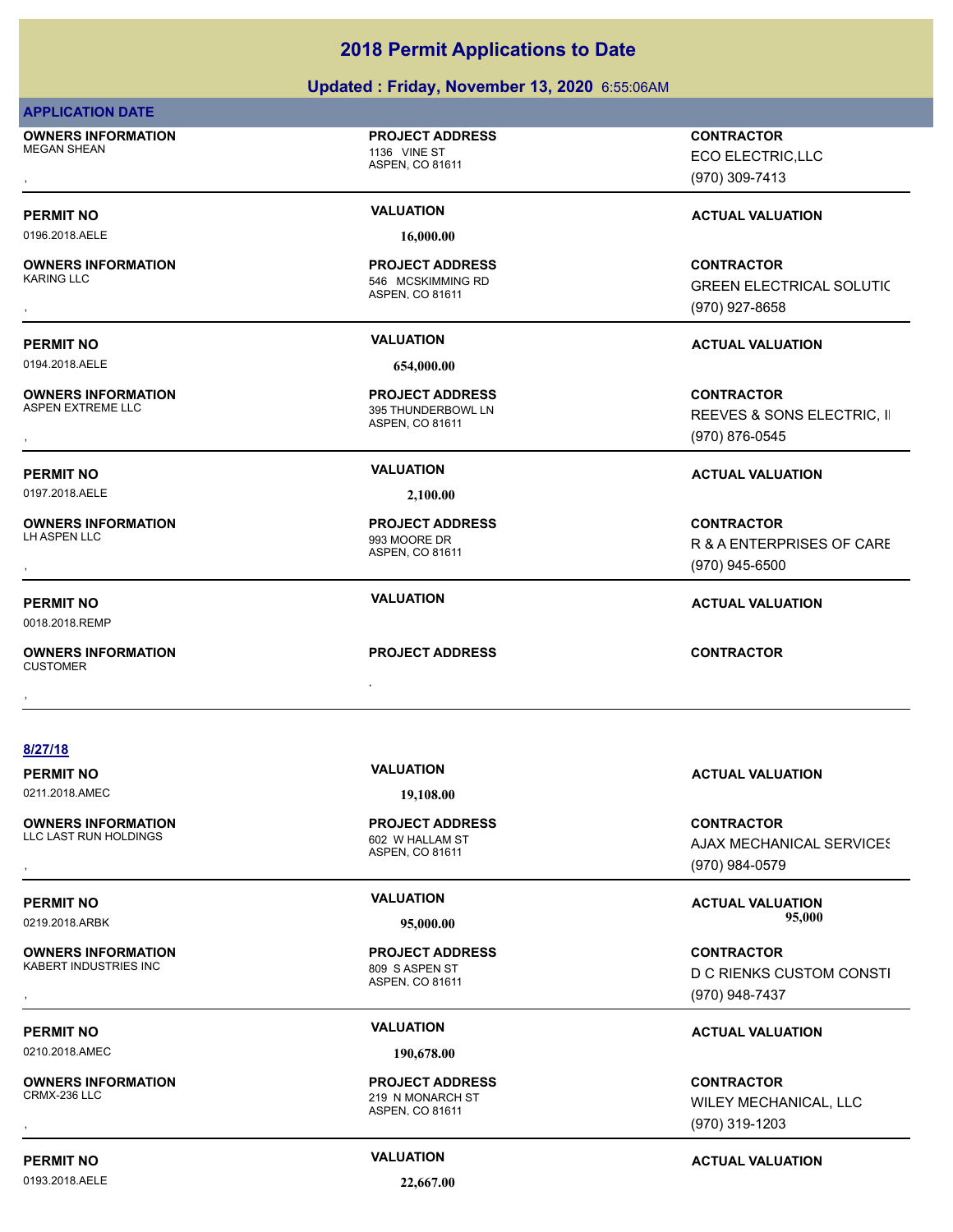### **Updated : Friday, November 13, 2020** 6:55:06AM

| <b>APPLICATION DATE</b> |  |
|-------------------------|--|
|-------------------------|--|

**OWNERS INFORMATION**

ASPEN, CO 81611 100 E FRANCIS ST **PROJECT ADDRESS**

, **CONTRACTOR** PARAGON SYSTEMS INTEGR/ (970) 544-8494

### **8/24/18**

0054.2018.ASLU

**OWNERS INFORMATION**

**OWNERS INFORMATION** MP ASPENHOF C7 LLC 620 E COOPER AVE

0143.2018.ASPL **32,250.00**

**OWNERS INFORMATION**

**OWNERS INFORMATION**

ASPEN, CO 81611 431/433 W HALLAM ST **PROJECT ADDRESS OWNERS INFORMATION FROJECT ADDRESS ARE:**<br>NANCY CONNERY<br>ASPEN, CO 81611<br>,

ASPEN, CO 81611 **PROJECT ADDRESS** , **CONTRACTOR**

ASPEN, CO 81611 51 MEADOWS RD **PROJECT ADDRESS**

0209.2018.AMEC **31,600.00**

ASPEN, CO 81611 51 MEADOWS RD **PROJECT ADDRESS**

**PERMIT NO VALUATION ACTUAL VALUATION**

**PERMIT NO VALUATION VALUATION VALUATION** 0085.2018.ACBK **650,000.00 650,000.00**

SH BUILT

### **PERMIT NO VALUATION ACTUAL VALUATION**

, **CONTRACTOR** CHENEY PLUMBING & HEATIN (970) 963-0275

### **PERMIT NO VALUATION ACTUAL VALUATION**

, **CONTRACTOR** CHENEY PLUMBING & HEATIN (970) 963-0275

**8/23/18 PERMIT NO VALUATION ACTUAL VALUATION** 0192.2018.AELE **200,000.00 OWNERS INFORMATION**<br>UNIT 3 LLC UNIT 3 LLC 2008 THE RESEARCH CONTROL 224 JUAN ST , **CONTRACTOR PERMIT NO VALUATION ACTUAL VALUATION** 0208.2018.AMEC **186,000.00 OWNERS INFORMATION**

287 MCSKIMMING RD. PARTNERS LL<br>0287 MCSKIMMING

**OWNERS INFORMATION**

ASPEN, CO 81611 **PROJECT ADDRESS**

ASPEN, CO 81611 **PROJECT ADDRESS**

ASPEN, CO 81611 625 S WEST END ST **PROJECT ADDRESS**

R & A ENTERPRISES OF CARE (970) 945-6500

, **CONTRACTOR** SKYLINE MECHANICAL, INC (970) 904-6225

**PERMIT NO VALUATION ACTUAL VALUATION** 0218.2018.ARBK **0.00 0.00**

, **CONTRACTOR** STEVE SMITH CONSTRUCTIO (970) 319-0121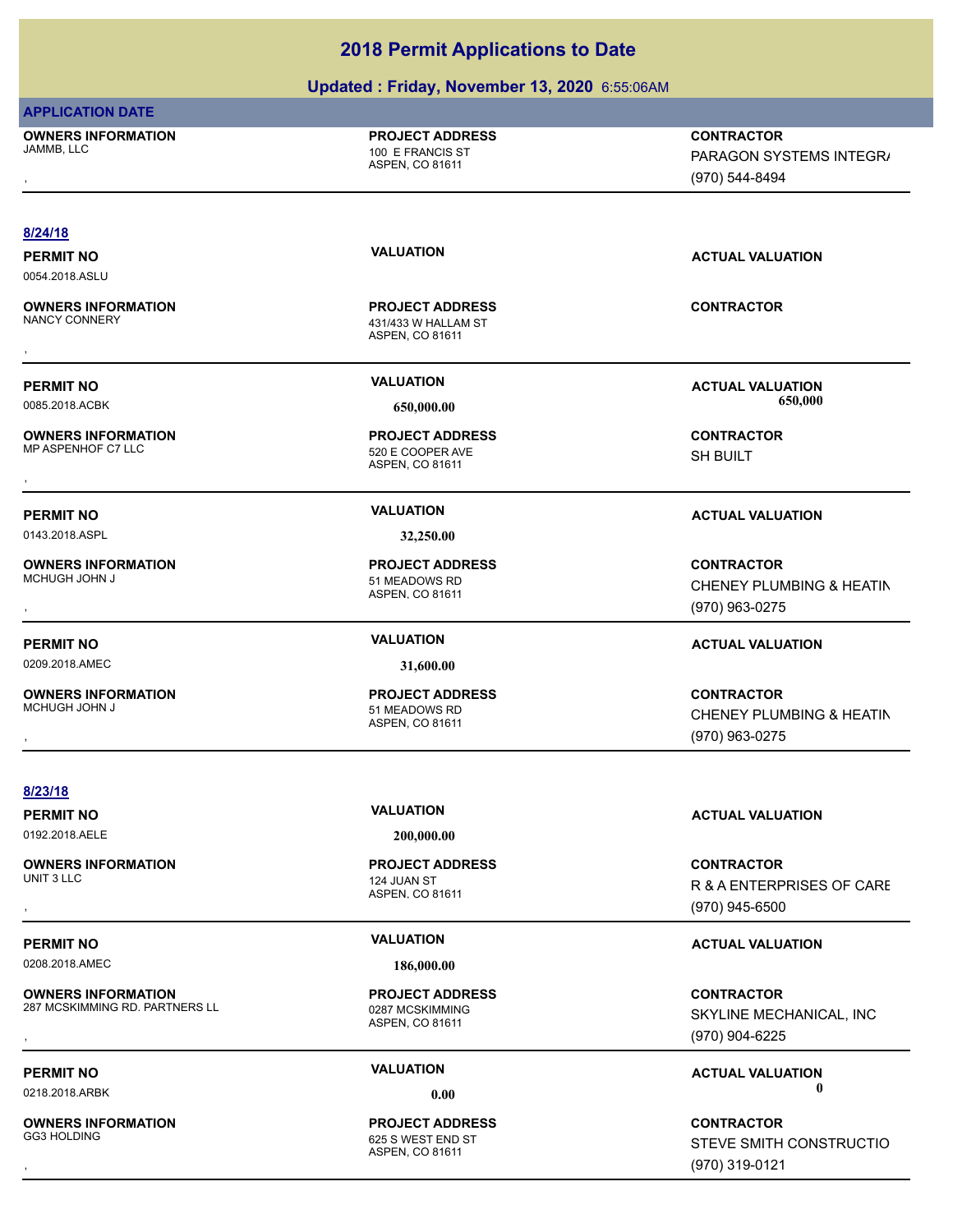### **Updated : Friday, November 13, 2020** 6:55:06AM

### **APPLICATION DATE**

**PERMIT NO VALUATION ACTUAL VALUATION** 0086.2018.RWBU **0.00**

**OWNERS INFORMATION** ARCHDIOCESE OF DENVER SAINT M<br>533 E MAIN

ASPEN, CO 81611 **PROJECT ADDRESS OWNERS INFORMATION Material contractor of the PROJECT ADDRESS CONTRACTOR CONTRACTOR**<br>ARCHDIOCESE OF DENVER SAINT M<br>, ASPEN, CO 81611

### **8/21/18**

**OWNERS INFORMATION**

0085.2018.RWBU **15,000.00**

**OWNERS INFORMATION**

0189.2018.AELE **5,000.00**

**OWNERS INFORMATION** DOUGLAS KELSO 627 W MAIN ST 627 W MAIN ST ASPEN, CO 81611

0141.2018.ASPL **12,000.00**

**OWNERS INFORMATION** DAKOTA MEADOWS DUPLEX, LLC<br>155 LONE PINE RD

**OWNERS INFORMATION**

0190.2018.AELE **14,000.00**

**OWNERS INFORMATION**

0142.2018.ASPL **3,000.00**

**OWNERS INFORMATION** ASPEN GROVE ASSOCIATES LLC<br>525 E COOPER

0191.2018.AELE **6,500.00**

ASPEN, CO 81611 516 VINE ST **PROJECT ADDRESS**

ASPEN, CO 81611 805 ROARING FORK RD **PROJECT ADDRESS** , **CONTRACTOR**

ASPEN, CO 81611 **PROJECT ADDRESS**

ASPEN, CO 81611 **PROJECT ADDRESS**

ASPEN, CO 81611 308 E HOPKINS AVE **PROJECT ADDRESS**

ASPEN, CO 81611 51 MEADOWS RD **PROJECT ADDRESS**

ASPEN, CO 81611 **PROJECT ADDRESS**

GREEN ELECTRICAL SOLUTIC (970) 927-8658

### **PERMIT NO VALUATION ACTUAL VALUATION**

### **PERMIT NO VALUATION ACTUAL VALUATION**

**CONTRACTOR** AJAX ELECTRIC, INC. (970) 925-9473

### **PERMIT NO VALUATION ACTUAL VALUATION**

**OWNERS INFORMATION LETTLE SERVICE PROJECT ADDRESS ARE SERVICE CONTRACTOR CONTRACTOR**<br>DAKOTA MEADOWS DUPLEX, LLC LETTLE ASPEN, COMBING AND SPEN, COMBING AND SOME PLUMBING A HEATIN(<br>ASPEN, COMBINE AND LETTLE ASPEN (970) 948 AUSSIE PLUMBING & HEATING (970) 948-1887

**PERMIT NO CONSUMITY OF A CONSUMITY OF A CONSUMITY OF A CONSUMITY OF A CTUAL VALUATION** 0084.2018.ACBK **0.00 0.00**

, **CONTRACTOR** LESTER DEVELOPMENT, LLC (970) 925-5524

### **PERMIT NO VALUATION ACTUAL VALUATION**

, **CONTRACTOR** RB ELECTRIC LLC (970) 379-7625

### **PERMIT NO VALUATION ACTUAL VALUATION**

**OWNERS INFORMATION Lines and SECURE ARE SECURE ASSESS ASSESS ASSESS AND RESOURD A SECURE ASSESS AND RESOURD ASSES<br>ASPEN GROVE ASSOCIATES LLC Lines ASPEN ASPEN. CO 81611 Lines and Manufacture of the ASPEN CO 81611**<br>ASPEN. AUSSIE PLUMBING & HEATING (970) 948-1887

**PERMIT NO VALUATION ACTUAL VALUATION** , **CONTRACTOR**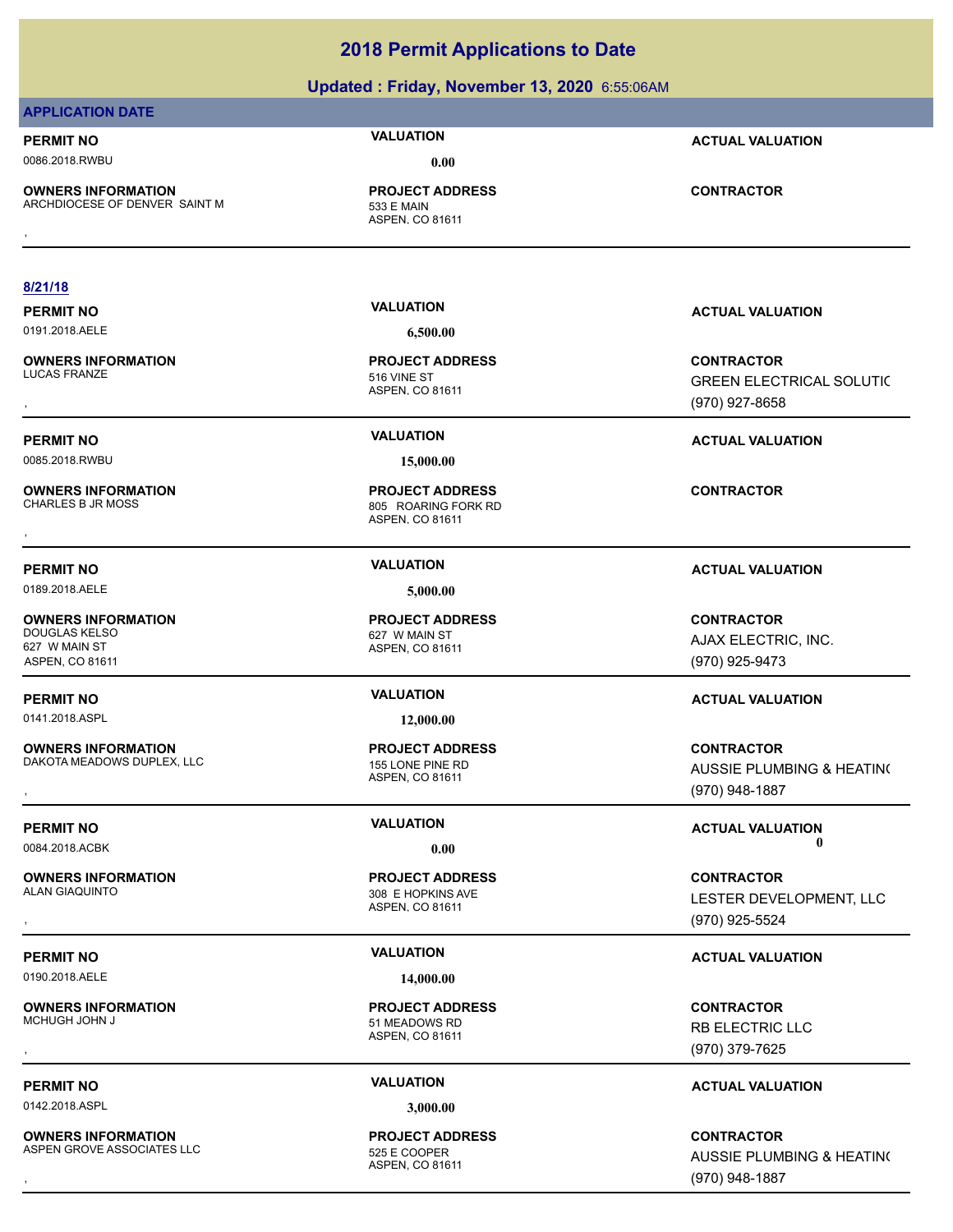### **Updated : Friday, November 13, 2020** 6:55:06AM

### **APPLICATION DATE**

| 8/20/18                                                     |                                                                           |                                                                       |
|-------------------------------------------------------------|---------------------------------------------------------------------------|-----------------------------------------------------------------------|
| <b>PERMIT NO</b>                                            | <b>VALUATION</b>                                                          | <b>ACTUAL VALUATION</b>                                               |
| 0084.2018.RWBU                                              | 40,000.00                                                                 |                                                                       |
| <b>OWNERS INFORMATION</b><br>PITKIN COUNTY                  | <b>PROJECT ADDRESS</b><br>0 CASTLE CREEK/DOOLITTLE/HOS<br>ASPEN, CO 81611 | <b>CONTRACTOR</b>                                                     |
|                                                             |                                                                           |                                                                       |
| <b>PERMIT NO</b>                                            | <b>VALUATION</b>                                                          | <b>ACTUAL VALUATION</b>                                               |
| 0217.2018.ARBK                                              | 0.00                                                                      | 0                                                                     |
| <b>OWNERS INFORMATION</b><br>JAMIE ALEXANDER LLC            | <b>PROJECT ADDRESS</b><br>520 N EIGHTH ST<br>ASPEN, CO 81611              | <b>CONTRACTOR</b><br><b>SCHLUMBERGER /SCHERER (</b><br>(970) 925-8360 |
| <b>PERMIT NO</b>                                            | <b>VALUATION</b>                                                          | <b>ACTUAL VALUATION</b>                                               |
| 0188.2018.AELE                                              | 16,000.00                                                                 |                                                                       |
| <b>OWNERS INFORMATION</b><br>DAKOTA MEADOWS DUPLEX, LLC     | <b>PROJECT ADDRESS</b><br>155 LONE PINE RD<br>ASPEN, CO 81611             | <b>CONTRACTOR</b><br>HIGH COUNTRY ELECTRIC, IN<br>(970) 927-9102      |
| <b>PERMIT NO</b>                                            | <b>VALUATION</b>                                                          | <b>ACTUAL VALUATION</b>                                               |
| 0187.2018.AELE                                              | 7,500.00                                                                  |                                                                       |
| <b>OWNERS INFORMATION</b><br>THUNDERBOWL PROPERTIES LLC     | <b>PROJECT ADDRESS</b><br>0073 THUNDERBOWL LN<br>ASPEN, CO 81611          | <b>CONTRACTOR</b><br><b>EXCEL ELECTRIC</b><br>(970) 379-1950          |
| <b>PERMIT NO</b>                                            | <b>VALUATION</b>                                                          | <b>ACTUAL VALUATION</b>                                               |
| 0084.2018.afsr                                              | 15,000.00                                                                 |                                                                       |
| <b>OWNERS INFORMATION</b><br>MOCKINGBIRD INTERESTS ASPEN LL | <b>PROJECT ADDRESS</b><br>535 E HYMAN<br>ASPEN, CO 81611                  | <b>CONTRACTOR</b><br>FLAME OUT FIRE PROTECTIO<br>(970) 927-4933       |
|                                                             |                                                                           |                                                                       |
| 8/17/18                                                     | <b>VALUATION</b>                                                          |                                                                       |
| <b>PERMIT NO</b><br>0083.2018.afsr                          | 14,408.00                                                                 | <b>ACTUAL VALUATION</b>                                               |
| <b>OWNERS INFORMATION</b><br>CITY HALL CITY OF ASPEN        | <b>PROJECT ADDRESS</b><br>943 W HALLAM ST<br>ASPEN, CO 81611              | <b>CONTRACTOR</b><br>VISION SECURITY, LLC<br>(970) 947-1990           |
| <b>PERMIT NO</b>                                            | <b>VALUATION</b>                                                          | <b>ACTUAL VALUATION</b>                                               |
| 0207.2018.AMEC                                              | 2,371.00                                                                  |                                                                       |
| <b>OWNERS INFORMATION</b><br><b>LESLIE CURLEY</b>           | <b>PROJECT ADDRESS</b><br>108 MAPLE LN<br>ASPEN, CO 81611                 | <b>CONTRACTOR</b><br>UTE CITY FIREPLACES, LLC<br>(970) 319-7642       |

### PERMIT NO<br> **VALUATION**<br>  $\begin{array}{ccc}\n 0.215 & 2018 & \text{APRK}\n\end{array}$  **CE 000.00**<br> **CE 000.00** 0215.2018.ARBK **65,000.00 65,000.00**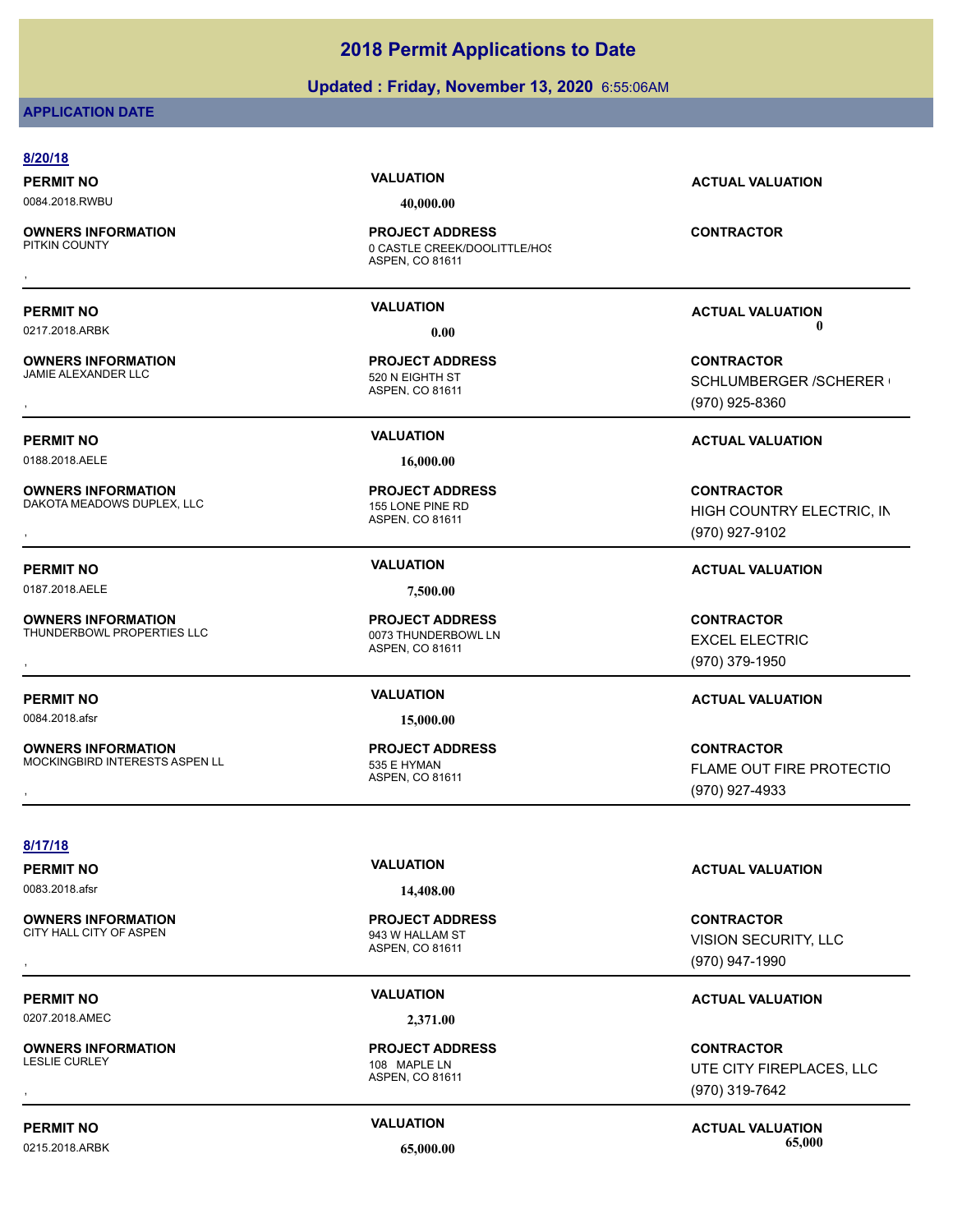### **Updated : Friday, November 13, 2020** 6:55:06AM

### **APPLICATION DATE**

**OWNERS INFORMATION** CENTENNIAL ASPEN 600 BRENDEN CT

100 LUKE SHORT CT ASPEN, CO 81611

0216.2018.ARBK **0.00 0.00**

### **OWNERS INFORMATION**

CENTENNIAL ASPEN 610 BRENDEN CT 100 LUKE SHORT CT ASPEN, CO 81611

0083.2018.RWBU **7,500.00**

**OWNERS INFORMATION**

ASPEN, CO 81611

**PROJECT ADDRESS**

### ASPEN, CO 81611 **PROJECT ADDRESS**

### ASPEN, CO 81611 705 MEADOWS RD **PROJECT ADDRESS** , **CONTRACTOR**

**CONTRACTOR** ATHEN BUILDERS

(970) 544-9178

### **PERMIT NO VALUATION ACTUAL VALUATION**

**CONTRACTOR** ATHEN BUILDERS (970) 544-9178

### **PERMIT NO VALUATION ACTUAL VALUATION**

**CONTRACTOR**

(970) 920-4079

M.M.8 LLC (970) 274-6465

STEEPLECHASE CONSTRUCT

**8/16/18**

0083.2018.ACBK **25,000.00 25,000.00**

**OWNERS INFORMATION** GODIVA HOLDINGS LLC 121 S GALENA 435 E MAIN ST ASPEN, CO 81611

### **PERMIT NO VALUATION ACTUAL VALUATION**

0214.2018.ARBK **425,000.00 425,000.00**

### **OWNERS INFORMATION** CG CRYSTAL LAKE HOLDINGS LLC 1449 CRYSTAL LAKE RD

**PERMIT NO VALUATION ACTUAL VALUATION**

0010.2018.COPY

**OWNERS INFORMATION**

**8/15/18**

## 0081.2018.afsr **4,250.00**

**OWNERS INFORMATION**

0082.2018.afsr **7,500.00**

**OWNERS INFORMATION**

### ASPEN, CO 81611 77 OVERLOOK DR **PROJECT ADDRESS**

### ASPEN, CO 81611 711 E COOPER AVE **PROJECT ADDRESS**

**PERMIT NO VALUATION ACTUAL VALUATION**

, **CONTRACTOR** ALLTEC SERVICES, LLC (970) 984-3979

### **PERMIT NO VALUATION ACTUAL VALUATION**

, **CONTRACTOR** WAYNE'S ELECTRIC, INC (303) 659-7481

### **PERMIT NO VALUATION ACTUAL VALUATION**

ASPEN, CO 81611 **PROJECT ADDRESS**

### ASPEN, CO 81611 **PROJECT ADDRESS OWNERS INFORMATION METALLY SERVICE TO A PROJECT ADDRESS CONTRACTOR CONTRACTOR**<br>CG CRYSTAL LAKE HOLDINGS LLC A ASPEN, CO 81611 ASPEN, CO 81611 M.M.2 LLC A ASPEN, CO 81611 (970) 274-6465

ASPEN, CO 81611 130 S GALENA **PROJECT ADDRESS** , **CONTRACTOR**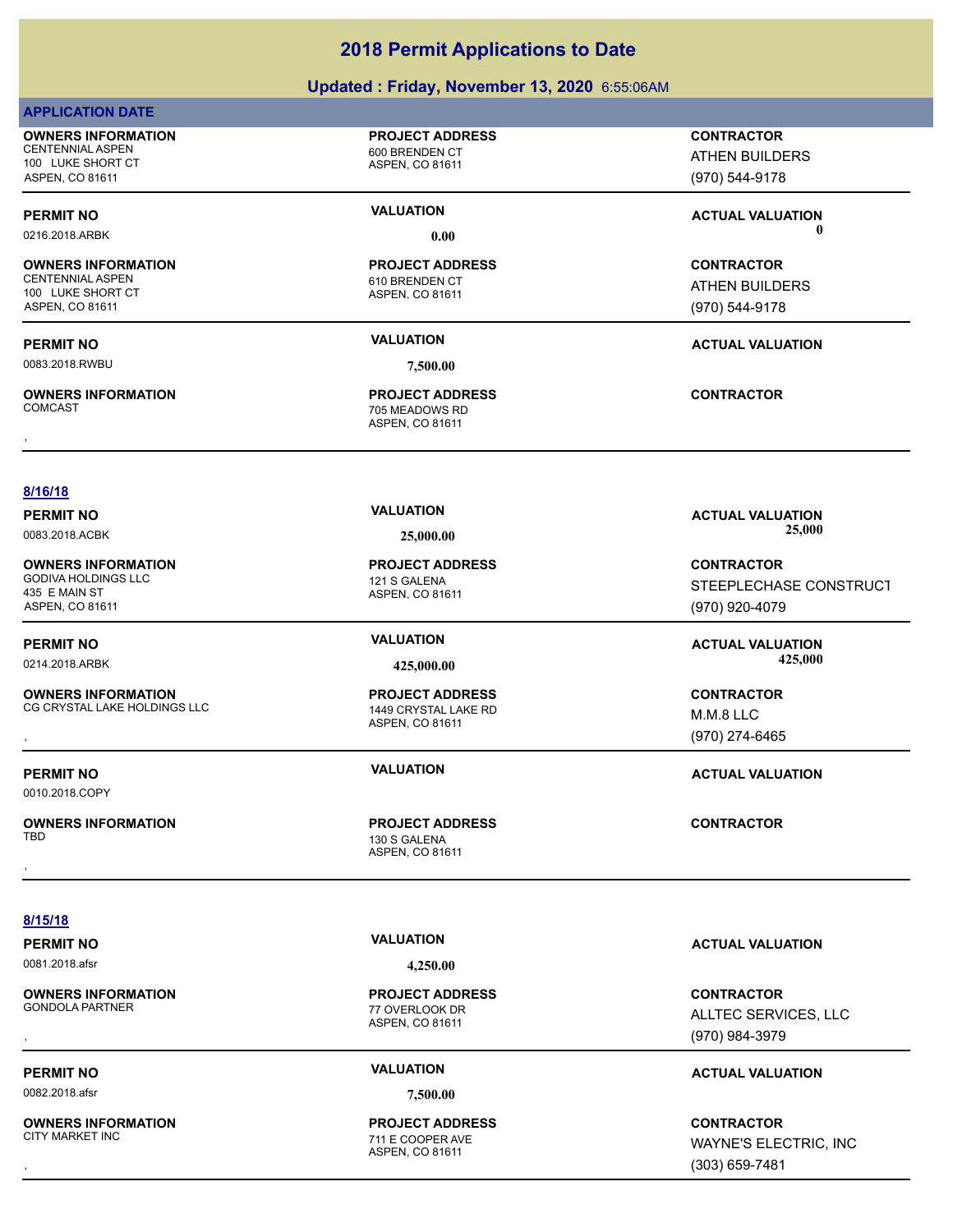### **Updated : Friday, November 13, 2020** 6:55:06AM

### **APPLICATION DATE**

**OWNERS INFORMATION**

### ASPEN, CO 81611 1035 E HOPKINS AVE **PROJECT ADDRESS**

0082.2018.RWBU **23,000.00**

**OWNERS INFORMATION** , **CONTRACTOR**

0009.2018.COPY

**OWNERS INFORMATION**

ASPEN, CO 81611 425 RIO GRANDE PL **PROJECT ADDRESS OWNERS INFORMATION CONTRACTOR PROJECT ADDRESS CONTRACTOR**<br>CITY OF ASPEN **ADDRESS AREADS AND ASPEN, CO 81611**<br>,

ASPEN, CO 81611

546 MCSKIMMING RD **PROJECT ADDRESS**

**PERMIT NO VALUATION ACTUAL VALUATION** 0213.2018.ARBK **500,000.00 500,000.00**

, **CONTRACTOR** WILLIAM H BAKER CONSTRUC (970) 925-2391

### **PERMIT NO VALUATION ACTUAL VALUATION**

**PERMIT NO VALUATION ACTUAL VALUATION**

### **8/14/18**

0026.2018.AHPC

**OWNERS INFORMATION**

0007.2018.COPY

**OWNERS INFORMATION**

ASPEN, CO 81611 533 W HALLAM ST

ASPEN, CO 81611 807 MCSKIMMING RD **PROJECT ADDRESS** , **CONTRACTOR**

**PERMIT NO VALUATION ACTUAL VALUATION**

**8/13/18**

**OWNERS INFORMATION** BALD MOUNTAIN DEVELOPMENT LLC 128 JUAN ST 132 W MAIN ST ASPEN, CO 81611

**OWNERS INFORMATION** MILL STREET PLAZA ASSOCIATES L<br>205 S MILL ST

0081.2018.RWBU **47,290.00**

ASPEN, CO 81611

**PROJECT ADDRESS**

ASPEN, CO 81611

**PROJECT ADDRESS**

### **PERMIT NO CONSUMITY ACTUAL VALUATION VALUATION VALUATION** 0212.2018.ARBK **0.00 0.00**

**CONTRACTOR** RA NELSON, LLC (970) 949-5152

**PERMIT NO VALUATION VALUATION VALUATION** 0082.2018.ACBK **0.00 0.00**

**OWNERS INFORMATION METALLY CONTRACTOR DESCRIPTION ON METALLY CONTRACTOR**<br>MILL STREET PLAZAASSOCIATES LYNE WALKER CONSTRUCTION, INC<br>, http://www.com/witch/20031611/http://witch/20031611/http://witch/2003/00/000000000000000 WALKER CONSTRUCTION, INC (970) 379-7622

**PERMIT NO CONSUMITY OF A CONSUMITY OF A CONSUMITY OF A CONSUMITY OF A CTUAL VALUATION** 

# **PERMIT NO VALUATION ACTUAL VALUATION PROJECT ADDRESS** , **CONTRACTOR**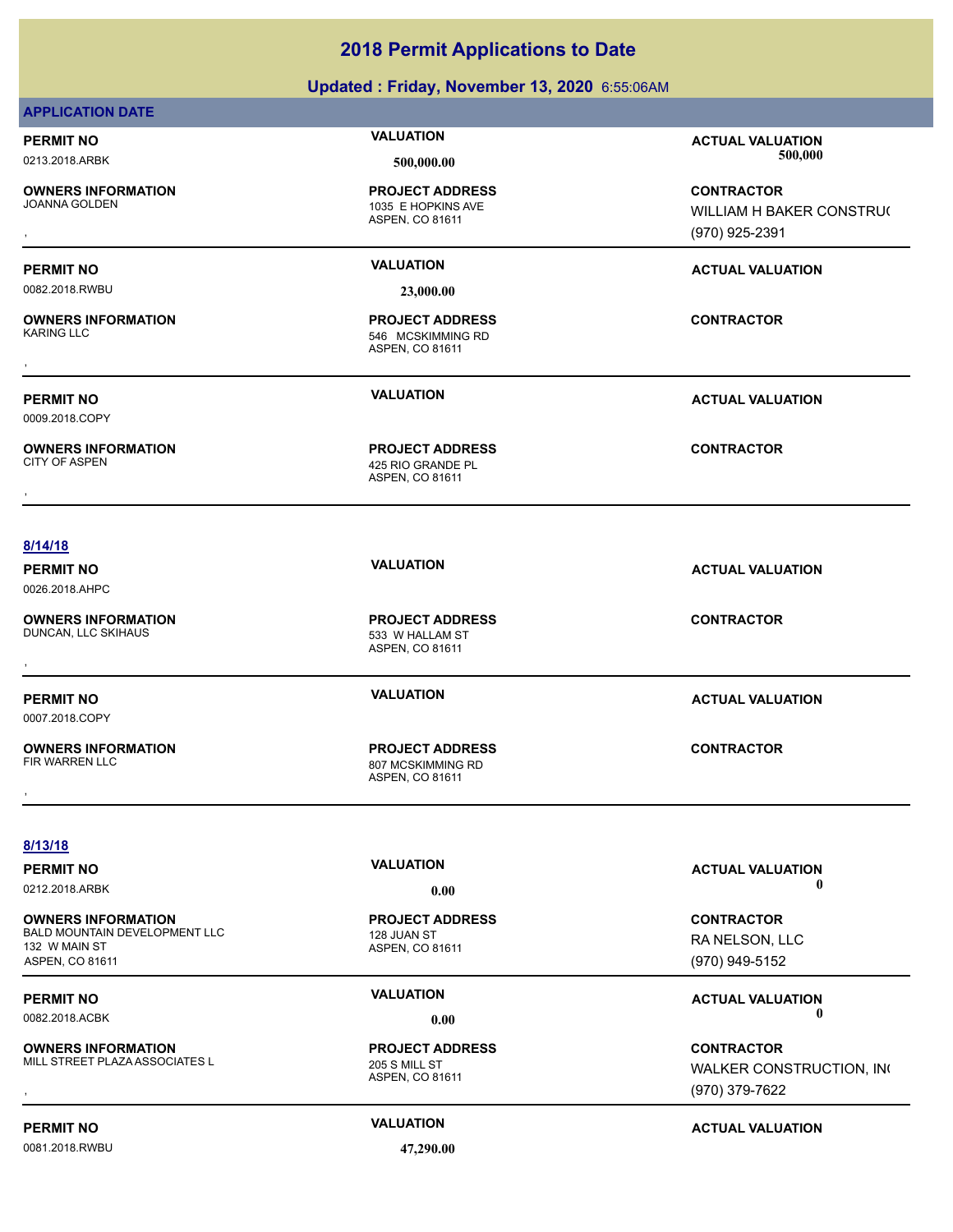### **Updated : Friday, November 13, 2020** 6:55:06AM

### **APPLICATION DATE**

**OWNERS INFORMATION** 500 W MAIN ST LLC 500 W MAIN ST **OWNERS INFORMATION FROJECT ADDRESS CONTRACTOR**<br>500 W MAIN ST LLC<br>ASPEN. CO 81611<br>,

### ASPEN, CO 81611

**PROJECT ADDRESS**

**OWNERS INFORMATION** BALD MOUNTAIN DEVELOPMENT LLC 695 S ASPEN ST 132 W MAIN ST ASPEN, CO 81611

**OWNERS INFORMATION** BALD MOUNTAIN DEVELOPMENT LLC<br>
717 S ASPEN ST 132 W MAIN ST ASPEN, CO 81611

0080.2018.RWBU **4,000.00**

**OWNERS INFORMATION**

0017.2018.REMP

**OWNERS INFORMATION**

0185.2018.AELE **30,000.00**

**OWNERS INFORMATION** ASPEN GROVE ASSOCIATES LLC<br>525 E COOPER

### **8/10/18**

0205.2018.AMEC **93,075.00**

**OWNERS INFORMATION**

0025.2018.AHPC

**OWNERS INFORMATION** COTSEN 1985 TRUST LLOYD COTSEN 230 LAKE AVE **OWNERS INFORMATION CONTRACTOR REGULAR PROJECT ADDRESS CONTRACTOR CONTRACTOR**<br>COTSEN 1985 TRUST LLOYD COTSEN 230 LAKE AVE ASPEN. CO 81611<br>,

0080.2018.afsr **8,500.00**

### ASPEN, CO 81611 **PROJECT ADDRESS**

ASPEN, CO 81611 1280 RIVERSIDE DR **PROJECT ADDRESS** , **CONTRACTOR**

ASPEN, CO 81611 130 PRIMROSE PATH **PROJECT ADDRESS** , **CONTRACTOR**

ASPEN, CO 81611 **PROJECT ADDRESS**

### **PERMIT NO VALUATION VALUATION VALUATION**

**CONTRACTOR** FIRE ENGINEERING SERVICES (970) 319-1187

**CONTRACTOR FIRE ENGINEERING SERVICE** (970) 319-1187

### **PERMIT NO VALUATION VALUATION VALUATION**

### **PERMIT NO VALUATION ACTUAL VALUATION**

### **PERMIT NO VALUATION ACTUAL VALUATION**

**OWNERS INFORMATION LEarning Science of PROJECT ADDRESS ASSESS ASSESS ASSESS ASSESS AND RESPOND TO A SEXPERT ELECTRIC<br>ASPEN GROVE ASSOCIATES LLC LEARNING ASPEN, CO 81611<br>ASPEN, CO 81611 LEARNING ASPEN, CO 81611 LEARNING (9** EXPERT ELECTRIC (970) 309-4229

, **CONTRACTOR** TRUE NORTH HEARTH AND H (970) 274-0200

### **PERMIT NO CONSUMITY OF A CONSUMITY OF A CONSUMITY OF A CONSUMITY OF A CTUAL VALUATION**

0184.2018.AELE **150,000.00**

**PERMIT NO CONSUMITY ACTUAL VALUATION VALUATION VALUATION** 

**PERMIT NO VALUATION ACTUAL VALUATION**

ASPEN, CO 81611 835 CHATFIELD RD **PROJECT ADDRESS**

ASPEN, CO 81611 **PROJECT ADDRESS**

**PERMIT NO VALUATION ACTUAL VALUATION** 0079.2018.afsr **8,500.00**

> ASPEN, CO 81611 **PROJECT ADDRESS**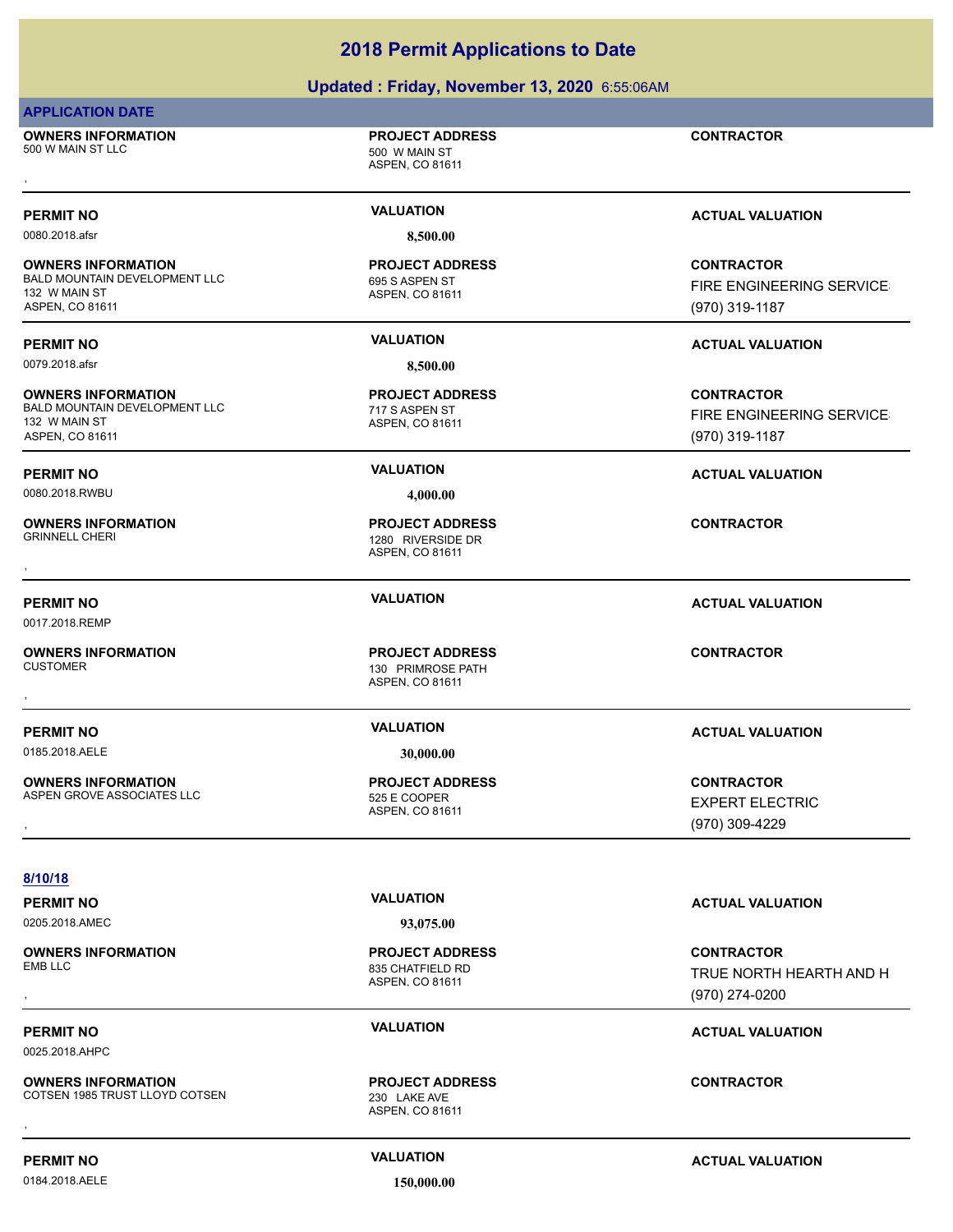### **Updated : Friday, November 13, 2020** 6:55:06AM

| <b>APPLICATION DATE</b>                                                        |                                                                    |                                                                        |  |
|--------------------------------------------------------------------------------|--------------------------------------------------------------------|------------------------------------------------------------------------|--|
| <b>OWNERS INFORMATION</b><br>SARAH BROUGHTON                                   | <b>PROJECT ADDRESS</b><br>500 W MAIN ST<br>ASPEN, CO 81611         | <b>CONTRACTOR</b><br>R & A ENTERPRISES OF CARE<br>(970) 945-6500       |  |
| <b>PERMIT NO</b>                                                               | <b>VALUATION</b>                                                   | <b>ACTUAL VALUATION</b>                                                |  |
| 0078.2018.afsr                                                                 | 3,000.00                                                           |                                                                        |  |
| <b>OWNERS INFORMATION</b><br>ASPEN GROVE ASSOCIATES LLC                        | <b>PROJECT ADDRESS</b><br>525 E COOPER AVE<br>ASPEN, CO 81611      | <b>CONTRACTOR</b><br><b>KUBED FIRE SUPPRESSION</b><br>$(970)$ 366-1048 |  |
| <b>PERMIT NO</b><br>0206.2018.AMEC                                             | <b>VALUATION</b>                                                   | <b>ACTUAL VALUATION</b>                                                |  |
| <b>OWNERS INFORMATION</b><br>BIG DOG FAMILLY, LLC                              | <b>PROJECT ADDRESS</b><br>1419 CRYSTAL LAKE RD<br>ASPEN, CO 81611  | <b>CONTRACTOR</b><br>ASPEN AIR SOLUTIONS<br>(970) 987-4343             |  |
| <b>PERMIT NO</b><br>0053.2018.ASLU                                             | <b>VALUATION</b>                                                   | <b>ACTUAL VALUATION</b>                                                |  |
| <b>OWNERS INFORMATION</b><br>NORTON, LLC<br>409 E HYMAN AVE<br>ASPEN, CO 81611 | <b>PROJECT ADDRESS</b><br>409 E HYMAN<br>ASPEN, CO 81611           | <b>CONTRACTOR</b>                                                      |  |
| <b>PERMIT NO</b><br>0024.2018.AHPC                                             | <b>VALUATION</b>                                                   | <b>ACTUAL VALUATION</b>                                                |  |
| <b>OWNERS INFORMATION</b><br>NORTON, LLC<br>409 E HYMAN AVE<br>ASPEN, CO 81611 | <b>PROJECT ADDRESS</b><br>409 E HYMAN<br>ASPEN, CO 81611           | <b>CONTRACTOR</b>                                                      |  |
| 8/9/18<br><b>PERMIT NO</b><br>0027.2018.PCWP                                   | <b>VALUATION</b>                                                   | <b>ACTUAL VALUATION</b>                                                |  |
| <b>OWNERS INFORMATION</b><br>327 S SEVENTH ST LLC                              | <b>PROJECT ADDRESS</b><br>327 S 7TH ST<br>ASPEN, CO 81611          | <b>CONTRACTOR</b>                                                      |  |
| <b>PERMIT NO</b>                                                               | <b>VALUATION</b>                                                   | <b>ACTUAL VALUATION</b>                                                |  |
| 0077.2018.afsr                                                                 | 2,700.00                                                           |                                                                        |  |
| <b>OWNERS INFORMATION</b><br>287 MCSKIMMING RD. PARTNERS LL                    | <b>PROJECT ADDRESS</b><br>0287 MCSKIMMING<br>ASPEN, CO 81611       | <b>CONTRACTOR</b><br>ALPINE CUSTOM ELECTRONI<br>(970) 712-4912         |  |
| <b>PERMIT NO</b>                                                               | <b>VALUATION</b>                                                   |                                                                        |  |
| 0137.2018.ASPL                                                                 | 100,000.00                                                         | <b>ACTUAL VALUATION</b>                                                |  |
| <b>OWNERS INFORMATION</b><br>DAVID HENSEL LITTLE LEAF, LLC                     | <b>PROJECT ADDRESS</b><br>1350 MOUNTAIN VIEW DR<br>ASPEN, CO 81615 | <b>CONTRACTOR</b><br>O'NEILL HEATING & PLUMBIN(<br>(970) 984-3886      |  |

### 0074.2018.afsr **9,000.00**

**PERMIT NO CONSUMITY ACTUAL VALUATION VALUATION** *ACTUAL VALUATION*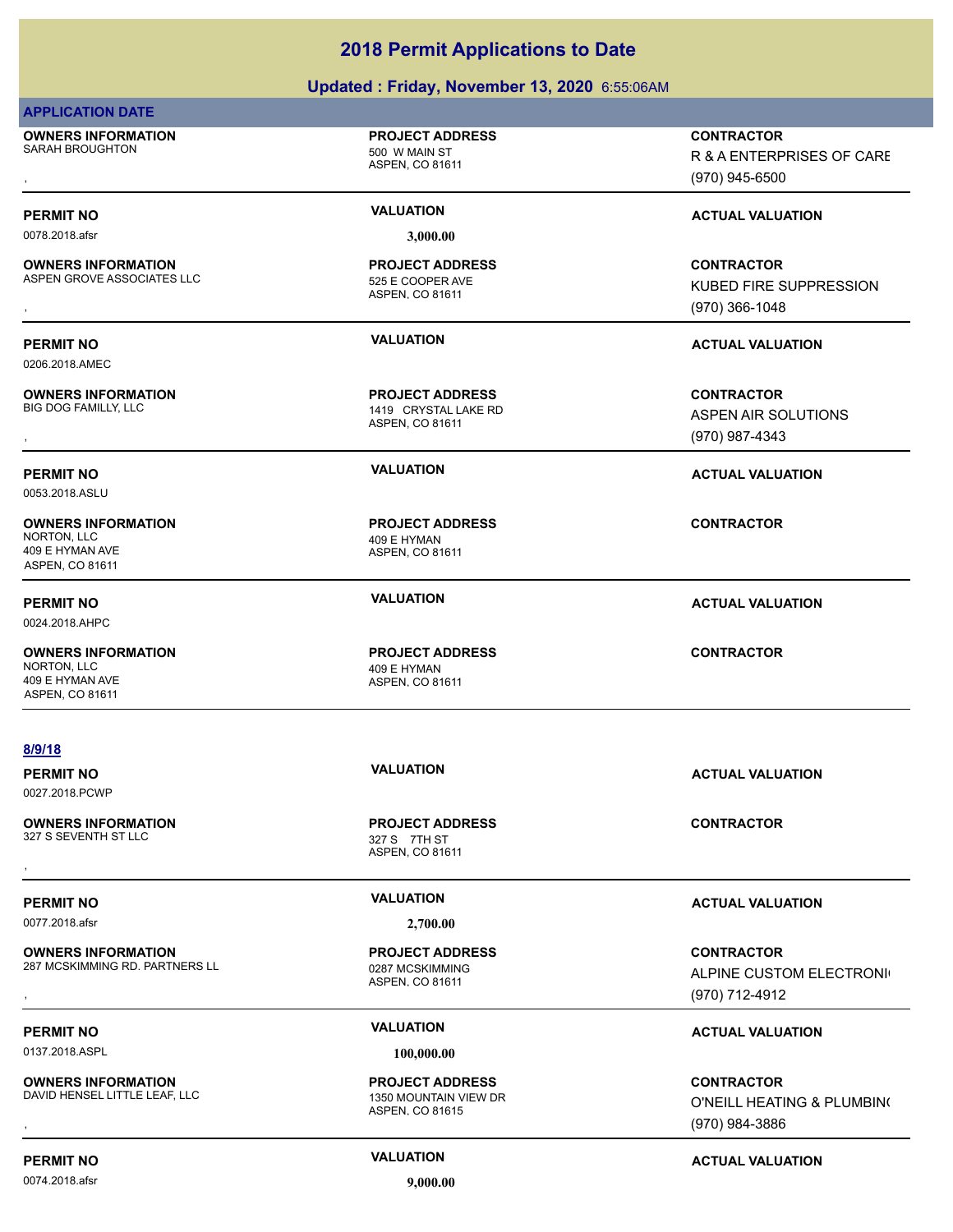### **Updated : Friday, November 13, 2020** 6:55:06AM

### **APPLICATION DATE**

**OWNERS INFORMATION** DAVID ALTFIELD 1250 SNOWBUNNY LN

### **PROJECT ADDRESS**

ASPEN, CO 81611

0138.2018.ASPL **17,500.00**

**OWNERS INFORMATION**

**OWNERS INFORMATION**<br>MCCARTY DANIEL L

**OWNERS INFORMATION** SARAH BROUGHTON 500 W MAIN ST

0140.2018.ASPL **40,000.00**

**OWNERS INFORMATION** BROOKE PETERSON 433 BLEEKER KS, LLC 433 W BLEEKER ST , **CONTRACTOR**

0203.2018.AMEC **65,000.00**

**OWNERS INFORMATION** BROOKE PETERSON 433 BLEEKER KS, LLC 433 W BLEEKER ST , **CONTRACTOR**

**OWNERS INFORMATION** MIDLAND PARK CONDO ASSOC 811 MIDLAND PARK PL

0202.2018.AMEC **282,000.00**

**OWNERS INFORMATION**

ASPEN, CO 81611 1250 SNOWBUNNY LN **PROJECT ADDRESS**

0204.2018.AMEC **6,500.00**

ASPEN, CO 81611 617 N FOURTH ST **PROJECT ADDRESS**

0075.2018.afsr **71,295.00**

ASPEN, CO 81611 **PROJECT ADDRESS**

ASPEN, CO 81611 **PROJECT ADDRESS**

ASPEN, CO 81611 **PROJECT ADDRESS**

ASPEN, CO 81611 **PROJECT ADDRESS**

ASPEN, CO 81611 1001 UTE AVE **PROJECT ADDRESS**

, **CONTRACTOR** FLAME OUT FIRE PROTECTIO (970) 927-4933

### **PERMIT NO VALUATION VALUATION VALUATION**

, **CONTRACTOR** JIM HOUG PLUMBING & HEAT (970) 945-5569

### **PERMIT NO VALUATION ACTUAL VALUATION**

**OWNERS INFORMATION PROJECT ADDRESS CONTRACTOR**<br>MCCARTY DANIEL L 617 N FOURTH ST R & H MECHANICAL LLC<br>, ASPEN. CO 81611 R & H MECHANICAL LLC (970) 328-2699

### **PERMIT NO VALUATION ACTUAL VALUATION**

, **CONTRACTOR** EXCEL FIRE PROTECTION, IN (970) 434-4803

### **PERMIT NO VALUATION ACTUAL VALUATION**

MCCLAIN, INC (970) 625-9003

### **PERMIT NO VALUATION ACTUAL VALUATION**

MCCLAIN, INC (970) 625-9003

**PERMIT NO VALUATION VALUATION VALUATION** 0210.2018.ARBK **0.00 0.00**

, **CONTRACTOR** HIGH PROFILE ROOFING, LLC (970) 485-4367

### **PERMIT NO VALUATION ACTUAL VALUATION**

, **CONTRACTOR** HAPS PLUMBING & HEATING (970) 928-9222

### **PERMIT NO VALUATION VALUATION VALUATION** 0211.2018.ARBK **0.00 0.00**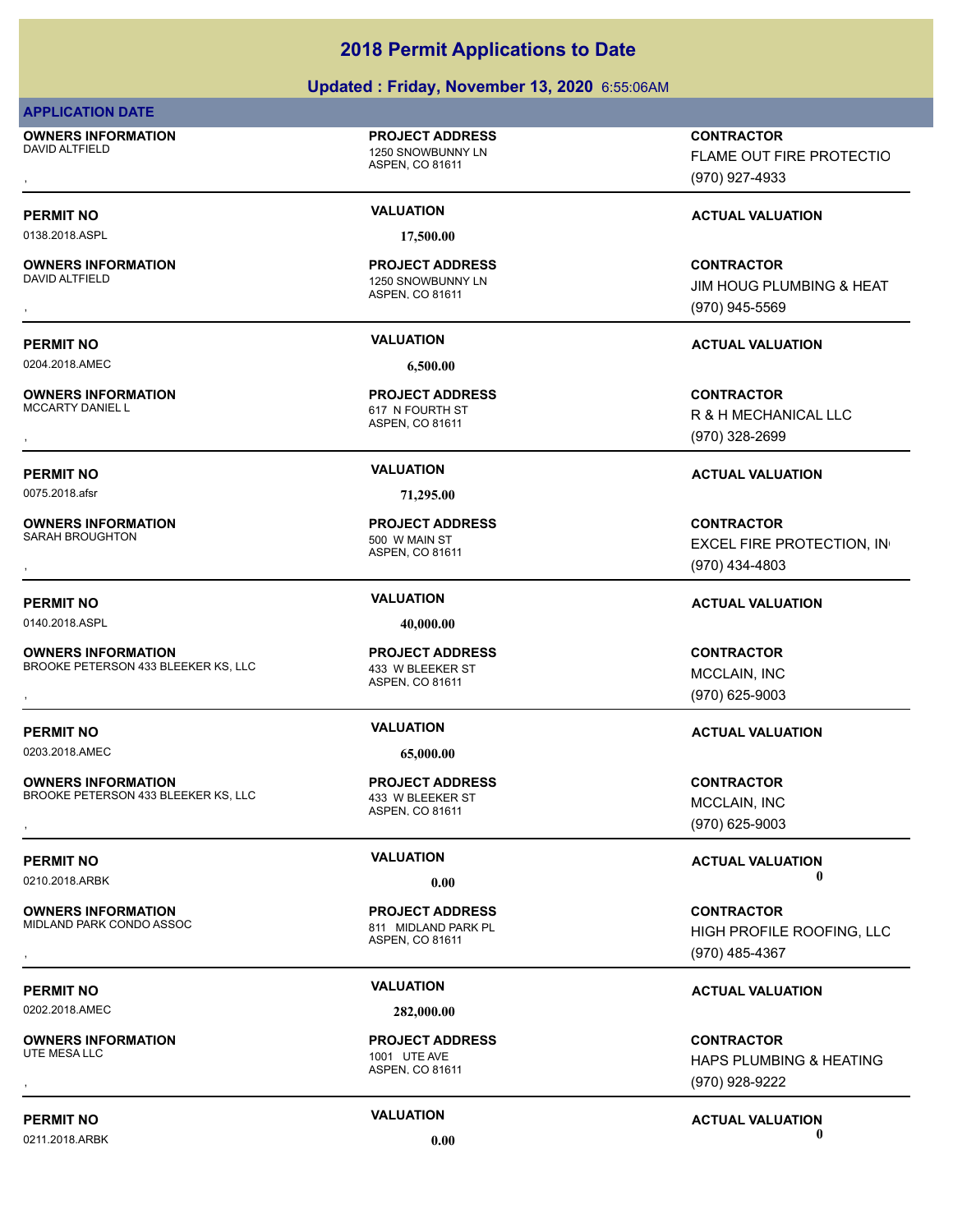### **Updated : Friday, November 13, 2020** 6:55:06AM

### **APPLICATION DATE**

**OWNERS INFORMATION** K & W PROPERTIES I LLC **AND A SET A CONSIDER GROVE RD** 

**PROJECT ADDRESS**

ASPEN, CO 81611

, **CONTRACTOR** SEVEN CASTLES CONSTRUCT (970) 618-7294

AARON'S QUALITY ELECTRIC

FIREPLACE COMPANY, THE

(970) 704-1124

(970) 963-3598

### **PERMIT NO VALUATION VALUATION VALUATION**

0183.2018.AELE **4,600.00**

**OWNERS INFORMATION** , **CONTRACTOR**

**PERMIT NO VALUATION ACTUAL VALUATION**

0201.2018.AMEC **9,100.00**

**OWNERS INFORMATION** ASPEN GROVE ASSOCIATES LLC<br>525 E COOPER **OWNERS INFORMATION LEarning Service CONTRACTOR REPORTS ASPEN GROW CONTRACTOR**<br>ASPEN GROVE ASSOCIATES LLC LEARNING SERVICE COOPER ASPEN, CO 81611<br>ASPEN, CO 81611 ASPEN, CO 81611 (970) 963-3598

ASPEN, CO 81611 **PROJECT ADDRESS**

ASPEN, CO 81611

527 S WEST END ST **PROJECT ADDRESS**

0076.2018.afsr **18,000.00**

ASPEN, CO 81611 ROARING FORK CONDOMINIUM ASSOC 415 E HYMAN **PROJECT ADDRESS**

**PERMIT NO VALUATION ACTUAL VALUATION**

**OWNERS INFORMATION MASSOC REGIST ADDRESS CONTRACTOR CONTRACTOR**<br>ROARING FORK CONDOMINIUM ASSOC ASPEN, CO 81611 ASPEN, CO 81611 Mass of the CONTROL MASPEN, CO 81611 Mass of the CONTROL MASS ASPEN, CO 81611 Mass of the CONT FIRE ENGINEERING SERVICE (970) 319-1187

**8/3/18**

0182.2018.AELE **65,000.00**

**OWNERS INFORMATION**

**OWNERS INFORMATION**

0009.2018.ARED

**OWNERS INFORMATION** JAMIE ALEXANDER LLC<br>520 N EIGHTH ST

**OWNERS INFORMATION** JAMIE ALEXANDER LLC 520 N EIGHTH ST

ASPEN, CO 81611 1250 SNOWBUNNY LN **PROJECT ADDRESS**

ASPEN, CO 81611

ASPEN, CO 81611 **PROJECT ADDRESS** , **CONTRACTOR**

**PERMIT NO VALUATION ACTUAL VALUATION**

, **CONTRACTOR** EURO ELECTRIC, LLC (970) 366-8549

### **PERMIT NO VALUATION ACTUAL VALUATION**

, **CONTRACTOR** SCHLUMBERGER /SCHERER ( (970) 925-8360

**8/2/18**

**OWNERS INFORMATION**

ASPEN, CO 81611 520 W HALLAM ST **PROJECT ADDRESS**

**PERMIT NO VALUATION ACTUAL VALUATION** 0209.2018.ARBK **0.00 0.00**

, **CONTRACTOR** STEEPLECHASE CONSTRUCT (970) 920-4079

# **PERMIT NO VALUATION ACTUAL VALUATION** 0079.2018.RWBU **10,000.00**

# **PROJECT ADDRESS**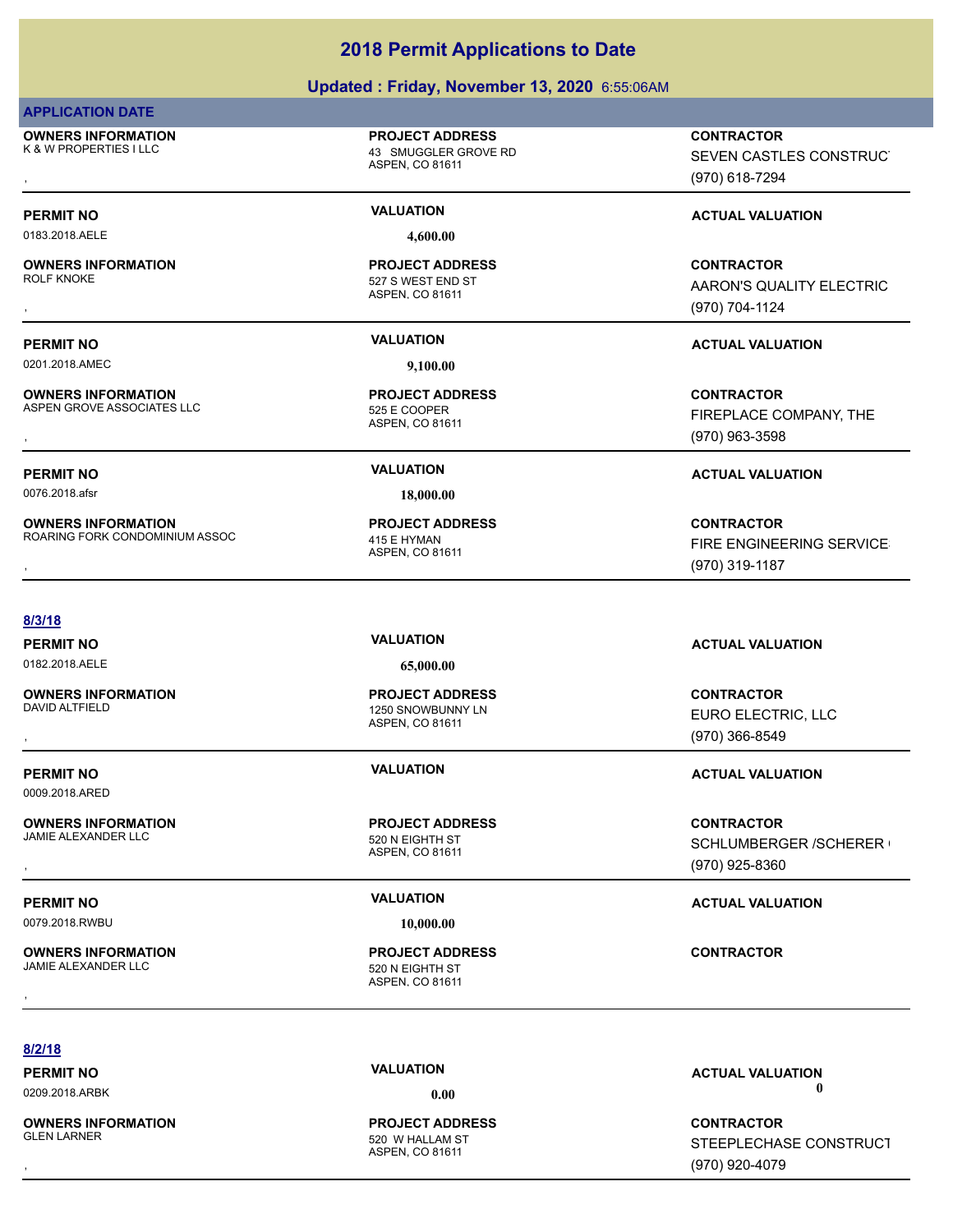### **Updated : Friday, November 13, 2020** 6:55:06AM

### **APPLICATION DATE**

0179.2018.AELE **2,000.00**

**OWNERS INFORMATION**

**PROJECT ADDRESS**

0180.2018.AELE **3,200.00**

**OWNERS INFORMATION**

**OWNERS INFORMATION**<br>PLATINUM IRREV TRUST

**PERMIT NO VALUATION ACTUAL VALUATION**

0023.2018.AHPC

**OWNERS INFORMATION** RED MOUNTAIN RIVERFRONT, LLC<br>
120 RED MOUNTAIN RD

0078.2018.RWBU **18,000.00**

**OWNERS INFORMATION** CRMX-236 LLC 219 N MONARCH ST

**OWNERS INFORMATION** CG CRYSTAL LAKE HOLDINGS LLC 1449 CRYSTAL LAKE RD

0056.2018.ENTP

0026.2018.PCWP

**OWNERS INFORMATION**

ASPEN, CO 81611 530 E MAIN ST

ASPEN, CO 81611 501 E HYMAN AVE **PROJECT ADDRESS**

ASPEN, CO 81611 1001 E COOPER AVE **PROJECT ADDRESS**

ASPEN, CO 81611 **PROJECT ADDRESS OWNERS INFORMATION FROJECT ADDRESS AREA CONTRACTOR**<br>RED MOUNTAIN RIVERFRONT, LLC ASPEN ON THE MOUNTAIN RD<br>ASPEN. CO 81611

ASPEN, CO 81611 **PROJECT ADDRESS** , **CONTRACTOR**

ASPEN, CO 81611 **PROJECT ADDRESS OWNERS INFORMATION METALLY SERVICE TO A PROJECT ADDRESS CONTRACTOR CONTRACTOR**<br>CG CRYSTAL LAKE HOLDINGS LLC A ASPEN, CO 81611 ASPEN, CO 81611 M.M.2 LLC A ASPEN, CO 81611 (970) 274-6465

ASPEN, CO 81611 616 E HYMAN **PROJECT ADDRESS** , **CONTRACTOR**

ASPEN, CO 81611 **PROJECT ADDRESS** , **CONTRACTOR**

**PERMIT NO VALUATION ACTUAL VALUATION**

, **CONTRACTOR** R & H MECHANICAL LLC (970) 328-2699

### **PERMIT NO VALUATION ACTUAL VALUATION**

, **CONTRACTOR** LASSITER ELECTRIC, INC (970) 927-4656

**PERMIT NO VALUATION ACTUAL VALUATION** 0207.2018.ARBK **0.00 0.00**

**OWNERS INFORMATION PROJECT ADDRESS CONTRACTOR**<br>PLATINUM IRREV TRUST 1001 E COOPER AVE ASPEN REMODELING<br>, ASPEN, CO 81611 ASPEN REMODELING (970) 927-4218

**PERMIT NO VALUATION ACTUAL VALUATION**

**PERMIT NO VALUATION VALUATION VALUATION** 0208.2018.ARBK **0.00 0.00**

> M.M.8 LLC (970) 274-6465

**PERMIT NO VALUATION VALUATION VALUATION** 

**PERMIT NO VALUATION ACTUAL VALUATION**

**OWNERS INFORMATION** HOLY CROSS ELECTRIC ASSOC 215 AABC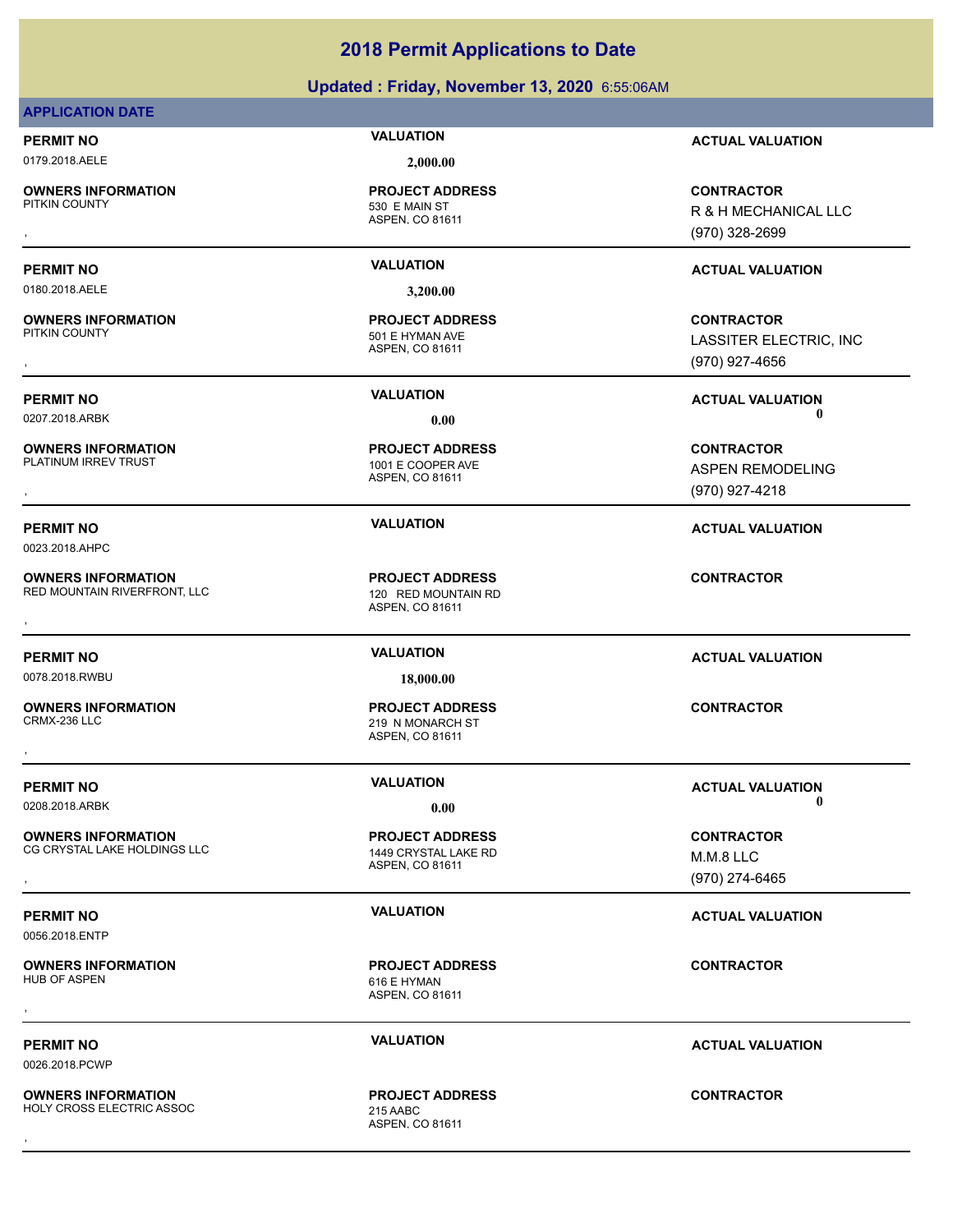|                                                                        | $\frac{1}{2}$ . $\frac{1}{2}$ . $\frac{1}{2}$ . $\frac{1}{2}$ . $\frac{1}{2}$ . $\frac{1}{2}$ . $\frac{1}{2}$ . $\frac{1}{2}$ . $\frac{1}{2}$ . $\frac{1}{2}$ . $\frac{1}{2}$ . $\frac{1}{2}$ . $\frac{1}{2}$ . $\frac{1}{2}$ . $\frac{1}{2}$ . $\frac{1}{2}$ . $\frac{1}{2}$ . $\frac{1}{2}$ . $\frac{1$ |                                                                 |  |  |
|------------------------------------------------------------------------|-----------------------------------------------------------------------------------------------------------------------------------------------------------------------------------------------------------------------------------------------------------------------------------------------------------|-----------------------------------------------------------------|--|--|
| Updated: Friday, November 13, 2020 6:55:06AM                           |                                                                                                                                                                                                                                                                                                           |                                                                 |  |  |
| <b>APPLICATION DATE</b>                                                |                                                                                                                                                                                                                                                                                                           |                                                                 |  |  |
| <b>PERMIT NO</b>                                                       | <b>VALUATION</b>                                                                                                                                                                                                                                                                                          | <b>ACTUAL VALUATION</b>                                         |  |  |
| 0181.2018.AELE                                                         | 2,200.00                                                                                                                                                                                                                                                                                                  |                                                                 |  |  |
| <b>OWNERS INFORMATION</b><br>CITY HALL CITY OF ASPEN                   | <b>PROJECT ADDRESS</b><br>120 W COOPER AVE<br>ASPEN, CO 81611                                                                                                                                                                                                                                             | <b>CONTRACTOR</b>                                               |  |  |
| <b>PERMIT NO</b><br>0016.2018.REMP                                     | <b>VALUATION</b>                                                                                                                                                                                                                                                                                          | <b>ACTUAL VALUATION</b>                                         |  |  |
| <b>OWNERS INFORMATION</b><br><b>CUSTOMER</b>                           | <b>PROJECT ADDRESS</b>                                                                                                                                                                                                                                                                                    | <b>CONTRACTOR</b>                                               |  |  |
|                                                                        |                                                                                                                                                                                                                                                                                                           |                                                                 |  |  |
| 8/1/18                                                                 | <b>VALUATION</b>                                                                                                                                                                                                                                                                                          |                                                                 |  |  |
| <b>PERMIT NO</b><br>0206.2018.ARBK                                     |                                                                                                                                                                                                                                                                                                           | <b>ACTUAL VALUATION</b><br>O                                    |  |  |
|                                                                        | 0.00                                                                                                                                                                                                                                                                                                      |                                                                 |  |  |
| <b>OWNERS INFORMATION</b><br>ELLEN K VALENTINE                         | <b>PROJECT ADDRESS</b><br>1230 SNOWBUNNY LN                                                                                                                                                                                                                                                               | <b>CONTRACTOR</b><br>REGAN CONSTRUCTION, INC                    |  |  |
| 1230 SNOWBUNNY LN<br>ASPEN, CO 81611                                   | ASPEN, CO 81611                                                                                                                                                                                                                                                                                           | (970) 923-0010                                                  |  |  |
| <b>PERMIT NO</b>                                                       | <b>VALUATION</b>                                                                                                                                                                                                                                                                                          | <b>ACTUAL VALUATION</b>                                         |  |  |
| 0199.2018.AMEC                                                         | 3,250.00                                                                                                                                                                                                                                                                                                  |                                                                 |  |  |
| <b>OWNERS INFORMATION</b><br>MOCKINGBIRD INTERESTS ASPEN LL            | <b>PROJECT ADDRESS</b><br>535 E HYMAN AVE<br>ASPEN, CO 81611                                                                                                                                                                                                                                              | <b>CONTRACTOR</b><br>JIM HOUG PLUMBING & HEAT<br>(970) 945-5569 |  |  |
| <b>PERMIT NO</b>                                                       | <b>VALUATION</b>                                                                                                                                                                                                                                                                                          | <b>ACTUAL VALUATION</b>                                         |  |  |
| 0200.2018.AMEC                                                         | 3,250.00                                                                                                                                                                                                                                                                                                  |                                                                 |  |  |
| <b>OWNERS INFORMATION</b><br>C/O ANDREW HECHT ASPEN CORE VENTURES, LLC | <b>PROJECT ADDRESS</b><br>535 E HYMAN AVE<br>ASPEN, CO 81611                                                                                                                                                                                                                                              | <b>CONTRACTOR</b><br>JIM HOUG PLUMBING & HEAT<br>(970) 945-5569 |  |  |
| <b>PERMIT NO</b>                                                       | <b>VALUATION</b>                                                                                                                                                                                                                                                                                          | <b>ACTUAL VALUATION</b>                                         |  |  |
| 0136.2018.ASPL                                                         | 15,000.00                                                                                                                                                                                                                                                                                                 |                                                                 |  |  |
| <b>OWNERS INFORMATION</b><br><b>CITY MARKET INC</b>                    | <b>PROJECT ADDRESS</b><br>711 E COOPER AVE<br>ASPEN, CO 81611                                                                                                                                                                                                                                             | <b>CONTRACTOR</b><br><b>JTB CO</b>                              |  |  |
| <b>PERMIT NO</b>                                                       | <b>VALUATION</b>                                                                                                                                                                                                                                                                                          | <b>ACTUAL VALUATION</b>                                         |  |  |
| 0178.2018.AELE                                                         | 500.00                                                                                                                                                                                                                                                                                                    |                                                                 |  |  |
| <b>OWNERS INFORMATION</b><br>CCI-ASPEN I LP                            | <b>PROJECT ADDRESS</b><br>710 E DURANT<br>ASPEN, CO 81611                                                                                                                                                                                                                                                 | <b>CONTRACTOR</b><br>TARANAKI ELECTRIC, INC.<br>(970) 618-9573  |  |  |

**7/31/18**

0176.2018.AELE **47,560.00**

# **PERMIT NO CONSUMITY ACTUAL VALUATION VALUATION ACTUAL VALUATION**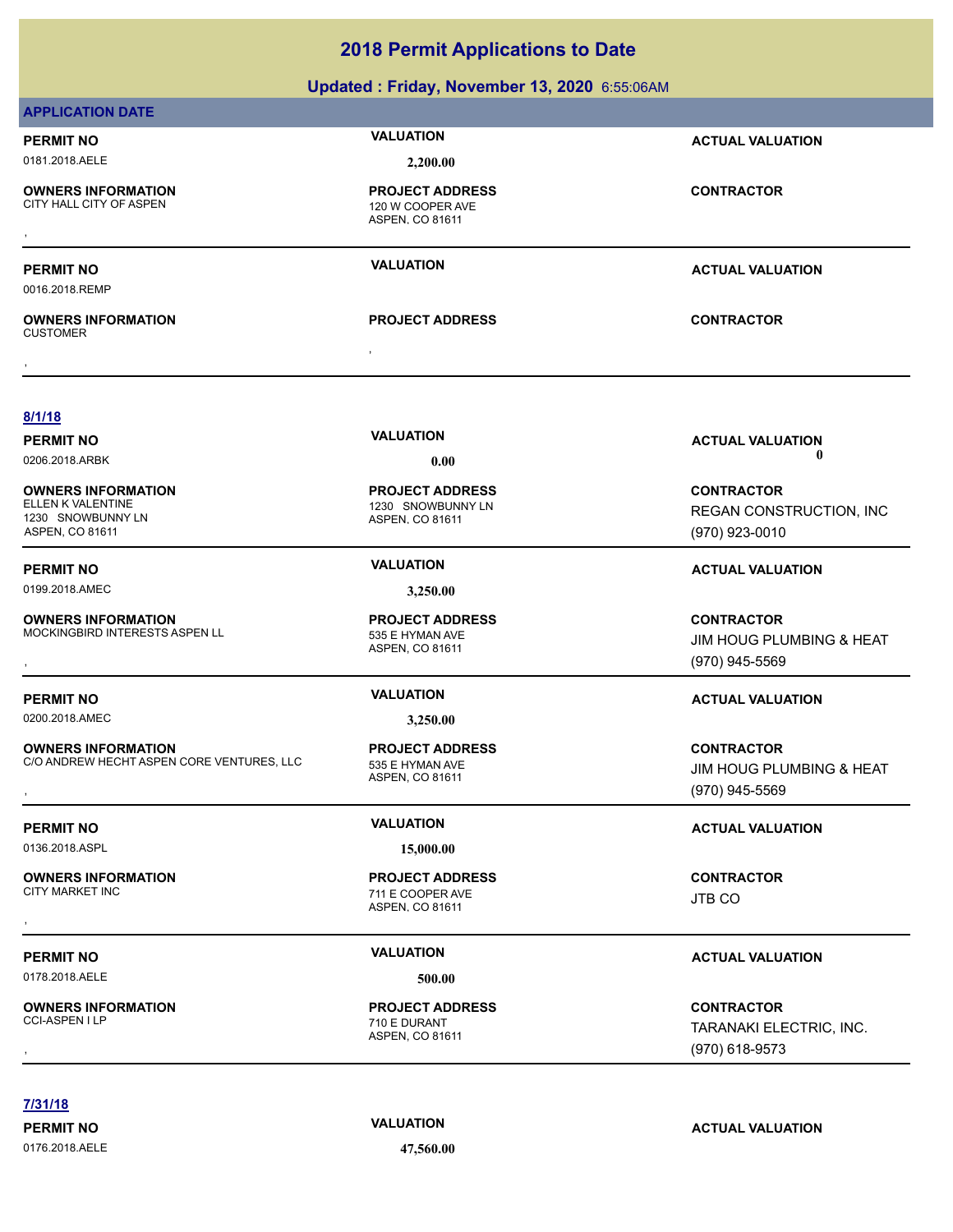| Updated: Friday, November 13, 2020 6:55:06AM                                                   |                                                               |                                                                     |
|------------------------------------------------------------------------------------------------|---------------------------------------------------------------|---------------------------------------------------------------------|
| <b>APPLICATION DATE</b>                                                                        |                                                               |                                                                     |
| <b>OWNERS INFORMATION</b><br>BALD MOUNTAIN DEVELOPMENT LLC<br>132 W MAIN ST<br>ASPEN, CO 81611 | <b>PROJECT ADDRESS</b><br>695 S ASPEN ST<br>ASPEN, CO 81611   | <b>CONTRACTOR</b><br><b>CONUNDRUM TECHNOLOGIE</b><br>(970) 926-2554 |
| <b>PERMIT NO</b><br>0205.2018.ARBK                                                             | <b>VALUATION</b><br>295,000.00                                | <b>ACTUAL VALUATION</b><br>295,000                                  |
| <b>OWNERS INFORMATION</b><br>GUTNER KENNETH H REVOCABLE TRU                                    | <b>PROJECT ADDRESS</b><br>210 E COOPER AVE<br>ASPEN, CO 81611 | <b>CONTRACTOR</b><br>S & S CONSTRUCTION<br>(970) 618-7318           |
| 7/30/18<br><b>PERMIT NO</b><br>0052.2018.ASLU                                                  | <b>VALUATION</b>                                              | <b>ACTUAL VALUATION</b>                                             |
| <b>OWNERS INFORMATION</b><br>ZAYANDEROUDI FAMILY TRUST                                         | <b>PROJECT ADDRESS</b><br>834 E DURANT AVE<br>ASPEN, CO 81611 | <b>CONTRACTOR</b>                                                   |
| <b>PERMIT NO</b><br>0204.2018.ARBK                                                             | <b>VALUATION</b><br>3,500.00                                  | <b>ACTUAL VALUATION</b><br>3,500                                    |
| <b>OWNERS INFORMATION</b><br><b>JOHN GATES</b>                                                 | <b>PROJECT ADDRESS</b><br>22 AJAX AVE<br>ASPEN, CO 81611      | <b>CONTRACTOR</b>                                                   |
|                                                                                                |                                                               |                                                                     |
| 7/27/18<br><b>PERMIT NO</b><br>0072.2018.afsr                                                  | <b>VALUATION</b><br>4,384.00                                  | <b>ACTUAL VALUATION</b>                                             |
| <b>OWNERS INFORMATION</b><br><b>BTR SARDY LLC</b>                                              | <b>PROJECT ADDRESS</b><br>128 E MAIN ST<br>ASPEN, CO 81611    | <b>CONTRACTOR</b><br>ACME ALARM COMPANY<br>(970) 625-3398           |
| <b>PERMIT NO</b>                                                                               | <b>VALUATION</b>                                              | <b>ACTUAL VALUATION</b>                                             |
| 0175.2018.AELE                                                                                 | 763.00                                                        |                                                                     |
| <b>OWNERS INFORMATION</b><br>JAMMB, LLC                                                        | <b>PROJECT ADDRESS</b><br>108 E FRANCIS<br>ASPEN, CO 81611    | <b>CONTRACTOR</b><br>PARAGON SYSTEMS INTEGR/<br>(970) 544-8494      |
| 7/26/18                                                                                        |                                                               |                                                                     |
| <b>PERMIT NO</b>                                                                               | <b>VALUATION</b>                                              | <b>ACTUAL VALUATION</b>                                             |
| 0076.2018.RWBU                                                                                 | 1,500.00                                                      |                                                                     |
|                                                                                                |                                                               |                                                                     |

**OWNERS INFORMATION** VIDAL CHARLES ALEXANDER & LIND 1265 BUNNY CT 1305 SNOWBUNNY LN ASPEN, CO 81611

0174.2018.AELE **15,900.00**

ASPEN, CO 81611

**PROJECT ADDRESS**

**PERMIT NO CONSUMPTER ACTUAL VALUATION VALUATION ACTUAL VALUATION** 

**CONTRACTOR**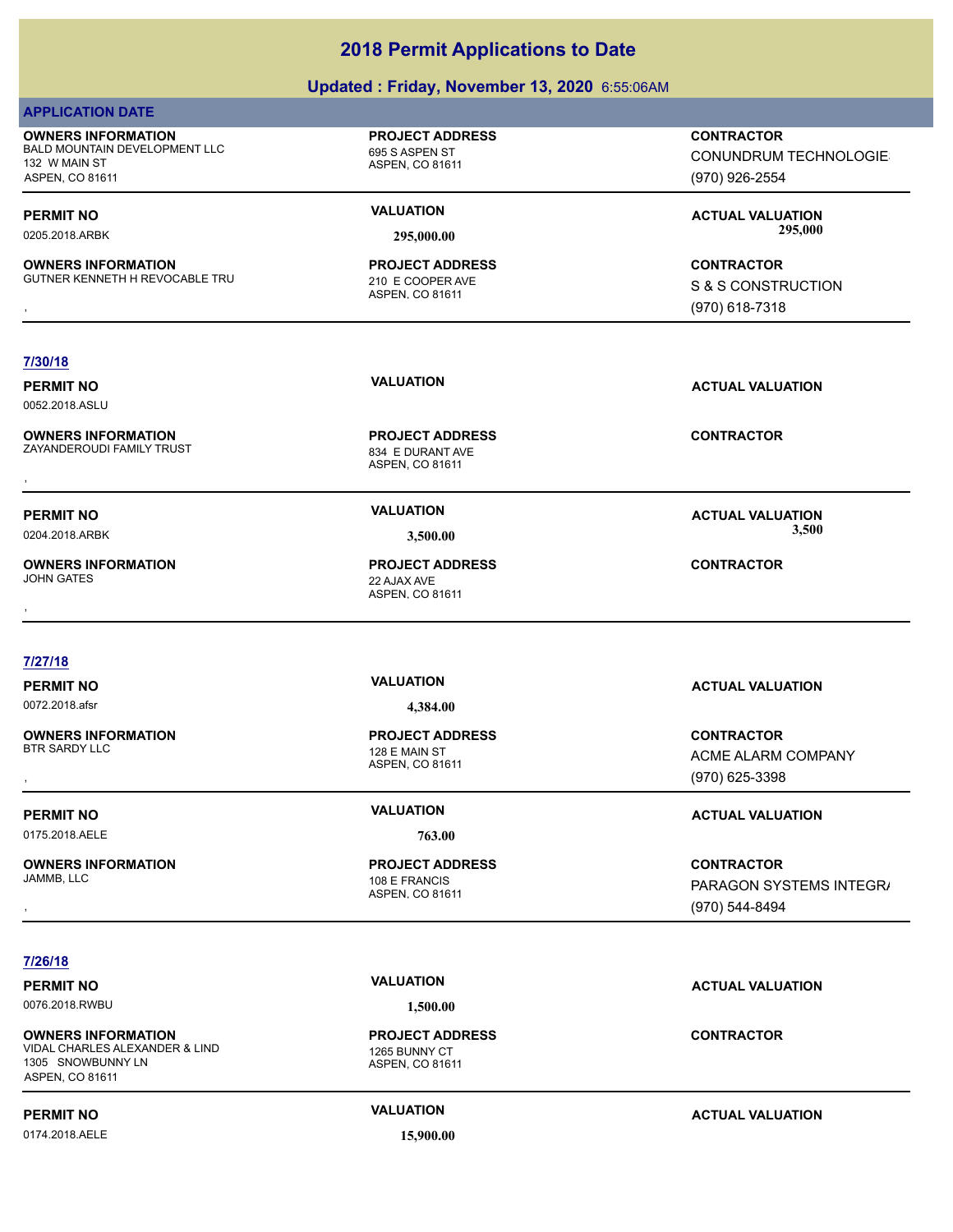**7/24/18**

# **2018 Permit Applications to Date**

# **Updated : Friday, November 13, 2020** 6:55:06AM

## **APPLICATION DATE**

**OWNERS INFORMATION** BILL GUTH 308 ASPEN E, LLC 124 W HALLAM ST

# **PROJECT ADDRESS**

ASPEN, CO 81611

0198.2018.AMEC **4,000.00**

**OWNERS INFORMATION** ELLIOTT ELYSE A 110 PARK AVE 610 W NORTH ST ASPEN, CO 81611

0172.2018.AELE **10,912.00**

**OWNERS INFORMATION** GARRET GULCH EQUITY VENTURES<br>322 E BLEEKER

**OWNERS INFORMATION**

ASPEN, CO 81611 **PROJECT ADDRESS**

ASPEN, CO 81611 **PROJECT ADDRESS**

0173.2018.AELE **9,910.00**

ASPEN, CO 81611 GARRET GULCH EQUITY VENTURES 324 E BLEEKER **PROJECT ADDRESS**

, **CONTRACTOR** PARAGON SYSTEMS INTEGR/ (970) 544-8494

# **PERMIT NO VALUATION VALUATION VALUATION**

**CONTRACTOR** VALLEY MECHANICAL (970) 704-9766

# **PERMIT NO VALUATION ACTUAL VALUATION**

**OWNERS INFORMATION METALLY SERVICE PROJECT ADDRESS ARE:**<br>GARRET GULCH EQUITY VENTURES THE SAME ASPEN, CO 81611 METAL METAL METAL METAL METAL METAL ASPEN, CO 81611 META<br>ASPEN, CO 81611 METAL METAL METAL (970) 544-8494, MET PARAGON SYSTEMS INTEGR/ (970) 544-8494

### **PERMIT NO VALUATION ACTUAL VALUATION**

**OWNERS INFORMATION METALLY CONTRACTOR SERVICES FOR A SERVICE OF PROJECT ADDRESS ARRET GULCH EQUITY VENTURES AN<br>GARRET GULCH EQUITY VENTURES ASPEN ASPEN, CO 81611 METAL METAL METAL METAL METAL ASPEN, CO 81611 METAL METAL M** PARAGON SYSTEMS INTEGR/ (970) 544-8494

### **7/25/18**

0071.2018.afsr **1,000.00**

**OWNERS INFORMATION** C/O ANDREW HECHT ASPEN CORE VENTURES, LLC 535 E HYMAN AVE

0197.2018.AMEC **12,948.00**

**OWNERS INFORMATION** WEST POND DRIVE LLC 120 S SPRING ST

0051.2018.ASLU

# **OWNERS INFORMATION**

0015.2018.REMP

, **OWNERS INFORMATION CUSTOMER** , **CONTRACTOR**

# ASPEN, CO 81611 **PROJECT ADDRESS**

# ASPEN, CO 81611 **PROJECT ADDRESS**

ASPEN, CO 81611 124 & 128 JUAN ST **PROJECT ADDRESS OWNERS INFORMATION CONTRACTOR**<br>CORNER UNIT #5 LLC<br>CORNER UNIT #5 LLC<br>,<br>,

### **PERMIT NO VALUATION ACTUAL VALUATION**

### **PROJECT ADDRESS**

# **PERMIT NO VALUATION ACTUAL VALUATION**

**OWNERS INFORMATION CORE VENTURES, LLC FROJECT ADDRESS FROM THE SECONTRACTOR**<br>C/O ANDREW HECHT ASPEN CORE VENTURES, LLC FOR STRING ASPEN. CO 81611<br>ASPEN. CO 81611 FINE 270) 927-4933 **FLAME OUT FIRE PROTECTIO** (970) 927-4933

### **PERMIT NO VALUATION ACTUAL VALUATION**

, **CONTRACTOR** TRUE NORTH HEARTH AND H (970) 274-0200

### **PERMIT NO VALUATION ACTUAL VALUATION**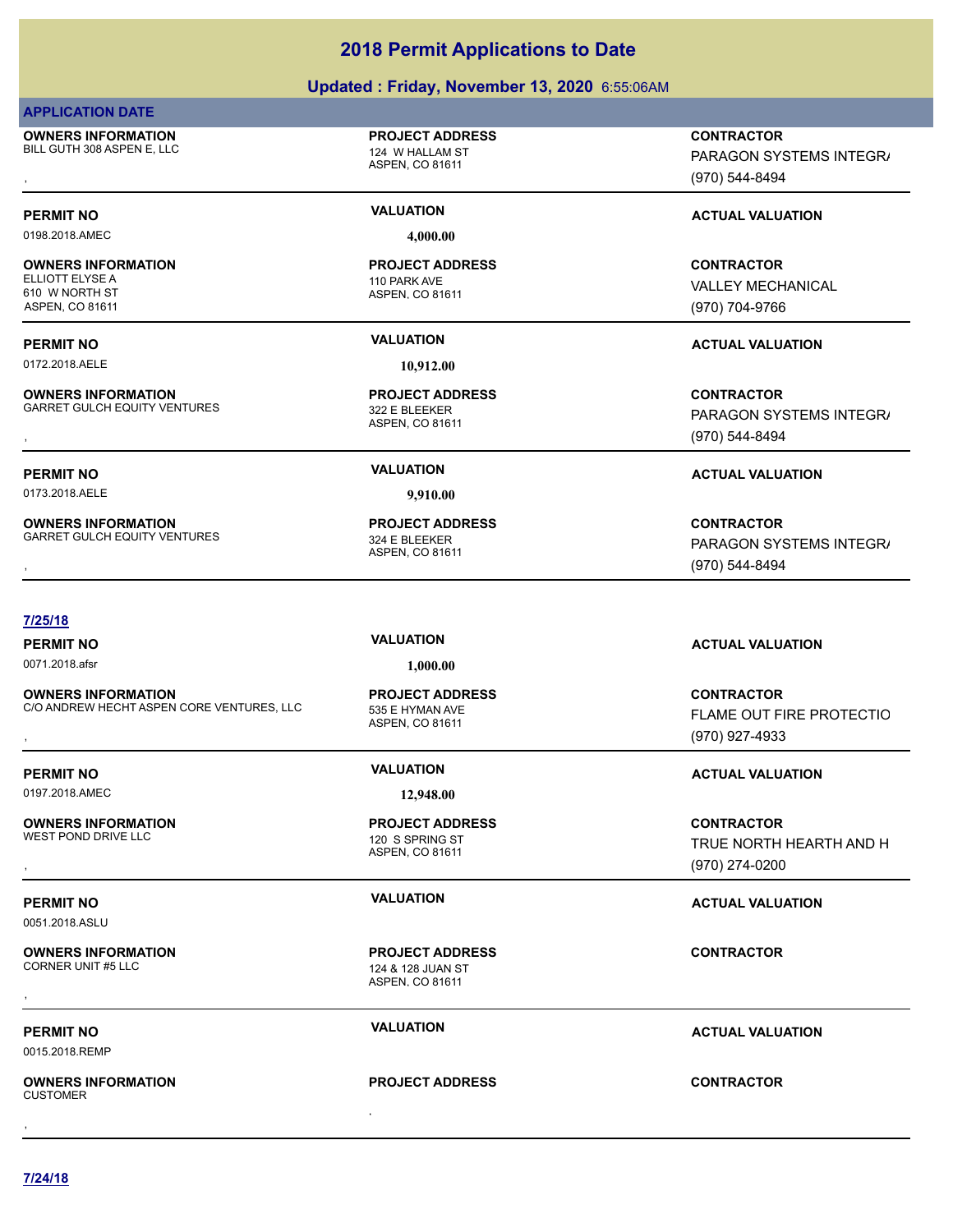### **Updated : Friday, November 13, 2020** 6:55:06AM

### **APPLICATION DATE**

0134.2018.ASPL **2,500.00**

**OWNERS INFORMATION**

**OWNERS INFORMATION**

ASPEN, CO 81611 108 MAPLE LN **PROJECT ADDRESS**

ASPEN, CO 81611 331 MIDLAND AVE **PROJECT ADDRESS**

**PERMIT NO VALUATION ACTUAL VALUATION**

**OWNERS INFORMATION PROJECT ADDRESS CONTRACTOR**<br>LESLIE CURLEY 108 MAPLE LN ASPEN WATERWISE, LLC<br>, ASPEN, CO 81611 (9 ASPEN WATERWISE, LLC (970) 925-1914

### **PERMIT NO VALUATION ACTUAL VALUATION**

0050.2018.ASLU

**7/23/18**

**OWNERS INFORMATION** WILLIAM BOEHRINGER ASPEN HILLS INVESTORS,<br>LLC **OWNERS INFORMATION METALLY SERVICE PROJECT ADDRESS ARE:**<br>WILLIAM BOEHRINGER ASPEN HILLS INVESTORS, A MIDLAND AVE ASPEN. CO 81611<br>LLC<br>,

ASPEN, CO 81611 RYDHOLM RALPH W & O BRIEN WALT 39 ROARING FORK DR **PROJECT ADDRESS**

ASPEN, CO 81611 404 MIDLAND PARK PL. **PROJECT ADDRESS**

**PROJECT ADDRESS**

**PERMIT NO CONSUMITY OF A CONSUMITY OF A CONSUMITY OF A CONSUMITY OF A CTUAL VALUATION** 0203.2018.ARBK **0.00 0.00**

OWNER/ BUILDER

ASPEN CONSTRUCTION, INC (970) 920-3960

HANSEN CONSTRUCTION, INC (970) 920-1558

0201.2018.ARBK **18,848.00 18,848.00**

, **CONTRACTOR** REGAN CONSTRUCTION, INC (970) 923-0010

## **PERMIT NO VALUATION ACTUAL VALUATION**

**OWNERS INFORMATION MALL THE ROJECT ADDRESS ARE:** CONTRACTOR CONTRACTOR<br>RYDHOLM RALPH W & O BRIEN WALT 45PEN, CO 81611 ASPEN, CO 81611 ASPEN, CO 81611 **PERMIT NO VALUATION ACTUAL VALUATION** 0202.2018.ARBK **250,000.00 250,000.00** ASPEN, CO 81611 **OWNERS INFORMATION**<br>JOHN MONTGOMERY 803 E HYMAN AVE **PROJECT ADDRESS** , **CONTRACTOR PERMIT NO VALUATION ACTUAL VALUATION** 0022.2018.AHPC ASPEN, CO 81611 **OWNERS INFORMATION** 0549 RACE ALY **PROJECT ADDRESS** , **CONTRACTOR PERMIT NO VALUATION ACTUAL VALUATION** 0081.2018.ACBK **250,000.00 250,000.00** ASPEN, CO 81611 **OWNERS INFORMATION** 419 E HYMAN AVE LLC 419 E HYMAN **PROJECT ADDRESS** , **CONTRACTOR PERMIT NO VALUATION ACTUAL VALUATION**

**OWNERS INFORMATION**

0006.2018.COPY

, **OWNERS INFORMATION** TBD , **CONTRACTOR**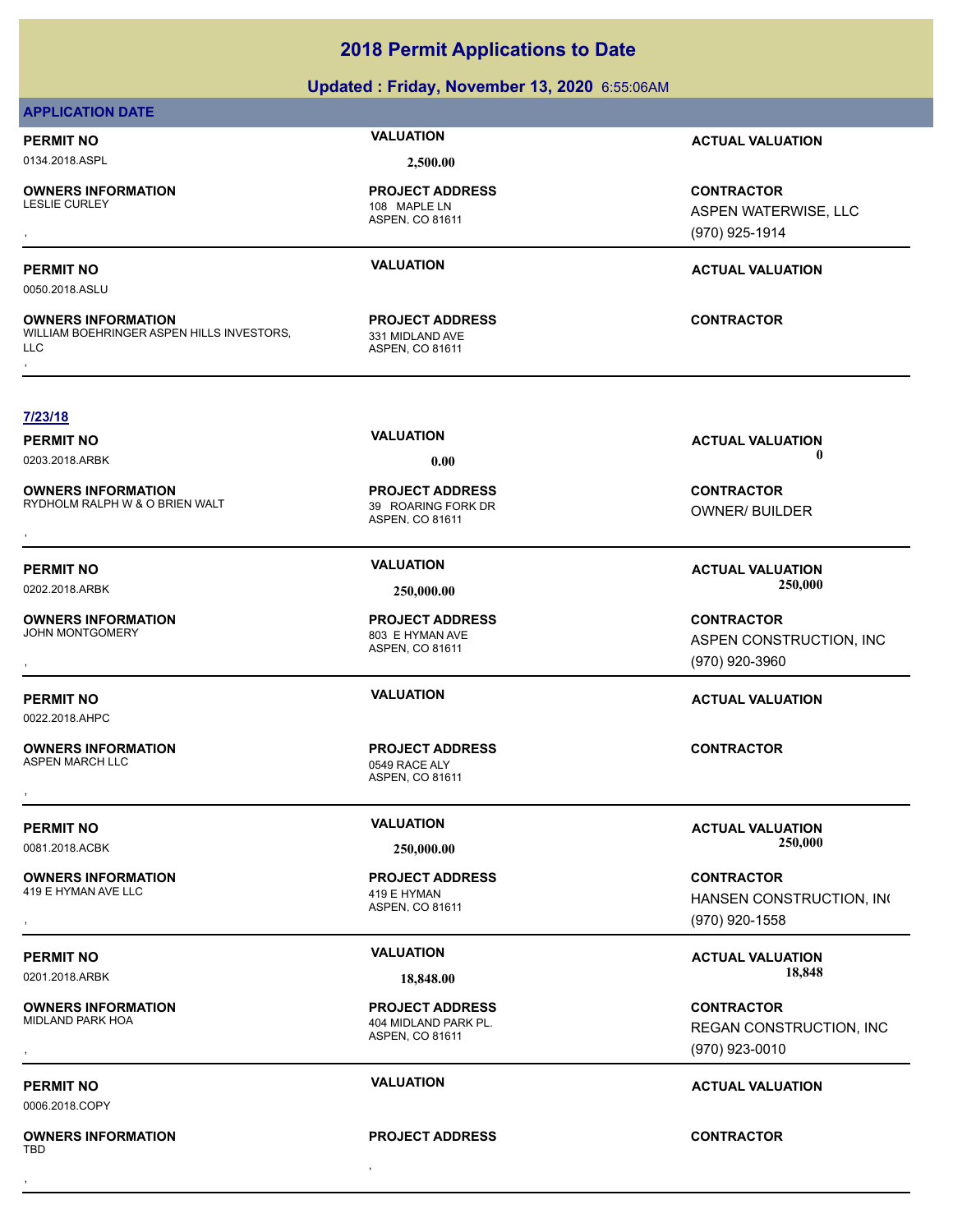### **Updated : Friday, November 13, 2020** 6:55:06AM

### **APPLICATION DATE**

### **7/20/18**

0070.2018.afsr **27,000.00**

**OWNERS INFORMATION** 287 MCSKIMMING RD. PARTNERS LL<br>0287 MCSKIMMING

0074.2018.RWBU **0.00**

**OWNERS INFORMATION**

**OWNERS INFORMATION** HOUSING AUTHORITY CITY OF ASPEN 488 CASTLE CREEK RD 530 E MAIN ST ASPEN, CO 81611

0196.2018.AMEC **15,000.00**

**OWNERS INFORMATION**<br>PLATINUM IRREV TRUST

0133.2018.ASPL **5,000.00**

**OWNERS INFORMATION** JONATHAN C & REBEKAH PULLIS 823 W BLEEKER

ASPEN, CO 81611 **PROJECT ADDRESS**

ASPEN, CO 81611 488 CASTLE CREEK RD **PROJECT ADDRESS OWNERS INFORMATION GOVERNED BY A SERVICE PROJECT ADDRESS ARE:**<br>BADGER DAYLIGHTING CORP **CORP A SERVICE AS A SPEN. CO 81611**<br>,

ASPEN, CO 81611 **PROJECT ADDRESS**

ASPEN, CO 81611 104 W COOPER AVE **PROJECT ADDRESS**

ASPEN, CO 81611 **PROJECT ADDRESS**

### **PERMIT NO VALUATION ACTUAL VALUATION**

**OWNERS INFORMATION EXAMPLE ASS ARE DESCRIPS TO A PROJECT ADDRESS ARE SERVICES CONTRACTOR CONTROUT FIRE PROTECTIO<br>287 MCSKIMMING RD. PARTNERS LL EXAMPLE ASSAN ASPEN, CO 81611<br>, Example a Control of the Assan Assam and Aspe** FLAME OUT FIRE PROTECTIO (970) 927-4933

**PERMIT NO VALUATION ACTUAL VALUATION**

**PERMIT NO VALUATION ACTUAL VALUATION** 0200.2018.ARBK **7,938,234.00 7,938,234.00**

> **CONTRACTOR** SHAW CONSTRUCTION, LLC (970) 242-9236

# **PERMIT NO VALUATION ACTUAL VALUATION**

**OWNERS INFORMATION PROJECT ADDRESS CONTRACTOR**<br>PLATINUM IRREV TRUST 104 W COOPER AVE PACIFIC SHEET METAL, INC.<br>, ASPEN. CO 81611 PACIFIC SHEET METAL, INC. (970) 925-2454

### **PERMIT NO VALUATION ACTUAL VALUATION**

, **CONTRACTOR** BROHN PLUMBING & HEATING (970) 625-2057

**7/19/18**

0195.2018.AMEC **3,000.00**

**OWNERS INFORMATION**

0170.2018.AELE **45,000.00**

**OWNERS INFORMATION** C/O ANDREW HECHT ASPEN CORE VENTURES, LLC 535 E HYMAN AVE

ASPEN, CO 81611 203 N MONARCH ST **PROJECT ADDRESS** , **CONTRACTOR**

ASPEN, CO 81611 **PROJECT ADDRESS**

# **PERMIT NO VALUATION VALUATION VALUATION**

J T HEUER, LLC (970) 640-2754

## **PERMIT NO VALUATION VALUATION VALUATION**

**OWNERS INFORMATION CORE VENTURES, LLC FROJECT ADDRESS FROM THE CONTRACTOR**<br>C/O ANDREW HECHT ASPEN CORE VENTURES, LLC FROM THE HYMAN AVE FROM THE MASSITER ELECTRIC, INC<br>ASPEN. CO 81611 FROM THE MASSITER ELECTRIC, INC.<br>GTO) LASSITER ELECTRIC, INC (970) 927-4656

# **PERMIT NO CONSUMITY OF A CONSUMITY OF A CONSUMITY OF A CONSUMITY OF A CTUAL VALUATION**

0171.2018.AELE **1,000.00**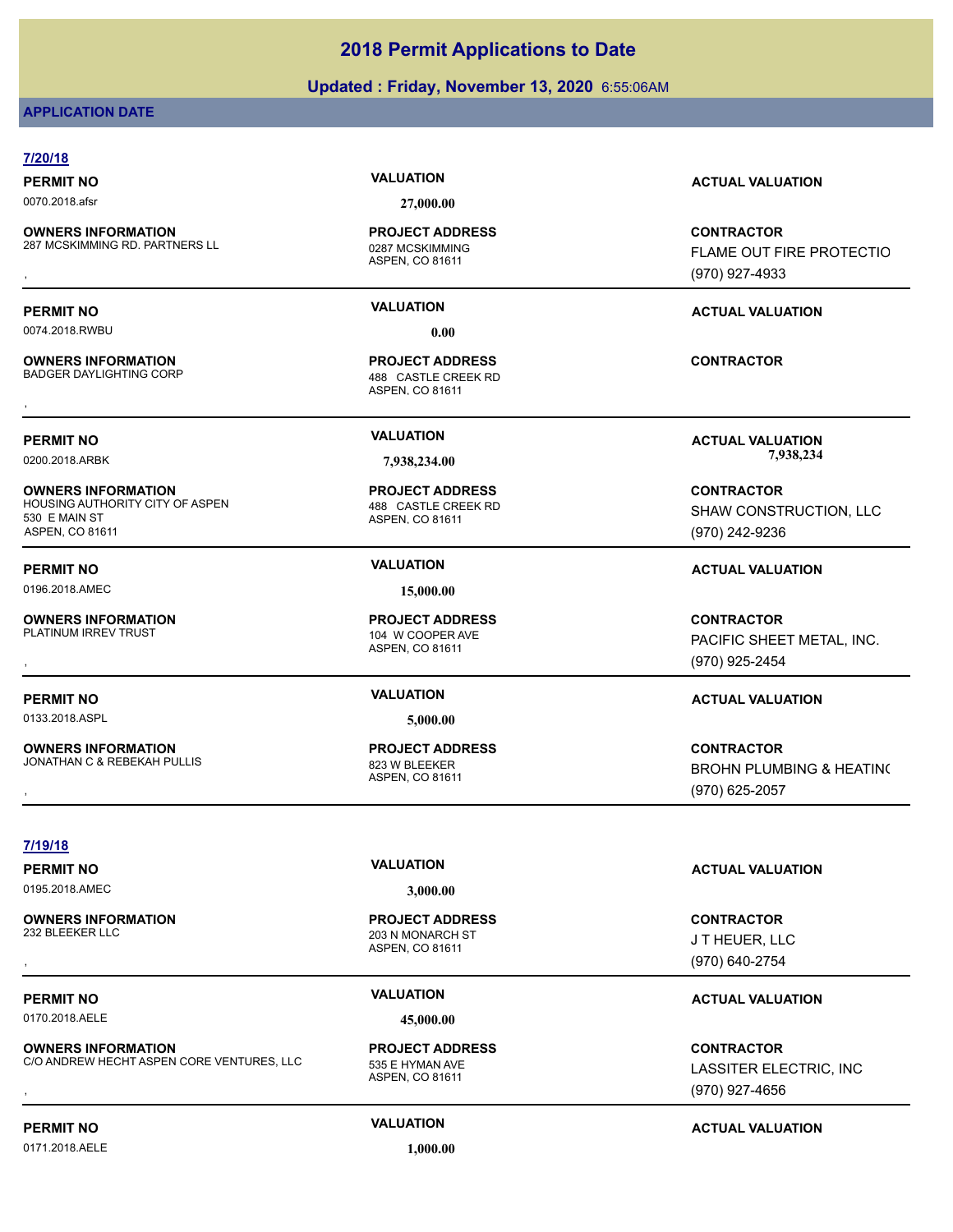### **Updated : Friday, November 13, 2020** 6:55:06AM

### **APPLICATION DATE**

**OWNERS INFORMATION** NUMBER 6 LLC 718 S MILLS 718 S MILL ST

**OWNERS INFORMATION**

ASPEN, CO 81611

**PROJECT ADDRESS**

ASPEN, CO 81611 ASPEN BUSINESS PARK INVESTORS 205 AABC **PROJECT ADDRESS OWNERS INFORMATION CONTRACTOR REGIST OF PROJECT ADDRESS CONTRACTOR CONTRACTOR**<br>ASPEN BUSINESS PARK INVESTORS 205 AABC<br>,

, **CONTRACTOR** AJAX ELECTRIC, INC. (970) 925-9473

## **PERMIT NO VALUATION VALUATION VALUATION**

**7/18/18**

**PERMIT NO VALUATION VALUATION VALUATION** 0073.2018.RWBU **2,500.00**

0025.2018.PCWP

**OWNERS INFORMATION** BILL BOEHRINGER 301 LAKE AVE 257 PARK AVE ASPEN, CO 81611

**OWNERS INFORMATION**

0132.2018.ASPL **30,000.00**

**OWNERS INFORMATION**

0021.2018.AHPC

**OWNERS INFORMATION** MICHAEL GOLDBERG 303 E MAIN ST

0193.2018.AMEC **10,000.00**

**OWNERS INFORMATION** FERAL VENTURE CAPITAL LLC 210 E COOPER AVE

0191.2018.AMEC **15,188.00**

**OWNERS INFORMATION**

0069.2018.afsr **6,568.00**

ASPEN, CO 81611 **PROJECT ADDRESS**

0194.2018.AMEC **127,000.00**

ASPEN, CO 81611 SARAH BROUGHTON 500 W MAIN ST **PROJECT ADDRESS**

ASPEN, CO 81611 500 W MAIN ST **PROJECT ADDRESS**

ASPEN, CO 81611

ASPEN, CO 81611 **PROJECT ADDRESS**

ASPEN, CO 81611 1154 E COOPER AVE **PROJECT ADDRESS** **CONTRACTOR**

**PERMIT NO VALUATION ACTUAL VALUATION**

**OWNERS INFORMATION PROJECT ADDRESS CONTRACTOR**<br>SARAH BROUGHTON 500\_W MAIN ST T\_& E\_MARSHALL ENTERPRISI<br>, ASPEN, CO 81611 T & E MARSHALL ENTERPRISI (970) 927-8071

### **PERMIT NO VALUATION ACTUAL VALUATION**

, **CONTRACTOR** RJM PLUMBING & HEATING, IN (970) 928-9875

### **PERMIT NO VALUATION ACTUAL VALUATION**

, **CONTRACTOR** A\*OK PLUMBING & HEATING, I (970) 456-3013

# **PERMIT NO CONSUMITY OF A CONSUMITY OF A CONSUMITY OF A CONSUMITY OF A CTUAL VALUATION**

**OWNERS INFORMATION PROJECT ADDRESS CONTRACTOR**<br>COOPER DUPLEX LLC 1154 E COOPER AVE TRUE NORTH HEARTH AND H<br>, ASPEN. CO 81611 TRUE NORTH HEARTH AND H (970) 274-0200

**PERMIT NO CONSUMITY ACTUAL VALUATION VALUATION VALUATION** 

**PERMIT NO VALUATION ACTUAL VALUATION PROJECT ADDRESS** , **CONTRACTOR**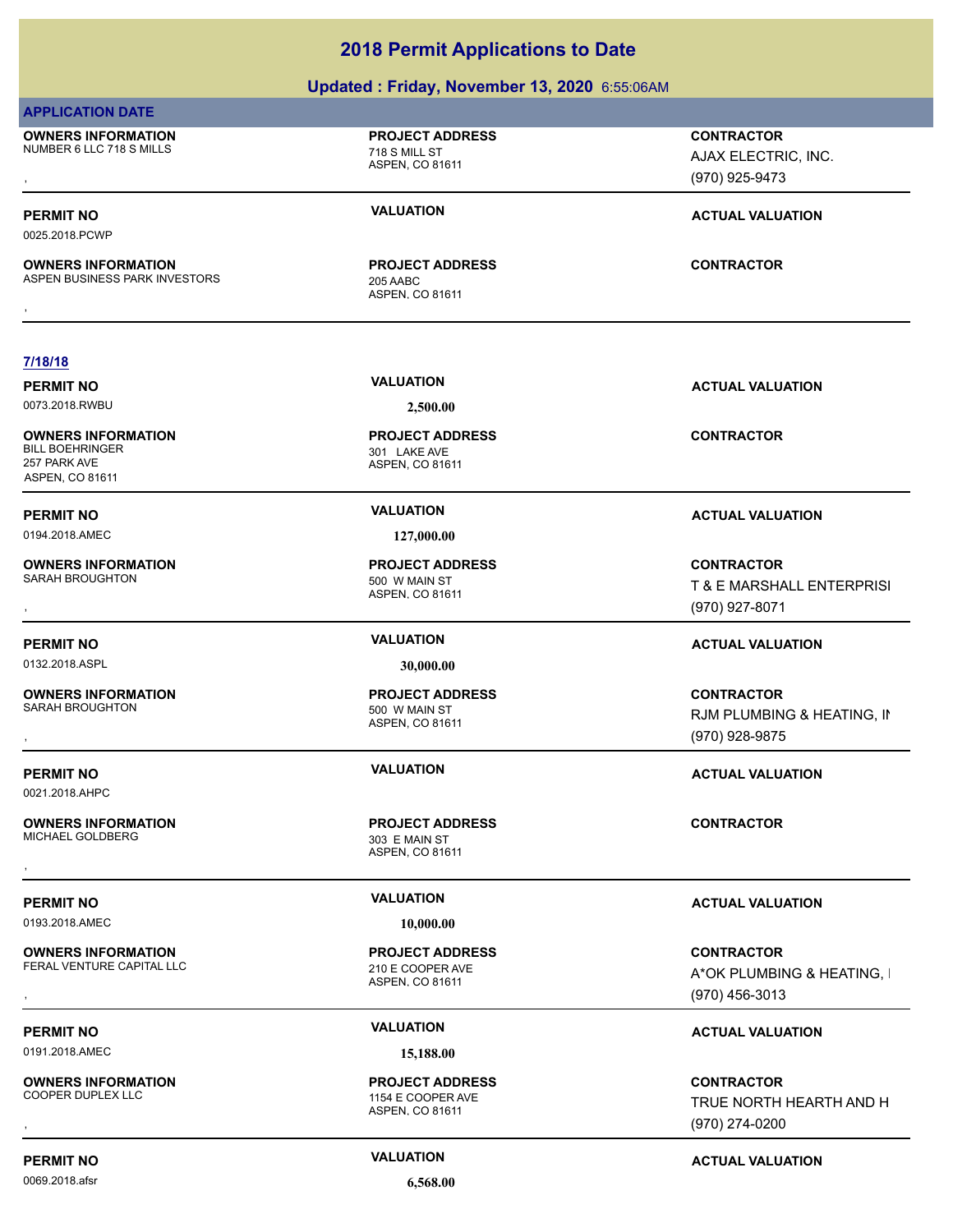### **Updated : Friday, November 13, 2020** 6:55:06AM

### **APPLICATION DATE**

**OWNERS INFORMATION** LESLIE CURLEY 108 MAPLE LN

ASPEN, CO 81611

**PROJECT ADDRESS**

**OWNERS INFORMATION** BARBARA LOUISE NEWTON 610 S WEST END ST

**OWNERS INFORMATION**

0190.2018.AMEC

**OWNERS INFORMATION** MRK 1425 CRYSTAL LAKE, LLC<br>1425 CRYSTAL LAKE RD

**7/17/18**

0192.2018.AMEC **15,188.00**

**OWNERS INFORMATION**

**OWNERS INFORMATION**

**OWNERS INFORMATION**

**OWNERS INFORMATION**

1315 MOUNTAIN VIEW DR ASPEN, CO 81611

ASPEN, CO 81611 **PROJECT ADDRESS**

ASPEN, CO 81611 39551 HWY 82 **PROJECT ADDRESS**

ASPEN, CO 81611 **PROJECT ADDRESS**

ASPEN, CO 81611 332 N RIVERSIDE AVE **PROJECT ADDRESS**

, **CONTRACTOR** APEX SECURITY (970) 945-2152

PERMIT NO **SALUATION VALUATION VALUATION ACTUAL VALUATION ACTUAL VALUATION** 0198.2018.ARBK **125,000.00 125,000.00**

, **CONTRACTOR** ATHEN BUILDERS (970) 544-9178

**PERMIT NO VALUATION ACTUAL VALUATION** 0199.2018.ARBK  $\hspace{1.6cm} 0.00$ 

, **CONTRACTOR ELEMENTS PLUMBING & HEAT** 

### **PERMIT NO VALUATION ACTUAL VALUATION**

**OWNERS INFORMATION PROJECT ADDRESS CONTRACTOR**<br>MRK 1425 CRYSTAL LAKE, LLC 1425 CRYSTAL LAKE RD MOUNTAIN AIR MECHANICAL,<br>, ASPEN, CO 81611 MOUNTAIN AIR MECHANICAL, (970) 625-4352

### **PERMIT NO VALUATION ACTUAL VALUATION**

**OWNERS INFORMATION PROJECT ADDRESS CONTRACTOR**<br>COOPER DUPLEX LLC 332 N RIVERSIDE AVE TRUE NORTH HEARTH AND H<br>, ASPEN. CO 81611 TRUE NORTH HEARTH AND H (970) 274-0200

### **PERMIT NO VALUATION ACTUAL VALUATION**

, **CONTRACTOR** R & H MECHANICAL LLC (970) 328-2699

### **PERMIT NO VALUATION ACTUAL VALUATION**

, **CONTRACTOR** AJAX ELECTRIC, INC. (970) 925-9473

**PERMIT NO CONSUMITY OF A CONSUMITY OF A CONSUMITY OF A CONSUMITY OF A CTUAL VALUATION** 0195.2018.ARBK  $\hspace{1.6cm} 0.00$ 

> **CONTRACTOR** KORU LTD (970) 963-3217

0007.2018.ENPM

**PERMIT NO CONSUMITY ACTUAL VALUATION VALUATION VALUATION** 

ASPEN, CO 81611 **PROJECT ADDRESS**

0168.2018.AELE **1,000.00**

ASPEN, CO 81611 223 E HALLAM ST

439 PEARL CT

0189.2018.AMEC 500.00

ASPEN, CO 81611 100 N EIGHTH ST **PROJECT ADDRESS**

**PROJECT ADDRESS**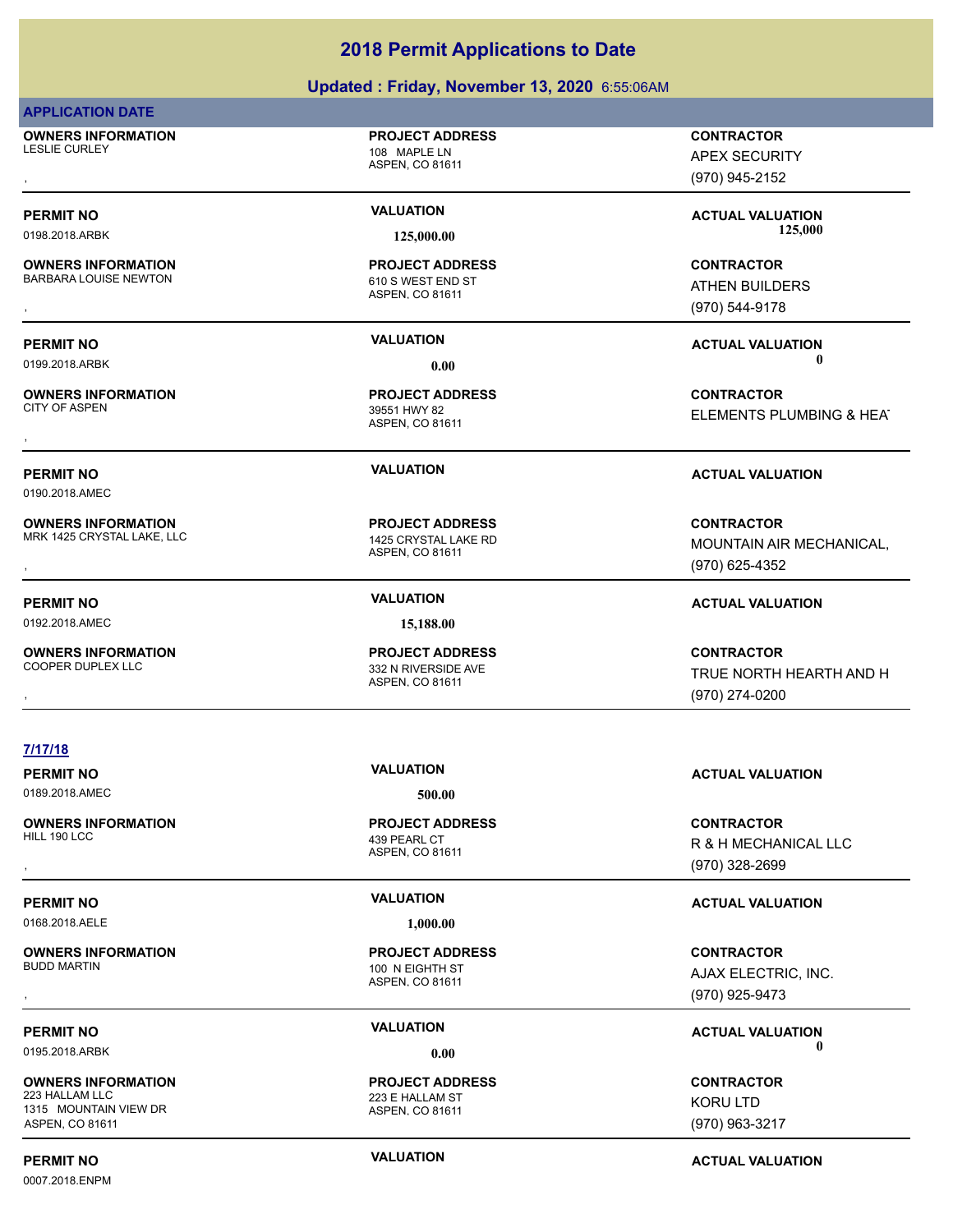### **Updated : Friday, November 13, 2020** 6:55:06AM

### **APPLICATION DATE**

**OWNERS INFORMATION** 201 E HYMAN LLC 201 E HYMAN AVE , **CONTRACTOR**

**PROJECT ADDRESS**

ASPEN, CO 81611

ASPEN, CO 81611

711 E COOPER AVE **PROJECT ADDRESS**

0169.2018.AELE **11,450.00**

**OWNERS INFORMATION**

**OWNERS INFORMATION** MICHAEL R & TAMRA L BURNS 321 OAK LN

**OWNERS INFORMATION**

**OWNERS INFORMATION**

**OWNERS INFORMATION**

**PROJECT ADDRESS**

ASPEN, CO 81611

0188.2018.AMEC **31,500.00**

ASPEN, CO 81611 OBRIEN M ANN REV TRUST **1116 WATERS AVE PROJECT ADDRESS**

ASPEN, CO 81611 735 CASTLE CREEK DRIVE LLC 735 CASTLE CREEK DR **PROJECT ADDRESS**

0131.2018.ASPL **52,600.00**

ASPEN, CO 81611 MOCKINGBIRD INTERESTS ASPEN LL 535 E HYMAN **PROJECT ADDRESS**

**PERMIT NO VALUATION VALUATION VALUATION** 

, **CONTRACTOR** THOR'S HAMMER INC (720) 476-0414

**PERMIT NO VALUATION ACTUAL VALUATION** 0197.2018.ARBK **13,906.00 13,906.00**

**OWNERS INFORMATION GOVERNED BY A SERVICE PROJECT ADDRESS ARE SOUT A CONTRACTOR CONTRACTOR**<br>MICHAEL R & TAMRA L BURNS<br>, ASPEN, CO 81611<br>, RENEWAL BY ANDERSON

### **PERMIT NO VALUATION ACTUAL VALUATION**

**OWNERS INFORMATION PROJECT ADDRESS CONTRACTOR**<br>OBRIEN M ANN REV TRUST 1116 WATERS AVE CHENEY PLUMBING & HEATIN<br>, ASPEN, CO 81611 CHENEY PLUMBING & HEATIN (970) 963-0275

**PERMIT NO VALUATION ACTUAL VALUATION** 0196.2018.ARBK **600,000.00 600,000.00**

**OWNERS INFORMATION GOVERNED BY A SERVICE PROJECT ADDRESS ARE:**<br>T35 CASTLE CREEK DRIVE LLC FOR THE STATE CREEK DR<br>ASPEN. CO 81611 ASPEN AND THE STATE (970) 920-6702 CORNERSTONE CONSTRUCT (970) 920-6702

### **PERMIT NO VALUATION ACTUAL VALUATION**

, **CONTRACTOR** JIM HOUG PLUMBING & HEAT (970) 945-5569

### **7/16/18**

0068.2018.afsr **500.00**

**OWNERS INFORMATION** 235 HIGH SCHOOL RD ASPEN, CO 81611

0130.2018.ASPL **6,615.00**

**OWNERS INFORMATION** WICKER JILL A TRUST 100 N EIGHTH ST

### 0167.2018.AELE **1,000.00**

ASPEN, CO 81611 0199 HIGH SCHOOL RD **PROJECT ADDRESS**

ASPEN, CO 81611

**PROJECT ADDRESS**

**PERMIT NO VALUATION ACTUAL VALUATION**

**CONTRACTOR** FIRE ENGINEERING SERVICES (970) 319-1187

# **PERMIT NO CONSUMITY OF A CONSUMITY OF A CONSUMITY OF A CONSUMITY OF A CTUAL VALUATION**

, **CONTRACTOR AJAX MECHANICAL SERVICES** (970) 984-0579

# **PERMIT NO CONSUMITY ACTUAL VALUATION VALUATION VALUATION**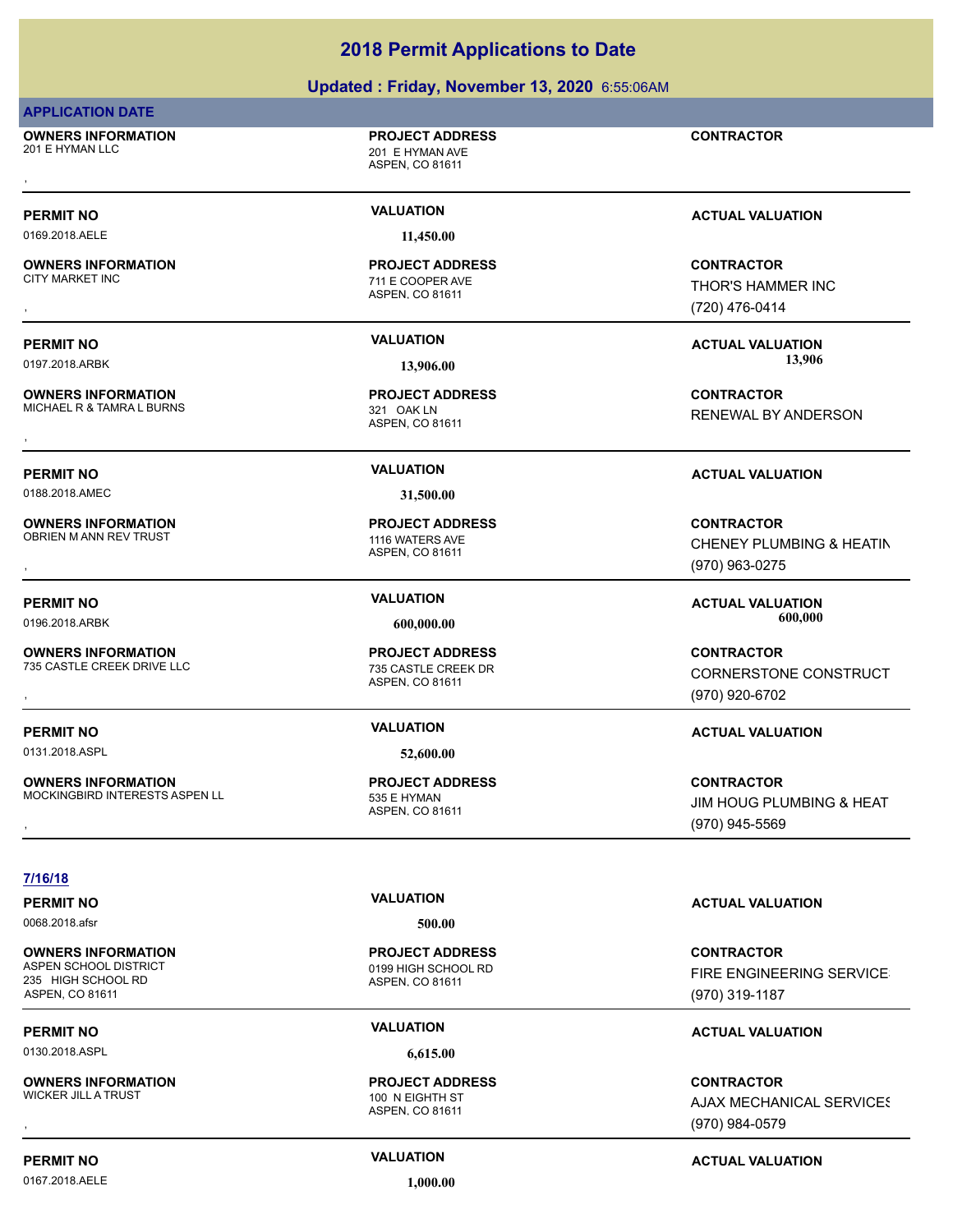# **Updated : Friday, November 13, 2020** 6:55:06AM

|                                                                                                | $\sigma$ paarca . Thaay, november 10, 2020 0.00.00 AM            |                                                                     |
|------------------------------------------------------------------------------------------------|------------------------------------------------------------------|---------------------------------------------------------------------|
| <b>APPLICATION DATE</b>                                                                        |                                                                  |                                                                     |
| <b>OWNERS INFORMATION</b><br>BALD MOUNTAIN DEVELOPMENT LLC<br>132 W MAIN ST<br>ASPEN, CO 81611 | <b>PROJECT ADDRESS</b><br>755 S ASPEN ST<br>ASPEN, CO 81611      | <b>CONTRACTOR</b><br><b>CONUNDRUM TECHNOLOGIE</b><br>(970) 926-2554 |
| <b>PERMIT NO</b><br>0080.2018.ACBK                                                             | <b>VALUATION</b><br>240,000.00                                   | <b>ACTUAL VALUATION</b><br>240,000                                  |
| <b>OWNERS INFORMATION</b><br>CTO18 ASPEN LLC                                                   | <b>PROJECT ADDRESS</b><br>535 E HYMAN AVE<br>ASPEN, CO 81611     | <b>CONTRACTOR</b><br><b>JTB CO</b>                                  |
| <b>PERMIT NO</b><br>0166.2018.AELE                                                             | <b>VALUATION</b><br>3,200.00                                     | <b>ACTUAL VALUATION</b>                                             |
| <b>OWNERS INFORMATION</b><br><b>GREWAL JASJIT SINGH</b>                                        | <b>PROJECT ADDRESS</b><br>720 E DURANT AVE<br>ASPEN, CO 81611    | <b>CONTRACTOR</b><br><b>WALKER ELECTRIC, INC</b><br>(970) 984-3876  |
| <b>PERMIT NO</b><br>0187.2018.AMEC                                                             | <b>VALUATION</b><br>5,000.00                                     | <b>ACTUAL VALUATION</b>                                             |
| <b>OWNERS INFORMATION</b><br><b>GREWAL JASJIT SINGH</b>                                        | <b>PROJECT ADDRESS</b><br>720 E DURANT AVE<br>ASPEN, CO 81611    | <b>CONTRACTOR</b><br>JT HEUER, LLC<br>(970) 640-2754                |
| <b>PERMIT NO</b><br>0020.2018.AHPC                                                             | <b>VALUATION</b>                                                 | <b>ACTUAL VALUATION</b>                                             |
| <b>OWNERS INFORMATION</b><br><b>MARK HUNT</b>                                                  | <b>PROJECT ADDRESS</b><br>517 E HOPKINS AVE<br>ASPEN, CO 81611   | <b>CONTRACTOR</b>                                                   |
| <b>PERMIT NO</b><br>0007.2018.ARED                                                             | <b>VALUATION</b>                                                 | <b>ACTUAL VALUATION</b>                                             |
| <b>OWNERS INFORMATION</b><br><b>CITY OF ASPEN</b>                                              | <b>PROJECT ADDRESS</b><br>864 MOORE DR<br>ASPEN, CO 81611        | <b>CONTRACTOR</b>                                                   |
| <b>PERMIT NO</b><br>0049.2018.ASLU                                                             | <b>VALUATION</b>                                                 | <b>ACTUAL VALUATION</b>                                             |
| <b>OWNERS INFORMATION</b><br><b>GSS SPRUCE LLC</b>                                             | <b>PROJECT ADDRESS</b><br>520 & 522 SPRUCE ST<br>ASPEN, CO 81611 | <b>CONTRACTOR</b>                                                   |
| 7/13/18                                                                                        |                                                                  |                                                                     |
| <b>PERMIT NO</b><br>0194.2018.ARBK                                                             | <b>VALUATION</b><br>384,000.00                                   | <b>ACTUAL VALUATION</b><br>384,000                                  |

**OWNERS INFORMATION** EEC EHC LLC **ERGION COMPUTER SECURE 120 RED MOUNTAIN RD** 

120 RED MOUNTAIN RD<br>ASPEN, CO 81611 **PROJECT ADDRESS** , **CONTRACTOR**

# SH BUILT

**PERMIT NO**<br> **VALUATION**<br> **VALUATION**<br> **VALUATION**<br> **S** 000 00 0193.2018.ARBK **5,000.00 5,000.00**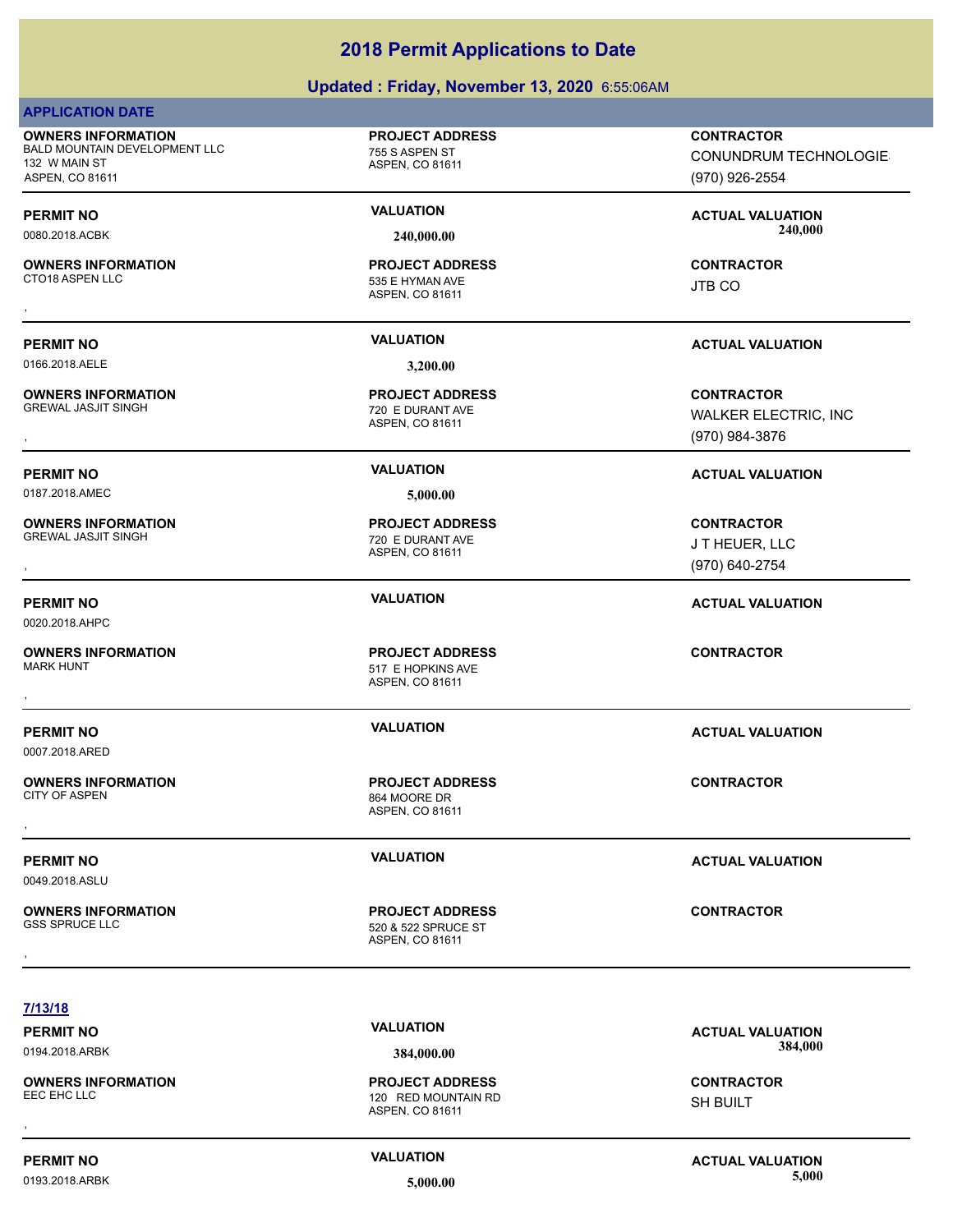### **Updated : Friday, November 13, 2020** 6:55:06AM

### **APPLICATION DATE**

**OWNERS INFORMATION** FRONTIER LLC 851 GIBSON AVE , **CONTRACTOR**

# **PROJECT ADDRESS**

ASPEN, CO 81611

# JTB CO

### **7/12/18**

**OWNERS INFORMATION** HANRAHAN RUTH LOWENS 322 COACH RD

**OWNERS INFORMATION** HANRAHAN RUTH LOWENS 805 BONITA DR

# 0186.2018.AMEC **4,699.00**

**OWNERS INFORMATION**

DOUGLAS & GLENDA OTTEN 100 N EIGHTH ST

0072.2018.RWBU **3,500.00**

### **OWNERS INFORMATION** BROOKE PETERSON 433 BLEEKER KS, LLC 433 W BLEEKER ST **OWNERS INFORMATION EXECUTE:**<br>BROOKE PETERSON 433 BLEEKER KS, LLC ASSOCIATION ASSPEN, CO 81611<br>ASPEN, CO 81611

**OWNERS INFORMATION**

0165.2018.AELE **60,000.00**

# **OWNERS INFORMATION**<br>VALLEY INVESTMENTS LLC

0185.2018.AMEC **5,500.00**

# **OWNERS INFORMATION**

**PERMIT NO CONSUMITY ACTUAL VALUATION VALUATION VALUATION** 

0071.2018.RWBU **3,000.00**

0067.2018.afsr **1,509.00**

ASPEN, CO 81611 **PROJECT ADDRESS**

# ASPEN, CO 81611 **PROJECT ADDRESS**

ASPEN, CO 81611 **PROJECT ADDRESS**

ASPEN, CO 81611 **PROJECT ADDRESS**

ASPEN, CO 81611 128 E MAIN ST **PROJECT ADDRESS** , **CONTRACTOR**

ASPEN, CO 81611 401 E COOPER AVE **PROJECT ADDRESS**

### ASPEN, CO 81611 710 E DURANT **PROJECT ADDRESS**

**PERMIT NO VALUATION VALUATION VALUATION** 

, **CONTRACTOR** VISION SECURITY, LLC (970) 947-1990

**PERMIT NO VALUATION ACTUAL VALUATION** 0192.2018.ARBK **37,400.00 37,400.00**

### , **CONTRACTOR** ALEXANDER ROOFING CO. (970) 927-3647

# **PERMIT NO VALUATION ACTUAL VALUATION**

, **CONTRACTOR** FIREPLACE COMPANY, THE (970) 963-3598

### **PERMIT NO VALUATION ACTUAL VALUATION**

**PERMIT NO VALUATION VALUATION VALUATION** 0191.2018.ARBK **0.00 0.00**

SDI, LLC

### **PERMIT NO VALUATION ACTUAL VALUATION**

**OWNERS INFORMATION LEGAL CONCRET PROJECT ADDRESS ARE:**<br>VALLEY INVESTMENTS LLC LEGAL CONTRACTOR 401 E COOPER AVE LEGAL CONTRACTOR MILLER ELECTRICAL SERVICE<br>, MILLER ELECTRICAL SERVICE

## **PERMIT NO VALUATION ACTUAL VALUATION**

, **CONTRACTOR** SMITTYS AIR (970) 274-1652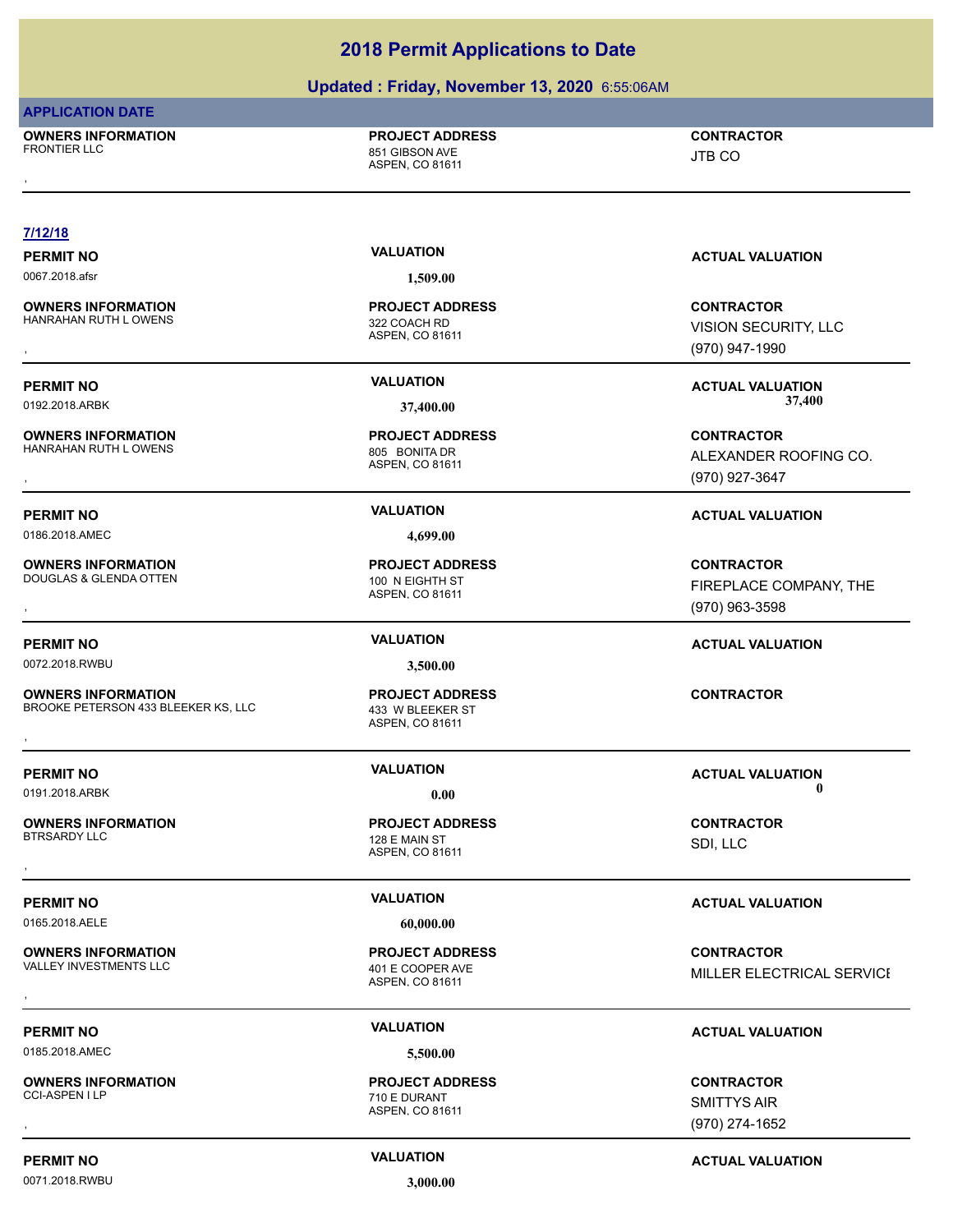### **Updated : Friday, November 13, 2020** 6:55:06AM

### **APPLICATION DATE**

**OWNERS INFORMATION** MEADOWS & SEVENTH LLC 60 NORTH SEVENTH ST **OWNERS INFORMATION CONTRACTOR RESOURCE PROJECT ADDRESS CONTRACTOR CONTRACTOR**<br>MEADOWS & SEVENTH LLC CONTRACTOR SEVENTH SEVENTH ST<br>ASPEN. CO 81611

ASPEN, CO 81611

**PROJECT ADDRESS**

**PERMIT NO VALUATION VALUATION VALUATION** 

0014.2018.REMP

, **OWNERS INFORMATION** CUSTOMER , **CONTRACTOR**

**PROJECT ADDRESS**

**7/11/18**

**OWNERS INFORMATION** MILL STREET PLAZA ASSOCIATES L<br>205 S MILL ST

**OWNERS INFORMATION**

**OWNERS INFORMATION**<br>PITKIN COUNTY

0184.2018.AMEC **6,500.00**

**OWNERS INFORMATION** PLATINUM IRREV TRUST 104 W COOPER AVE

0129.2018.ASPL **16,500.00**

**OWNERS INFORMATION**<br>PLATINUM IRREV TRUST

0163.2018.AELE **25,000.00**

**OWNERS INFORMATION**<br>PLATINUM IRREV TRUST

0066.2018.afsr **13,800.00**

ASPEN, CO 81611 **PROJECT ADDRESS**

ASPEN, CO 81611 52 PITKIN WAY **PROJECT ADDRESS**

ASPEN, CO 81611 501 E HYMAN AVE **PROJECT ADDRESS**

ASPEN, CO 81611 **PROJECT ADDRESS**

ASPEN, CO 81611 104 W COOPER AVE **PROJECT ADDRESS**

ASPEN, CO 81611 104 W COOPER AVE **PROJECT ADDRESS**

**PERMIT NO VALUATION VALUATION VALUATION** 0078.2018.ACBK **25,000.00 25,000.00**

**OWNERS INFORMATION METALLY CONTRACTOR DESCRIPTION ON METALLY CONTRACTOR**<br>MILL STREET PLAZAASSOCIATES LYNE WALKER CONSTRUCTION, INC<br>, http://www.com/witch/20031611/http://witch/20031611/http://witch/2003/00/000000000000000 WALKER CONSTRUCTION, INC (970) 379-7622

**PERMIT NO VALUATION ACTUAL VALUATION** 0188.2018.ARBK **160,000.00 160,000.00**

, **CONTRACTOR** HANSEN CONSTRUCTION, INC (970) 920-1558

**PERMIT NO VALUATION ACTUAL VALUATION** 0079.2018.ACBK **1,200.00 1,200.00**

, **CONTRACTOR** FCI CONSTRUCTORS, INC (970) 434-9093

### **PERMIT NO VALUATION ACTUAL VALUATION**

, **CONTRACTOR** HAPS PLUMBING & HEATING (970) 928-9222

### **PERMIT NO VALUATION ACTUAL VALUATION**

**OWNERS INFORMATION PROJECT ADDRESS CONTRACTOR**<br>PLATINUM IRREV TRUST 104 W COOPER AVE HAPS PLUMBING & HEATING<br>, ASPEN. CO 81611 HAPS PLUMBING & HEATING (970) 928-9222

## **PERMIT NO VALUATION ACTUAL VALUATION**

, **CONTRACTOR** SUNWEST ELECTRIC, INC. (970) 927-6738

**PERMIT NO CONSUMITY ACTUAL VALUATION VALUATION VALUATION**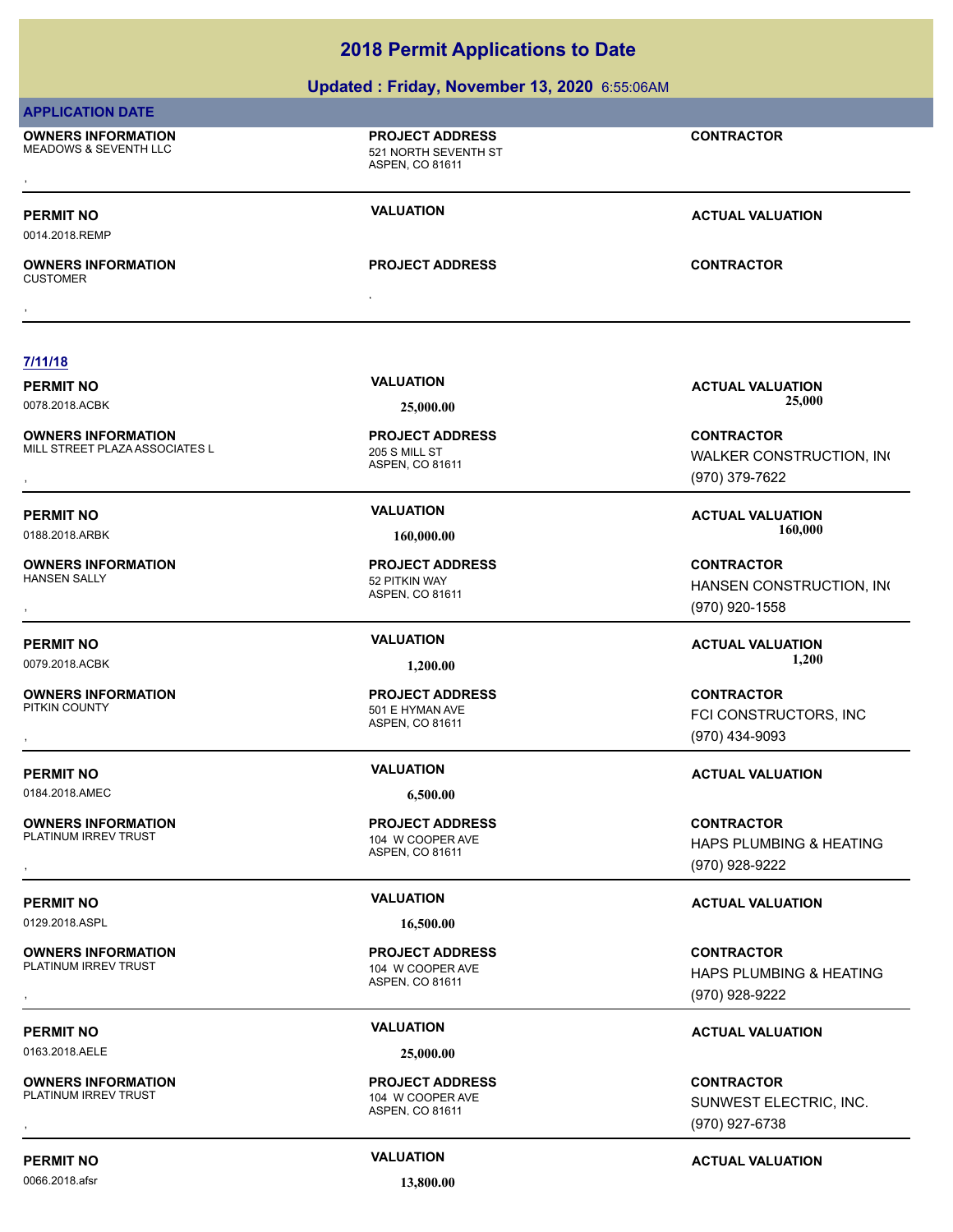### **Updated : Friday, November 13, 2020** 6:55:06AM

### **APPLICATION DATE**

**OWNERS INFORMATION** VALLEY INVESTMENTS LLC 401 E COOPER AVE

**OWNERS INFORMATION**

ZAYANDEROUDI FAMILY TRUST **834 E DURANT AVE** 

**PERMIT NO VALUATION ACTUAL VALUATION**

0164.2018.AELE **1,500.00**

**OWNERS INFORMATION** FISHMAN FAMILY TRUST **1988** SOS WALNUT ST

**OWNERS INFORMATION**

**OWNERS INFORMATION**

ASPEN, CO 81611

**PROJECT ADDRESS**

ASPEN, CO 81611 **PROJECT ADDRESS**

ASPEN, CO 81611 **PROJECT ADDRESS**

0183.2018.AMEC **50,000.00**

ASPEN, CO 81611 1039 E COOPER

**OWNERS INFORMATION PROJECT ADDRESS CONTRACTOR**<br>VALLEY INVESTMENTS LLC 401 E COOPER AVE WESTERN STATES FIRE PROT<br>, ASPEN. CO 81611 WESTERN STATES FIRE PROT (303) 792-0022

PERMIT NO **SALUATION VALUATION CONSUMITY ACTUAL VALUATION ACTUAL VALUATION** 0189.2018.ARBK **432,000.00 432,000.00**

, **CONTRACTOR** STEVE SMITH CONSTRUCTIO (970) 319-0121

, **CONTRACTOR** ALWAYS ON ELECTRIC, INC

### **PERMIT NO VALUATION ACTUAL VALUATION**

, **CONTRACTOR** RAK PLUMBING AND HEATING (970) 379-7907

**PERMIT NO VALUATION ACTUAL VALUATION** 0190.2018.ARBK **150,000.00 150,000.00**

, **CONTRACTOR CLEARWATER CONSTRUCTIO** (970) 379-3709

### **7/10/18**

**OWNERS INFORMATION** RETREAT PROPERTIES LLC<br>320 COACH RD

0181.2018.AMEC **130,000.00**

**OWNERS INFORMATION** RETREAT PROPERTIES LLC 322 COACH RD

**PERMIT NO CONSUMITY OF A CONSUMITY OF A CONSUMITY OF A CONSUMITY OF A CTUAL VALUATION** 

0180.2018.AMEC **110,000.00**

**OWNERS INFORMATION** UNIT 3 LLC 2008 THE RESEARCH CONTROL 224 JUAN ST

ASPEN, CO 81611 **PROJECT ADDRESS**

ASPEN, CO 81611 **PROJECT ADDRESS**

ASPEN, CO 81611 **PROJECT ADDRESS**

**PERMIT NO VALUATION ACTUAL VALUATION**

**OWNERS INFORMATION GOVERNED BY A SERVICE OF A SERVICE OF SERVICE OF SERVICE OF SERVICE OF SERVICE OF SERVICE O<br>RETREAT PROPERTIES LLC GOVERNED ASPEN, CO 81611 COME OF SERVICE OF GRAND JUNITY OF GRAND JUNITY OF SERVICE ASP** COMFORT AIR OF GRAND JUN (970) 254-1170

### **PERMIT NO VALUATION ACTUAL VALUATION**

, **CONTRACTOR** COMFORT AIR OF GRAND JUN (970) 254-1170

, **CONTRACTOR** COMFORT AIR OF GRAND JUN (970) 254-1170

# **PERMIT NO CONSUMITY ACTUAL VALUATION VALUATION VALUATION** 0187.2018.ARBK **240,000.00 240,000.00**

ASPEN, CO 81611 FISHMAN FAMILY TRUST **12000 FISHMAN FAMILY TRUST PROJECT ADDRESS**

**PROJECT ADDRESS**

0179.2018.AMEC **35,000.00**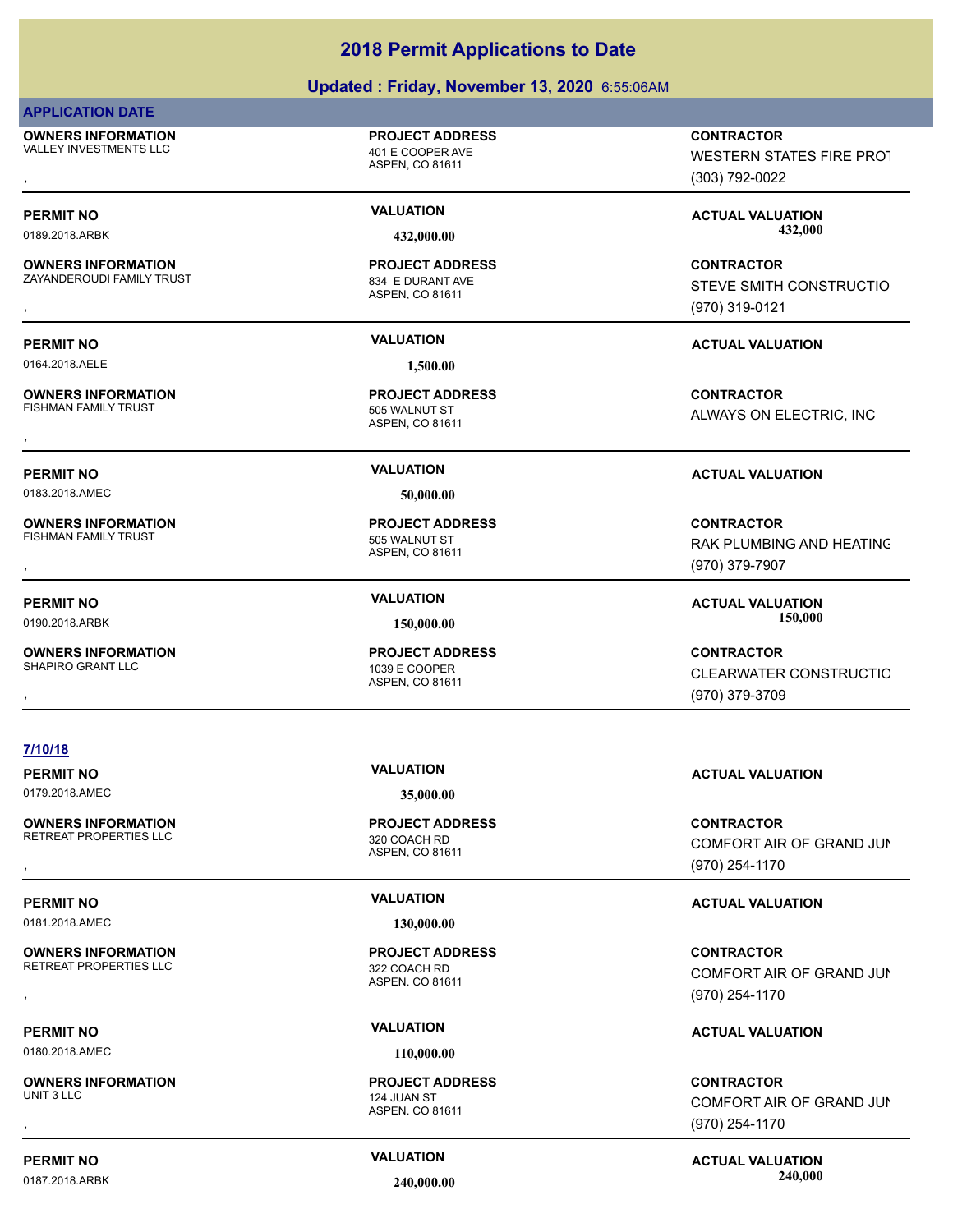# **Updated : Friday, November 13, 2020** 6:55:06AM

| <b>APPLICATION DATE</b>                              |                                                                |                                                                 |
|------------------------------------------------------|----------------------------------------------------------------|-----------------------------------------------------------------|
| <b>OWNERS INFORMATION</b><br>MICHAEL & KATHRYN YANG  | <b>PROJECT ADDRESS</b><br>0095 FORGE RD<br>ASPEN, CO 81611     | <b>CONTRACTOR</b><br>DUTCHMAN CARPENTRY INC<br>(970) 618-8352   |
| <b>PERMIT NO</b>                                     | <b>VALUATION</b>                                               | <b>ACTUAL VALUATION</b>                                         |
| 0182.2018.AMEC                                       | 12,352.00                                                      |                                                                 |
| <b>OWNERS INFORMATION</b><br>AULD ROBERT H & CAROL C | <b>PROJECT ADDRESS</b><br>730 W SMUGGLER ST<br>ASPEN, CO 81611 | <b>CONTRACTOR</b><br>AJAX MECHANICAL SERVICES<br>(970) 984-0579 |
| <b>PERMIT NO</b><br>0019.2018.AHPC                   | <b>VALUATION</b>                                               | <b>ACTUAL VALUATION</b>                                         |
| <b>OWNERS INFORMATION</b><br><b>SARAH BROUGHTON</b>  | <b>PROJECT ADDRESS</b><br>500 W MAIN ST<br>ASPEN, CO 81611     | <b>CONTRACTOR</b>                                               |
| <b>PERMIT NO</b><br>0018.2018.AHPC                   | <b>VALUATION</b>                                               | <b>ACTUAL VALUATION</b>                                         |
| <b>OWNERS INFORMATION</b><br>SARAH BROUGHTON         | <b>PROJECT ADDRESS</b><br>500 W MAIN ST<br>ASPEN, CO 81611     | <b>CONTRACTOR</b>                                               |
| <b>PERMIT NO</b>                                     | <b>VALUATION</b>                                               | <b>ACTUAL VALUATION</b>                                         |
| 0178.2018.AMEC                                       | 9,850.00                                                       |                                                                 |
| <b>OWNERS INFORMATION</b><br><b>BTR SARDY LLC</b>    | <b>PROJECT ADDRESS</b><br>128 E MAIN ST<br>ASPEN, CO 81611     | <b>CONTRACTOR</b><br>YOUNG SERVICES, LLC                        |
| <b>PERMIT NO</b><br>0185.2018.ARBK                   | <b>VALUATION</b><br>0.00                                       | <b>ACTUAL VALUATION</b><br>0                                    |
| <b>OWNERS INFORMATION</b><br><b>SMSA CAPITAL LLC</b> | <b>PROJECT ADDRESS</b><br>934 S MILL ST<br>ASPEN, CO 81611     | <b>CONTRACTOR</b><br>SH BUILT                                   |
| <b>PERMIT NO</b>                                     | <b>VALUATION</b>                                               | <b>ACTUAL VALUATION</b>                                         |
| 0186.2018.ARBK                                       | 2,000.00                                                       | 2,000                                                           |
| <b>OWNERS INFORMATION</b><br>AISHA BACOS             | <b>PROJECT ADDRESS</b><br>155 LONE PNE<br>ASPEN, CO 81611      | <b>CONTRACTOR</b><br>THE FIREPLACE EXPERT<br>(970) 987-2962     |
| <b>PERMIT NO</b>                                     | <b>VALUATION</b>                                               | <b>ACTUAL VALUATION</b>                                         |
| 0065.2018.afsr                                       | 10,865.00                                                      |                                                                 |
| <b>OWNERS INFORMATION</b><br>JAMMB, LLC              | <b>PROJECT ADDRESS</b><br>108 E FRANCIS<br>ASPEN, CO 81611     | <b>CONTRACTOR</b><br>ALLTEC SERVICES, LLC<br>(970) 984-3979     |

**7/9/18**

0054.2018.ENTP

**PERMIT NO CONSUMITY ACTUAL VALUATION VALUATION** *ACTUAL VALUATION*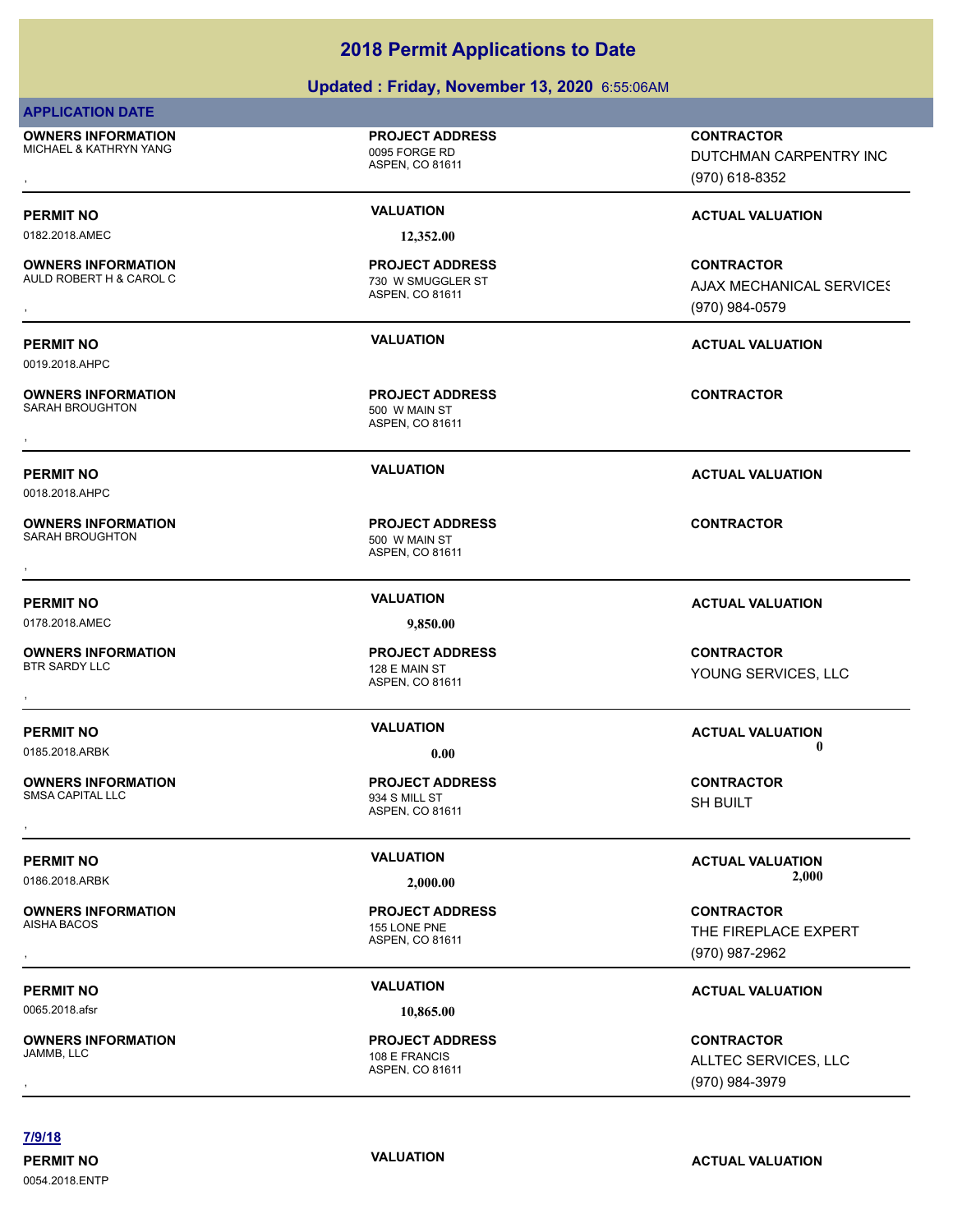| <b>2018 Permit Applications to Date</b>                            |                                                                |                                                                |
|--------------------------------------------------------------------|----------------------------------------------------------------|----------------------------------------------------------------|
|                                                                    | Updated: Friday, November 13, 2020 6:55:06AM                   |                                                                |
| <b>APPLICATION DATE</b>                                            |                                                                |                                                                |
| <b>OWNERS INFORMATION</b><br>308 HUNTER LLC                        | <b>PROJECT ADDRESS</b><br>308 S HUNTER ST<br>ASPEN, CO 81611   | <b>CONTRACTOR</b>                                              |
| <b>PERMIT NO</b><br>0184.2018.ARBK                                 | <b>VALUATION</b><br>0.00                                       | <b>ACTUAL VALUATION</b><br>0                                   |
| <b>OWNERS INFORMATION</b><br><b>LARRY HOFFMAN</b>                  | <b>PROJECT ADDRESS</b><br>695 MEADOWS RD<br>ASPEN, CO 81611    | <b>CONTRACTOR</b><br>MIKE CONNERS CONSTRUCT<br>(970) 927-4542  |
| <b>PERMIT NO</b><br>0055.2018.ENTP                                 | <b>VALUATION</b>                                               | <b>ACTUAL VALUATION</b>                                        |
| <b>OWNERS INFORMATION</b><br>ST MARY CATHOLIC CHURCH               | <b>PROJECT ADDRESS</b><br><b>533 E MAIN</b><br>ASPEN, CO 81611 | <b>CONTRACTOR</b>                                              |
|                                                                    |                                                                |                                                                |
| 7/6/18                                                             |                                                                |                                                                |
| <b>PERMIT NO</b><br>0053.2018.ENTP                                 | <b>VALUATION</b>                                               | <b>ACTUAL VALUATION</b>                                        |
| <b>OWNERS INFORMATION</b><br>JASON GROSFELD 201 EH INVESTMENTS LLC | <b>PROJECT ADDRESS</b><br>201 E HYMAN AVE<br>ASPEN, CO 81611   | <b>CONTRACTOR</b>                                              |
| <b>PERMIT NO</b>                                                   | <b>VALUATION</b>                                               | <b>ACTUAL VALUATION</b>                                        |
| 0181.2018.ARBK                                                     | 187,800.00                                                     | 230,000                                                        |
| <b>OWNERS INFORMATION</b><br>CLAUSEN FAMILY TRUST NO 1             | <b>PROJECT ADDRESS</b><br>210 E COOPER AVE<br>ASPEN, CO 81611  | <b>CONTRACTOR</b><br>THIRTY SEVEN DEGREES.CO<br>(970) 366-1840 |
| <b>PERMIT NO</b>                                                   | <b>VALUATION</b>                                               | <b>ACTUAL VALUATION</b>                                        |
| 0162.2018.AELE                                                     | 10,390.00                                                      |                                                                |
| <b>OWNERS INFORMATION</b><br><b>LESLIE CURLEY</b>                  | <b>PROJECT ADDRESS</b><br>108 MAPLE LN<br>ASPEN, CO 81611      | <b>CONTRACTOR</b><br>SUNSENSE, INC<br>(970) 963-1420           |
| <b>PERMIT NO</b><br>0182.2018.ARBK                                 | <b>VALUATION</b><br>125,000.00                                 | <b>ACTUAL VALUATION</b><br>125,000                             |
| <b>OWNERS INFORMATION</b><br>BARBARA LOUISE NEWTON                 | <b>PROJECT ADDRESS</b><br>610 S WEST END ST<br>ASPEN, CO 81611 | <b>CONTRACTOR</b><br><b>ATHEN BUILDERS</b><br>(970) 544-9178   |
| <b>PERMIT NO</b><br>0183.2018.ARBK                                 | <b>VALUATION</b><br>160,272.00                                 | <b>ACTUAL VALUATION</b><br>160,272                             |
| <b>OWNERS INFORMATION</b><br>MAROON 31 LLC                         | <b>PROJECT ADDRESS</b><br>0026 S WILLOW CT.<br>ASPEN, CO 81611 | <b>CONTRACTOR</b><br>THE FIREPLACE EXPERT                      |
|                                                                    |                                                                | (970) 987-2962                                                 |

0048.2018.ASLU

**PERMIT NO CONSUMITY ACTUAL VALUATION VALUATION** *ACTUAL VALUATION* 

(970) 987-2962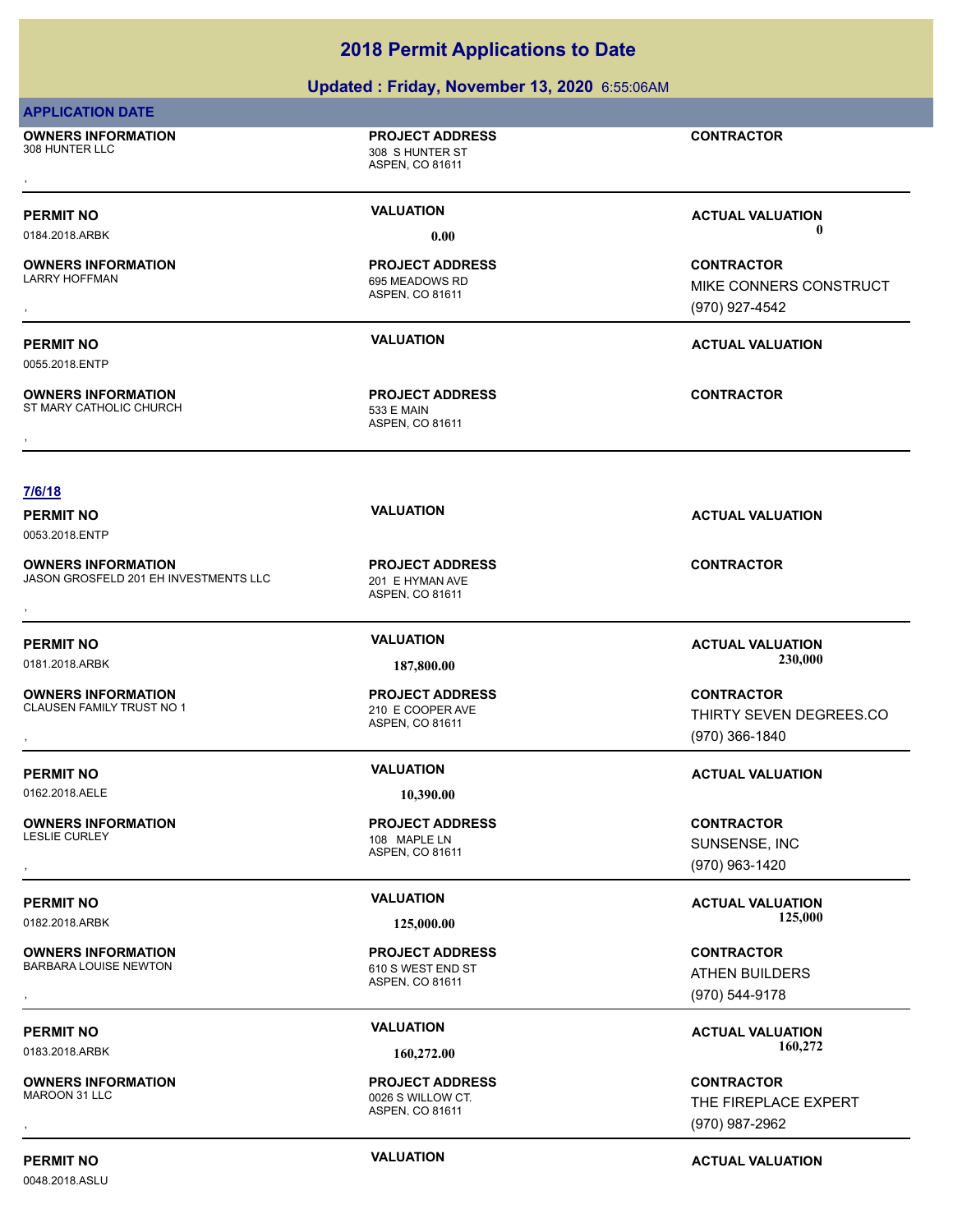# **Updated : Friday, November 13, 2020** 6:55:06AM

### **APPLICATION DATE**

**OWNERS INFORMATION**

### **PROJECT ADDRESS**

| <b>OWNERS INFORMATION</b><br><b>MARK HUNT</b> | <b>PROJECT ADDRESS</b><br>305 MILL ST<br>ASPEN, CO 81611 | <b>CONTRACTOR</b>         |
|-----------------------------------------------|----------------------------------------------------------|---------------------------|
|                                               |                                                          |                           |
| 7/5/18                                        | <b>VALUATION</b>                                         |                           |
| <b>PERMIT NO</b>                              |                                                          | <b>ACTUAL VALUATION</b>   |
| 0160.2018.AELE                                | 500.00                                                   |                           |
| <b>OWNERS INFORMATION</b>                     | <b>PROJECT ADDRESS</b>                                   | <b>CONTRACTOR</b>         |
| 223 HALLAM LLC<br>1315 MOUNTAIN VIEW DR       | 223 E HALLAM ST<br>ASPEN, CO 81611                       | ELECTRICAL OUTFITTERS, IN |
| ASPEN, CO 81611                               |                                                          | (970) 945-5793            |
| <b>PERMIT NO</b>                              | <b>VALUATION</b>                                         | <b>ACTUAL VALUATION</b>   |
| 0180.2018.ARBK                                | 4,000.00                                                 | 4,000                     |
|                                               |                                                          |                           |
| <b>OWNERS INFORMATION</b><br>DOAN SHELLEY F   | <b>PROJECT ADDRESS</b><br>1630 SILVERKING DR             | <b>CONTRACTOR</b>         |
|                                               | ASPEN, CO 81611                                          | SNO-AWAY INC              |
|                                               |                                                          | (970) 379-4286            |
| <b>PERMIT NO</b>                              | <b>VALUATION</b>                                         | <b>ACTUAL VALUATION</b>   |
| 0161.2018.AELE                                | 4,500.00                                                 |                           |
| <b>OWNERS INFORMATION</b>                     | <b>PROJECT ADDRESS</b>                                   | <b>CONTRACTOR</b>         |
| CITY OF ASPEN                                 | 0 HALLAM ST                                              | R & A ENTERPRISES OF CARE |
|                                               | ASPEN, CO 81611                                          | $(970)$ 945-6500          |
|                                               | <b>VALUATION</b>                                         |                           |
| <b>PERMIT NO</b>                              |                                                          | <b>ACTUAL VALUATION</b>   |
| 0013.2018.REMP                                |                                                          |                           |
| <b>OWNERS INFORMATION</b>                     | <b>PROJECT ADDRESS</b>                                   | <b>CONTRACTOR</b>         |
| <b>CUSTOMER</b>                               |                                                          |                           |
|                                               |                                                          |                           |
|                                               |                                                          |                           |
| 7/3/18                                        |                                                          |                           |
| <b>PERMIT NO</b>                              | <b>VALUATION</b>                                         | <b>ACTUAL VALUATION</b>   |
| 0047.2018.ASLU                                |                                                          |                           |
| <b>OWNERS INFORMATION</b>                     | <b>PROJECT ADDRESS</b>                                   | <b>CONTRACTOR</b>         |
| BELL 26 LLC                                   | 360 LAKE AVE                                             |                           |
|                                               | ASPEN, CO 81611                                          |                           |
|                                               |                                                          |                           |
| <b>PERMIT NO</b>                              | <b>VALUATION</b>                                         | <b>ACTUAL VALUATION</b>   |
| 0052.2018.ENTP                                |                                                          |                           |
| <b>OWNERS INFORMATION</b>                     | <b>PROJECT ADDRESS</b>                                   | <b>CONTRACTOR</b>         |
| BROOKE PETERSON 433 BLEEKER KS, LLC           | 433 W BLEEKER ST<br>ASPEN, CO 81611                      |                           |
|                                               |                                                          |                           |

## **7/2/18**

0177.2018.AMEC **10,000.00**

**PERMIT NO VALUATION VALUATION ACTUAL VALUATION**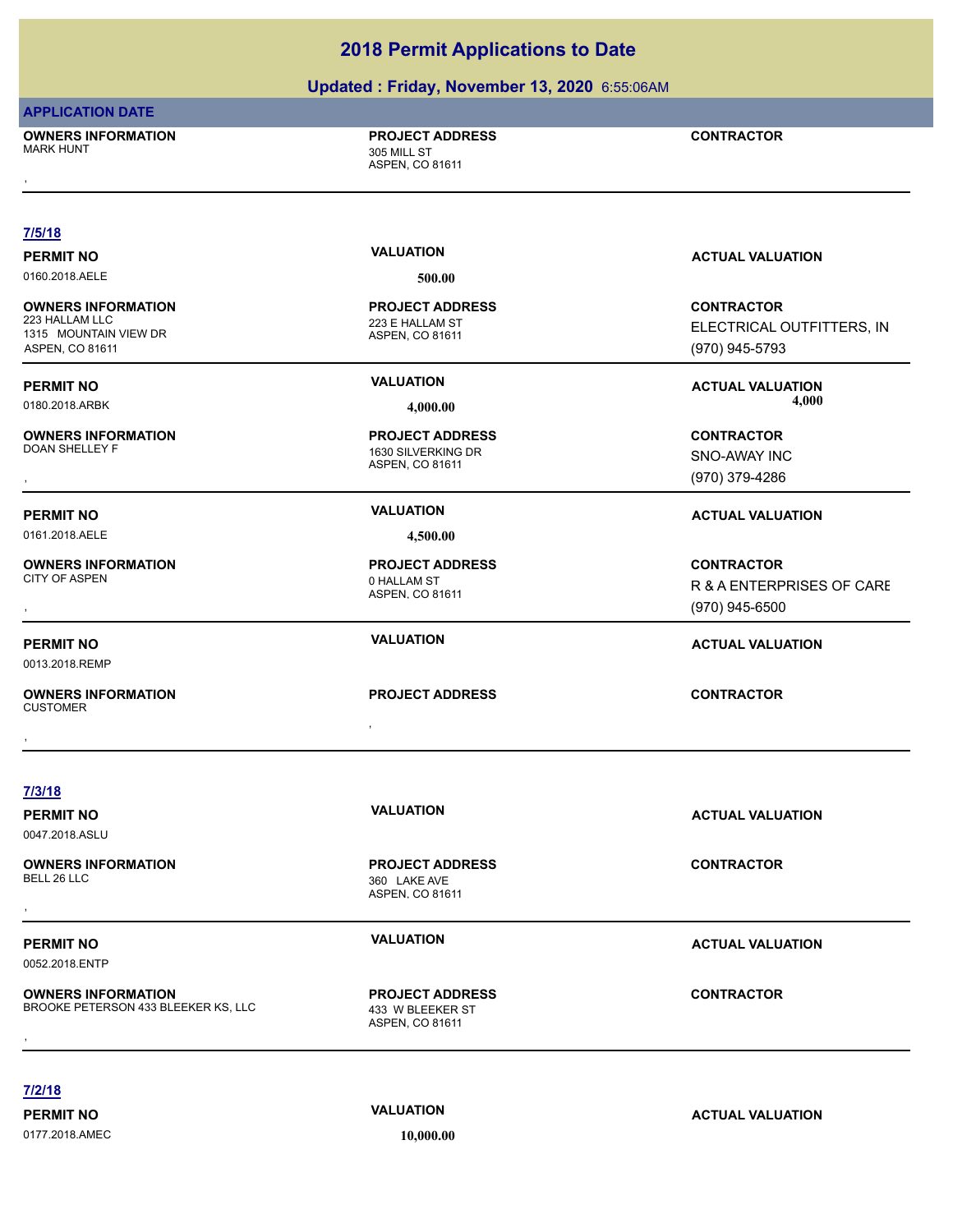### **Updated : Friday, November 13, 2020** 6:55:06AM

|--|--|--|

**OWNERS INFORMATION** J NORWOOD D STREET PARTNERS 434 PEARL CT 434 PEARL CT ASPEN, CO 81611

0127.2018.ASPL **2,000.00**

**OWNERS INFORMATION** HENRY JOSH GOLDSMITH 124 W HYMAN AVE

0128.2018.ASPL **4,500.00**

**OWNERS INFORMATION**

**OWNERS INFORMATION**

### **6/29/18**

**OWNERS INFORMATION**

**OWNERS INFORMATION** 627 W MAIN ST ASPEN, CO 81611

0017.2018.AHPC

**OWNERS INFORMATION**

**OWNERS INFORMATION** MARCUS DURANT GALENA 450 S GALENA ST

ASPEN, CO 81611

**PROJECT ADDRESS**

ASPEN, CO 81611 **PROJECT ADDRESS**

ASPEN, CO 81611 710 E DURANT **PROJECT ADDRESS**

ASPEN, CO 81611 615 S GARMISCH **PROJECT ADDRESS** **CONTRACTOR**

HAPS PLUMBING & HEATING (970) 928-9222

# **PERMIT NO VALUATION VALUATION VALUATION**

, **CONTRACTOR** O'NEILL HEATING & PLUMBING (970) 984-3886

## **PERMIT NO VALUATION ACTUAL VALUATION**

, **CONTRACTOR** A\*OK PLUMBING & HEATING, I (970) 456-3013

**PERMIT NO VALUATION ACTUAL VALUATION** 0179.2018.ARBK **4,300.00 4,300.00**

, **CONTRACTOR** WEBER ROOFING (970) 309-2185

ASPEN, CO 81611 425 W NORTH ST **PROJECT ADDRESS**

ASPEN, CO 81611 627 W MAIN ST **PROJECT ADDRESS**

ASPEN, CO 81611 210 W MAIN ST **PROJECT ADDRESS** , **CONTRACTOR**

ASPEN, CO 81611 **PROJECT ADDRESS**

**PERMIT NO VALUATION ACTUAL VALUATION** 0177.2018.ARBK **120,004.00 120,004.00**

, **CONTRACTOR** AJAX ROOFING COMPANY, LL (970) 429-8229

**CONTRACTOR** OWNER/ BUILDER

### **PERMIT NO VALUATION ACTUAL VALUATION**

**PERMIT NO CONSUMITY OF A CONSUMITY OF A CONSUMITY OF A CONSUMITY OF A CTUAL VALUATION** 

, **CONTRACTOR** SHANE STEVENSON ENT (970) 963-1900

**PERMIT NO CONSUMITY ACTUAL VALUATION VALUATION VALUATION** 0176.2018.ARBK **462,762.00 462,762.00**

**PERMIT NO VALUATION ACTUAL VALUATION** 0178.2018.ARBK **0.00 0.00**

0077.2018.ACBK **0.00 0.00**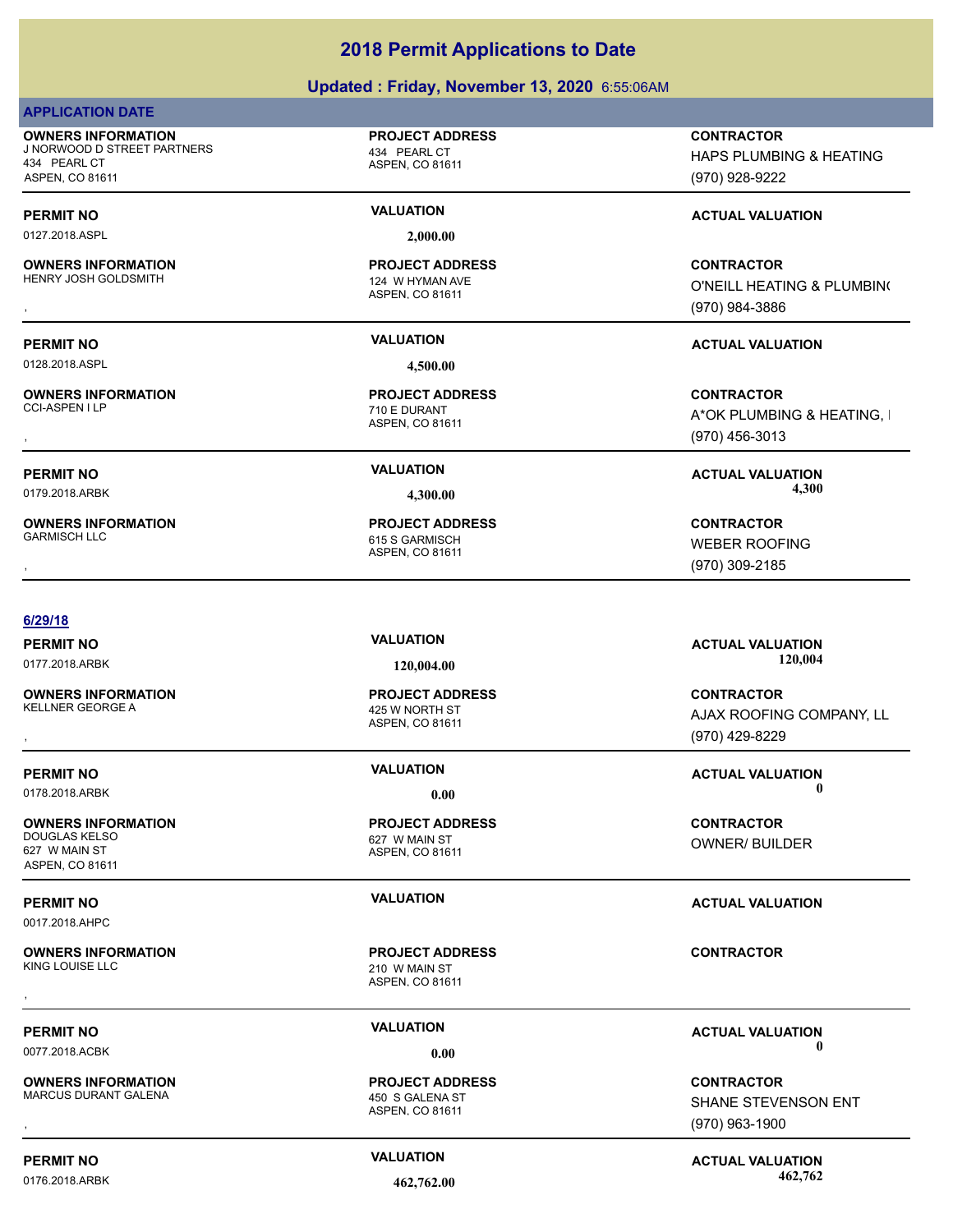|                                                                                           | Updated: Friday, November 13, 2020 6:55:06AM                               |                                                                 |
|-------------------------------------------------------------------------------------------|----------------------------------------------------------------------------|-----------------------------------------------------------------|
| <b>APPLICATION DATE</b>                                                                   |                                                                            |                                                                 |
| <b>OWNERS INFORMATION</b><br>CHATEAU SNOW CONDO ASSOCIATION                               | <b>PROJECT ADDRESS</b><br>926 WATERS AVE<br>ASPEN, CO 81611                | <b>CONTRACTOR</b><br><b>B2 BUILDERS</b><br>(970) 544-2000       |
| <b>PERMIT NO</b>                                                                          | <b>VALUATION</b>                                                           | <b>ACTUAL VALUATION</b>                                         |
| 0126.2018.ASPL                                                                            | 98,800.00                                                                  |                                                                 |
| <b>OWNERS INFORMATION</b><br>ASV ASPEN ST OWNERS TODD EMERSON, BALD<br><b>MOUNTAIN, L</b> | <b>PROJECT ADDRESS</b><br>119 E DEAN ST<br>ASPEN, CO 81611                 | <b>CONTRACTOR</b><br>REIGLES MECHANICAL, LLC<br>(970) 242-3282  |
| <b>PERMIT NO</b>                                                                          | <b>VALUATION</b>                                                           | <b>ACTUAL VALUATION</b>                                         |
| 0159.2018.AELE                                                                            | 500.00                                                                     |                                                                 |
| <b>OWNERS INFORMATION</b><br>ROY MARTAYAN REVOCABLE TRUST                                 | <b>PROJECT ADDRESS</b><br>910 E COOPER<br>ASPEN, CO 81611                  | <b>CONTRACTOR</b><br>AARON'S QUALITY ELECTRIC<br>(970) 704-1124 |
| <b>PERMIT NO</b><br>0068.2018.RWBU                                                        | <b>VALUATION</b><br>2,000.00                                               | <b>ACTUAL VALUATION</b>                                         |
| <b>OWNERS INFORMATION</b><br><b>COMCAST CABLE</b>                                         | <b>PROJECT ADDRESS</b><br>1263 BUNNY CT<br>ASPEN, CO 81611                 | <b>CONTRACTOR</b>                                               |
| <b>PERMIT NO</b><br>0069.2018.RWBU                                                        | <b>VALUATION</b><br>5,000.00                                               | <b>ACTUAL VALUATION</b>                                         |
| <b>OWNERS INFORMATION</b><br>PITKIN COUNTY                                                | <b>PROJECT ADDRESS</b><br>0 CASTLE CREEK, HOSPITAL LOOI<br>ASPEN, CO 81611 | <b>CONTRACTOR</b>                                               |
| 6/28/18                                                                                   |                                                                            |                                                                 |
| <b>PERMIT NO</b><br>0034.2018.asgn                                                        | <b>VALUATION</b>                                                           | <b>ACTUAL VALUATION</b>                                         |
| <b>OWNERS INFORMATION</b><br><b>CITY OF ASPEN</b>                                         | <b>PROJECT ADDRESS</b><br>550 E MAIN ST<br>ASPEN, CO 81611                 | <b>CONTRACTOR</b>                                               |
| <b>PERMIT NO</b>                                                                          | <b>VALUATION</b>                                                           | <b>ACTUAL VALUATION</b>                                         |
| 0124.2018.ASPL                                                                            | 36,002.00                                                                  |                                                                 |
| <b>OWNERS INFORMATION</b><br>VALLEY INVESTMENTS LLC                                       | <b>PROJECT ADDRESS</b><br>401 E COOPER AVE<br>ASPEN, CO 81611              | <b>CONTRACTOR</b><br>AJAX MECHANICAL SERVICES<br>(970) 984-0579 |
| <b>PERMIT NO</b>                                                                          | <b>VALUATION</b>                                                           | <b>ACTUAL VALUATION</b>                                         |
| 0176.2018.AMEC                                                                            | 33,558.00                                                                  |                                                                 |
| <b>OWNERS INFORMATION</b><br>VALLEY INVESTMENTS LLC                                       | <b>PROJECT ADDRESS</b><br>401 E COOPER AVE<br>ASPEN, CO 81611              | <b>CONTRACTOR</b><br>AJAX MECHANICAL SERVICES<br>(970) 984-0579 |

0051.2018.ENTP

**PERMIT NO CONSUMITY ACTUAL VALUATION VALUATION ACTUAL VALUATION** 

(970) 984-0579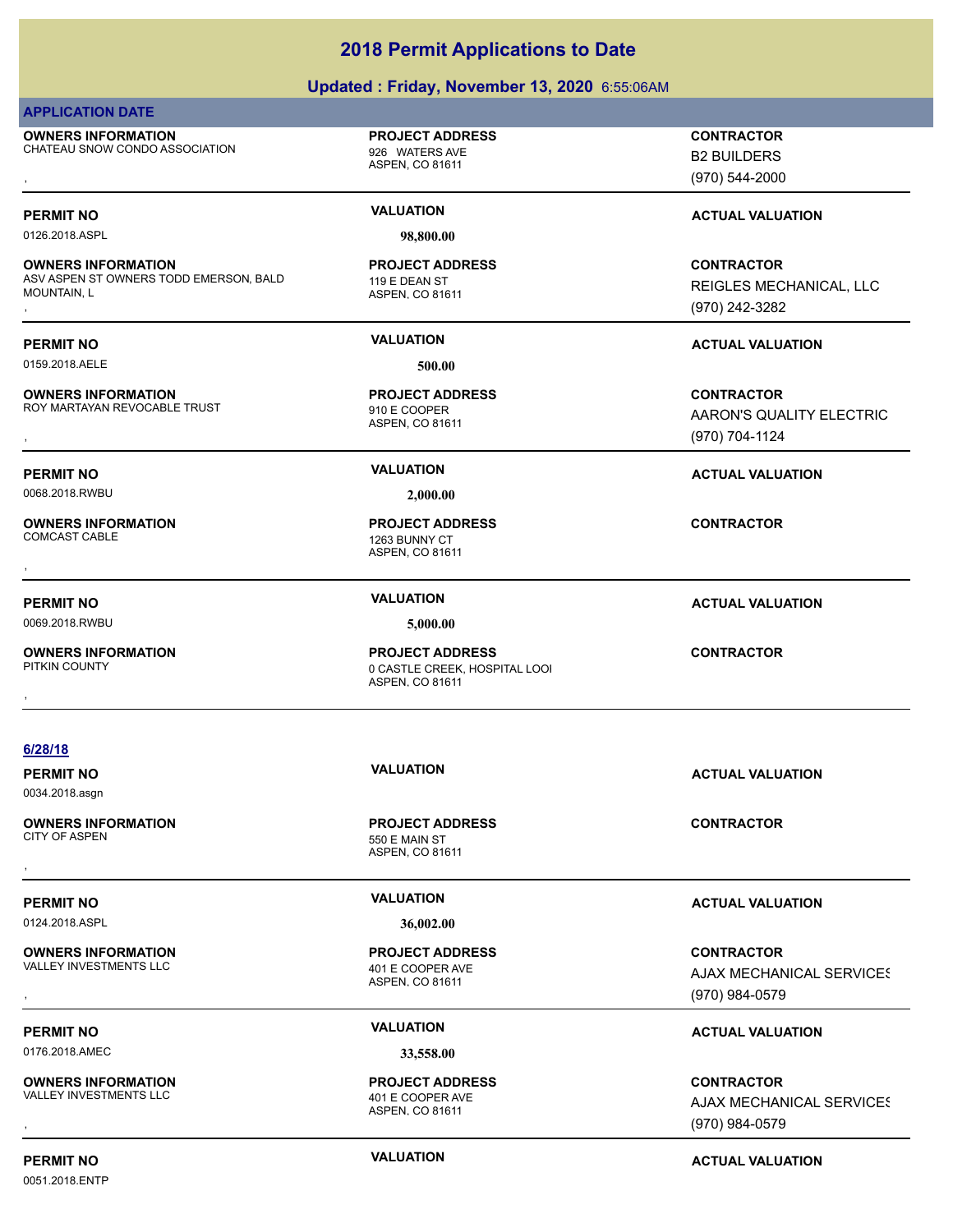| <b>2018 Permit Applications to Date</b><br>Updated: Friday, November 13, 2020 6:55:06AM |                                                                   |                                                                |
|-----------------------------------------------------------------------------------------|-------------------------------------------------------------------|----------------------------------------------------------------|
|                                                                                         |                                                                   |                                                                |
| <b>OWNERS INFORMATION</b><br>ARJUN GUPTA                                                | <b>PROJECT ADDRESS</b><br>980 E HOPKINS AVE<br>ASPEN, CO 81611    | <b>CONTRACTOR</b>                                              |
|                                                                                         |                                                                   |                                                                |
| <b>PERMIT NO</b>                                                                        | <b>VALUATION</b>                                                  | <b>ACTUAL VALUATION</b>                                        |
| 0125.2018.ASPL                                                                          | 85,000.00                                                         |                                                                |
| <b>OWNERS INFORMATION</b><br>UTE MESA LLC                                               | <b>PROJECT ADDRESS</b><br>1001 UTE AVE<br>ASPEN, CO 81611         | <b>CONTRACTOR</b><br>HAPS PLUMBING & HEATING<br>(970) 928-9222 |
| <b>PERMIT NO</b>                                                                        | <b>VALUATION</b>                                                  | <b>ACTUAL VALUATION</b>                                        |
| 0158.2018.AELE                                                                          | 2,000.00                                                          |                                                                |
| <b>OWNERS INFORMATION</b><br>COX JAMES E LIVING TRUST                                   | <b>PROJECT ADDRESS</b><br>304 S GALENA ST<br>ASPEN, CO 81611      | <b>CONTRACTOR</b><br>TARANAKI ELECTRIC, INC.<br>(970) 618-9573 |
| <b>PERMIT NO</b>                                                                        | <b>VALUATION</b>                                                  | <b>ACTUAL VALUATION</b>                                        |
| 0067.2018.RWBU                                                                          | 5,000.00                                                          |                                                                |
| <b>OWNERS INFORMATION</b><br><b>CITY OF ASPEN</b>                                       | <b>PROJECT ADDRESS</b><br>0 8TH AND FRANCIS<br>ASPEN, CO 81611    | <b>CONTRACTOR</b>                                              |
| 6/27/18                                                                                 |                                                                   |                                                                |
| <b>PERMIT NO</b><br>0050.2018.ENTP                                                      | <b>VALUATION</b>                                                  | <b>ACTUAL VALUATION</b>                                        |
| <b>OWNERS INFORMATION</b><br><b>CITY OF ASPEN</b>                                       | <b>PROJECT ADDRESS</b><br>0 MULTIPLE LOCATIONS<br>ASPEN, CO 81611 | <b>CONTRACTOR</b>                                              |
| <b>PERMIT NO</b><br>0006.2018.land                                                      | <b>VALUATION</b>                                                  | <b>ACTUAL VALUATION</b>                                        |
| <b>OWNERS INFORMATION</b><br>ASPEN SKIING COMPANY                                       | <b>PROJECT ADDRESS</b><br>0 AJAX SKI MTN ASPEN<br>ASPEN, CO 81611 | <b>CONTRACTOR</b><br>ASPEN SKIING COMPANY                      |
|                                                                                         |                                                                   | (970) 925-1220                                                 |
| <b>PERMIT NO</b>                                                                        | <b>VALUATION</b>                                                  | <b>ACTUAL VALUATION</b>                                        |
| 0066.2018.RWBU                                                                          | 7,000.00                                                          |                                                                |
| <b>OWNERS INFORMATION</b><br><b>BARRY BERNSTEN</b>                                      | <b>PROJECT ADDRESS</b><br>975 CHATFIELD RD<br>ASPEN, CO 81611     | <b>CONTRACTOR</b>                                              |
| <b>PERMIT NO</b>                                                                        | <b>VALUATION</b>                                                  | <b>ACTUAL VALUATION</b>                                        |

0043.2018.tent

**OWNERS INFORMATION** ASPEN HISTORICAL SOCIETY 620 W BLEEKER ST ASPEN, CO 81611

0064.2018.afsr **15,500.00**

40180 HWY 82<br>ASPEN, CO 81611

**PERMIT NO CONSUMITY ACTUAL VALUATION VALUATION ACTUAL VALUATION** 

ALPINE PARTY RENTALS

**CONTRACTOR**

(970) 328-6707

**PROJECT ADDRESS**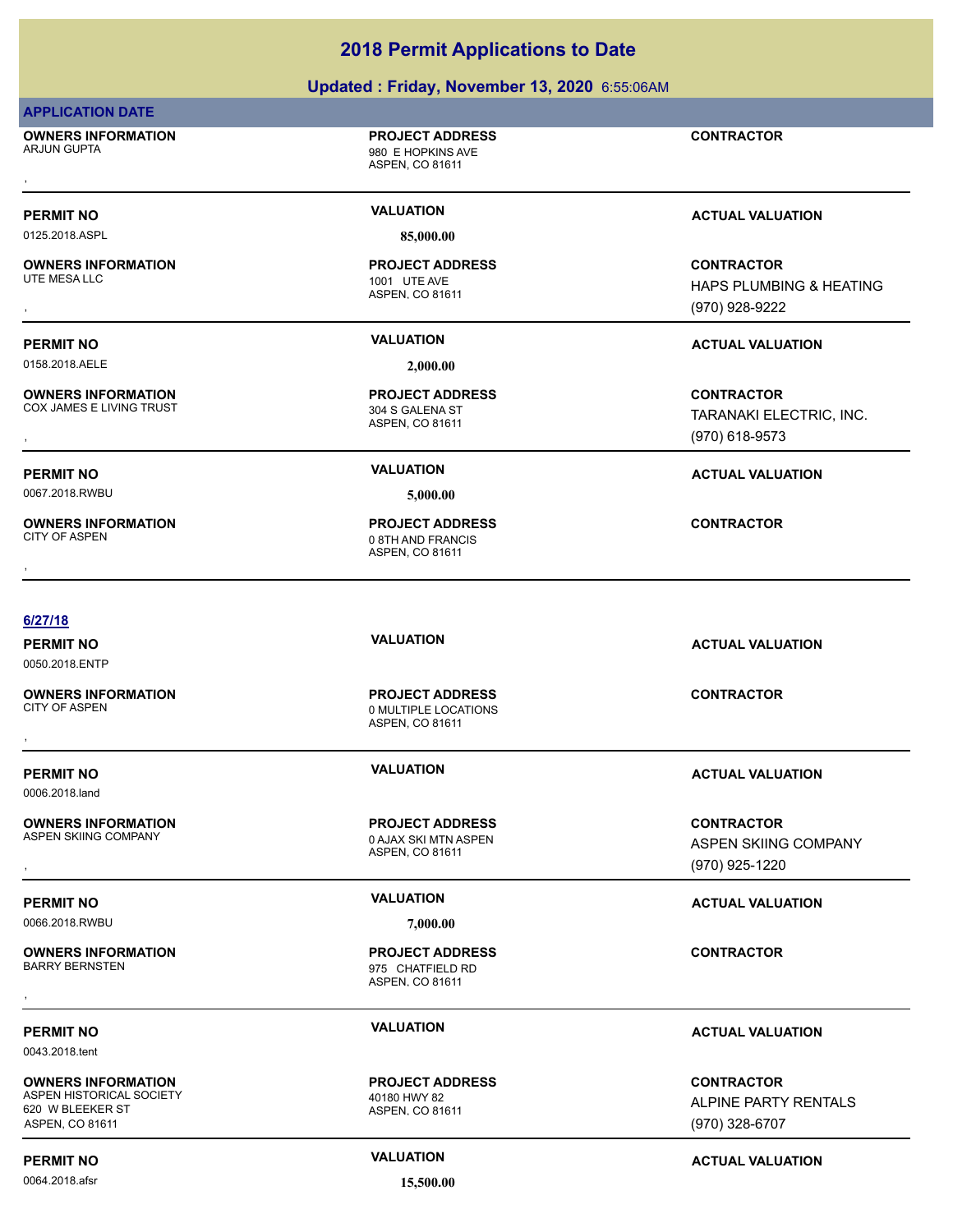### **Updated : Friday, November 13, 2020** 6:55:06AM

### **APPLICATION DATE**

**OWNERS INFORMATION** TODD EMERSON ASV ASPEN STREET OWNER, LLC; C **OWNERS INFORMATION SERVICE:** The SOLITH ASPEN CONSINUITY OF THE ENGINEERING SERVICE:<br>TODD EMERSON ASV ASPEN STREET OWNER, LLC; The SOLITH ASPEN STREET PUD/SUI THE SOLITH ASPEN CO 81611<br>C the Service of ASPEN. CO 81611 (19

**OWNERS INFORMATION** MEDITERRANEAN AVENUE LLC 219 E DURANT

0063.2018.afsr **1,000.00**

**OWNERS INFORMATION**

**OWNERS INFORMATION**

### **6/26/18**

0049.2018.ENTP

**OWNERS INFORMATION** TODD EMERSON ASV ASPEN STREET OWNER, LLC; C **OWNERS INFORMATION SERVICE ON THE SERVICE OF A DURESS AND RESERVICE SERVICE ON TRACTOR STATES ON TRACTOR STATES<br>TODD EMERSON ASV ASPEN STREET OWNER, LLC; ASPEN, CO 81611<br>,** 

0157.2018.AELE **3,500.00**

**OWNERS INFORMATION**

0040.2018.tent

**OWNERS INFORMATION**

0039.2018.tent

**OWNERS INFORMATION**

0033.2018.asgn

ASPEN, CO 81611 0 SOUTH ASPEN STREET PUD/SUI **PROJECT ADDRESS**

ASPEN, CO 81611 **PROJECT ADDRESS**

ASPEN, CO 81611 535 E HYMAN **PROJECT ADDRESS**

ASPEN, CO 81611 203 E HALLAM AVE **PROJECT ADDRESS**

FIRE ENGINEERING SERVICES (970) 319-1187

**PERMIT NO VALUATION ACTUAL VALUATION** 0175.2018.ARBK **0.00 100,000.00**

, **CONTRACTOR** ROTHBERG DEVELOPMENT, I (970) 948-0480

## **PERMIT NO VALUATION ACTUAL VALUATION**

, **CONTRACTOR FLAME OUT FIRE PROTECTIO** (970) 927-4933

**PERMIT NO VALUATION ACTUAL VALUATION** 0174.2018.ARBK **500,000.00 500,000.00**

, **CONTRACTOR** BARNES CONSTRUCTION, INC (407) 462-1990

ASPEN, CO 81611 128 JUAN ST **PROJECT ADDRESS**

ASPEN, CO 81611 1195 BLACK BIRCH DR **PROJECT ADDRESS**

ASPEN, CO 81611 870 ROARING FORK RD **PROJECT ADDRESS**

ASPEN, CO 81611 300 W HALLAM ST **PROJECT ADDRESS**

**PERMIT NO VALUATION ACTUAL VALUATION**

**PERMIT NO VALUATION ACTUAL VALUATION**

, **CONTRACTOR** ELECTRICAL CONCEPTS, INC (970) 379-2839

### **PERMIT NO VALUATION ACTUAL VALUATION**

**OWNERS INFORMATION PROJECT ADDRESS CONTRACTOR**<br>SAGE BRUSH LODGE LLC 870 ROARING FORK RD BETHEL PARTY RENTALS, INC<br>, ASPEN. CO 81611 BETHEL PARTY RENTALS, INC (970) 479-7000

## **PERMIT NO VALUATION ACTUAL VALUATION**

, **CONTRACTOR** BETHEL PARTY RENTALS, INC (970) 479-7000

**PERMIT NO CONSUMITY ACTUAL VALUATION VALUATION VALUATION**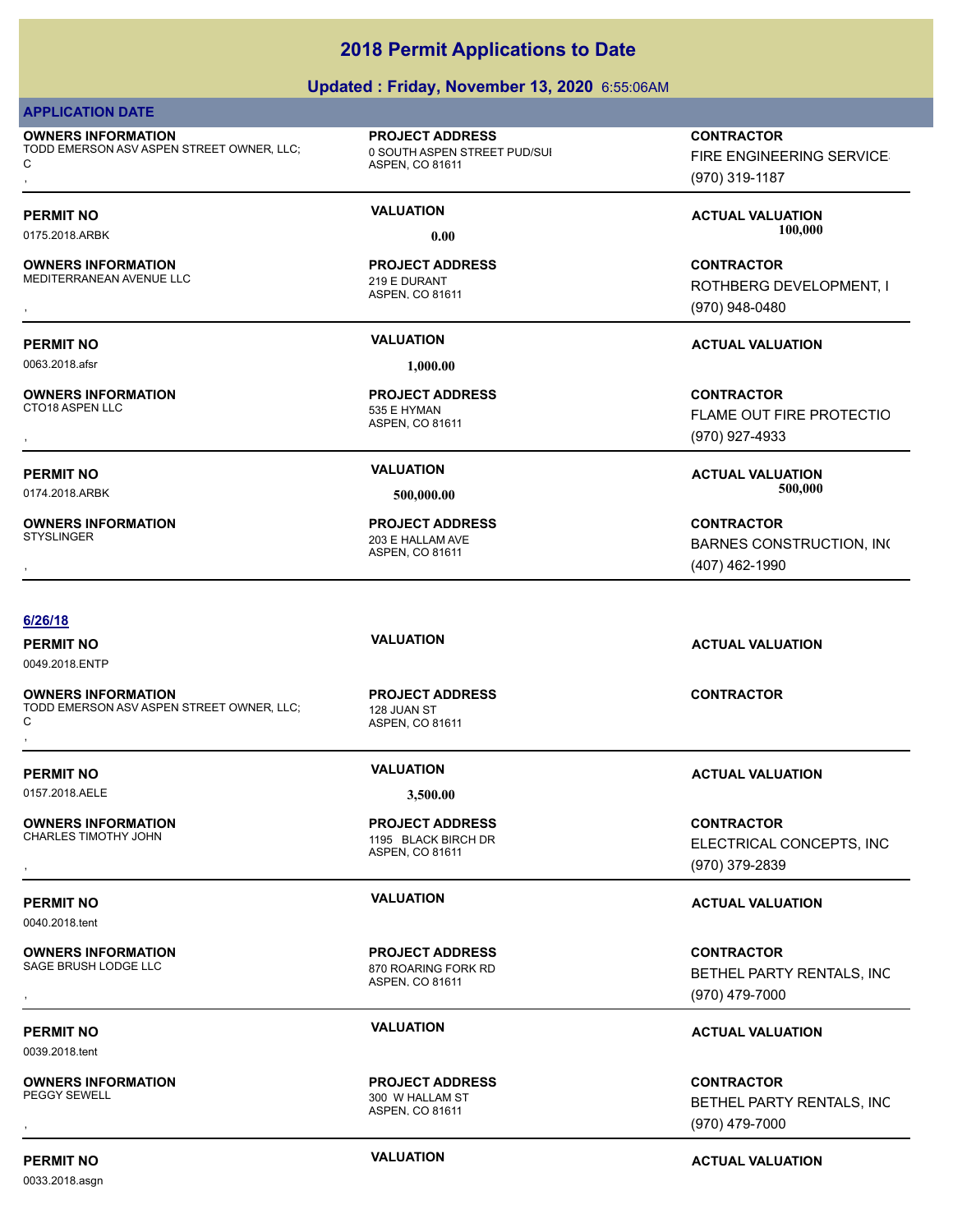|                                                                                              | Updated: Friday, November 13, 2020 6:55:06AM                             |                                                                        |  |  |
|----------------------------------------------------------------------------------------------|--------------------------------------------------------------------------|------------------------------------------------------------------------|--|--|
| <b>APPLICATION DATE</b>                                                                      |                                                                          |                                                                        |  |  |
| <b>OWNERS INFORMATION</b><br>JOHN MARTIN CM, LLC                                             | <b>PROJECT ADDRESS</b><br>720 E HYMAN AVE<br>ASPEN, CO 81611             | <b>CONTRACTOR</b><br>ALPINE SIGN SHOP, INC                             |  |  |
| <b>PERMIT NO</b><br>0041.2018.tent                                                           | <b>VALUATION</b>                                                         | <b>ACTUAL VALUATION</b>                                                |  |  |
| <b>OWNERS INFORMATION</b><br>ASPEN INSTITUTE INC                                             | <b>PROJECT ADDRESS</b><br>845 MEADOWS RD<br>ASPEN, CO 81611              | <b>CONTRACTOR</b><br>BETHEL PARTY RENTALS, INC<br>(970) 479-7000       |  |  |
| <b>PERMIT NO</b><br>0042.2018.tent                                                           | <b>VALUATION</b>                                                         | <b>ACTUAL VALUATION</b>                                                |  |  |
| <b>OWNERS INFORMATION</b><br>ASPEN HISTORICAL SOCIETY<br>620 W BLEEKER ST<br>ASPEN, CO 81611 | <b>PROJECT ADDRESS</b><br>40180 HWY 82<br>ASPEN, CO 81611                | <b>CONTRACTOR</b><br>PREMIER PARTY RENTAL, LLC                         |  |  |
| <b>PERMIT NO</b><br>0048.2018.ENTP                                                           | <b>VALUATION</b>                                                         | <b>ACTUAL VALUATION</b>                                                |  |  |
| <b>OWNERS INFORMATION</b><br><b>CENTURY LINK</b>                                             | <b>PROJECT ADDRESS</b><br>0 COOPER WEST END HOPKINS C<br>ASPEN, CO 81611 | <b>CONTRACTOR</b>                                                      |  |  |
| <b>PERMIT NO</b><br>0012.2018.REMP                                                           | <b>VALUATION</b>                                                         | <b>ACTUAL VALUATION</b>                                                |  |  |
| <b>OWNERS INFORMATION</b><br><b>CUSTOMER</b>                                                 | <b>PROJECT ADDRESS</b>                                                   | <b>CONTRACTOR</b>                                                      |  |  |
| 6/25/18                                                                                      |                                                                          |                                                                        |  |  |
| <b>PERMIT NO</b><br>0173.2018.ARBK                                                           | <b>VALUATION</b><br>0.00                                                 | <b>ACTUAL VALUATION</b><br>$\mathbf 0$                                 |  |  |
| <b>OWNERS INFORMATION</b><br>RETREAT PROPERTIES LLC                                          | <b>PROJECT ADDRESS</b><br>322 COACH RD<br>ASPEN, CO 81611                | <b>CONTRACTOR</b><br><b>CRYSTAL SPRINGS BUILDERS</b><br>(970) 963-4584 |  |  |
| <b>PERMIT NO</b>                                                                             | <b>VALUATION</b>                                                         | <b>ACTUAL VALUATION</b>                                                |  |  |
| 0062.2018.afsr                                                                               | 3,612.00                                                                 |                                                                        |  |  |
| <b>OWNERS INFORMATION</b><br><b>EMB LLC</b>                                                  | <b>PROJECT ADDRESS</b><br>835 CHATFIELD RD<br>ASPEN, CO 81611            | <b>CONTRACTOR</b><br>VISION SECURITY, LLC<br>(970) 947-1990            |  |  |
| <b>PERMIT NO</b>                                                                             | <b>VALUATION</b>                                                         | <b>ACTUAL VALUATION</b><br>1,000,000                                   |  |  |
| 0172.2018.ARBK                                                                               | 1,000,000.00                                                             |                                                                        |  |  |
| <b>OWNERS INFORMATION</b><br>BOWDEN J MURRY & POLLY                                          | <b>PROJECT ADDRESS</b><br>955 CHATFIELD RD<br>ASPEN, CO 81611            | <b>CONTRACTOR</b><br><b>GF WOODS CONSTRUCTION I</b><br>(970) 948-6483  |  |  |

0175.2018.AMEC **27,500.00**

**PERMIT NO CONSUMITY ACTUAL VALUATION VALUATION ACTUAL VALUATION**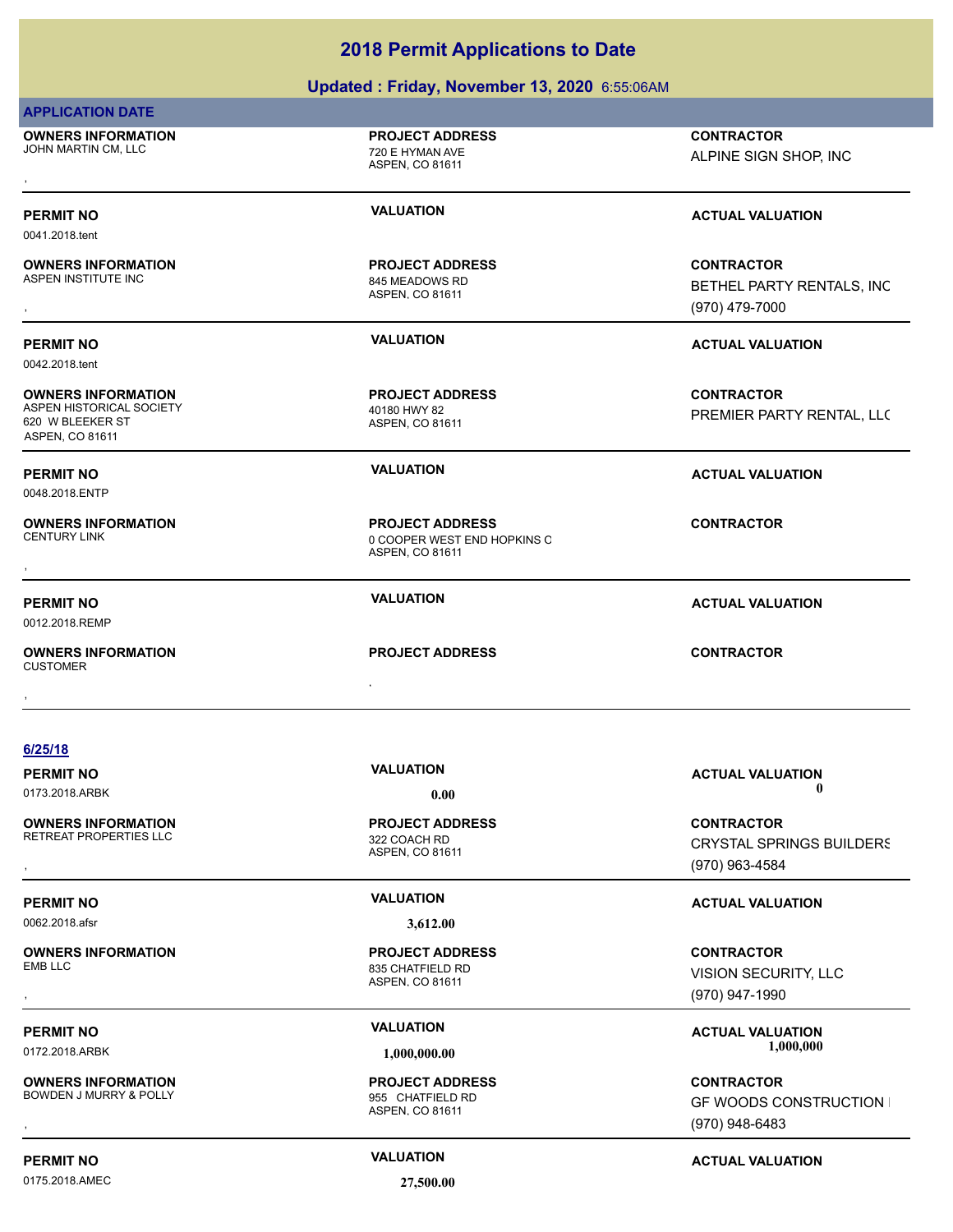# **Updated : Friday, November 13, 2020** 6:55:06AM

| <b>APPLICATION DATE</b>                                                                      |                                                                            |                                                                  |
|----------------------------------------------------------------------------------------------|----------------------------------------------------------------------------|------------------------------------------------------------------|
| <b>OWNERS INFORMATION</b><br>C/O ANDREW HECHT ASPEN CORE VENTURES, LLC                       | <b>PROJECT ADDRESS</b><br>535 E HYMAN AVE<br>ASPEN, CO 81611               | <b>CONTRACTOR</b><br>T & E MARSHALL ENTERPRISI<br>(970) 927-8071 |
| <b>PERMIT NO</b>                                                                             | <b>VALUATION</b>                                                           | <b>ACTUAL VALUATION</b>                                          |
| 0123.2018.ASPL                                                                               | 10,000.00                                                                  |                                                                  |
| <b>OWNERS INFORMATION</b><br>BIG DOG FAMILLY, LLC                                            | <b>PROJECT ADDRESS</b><br>1419 CRYSTAL LAKE RD<br>ASPEN, CO 81611          | <b>CONTRACTOR</b><br>SOPRIS PLUMBING & HEATING<br>(970) 319-9420 |
|                                                                                              |                                                                            |                                                                  |
| 6/22/18<br><b>PERMIT NO</b>                                                                  | <b>VALUATION</b>                                                           | <b>ACTUAL VALUATION</b>                                          |
| 0063.2018.RWBU                                                                               | 10,000.00                                                                  |                                                                  |
| <b>OWNERS INFORMATION</b><br><b>BADGER DAYLIGHTING</b>                                       | <b>PROJECT ADDRESS</b><br>0 INTERSECTION NEALE ST AND K<br>ASPEN, CO 81611 | <b>CONTRACTOR</b>                                                |
| <b>PERMIT NO</b>                                                                             | <b>VALUATION</b>                                                           | <b>ACTUAL VALUATION</b>                                          |
| 0064.2018.RWBU                                                                               | 2,500.00                                                                   |                                                                  |
| <b>OWNERS INFORMATION</b><br>ROB & KHARA HORNING<br>1005 CEMETERY LN<br>ASPEN, CO 81611      | <b>PROJECT ADDRESS</b><br>1005 CEMETERY LN<br>ASPEN, CO 81611              | <b>CONTRACTOR</b>                                                |
| <b>PERMIT NO</b>                                                                             | <b>VALUATION</b>                                                           | <b>ACTUAL VALUATION</b>                                          |
| 0174.2018.AMEC                                                                               | 25,000.00                                                                  |                                                                  |
| <b>OWNERS INFORMATION</b><br>C/O ANDREW HECHT ASPEN CORE VENTURES, LLC                       | <b>PROJECT ADDRESS</b><br>535 E HYMAN AVE<br>ASPEN, CO 81611               | <b>CONTRACTOR</b><br>T & E MARSHALL ENTERPRISI<br>(970) 927-8071 |
| <b>PERMIT NO</b>                                                                             | <b>VALUATION</b>                                                           | <b>ACTUAL VALUATION</b>                                          |
| 0032.2018.asgn                                                                               |                                                                            |                                                                  |
| <b>OWNERS INFORMATION</b><br>CLUB CHELSEA 419 EAST HYMAN LLC                                 | <b>PROJECT ADDRESS</b><br>419 E HYMAN AVE<br>ASPEN, CO 81611               | <b>CONTRACTOR</b><br>THE FIREPLACE EXPERT<br>(970) 987-2962      |
| <b>PERMIT NO</b>                                                                             | <b>VALUATION</b>                                                           | <b>ACTUAL VALUATION</b>                                          |
| 0171.2018.ARBK                                                                               | 187,800.00                                                                 | 187,800                                                          |
| <b>OWNERS INFORMATION</b><br>CS WEBER INVESTMENTS LLC<br>0015 S WILLOW CT<br>ASPEN, CO 81611 | <b>PROJECT ADDRESS</b><br>210 E COOPER AVE<br>ASPEN, CO 81611              | <b>CONTRACTOR</b><br>THIRTY SEVEN DEGREES.CO<br>(970) 366-1840   |
| <b>PERMIT NO</b>                                                                             | <b>VALUATION</b>                                                           | <b>ACTUAL VALUATION</b>                                          |
| 0065.2018.RWBU                                                                               | 10,000.00                                                                  |                                                                  |
| <b>OWNERS INFORMATION</b><br><b>BADGER DAYLIGHTING</b>                                       | <b>PROJECT ADDRESS</b><br>517 PARK CIR<br>ASPEN, CO 81611                  | <b>CONTRACTOR</b>                                                |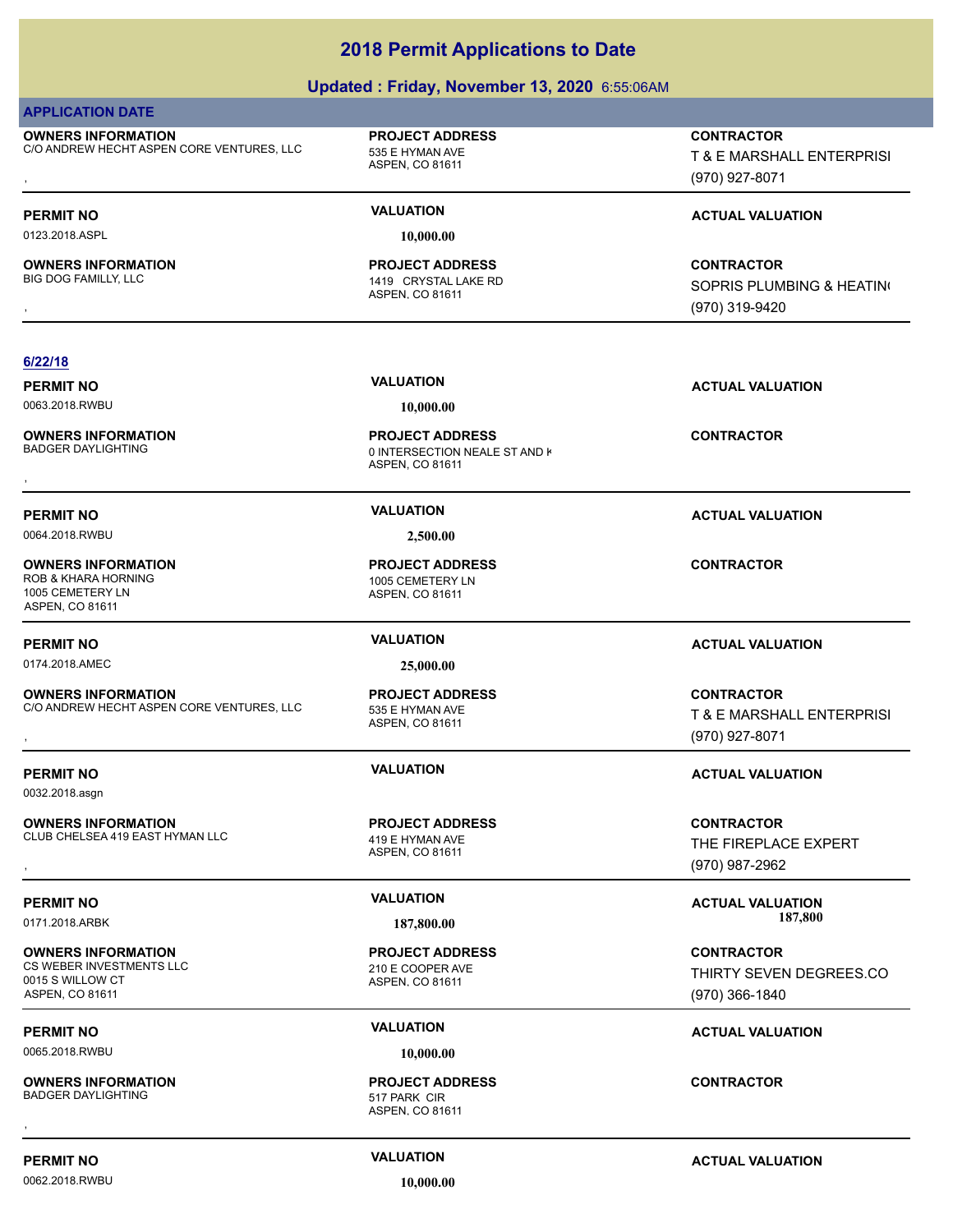# **Updated : Friday, November 13, 2020** 6:55:06AM

| <b>APPLICATION DATE</b>                                                               |                                                                      |                                                                  |
|---------------------------------------------------------------------------------------|----------------------------------------------------------------------|------------------------------------------------------------------|
| <b>OWNERS INFORMATION</b><br><b>BADGER DAYLIGHTING</b>                                | <b>PROJECT ADDRESS</b><br>0 KING ST<br>ASPEN, CO 81611               | <b>CONTRACTOR</b>                                                |
| 6/21/18                                                                               |                                                                      |                                                                  |
| <b>PERMIT NO</b><br>0037.2018.tent                                                    | <b>VALUATION</b>                                                     | <b>ACTUAL VALUATION</b>                                          |
| <b>OWNERS INFORMATION</b><br><b>BENEDICT MUSIC TENT</b>                               | <b>PROJECT ADDRESS</b><br>960 E THIRD ST<br>ASPEN, CO 81611          | <b>CONTRACTOR</b>                                                |
| <b>PERMIT NO</b>                                                                      | <b>VALUATION</b>                                                     | <b>ACTUAL VALUATION</b>                                          |
| 0156.2018.AELE                                                                        | 130,000.00                                                           |                                                                  |
| <b>OWNERS INFORMATION</b><br>BROOKE PETERSON 433 BLEEKER KS, LLC                      | <b>PROJECT ADDRESS</b><br>433 W BLEEKER ST<br><b>ASPEN, CO 81611</b> | <b>CONTRACTOR</b><br>W2 ELECTRIC, LLC                            |
|                                                                                       |                                                                      | (970) 618-2646                                                   |
| <b>PERMIT NO</b>                                                                      | <b>VALUATION</b>                                                     | <b>ACTUAL VALUATION</b>                                          |
| 0172.2018.AMEC                                                                        | 5,000.00                                                             |                                                                  |
| <b>OWNERS INFORMATION</b><br>COOPER DUPLEX LLC                                        | <b>PROJECT ADDRESS</b><br>1154 E COOPER AVE<br>ASPEN, CO 81611       | <b>CONTRACTOR</b><br>SOPRIS PLUMBING & HEATING<br>(970) 319-9420 |
| <b>PERMIT NO</b>                                                                      | <b>VALUATION</b>                                                     | <b>ACTUAL VALUATION</b>                                          |
| 0171.2018.AMEC                                                                        | 4,092.00                                                             |                                                                  |
| <b>OWNERS INFORMATION</b><br>JOFFE LIVING TRUST                                       | <b>PROJECT ADDRESS</b><br>812 E COOPER AVE<br>ASPEN, CO 81611        | <b>CONTRACTOR</b><br>TRUE NORTH HEARTH AND H<br>(970) 274-0200   |
| <b>PERMIT NO</b><br>0046.2018.ASLU                                                    | <b>VALUATION</b>                                                     | <b>ACTUAL VALUATION</b>                                          |
| <b>OWNERS INFORMATION</b><br>RYAN LEE 981 KING, LLC<br>981 KING ST<br>ASPEN, CO 81611 | <b>PROJECT ADDRESS</b><br>981 KING ST<br>ASPEN, CO 81611             | <b>CONTRACTOR</b>                                                |
| <b>PERMIT NO</b>                                                                      | <b>VALUATION</b>                                                     | <b>ACTUAL VALUATION</b>                                          |
| 0168.2018.AMEC                                                                        | 2,800.00                                                             |                                                                  |
| <b>OWNERS INFORMATION</b><br>800 S MILL 303 LLC                                       | <b>PROJECT ADDRESS</b><br>800 S MILL ST<br>ASPEN, CO 81611           | <b>CONTRACTOR</b><br>ACME CONTRACTING SERVIC                     |
|                                                                                       |                                                                      | (970) 688-0102                                                   |
| <b>PERMIT NO</b>                                                                      | <b>VALUATION</b>                                                     | <b>ACTUAL VALUATION</b>                                          |
| 0121.2018.ASPL                                                                        | 38,000.00                                                            |                                                                  |
| <b>OWNERS INFORMATION</b><br>800 S MILL 303 LLC                                       | <b>PROJECT ADDRESS</b><br>800 S MILL ST<br>ASPEN, CO 81611           | <b>CONTRACTOR</b><br>ACME CONTRACTING SERVIC                     |
|                                                                                       |                                                                      | (970) 688-0102                                                   |

(970) 688-0102

# 0061.2018.RWBU **35,000.00**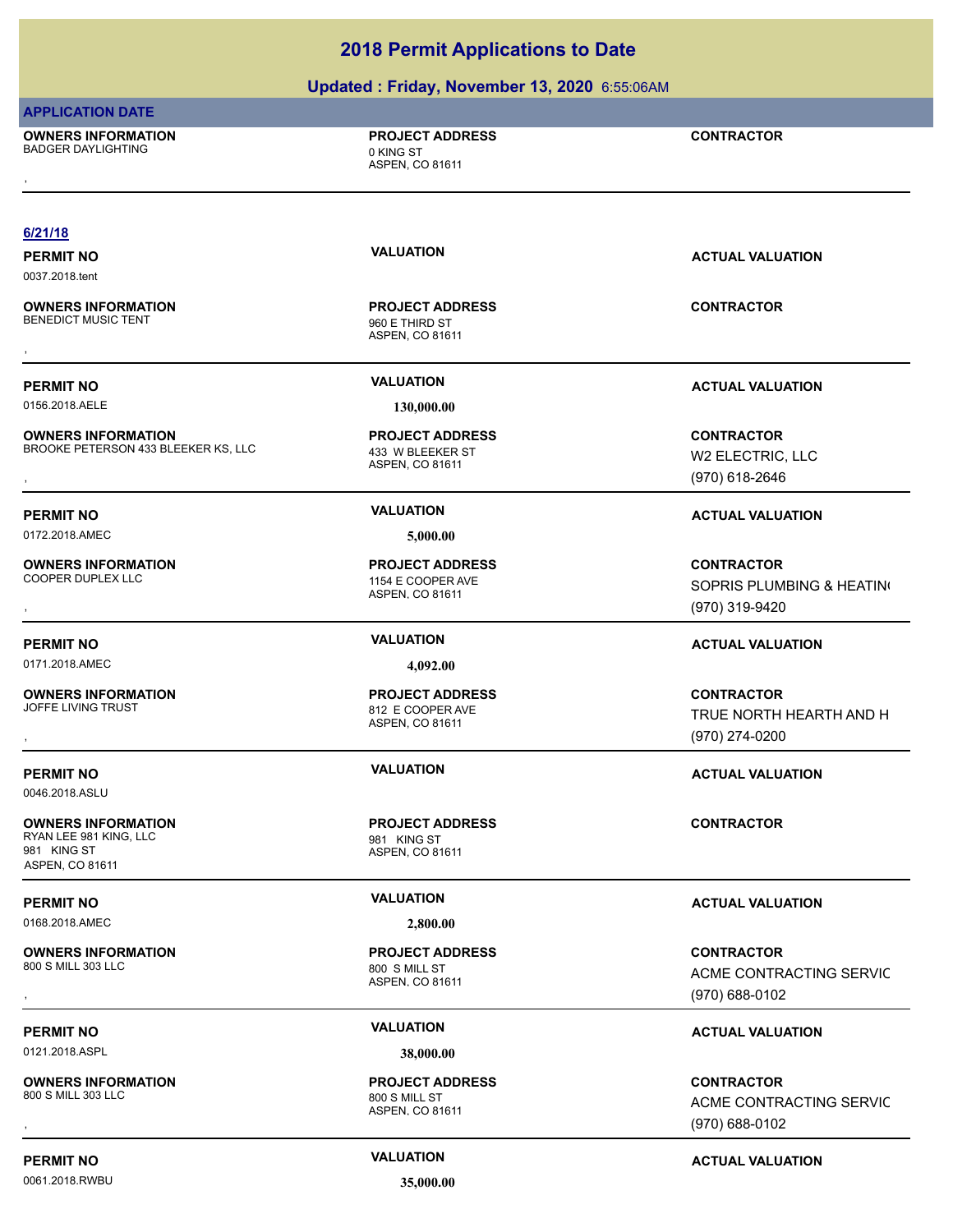|                                                                                       | <b>2018 Permit Applications to Date</b>                         |                                                                 |
|---------------------------------------------------------------------------------------|-----------------------------------------------------------------|-----------------------------------------------------------------|
|                                                                                       | Updated: Friday, November 13, 2020 6:55:06AM                    |                                                                 |
| <b>APPLICATION DATE</b>                                                               |                                                                 |                                                                 |
| <b>OWNERS INFORMATION</b><br>ST REGIS ASPEN HOTEL<br>315 E DEAN ST<br>ASPEN, CO 81611 | <b>PROJECT ADDRESS</b><br>315 E DEAN ST<br>ASPEN, CO 81611      | <b>CONTRACTOR</b>                                               |
| <b>PERMIT NO</b>                                                                      | <b>VALUATION</b>                                                | <b>ACTUAL VALUATION</b>                                         |
| 0169.2018.AMEC                                                                        | 35,929.00                                                       |                                                                 |
| <b>OWNERS INFORMATION</b><br>DAVID CHAMBERLIN                                         | <b>PROJECT ADDRESS</b><br>0353 PFISTER DR<br>ASPEN, CO 81611    | <b>CONTRACTOR</b><br>AJAX MECHANICAL SERVICES<br>(970) 984-0579 |
| <b>PERMIT NO</b>                                                                      | <b>VALUATION</b>                                                | <b>ACTUAL VALUATION</b>                                         |
| 0170.2018.AMEC                                                                        | 20,000.00                                                       |                                                                 |
| <b>OWNERS INFORMATION</b><br>526 WEST HALLAM LLC.                                     | <b>PROJECT ADDRESS</b><br>526 W HALLAM<br>ASPEN, CO 81611       | <b>CONTRACTOR</b><br>CLEARWATERS PLUMBING AN<br>(970) 456-9956  |
| <b>PERMIT NO</b><br>0038.2018.tent                                                    | <b>VALUATION</b>                                                | <b>ACTUAL VALUATION</b>                                         |
| <b>OWNERS INFORMATION</b><br>ASPEN MEADOWS RESORT                                     | <b>PROJECT ADDRESS</b><br>845 MEADOWS RD<br>ASPEN, CO 81611     | <b>CONTRACTOR</b>                                               |
| <b>PERMIT NO</b>                                                                      | <b>VALUATION</b>                                                | <b>ACTUAL VALUATION</b>                                         |
| 0060.2018.RWBU                                                                        | 20,000.00                                                       |                                                                 |
| <b>OWNERS INFORMATION</b><br><b>SHAPIRO</b>                                           | <b>PROJECT ADDRESS</b><br>1102/1106 E COOPER<br>ASPEN, CO 81611 | <b>CONTRACTOR</b>                                               |
| <b>PERMIT NO</b>                                                                      | <b>VALUATION</b>                                                | <b>ACTUAL VALUATION</b>                                         |
| 0122.2018.ASPL                                                                        | 3,945.00                                                        |                                                                 |
| <b>OWNERS INFORMATION</b>                                                             | <b>PROJECT ADDRESS</b>                                          | <b>CONTRACTOR</b>                                               |
| <b>ENATAI VACATION HOME LLC</b>                                                       | 901 WATERS<br>ASPEN, CO 81611                                   | AJAX MECHANICAL SERVICES                                        |
|                                                                                       |                                                                 | (970) 984-0579                                                  |
| <b>PERMIT NO</b>                                                                      | <b>VALUATION</b>                                                | <b>ACTUAL VALUATION</b>                                         |
| 0061.2018.afsr                                                                        | 40,000.00                                                       |                                                                 |
| <b>OWNERS INFORMATION</b><br><b>AV-40 PROPERTIES</b>                                  | <b>PROJECT ADDRESS</b><br>865 MOORE DR<br>ASPEN, CO 81611       | <b>CONTRACTOR</b><br>FLAME OUT FIRE PROTECTIO                   |
|                                                                                       |                                                                 | (970) 927-4933                                                  |
| <b>PERMIT NO</b>                                                                      | <b>VALUATION</b>                                                | <b>ACTUAL VALUATION</b>                                         |
| 0059.2018.RWBU                                                                        | 41,000.00                                                       |                                                                 |

**OWNERS INFORMATION** CITY OF ASPEN 590 MILL ST , **CONTRACTOR**

0173.2018.AMEC **5,000.00**

**PERMIT NO CONSUMITY ACTUAL VALUATION VALUATION ACTUAL VALUATION** 

ASPEN, CO 81611

**PROJECT ADDRESS**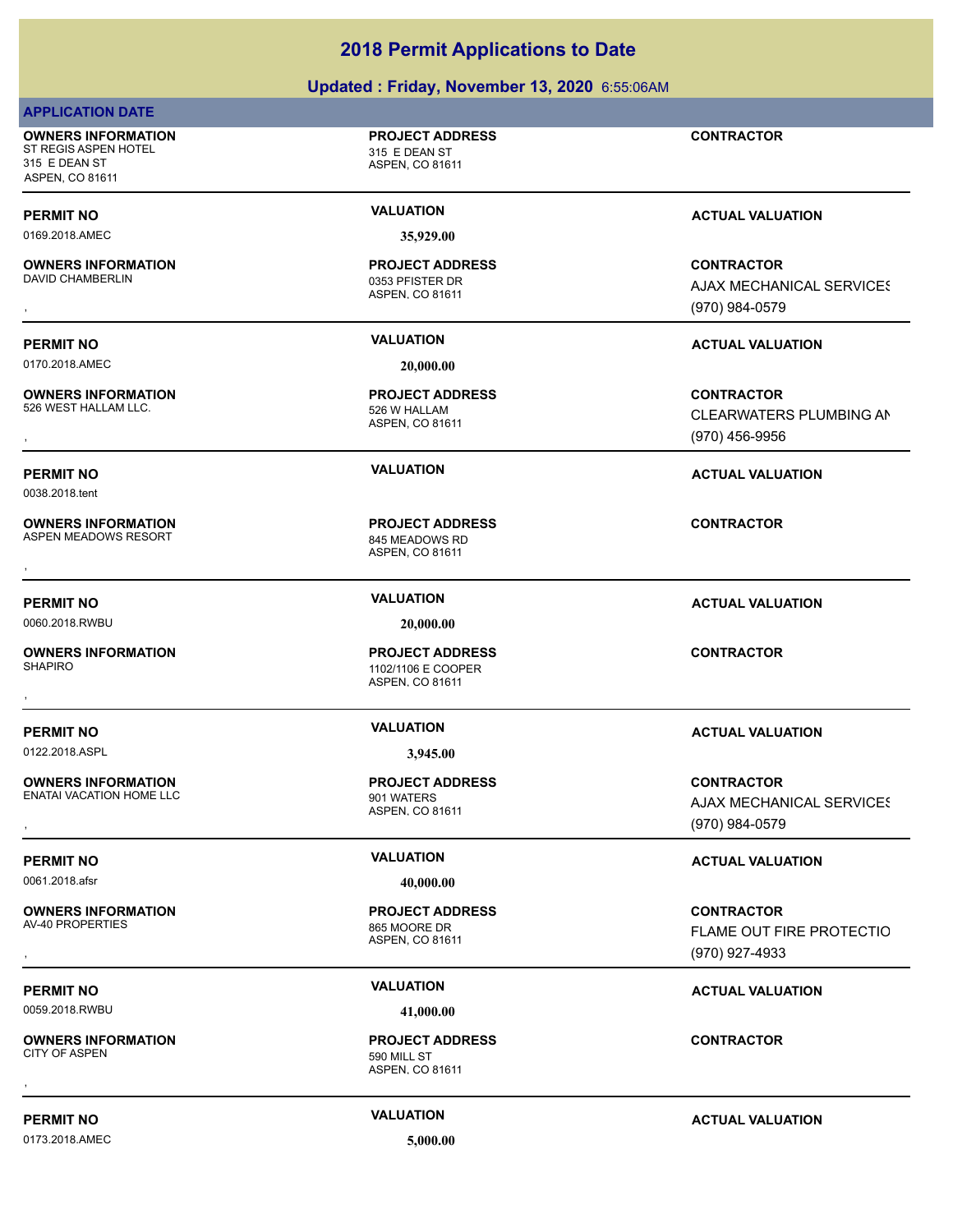### **Updated : Friday, November 13, 2020** 6:55:06AM

### **APPLICATION DATE**

**OWNERS INFORMATION**

ASPEN, CO 81611 COOPER DUPLEX LLC **COOPER DUPLEX LLC PROJECT ADDRESS OWNERS INFORMATION PROJECT ADDRESS CONTRACTOR**<br>COOPER DUPLEX LLC 332 N RIVERSIDE AVE SOPRIS PLUMBING & HEATIN(<br>, ASPEN. CO 81611

SOPRIS PLUMBING & HEATING

(970) 319-9420

### **6/20/18**

0154.2018.AELE **89,256.00**

**OWNERS INFORMATION** RETREAT PROPERTIES LLC<br>322 COACH RD

**OWNERS INFORMATION** CANTINA BUILDING LLC 411 E MAIN ST

# 0047.2018.ENTP

**OWNERS INFORMATION**

0167.2018.AMEC **2,800.00**

**OWNERS INFORMATION**

0120.2018.ASPL **37,000.00**

**OWNERS INFORMATION** 800 S MILL 303 LLC 800 S MILL ST

0155.2018.AELE **32,000.00**

### **OWNERS INFORMATION** GARRET GULCH EQUITY VENTURES 322 E BLEEKER

0045.2018.ASLU

**OWNERS INFORMATION** A TEXAS, LLC CADG ASPEN HOLDINGS, LLC 553 RACE ALY **OWNERS INFORMATION CONTRACTOR REGIST PROJECT ADDRESS CONTRACTOR CONTRACTOR**<br>A TEXAS, LLC CADG ASPEN HOLDINGS, LLC CONTRACTOR ASPEN. CO 81611<br>,

ASPEN, CO 81611 **PROJECT ADDRESS**

ASPEN, CO 81611 **PROJECT ADDRESS** , **CONTRACTOR**

ASPEN, CO 81611-1993 720 E DURANT AVE **PROJECT ADDRESS** , **CONTRACTOR**

ASPEN, CO 81611 800 S MILL ST **PROJECT ADDRESS**

ASPEN, CO 81611 **PROJECT ADDRESS**

ASPEN, CO 81611 **PROJECT ADDRESS**

ASPEN, CO 81611 **PROJECT ADDRESS**

**PERMIT NO VALUATION ACTUAL VALUATION**

**OWNERS INFORMATION GOVERNED BY A SERVICE OF A DURESS CONTRACTOR CONTRACTOR**<br>RETREAT PROPERTIES LLC GOVERNED ASPEN, CO 81611 GOVERNED A SAN MORE ACTIVE ENERGIES SOLAR, LL<br>RETREAT PROPERTIES LLC GOVERNED ASPEN, CO 81611 GOV ACTIVE ENERGIES SOLAR, LL (970) 306-4233

**PERMIT NO VALUATION VALUATION VALUATION** 0076.2018.ACBK **100.00 100.00**

**PERMIT NO VALUATION VALUATION VALUATION** 

### **PERMIT NO VALUATION ACTUAL VALUATION**

, **CONTRACTOR** ACME CONTRACTING SERVIC (970) 688-0102

### **PERMIT NO VALUATION ACTUAL VALUATION**

, **CONTRACTOR** ACME CONTRACTING SERVIC (970) 688-0102

### **PERMIT NO VALUATION ACTUAL VALUATION**

**OWNERS INFORMATION METALLY CONTRACTOR DESCRIPTION ON MERSUARY PROJECT ADDRESS ARRET GULCH EQUITY VENTURES ARRET<br>GARRET GULCH EQUITY VENTURES ASPEN ASPEN. CO 81611 ASPEN ASPEN. CO 81611 METALLY MERSUARY ASPEN. CO 81611 MER** CONUNDRUM TECHNOLOGIES (970) 926-2554

# **PERMIT NO VALUATION VALUATION VALUATION**

**6/19/18**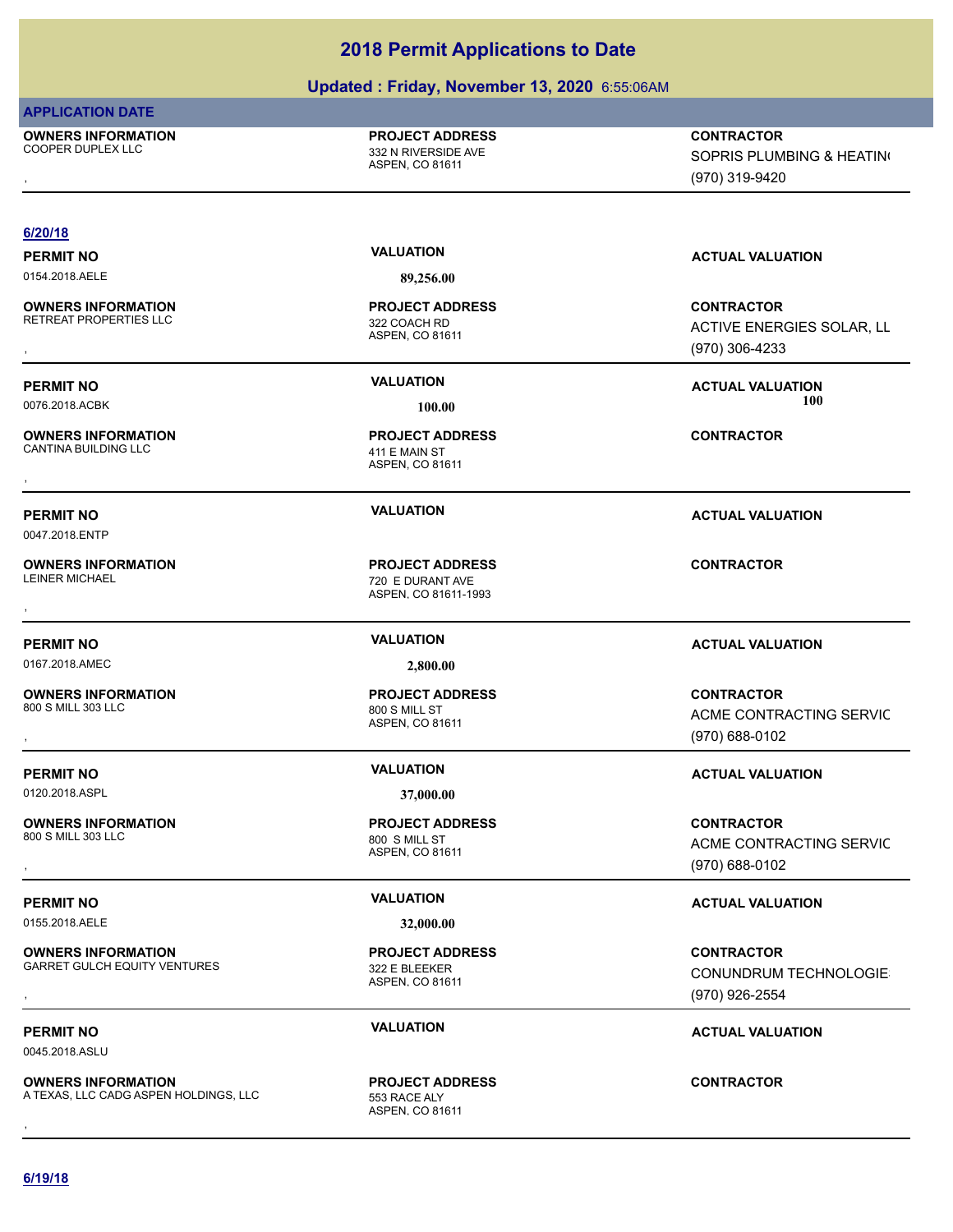**Updated : Friday, November 13, 2020** 6:55:06AM

| PERMIT NO<br>0016.2018.AHPC                               | <b>VALUATION</b>                                              | <b>ACTUAL VALUATION</b> |
|-----------------------------------------------------------|---------------------------------------------------------------|-------------------------|
| <b>OWNERS INFORMATION</b><br>JAMES E COX TRUST            | <b>PROJECT ADDRESS</b><br>501 E HYMAN AVE<br>ASPEN, CO 81611  | <b>CONTRACTOR</b>       |
| PERMIT NO<br>0044.2018.ASLU                               | <b>VALUATION</b>                                              | <b>ACTUAL VALUATION</b> |
| <b>OWNERS INFORMATION</b><br><b>MASON MARGARET E ADEN</b> | <b>PROJECT ADDRESS</b><br>24 MCSKIMMING RD<br>ASPEN, CO 81611 | <b>CONTRACTOR</b>       |
| PERMIT NO<br>0043.2018.ASLU                               | <b>VALUATION</b>                                              | <b>ACTUAL VALUATION</b> |
| <b>OWNERS INFORMATION</b><br><b>HEMMING EVELYN F</b>      | <b>PROJECT ADDRESS</b><br>1015 WATERS AVE                     | <b>CONTRACTOR</b>       |
| $\overline{\phantom{a}}$                                  | ASPEN, CO 81611-2136                                          |                         |

0036.2018.tent

**APPLICATION DATE**

**OWNERS INFORMATION** AABC ASPEN SKIING COMPANY, LLC 675 E DURANT AVE

0015.2018.AHPC

**OWNERS INFORMATION**

BMH INVESTMENTS LLC 333 PARK AVE , **CONTRACTOR**

0035.2018.tent

**OWNERS INFORMATION** ASPEN INSTITUTE INC<br>
845 MEADOWS RD

0011.2018.REMP

, **OWNERS INFORMATION** CUSTOMER , **CONTRACTOR**

**PERMIT NO VALUATION ACTUAL VALUATION**

, **CONTRACTOR** BETHEL PARTY RENTALS, INC (970) 479-7000

### **PERMIT NO VALUATION ACTUAL VALUATION**

**PERMIT NO CONSUMITY OF A CONSUMITY OF A CONSUMITY OF A CONSUMITY OF A CTUAL VALUATION** 

, **CONTRACTOR** BETHEL PARTY RENTALS, INC (970) 479-7000

# **PERMIT NO VALUATION VALUATION VALUATION**

**6/15/18**

0166.2018.AMEC

**PERMIT NO CONSUMITY ACTUAL VALUATION VALUATION VALUATION** 

**PROJECT ADDRESS**

**PROJECT ADDRESS**

ASPEN, CO 81611

ASPEN, CO 81611

ASPEN, CO 81611

**PROJECT ADDRESS**

**PROJECT ADDRESS**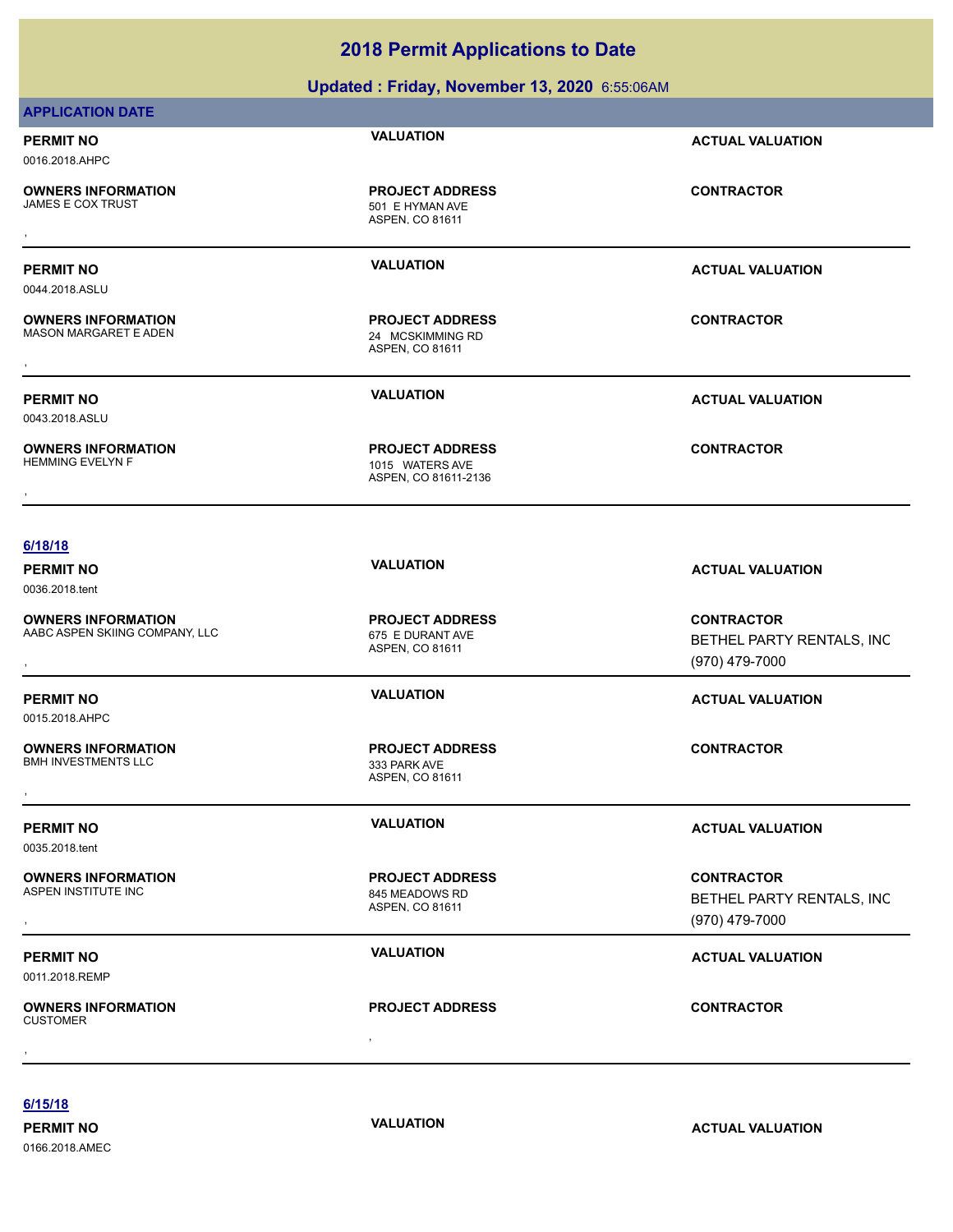### **Updated : Friday, November 13, 2020** 6:55:06AM

### **APPLICATION DATE**

0031.2018.asgn

530 E MAIN ST ASPEN, CO 81611

0046.2018.ENTP

**OWNERS INFORMATION** RETREAT PROPERTIES LLC<br>322 COACH RD

**OWNERS INFORMATION**

**OWNERS INFORMATION**

**OWNERS INFORMATION**

**OWNERS INFORMATION**

**PROJECT ADDRESS**

ASPEN, CO 81611

ASPEN, CO 81611 STEIN BUILDING ENTITIES 409 S HUNTER ST **PROJECT ADDRESS OWNERS INFORMATION CONTRACTOR REGIST PROJECT ADDRESS CONTRACTOR CONTRACTOR**<br>STEIN BUILDING ENTITIES THE REGIST ASPEN, CO 81611<br>,

ASPEN, CO 81611 HOUSING AUTHORITY CITY OF ASPEN 802 W MAIN ST **PROJECT ADDRESS**

ASPEN, CO 81611 210 COOPER BUILDING HOA 210 E COOPER AVE **PROJECT ADDRESS**

239 GILBERT ST , **CONTRACTOR**

ASPEN, CO 81611 980 GIBSON AVE **PROJECT ADDRESS** BLACK DIAMOND FIREPLACE,

**OWNERS INFORMATION GOVERNED BY A SERVICE PROJECT ADDRESS ARE THE CONTRACTOR CONTRACTOR**<br>RETREAT PROPERTIES LLC ASPEN ASPEN. CO 81611<br>ASPEN. CO 81611 GOVERNED (719) 293-0481, GOVERNED (719) 293-0481 (719) 293-0481

### **PERMIT NO VALUATION VALUATION VALUATION**

ALPINE SIGN SHOP, INC

**PERMIT NO VALUATION ACTUAL VALUATION** 0170.2018.ARBK **3,330,467.00 3,330,467.00**

> **CONTRACTOR** SHAW CONSTRUCTION, LLC (970) 242-9236

**PERMIT NO VALUATION ACTUAL VALUATION** 0169.2018.ARBK **300,000.00 300,000.00**

, **CONTRACTOR** S & S CONSTRUCTION (970) 618-7318

### **6/14/18**

0060.2018.afsr **4,236.00**

**OWNERS INFORMATION**

**OWNERS INFORMATION** 1230 SNOWBUNNY LN ASPEN, CO 81611

ASPEN, CO 81611

1230 SNOWBUNNY LN **PROJECT ADDRESS**

ASPEN, CO 81611

1470 RED BUTTE DR **PROJECT ADDRESS**

**PERMIT NO VALUATION ACTUAL VALUATION**

, **CONTRACTOR** PROGUARD PROTECTION SE (970) 927-2026

PERMIT NO **SALUATION VALUATION**<br>1,100,000 **MBC 2018 ACTUAL VALUATION** 0166.2018.ARBK **1,100,000.00 1,100,000.00**

> **CONTRACTOR** REGAN CONSTRUCTION, INC (970) 923-0010

# **PERMIT NO CONSUMITY ACTUAL VALUATION VALUATION VALUATION**

0042.2018.ASLU

**PERMIT NO VALUATION ACTUAL VALUATION** 0058.2018.RWBU **5,000.00 OWNERS INFORMATION** , **CONTRACTOR**

**PERMIT NO VALUATION ACTUAL VALUATION**

ASPEN, CO 81611

**PROJECT ADDRESS**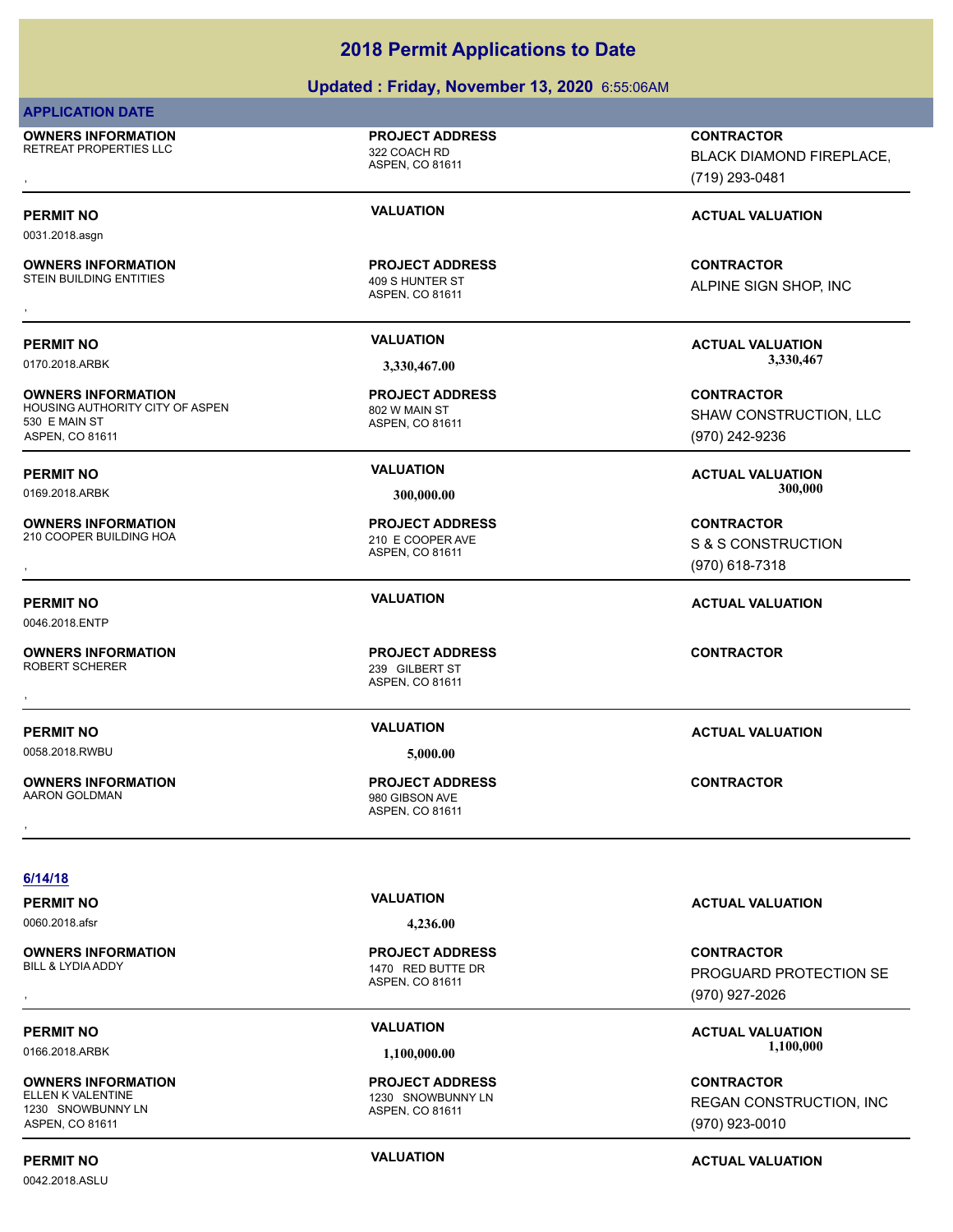|                                                                                              | <b>2018 Permit Applications to Date</b>                          |                                                                 |
|----------------------------------------------------------------------------------------------|------------------------------------------------------------------|-----------------------------------------------------------------|
|                                                                                              | Updated: Friday, November 13, 2020 6:55:06AM                     |                                                                 |
| <b>APPLICATION DATE</b>                                                                      |                                                                  |                                                                 |
| <b>OWNERS INFORMATION</b><br>ASPEN VALLEY HOSPITAL<br>401 CASTLE CREEK RD<br>ASPEN, CO 81611 | <b>PROJECT ADDRESS</b><br>401 CASTLE CREEK RD<br>ASPEN, CO 81611 | <b>CONTRACTOR</b>                                               |
| <b>PERMIT NO</b><br>0152.2018.AELE                                                           | <b>VALUATION</b><br>17,000.00                                    | <b>ACTUAL VALUATION</b>                                         |
| <b>OWNERS INFORMATION</b><br>C/O ANDREW HECHT ASPEN CORE VENTURES, LLC                       | <b>PROJECT ADDRESS</b><br>535 E HYMAN AVE<br>ASPEN, CO 81611     | <b>CONTRACTOR</b><br>LASSITER ELECTRIC, INC<br>(970) 927-4656   |
| <b>PERMIT NO</b><br>0014.2018.AHPC                                                           | <b>VALUATION</b>                                                 | <b>ACTUAL VALUATION</b>                                         |
| <b>OWNERS INFORMATION</b><br>CHRISTY FERER CHRISPAT ASPEN, LLC                               | <b>PROJECT ADDRESS</b><br>135 E COOPER AVE<br>ASPEN, CO 81611    | <b>CONTRACTOR</b>                                               |
| <b>PERMIT NO</b><br>0167.2018.ARBK                                                           | <b>VALUATION</b><br>0.00                                         | <b>ACTUAL VALUATION</b><br>Ð                                    |
| <b>OWNERS INFORMATION</b><br><b>DIMI ANGELOV</b>                                             | <b>PROJECT ADDRESS</b><br>605 W HOPKINS<br>ASPEN, CO 81611       | <b>CONTRACTOR</b><br>PENICO CONSTRUCTION, LLC<br>(970) 379-9193 |
| <b>PERMIT NO</b><br>0045.2018.ENTP                                                           | <b>VALUATION</b>                                                 | <b>ACTUAL VALUATION</b>                                         |

**OWNERS INFORMATION** , **CONTRACTOR**

**OWNERS INFORMATION**

0151.2018.AELE **24,000.00**

**OWNERS INFORMATION**

0010.2018.REMP

, **OWNERS INFORMATION** CUSTOMER , **CONTRACTOR**

ASPEN, CO 81611

510 E HYMAN

**PROJECT ADDRESS**

ASPEN, CO 81611 1630 SILVERKING DR **PROJECT ADDRESS**

ASPEN, CO 81611 535 E HYMAN **PROJECT ADDRESS**

### **PROJECT ADDRESS**

**PERMIT NO**<br>0 **VALUATION**<br>0 **VALUATION** 0168.2018.ARBK **0.00 0.00**

, **CONTRACTOR** SNO-AWAY INC (970) 379-4286

# **PERMIT NO VALUATION VALUATION VALUATION**

, **CONTRACTOR** LASSITER ELECTRIC, INC (970) 927-4656

# **PERMIT NO VALUATION VALUATION ACTUAL VALUATION**

**6/13/18**

0041.2018.ASLU

**PERMIT NO CONSUMITY ACTUAL VALUATION VALUATION VALUATION**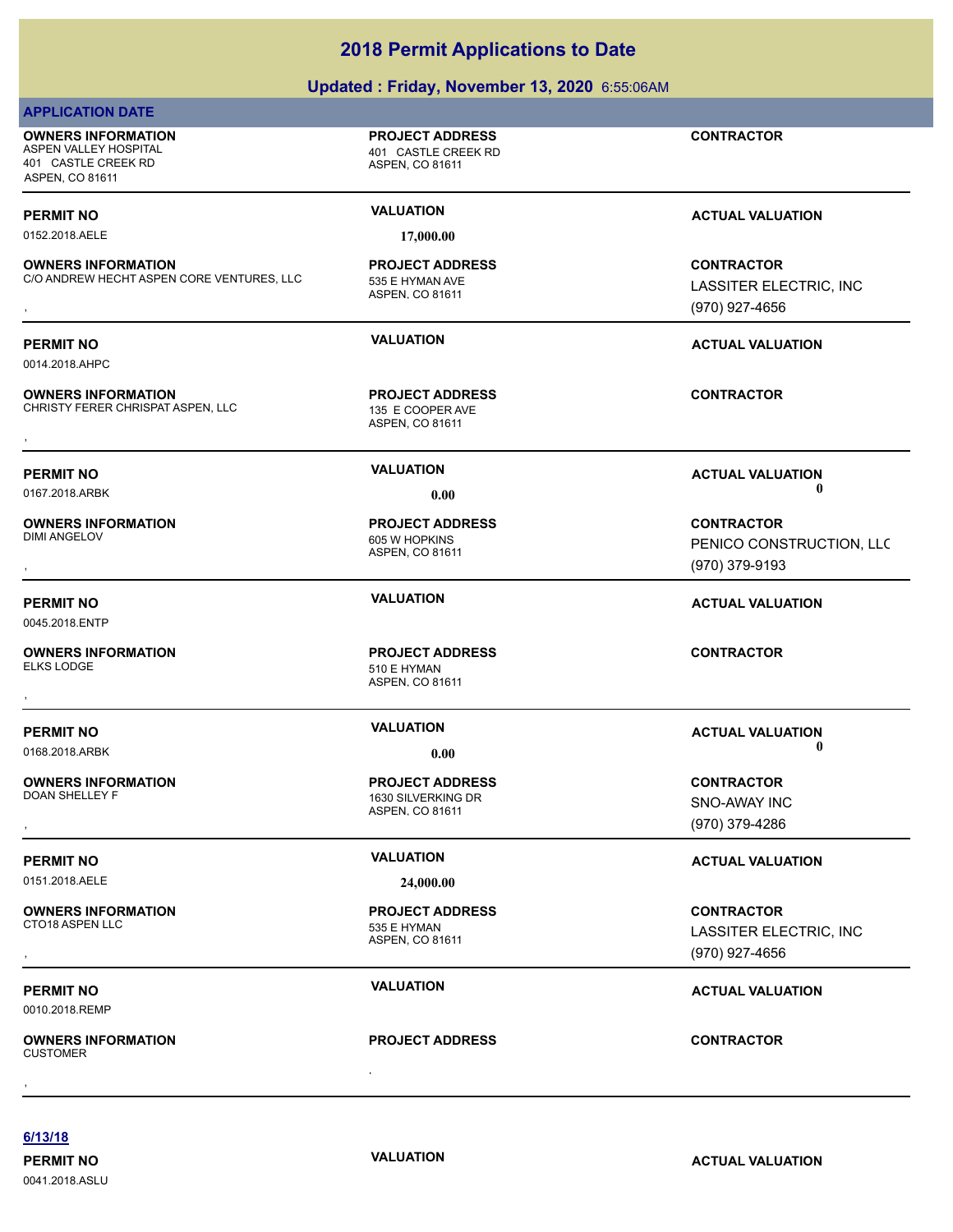|                                                                                                | Updated: Friday, November 13, 2020 6:55:06AM                                  |                                                                  |
|------------------------------------------------------------------------------------------------|-------------------------------------------------------------------------------|------------------------------------------------------------------|
| <b>APPLICATION DATE</b>                                                                        |                                                                               |                                                                  |
| <b>OWNERS INFORMATION</b><br><b>CITY OF ASPEN</b>                                              | <b>PROJECT ADDRESS</b><br>550 E MAIN ST<br>ASPEN, CO 81611                    | <b>CONTRACTOR</b>                                                |
| <b>PERMIT NO</b><br>0033.2018.tent                                                             | <b>VALUATION</b>                                                              | <b>ACTUAL VALUATION</b>                                          |
| <b>OWNERS INFORMATION</b><br>ICONIC PROPERTIES- JEROME, LLC                                    | <b>PROJECT ADDRESS</b><br>330 E MAIN ST<br>ASPEN, CO 81611                    | <b>CONTRACTOR</b><br>PREMIER PARTY RENTAL, LLC                   |
| <b>PERMIT NO</b><br>0044.2018.ENTP                                                             | <b>VALUATION</b>                                                              | <b>ACTUAL VALUATION</b>                                          |
| <b>OWNERS INFORMATION</b><br><b>SCHALDACH NANCY</b>                                            | <b>PROJECT ADDRESS</b><br>926 S MILL ST<br>ASPEN, CO 81611                    | <b>CONTRACTOR</b>                                                |
| <b>PERMIT NO</b><br>0034.2018.tent                                                             | <b>VALUATION</b>                                                              | <b>ACTUAL VALUATION</b>                                          |
| <b>OWNERS INFORMATION</b><br>I PRO CENTER                                                      | <b>PROJECT ADDRESS</b><br>520 E HYMAN<br>ASPEN, CO 81611                      | <b>CONTRACTOR</b><br>BETHEL PARTY RENTALS, INC<br>(970) 479-7000 |
| 6/12/18                                                                                        |                                                                               |                                                                  |
| <b>PERMIT NO</b><br>0163.2018.ARBK                                                             | <b>VALUATION</b><br>0.00                                                      | <b>ACTUAL VALUATION</b><br>0                                     |
| <b>OWNERS INFORMATION</b><br>BALD MOUNTAIN DEVELOPMENT LLC<br>132 W MAIN ST<br>ASPEN, CO 81611 | <b>PROJECT ADDRESS</b><br>121 JUAN ST<br>ASPEN, CO 81611                      | <b>CONTRACTOR</b><br>SHAW CONSTRUCTION, LLC<br>(970) 242-9236    |
| <b>PERMIT NO</b>                                                                               | <b>VALUATION</b>                                                              | <b>ACTUAL VALUATION</b>                                          |
| 0150.2018.AELE<br><b>OWNERS INFORMATION</b><br>400 RIVERSIDE AVE LLC                           | 22,000.00<br><b>PROJECT ADDRESS</b><br>440 S RIVERSIDE AVE<br>ASPEN, CO 81611 | <b>CONTRACTOR</b><br>ASPEN SOLAR, INC<br>(970) 925-3659          |
| <b>PERMIT NO</b><br>0148.2018.AELE                                                             | <b>VALUATION</b><br>450.00                                                    | <b>ACTUAL VALUATION</b>                                          |
| <b>OWNERS INFORMATION</b><br><b>LANCE ARMSTRONG</b><br>900 W NORTH ST<br>ASPEN, CO 81611       | <b>PROJECT ADDRESS</b><br>900 W NORTH ST<br>ASPEN, CO 81611                   | <b>CONTRACTOR</b>                                                |
| <b>PERMIT NO</b><br>0057.2018.RWBU                                                             | <b>VALUATION</b><br>35,000.00                                                 | <b>ACTUAL VALUATION</b>                                          |
| <b>OWNERS INFORMATION</b><br>320 W BLEEKER LLC                                                 | <b>PROJECT ADDRESS</b><br>320 W BLEEKER ST<br>ASPEN, CO 81611                 | <b>CONTRACTOR</b>                                                |
|                                                                                                |                                                                               |                                                                  |

0031.2018.tent

**PERMIT NO CONSUMITY ACTUAL VALUATION VALUATION ACTUAL VALUATION**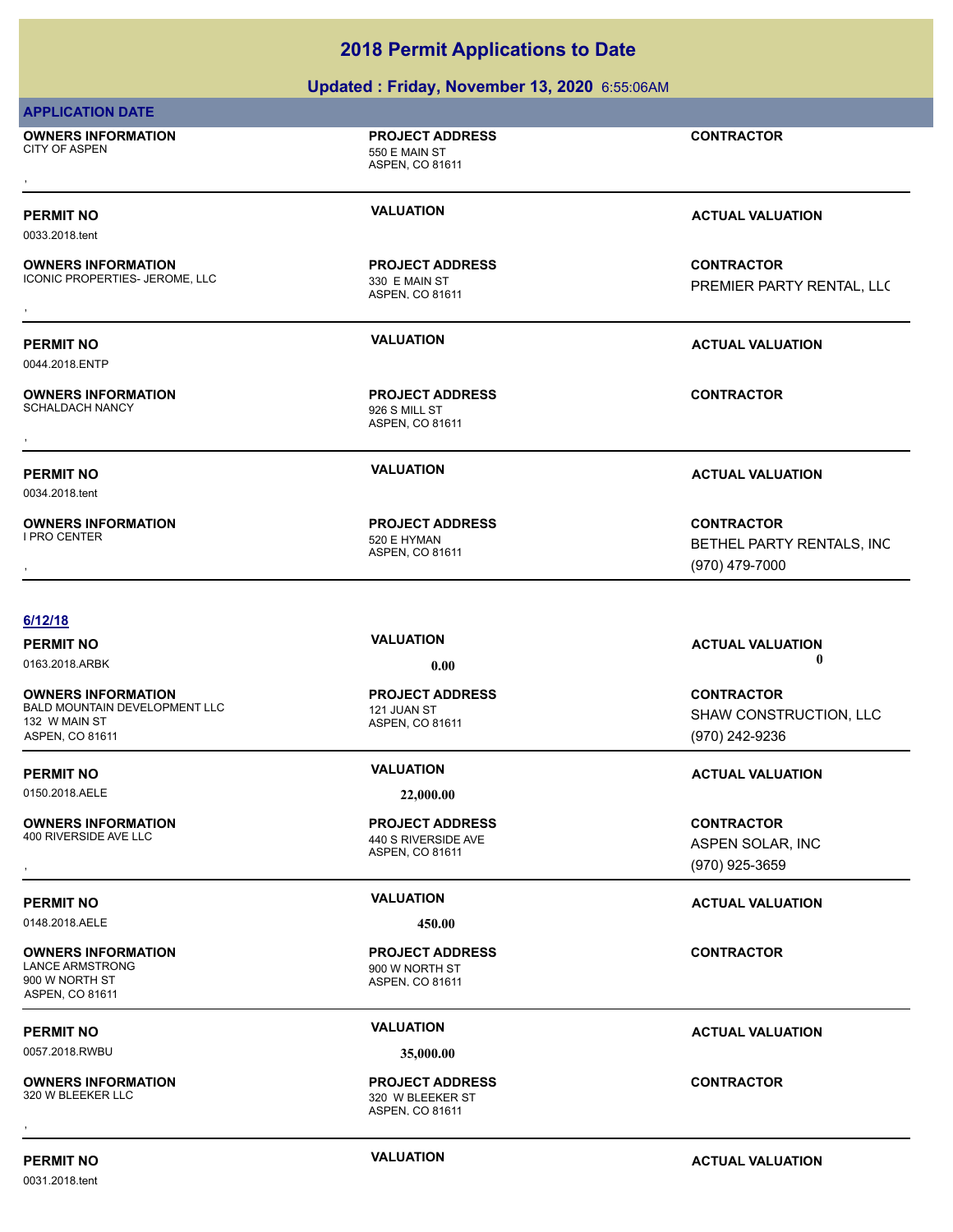### **Updated : Friday, November 13, 2020** 6:55:06AM

### **APPLICATION DATE**

**OWNERS INFORMATION** RANDALL WHITMAN 214 E BLEEKER ST **OWNERS INFORMATION PROJECT ADDRESS CONTRACTOR**<br>RANDALL WHITMAN 214 E BLEEKER ST BETHEL PARTY RENTALS, INC<br>, ASPEN. CO 81611

### **PROJECT ADDRESS**

ASPEN, CO 81611

### **OWNERS INFORMATION** BALD MOUNTAIN DEVELOPMENT LLC<br>
717 S ASPEN ST 132 W MAIN ST ASPEN, CO 81611

**OWNERS INFORMATION** BALD MOUNTAIN DEVELOPMENT LLC<br>
755 S ASPEN ST

132 W MAIN ST ASPEN, CO 81611

**OWNERS INFORMATION** BALD MOUNTAIN DEVELOPMENT LLC<br>
717 S ASPEN ST 132 W MAIN ST ASPEN, CO 81611

### **OWNERS INFORMATION** BALD MOUNTAIN DEVELOPMENT LLC<br>695 S ASPEN ST 132 W MAIN ST ASPEN, CO 81611

0032.2018.tent

**OWNERS INFORMATION** THE LITTLE NELL HOTEL **CONTRACT CONTRACT AND STATE OF A SET OF A STATE OF A STATE OF A STATE OF A STATE OF A ST** 675 E DURANT AVE ASPEN, CO 81611

0149.2018.AELE **19,202.00**

**OWNERS INFORMATION** PO BOX 1248 ASPEN, CO 81612

0147.2018.AELE **6,800.00**

**OWNERS INFORMATION** ELLIOTT ELYSE A 110 PARK AVE 610 W NORTH ST ASPEN, CO 81611

0029.2018.tent

**PERMIT NO VALUATION ACTUAL VALUATION** 0075.2018.ACBK **0.00 0.00**

# ASPEN, CO 81611 **PROJECT ADDRESS**

ASPEN, CO 81611 **PROJECT ADDRESS**

ASPEN, CO 81611 **PROJECT ADDRESS**

ASPEN, CO 81611

ASPEN, CO 81611 **PROJECT ADDRESS**

ASPEN, CO 81611 251 ASPEN MOUNTAIN RD **PROJECT ADDRESS**

(970) 479-7000

**CONTRACTOR** SHAW CONSTRUCTION, LLC (970) 242-9236

BETHEL PARTY RENTALS, INC

**PERMIT NO VALUATION ACTUAL VALUATION** 0162.2018.ARBK **0.00 0.00**

> **CONTRACTOR** SHAW CONSTRUCTION, LLC (970) 242-9236

## **PERMIT NO VALUATION ACTUAL VALUATION** 0164.2018.ARBK **0.00 0.00**

**CONTRACTOR** SHAW CONSTRUCTION, LLC (970) 242-9236

0165.2018.ARBK **0.00 0.00**

**CONTRACTOR** SHAW CONSTRUCTION, LLC (970) 242-9236

### **PERMIT NO VALUATION ACTUAL VALUATION**

**CONTRACTOR** PREMIER PARTY RENTAL, LLC

## **PERMIT NO VALUATION VALUATION VALUATION**

**CONTRACTOR** DURGIN ELECTRIC, LLC (970) 704-9473

### **PERMIT NO VALUATION ACTUAL VALUATION**

**CONTRACTOR** SUNWEST ELECTRIC, INC. (970) 927-6738

ASPEN, CO 81611

**PROJECT ADDRESS**

**PERMIT NO VALUATION ACTUAL VALUATION**

**PERMIT NO VALUATION ACTUAL VALUATION**

**PROJECT ADDRESS**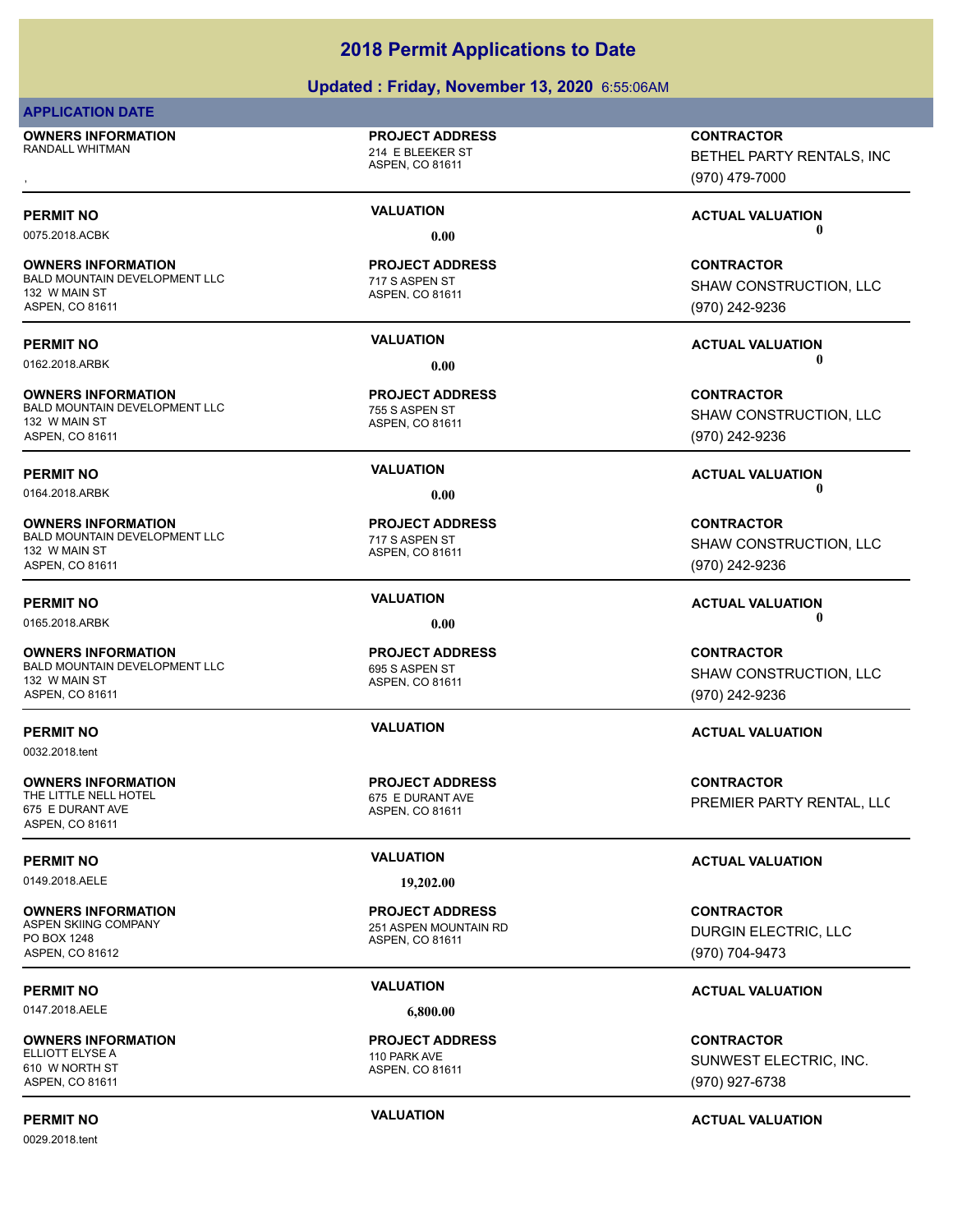### **Updated : Friday, November 13, 2020** 6:55:06AM

### **APPLICATION DATE**

0030.2018.tent

**OWNERS INFORMATION** ASPEN INSTITUTE ASPEN INSTITUTE

**OWNERS INFORMATION**<br>ASPEN INSTITUTE

**OWNERS INFORMATION**

ASPEN, CO 81611

**PROJECT ADDRESS**

ASPEN, CO 81611 845 MEADOWS RD **PROJECT ADDRESS**

0165.2018.AMEC **7,050.00**

ASPEN, CO 81611 RESIDENCES AT LITTLE NELL 501 E DEAN **PROJECT ADDRESS**

### **6/11/18**

0027.2018.tent

**OWNERS INFORMATION** 801 CASTLE CRK ASPEN, CO 81611

**OWNERS INFORMATION**<br>DAVID HENSEL LITTLE LEAF. LLC

0028.2018.tent

**OWNERS INFORMATION**

0144.2018.AELE **1,000.00**

**OWNERS INFORMATION**

0143.2018.AELE **1,000.00**

**OWNERS INFORMATION**

0056.2018.RWBU 6,500.00

ASPEN, CO 81611 0 HERRON PARK, NEALE AVE **PROJECT ADDRESS**

0145.2018.AELE **197,000.00**

ASPEN, CO 81615 1350 MOUNTAIN VIEW DR **PROJECT ADDRESS**

ASPEN, CO 81611 870 ROARING FORK RD **PROJECT ADDRESS**

ASPEN, CO 81611 1039 E COOPER AVE **PROJECT ADDRESS**

ASPEN, CO 81611 1039 E COOPER AVE **PROJECT ADDRESS**

, **CONTRACTOR** BETHEL PARTY RENTALS, INC (970) 479-7000

**PERMIT NO VALUATION VALUATION VALUATION** 

**OWNERS INFORMATION PROJECT ADDRESS CONTRACTOR**<br>ASPEN INSTITUTE 845 MEADOWS RD BETHEL PARTY RENTALS, INC<br>, ASPEN, CO 81611 BETHEL PARTY RENTALS, INC (970) 479-7000

### **PERMIT NO VALUATION ACTUAL VALUATION**

**OWNERS INFORMATION GOVERNED BY A SERVICE PROJECT ADDRESS ARE SIDENCES CONTRACTOR**<br>RESIDENCES AT LITTLE NELL **A SPEN A SPEN, CO 81611**<br>ASPEN, CO 81611 (970) 963-3598 FIREPLACE COMPANY, THE (970) 963-3598

# **PERMIT NO VALUATION VALUATION VALUATION**

**CONTRACTOR** BETHEL PARTY RENTALS, INC (970) 479-7000

### **PERMIT NO VALUATION ACTUAL VALUATION**

**OWNERS INFORMATION LEADURED BY A SERVICE TO A SERVICE ADDRESS AND RESOURCE TO A SERVICE TO A SERVICE TO A SERV**<br>DAVID HENSEL LITTLE LEAF, LLC **A SERVICE A SERVICE ADDRED A SPEN. CO 81615**<br>, Many 1970) 618-2646 W2 ELECTRIC, LLC (970) 618-2646

### **PERMIT NO VALUATION ACTUAL VALUATION**

**OWNERS INFORMATION PROJECT ADDRESS CONTRACTOR**<br>SAGE BRUSH LODGE LLC 870 ROARING FORK RD BETHEL PARTY RENTALS, INC<br>, ASPEN, CO 81611 BETHEL PARTY RENTALS, INC (970) 479-7000

### **PERMIT NO VALUATION ACTUAL VALUATION**

, **CONTRACTOR** RYDER ELECTRIC, LLC (970) 629-2700

## **PERMIT NO VALUATION ACTUAL VALUATION**

, **CONTRACTOR** RYDER ELECTRIC, LLC (970) 629-2700

**PERMIT NO CONSUMITY ACTUAL VALUATION VALUATION VALUATION**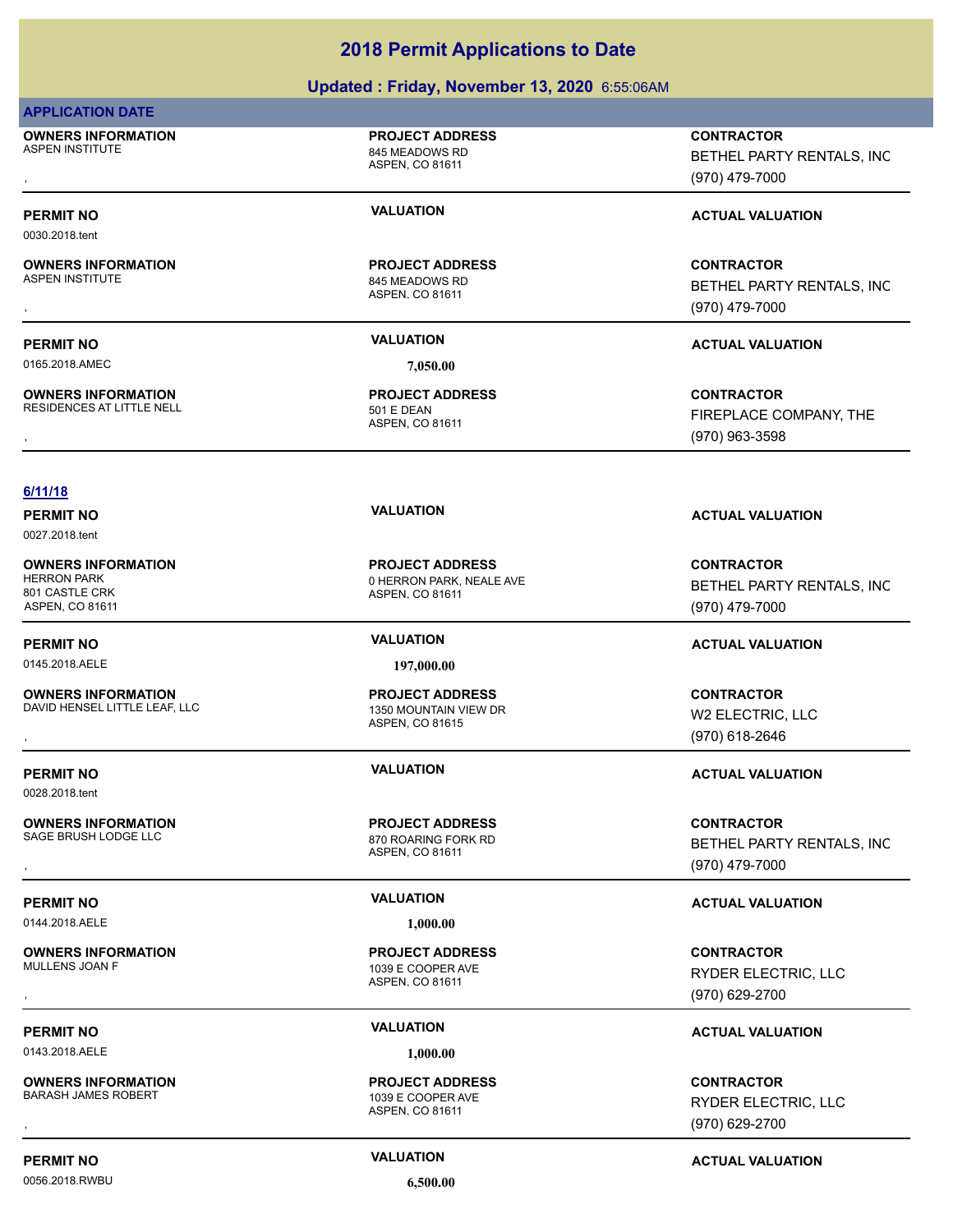## **Updated : Friday, November 13, 2020** 6:55:06AM

## **APPLICATION DATE**

**OWNERS INFORMATION** ENCLAVE CONDOMINIUM ASSOC INC 830 E DURANT AVE **OWNERS INFORMATION CONTRACTOR RESOURS AND PROJECT ADDRESS CONTRACTOR CONTRACTOR**<br>ENCLAVE CONDOMINIUM ASSOC INC ASPEN, CO 81611 ASPEN, CO 81611

ASPEN, CO 81611

**PROJECT ADDRESS**

0026.2018.tent

# **OWNERS INFORMATION**

411 S MONARCH ST ASPEN, CO 81611

0142.2018.AELE **800.00**

### **OWNERS INFORMATION** 411 S MONARCH ST ASPEN, CO 81611

0029.2018.asgn

**OWNERS INFORMATION** COLLINS BLOCK C/O BILLY STOLZ 208 S MILL ST 205 S GALENA ST ASPEN, CO 81611

0030.2018.asgn

### **OWNERS INFORMATION** ASPEN SQUARE 305 LLC 402 S HUNTER ST

0146.2018.AELE **15,000.00**

### **OWNERS INFORMATION** ZACHARY FELSON 36 UTE PL 36 UTE PL

ASPEN, CO 81611

0043.2018.ENTP

# **OWNERS INFORMATION**

**OWNERS INFORMATION**

ASPEN, CO 81611 411 S MONARCH ST **PROJECT ADDRESS**

### ASPEN, CO 81611 411 S MONARCH ST **PROJECT ADDRESS**

ASPEN, CO 81611 **PROJECT ADDRESS**

ASPEN, CO 81611 **PROJECT ADDRESS**

**PROJECT ADDRESS**

ASPEN, CO 81611 0 RED MOUNTAIN ROAD AND LON **PROJECT ADDRESS OWNERS INFORMATION GENERO BY A SET ADDRESS CONTRACTOR CONTRACTOR**<br>HOLY CROSS ENERGY **CONTRACTOR**<br>ASPEN. CO 81611

**PERMIT NO VALUATION VALUATION VALUATION** 

**CONTRACTOR** BETHEL PARTY RENTALS, INC (970) 479-7000

# **PERMIT NO VALUATION ACTUAL VALUATION**

**CONTRACTOR**

**PERMIT NO VALUATION ACTUAL VALUATION**

**CONTRACTOR**

### **PERMIT NO VALUATION ACTUAL VALUATION**

, **CONTRACTOR** ROARING FORK SIGN & LIGHT (970) 309-5314

### **PERMIT NO VALUATION ACTUAL VALUATION**

**CONTRACTOR** GRIZZLY ELECTRIC, INC. (970) 927-8006

## **PERMIT NO VALUATION VALUATION VALUATION**

**PERMIT NO VALUATION ACTUAL VALUATION**

, **CONTRACTOR** PREMIER PARTY RENTAL, LLC

ASPEN, CO 81611

103 NEALE AVE **PROJECT ADDRESS**

**PERMIT NO CONSUMITY ACTUAL VALUATION VALUATION VALUATION** 



0024.2018.tent

ASPEN, CO 81611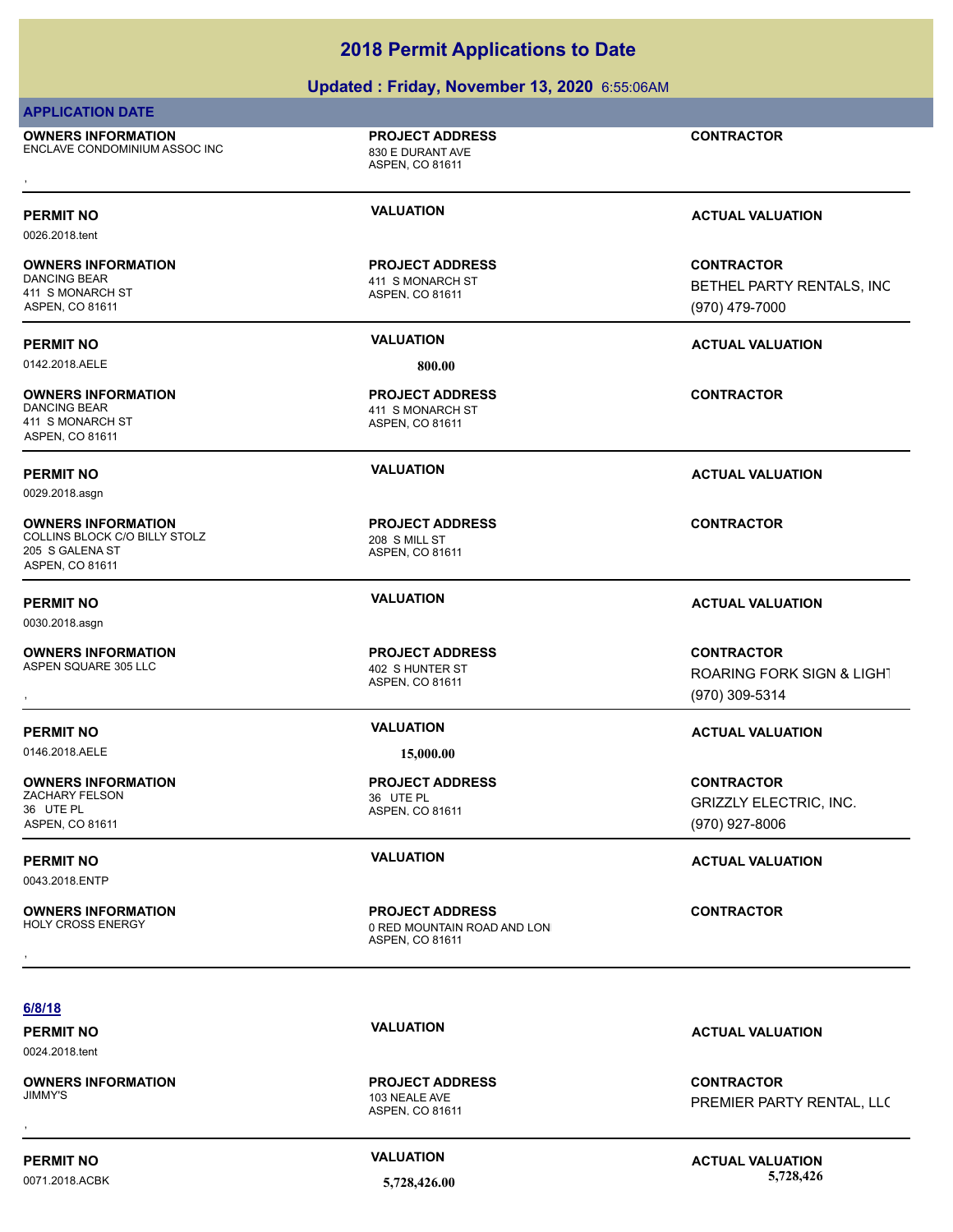# **Updated : Friday, November 13, 2020** 6:55:06AM

| <b>APPLICATION DATE</b>                                                                      |                                                                  |                                                                  |
|----------------------------------------------------------------------------------------------|------------------------------------------------------------------|------------------------------------------------------------------|
| <b>OWNERS INFORMATION</b><br>PITKIN COUNTY                                                   | <b>PROJECT ADDRESS</b><br>403 CASTLE CREEK RD<br>ASPEN, CO 81611 | <b>CONTRACTOR</b><br>FCI CONSTRUCTORS, INC<br>(970) 434-9093     |
| <b>PERMIT NO</b>                                                                             | <b>VALUATION</b>                                                 | <b>ACTUAL VALUATION</b>                                          |
| 0025.2018.tent<br><b>OWNERS INFORMATION</b><br>ICONIC PROPERTIES- JEROME, LLC                | <b>PROJECT ADDRESS</b><br>330 E MAIN ST<br>ASPEN, CO 81611       | <b>CONTRACTOR</b><br>ALPINE PARTY RENTALS<br>(970) 328-6707      |
| <b>PERMIT NO</b><br>0024.2018.PCWP                                                           | <b>VALUATION</b>                                                 | <b>ACTUAL VALUATION</b>                                          |
| <b>OWNERS INFORMATION</b><br><b>GLEN EAGLES DRIVE LTD</b>                                    | <b>PROJECT ADDRESS</b><br>205 GLEN EAGLE DR<br>ASPEN, CO 81611   | <b>CONTRACTOR</b>                                                |
| <b>PERMIT NO</b><br>0072.2018.ACBK                                                           | <b>VALUATION</b><br>0.00                                         | <b>ACTUAL VALUATION</b><br>0                                     |
| <b>OWNERS INFORMATION</b><br>RESIDENCES AT LITTLE NELL                                       | <b>PROJECT ADDRESS</b><br><b>501 E DEAN</b><br>ASPEN, CO 81611   | <b>CONTRACTOR</b><br>SILICH CONSTRUCTION<br>(970) 920-2299       |
| <b>PERMIT NO</b><br>0004.2018.COPY                                                           | <b>VALUATION</b>                                                 | <b>ACTUAL VALUATION</b>                                          |
| <b>OWNERS INFORMATION</b><br>TBD                                                             | <b>PROJECT ADDRESS</b>                                           | <b>CONTRACTOR</b>                                                |
| <b>PERMIT NO</b><br>0009.2018.REMP                                                           | <b>VALUATION</b>                                                 | <b>ACTUAL VALUATION</b>                                          |
| <b>OWNERS INFORMATION</b><br><b>CUSTOMER</b>                                                 | <b>PROJECT ADDRESS</b>                                           | <b>CONTRACTOR</b>                                                |
| 6/7/18                                                                                       |                                                                  |                                                                  |
| <b>PERMIT NO</b><br>0070.2018.ACBK                                                           | <b>VALUATION</b><br>25,000.00                                    | <b>ACTUAL VALUATION</b><br>25,000                                |
| <b>OWNERS INFORMATION</b><br>ASPEN VALLEY HOSPITAL<br>401 CASTLE CREEK RD<br>ASPEN, CO 81611 | <b>PROJECT ADDRESS</b><br>401 CASTLE CREEK RD<br>ASPEN, CO 81611 | <b>CONTRACTOR</b><br>CENTERLINE SOLUTIONS, LLO<br>(303) 993-3019 |
| <b>PERMIT NO</b><br>0039.2018.ASLU                                                           | <b>VALUATION</b>                                                 | <b>ACTUAL VALUATION</b>                                          |
| <b>OWNERS INFORMATION</b><br>MICHAEL TRIPLETT TMT VENTURES LLC                               | <b>PROJECT ADDRESS</b><br>627 W SMUGGLER ST<br>ASPEN, CO 81611   | <b>CONTRACTOR</b>                                                |
| <b>PERMIT NO</b>                                                                             | <b>VALUATION</b>                                                 | <b>ACTUAL VALUATION</b>                                          |
| 0118.2018.ASPL                                                                               | 2,500.00                                                         |                                                                  |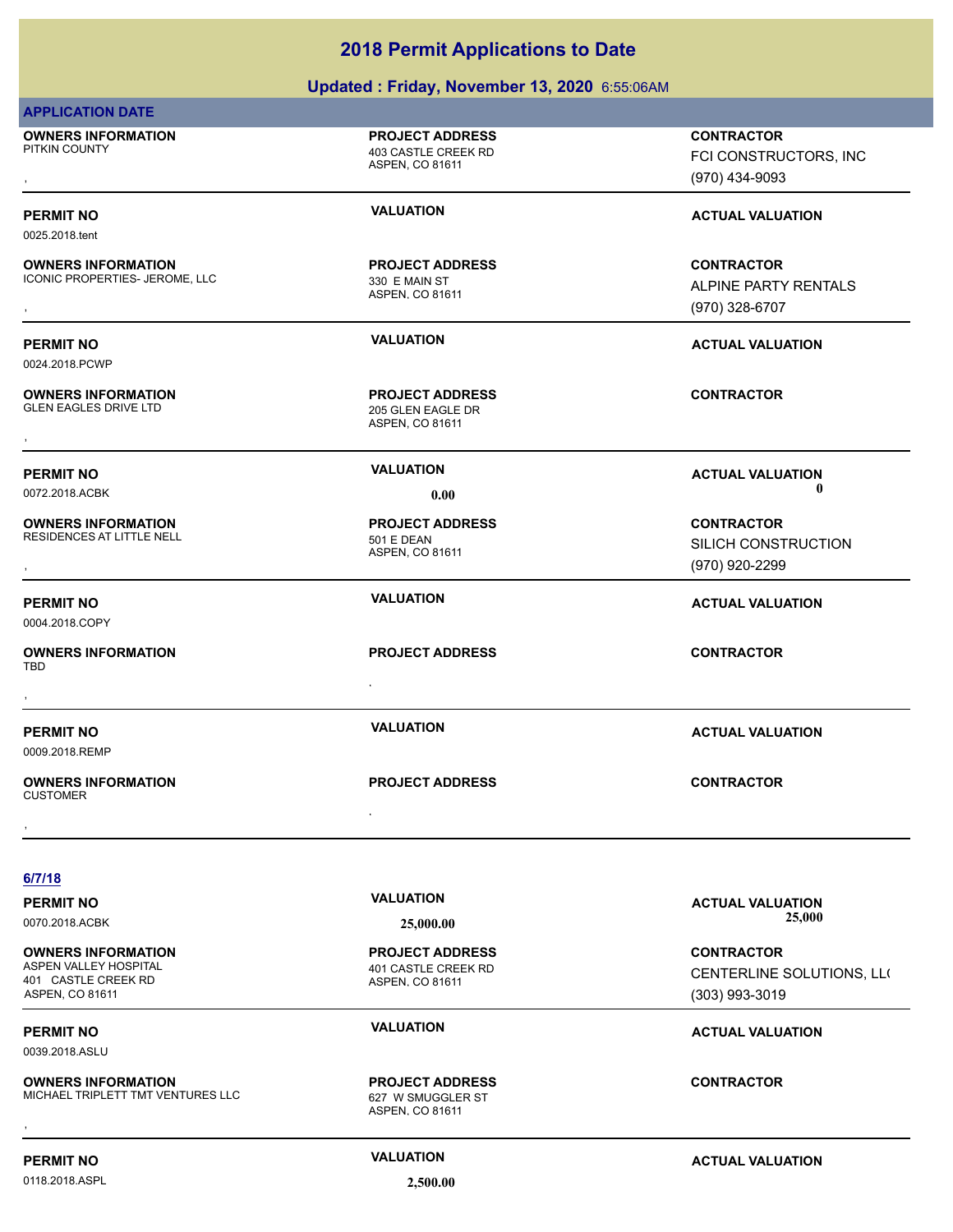# **Updated : Friday, November 13, 2020** 6:55:06AM

| <b>APPLICATION DATE</b>                                                                          |                                                                  |                                                                  |
|--------------------------------------------------------------------------------------------------|------------------------------------------------------------------|------------------------------------------------------------------|
| <b>OWNERS INFORMATION</b><br><b>GLEN LARNER</b>                                                  | <b>PROJECT ADDRESS</b><br>520 W HALLAM ST<br>ASPEN, CO 81611     | <b>CONTRACTOR</b><br>SOPRIS PLUMBING & HEATING<br>(970) 319-9420 |
| <b>PERMIT NO</b>                                                                                 | <b>VALUATION</b>                                                 | <b>ACTUAL VALUATION</b>                                          |
| 0054.2018.RWBU                                                                                   | 5,400.00                                                         |                                                                  |
| <b>OWNERS INFORMATION</b><br>FOSTER LOT 2 LLC                                                    | <b>PROJECT ADDRESS</b><br>219 S THIRD ST<br>ASPEN, CO 81611      | <b>CONTRACTOR</b>                                                |
| <b>PERMIT NO</b><br>0042.2018.ENTP                                                               | <b>VALUATION</b>                                                 | <b>ACTUAL VALUATION</b>                                          |
| <b>OWNERS INFORMATION</b><br>FOSTER LOT 2 LLC                                                    | <b>PROJECT ADDRESS</b><br>219 S THIRD ST<br>ASPEN, CO 81611      | <b>CONTRACTOR</b>                                                |
| <b>PERMIT NO</b><br>0023.2018.PCWP                                                               | <b>VALUATION</b>                                                 | <b>ACTUAL VALUATION</b>                                          |
| <b>OWNERS INFORMATION</b><br>34 PLACER INC                                                       | <b>PROJECT ADDRESS</b><br>34 PLACER LN<br>ASPEN, CO 81611        | <b>CONTRACTOR</b>                                                |
| <b>PERMIT NO</b>                                                                                 | <b>VALUATION</b>                                                 | <b>ACTUAL VALUATION</b>                                          |
| 0119.2018.ASPL                                                                                   | 73,293.00                                                        |                                                                  |
| <b>OWNERS INFORMATION</b><br>OBRIEN M ANN REV TRUST                                              | <b>PROJECT ADDRESS</b><br>1116 WATERS AVE<br>ASPEN, CO 81611     | <b>CONTRACTOR</b><br>CHENEY PLUMBING & HEATIN<br>(970) 963-0275  |
| <b>PERMIT NO</b>                                                                                 | <b>VALUATION</b>                                                 | <b>ACTUAL VALUATION</b>                                          |
| 0161.2018.ARBK                                                                                   | 3,936,425.00                                                     | 3,936,425                                                        |
| <b>OWNERS INFORMATION</b><br>HOUSING AUTHORITY CITY OF ASPEN<br>530 E MAIN ST<br>ASPEN, CO 81611 | <b>PROJECT ADDRESS</b><br>517 PARK CIR<br>ASPEN, CO 81611        | <b>CONTRACTOR</b><br>SHAW CONSTRUCTION, LLC<br>(970) 242-9236    |
| <b>PERMIT NO</b><br>0041.2018.ENTP                                                               | <b>VALUATION</b>                                                 | <b>ACTUAL VALUATION</b>                                          |
| <b>OWNERS INFORMATION</b><br>AJAX MTN ASSOCIATES LLC                                             | <b>PROJECT ADDRESS</b><br>520 EAST DURANT AVE<br>ASPEN, CO 81611 | <b>CONTRACTOR</b>                                                |
| <b>PERMIT NO</b><br>0038.2018.ASLU                                                               | <b>VALUATION</b>                                                 | <b>ACTUAL VALUATION</b>                                          |
| <b>OWNERS INFORMATION</b><br>WILLIAM BOEHRINGER ASPEN HILLS INVESTORS,<br><b>LLC</b>             | <b>PROJECT ADDRESS</b><br>331-338 MIDLAND AVE<br>ASPEN, CO 81611 | <b>CONTRACTOR</b>                                                |
| <b>PERMIT NO</b>                                                                                 | <b>VALUATION</b>                                                 | <b>ACTUAL VALUATION</b>                                          |

0040.2018.ASLU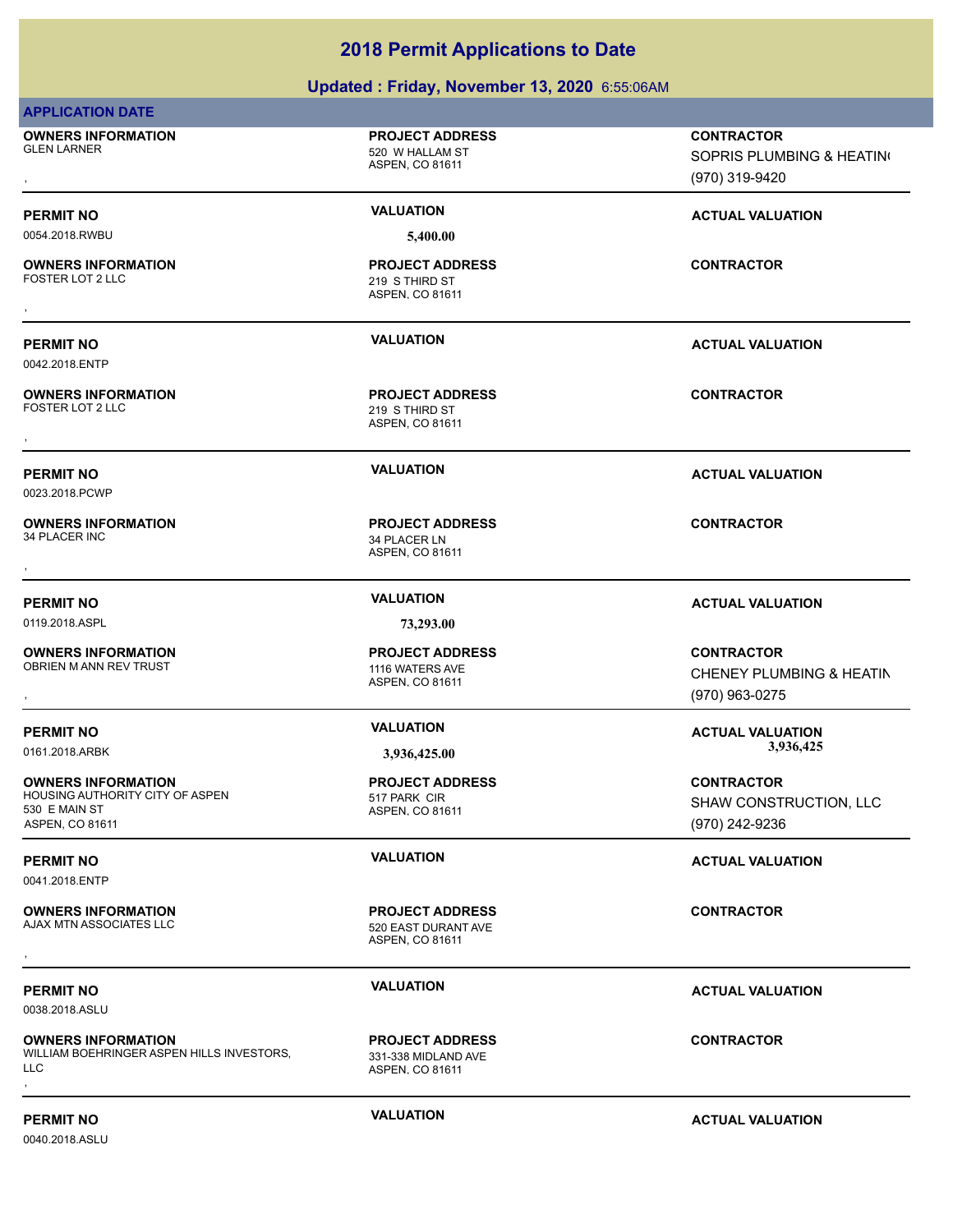# **Updated : Friday, November 13, 2020** 6:55:06AM

| <b>APPLICATION DATE</b>                                                                      |                                                                            |                                                |
|----------------------------------------------------------------------------------------------|----------------------------------------------------------------------------|------------------------------------------------|
| <b>OWNERS INFORMATION</b><br>DAVID DOWLER 229 WEST SMUGGLER, LLC                             | <b>PROJECT ADDRESS</b><br>229 W SMUGGLER ST AND 426 N S<br>ASPEN, CO 81611 | <b>CONTRACTOR</b>                              |
|                                                                                              |                                                                            |                                                |
| PERMIT NO<br>0008.2018.REMP                                                                  | <b>VALUATION</b>                                                           | <b>ACTUAL VALUATION</b>                        |
| <b>OWNERS INFORMATION</b><br>CUSTOMER                                                        | <b>PROJECT ADDRESS</b>                                                     | <b>CONTRACTOR</b>                              |
|                                                                                              |                                                                            |                                                |
| <b>PERMIT NO</b><br>0007.2018.REMP                                                           | <b>VALUATION</b>                                                           | <b>ACTUAL VALUATION</b>                        |
| <b>OWNERS INFORMATION</b><br><b>CUSTOMER</b>                                                 | <b>PROJECT ADDRESS</b>                                                     | <b>CONTRACTOR</b>                              |
|                                                                                              |                                                                            |                                                |
|                                                                                              |                                                                            |                                                |
| 6/6/18                                                                                       |                                                                            |                                                |
| PERMIT NO                                                                                    | <b>VALUATION</b>                                                           | <b>ACTUAL VALUATION</b>                        |
| 0160.2018.ARBK                                                                               | 30,000.00                                                                  | 30,000                                         |
| <b>OWNERS INFORMATION</b><br>MEADOWS & SEVENTH LLC                                           | <b>PROJECT ADDRESS</b>                                                     | <b>CONTRACTOR</b>                              |
|                                                                                              | 521 N SEVENTH ST<br>ASPEN, CO 81611                                        | A & L CONSTRUCTION                             |
|                                                                                              |                                                                            |                                                |
| PERMIT NO                                                                                    | <b>VALUATION</b>                                                           | <b>ACTUAL VALUATION</b>                        |
| 0141.2018.AELE                                                                               | 400,000.00                                                                 |                                                |
| <b>OWNERS INFORMATION</b><br>DANIEL L. HUNT EB BUILDING ASPEN, LLC                           | <b>PROJECT ADDRESS</b><br>602 E HYMAN AVE<br>ASPEN, CO 81611               | <b>CONTRACTOR</b><br>R & A ENTERPRISES OF CARE |
|                                                                                              |                                                                            | (970) 945-6500                                 |
| <b>PERMIT NO</b><br>0117.2018.ASPL                                                           | <b>VALUATION</b>                                                           | <b>ACTUAL VALUATION</b>                        |
| <b>OWNERS INFORMATION</b><br>KATIE REED BUILDING LLC                                         | <b>PROJECT ADDRESS</b><br>301 E HOPKINS                                    | <b>CONTRACTOR</b>                              |
|                                                                                              | ASPEN, CO 81611                                                            | ALL VALLEY MAINTENANCE &<br>(970) 927-4036     |
| PERMIT NO                                                                                    | <b>VALUATION</b>                                                           | <b>ACTUAL VALUATION</b>                        |
| 0053.2018.RWBU                                                                               | 15,000.00                                                                  |                                                |
| <b>OWNERS INFORMATION</b><br>CITY OF ASPEN WATER DEPT<br>500 DOOLITTLE DR<br>ASPEN, CO 81611 | <b>PROJECT ADDRESS</b><br>0 SPRING AND MAIN<br>ASPEN, CO 81611             | <b>CONTRACTOR</b>                              |
|                                                                                              |                                                                            |                                                |
| 6/5/18                                                                                       |                                                                            |                                                |
| <b>PERMIT NO</b>                                                                             | <b>VALUATION</b>                                                           | <b>ACTUAL VALUATION</b>                        |
| 0163.2018.AMEC                                                                               | 13,200.00                                                                  |                                                |
|                                                                                              |                                                                            |                                                |

**OWNERS INFORMATION** BILL & LYDIA ADDY 1470 RED BUTTE DR

ASPEN, CO 81611 **PROJECT ADDRESS**

, **CONTRACTOR** FIREPLACE COMPANY, THE (970) 963-3598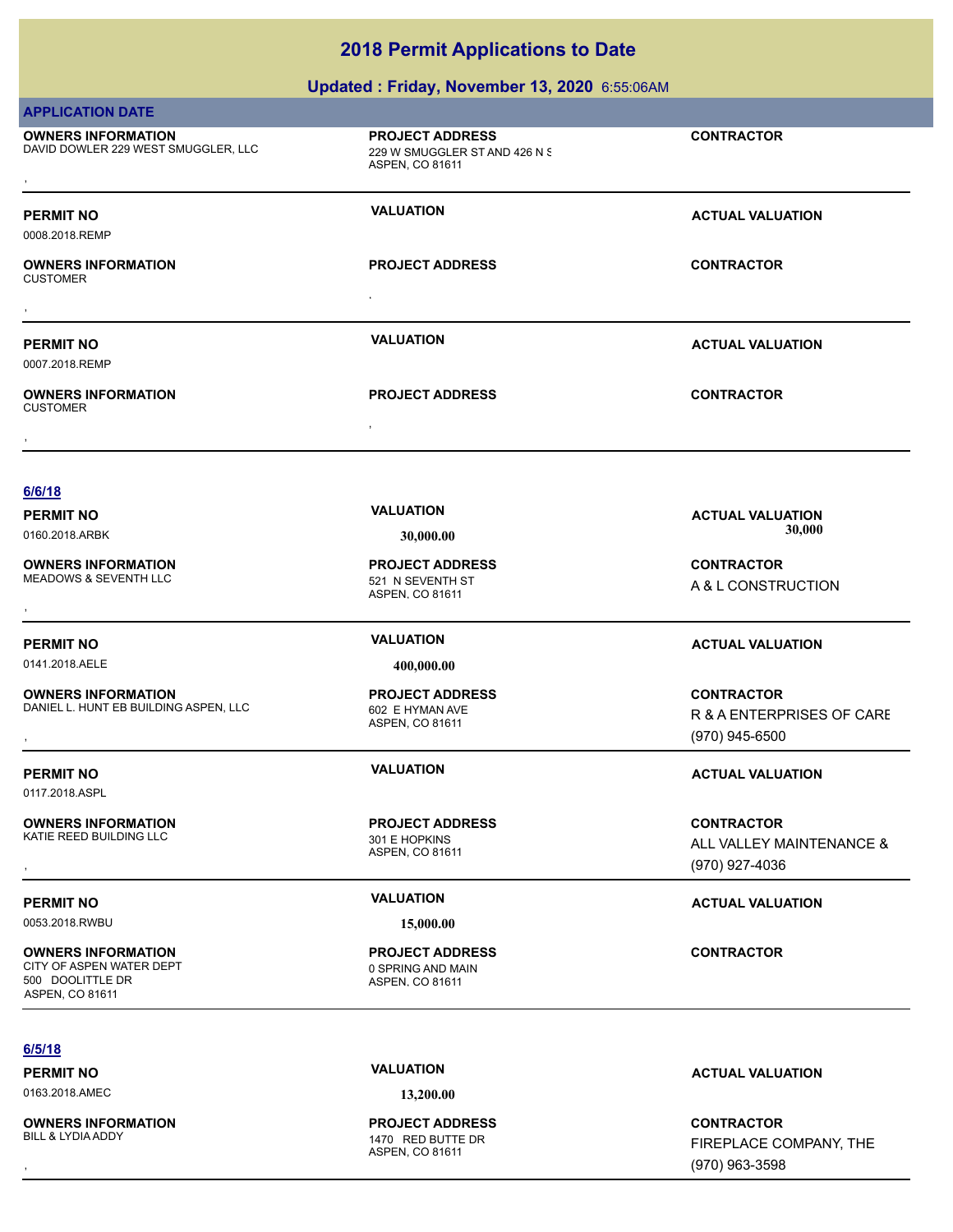### **Updated : Friday, November 13, 2020** 6:55:06AM

## **APPLICATION DATE**

### **PERMIT NO VALUATION ACTUAL VALUATION** 0040.2018.ENTP

**OWNERS INFORMATION**

**OWNERS INFORMATION** FRANK EDMUND EXEMPT TRUST 108 W HYMAN AVE

0164.2018.AMEC **11,292.00**

**OWNERS INFORMATION** 730 EAST DURANT CONDO ASSOC 730 E DURANT

0052.2018.RWBU **2,000.00**

**OWNERS INFORMATION**

0116.2018.ASPL **8,752.00**

**OWNERS INFORMATION** DAVE OBERMAN 1425 CRYSTAL LAKE RD

ASPEN, CO 81611 975 CHATFIELD RD **PROJECT ADDRESS** , **CONTRACTOR**

ASPEN, CO 81611 **PROJECT ADDRESS**

ASPEN, CO 81611 **PROJECT ADDRESS**

ASPEN, CO 81611 1020 E HYMAN **PROJECT ADDRESS** , **CONTRACTOR**

ASPEN, CO 81611 **PROJECT ADDRESS**

**PERMIT NO VALUATION ACTUAL VALUATION** 0159.2018.ARBK **100,000.00 100,000.00**

**OWNERS INFORMATION Material structure of the PROJECT ADDRESS (SONTRACTOR CONTRACTOR FRANK EDMUND EXEMPT TRUST<br>FRANK EDMUND EXEMPT TRUST TRUST ASPEN, CO 81611 MASPEN, CO 81611 MINE SEVEN ZERO MINE SEVEN ZERO MASPEN, CO 816** NINE SEVEN ZERO (970) 319-9394

**PERMIT NO VALUATION ACTUAL VALUATION**

**OWNERS INFORMATION Material contract in the server of the PROJECT ADDRESS (CONTRACTOR CONTRACTOR STATES) ASSUMI**<br>T30 EAST DURANT CONDO ASSOC TRACTOR ASPEN, CO 81611<br>Tract and the Server of ASPEN, CO 81611 (970) 984-0579 **AJAX MECHANICAL SERVICES** (970) 984-0579

**PERMIT NO VALUATION ACTUAL VALUATION**

**PERMIT NO VALUATION ACTUAL VALUATION**

, **CONTRACTOR** PINNACLE PLUMBING SERVIC

**6/4/18**

0059.2018.afsr **2,617.00**

ASPEN, CO 81611 332 W SMUGGLER ST **PROJECT ADDRESS**

ASPEN, CO 81611 **PROJECT ADDRESS OWNERS INFORMATION LETTLE REGISTED BY A SERVICE TO A SASPEN STRACTOR CONTRACTOR CONTRACTOR**<br>EMERSON J TODD & GABRIELLE R<br>, ASPEN. CO 81611

ASPEN, CO 81611 **PROJECT ADDRESS**

**PERMIT NO VALUATION ACTUAL VALUATION**

**OWNERS INFORMATION PROJECT ADDRESS CONTRACTOR**<br>WELTERS ANTHONY 332 W SMUGGLER ST APEX SECURITY<br>, ASPEN. CO 81611 (9 APEX SECURITY (970) 945-2152

### **PERMIT NO VALUATION ACTUAL VALUATION**

PERMIT NO **SALUATION VALUATION CONSUMPTION ACTUAL VALUATION**<br>  $\frac{2.000,000,000}{2.000,000,000}$ 0158.2018.ARBK **3,000,000.00 3,000,000.00**

**OWNERS INFORMATION PROJECT ADDRESS CONTRACTOR**<br>SALT PARKS WEST LLC 520 E HYMAN AVE HANSEN CONSTRUCTION, IN(<br>, ASPEN. CO 81611 HANSEN CONSTRUCTION, INC (970) 920-1558

**OWNERS INFORMATION** SALT PARKS WEST LLC SALT PARKS WEST LLC

**OWNERS INFORMATION**

0037.2018.ASLU

**OWNERS INFORMATION** EMERSON J TODD & GABRIELLE R<br>0 S ASPEN ST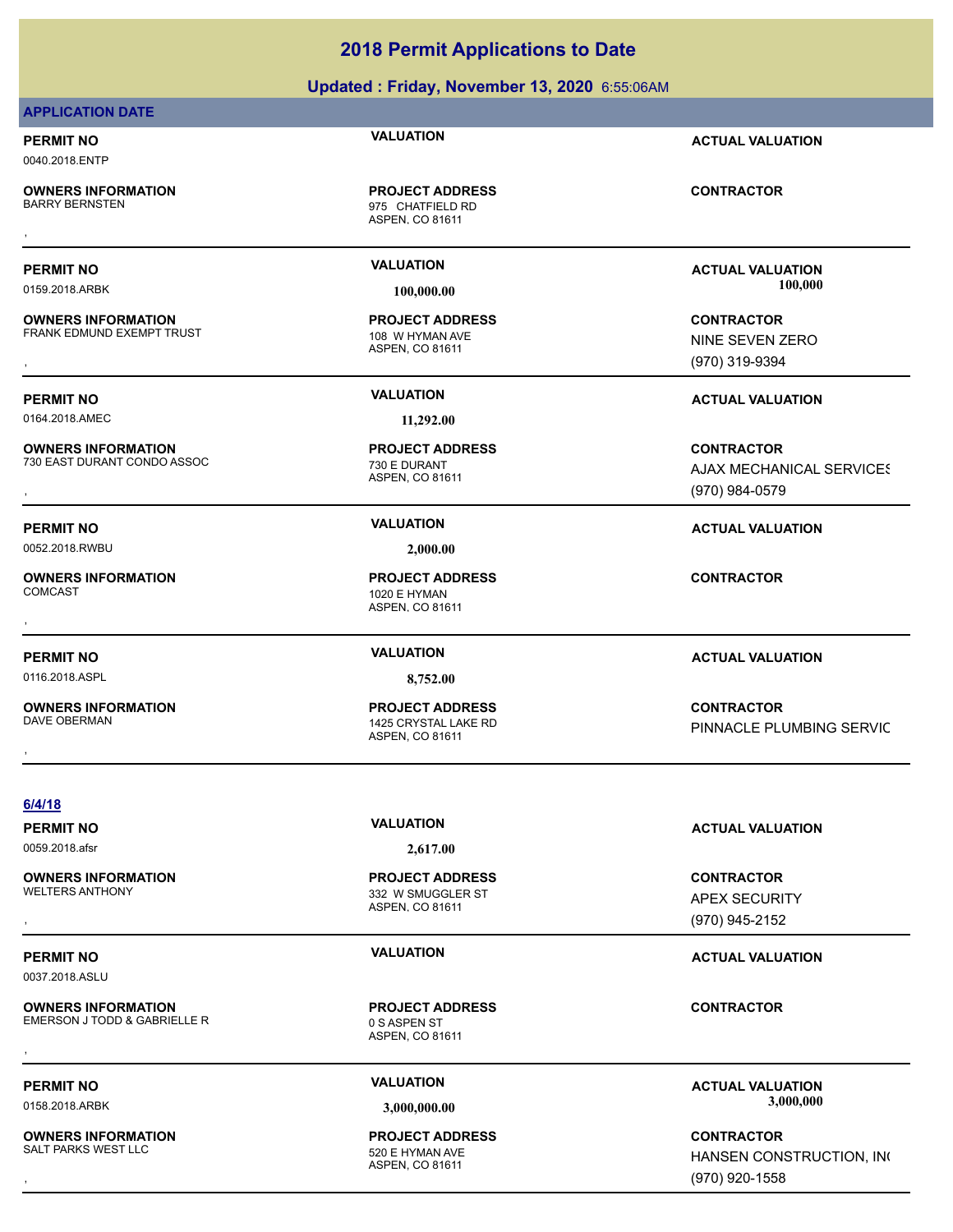### **Updated : Friday, November 13, 2020** 6:55:06AM

## **APPLICATION DATE**

0028.2018.asgn

**OWNERS INFORMATION**<br>STEIN BUILDING ENTITIES

0138.2018.AELE **1,900.00**

**OWNERS INFORMATION** TRENT AND JENNIFER KOSOSKI 940 WATERS AVE

0036.2018.ASLU

**OWNERS INFORMATION** ST REGIS ASPEN HOTEL 315 E DEAN ST 315 E DEAN ST ASPEN, CO 81611

0162.2018.AMEC **9,000.00**

**OWNERS INFORMATION** AARON GIBSON MATCHLESS, LLC<br>
982 GIBSON AVE

0161.2018.AMEC **4,263.00**

**OWNERS INFORMATION** 100 PARK AVE ASPEN LLC 100 PARK AVE

ASPEN, CO 81611 535 E COOPER AVE **PROJECT ADDRESS OWNERS INFORMATION CONTRACTOR REPORT OF PROJECT ADDRESS CONTRACTOR**<br>STEIN BUILDING ENTITIES **CONTRACTOR SECOOPER AVE**<br>ASPEN, CO 81611

ASPEN, CO 81611 **PROJECT ADDRESS**

ASPEN, CO 81611 **PROJECT ADDRESS**

ASPEN, CO 81611 **PROJECT ADDRESS**

ASPEN, CO 81611 **PROJECT ADDRESS**

**PERMIT NO VALUATION ACTUAL VALUATION**

**PERMIT NO VALUATION ACTUAL VALUATION**

**OWNERS INFORMATION METALLY SERVICE PROJECT ADDRESS ARE SERVICE CONTRACTOR CONTRACTOR**<br>TRENT AND JENNIFER KOSOSKI METALLY SAGO ASPEN, CO 81611 MEDITAL METALLY SAGONAL METALLY SAGONAL ASPEN, CO 81611<br>TRENT AND JENNIFER KOSO PINE MOUNTAIN ELECTRIC IN (970) 945-1529

**PERMIT NO VALUATION ACTUAL VALUATION**

**CONTRACTOR**

### **PERMIT NO VALUATION ACTUAL VALUATION**

**OWNERS INFORMATION MATCHLESS, LLC REG. ASSESS FOR THE PROJECT ADDRESS FOR THE CONTRACTOR**<br>AARON GIBSON MATCHLESS, LLC REG. ASPEN. COMINENT MATCHLESS, LLC ASPEN. COMINENT MOUNTAIN ENTERPF<br>ASPEN. COMINENT MATCHLESS, LLC ASP RESORT MOUNTAIN ENTERPI (970) 384-2748

### **PERMIT NO VALUATION ACTUAL VALUATION**

**OWNERS INFORMATION PROJECT ADDRESS CONTRACTOR**<br>100 PARK AVE ASPEN LLC 100 PARK AVE AJAX MECHANICAL SERVICES<br>, ASPEN, CO 81611 **AJAX MECHANICAL SERVICES** (970) 984-0579

**6/1/18**

0156.2018.AMEC **16,353.00**

**OWNERS INFORMATION** CORNER UNIT #5 LLC 128 JUAN ST

0157.2018.AMEC **9,050.00**

**OWNERS INFORMATION** LOT 6 RIDGE OF RED MOUNTAIN LL<br>126 JUAN ST

0158.2018.AMEC **13,753.00**

**OWNERS INFORMATION** 2XACHARM LLC 2XACHARM LLC

ASPEN, CO 81611 **PROJECT ADDRESS**

ASPEN, CO 81611 **PROJECT ADDRESS**

ASPEN, CO 81611 **PROJECT ADDRESS**

**PERMIT NO VALUATION ACTUAL VALUATION**

, **CONTRACTOR** TRUE NORTH HEARTH AND H (970) 274-0200

## **PERMIT NO VALUATION ACTUAL VALUATION**

**OWNERS INFORMATION METALLY CONTRACTOR DESCRIPTION ON PROJECT ADDRESS ARE CONTRACTOR CONTRACTOR CONTRACTOR**<br>LOT 6 RIDGE OF RED MOUNTAIN LL ASPEN ASPEN. CO 81611 **A CONTRACTOR CONTRACTOR CONTRACTOR**<br>, GTO) 274-0200 TRUE NORTH HEARTH AND H (970) 274-0200

### **PERMIT NO VALUATION ACTUAL VALUATION**

, **CONTRACTOR** TRUE NORTH HEARTH AND H (970) 274-0200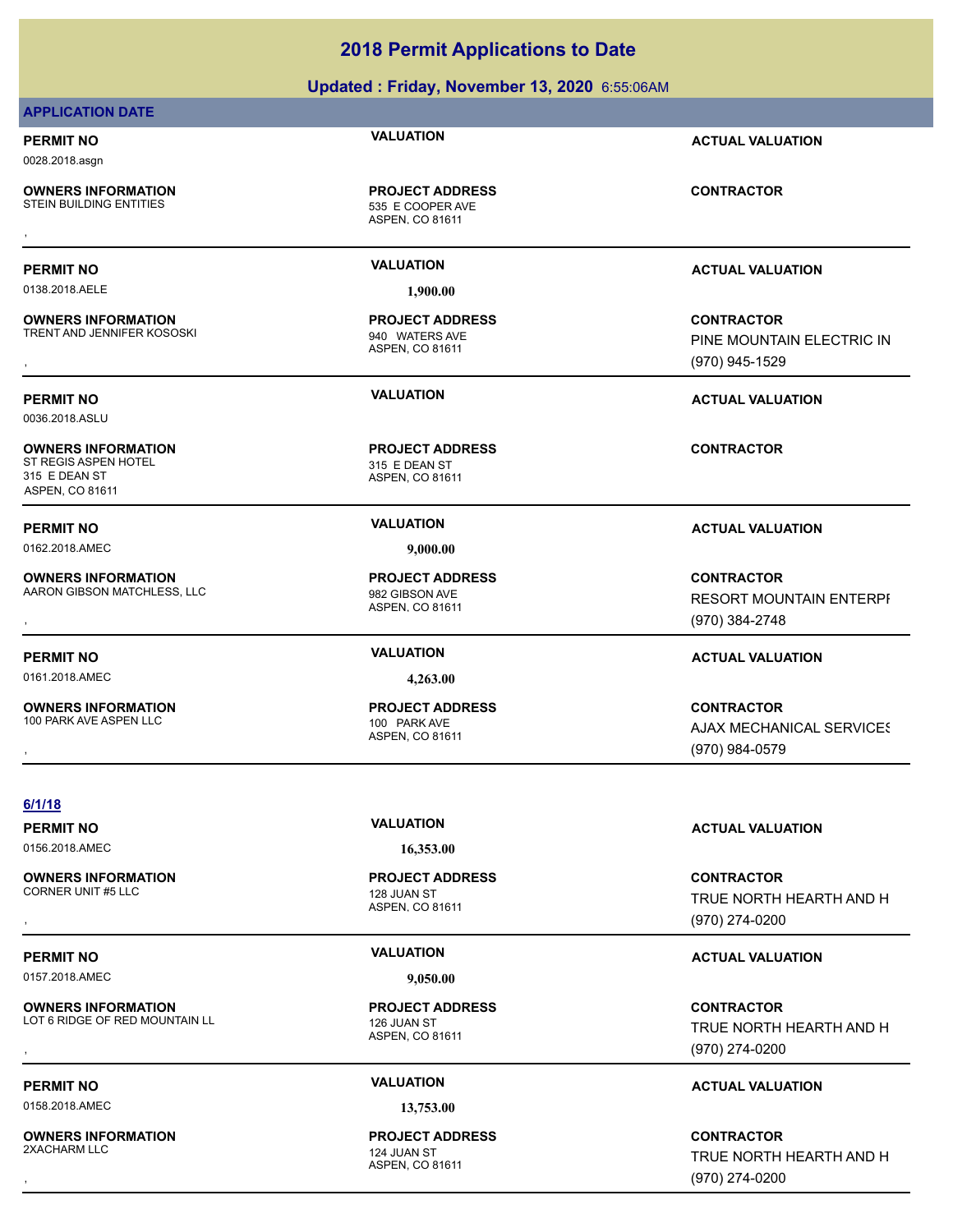### **Updated : Friday, November 13, 2020** 6:55:06AM

### **APPLICATION DATE**

0152.2018.AMEC **4,175.00**

**OWNERS INFORMATION** GILBERT T VANDERAA III 617 N FOURTH 205 S MILL ST ASPEN, CO 81611

0050.2018.RWBU **5,000.00**

**OWNERS INFORMATION** 287 MCSKIMMING RD. PARTNERS LL 0287 MCSKIMMING

**OWNERS INFORMATION**

0039.2018.ENTP

**OWNERS INFORMATION**

0115.2018.ASPL **1,124.00** 

**OWNERS INFORMATION** TRENT AND JENNIFER KOSOSKI SARA 1940 WATERS AVE

0154.2018.AMEC **472.00**

**OWNERS INFORMATION** TRENT AND JENNIFER KOSOSKI SAND TRENT AND SALL THE SAME SAME SAME SAME SAME.

0023.2018.tent

**OWNERS INFORMATION** ASPEN MEADOWS RESORT 845 MEADOW LN

0153.2018.AMEC **15,000.00**

**OWNERS INFORMATION** 526 WEST HALLAM LLC. **SAMILLAM LLC.** S26 W HALLAM

ASPEN, CO 81611 **PROJECT ADDRESS**

ASPEN, CO 81611 **PROJECT ADDRESS OWNERS INFORMATION EXAMPLE ASSES FOR A PROJECT ADDRESS FOR A CONTRACTOR CONTRACTOR**<br>287 MCSKIMMING RD. PARTNERS LL **EXAMPLE A LO SESSION DE ASPEN. CO 81611**<br>,

ASPEN, CO 81611 77 OVERLOOK DR **PROJECT ADDRESS**

ASPEN, CO 81611-1993 720 E DURANT AVE **PROJECT ADDRESS** , **CONTRACTOR**

ASPEN, CO 81611 **PROJECT ADDRESS**

ASPEN, CO 81611 **PROJECT ADDRESS** , **CONTRACTOR**

ASPEN, CO 81611 **PROJECT ADDRESS**

**PERMIT NO VALUATION ACTUAL VALUATION**

**CONTRACTOR** R & H MECHANICAL LLC (970) 328-2699

### **PERMIT NO VALUATION ACTUAL VALUATION**

**PERMIT NO VALUATION ACTUAL VALUATION** 0157.2018.ARBK **0.00 0.00**

, **CONTRACTOR** LESTER DEVELOPMENT, LLC (970) 925-5524

**PERMIT NO VALUATION ACTUAL VALUATION**

### **PERMIT NO VALUATION ACTUAL VALUATION**

, **CONTRACTOR** STORM KING MECHANICAL LT (970) 625-8551

### **PERMIT NO VALUATION VALUATION VALUATION**

**OWNERS INFORMATION GOVERNED BY A SERVICE PROJECT ADDRESS ARE SERVICE CONTRACTOR**<br>TRENT AND JENNIFER KOSOSKI GOVERNET ASPEN, CO 81611 GOVERNED BY A STORM KING MECHANICAL, LTTP AND ASPEN, CO 81611<br>GOVERNED BY A SPEN, CO 816 STORM KING MECHANICAL, LTD (970) 625-8551

### **PERMIT NO VALUATION VALUATION VALUATION**

### **PERMIT NO VALUATION ACTUAL VALUATION**

, **CONTRACTOR** RESORT MOUNTAIN ENTERPI (970) 384-2748

ASPEN, CO 81611 **PROJECT ADDRESS**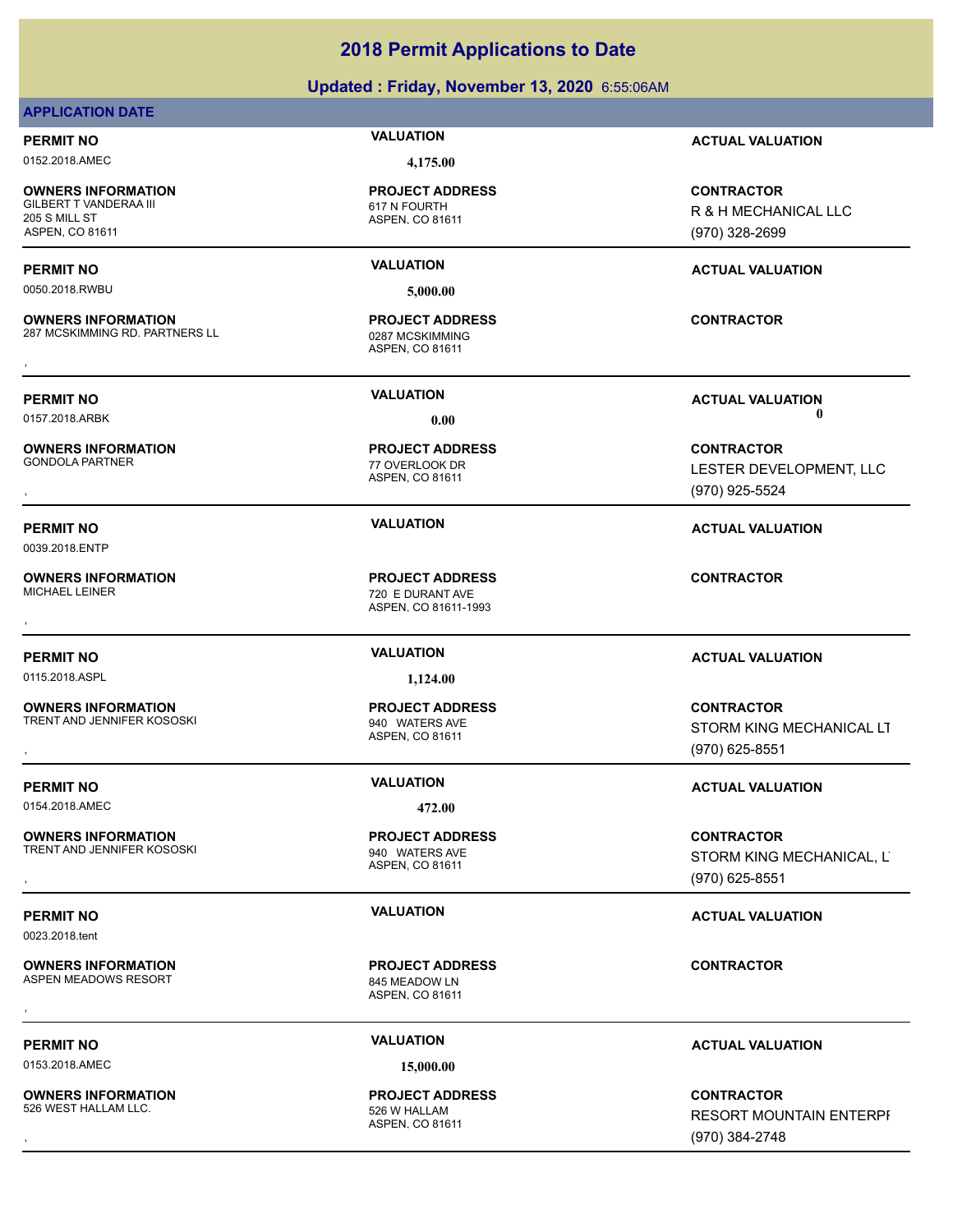### **Updated : Friday, November 13, 2020** 6:55:06AM

|                                                                      | Updated: Friday, November 13, 2020 6:55:06AM |                                |
|----------------------------------------------------------------------|----------------------------------------------|--------------------------------|
| <b>APPLICATION DATE</b>                                              |                                              |                                |
| <b>PERMIT NO</b>                                                     | <b>VALUATION</b>                             | <b>ACTUAL VALUATION</b>        |
| 0137.2018.AELE                                                       | 40,000.00                                    |                                |
| <b>OWNERS INFORMATION</b>                                            | <b>PROJECT ADDRESS</b>                       | <b>CONTRACTOR</b>              |
| 526 WEST HALLAM LLC.                                                 | 526 W HALLAM                                 | TWO PEAKS ELECTRIC, LLC        |
|                                                                      | ASPEN, CO 81611                              | (970) 379-2845                 |
| <b>PERMIT NO</b>                                                     | <b>VALUATION</b>                             | <b>ACTUAL VALUATION</b>        |
| 0155.2018.AMEC                                                       |                                              |                                |
| <b>OWNERS INFORMATION</b>                                            | <b>PROJECT ADDRESS</b>                       | <b>CONTRACTOR</b>              |
| <b>LETEY LANE LLC</b>                                                | 71 N WILLOW CT                               | UTE CITY FIREPLACES, LLC       |
|                                                                      | ASPEN, CO 81611                              | (970) 319-7642                 |
|                                                                      |                                              |                                |
| <b>PERMIT NO</b>                                                     | <b>VALUATION</b>                             | <b>ACTUAL VALUATION</b>        |
| 0051.2018.RWBU                                                       | 17,500.00                                    |                                |
| <b>OWNERS INFORMATION</b>                                            | <b>PROJECT ADDRESS</b>                       | <b>CONTRACTOR</b>              |
| <b>CITY OF ASPEN</b>                                                 | 215 N GARMISCH<br>ASPEN, CO 81611            |                                |
|                                                                      |                                              |                                |
| <b>PERMIT NO</b>                                                     | <b>VALUATION</b>                             | <b>ACTUAL VALUATION</b>        |
| 0159.2018.AMEC                                                       |                                              |                                |
| <b>OWNERS INFORMATION</b>                                            | <b>PROJECT ADDRESS</b>                       | <b>CONTRACTOR</b>              |
| SAANEN, LLC                                                          | 195 SKIMMING LN                              | UTE CITY FIREPLACES, LLC       |
|                                                                      | ASPEN, CO 81611                              | (970) 319-7642                 |
|                                                                      | <b>VALUATION</b>                             |                                |
| <b>PERMIT NO</b>                                                     |                                              | <b>ACTUAL VALUATION</b>        |
| 0027.2018.asgn                                                       |                                              |                                |
| <b>OWNERS INFORMATION</b>                                            | <b>PROJECT ADDRESS</b>                       | <b>CONTRACTOR</b>              |
| LAURIE MOORE PRYAMID PROPERTY ADVISORS,<br><b>LLC</b>                | 535 E HYMAN AVE<br>ASPEN, CO 81611           |                                |
|                                                                      |                                              |                                |
| <b>PERMIT NO</b>                                                     | <b>VALUATION</b>                             | <b>ACTUAL VALUATION</b>        |
| 0069.2018.ACBK                                                       | 60,000.00                                    | 60,000                         |
| <b>OWNERS INFORMATION</b>                                            | <b>PROJECT ADDRESS</b>                       | <b>CONTRACTOR</b>              |
| CTO18 ASPEN LLC                                                      | 535 E HYMAN                                  | <b>GF WOODS CONSTRUCTION I</b> |
|                                                                      | ASPEN, CO 81611                              | (970) 948-6483                 |
|                                                                      | <b>VALUATION</b>                             |                                |
| <b>PERMIT NO</b><br>0160.2018.AMEC                                   | 500.00                                       | <b>ACTUAL VALUATION</b>        |
|                                                                      |                                              |                                |
| <b>OWNERS INFORMATION</b><br>& CYNTHIA CHASE JOBEN ASPEN, LLC - NOAH | <b>PROJECT ADDRESS</b><br>330 GILLESPIE AVE  | <b>CONTRACTOR</b>              |
| <b>SHORE</b>                                                         | ASPEN, CO 81611                              | T & E MARSHALL ENTERPRISI      |
|                                                                      |                                              | (970) 927-8071                 |

### **PERMIT NO VALUATION ACTUAL VALUATION**

### **PERMIT NO VALUATION ACTUAL VALUATION**

# **PERMIT NO VALUATION ACTUAL VALUATION**

### **PERMIT NO VALUATION ACTUAL VALUATION**

### **5/31/18**

0149.2018.AMEC **25,302.00**

**OWNERS INFORMATION** 637 W NORTH STREET TRUST 637 W NORTH ST

### ASPEN, CO 81611 **PROJECT ADDRESS**

### **PERMIT NO CONSUMITY OF A CONSUMITY OF A CONSUMITY OF A CONSUMITY OF A CTUAL VALUATION**

**OWNERS INFORMATION GOVERNED BY A SERVICE PROJECT ADDRESS ARE SERVICE CONTRACTOR**<br>637 W NORTH STREET TRUST **CONTRACTOR**<br>ASPEN. CO 81611 ASPEN CO 81611 (970) 984-0579 **AJAX MECHANICAL SERVICES** (970) 984-0579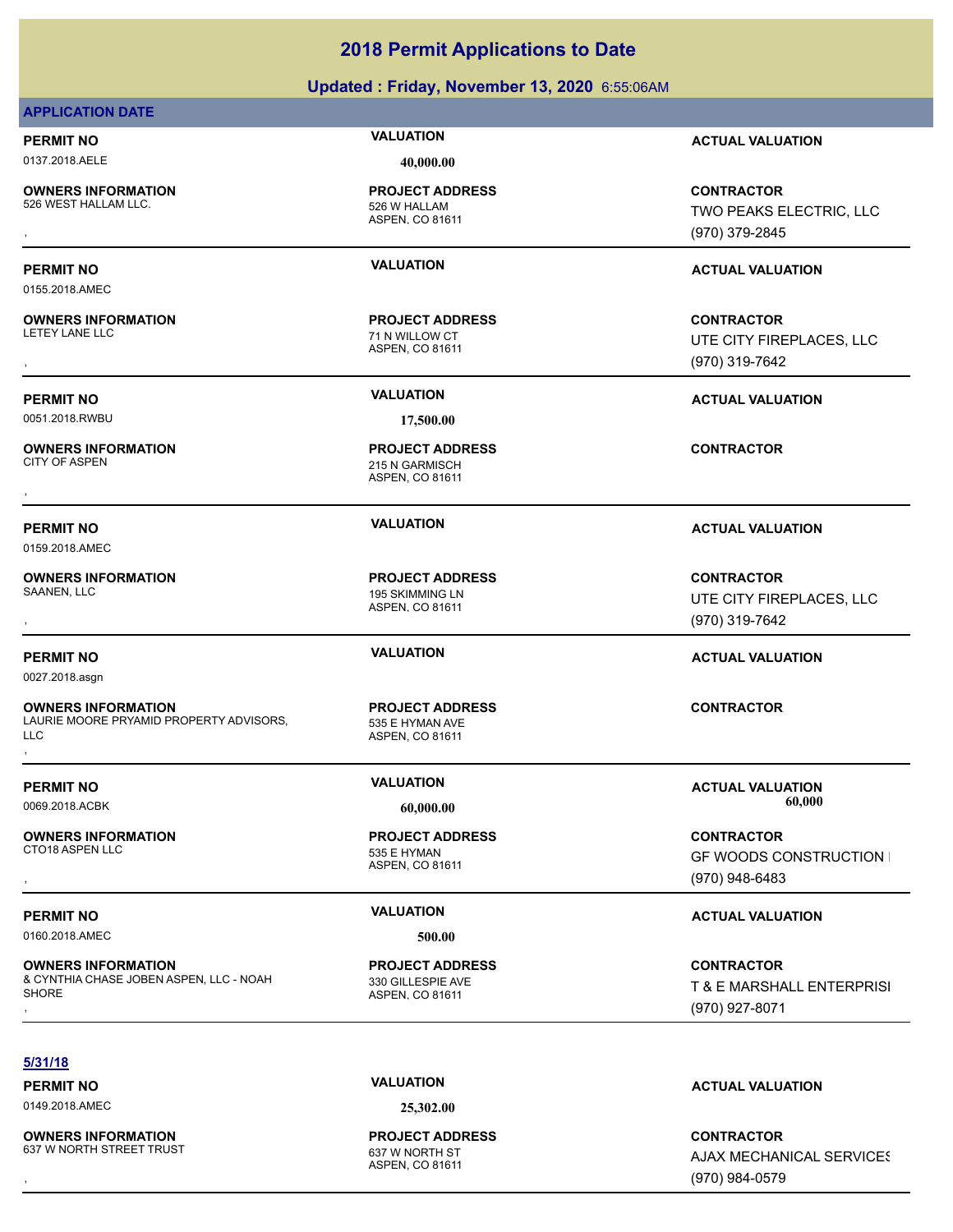| <b>APPLICATION DATE</b>                                     |                                                                         |                                                                   |
|-------------------------------------------------------------|-------------------------------------------------------------------------|-------------------------------------------------------------------|
| <b>PERMIT NO</b>                                            | <b>VALUATION</b>                                                        | <b>ACTUAL VALUATION</b>                                           |
| 0058.2018.afsr                                              | 6,850.00                                                                |                                                                   |
| <b>OWNERS INFORMATION</b><br><b>JAMIE &amp; STEVE TISCH</b> | <b>PROJECT ADDRESS</b><br>520 N EIGHTH ST<br>ASPEN, CO 81611            | <b>CONTRACTOR</b><br>ALPINE CUSTOM ELECTRONI<br>(970) 712-4912    |
|                                                             |                                                                         |                                                                   |
| <b>PERMIT NO</b>                                            | <b>VALUATION</b>                                                        | <b>ACTUAL VALUATION</b>                                           |
| 0151.2018.AMEC                                              |                                                                         |                                                                   |
| <b>OWNERS INFORMATION</b><br>ICONIC PROPERTIES- JEROME, LLC | <b>PROJECT ADDRESS</b><br>330 E MAIN ST<br>ASPEN, CO 81611              | <b>CONTRACTOR</b><br>HOME & HEARTH OUTFITTER                      |
| <b>PERMIT NO</b>                                            | <b>VALUATION</b>                                                        | <b>ACTUAL VALUATION</b>                                           |
| 0035.2018.ASLU                                              |                                                                         |                                                                   |
| <b>OWNERS INFORMATION</b><br>THOMAS P NERNEY                | <b>PROJECT ADDRESS</b><br>971 UTE AVE<br>ASPEN, CO 81611                | <b>CONTRACTOR</b>                                                 |
| <b>PERMIT NO</b>                                            | <b>VALUATION</b>                                                        | <b>ACTUAL VALUATION</b>                                           |
| 0150.2018.AMEC                                              |                                                                         |                                                                   |
| <b>OWNERS INFORMATION</b>                                   | <b>PROJECT ADDRESS</b>                                                  | <b>CONTRACTOR</b>                                                 |
| <b>GG3 HOLDING</b>                                          | 625 S WEST END ST                                                       | UTE CITY FIREPLACES, LLC                                          |
|                                                             | ASPEN, CO 81611                                                         | (970) 319-7642                                                    |
| 5/30/18                                                     |                                                                         |                                                                   |
| <b>PERMIT NO</b>                                            | <b>VALUATION</b>                                                        | <b>ACTUAL VALUATION</b>                                           |
| 0022.2018.tent                                              |                                                                         |                                                                   |
| <b>OWNERS INFORMATION</b><br><b>CITY OF ASPEN</b>           | <b>PROJECT ADDRESS</b><br>0 WHEELER PARCLE C WHEELER<br>ASPEN, CO 81611 | <b>CONTRACTOR</b><br>COLORADO PARTY RENTALS<br>$(303) 781 - 1111$ |
| <b>PERMIT NO</b><br>0006.2018.ARED                          | <b>VALUATION</b>                                                        | <b>ACTUAL VALUATION</b>                                           |

**OWNERS INFORMATION** 287 MCSKIMMING RD. PARTNERS LL 0287 MCSKIMMING

**PERMIT NO VALUATION VALUATION VALUATION** 0038.2018.ENTP

**OWNERS INFORMATION** ASPEN STARWOOD LLC 602 E HYMAN AVE 1034 E COOPER AVE ASPEN, CO 81611

0018.2018.tent

**OWNERS INFORMATION** BETHEL PARTY RENTALS 433 E DURANT AVE

ASPEN, CO 81611

**PROJECT ADDRESS**

ASPEN, CO 81611 **PROJECT ADDRESS**

ASPEN, CO 81611 **PROJECT ADDRESS**

### **PERMIT NO CONSUMPTER ACTUAL VALUATION VALUATION ACTUAL VALUATION**

, **CONTRACTOR** BETHEL PARTY RENTALS, INC (970) 479-7000

# **2018 Permit Applications to Date**

**Updated : Friday, November 13, 2020** 6:55:06AM

**OWNERS INFORMATION EXAMPLE ASS ARE DESCRIPS TO A PROJECT ADDRESS ARE SERVICES CONTRACTOR CONTROURS AND RESERVE<br>287 MCSKIMMING RD. PARTNERS LL EXAMPLE AS A ASPEN. CO 81611<br>, Example a Aspen. CO 81611 ASPEN (970) 923-3088** BRIKOR ASSOCIATES, INC (970) 923-3088

**CONTRACTOR**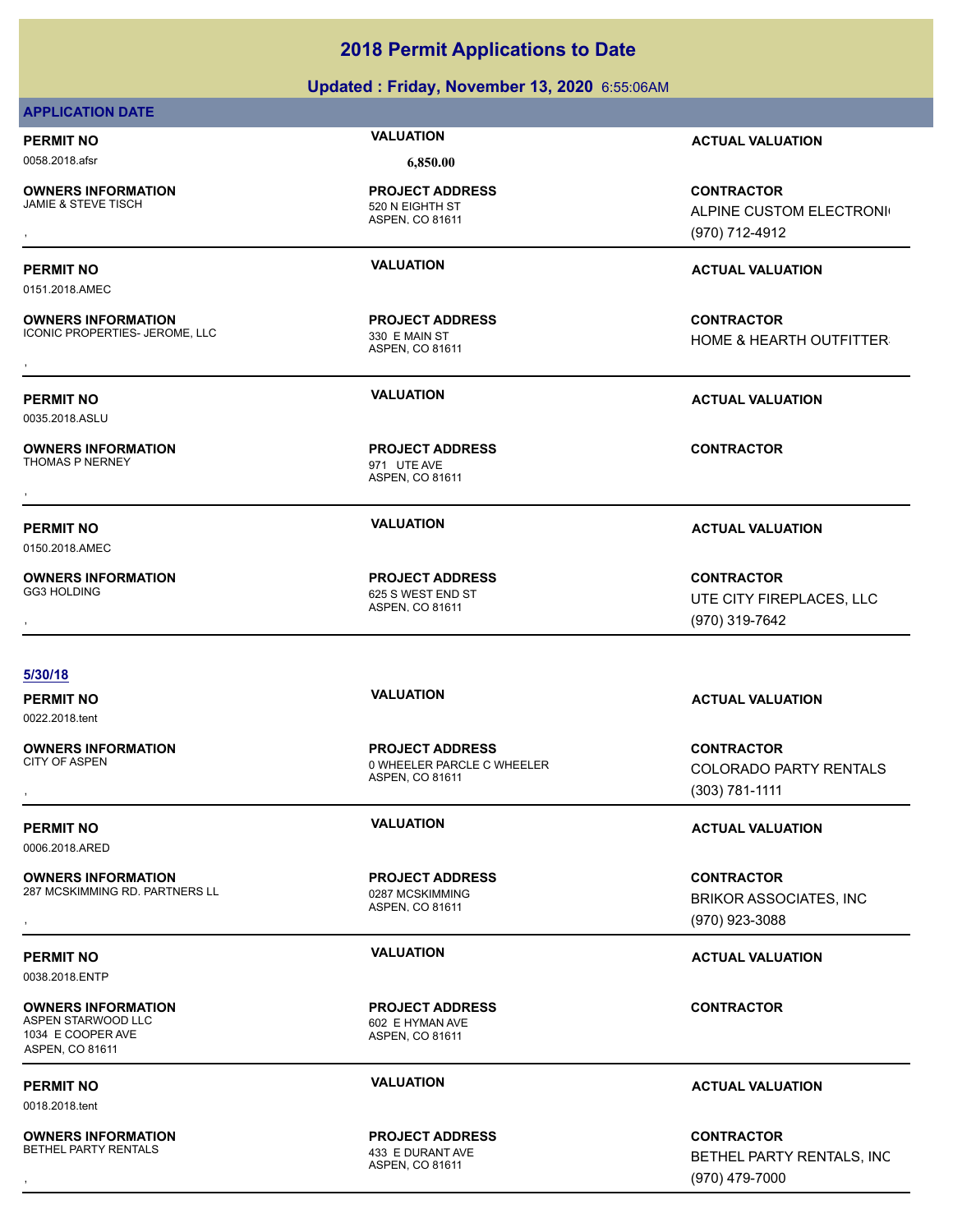### **Updated : Friday, November 13, 2020** 6:55:06AM

### **APPLICATION DATE**

0017.2018.tent

**OWNERS INFORMATION** LITTLE NELL HOTEL 675 E DURANT 675 E DURANT AVE ASPEN, CO 81611

0026.2018.asgn

**OWNERS INFORMATION** ASPEN SKIING COMPANY 611 E DURANT

**OWNERS INFORMATION** FISHMAN FAMILY TRUST **12000 FISHMAN FAMILY TRUST** 

0016.2018.tent

**OWNERS INFORMATION** ASPEN ART MUSEUM 690 N MILL ST 590 N MILL ST ASPEN, CO 81611

0147.2018.AMEC **12,495.00**

**OWNERS INFORMATION** CAROLYN LANDIS 155 LONE PINE RD

**OWNERS INFORMATION** MASON MARGARET E ADEN 24 MCSKIMMING RD

0013.2018.tent

**OWNERS INFORMATION** ST REGIS ASPEN HOTEL 315 E DEAN ST 315 E DEAN ST ASPEN, CO 81611

0014.2018.tent

**OWNERS INFORMATION** ST REGIS ASPEN HOTEL 315 E DEAN ST 315 E DEAN ST ASPEN, CO 81611

ASPEN, CO 81611 **PROJECT ADDRESS**

ASPEN, CO 81611 **PROJECT ADDRESS** , **CONTRACTOR**

ASPEN, CO 81611 **PROJECT ADDRESS**

ASPEN, CO 81611 **PROJECT ADDRESS**

ASPEN, CO 81611 **PROJECT ADDRESS**

ASPEN, CO 81611 **PROJECT ADDRESS**

ASPEN, CO 81611 **PROJECT ADDRESS**

ASPEN, CO 81611 **PROJECT ADDRESS**

**PERMIT NO VALUATION ACTUAL VALUATION**

**CONTRACTOR** BETHEL PARTY RENTALS, INC (970) 479-7000

### **PERMIT NO VALUATION ACTUAL VALUATION**

**PERMIT NO VALUATION ACTUAL VALUATION** 0156.2018.ARBK **52,000.00 52,000.00**

, **CONTRACTOR** NICHOLS CONSTRUCTION SE (970) 379-2728

### **PERMIT NO VALUATION ACTUAL VALUATION**

**CONTRACTOR** BETHEL PARTY RENTALS, INC (970) 479-7000

### **PERMIT NO VALUATION ACTUAL VALUATION**

, **CONTRACTOR** TRUE NORTH HEARTH AND H (970) 274-0200

**PERMIT NO VALUATION VALUATION VALUATION** 0155.2018.ARBK **5,000.00 5,000.00**

, **CONTRACTOR** BLACK BEAR CONSTRUCTION (303) 332-5108

### **PERMIT NO VALUATION VALUATION VALUATION**

**CONTRACTOR** BETHEL PARTY RENTALS, INC (970) 479-7000

### **PERMIT NO VALUATION VALUATION VALUATION**

**CONTRACTOR** BETHEL PARTY RENTALS, INC (970) 479-7000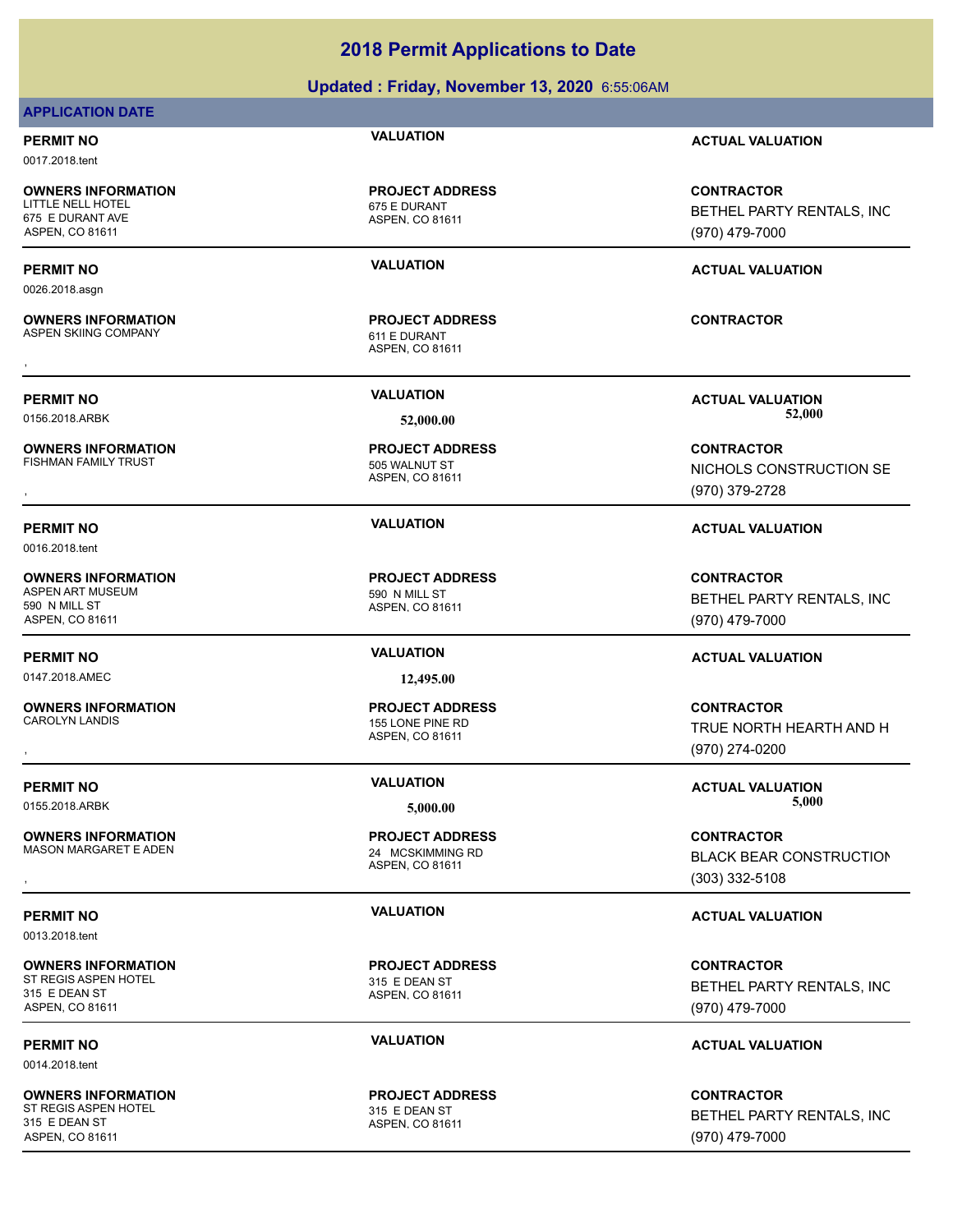### **Updated : Friday, November 13, 2020** 6:55:06AM

### **APPLICATION DATE**

0015.2018.tent

**OWNERS INFORMATION** ST REGIS ASPEN HOTEL 315 E DEAN ST 315 E DEAN ST ASPEN, CO 81611

0148.2018.AMEC **145,870.00**

**OWNERS INFORMATION** AARON GIBSON MATCHLESS, LLC 982 GIBSON AVE

0022.2018.PCWP

**OWNERS INFORMATION**<br>WENDY HENDRICKSON

**OWNERS INFORMATION**

**OWNERS INFORMATION**

**OWNERS INFORMATION**

ASPEN, CO 81611 **PROJECT ADDRESS**

ASPEN, CO 81611 **PROJECT ADDRESS**

ASPEN, CO 81611-3324 130 PRIMROSE PATH **PROJECT ADDRESS OWNERS INFORMATION FROJECT ADDRESS ARE:**<br>WENDY HENDRICKSON TENDING A SPEN, CO 81611-3324<br>,<br>,

ASPEN, CO 81611 **PROJECT ADDRESS**

ASPEN, CO 81611

ASPEN, CO 81611

ASPEN, CO 81611

**PERMIT NO VALUATION ACTUAL VALUATION**

**CONTRACTOR** BETHEL PARTY RENTALS, INC (970) 479-7000

### **PERMIT NO VALUATION ACTUAL VALUATION**

**OWNERS INFORMATION MATCHLESS, LLC REGIST OF A SERVICE ADDRESS ARE SERVICE ON TRACTOR CONTRACTOR ARRON GIBSON MATCHLESS, LLC REGIST OF A SPEN. CO 81611 ASPEN. CO 81611 AND A SPEN. CO 81611 ASPEN. CO 81611 ASPEN. 20081611 A** PACIFIC SHEET METAL, INC. (970) 925-2454

**PERMIT NO VALUATION ACTUAL VALUATION**

### **PERMIT NO VALUATION ACTUAL VALUATION**

**OWNERS INFORMATION PROJECT ADDRESS CONTRACTOR**<br>LETEY LANE LLC 71 N WILLOW CT VALLEY HEATING SERVICE, IN<br>, ASPEN. CO 81611 VALLEY HEATING SERVICE, IN (970) 927-4328

### **PERMIT NO VALUATION ACTUAL VALUATION**

, **CONTRACTOR** COLORADO PARTY RENTALS (303) 781-1111

### **PERMIT NO VALUATION VALUATION VALUATION**

, **CONTRACTOR** BETHEL PARTY RENTALS, INC (970) 479-7000

**CONTRACTOR** BUTLER RENTS (303) 388-5971

### **5/29/18**

0146.2018.AMEC **6,000.00**

**OWNERS INFORMATION**

ASPEN, CO 81611 1470 RED BUTTE DR **PROJECT ADDRESS**

### **PERMIT NO VALUATION ACTUAL VALUATION**

, **CONTRACTOR** PACIFIC SHEET METAL, INC. (970) 925-2454

0114.2018.ASPL **2,500.00** LETEY LANE LLC **THE SET OF STATE AND A CONTROL** 71 N WILLOW CT

**PROJECT ADDRESS**

CITY OF ASPEN 2008 CITY OF ASPEN

**PROJECT ADDRESS**

**PROJECT ADDRESS**

CITY OF ASPEN 101 E MAIN ST **PERMIT NO VALUATION VALUATION VALUATION** 

0020.2018.tent

0021.2018.tent

0019.2018.tent

**OWNERS INFORMATION** WAGNER PARK 0 WAGNER PARK 506 E MAIN ST ASPEN, CO 81611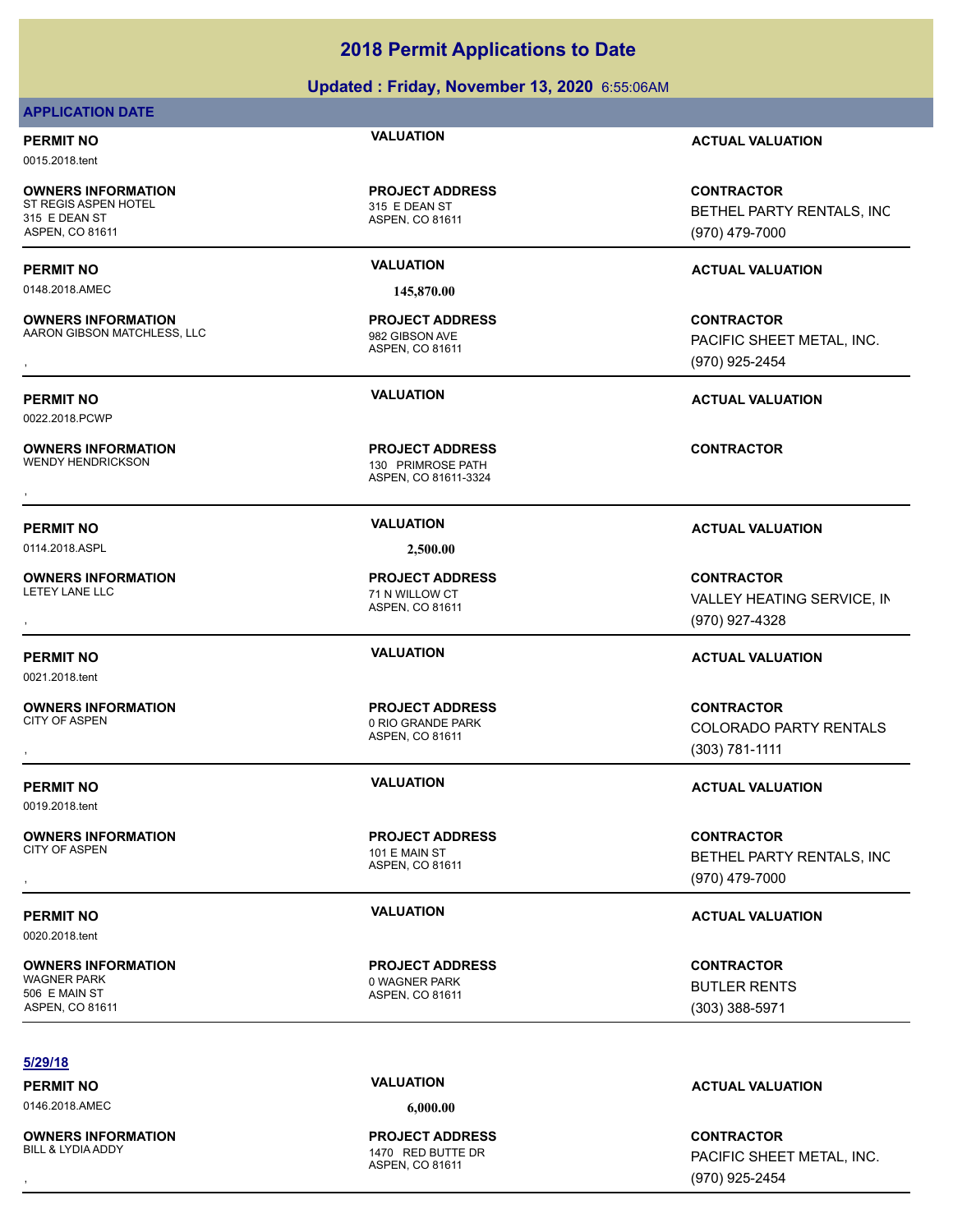**Updated : Friday, November 13, 2020** 6:55:06AM

### **APPLICATION DATE**

0009.2018.tent

0011.2018.tent

**OWNERS INFORMATION**<br>THE CARIBOU CLUB

**OWNERS INFORMATION**

ASPEN, CO 81611 900 W NORTH ST **PROJECT ADDRESS**

ASPEN, CO 81611 330 W MAIN ST **PROJECT ADDRESS**

**PERMIT NO VALUATION ACTUAL VALUATION**

**OWNERS INFORMATION FROJECT ADDRESS CONTRACTOR**<br>THE CARIBOU CLUB TO THE CARIBOU CLUB<br>, THE CARIBOU CLUB<br>, The CARIBOU CLUB TO MASPEN, CO 81611 PREMIER PARTY RENTAL, LLC

### **PERMIT NO VALUATION ACTUAL VALUATION**

, **CONTRACTOR** PREMIER PARTY RENTAL, LLC

0135.2018.AELE **5,000.00**

**OWNERS INFORMATION**

**OWNERS INFORMATION** ROBERT SCHERER 239 GILBERT ST

0111.2018.ASPL **62,709.00**

**OWNERS INFORMATION** CRMX-236 LLC 219 N MONARCH ST

0113.2018.ASPL **1,400.00**

**OWNERS INFORMATION** TALLICHET DAVID C JR TRUSTEE 748 S GALENA ST

0112.2018.ASPL **1,400.00** 

**OWNERS INFORMATION**<br>WEST POND DRIVE LLC

**OWNERS INFORMATION**

ASPEN, CO 81611 555 E DURANT AVE **PROJECT ADDRESS** , **CONTRACTOR**

0134.2018.AELE **3,500.00**

ASPEN, CO 81611 **PROJECT ADDRESS**

ASPEN, CO 81611 **PROJECT ADDRESS**

ASPEN, CO 81611

ASPEN, CO 81611 120 S SPRING ST **PROJECT ADDRESS**

ASPEN, CO 81611 108 MAPLE IN **PROJECT ADDRESS**

**PERMIT NO VALUATION ACTUAL VALUATION**

B ELECTRIC (970) 923-5844

**PERMIT NO VALUATION ACTUAL VALUATION**

, **CONTRACTOR** THE FIREPLACE EXPERT (970) 987-2962

### **PERMIT NO VALUATION ACTUAL VALUATION**

**OWNERS INFORMATION PROJECT ADDRESS CONTRACTOR**<br>CRMX-236 LLC 219 N MONARCH ST AJAX MECHANICAL SERVICES<br>, ASPEN, CO 81611 **AJAX MECHANICAL SERVICES** (970) 984-0579

### **PERMIT NO VALUATION VALUATION VALUATION**

**OWNERS INFORMATION EXAMPLE ASSES FOR A PROJECT ADDRESS FOR A CONTRACTOR CONTRACTOR FOR A PARTING, I<br>TALLICHET DAVID C JR TRUSTEE FOR A SOME ASPEN, CO 81611 FOR A SOME A PARTION FOR A PARTING, I<br>TALLICHET DAVID C JR TRUSTE** A\*OK PLUMBING & HEATING, I (970) 456-3013

### **PERMIT NO VALUATION VALUATION VALUATION**

, **CONTRACTOR** A\*OK PLUMBING & HEATING, I (970) 456-3013

**PERMIT NO VALUATION ACTUAL VALUATION** 0152.2018.ARBK **0.00 5,000.00**

, **CONTRACTOR** DAVID LAMBERT CONSTRUCT (970) 927-5393

**PROJECT ADDRESS**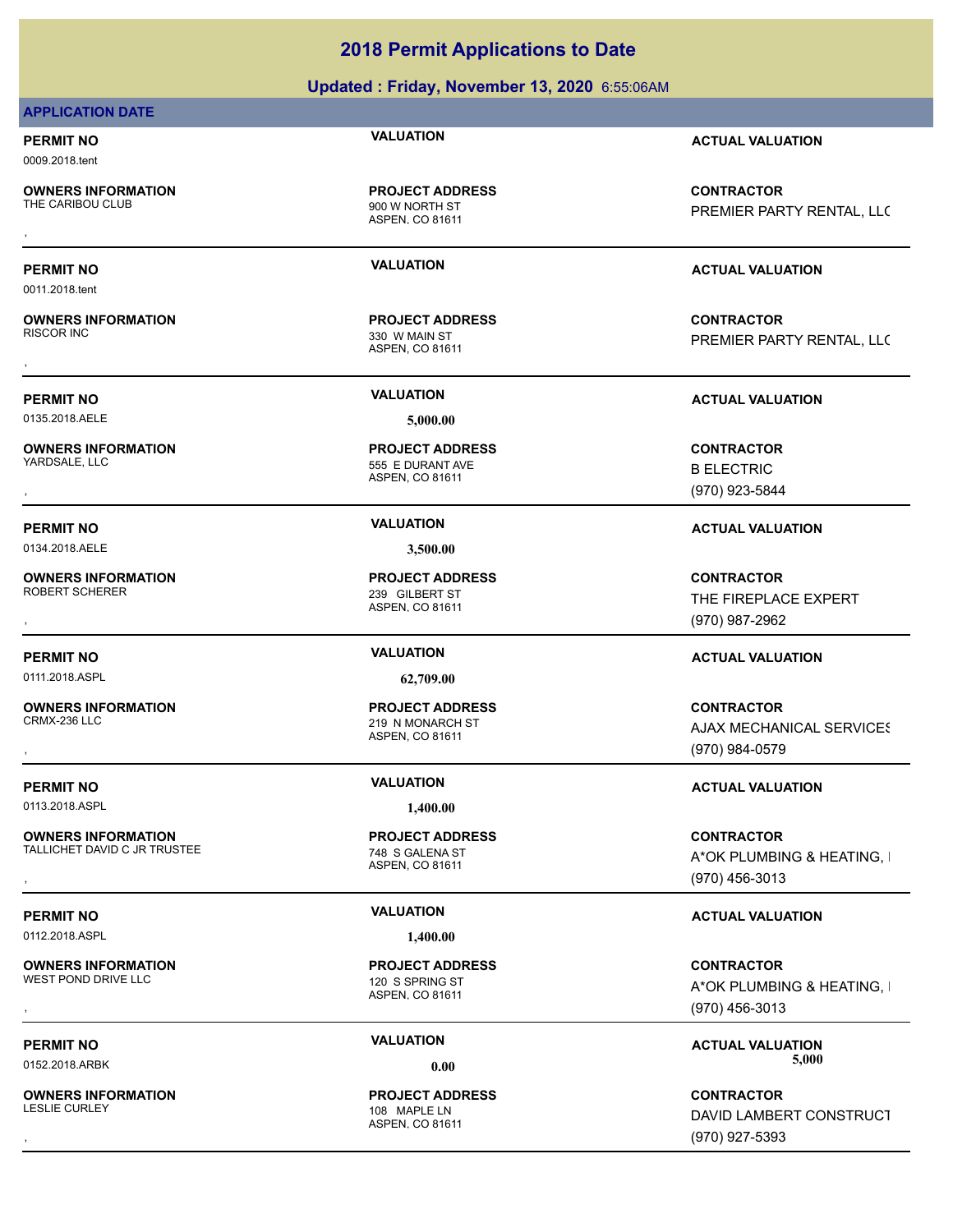### **Updated : Friday, November 13, 2020** 6:55:06AM

### **APPLICATION DATE**

**OWNERS INFORMATION** 100 LUKE SHORT CT ASPEN, CO 81611

**OWNERS INFORMATION** CENTENNIAL ASPEN 300 NICHOLAS LN 100 LUKE SHORT CT ASPEN, CO 81611

0145.2018.AMEC **53,625.00**

**OWNERS INFORMATION**<br>GG3 HOLDING

0136.2018.AELE **1,500.00**

**OWNERS INFORMATION** ASPEN CENTER FOR PHYSICS 700 W GILLESPIE ST 700 W GILLESPIE ST ASPEN, CO 81611

0012.2018.tent

**OWNERS INFORMATION**

0008.2018.tent

**OWNERS INFORMATION** ASPEN HISTORICAL SOCIETY 620 E BLEEKER 620 W BLEEKER ST ASPEN, CO 81611

0010.2018.tent

**OWNERS INFORMATION** ASPEN HISTORICAL SOCIETY 620 E BLEEKER 620 W BLEEKER ST ASPEN, CO 81611

**OWNERS INFORMATION** MOCKINGBIRD INTERESTS ASPEN LL<br>535 E HYMAN

ASPEN, CO 81611 **200 NICHOLAS LN PROJECT ADDRESS**

ASPEN, CO 81611 **PROJECT ADDRESS**

ASPEN, CO 81611 625 S WEST END ST **PROJECT ADDRESS**

ASPEN, CO 81611 **PROJECT ADDRESS**

ASPEN, CO 81611 845 MEADOWS RD **PROJECT ADDRESS**

ASPEN, CO 81611 **PROJECT ADDRESS**

ASPEN, CO 81611 **PROJECT ADDRESS**

ASPEN, CO 81611 **PROJECT ADDRESS**

**PERMIT NO VALUATION ACTUAL VALUATION** 0153.2018.ARBK **29,000.00 290,000.00**

> **CONTRACTOR** ATHEN BUILDERS (970) 544-9178

**PERMIT NO VALUATION ACTUAL VALUATION** 0154.2018.ARBK **29,000.00 290,000.00**

> **CONTRACTOR** ATHEN BUILDERS (970) 544-9178

**PERMIT NO VALUATION ACTUAL VALUATION**

, **CONTRACTOR AJAX MECHANICAL SERVICES** (970) 984-0579

### **PERMIT NO VALUATION ACTUAL VALUATION**

**CONTRACTOR** R & A ENTERPRISES OF CARE (970) 945-6500

### **PERMIT NO VALUATION ACTUAL VALUATION**

**OWNERS INFORMATION PROJECT ADDRESS CONTRACTOR**<br>ASPEN MEADOWS RESORT 845 MEADOWS RD<br>, ASPEN, CO 81611 PREMIER PARTY RENTAL, LLC

### **PERMIT NO VALUATION ACTUAL VALUATION**

**CONTRACTOR** PREMIER PARTY RENTAL, LLC

### **PERMIT NO VALUATION VALUATION VALUATION**

**CONTRACTOR** PREMIER PARTY RENTAL, LLC

PERMIT NO **SALUATION VALUATION VALUATION ACTUAL VALUATION ACTUAL VALUATION** 0068.2018.ACBK **344,724.00 344,724.00**

**OWNERS INFORMATION MODEL SERVICE PROJECT ADDRESS ARE SERVICE CONTRACTOR CONTRACTOR**<br>MOCKINGBIRD INTERESTS ASPEN LL ASPEN, CO 81611 MODEL SAND MODEL (970) 948-6483<br>ASPEN, CO 81611 MODEL (970) 948-6483 **GF WOODS CONSTRUCTION I** (970) 948-6483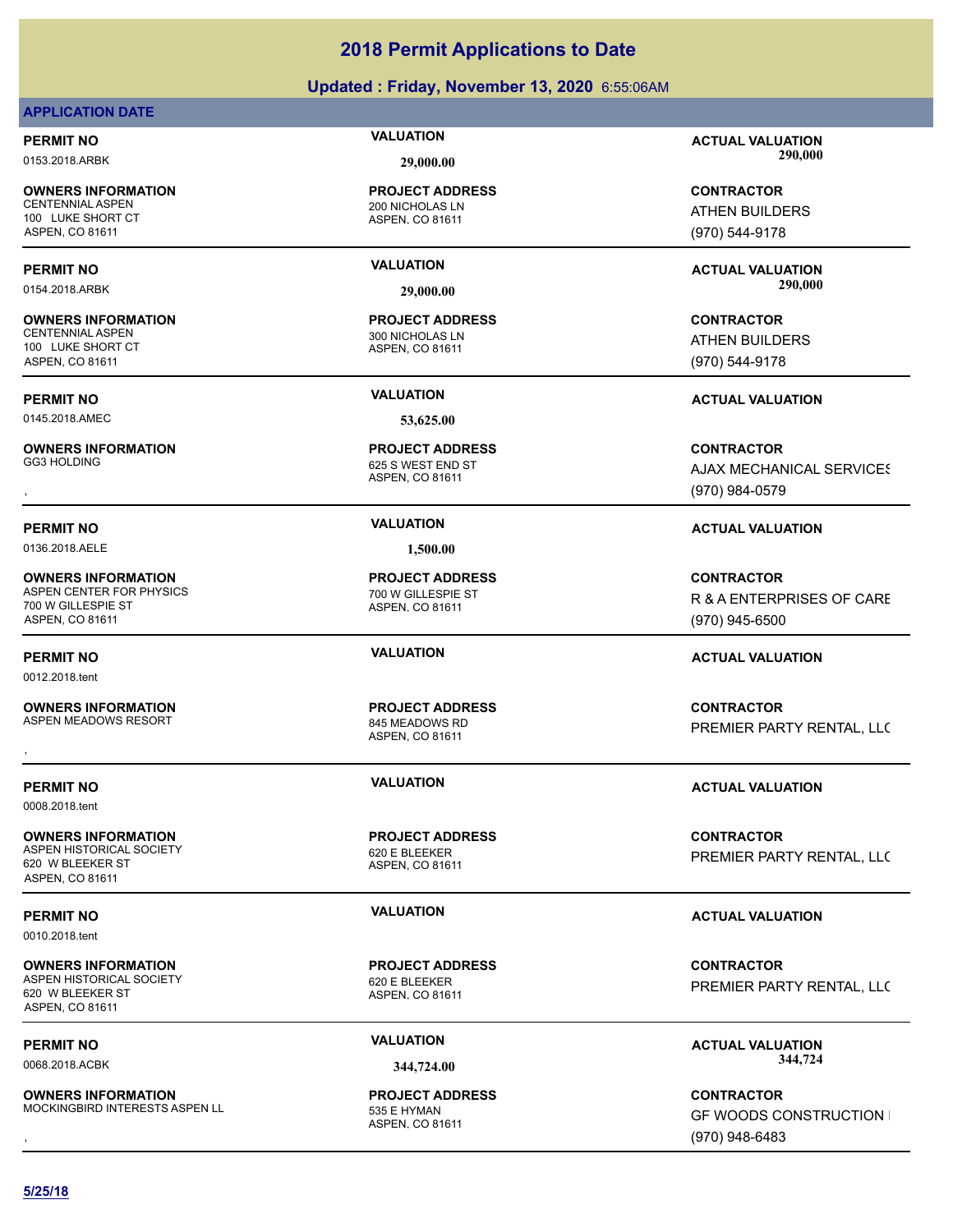### **Updated : Friday, November 13, 2020** 6:55:06AM

### **APPLICATION DATE**

0110.2018.ASPL

**OWNERS INFORMATION** 401 CASTLE CREEK RD ASPEN, CO 81611

**OWNERS INFORMATION** SARAH BROUGHTON 500 W MAIN ST

0049.2018.RWBU **1,200.00**

**OWNERS INFORMATION**

**OWNERS INFORMATION** ASPEN GROVE ASSOCIATES LLC<br>525 E COOPER AVE

0133.2018.AELE **30,000.00**

**OWNERS INFORMATION** YARDSALE, LLC 555 E DURANT AVE

ASPEN, CO 81611 401 CASTLE CREEK RD **PROJECT ADDRESS**

ASPEN, CO 81611 **PROJECT ADDRESS**

ASPEN, CO 81611 320 W BLEEKER ST **PROJECT ADDRESS OWNERS INFORMATION CONTRACTOR REPORT OF PROJECT ADDRESS CONTRACTOR**<br>320 WEST BLEEKER LLC **CONTRACTOR SEEKER STEEKER STEEKER STEEKER**<br>ASPEN, CO 81611

ASPEN, CO 81611 **PROJECT ADDRESS**

ASPEN, CO 81611 **PROJECT ADDRESS**

**PERMIT NO VALUATION ACTUAL VALUATION**

**CONTRACTOR** INTEGRITY PLUMBING & HEAT (970) 927-2474

**PERMIT NO VALUATION ACTUAL VALUATION** 0067.2018.ACBK **61,833.00 61,833.00**

, **CONTRACTOR** WEBER ROOFING (970) 309-2185

**PERMIT NO VALUATION ACTUAL VALUATION**

**PERMIT NO VALUATION ACTUAL VALUATION** 0066.2018.ACBK **9,000.00 9,000.00**

**OWNERS INFORMATION LEADURED SEXUAL SERVICE OF PROJECT ADDRESS ASSESS ASSESS AND MONORATOR CONTRACTOR SERVICES, INC<br>ASPEN GROVE ASSOCIATES LLC LEADURED ASPEN. CO 81611<br>ASPEN. CO 81611 LEADURED SERVICES (970) 925-7260** GIANT PROPERTIES, INC (970) 925-7260

### **PERMIT NO VALUATION ACTUAL VALUATION**

, **CONTRACTOR** GRIZZLY ELECTRIC, INC. (970) 927-8006

**5/24/18**

0047.2018.RWBU **21,000.00**

ASPEN, CO 81615 1350 MOUNTAIN VIEW DR **PROJECT ADDRESS OWNERS INFORMATION CONTRACTOR REGIST OF PROJECT ADDRESS CONTRACTOR CONTRACTOR**<br>CHARLIE LITTLE LEAF LLC CONTRACTOR ASPEN. CO 81615<br>,

ASPEN, CO 81611 **PROJECT ADDRESS**

ASPEN, CO 81611 **PROJECT ADDRESS**

**PERMIT NO VALUATION ACTUAL VALUATION**

, **CONTRACTOR** TRUE NORTH HEARTH AND H (970) 274-0200

### **PERMIT NO VALUATION ACTUAL VALUATION**

**OWNERS INFORMATION GOVERNED BY A SERVICE PROJECT ADDRESS ARE SERVICE CONTRACTOR**<br>CITY OF ASPEN POLICE DEPT **FOR A SPEN ASPEN. CO 81611**<br>, GOVERNED BY A SPEN. CO 81611 ARAPAHOE SIGN ARTS (303) 937-7711

**OWNERS INFORMATION** CITY OF ASPEN POLICE DEPT 540 E MAIN ST

**PERMIT NO VALUATION ACTUAL VALUATION**

0143.2018.AMEC **8,403.00**

**OWNERS INFORMATION** CONNER WILLIAM E II LIVING TRU<br>CONNER WILLIAM E II LIVING TRU

**OWNERS INFORMATION**

0024.2018.asgn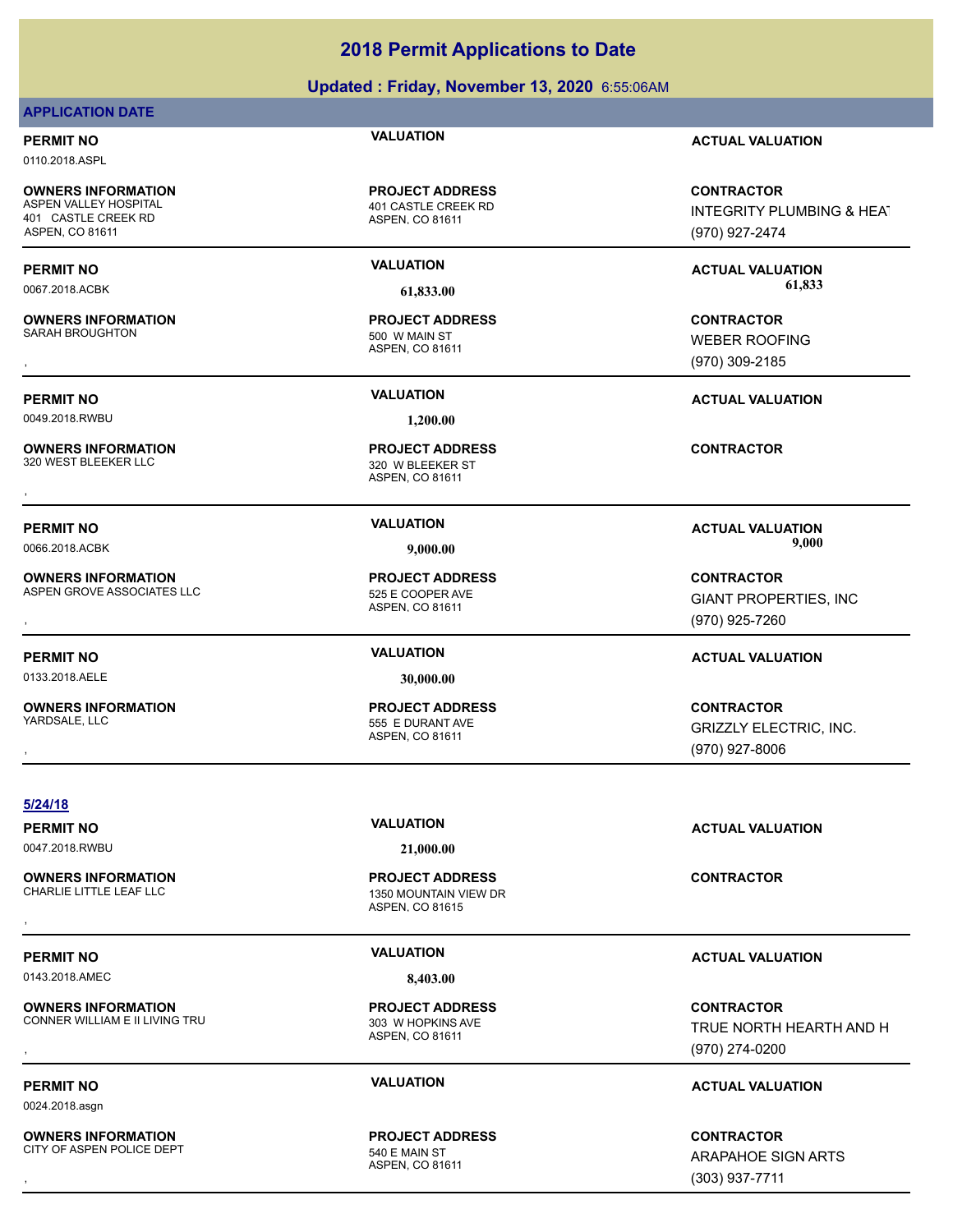### **Updated : Friday, November 13, 2020** 6:55:06AM

### **APPLICATION DATE**

0037.2018.ENTP

**OWNERS INFORMATION**

**OWNERS INFORMATION**

**OWNERS INFORMATION**

**OWNERS INFORMATION**

**OWNERS INFORMATION**

ASPEN, CO 81611 720 E DURANT AVE **PROJECT ADDRESS**

ASPEN, CO 81611 DURANT MALL CONDO ASSOCIATION 710 E DURANT **PROJECT ADDRESS** , **CONTRACTOR**

ASPEN, CO 81611 529 WALNUT ST **PROJECT ADDRESS**

0048.2018.RWBU **2,000.00**

ASPEN, CO 81611 CITY HALL CITY OF ASPEN 534 E HOPKINS AVE **PROJECT ADDRESS OWNERS INFORMATION GOVERNED BY A SET OF PROJECT ADDRESS CONTRACTOR CONTRACTOR**<br>CITY HALL CITY OF ASPEN **SAPEN ASPEN. CO 81611**<br>,

0144.2018.AMEC **1,500.00**

ASPEN, CO 81611 TRENT AND JENNIFER KOSOSKI SARA 1940 WATERS AVE **PROJECT ADDRESS**

ASPEN, CO 81611 **PROJECT ADDRESS**

ASPEN, CO 81611 616 E HYMAN **PROJECT ADDRESS**

ASPEN, CO 81611 535 E HYMAN **PROJECT ADDRESS**

**PERMIT NO VALUATION ACTUAL VALUATION** 0064.2018.ACBK **20,000.00 20,000.00**

, **CONTRACTOR** COLONNA CONTRACTING, INC (970) 319-2064

### **PERMIT NO VALUATION ACTUAL VALUATION**

**PERMIT NO VALUATION ACTUAL VALUATION** 0151.2018.ARBK **0.00 0.00**

, **CONTRACTOR** RASMUSSEN CONSTRUCTION (970) 379-0373

**PERMIT NO VALUATION ACTUAL VALUATION**

### **PERMIT NO VALUATION ACTUAL VALUATION**

**OWNERS INFORMATION GOVERNED BY A SERVICE PROJECT ADDRESS ARE SERVICE CONTRACTOR CONTRACTOR**<br>TRENT AND JENNIFER KOSOSKI GOVERNET ASPEN, CO 81611 GOVERNET MASS AND SERVICED AIR COMPANY, IN<br>GOVERNED ASPEN, CO 81611 GOVERNET US FORCED AIR COMPANY, IN (970) 319-7285

ALEXANDER ROOFING CO. (970) 927-3647

**PERMIT NO VALUATION VALUATION VALUATION** 

, **CONTRACTOR** ALEXANDER ROOFING CO. (970) 927-3647

### **PERMIT NO VALUATION VALUATION VALUATION**

, **CONTRACTOR** ROARING FORK SIGN & LIGHT (970) 309-5314

**PERMIT NO VALUATION VALUATION VALUATION** 0150.2018.ARBK **36,233.00 36,233.00 OWNERS INFORMATION** GLEN LARNER FOR THE SERIES OF THE SERIES AND SERIES AND SERIES OF THE SERIES OF THE SERIES OF THE SERIES OF THE SERIES OF THE SERIES OF THE SERIES OF THE SERIES OF THE SERIES OF THE SERIES OF THE SERIES OF THE SERIES OF TH , **CONTRACTOR**

**OWNERS INFORMATION**

0065.2018.ACBK **75,606.00 75,606.00 OWNERS INFORMATION**

0025.2018.asgn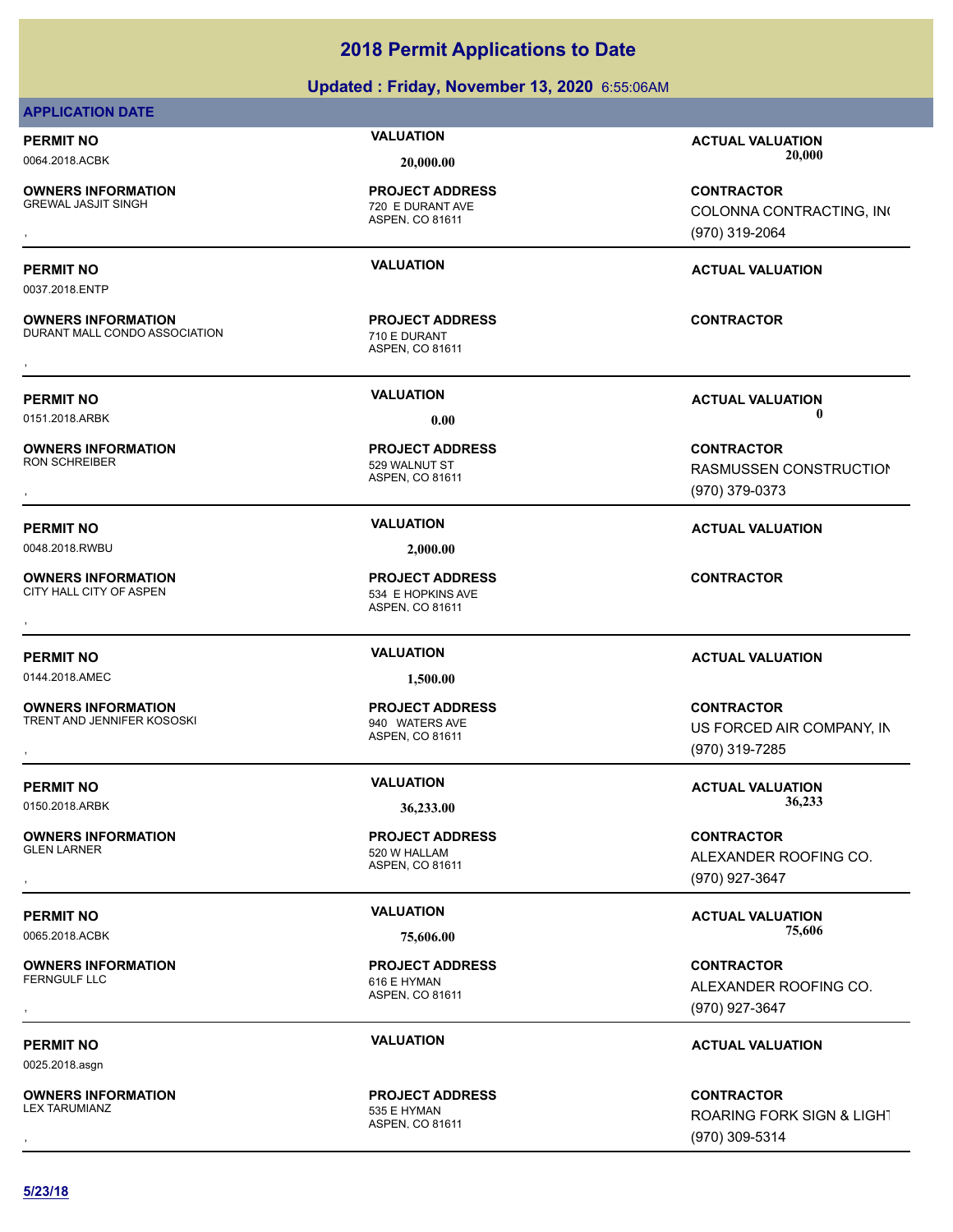### **Updated : Friday, November 13, 2020** 6:55:06AM

### **APPLICATION DATE**

0033.2018.ASLU

**OWNERS INFORMATION** NEIL KARBANK ICIE JACKSON, LLC<br>605 & 675 S. ALPS RD 604 W MAIN ST ASPEN, CO 81611

0057.2018.afsr **21,798.00**

**OWNERS INFORMATION** KRB REAL ESTATE ASSC LLC 6 and 1975 CHATFIELD RD

**OWNERS INFORMATION** CONNER WILLIAM E II LIVING TRU **1988 100 MHZ** 303 W HOPKINS AVE

0131.2018.AELE **3,000.00**

**OWNERS INFORMATION**

0109.2018.ASPL

**OWNERS INFORMATION** ASPEN PUBLIC HOUSE ELK MOUNTAIN HOSPITALITY 328 E HYMAN AVE 328 E HYMAN AVE ASPEN, CO 81611

**OWNERS INFORMATION**

0034.2018.ASLU

**OWNERS INFORMATION**<br>VIRGINA HAMILTON

**OWNERS INFORMATION** VALLEY INVESTMENTS LLC 401 E COOPER AVE

ASPEN, CO 81611 **PROJECT ADDRESS**

ASPEN, CO 81611 **PROJECT ADDRESS**

ASPEN, CO 81611 **PROJECT ADDRESS** , **CONTRACTOR**

ASPEN, CO 81611 320 W BLEEKER ST **PROJECT ADDRESS**

ASPEN, CO 81611 **PROJECT ADDRESS**

ASPEN, CO 81611 121 E HYMAN AVE **PROJECT ADDRESS**

ASPEN, CO 81611-2903 401 E HYMAN AVE **PROJECT ADDRESS** , **CONTRACTOR**

ASPEN, CO 81611 **PROJECT ADDRESS OWNERS INFORMATION CONTRACTOR REGISTED BY A PROJECT ADDRESS CONTRACTOR CONTRACTOR**<br>VALLEY INVESTMENTS LLC CONTRACTOR 401 E COOPER AVE SHOW SHOULT<br>ASPEN. CO 81611

**PERMIT NO VALUATION ACTUAL VALUATION**

**CONTRACTOR**

**PERMIT NO VALUATION ACTUAL VALUATION**

**OWNERS INFORMATION GOVERNEY ARE SERVED BY A SPEN. CONTROLLY A SPEN. CONTROLLY CONTRACTOR**<br>KRB REAL ESTATE ASSC LLC GOVERNEY ASPEN. CO 81611<br>ASPEN. CO 81611 GOVERNEY (970) 945-2152 APEX SECURITY (970) 945-2152

**PERMIT NO VALUATION ACTUAL VALUATION** 0148.2018.ARBK **18,000.00 0.00**

IA SEDGWICK, INC. (970) 927-8722

**PERMIT NO VALUATION ACTUAL VALUATION**

, **CONTRACTOR** LITTELL ELECTRIC, INC (970) 429-8357

### **PERMIT NO VALUATION ACTUAL VALUATION**

**CONTRACTOR** INTEGRITY PLUMBING & HEAT (970) 927-2474

**PERMIT NO VALUATION VALUATION VALUATION** 0149.2018.ARBK **4,132,000.00 4,132,000.00**

, **CONTRACTOR** HANSEN CONSTRUCTION, INC (970) 920-1558

### **PERMIT NO VALUATION VALUATION VALUATION**

PERMIT NO **SALUATION VALUATION VALUATION ACTUAL VALUATION ACTUAL VALUATION** 0063.2018.ACBK **450,000.00 450,000.00**

SH BUILT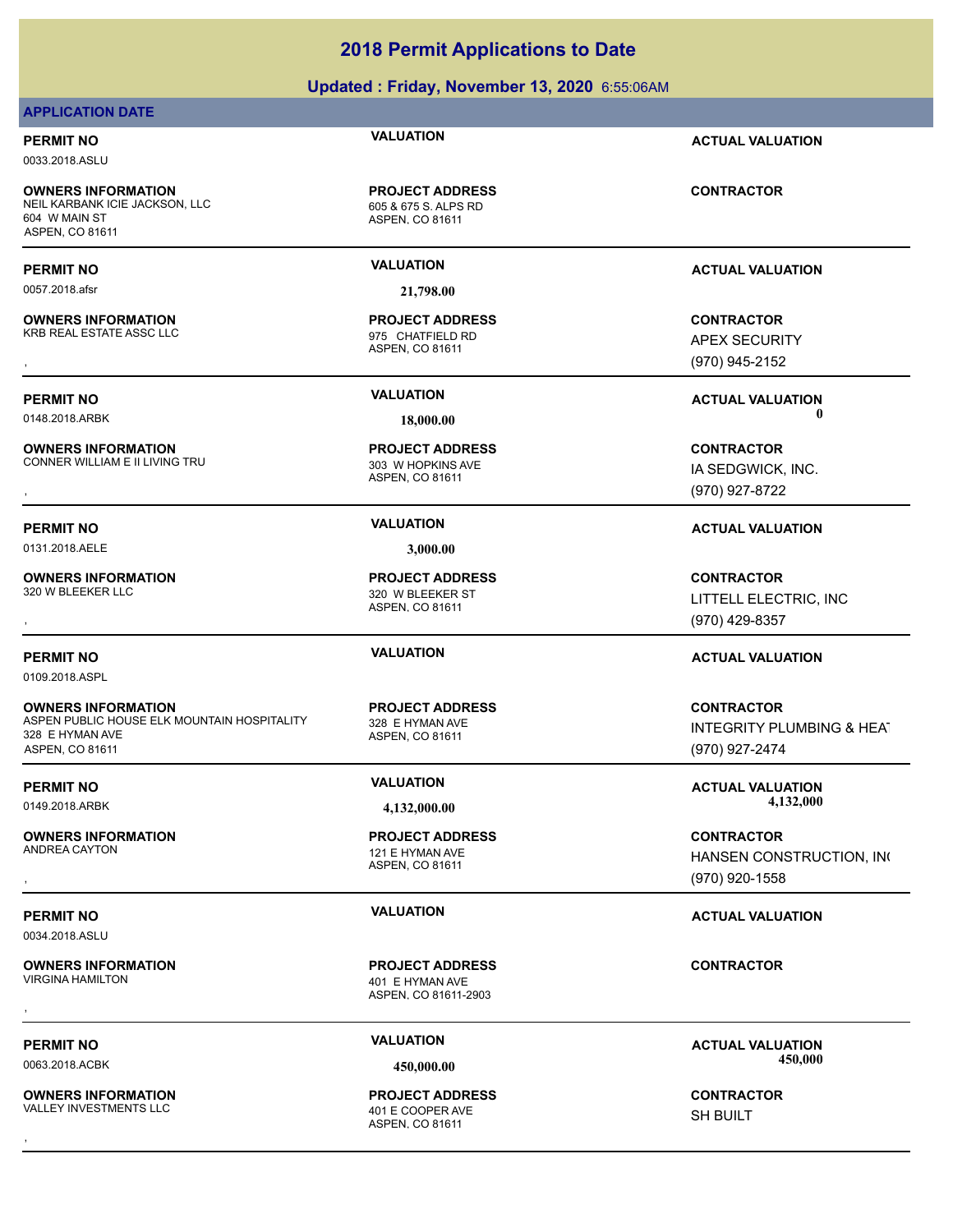### **Updated : Friday, November 13, 2020** 6:55:06AM

### **APPLICATION DATE**

# 0132.2018.AELE **2,700.00**

**OWNERS INFORMATION**

1039 E COOPER AVE **PROJECT ADDRESS**

ASPEN, CO 81611

0021.2018.PCWP

**OWNERS INFORMATION** C/O GOOD PROPERTY CO 97 MOUNTAIN LAUREL CT PARNTERS **OWNERS INFORMATION MODEL CONTRACTOR RESOURCE TO A PROJECT ADDRESS ARE:**<br>C/O GOOD PROPERTY CO 97 MOUNTAIN LAUREL CT g7 MOUNTAIN LAUREL CT<br>PARNTERS<br>,

0007.2018.tent

0036.2018.ENTP

**OWNERS INFORMATION** RESIDENCES AT LITTLE NELL 501 E DEAN

**OWNERS INFORMATION**

ASPEN, CO 81611 97 MOUNTAIN LAUREL CT **PROJECT ADDRESS**

ASPEN, CO 81611 **PROJECT ADDRESS OWNERS INFORMATION CONTRACTOR REGISTED PROJECT ADDRESS CONTRACTOR CONTRACTOR**<br>RESIDENCES AT LITTLE NELL **CONTRACTOR SEPSEAN**<br>ASPEN, CO 81611

ASPEN, CO 81611 870 ROARING FOARK RD **PROJECT ADDRESS**

### **5/22/18**

0100.2018.ASPL

**OWNERS INFORMATION** ASPEN HIGHLANDS CONDO ASSN INC<br>
75 PROSPECTOR RD

0125.2018.AELE **2,500.00**

**OWNERS INFORMATION**

0142.2018.AMEC **11,109.00**

**OWNERS INFORMATION**<br>FULLERTON TRUST

**OWNERS INFORMATION** STEPHANIE GARCIA **630 W HALLAM ST** 

ASPEN, CO 81611 **PROJECT ADDRESS**

ASPEN, CO 81611 520 W SMUGGLER ST **PROJECT ADDRESS**

ASPEN, CO 81611 306 W FRANCIS ST **PROJECT ADDRESS**

ASPEN, CO 81611-1249 **PROJECT ADDRESS**

**PERMIT NO VALUATION ACTUAL VALUATION**

, **CONTRACTOR** ECO ELECTRIC,LLC (970) 309-7413

### **PERMIT NO VALUATION ACTUAL VALUATION**

**PERMIT NO VALUATION ACTUAL VALUATION**

### **PERMIT NO VALUATION ACTUAL VALUATION**

**OWNERS INFORMATION PROJECT ADDRESS CONTRACTOR**<br>BETHEL PARTY RENTALS 870 ROARING FOARK RD BETHEL PARTY RENTALS, INC<br>, ASPEN. CO 81611 BETHEL PARTY RENTALS, INC (970) 479-7000

### **PERMIT NO VALUATION ACTUAL VALUATION**

**OWNERS INFORMATION MEXIC CONTRACTOR DESCRIPTION MERGEUS DESCRIPTION MEDIA DESCRIPTION MEDIA DESPROSPECTOR RD<br>ASPEN HIGHLANDS CONDO ASSN INC MEXIC RESPROSPECTOR RD TO S1611 MINITEGRITY PLUMBING & HEAT<br>RESPEN, CO 81611 MEXI** INTEGRITY PLUMBING & HEAT (970) 927-2474

### **PERMIT NO VALUATION ACTUAL VALUATION**

, **CONTRACTOR** TWIN PEAKS ELECTRIC, INC. (970) 927-3920

### **PERMIT NO VALUATION ACTUAL VALUATION**

, **CONTRACTOR** WESTERN REFRIG. & HEATING (970) 927-3873

**PERMIT NO VALUATION ACTUAL VALUATION** 0147.2018.ARBK **37,000.00 37,000.00**

, **CONTRACTOR** ROOFING ENVELOPE CONTR.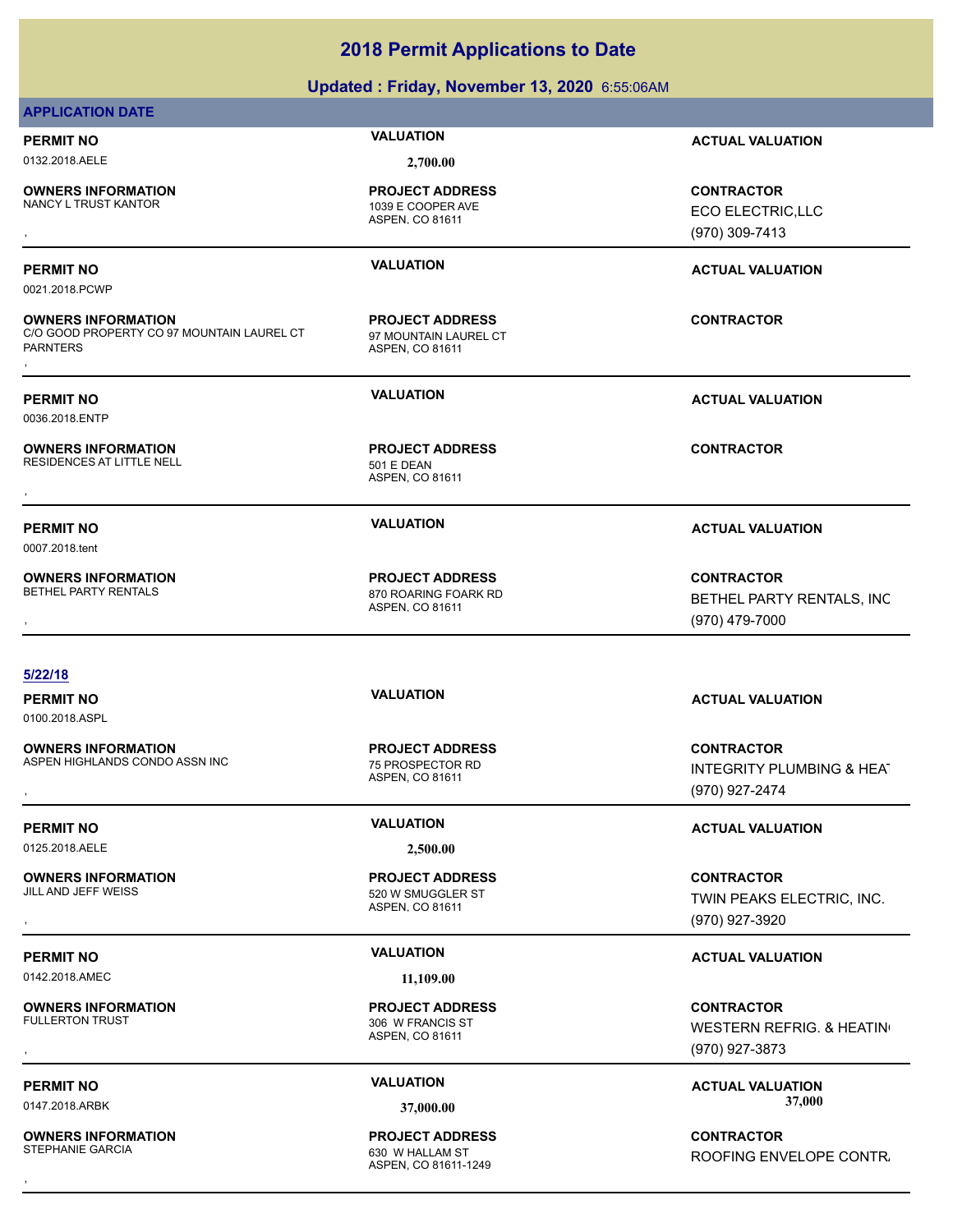### **Updated : Friday, November 13, 2020** 6:55:06AM

### **APPLICATION DATE**

0097.2018.ASPL **2,413.00**

0098.2018.ASPL

0104.2018.ASPL

**OWNERS INFORMATION**

**OWNERS INFORMATION**

**OWNERS INFORMATION**

ASPEN, CO 81611 814 W BLEEKER ST **PROJECT ADDRESS**

ASPEN, CO 81611 ICONIC PROPERTIES- JEROME, LLC 330 E MAIN ST **PROJECT ADDRESS**

ASPEN, CO 81611 303 E MAIN ST **PROJECT ADDRESS**

ASPEN, CO 81611 **PROJECT ADDRESS**

ASPEN, CO 81611 **PROJECT ADDRESS**

ASPEN, CO 81611 **PROJECT ADDRESS**

ASPEN, CO 81611 300 E DURANT AVE **PROJECT ADDRESS**

ASPEN, CO 81611 **PROJECT ADDRESS**

**PERMIT NO VALUATION ACTUAL VALUATION**

**OWNERS INFORMATION PROJECT ADDRESS CONTRACTOR**<br>CRAIG MORRIS 814 W BLEEKER ST AJAX MECHANICAL SERVICES<br>, ASPEN, CO 81611 **AJAX MECHANICAL SERVICES** (970) 984-0579

### **PERMIT NO VALUATION ACTUAL VALUATION**

, **CONTRACTOR** INTEGRITY PLUMBING & HEAT (970) 927-2474

**PERMIT NO VALUATION ACTUAL VALUATION**

, **CONTRACTOR** INTEGRITY PLUMBING & HEAT (970) 927-2474

### **PERMIT NO VALUATION ACTUAL VALUATION**

, **CONTRACTOR** INTEGRITY PLUMBING & HEAT (970) 927-2474

### **PERMIT NO VALUATION ACTUAL VALUATION**

**CONTRACTOR** INTEGRITY PLUMBING & HEAT (970) 927-2474

### **PERMIT NO VALUATION VALUATION VALUATION**

**OWNERS INFORMATION METALLY CONTRACTOR RESOURD PROJECT ADDRESS ARE CONTRACTOR CONTRACTOR**<br>AABC ASPEN SKIING COMPANY, LLC THE RESOURT OF SE DURANT AVE THE MORE TO A MANUSITY, LTD ASPEN. CO 81611<br>ASPEN. CO 81611 (970) 923-47 MTRICITY, LTD (970) 923-4730

### **PERMIT NO VALUATION VALUATION VALUATION**

, **CONTRACTOR** MTRICITY, LTD (970) 923-4730

### **PERMIT NO CONSUMITY OF A CONSUMITY OF A CONSUMITY OF A CONSUMITY OF A CTUAL VALUATION**

**CONTRACTOR** INTEGRITY PLUMBING & HEAT (970) 927-2474

0103.2018.ASPL

**OWNERS INFORMATION** CANTINA BUILDING LLC 411 E MAIN ST

0108.2018.ASPL

**OWNERS INFORMATION** F & M VENTURES, LLC 415 E HYMAN AVE 415 E HYMAN AVE ASPEN, CO 81611

0126.2018.AELE **100.00**

**OWNERS INFORMATION** AABC ASPEN SKIING COMPANY, LLC 675 E DURANT AVE

0129.2018.AELE **100.00**

**OWNERS INFORMATION**

0106.2018.ASPL

**OWNERS INFORMATION** ASPEN SKIING COMPANY **1998** 355 S MONARCH ST PO BOX 1248 ASPEN, CO 81612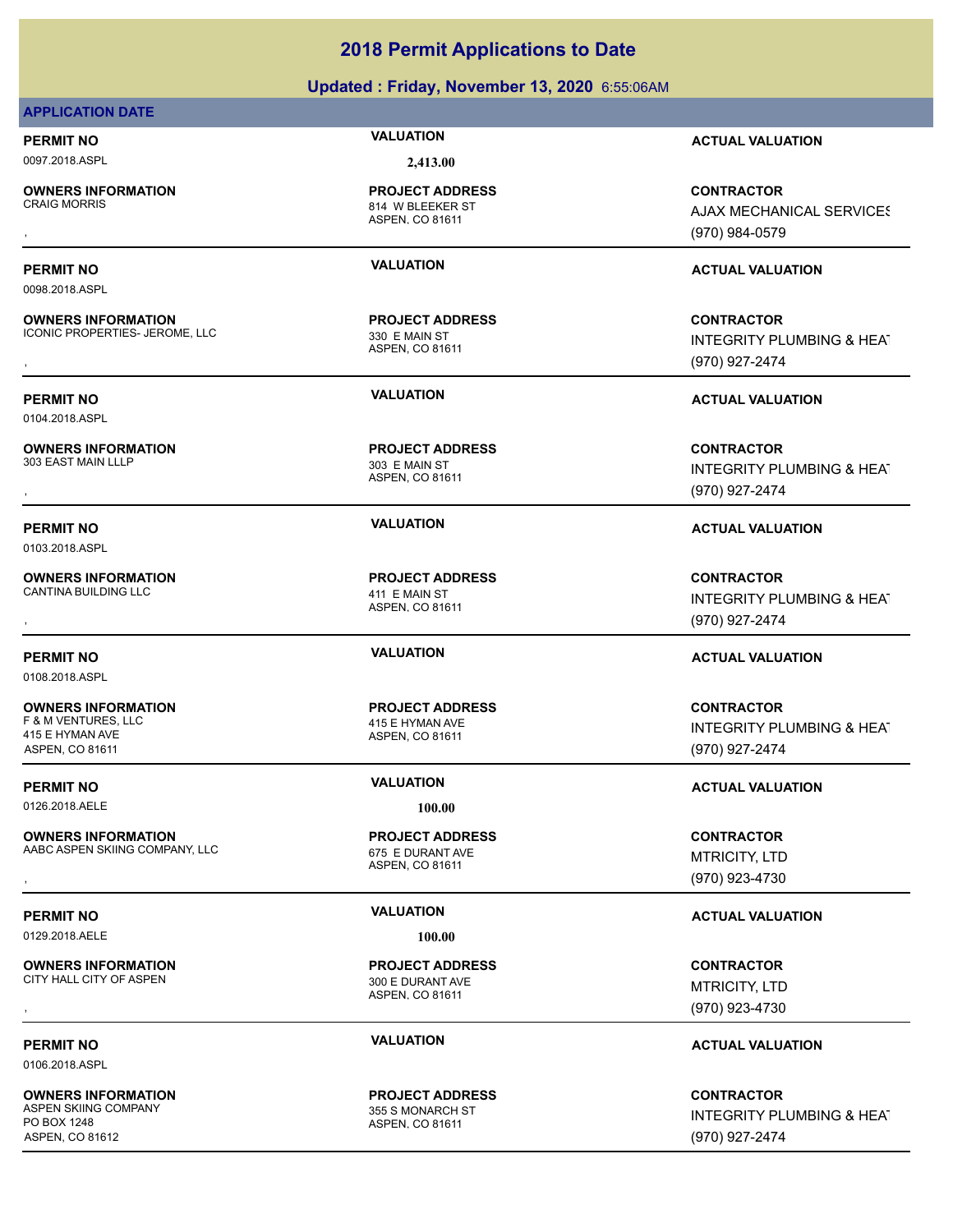### **Updated : Friday, November 13, 2020** 6:55:06AM

### **APPLICATION DATE**

**OWNERS INFORMATION**

0127.2018.AELE **100.00**

ASPEN, CO 81611 CITY HALL CITY OF ASPEN 590 N MILL ST **PROJECT ADDRESS**

0128.2018.AELE **100.00**

**OWNERS INFORMATION** CITY HALL CITY OF ASPEN 100 E HOPKINS AVE

0101.2018.ASPL

**OWNERS INFORMATION** HILLSTONE GROUP/WHITE HOUS TAV 302 E HOPKINS AVE

ASPEN, CO 81612 **PROJECT ADDRESS**

ASPEN, CO 81611

**PROJECT ADDRESS**

ASPEN, CO 81611 **PROJECT ADDRESS**

ASPEN, CO 81611 **PROJECT ADDRESS**

ASPEN, CO 81611 TASTERS RESTAURANT INC<br>
455 RIO GRANDE PL **PROJECT ADDRESS**

ASPEN, CO 81611 395 THUNDERBOWL LN **PROJECT ADDRESS**

ASPEN, CO 81611 **PROJECT ADDRESS**

**PERMIT NO VALUATION ACTUAL VALUATION**

, **CONTRACTOR** MTRICITY, LTD (970) 923-4730

### **PERMIT NO VALUATION ACTUAL VALUATION**

, **CONTRACTOR** MTRICITY, LTD (970) 923-4730

**PERMIT NO VALUATION ACTUAL VALUATION**

**OWNERS INFORMATION Material contract in the serve of the PROJECT ADDRESS (CONTRACTOR CONTRACTOR SEAT FILLSTONE GROUP/WHITE HOUS TAV and the serve of the server of the server of the server of the server of the server of th** INTEGRITY PLUMBING & HEAT (970) 927-2474

**PERMIT NO VALUATION ACTUAL VALUATION**

, **CONTRACTOR** INTEGRITY PLUMBING & HEAT (970) 927-2474

### **PERMIT NO VALUATION ACTUAL VALUATION**

**CONTRACTOR** INTEGRITY PLUMBING & HEAT (970) 927-2474

### **PERMIT NO VALUATION VALUATION VALUATION**

**OWNERS INFORMATION PROJECT ADDRESS CONTRACTOR**<br>TASTERS RESTAURANT INC 455 RIO GRANDE PL INTEGRITY PLUMBING & HEAT<br>, ASPEN. CO 81611 INTEGRITY PLUMBING & HEAT (970) 927-2474

### **PERMIT NO VALUATION VALUATION VALUATION**

, **CONTRACTOR** REEVES & SONS ELECTRIC, II (970) 876-0545

PERMIT NO **SALUATION VALUATION VALUATION ACTUAL VALUATION ACTUAL VALUATION** 0061.2018.ACBK **115,000.00 115,000.00**

**OWNERS INFORMATION LEarning Science of PROJECT ADDRESS ASSESS ASSESS ASSESS ASSESS AND RESOURD ASSESS AND RESOUR<br>ASPEN GROVE ASSOCIATES LLC LEARNING ASPEN ASPEN. CO 81611<br>ASPEN. CO 81611 LEARNING ASPEN ASPEN. CO 81611 (97** GIANT PROPERTIES, INC (970) 925-7260

0105.2018.ASPL

**OWNERS INFORMATION** GALENA COOPER LLC<br>320 S GALENA ST

0099.2018.ASPL

**OWNERS INFORMATION** GODIVA HOLDINGS LLC 121 S GALENA ST 435 E MAIN ST ASPEN, CO 81611

0102.2018.ASPL

**OWNERS INFORMATION**

**OWNERS INFORMATION**

ASPEN GROVE ASSOCIATES LLC<br>525 E COOPER

0130.2018.AELE **7,999,563.00**

**OWNERS INFORMATION**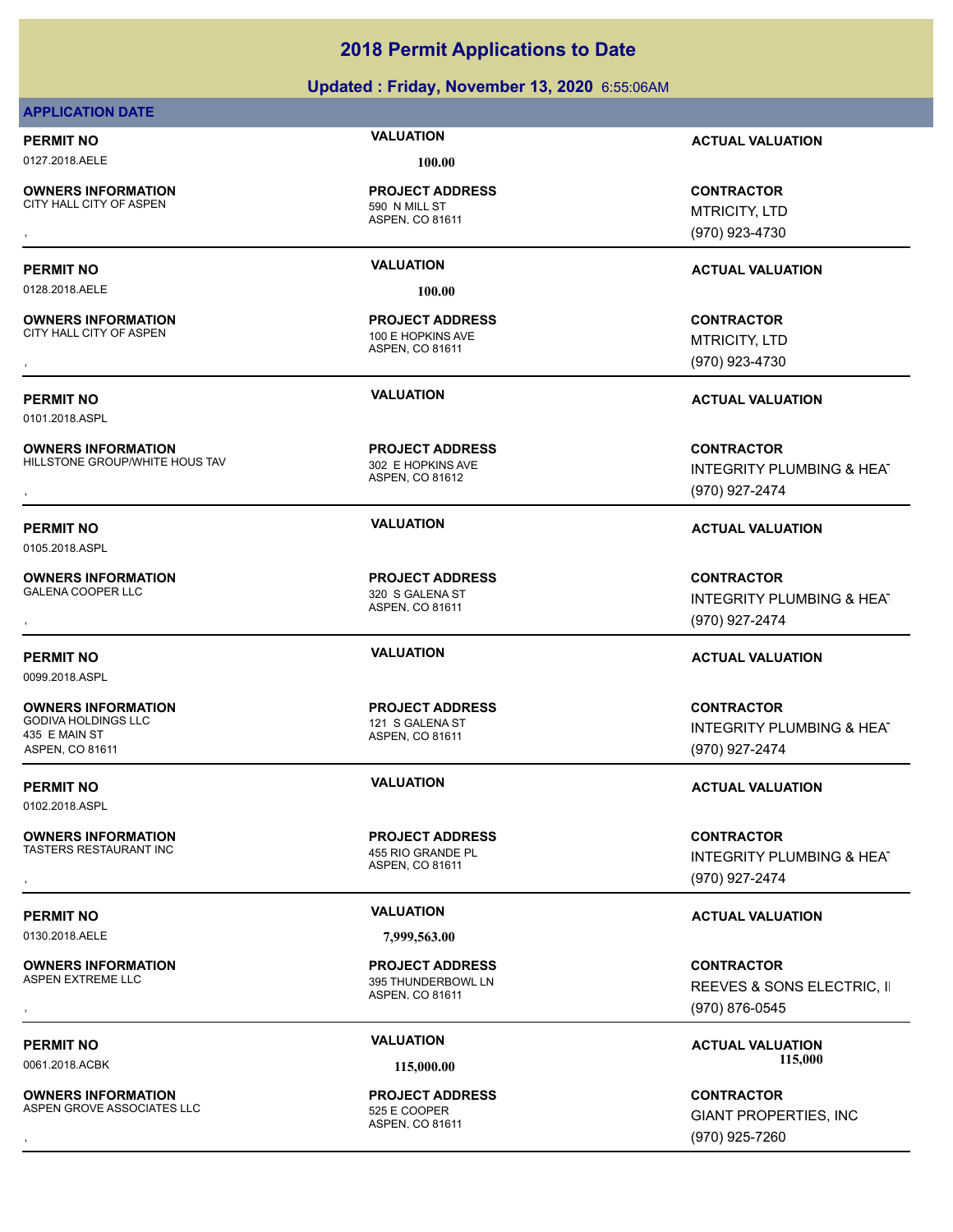### **Updated : Friday, November 13, 2020** 6:55:06AM

### **APPLICATION DATE**

**OWNERS INFORMATION**

0006.2018.ENPM

**OWNERS INFORMATION** WENDY MITCHELL 301 E HOPKINS

0107.2018.ASPL

**OWNERS INFORMATION** EASTWOOD HIGHLANDS INVESTERS 133 PROSPECTOR RD

ASPEN, CO 81611 520 E HYMAN **PROJECT ADDRESS**

ASPEN, CO 81611 **PROJECT ADDRESS** , **CONTRACTOR**

ASPEN, CO 81611 **PROJECT ADDRESS**

**PERMIT NO VALUATION ACTUAL VALUATION** 0062.2018.ACBK **14,290.00 14,290.00**

, **CONTRACTOR** HANSEN CONSTRUCTION, INC (970) 920-1558

### **PERMIT NO VALUATION ACTUAL VALUATION**

**PERMIT NO VALUATION ACTUAL VALUATION**

, **CONTRACTOR** INTEGRITY PLUMBING & HEAT (970) 927-2474

### **5/21/18**

0146.2018.ARBK **0.00 0.00**

**OWNERS INFORMATION** CITY OF ASPEN 550 E MAIN ST

**OWNERS INFORMATION** CITY HALL CITY OF ASPEN 540 E MAIN ST

**OWNERS INFORMATION**

DENNIS & LAURA MOON 1007 E HYMAN AVE

0141.2018.AMEC **180.000.00** 

**OWNERS INFORMATION** DANIEL L. HUNT EB BUILDING ASPEN, LLC 602 E HYMAN AVE

0123.2018.AELE **7,358.00**

**OWNERS INFORMATION**

ASPEN, CO 81611 **PROJECT ADDRESS**

ASPEN, CO 81611 **PROJECT ADDRESS**

ASPEN, CO 81611 **PROJECT ADDRESS** , **CONTRACTOR**

ASPEN, CO 81611 **PROJECT ADDRESS**

### ASPEN, CO 81611  $100$  E COOPER AVE **PROJECT ADDRESS** , **CONTRACTOR**

, **CONTRACTOR** SHAW CONSTRUCTION, LLC (970) 242-9236

**PERMIT NO VALUATION ACTUAL VALUATION** 0060.2018.ACBK **0.00 0.00**

**OWNERS INFORMATION GOVERNED BY A SERVICE PROJECT ADDRESS ARE:** CONTRACTOR CONTRACTOR<br>CITY HALL CITY OF ASPEN **A SPEN ASPEN, CO 81611** CONSTRANT CONTRACTOR SHAW BUILDERS, LLC<br>, GTO) 242-9236 SHAW BUILDERS, LLC (970) 242-9236

**PERMIT NO CONSUMITY OF A CONSUMITY OF A CONSUMITY OF A CONSUMITY OF A CTUAL VALUATION** 0145.2018.ARBK **0.00 0.00**

MOON LAURA

### **PERMIT NO VALUATION ACTUAL VALUATION**

**OWNERS INFORMATION ASPEN, LLC ASPEN, LCC ASPEN, CORRESS CONTRACTOR CONTRACTOR**<br>DANIEL L. HUNT EB BUILDING ASPEN, LLC ASPEN, CO 81611 ASPEN, CO 81611 **CONTRACTOR CONTROL ASPEN, CO 81611**<br>, GTO) 925-2454 PACIFIC SHEET METAL, INC. (970) 925-2454

### **PERMIT NO VALUATION ACTUAL VALUATION**

LUX ELECTRIC (970) 379-1402

**PERMIT NO VALUATION ACTUAL VALUATION**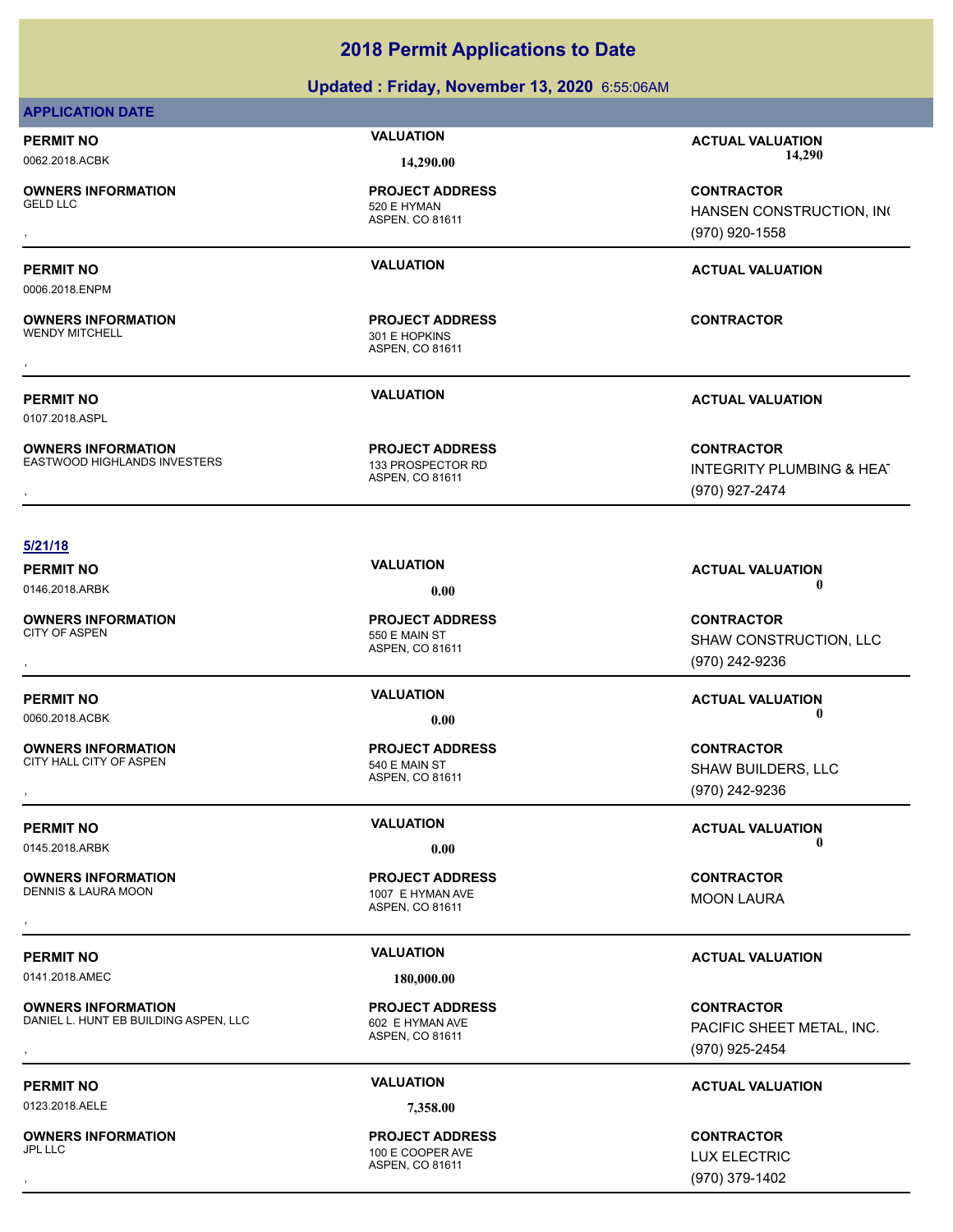### **Updated : Friday, November 13, 2020** 6:55:06AM

| <b>APPLICATION DATE</b>                                                                                                                                                            |  |
|------------------------------------------------------------------------------------------------------------------------------------------------------------------------------------|--|
|                                                                                                                                                                                    |  |
| <b>VALUATION</b><br><b>PERMIT NO</b><br><b>ACTUAL VALUATION</b>                                                                                                                    |  |
| 0056.2018.afsr<br>4,626.00                                                                                                                                                         |  |
| <b>OWNERS INFORMATION</b><br><b>PROJECT ADDRESS</b><br><b>CONTRACTOR</b><br><b>CAROLYN LANDIS</b><br>155 LONE PINE RD<br>ALLTEC SERVICES, LLC<br>ASPEN, CO 81611<br>(970) 984-3979 |  |
| <b>VALUATION</b><br><b>PERMIT NO</b><br><b>ACTUAL VALUATION</b>                                                                                                                    |  |
| 0124.2018.AELE<br>500.00                                                                                                                                                           |  |
| <b>OWNERS INFORMATION</b><br><b>PROJECT ADDRESS</b><br><b>CONTRACTOR</b><br>LETEY LANE LLC<br>71 N WILLOW CT<br>CARTER ELECTRIC, INC.<br>ASPEN, CO 81611<br>(970) 963-8785         |  |
| <b>VALUATION</b><br><b>PERMIT NO</b><br><b>ACTUAL VALUATION</b><br>0035.2018.ENTP                                                                                                  |  |
| <b>CONTRACTOR</b><br><b>OWNERS INFORMATION</b><br><b>PROJECT ADDRESS</b><br><b>ASPEN ART MUSEUM</b><br>637 E HYMAN<br>590 N MILL ST<br>ASPEN, CO 81611<br>ASPEN, CO 81611          |  |
| <b>VALUATION</b><br><b>PERMIT NO</b><br><b>ACTUAL VALUATION</b><br>0006.2018.REMP                                                                                                  |  |
| <b>OWNERS INFORMATION</b><br><b>PROJECT ADDRESS</b><br><b>CONTRACTOR</b><br><b>CUSTOMER</b>                                                                                        |  |
| 5/18/18                                                                                                                                                                            |  |
| <b>VALUATION</b><br><b>PERMIT NO</b><br><b>ACTUAL VALUATION</b><br>0034.2018.ENTP                                                                                                  |  |
| <b>PROJECT ADDRESS</b><br><b>CONTRACTOR</b><br><b>OWNERS INFORMATION</b><br><b>GARRETT GULCH EQUITY VENTURES,</b><br>322 & 324 E BLEEKER ST<br>ASPEN, CO 81611                     |  |
| <b>VALUATION</b><br><b>PERMIT NO</b><br><b>ACTUAL VALUATION</b><br>0032.2018.ASLU                                                                                                  |  |
| <b>OWNERS INFORMATION</b><br><b>PROJECT ADDRESS</b><br><b>CONTRACTOR</b><br>ELLEN K VALENTINE<br>1230 SNOWBUNNY LN<br>1230 SNOWBUNNY LN<br>ASPEN, CO 81611<br>ASPEN, CO 81611      |  |
| <b>VALUATION</b><br><b>PERMIT NO</b><br><b>ACTUAL VALUATION</b>                                                                                                                    |  |
| 0046.2018.RWBU<br>34,000.00                                                                                                                                                        |  |
| <b>OWNERS INFORMATION</b><br><b>PROJECT ADDRESS</b><br><b>CONTRACTOR</b><br><b>GLEN LARNER</b><br>520 W HALLAM ST<br>ASPEN, CO 81611                                               |  |
| <b>VALUATION</b><br><b>PERMIT NO</b><br><b>ACTUAL VALUATION</b>                                                                                                                    |  |
| 0137.2018.AMEC<br>6,360.00                                                                                                                                                         |  |
| <b>OWNERS INFORMATION</b><br><b>PROJECT ADDRESS</b><br><b>CONTRACTOR</b><br><b>JOSEPH CASTRO</b><br>835 E HYMAN AVE<br>FIREPLACE COMPANY, THE<br>ASPEN, CO 81611<br>(970) 963-3598 |  |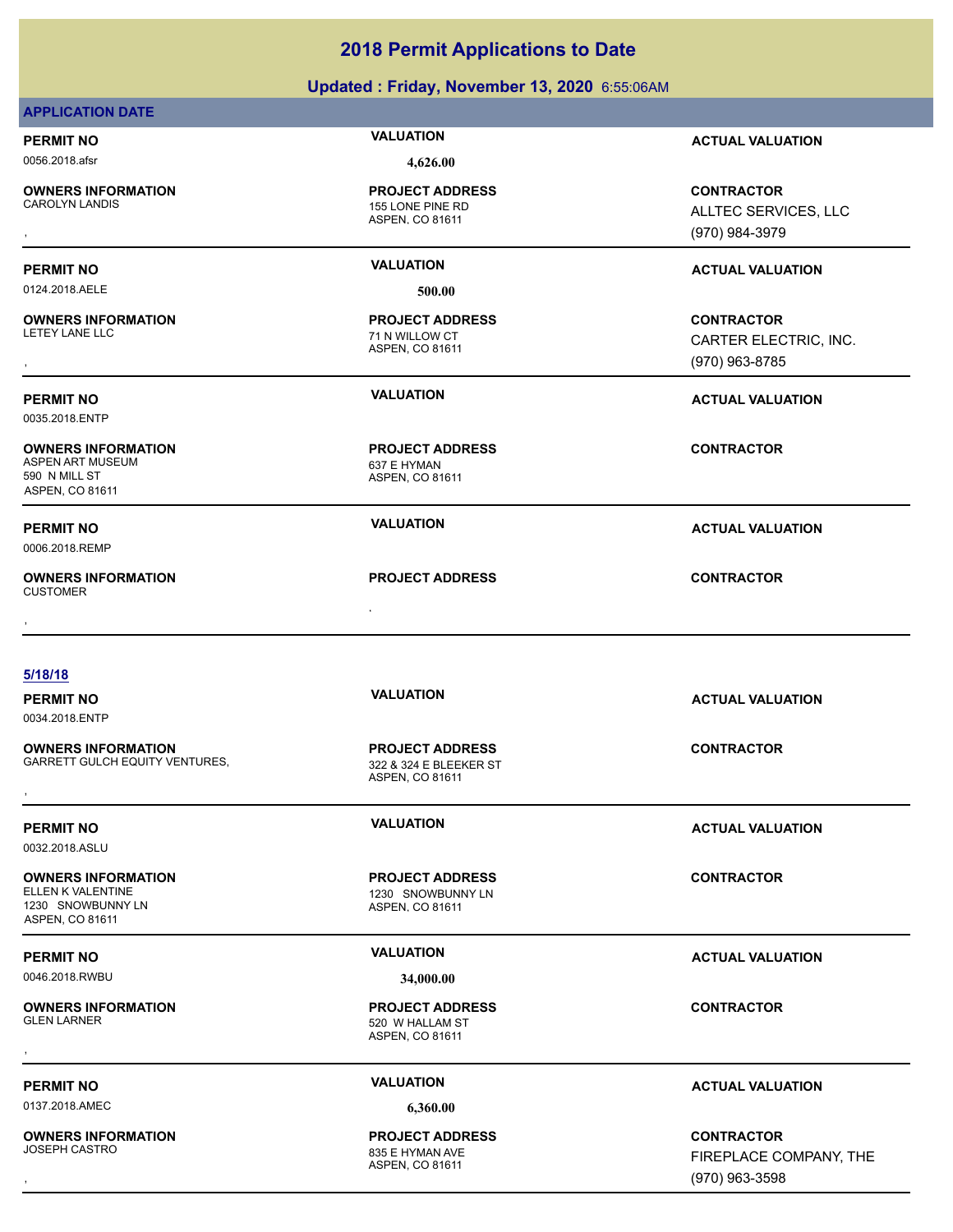### **Updated : Friday, November 13, 2020** 6:55:06AM

### **APPLICATION DATE**

0139.2018.AMEC **10,109.00**

**OWNERS INFORMATION**

**OWNERS INFORMATION**

**OWNERS INFORMATION**

300 PUPPY SMITH ST ASPEN, CO 81611

ASPEN, CO 81611 210 E HYMAN AVE **PROJECT ADDRESS**

0122.2018.AELE **9,000.00**

ASPEN, CO 81611 215 S MONARCH ST **PROJECT ADDRESS**

0096.2018.ASPL **3,000.00**

ASPEN, CO 81611 300 PUPPY SMITH ST **PROJECT ADDRESS**

0045.2018.RWBU **10,000.00**

ASPEN, CO 81611 **PROJECT ADDRESS** , **CONTRACTOR**

ASPEN, CO 81611 **PROJECT ADDRESS**

ASPEN, CO 81611 535 E HYMAN **PROJECT ADDRESS**

**PERMIT NO VALUATION ACTUAL VALUATION**

, **CONTRACTOR AJAX MECHANICAL SERVICES** (970) 984-0579

### **PERMIT NO VALUATION ACTUAL VALUATION**

, **CONTRACTOR** SUNWEST ELECTRIC, INC. (970) 927-6738

**PERMIT NO VALUATION ACTUAL VALUATION**

**CONTRACTOR** AUSSIE PLUMBING & HEATING (970) 948-1887

**PERMIT NO VALUATION ACTUAL VALUATION**

, **CONTRACTOR GF WOODS CONSTRUCTION I** (970) 948-6483

, **CONTRACTOR** CLIMATE CONTROL COMPANY (970) 945-2326

### **PERMIT NO VALUATION VALUATION VALUATION**

, **CONTRACTOR** ALLTEC SERVICES, LLC (970) 984-3979

### **5/17/18**

**OWNERS INFORMATION**

ASPEN, CO 81611 39551 HIGHWAY 82 **PROJECT ADDRESS**

**PERMIT NO CONSUMITY OF A CONSUMITY OF A CONSUMITY OF A CONSUMITY OF A CTUAL VALUATION** 0058.2018.ACBK **40,000.00 40,000.00**

, **CONTRACTOR** ELEMENTS PLUMBING & HEAT

**PERMIT NO VALUATION VALUATION VALUATION** 0144.2018.ARBK **32,000.00 32,000.00**

**PROJECT ADDRESS**

ASPEN, CO 81611

**OWNERS INFORMATION**

718 S MILLS NUMBER LLC 718 S MILL ST

**OWNERS INFORMATION**

**OWNERS INFORMATION** THOMAS COLEMAN 1105 UTE AVE

**OWNERS INFORMATION** SARAH SHEA 520 S ORIGINAL ST

**PERMIT NO VALUATION ACTUAL VALUATION**

0138.2018.AMEC **10,200.00**

0055.2018.afsr **3,742.00**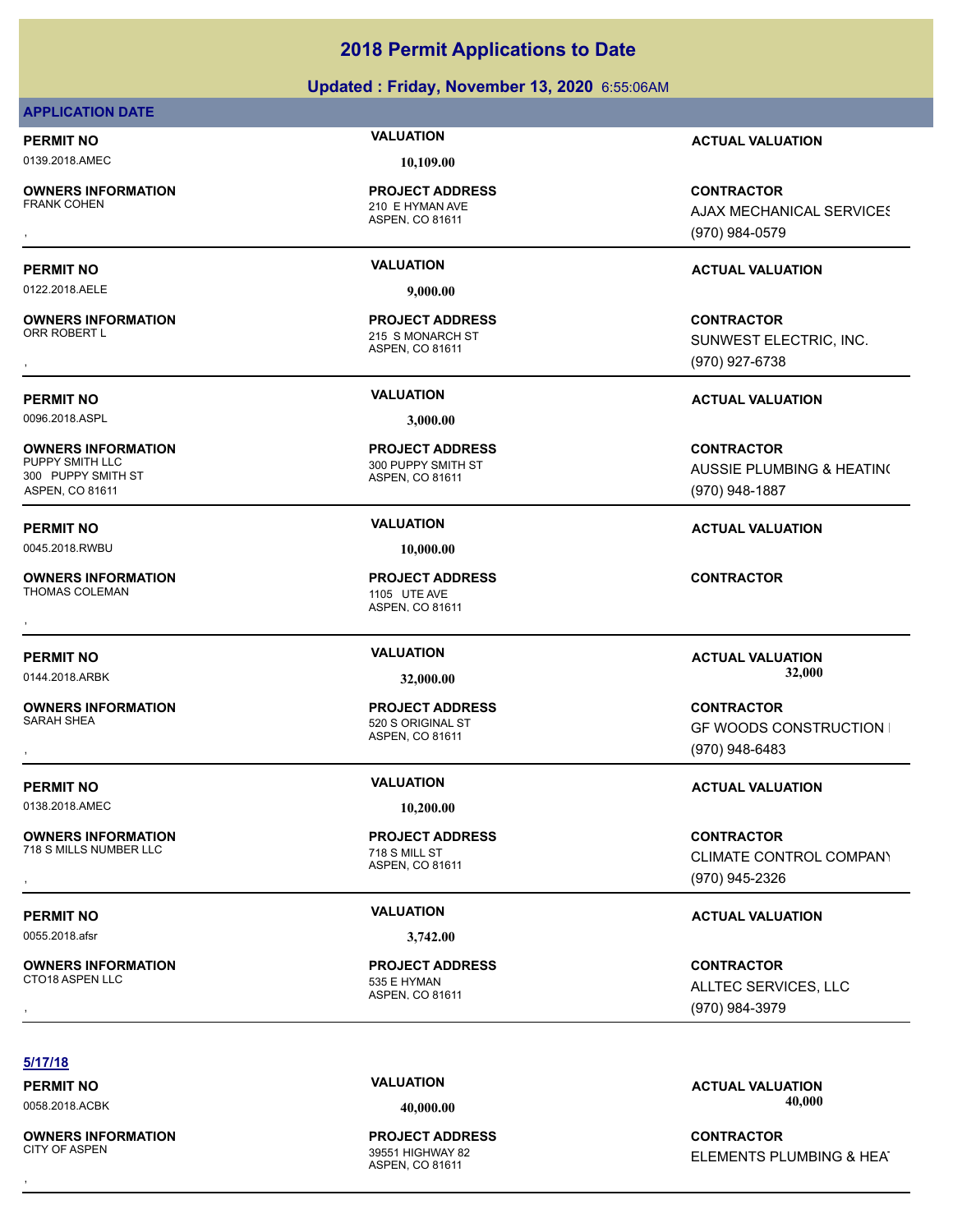### **Updated : Friday, November 13, 2020** 6:55:06AM

### **APPLICATION DATE**

| <b>PERMIT NO</b>                                            | <b>VALUATION</b>                                                  | <b>ACTUAL VALUATION</b>                                                     |
|-------------------------------------------------------------|-------------------------------------------------------------------|-----------------------------------------------------------------------------|
| 0054.2018.afsr                                              | 15,000.00                                                         |                                                                             |
| <b>OWNERS INFORMATION</b><br><b>GLEN LARNER</b>             | <b>PROJECT ADDRESS</b><br>520 W HALLAM ST<br>ASPEN, CO 81611      | <b>CONTRACTOR</b><br>FLAME OUT FIRE PROTECTIO                               |
|                                                             |                                                                   | (970) 927-4933                                                              |
| <b>PERMIT NO</b>                                            | <b>VALUATION</b>                                                  | <b>ACTUAL VALUATION</b>                                                     |
| 0093.2018.ASPL                                              |                                                                   |                                                                             |
| <b>OWNERS INFORMATION</b><br>ICONIC PROPERTIES- JEROME, LLC | <b>PROJECT ADDRESS</b><br>330 E MAIN ST<br>ASPEN, CO 81611        | <b>CONTRACTOR</b><br><b>AUSSIE PLUMBING &amp; HEATING</b><br>(970) 948-1887 |
| <b>PERMIT NO</b>                                            | <b>VALUATION</b>                                                  | <b>ACTUAL VALUATION</b>                                                     |
| 0094.2018.ASPL                                              | 2,000.00                                                          |                                                                             |
| <b>OWNERS INFORMATION</b><br><b>JPL LLC</b>                 | <b>PROJECT ADDRESS</b><br>100 E COOPER AVE<br>ASPEN, CO 81611     | <b>CONTRACTOR</b><br>MC MECHANICAL, LLC<br>(970) 987-7296                   |
| <b>PERMIT NO</b>                                            | <b>VALUATION</b>                                                  | <b>ACTUAL VALUATION</b>                                                     |
| 0095.2018.ASPL                                              | 1,000.00                                                          |                                                                             |
| <b>OWNERS INFORMATION</b><br>NANCY L TRUST KANTOR           | <b>PROJECT ADDRESS</b><br>1039 E COOPER AVE<br>ASPEN, CO 81611    | <b>CONTRACTOR</b><br>SOPRIS PLUMBING & HEATING<br>(970) 319-9420            |
| <b>PERMIT NO</b>                                            | <b>VALUATION</b>                                                  | <b>ACTUAL VALUATION</b>                                                     |
| 0121.2018.AELE                                              | 268,622.00                                                        |                                                                             |
| <b>OWNERS INFORMATION</b><br>FRIEDKIN THOMAS H              | <b>PROJECT ADDRESS</b><br>800 S MONARCH ST<br>ASPEN, CO 81611     | <b>CONTRACTOR</b><br>JAMES MARQUARDT ELECTR<br>$(970)$ 366-9253             |
| <b>PERMIT NO</b><br>0031.2018.ASLU                          | <b>VALUATION</b>                                                  | <b>ACTUAL VALUATION</b>                                                     |
| <b>OWNERS INFORMATION</b><br><b>JOANNA GOLDEN</b>           | <b>PROJECT ADDRESS</b><br>1035 E HOPKINS AVE<br>ASPEN, CO 81611   | <b>CONTRACTOR</b>                                                           |
| <b>PERMIT NO</b>                                            | <b>VALUATION</b>                                                  | <b>ACTUAL VALUATION</b>                                                     |
| 0120.2018.AELE                                              | 70,000.00                                                         |                                                                             |
| <b>OWNERS INFORMATION</b><br>CG CRYSTAL LAKE HOLDINGS LLC   | <b>PROJECT ADDRESS</b><br>1449 CRYSTAL LAKE RD<br>ASPEN, CO 81611 | <b>CONTRACTOR</b><br><b>GREEN ELECTRICAL SOLUTIC</b><br>(970) 927-8658      |
| <b>PERMIT NO</b>                                            | <b>VALUATION</b>                                                  | <b>ACTUAL VALUATION</b>                                                     |
|                                                             |                                                                   |                                                                             |

**OWNERS INFORMATION**

**PROJECT ADDRESS**

ASPEN, CO 81611 23 S WILLOW CT

FLAME OUT FIRE PROTECTIO (970) 927-4933

AUSSIE PLUMBING & HEATING (970) 948-1887

SOPRIS PLUMBING & HEATING (970) 319-9420

JAMES MARQUARDT ELECTR (970) 366-9253

GREEN ELECTRICAL SOLUTIC (970) 927-8658

, **CONTRACTOR** YOUNG SERVICES, LLC (970) 384-2271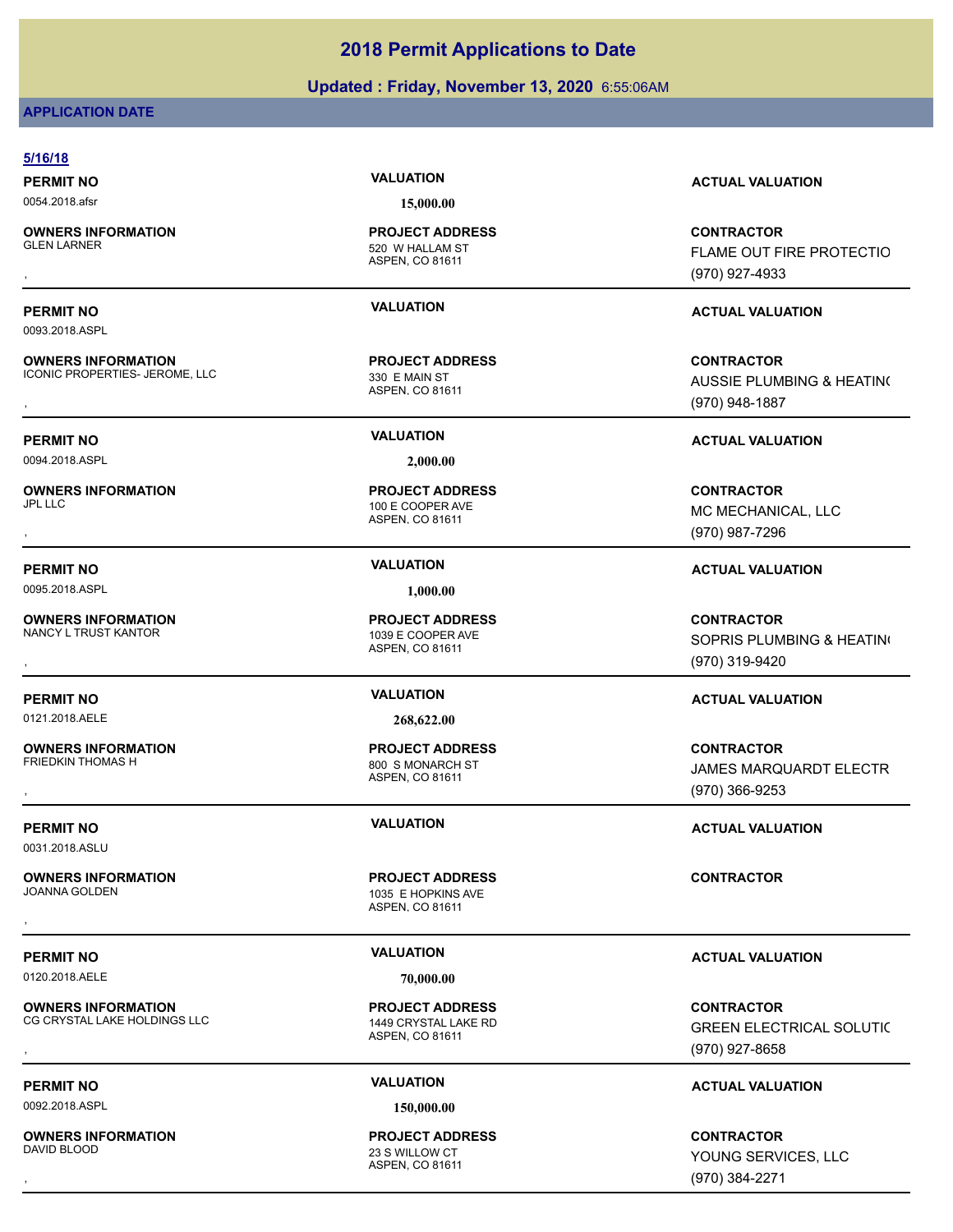### **Updated : Friday, November 13, 2020** 6:55:06AM

### **APPLICATION DATE**

| 5/15/18                                                                                                        |                                                                |                                                                       |
|----------------------------------------------------------------------------------------------------------------|----------------------------------------------------------------|-----------------------------------------------------------------------|
| <b>PERMIT NO</b><br>0023.2018.asgn                                                                             | <b>VALUATION</b>                                               | <b>ACTUAL VALUATION</b>                                               |
| <b>OWNERS INFORMATION</b><br><b>AJAX HOLDINGS</b>                                                              | <b>PROJECT ADDRESS</b><br>415 E HYMAN<br>ASOEN, CO 81611       | <b>CONTRACTOR</b>                                                     |
|                                                                                                                |                                                                |                                                                       |
| <b>PERMIT NO</b><br>0143.2018.ARBK                                                                             | <b>VALUATION</b><br>1,558,000.00                               | <b>ACTUAL VALUATION</b><br>1,558,000                                  |
| <b>OWNERS INFORMATION</b><br>501 WEST HALLAM LLC                                                               | <b>PROJECT ADDRESS</b><br>501 W HALLAM ST<br>ASPEN, CO 81611   | <b>CONTRACTOR</b><br><b>CRESTONE BUILDING COMPA</b><br>(970) 376-0292 |
| <b>PERMIT NO</b><br>0022.2018.asgn                                                                             | <b>VALUATION</b>                                               | <b>ACTUAL VALUATION</b>                                               |
| <b>OWNERS INFORMATION</b><br>ASPEN PUBLIC HOUSE ELK MOUNTAIN HOSPITALITY<br>328 E HYMAN AVE<br>ASPEN, CO 81611 | <b>PROJECT ADDRESS</b><br>328 E HYMAN AVE<br>ASPEN, CO 81611   | <b>CONTRACTOR</b>                                                     |
| <b>PERMIT NO</b>                                                                                               | <b>VALUATION</b>                                               | <b>ACTUAL VALUATION</b>                                               |
| 0135.2018.AMEC                                                                                                 | 4,000.00                                                       |                                                                       |
| <b>OWNERS INFORMATION</b><br>C/O ANDREW HECHT ASPEN CORE VENTURES, LLC                                         | <b>PROJECT ADDRESS</b><br>535 E HYMAN AVE<br>ASPEN, CO 81611   | <b>CONTRACTOR</b><br>T & E MARSHALL ENTERPRISI<br>(970) 927-8071      |
| <b>PERMIT NO</b><br>0021.2018.asgn                                                                             | <b>VALUATION</b>                                               | <b>ACTUAL VALUATION</b>                                               |
| <b>OWNERS INFORMATION</b><br>M HUNT 414-422 EAST COOPER AVE, LLC                                               | <b>PROJECT ADDRESS</b><br>422 E COOPER AVE<br>ASPEN, CO 81611  | <b>CONTRACTOR</b>                                                     |
| <b>PERMIT NO</b>                                                                                               | <b>VALUATION</b>                                               | <b>ACTUAL VALUATION</b><br>1,500,000                                  |
| 0142.2018.ARBK                                                                                                 | 1,500,000.00                                                   |                                                                       |
| <b>OWNERS INFORMATION</b><br><b>KARING LLC</b>                                                                 | <b>PROJECT ADDRESS</b><br>546 MCSKIMMING RD<br>ASPEN, CO 81611 | <b>CONTRACTOR</b><br><b>SH BUILT</b>                                  |
|                                                                                                                | <b>VALUATION</b>                                               |                                                                       |
| <b>PERMIT NO</b><br>0136.2018.AMEC                                                                             | 12,250.00                                                      | <b>ACTUAL VALUATION</b>                                               |
| <b>OWNERS INFORMATION</b><br>JONES JUDITH G<br>1230 RIVERSIDE DR<br>ASPEN, CO 81611                            | <b>PROJECT ADDRESS</b><br>1230 RIVERSIDE DR<br>ASPEN, CO 81611 | <b>CONTRACTOR</b><br>FIREPLACE COMPANY, THE<br>(970) 963-3598         |
| <b>PERMIT NO</b><br>0030.2018.ASLU                                                                             | <b>VALUATION</b>                                               | <b>ACTUAL VALUATION</b>                                               |
| <b>OWNERS INFORMATION</b>                                                                                      | <b>PROJECT ADDRESS</b>                                         | <b>CONTRACTOR</b>                                                     |

ASPEN, CO 81611

**OWNERS INFORMATION** NORA BERKO ELM223, LLC<br>
211 E HALLAM 1230 SNOWBUNNY LN ASPEN, CO 81611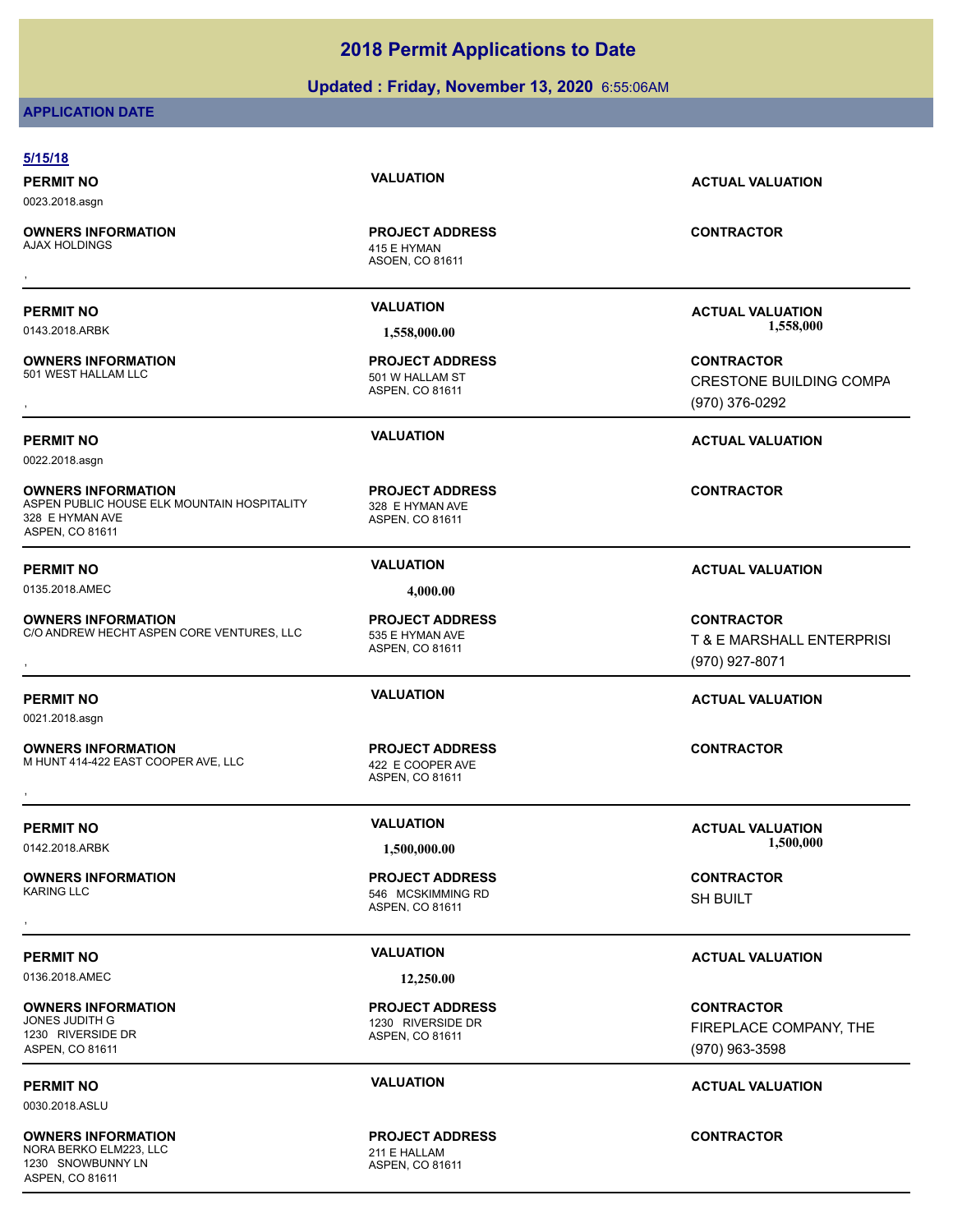### **PERMIT NO VALUATION ACTUAL VALUATION** 0044.2018.RWBU **15,000.00** ASPEN, CO 81611 **OWNERS INFORMATION** CITY HALL CITY OF ASPEN 0 NEAR 631 S GALEN ST **PROJECT ADDRESS OWNERS INFORMATION CONTRACTOR REPORT OF PROJECT ADDRESS CONTRACTOR CONTRACTOR**<br>CITY HALL CITY OF ASPEN **CONTRACTOR**<br>ASPEN. CO 81611 **5/14/18 PERMIT NO VALUATION ACTUAL VALUATION** 0119.2018.AELE **221,587.00** ASPEN, CO 81611 **OWNERS INFORMATION** 287 MCSKIMMING RD. PARTNERS LL 0287 MCSKIMMING **PROJECT ADDRESS OWNERS INFORMATION EXAMPLE ASS ARE DESCRIPS TO A PROJECT ADDRESS ARE SONTRACTOR CONTRACTOR**<br>287 MCSKIMMING RD. PARTNERS LL EXAMPLE AS A SPEN, CO 81611 **1999 FOR A SPEN ASPEN CO 81611**<br>6 MCSKIMMING RD. PARTNERS LL EXAMPLE R & A ENTERPRISES OF CARE (970) 945-6500 **PERMIT NO VALUATION VALUATION VALUATION** 0043.2018.RWBU **2,000.00** ASPEN, CO 81611 **OWNERS INFORMATION** J NORWOOD D STREET PARTNERS 434 PEARL CT **PROJECT ADDRESS** 434 PEARL CT ASPEN, CO 81611 **CONTRACTOR PERMIT NO VALUATION ACTUAL VALUATION** 0042.2018.RWBU **10,580.00** ASPEN, CO 81611 **OWNERS INFORMATION** STEEPLECHASE CONSTRUCTION 300 LAKE AVE **PROJECT ADDRESS OWNERS INFORMATION CONTRACTOR REGIST OF PROJECT ADDRESS CONTRACTOR CONTRACTOR**<br>STEEPLECHASE CONSTRUCTION 300 LAKE AVE<br>ASPEN, CO 81611 **PERMIT NO VALUATION ACTUAL VALUATION** 0033.2018.ENTP ASPEN, CO 81611 **OWNERS INFORMATION** BILL GUTH 308 ASPEN E, LLC<br>
124 W HALLAM ST **PROJECT ADDRESS OWNERS INFORMATION CONTRACTOR REGIST PROJECT ADDRESS CONTRACTOR CONTRACTOR**<br>BILL GUTH 308 ASPEN E, LLC CONTRACTOR ASPEN. CO 81611<br>, **PERMIT NO VALUATION ACTUAL VALUATION** 0091.2018.ASPL **39,000.00** ASPEN, CO 81611 **OWNERS INFORMATION** 555 E DURANT AVE **PROJECT ADDRESS OWNERS INFORMATION PROJECT ADDRESS CONTRACTOR**<br>KATZ MICHAEL D 555 E DURANT AVE THREE RIVERS PLUMBING & I<br>, ASPEN. CO 81611 THREE RIVERS PLUMBING & I

0117.2018.AELE 15,000.00

**OWNERS INFORMATION**

**APPLICATION DATE**

**OWNERS INFORMATION**

### 0134.2018.AMEC **9,600.00**

ASPEN, CO 81611 KATIE REED BUILDING LLC 301 E HOPKINS **PROJECT ADDRESS**

**PERMIT NO VALUATION ACTUAL VALUATION**

, **CONTRACTOR** ALL VALLEY MAINTENANCE & (970) 927-4036

ASPEN, CO 81611 450 S ORIGINAL ST **PROJECT ADDRESS** (970) 963-1486

### **PERMIT NO VALUATION ACTUAL VALUATION**

, **CONTRACTOR** REEVES & SONS ELECTRIC, II (970) 876-0545

### **2018 Permit Applications to Date**

**Updated : Friday, November 13, 2020** 6:55:06AM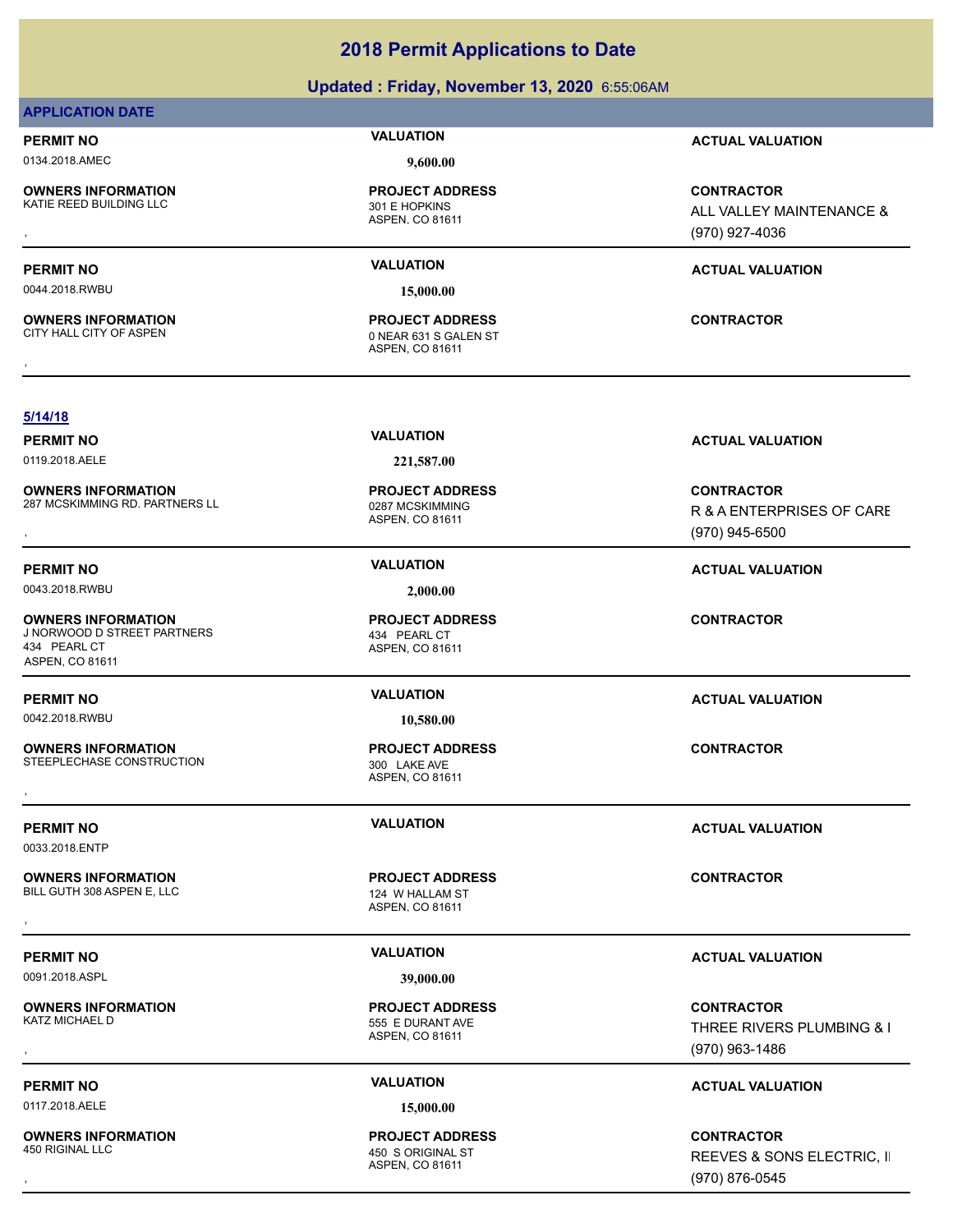### **Updated : Friday, November 13, 2020** 6:55:06AM

### **APPLICATION DATE**

# 0132.2018.AMEC **48,200.00**

**OWNERS INFORMATION**

**OWNERS INFORMATION**

# **PROJECT ADDRESS**

ASPEN, CO 81611 526 W HALLAM

0118.2018.AELE **2,000.00**

ASPEN, CO 81611 KATIE REED BUILDING LLC<br>301 E HOPKINS **PROJECT ADDRESS**

### **PERMIT NO VALUATION ACTUAL VALUATION**

**OWNERS INFORMATION PROJECT ADDRESS CONTRACTOR**<br>530 HALLAM, LLC 526 W HALLAM GRAND VALLEY HVAC, LLC<br>, ASPEN, CO 81611 GRAND VALLEY HVAC, LLC (970) 241-7967

### **PERMIT NO VALUATION ACTUAL VALUATION**

, **CONTRACTOR** DURGIN ELECTRIC, LLC (970) 704-9473

### **PERMIT NO VALUATION ACTUAL VALUATION**

0041.2018.RWBU **210,000.00**

**OWNERS INFORMATION**

ASPEN, CO 81611 0 MAIN AND MILL ST INTERSECTIC **PROJECT ADDRESS OWNERS INFORMATION FROJECT ADDRESS CONTRACTOR**<br>CITY OF ASPEN OMAIN AND MILL ST INTERSECTIC<br>ASPEN, CO 81611<br>,

### **5/11/18**

0051.2018.afsr **3,504.00**

**OWNERS INFORMATION**

0052.2018.afsr **8,933.00**

**OWNERS INFORMATION**

0040.2018.RWBU **80,000.00**

**OWNERS INFORMATION**

**OWNERS INFORMATION**<br>NEAL & LISA KISSEL

**OWNERS INFORMATION**

ASPEN, CO 81611 LIFT 1A LLC 2008 THE RESEARCH CHARGE 128 JUAN ST **PROJECT ADDRESS**

### ASPEN, CO 81611 126 JUAN ST **PROJECT ADDRESS**

### ASPEN, CO 81611 0 HUNTER/HYMAN BUS STOP **PROJECT ADDRESS** , **CONTRACTOR**

ASPEN, CO 81611 1085 CEMETERY LN **PROJECT ADDRESS**

### ASPEN, CO 81611 1252 SNOWBUNNY LN **PROJECT ADDRESS**

**PERMIT NO VALUATION ACTUAL VALUATION**

, **CONTRACTOR EXCEL FIRE PROTECTION, IN** (970) 434-4803

### **PERMIT NO VALUATION ACTUAL VALUATION**

, **CONTRACTOR** EXCEL FIRE PROTECTION, IN (970) 434-4803

### **PERMIT NO VALUATION ACTUAL VALUATION**

### PERMIT NO **125,000 MALUATION**<br>  $\frac{125,000}{125,000}$  125,000 MacWell 125,000 MacWell 125,000 MacMeTION 0140.2018.ARBK **125,000.00 125,000.00**

, **CONTRACTOR** LARSON SAWHORSE, INC (970) 928-8277

**PERMIT NO VALUATION ACTUAL VALUATION** 0141.2018.ARBK **120,000.00 120,000.00**

, **CONTRACTOR** HAYES CONSTRUCTION, INC. (970) 945-5634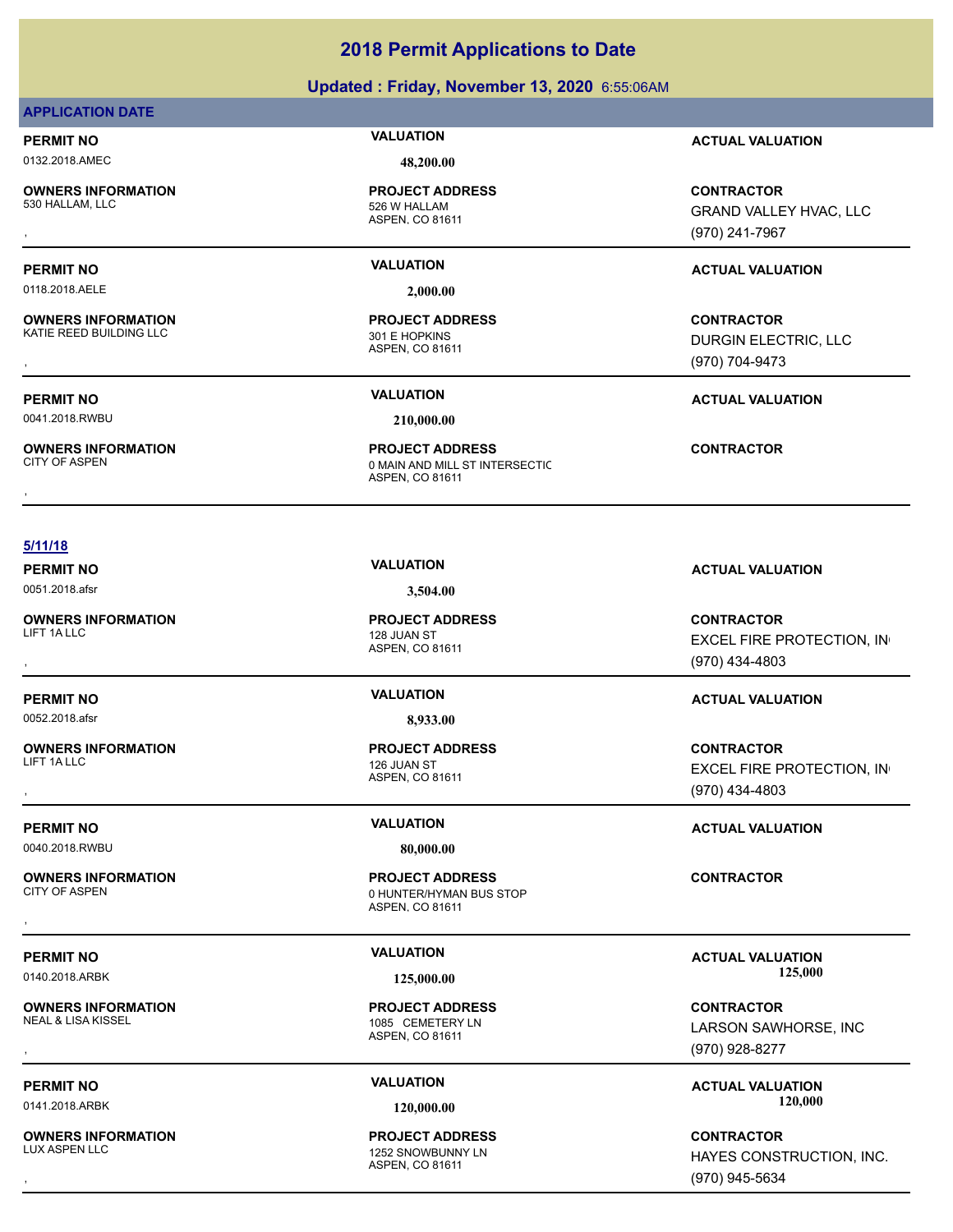### **Updated : Friday, November 13, 2020** 6:55:06AM

### **APPLICATION DATE**

0029.2018.ASLU

**OWNERS INFORMATION** MICHAEL TRIPLETT TMT VENTURES LLC 627 W SMUGGLER ST

**PROJECT ADDRESS**

0053.2018.afsr **2,870.00**

**OWNERS INFORMATION**

0028.2018.ASLU

**OWNERS INFORMATION**

0131.2018.AMEC **50,000.00**

**OWNERS INFORMATION** JEFF & PAM ELLERMAN 100 E BLEEKER ST 100 E BLEEKER ST ASPEN, CO 81611

0037.2018.RWBU **0.00**

**OWNERS INFORMATION** CITY OF ASPEN 540 E MAIN ST

**OWNERS INFORMATION** MOCKINGBIRD INTERESTS ASPEN LL<br>535 E HYMAN AVE **OWNERS INFORMATION MODEL SERVICE PROJECT ADDRESS ARE SONTRACTOR CONTRACTOR**<br>MOCKINGBIRD INTERESTS ASPEN LL SERVICE ASPEN, CO 81611<br>,

0090.2018.ASPL **0.00**

**OWNERS INFORMATION**

0036.2018.RWBU **0.00**

**OWNERS INFORMATION** ASPEN ALPS CONDOMINIUM 700 UTE AVE

ASPEN, CO 81611 **OWNERS INFORMATION METALLY SERVICE PROJECT ADDRESS ARE:** CONTRACTOR CONTRACTOR<br>MICHAEL TRIPLETT TMT VENTURES LLC ASPEN, CO 81611 ASPEN, CO 81611

ASPEN, CO 81611 306 W FRANCIS ST **PROJECT ADDRESS**

ASPEN, CO 81611 209 E BLEEKER ST **PROJECT ADDRESS** , **CONTRACTOR**

ASPEN, CO 81611 **PROJECT ADDRESS**

ASPEN, CO 81611 **PROJECT ADDRESS** , **CONTRACTOR**

ASPEN, CO 81611 **PROJECT ADDRESS**

ASPEN, CO 81611 800 S MONARCH ST **PROJECT ADDRESS**

ASPEN, CO 81611 **PROJECT ADDRESS** , **CONTRACTOR**

**PERMIT NO VALUATION ACTUAL VALUATION**

**PERMIT NO VALUATION ACTUAL VALUATION**

, **CONTRACTOR** KUBED FIRE SUPPRESSION (970) 366-1048

**PERMIT NO VALUATION ACTUAL VALUATION**

### **PERMIT NO VALUATION ACTUAL VALUATION**

**CONTRACTOR** CUSTOM MECHANICAL SERVI (970) 987-7297

### **PERMIT NO VALUATION ACTUAL VALUATION**

**PERMIT NO VALUATION VALUATION VALUATION** 0057.2018.ACBK **47,272.00 47,272.00**

JTB CO

### **PERMIT NO VALUATION VALUATION VALUATION**

**OWNERS INFORMATION PROJECT ADDRESS CONTRACTOR**<br>FRIEDKIN THOMAS H 800\_S MONARCH ST ASPEN JUNCTION SERVICES,<br>, ASPEN, CO 81611 ASPEN JUNCTION SERVICES, (970) 471-8089

**PERMIT NO CONSUMITY OF A CONSUMITY OF A CONSUMITY OF A CONSUMITY OF A CTUAL VALUATION**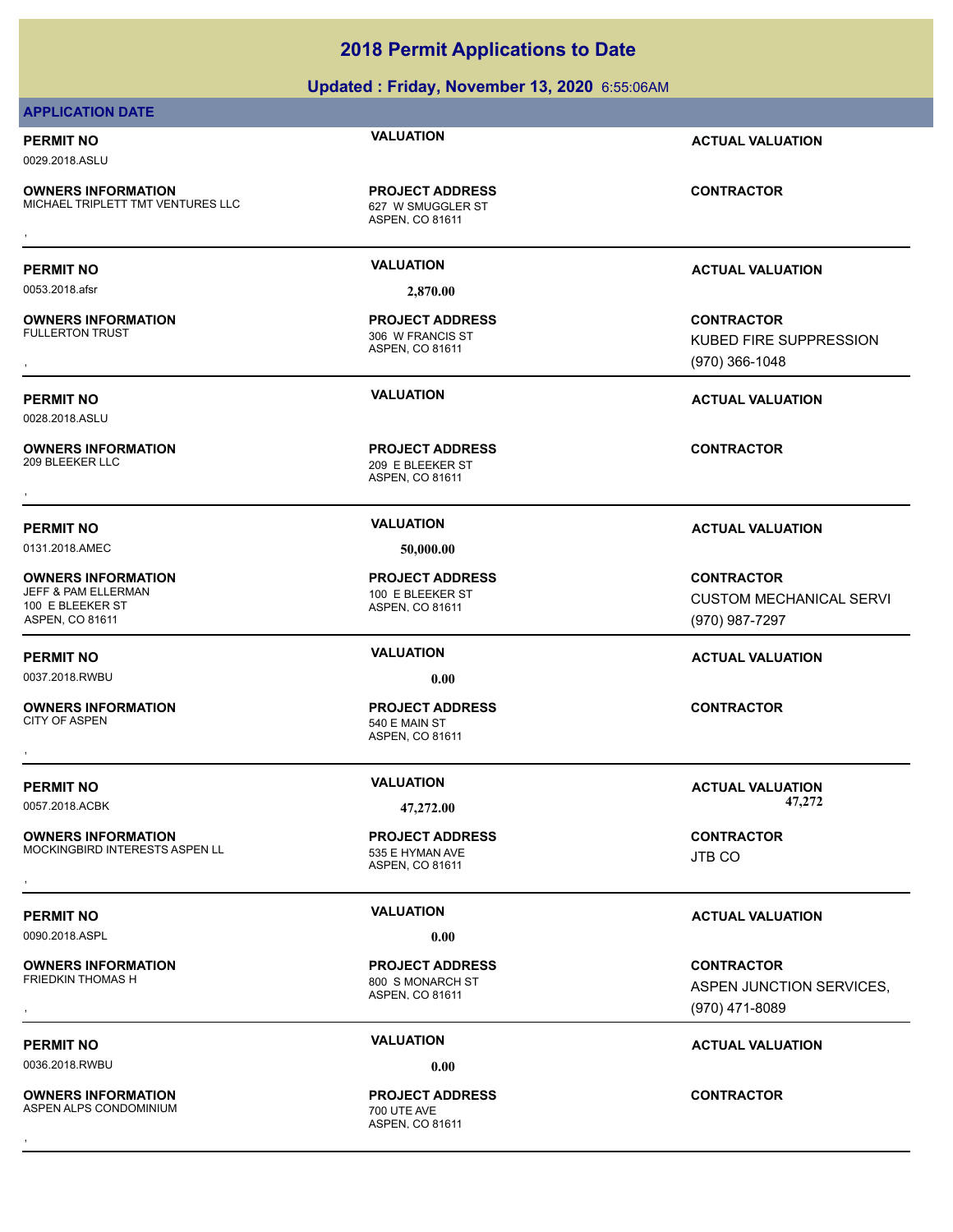### **Updated : Friday, November 13, 2020** 6:55:06AM

### **APPLICATION DATE**

### **PERMIT NO VALUATION ACTUAL VALUATION** 0038.2018.RWBU **4,000.00**

**OWNERS INFORMATION**

### **PERMIT NO VALUATION ACTUAL VALUATION**

0004.2018.afnc

**OWNERS INFORMATION** JOHN GATES 22 AJAX AVE

0116.2018.AELE **40,000.00**

**OWNERS INFORMATION**

ASPEN, CO 81611 825 E HOPKINS **PROJECT ADDRESS** , **CONTRACTOR**

ASPEN, CO 81611 **PROJECT ADDRESS**

ASPEN, CO 81611 610 S WEST END ST **PROJECT ADDRESS**

**PERMIT NO VALUATION ACTUAL VALUATION**

**OWNERS INFORMATION GOVERNEY ARE IN THE PROJECT ADDRESS CONTRACTOR CONTRACTOR**<br>GANT CONDO ASSOCIATES GOVERNEY ASPEN, CO 81611<br>ASPEN, CO 81611 GOVERNEY (970) 618-6104 PROSPECT ELECTRIC (970) 618-6104

### **5/10/18**

0130.2018.AMEC **65,000.00**

**OWNERS INFORMATION** 400 RIVERSIDE AVE LLC 440 S RIVERSIDE AVE

0026.2018.ASLU

**OWNERS INFORMATION** CURTIS B SANDERS ST. GEORGE INVESTMENTS, LLC & **OWNERS INFORMATION FROJECT ADDRESS FOR A SOME AREA CONTRACTOR**<br>CURTIS B SANDERS ST. GEORGE INVESTMENTS, THE SALE OF A SPEN, CO 81611<br>LLC & The Sale of ASPEN, CO 81611<br>,

0050.2018.afsr **14,555.00**

**OWNERS INFORMATION**

0128.2018.AMEC **92,400.00**

**OWNERS INFORMATION** JAMIE ALEXANDER LLC<br>520 N EIGHTH ST

**OWNERS INFORMATION** BROOKE PETERSON 433 BLEEKER KS, LLC 433 W BLEEKER ST

ASPEN, CO 81611

ASPEN, CO 81611 0 LOTS 1,2,3,4,& 5 RANGER STATI( **PROJECT ADDRESS**

ASPEN, CO 81611 520 W HALLAM ST **PROJECT ADDRESS**

ASPEN, CO 81611 **PROJECT ADDRESS**

ASPEN, CO 81611 **PROJECT ADDRESS**

**PERMIT NO VALUATION ACTUAL VALUATION**

**OWNERS INFORMATION PROJECT ADDRESS CONTRACTOR**<br>400 RIVERSIDE AVE LLC 440 S RIVERSIDE AVE HAPS PLUMBING & HEATING<br>, ASPEN. CO 81611 HAPS PLUMBING & HEATING (970) 928-9222

### **PERMIT NO VALUATION ACTUAL VALUATION**

**PERMIT NO VALUATION ACTUAL VALUATION**

, **CONTRACTOR** PROGUARD PROTECTION SE (970) 927-2026

### **PERMIT NO VALUATION ACTUAL VALUATION**

, **CONTRACTOR** GRAND VALLEY HVAC, LLC (970) 241-7967

### **PERMIT NO CONSUMITY OF A CONSUMITY OF A CONSUMITY OF A CONSUMITY OF A CTUAL VALUATION** 0139.2018.ARBK **0.00 0.00**

**OWNERS INFORMATION EXECT ASSUME AND RESOURD PROJECT ADDRESS ARE SERVICE CONTRACTOR**<br>BROOKE PETERSON 433 BLEEKER KS, LLC ASPEN, CO 81611 ASPEN, CO 81611 **ASPEN** (970) 379-6228 KAEGEBEIN FINE HOMEBUILD (970) 379-6228

# , **CONTRACTOR**

**PROJECT ADDRESS**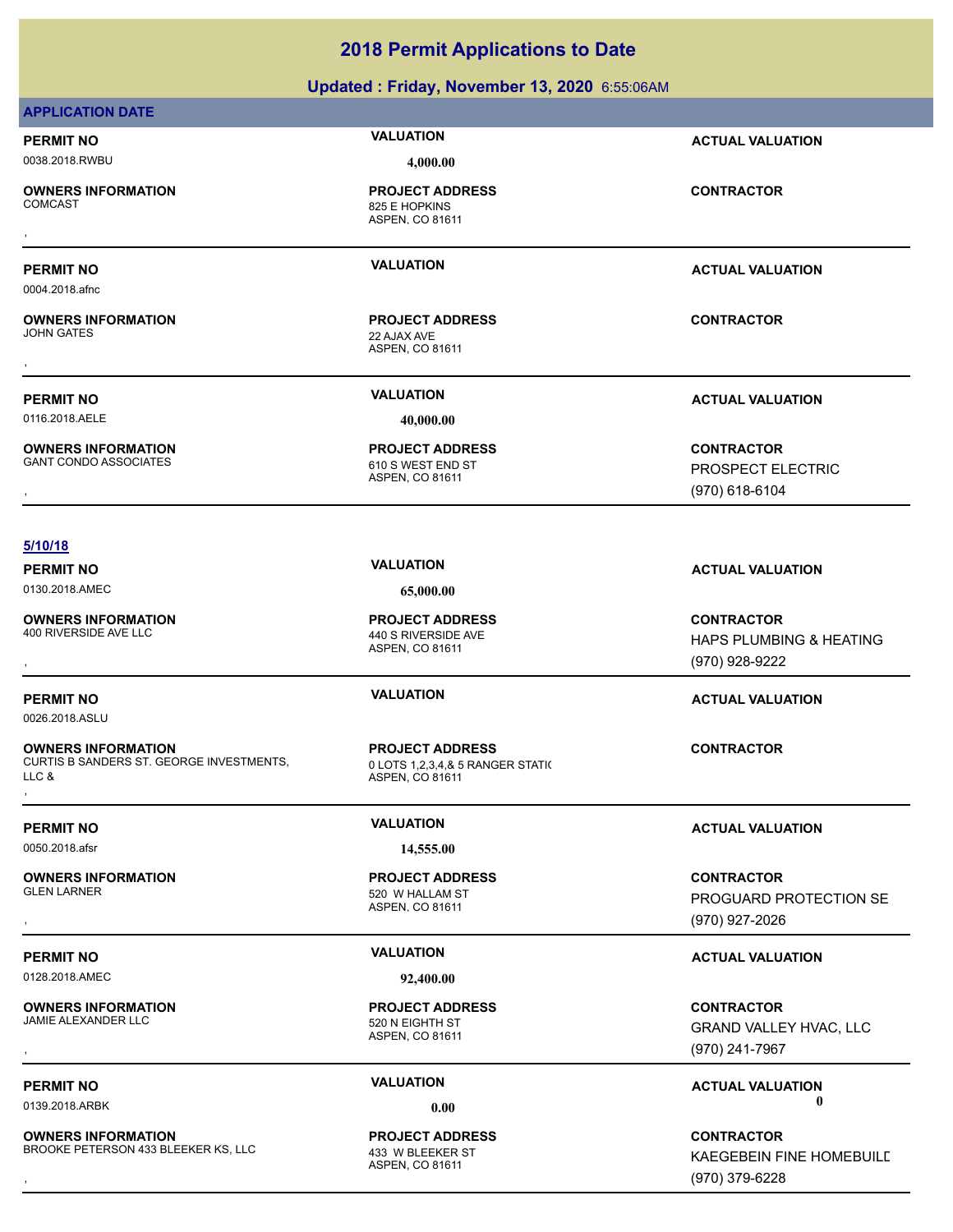### **Updated : Friday, November 13, 2020** 6:55:06AM

### **APPLICATION DATE**

0089.2018.ASPL **5,000.00**

**OWNERS INFORMATION** 520 E COOPER AVE ASPEN, CO 81611

0127.2018.AMEC **600.00**

**OWNERS INFORMATION**

0004.2018.land

**OWNERS INFORMATION**

ROCKY MTN PROPERTY LLC 825 KING ST

0005.2018.land

**OWNERS INFORMATION** RIVER HOUSE LLC COLO LLC **COLO ACCEPT AND STAR AND STAR AND ST** 

**OWNERS INFORMATION** TALLICHET DAVID C JR TRUSTEE 748 S GALENA ST

**OWNERS INFORMATION**

0020.2018.PCWP

**OWNERS INFORMATION** PRESTON & MICHELLE FOX 37 NARROW WAY 15 NARROW WAY ASPEN, CO 81611

0115.2018.AELE **20,000.00**

**OWNERS INFORMATION** GANT CONDO ASSOCIATES 610 S WEST END ST

ASPEN, CO 81611 520 E COOPER AVE **PROJECT ADDRESS**

ASPEN, CO 81611 800 S MONARCH ST **PROJECT ADDRESS**

ASPEN, CO 81611 **PROJECT ADDRESS**

ASPEN, CO 81611 **PROJECT ADDRESS**

ASPEN, CO 81611 308 S HUNTER ST **PROJECT ADDRESS**

ASPEN, CO 81611 **PROJECT ADDRESS**

ASPEN, CO 81611 **PROJECT ADDRESS**

**PERMIT NO VALUATION ACTUAL VALUATION**

**CONTRACTOR** HAPS PLUMBING & HEATING (970) 928-9222

### **PERMIT NO VALUATION ACTUAL VALUATION**

, **CONTRACTOR** PACIFIC SHEET METAL, INC. (970) 925-2454

**PERMIT NO VALUATION ACTUAL VALUATION**

**OWNERS INFORMATION PROJECT ADDRESS CONTRACTOR**<br>ROCKY MTN PROPERTY LLC <sub>925 KING ST</sub> ASPEN EXCAVATION & DEMOI<br>, ASPEN, CO 81611 ASPEN EXCAVATION & DEMOI (970) 963-8900

**PERMIT NO VALUATION ACTUAL VALUATION**

, **CONTRACTOR** ASPEN EXCAVATION & DEMOI (970) 963-8900

, **CONTRACTOR** T & E MARSHALL ENTERPRISI (970) 927-8071

, **CONTRACTOR** SUPERIOR HOME CONCEPTS (970) 984-2569

### **PERMIT NO VALUATION VALUATION VALUATION**

**CONTRACTOR**

### **PERMIT NO VALUATION ACTUAL VALUATION**

, **CONTRACTOR** PROSPECT ELECTRIC (970) 618-6104

**PERMIT NO VALUATION ACTUAL VALUATION**

0129.2018.AMEC **1,394.00**

**PROJECT ADDRESS**

ASPEN, CO 81611

**PERMIT NO VALUATION VALUATION VALUATION** 0055.2018.ACBK **0.00 0.00**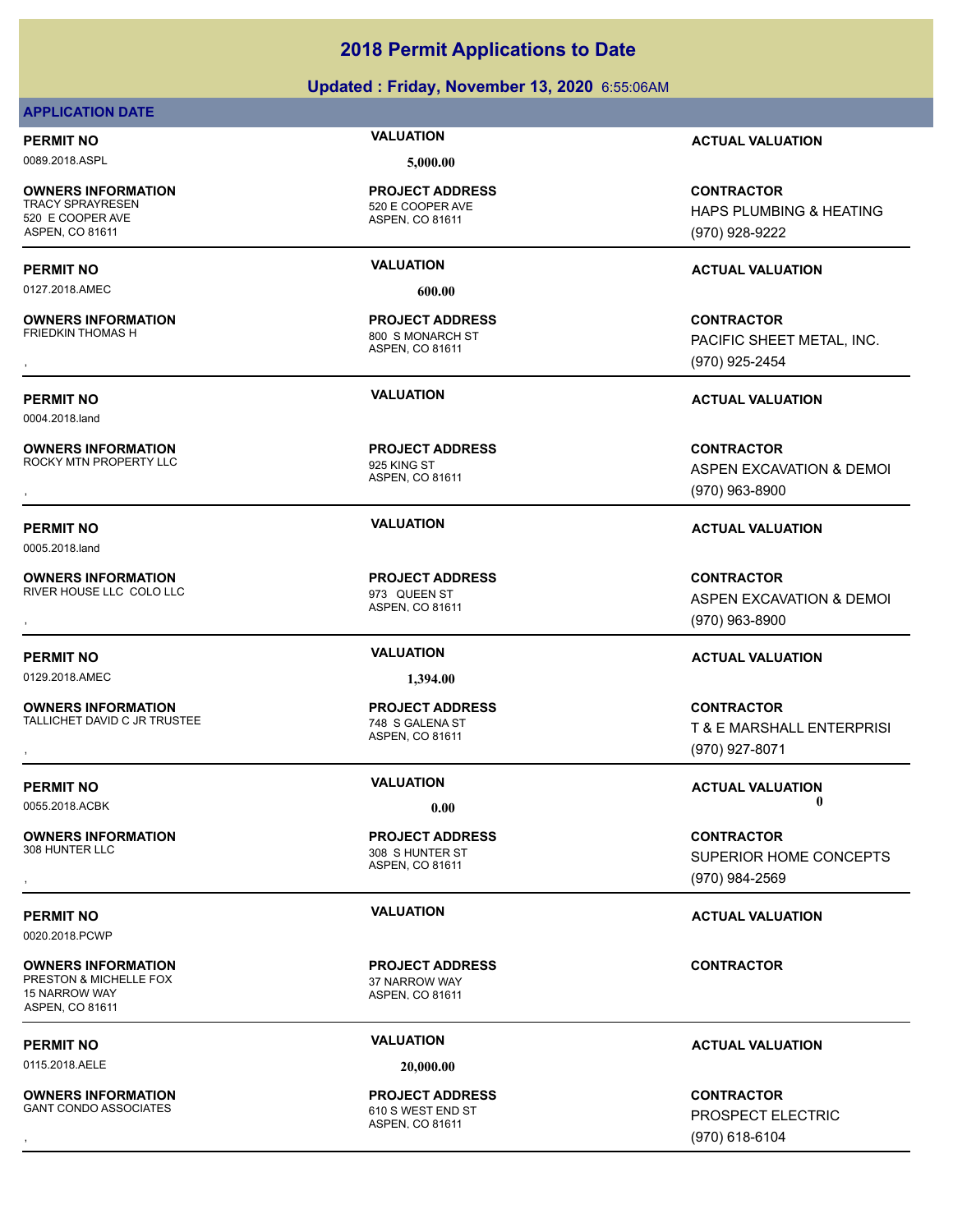### **Updated : Friday, November 13, 2020** 6:55:06AM

### **APPLICATION DATE**

**OWNERS INFORMATION**

**OWNERS INFORMATION**

ASPEN, CO 81611 39551 HIGHWAY 82 **PROJECT ADDRESS**

ASPEN, CO 81611 KELLY WYLY O'DONOVAN 419 E HYMAN **PROJECT ADDRESS** , **CONTRACTOR**

**PERMIT NO CONSUMITY OF A CONSUMITY OF A CONSUMITY OF A CONSUMITY OF A CTUAL VALUATION** 0056.2018.ACBK **0.00 0.00**

, **CONTRACTOR** ELEMENTS PLUMBING & HEAT

### **PERMIT NO VALUATION ACTUAL VALUATION**

0032.2018.ENTP

0027.2018.ASLU

**OWNERS INFORMATION** ASPEN CLUB LODGE PROPERTIES 550 SOUTH SPRING ST

ASPEN, CO 81611 **PROJECT ADDRESS OWNERS INFORMATION CONTRACTOR RESOLUTE PROJECT ADDRESS CONTRACTOR CONTRACTOR**<br>ASPEN CLUB LODGE PROPERTIES TO THE SEPSEN, CO 81611<br>,

**PERMIT NO VALUATION ACTUAL VALUATION**

### **5/9/18**

**PERMIT NO VALUATION ACTUAL VALUATION** 0126.2018.AMEC **4,480.00**

**OWNERS INFORMATION** SEVEN CONTINENTS LLC 520 E COOPER AVE

**PERMIT NO VALUATION ACTUAL VALUATION**

**OWNERS INFORMATION** SPRING BUILDING CONDO ASSOC 632 E HOPKINS AVE

632 E HOPKINS AVE ASPEN, CO 81611

0088.2018.ASPL **15,000.00**

**OWNERS INFORMATION** WEST POND DRIVE LLC **120 S SPRING ST** 

**OWNERS INFORMATION** 100 LUKE SHORT CT ASPEN, CO 81611

### **5/8/18**

0035.2018.RWBU **8,881.00**

ASPEN, CO 81611 **PROJECT ADDRESS**

0114.2018.AELE **8,926.00**

ASPEN, CO 81611 **PROJECT ADDRESS**

ASPEN, CO 81611 **PROJECT ADDRESS**

ASPEN, CO 81611 100 NICHOLAS LN **PROJECT ADDRESS**

, **CONTRACTOR** UTE CITY FIREPLACES, LLC (970) 319-7642

**CONTRACTOR** DURGIN ELECTRIC, LLC (970) 704-9473

### **PERMIT NO VALUATION ACTUAL VALUATION**

**OWNERS INFORMATION FROJECT ADDRESS CONTRACTOR CONTRACTOR**<br>WEST POND DRIVE LLC FIREPLACE CONTRACTOR ASPENSION OF THE FIREPLACE EXPERT<br>ASPEN. CO 81611 ASPEN. 100 1987 (970) 987-2962 THE FIREPLACE EXPERT (970) 987-2962

PERMIT NO **SALUATION VALUATION CONSIDERENT INCLUSION CONSIDERENT ACTUAL VALUATION** 0138.2018.ARBK **29,000.00 290,000.00**

> **CONTRACTOR** ATHEN BUILDERS (970) 544-9178

**PERMIT NO VALUATION ACTUAL VALUATION**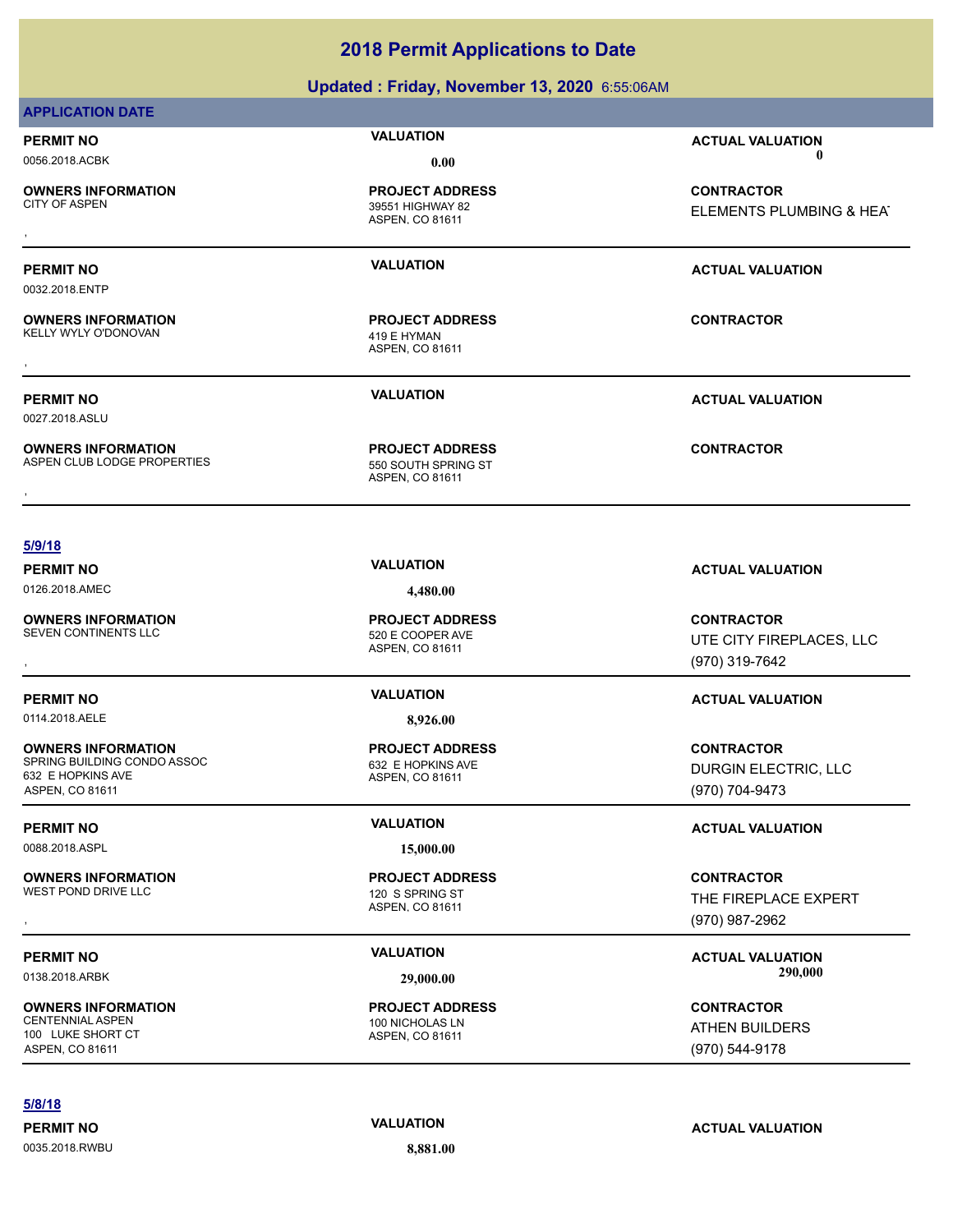### **Updated : Friday, November 13, 2020** 6:55:06AM

### **APPLICATION DATE**

**OWNERS INFORMATION** SHAW CONSTRUCTION 255 MEADOW RD

**PROJECT ADDRESS**

SNOWMASS VILLAGE, CO 81615 , **CONTRACTOR**

**OWNERS INFORMATION**

0113.2018.AELE **50,000.00**

0013.2018.AHPC

**OWNERS INFORMATION**

**OWNERS INFORMATION**

**OWNERS INFORMATION**

ASPEN, CO 81611 520 W HALLAM ST **PROJECT ADDRESS**

ASPEN, CO 81611

520 W HALLAM ST **PROJECT ADDRESS**

ASPEN, CO 81611 MICHAEL GOLDBERG 303 E MAIN ST **PROJECT ADDRESS** , **CONTRACTOR**

0125.2018.AMEC **16,622.00**

ASPEN, CO 81611 800 S MONARCH ST **PROJECT ADDRESS**

**PROJECT ADDRESS**

**OWNERS INFORMATION** MILL STREET VENTURE **1999** MILL STREET VENTURE

0112.2018.AELE **2,200.00**

**OWNERS INFORMATION** TALLICHET DAVID C JR TRUSTEE 748 S GALENA ST

**OWNERS INFORMATION** & CYNTHIA CHASE JOBEN ASPEN, LLC - NOAH **SHORE OWNERS INFORMATION PROJECT ADDRESS ARE SERVIT READS AND READS ON TRACTOR**<br>& CYNTHIA CHASE JOBEN ASPEN, LLC - NOAH 330 GILLESPIE AVE **SERVIT AND MANUS AND HISPORE SERVIT ASPEN**, CO 81611<br>SHORE (970) 984-2872

### ASPEN, CO 81611

ASPEN, CO 81611 **PROJECT ADDRESS**

ASPEN, CO 81611 330 GILLESPIE AVE **PROJECT ADDRESS**

**PERMIT NO VALUATION ACTUAL VALUATION** 0137.2018.ARBK **0.00 0.00**

, **CONTRACTOR** STEEPLECHASE CONSTRUCT (970) 920-4079

### **PERMIT NO VALUATION ACTUAL VALUATION**

, **CONTRACTOR** RUSSELECTRIX WEST (970) 704-9596

### **PERMIT NO VALUATION ACTUAL VALUATION**

### **PERMIT NO VALUATION ACTUAL VALUATION**

, **CONTRACTOR** WESTERN REFRIG. & HEATING (970) 927-3873

**PERMIT NO CONSUMITY OF A CONSUMITY OF A CONSUMITY OF A CONSUMITY OF A CTUAL VALUATION** 0054.2018.ACBK **0.00 0.00**

, **CONTRACTOR** ASPEN REMODELING (970) 927-4218

### **PERMIT NO VALUATION VALUATION VALUATION**

**OWNERS INFORMATION EXAMPLE SERVICE PROJECT ADDRESS ARE SERVICE CONTRACTOR CONTRACTOR**<br>TALLICHET DAVID C JR TRUSTEE THE SERVICE RESOLUTION OF THE SERVES A SONS ELECTRIC, II<br>ASPEN. CO 81611 ASPONE (970) 876-0545 REEVES & SONS ELECTRIC, II (970) 876-0545

ELK RIDGE PLUMBING AND HI (970) 984-2872

**5/7/18**

**PERMIT NO VALUATION VALUATION VALUATION** 0135.2018.ARBK **300,000.00 300,000.00**

# **PERMIT NO VALUATION ACTUAL VALUATION** 0087.2018.ASPL **3,500.00**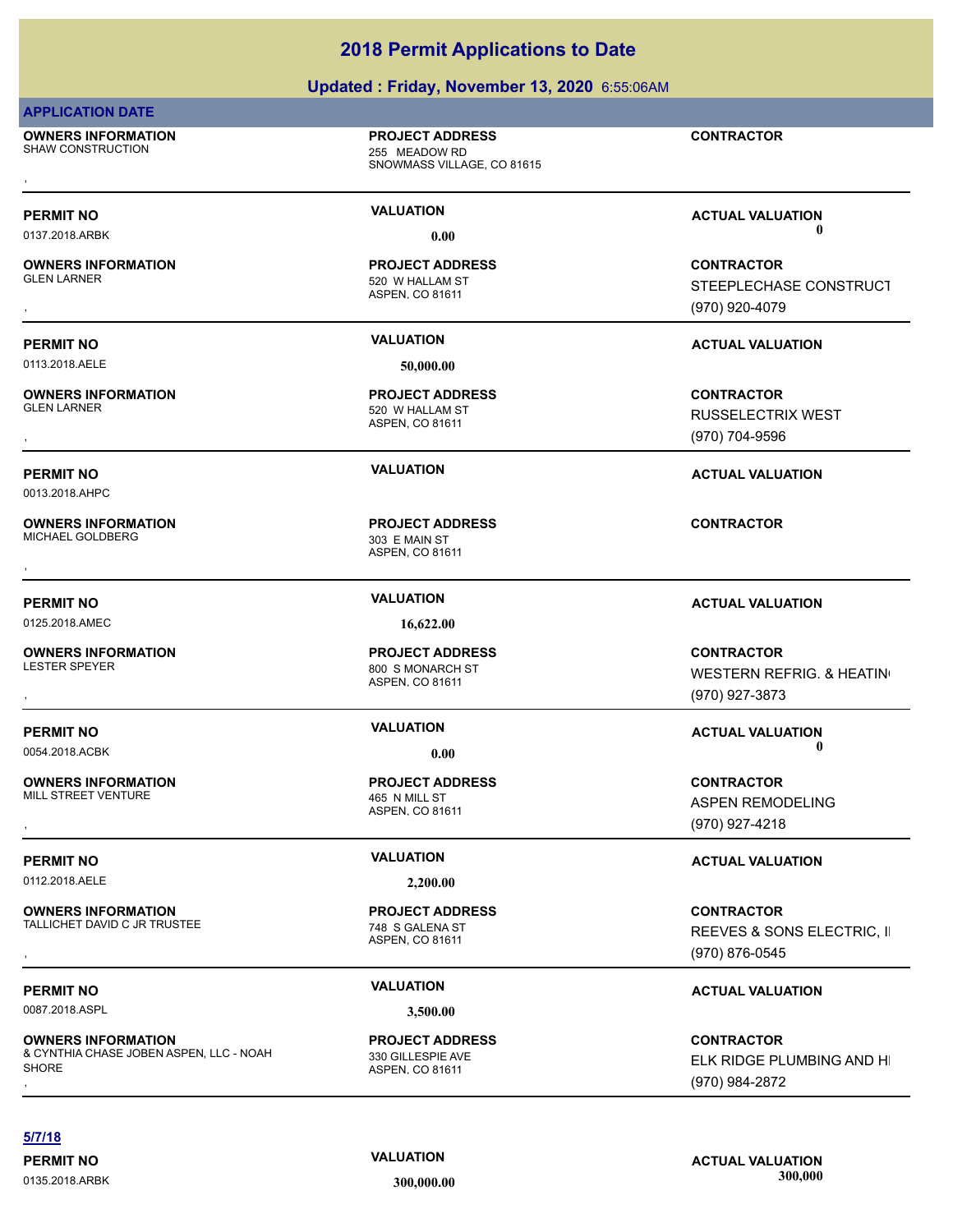### **Updated : Friday, November 13, 2020** 6:55:06AM

### **APPLICATION DATE**

**OWNERS INFORMATION** BART QUAL PER RES TRUST 802 ROARING FORK RD

**OWNERS INFORMATION**

**OWNERS INFORMATION**<br>ADLEY INVESTMENTS LLC

**OWNERS INFORMATION**

**OWNERS INFORMATION**

**OWNERS INFORMATION**

**OWNERS INFORMATION**

ASPEN, CO 81611

**PROJECT ADDRESS**

ASPEN, CO 81611 MEADOWS & SEVENTH LLC 521 N SEVENTH ST **PROJECT ADDRESS**

0122.2018.AMEC **14,200.00**

ASPEN, CO 81611 518 W SMUGGLER ST **PROJECT ADDRESS**

0086.2018.ASPL **50,400.00**

ASPEN, CO 81611 ADLEY INVESTMENTS LLC 518 W SMUGGLER ST **PROJECT ADDRESS OWNERS INFORMATION CONTRACTOR EXAMPLE IN THE PROJECT ADDRESS CONTRACTOR CONTRACTOR**<br>ADLEY INVESTMENTS LLC CONTRACTOR 518 W SMUGGLER ST STUDIES TO POUNG SERVICES, LLC<br>,

0124.2018.AMEC **43,996.00**

ASPEN, CO 81611 GALENA PLAZA CONDOS ASSOC 434 E MAIN ST **PROJECT ADDRESS**

0110.2018.AELE **2,000.00**

ASPEN, CO 81611 23 S WILLOW CT **PROJECT ADDRESS**

### 0111.2018.AELE **38,885.00**

ASPEN, CO 81611 315 E DEAN ASSOCIATES INC 315 E DEAN ST **PROJECT ADDRESS**

ASPEN, CO 81611 **PROJECT ADDRESS** , **CONTRACTOR**

, **CONTRACTOR** BLUE RIVER CONSTRUCTION (970) 704-1963

PERMIT NO **SALUATION VALUATION CONSIDERENT ACTUAL VALUATION ACTUAL VALUATION** 0136.2018.ARBK **30,000.00 30,000.00**

, **CONTRACTOR S & S GENERAL CONTRACTOL** (980) 379-2388

### **PERMIT NO VALUATION ACTUAL VALUATION**

**OWNERS INFORMATION GOVERNED BY A SERVICE TO A SERVICE ADDRESS AND SERVICE SUPPOSE TO A SERVICE SUPPOSE TO A SPEN<br>ADLEY INVESTMENTS LLC CONTRACTOR SERVICES, LLC<br>, The Service of ASPEN, CO 81611** YOUNG SERVICES, LLC

### **PERMIT NO VALUATION ACTUAL VALUATION**

YOUNG SERVICES, LLC

### **PERMIT NO VALUATION ACTUAL VALUATION**

, **CONTRACTOR AJAX MECHANICAL SERVICES** (970) 984-0579

### **PERMIT NO VALUATION ACTUAL VALUATION**

, **CONTRACTOR** R & A ENTERPRISES OF CARE (970) 945-6500

### **PERMIT NO VALUATION VALUATION VALUATION**

**OWNERS INFORMATION GOVERNED BY A SECURITY PROJECT ADDRESS CONTRACTOR CONTRACTOR**<br>315 E DEAN ASSOCIATES INC ASPEN, CO 81611 ASPEN, CO 81611 GOVERNED STRAINING ASPEN, CO 81611 GOVERNED STRAINING<br>The Security of ASPEN, CO 81 LASSITER ELECTRIC, INC (970) 927-4656

### **PERMIT NO VALUATION ACTUAL VALUATION**

**PERMIT NO VALUATION ACTUAL VALUATION**

0012.2018.AHPC

**OWNERS INFORMATION** ASPEN GROVE, LLC 525 E COOPER

0034.2018.RWBU **10,000.00**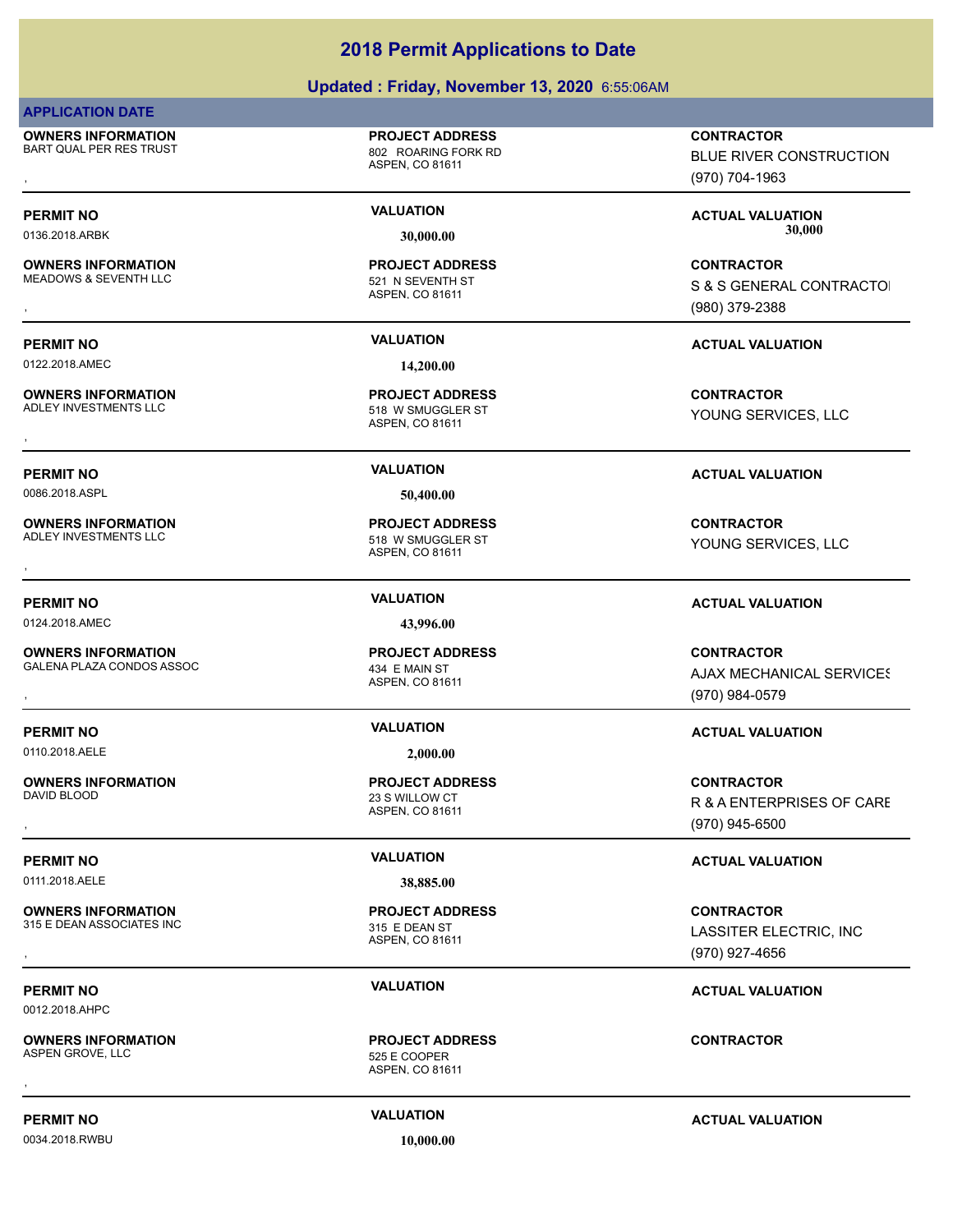### **Updated : Friday, November 13, 2020** 6:55:06AM

**2018 Permit Applications to Date**

### **APPLICATION DATE**

**OWNERS INFORMATION** ASPEN HOTEL PARTNERS LTD PARTN 110 MAIN ST **OWNERS INFORMATION DESCRIPTION DESCRIPTION DESCRIPTIONS DESCRIPTION DESCRIPTION DESCRIPTION DESCRIPTION DESPRI<br>ASPEN HOTEL PARTNERS LTD PARTN DESCRIPTION DESPRIENT DESPRIENT OUTSIDE ASPEN, CO 81611<br>,** 

**PROJECT ADDRESS**

ASPEN, CO 81611

ASPEN, CO 81611

ASPEN, CO 81611

ASPEN, CO 81611

ASPEN, CO 81611

ASPEN, CO 81611

ASPEN, CO 81611

120 S SPRING ST **PROJECT ADDRESS**

800 S MONARCH ST **PROJECT ADDRESS**

**PROJECT ADDRESS**

306 W FRANCIS ST **PROJECT ADDRESS**

**PROJECT ADDRESS**

805 ROARING FORK RD **PROJECT ADDRESS**

**5/4/18**

**OWNERS INFORMATION**

0106.2018.AELE **7,000.00**

**OWNERS INFORMATION** MCCARTY DANIEL L<br>
617 N FOURTH ST

0085.2018.ASPL **2,500.00**

**OWNERS INFORMATION**

0003.2018.land

**OWNERS INFORMATION** RANGER STATION ST GEORGE INVESTMENTS, LLC 416 N EIGHTH ST **OWNERS INFORMATION FROJECT ADDRESS CONTRACTOR**<br>RANGER STATION ST GEORGE INVESTMENTS, LLC 416 N EIGHTH ST SH BUILT<br>ASPEN. CO 81611<br>,

0105.2018.AELE **2,686.00**

**OWNERS INFORMATION**

0109.2018.AELE **10,000.00**

**OWNERS INFORMATION**

0108.2018.AELE **48,000.00**

**OWNERS INFORMATION**

0033.2018.RWBU **2,865.00**

ASPEN, CO 81611 108 MAPLE LN **PROJECT ADDRESS**

**PERMIT NO VALUATION VALUATION VALUATION** 0133.2018.ARBK **0.00 0.00**

, **CONTRACTOR** BRIKOR ASSOCIATES, INC (970) 923-3088

### **PERMIT NO VALUATION VALUATION VALUATION**

, **CONTRACTOR** DAVID ELECTRIC (970) 947-9413

### **PERMIT NO VALUATION ACTUAL VALUATION**

, **CONTRACTOR** SOPRIS PLUMBING & HEATING (970) 319-9420

### **PERMIT NO VALUATION ACTUAL VALUATION**

SH BUILT

### **PERMIT NO VALUATION ACTUAL VALUATION**

**OWNERS INFORMATION PROJECT ADDRESS CONTRACTOR**<br>SUSAN FRIEDKIN 800\_S MONARCH ST JAMES MARQUARDT ELECTR<br>, ASPEN, CO 81611 JAMES MARQUARDT ELECTR (970) 366-9253

### **PERMIT NO VALUATION ACTUAL VALUATION**

**OWNERS INFORMATION FROJECT ADDRESS CONTRACTOR CONTRACTOR**<br>
WEST POND DRIVE LLC<br>
ASPEN. CO 81611<br>
ASPEN. CO 81611 (970) 234-1018 BELTRI-ROC (970) 234-1018

### **PERMIT NO VALUATION ACTUAL VALUATION**

, **CONTRACTOR** POPISH ELECTRIC INC (970) 925-7595

**PERMIT NO CONSUMITY ACTUAL VALUATION VALUATION VALUATION**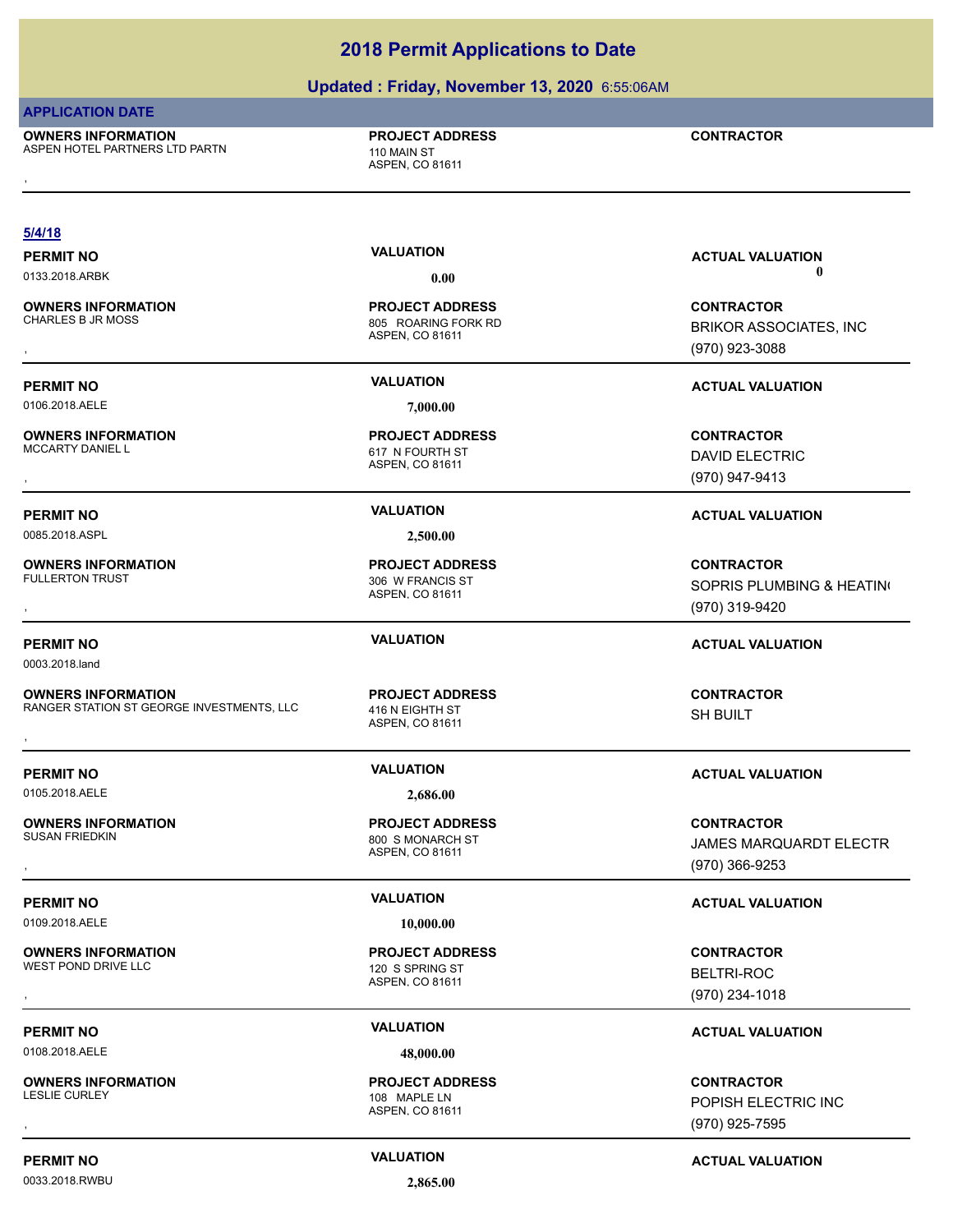|                                                                                    | Updated: Friday, November 13, 2020 6:55:06AM                   |                                                                  |
|------------------------------------------------------------------------------------|----------------------------------------------------------------|------------------------------------------------------------------|
| <b>APPLICATION DATE</b>                                                            |                                                                |                                                                  |
| <b>OWNERS INFORMATION</b><br>ROLF KNUKE WINTERHAUCH CONDO ASSOC                    | <b>PROJECT ADDRESS</b><br>527 S WEST END ST<br>ASPEN, CO 81611 | <b>CONTRACTOR</b>                                                |
| <b>PERMIT NO</b><br>0134.2018.ARBK                                                 | <b>VALUATION</b><br>112,350.00                                 | <b>ACTUAL VALUATION</b><br>112,350                               |
| <b>OWNERS INFORMATION</b><br>MICHAEL & MINNIE DUBILIER & TATE                      | <b>PROJECT ADDRESS</b><br>660 MOORE DR<br>ASPEN, CO 81611      | <b>CONTRACTOR</b><br>PACIFIC SHEET METAL, INC.<br>(970) 925-6563 |
| <b>PERMIT NO</b><br>0019.2018.PCWP                                                 | <b>VALUATION</b>                                               | <b>ACTUAL VALUATION</b>                                          |
| <b>OWNERS INFORMATION</b><br>C/O LEANORD OATES KARA CREEK, LLC                     | <b>PROJECT ADDRESS</b><br>221 S 7TH ST<br>ASPEN, CO 81611      | <b>CONTRACTOR</b>                                                |
|                                                                                    |                                                                |                                                                  |
| 5/3/18<br><b>PERMIT NO</b><br>0025.2018.ASLU                                       | <b>VALUATION</b>                                               | <b>ACTUAL VALUATION</b>                                          |
| <b>OWNERS INFORMATION</b><br>BERTHOLF HEIDI M TRUSTEE OF TH                        | <b>PROJECT ADDRESS</b><br>970 CEMETERY LN<br>ASPEN, CO 81611   | <b>CONTRACTOR</b>                                                |
| <b>PERMIT NO</b>                                                                   | <b>VALUATION</b>                                               | <b>ACTUAL VALUATION</b>                                          |
| 0104.2018.AELE                                                                     | 5,500.00                                                       |                                                                  |
| <b>OWNERS INFORMATION</b><br>DAVID THIEMANN                                        | <b>PROJECT ADDRESS</b><br>1201 TIEHACK RD<br>ASPEN, CO 81611   | <b>CONTRACTOR</b><br>R & A ENTERPRISES OF CARE<br>(970) 945-6500 |
| <b>PERMIT NO</b>                                                                   | <b>VALUATION</b>                                               | <b>ACTUAL VALUATION</b>                                          |
| 0031.2018.ENTP<br><b>OWNERS INFORMATION</b><br>BROOKE PETERSON 433 BLEEKER KS, LLC | <b>PROJECT ADDRESS</b><br>433 W BLEEKER ST<br>ASPEN, CO 81611  | <b>CONTRACTOR</b>                                                |
|                                                                                    | <b>VALUATION</b>                                               |                                                                  |
| <b>PERMIT NO</b><br>0052.2018.ACBK                                                 | 35,000.00                                                      | <b>ACTUAL VALUATION</b><br>35,000                                |
| <b>OWNERS INFORMATION</b><br>CCI-ASPEN I LP                                        | <b>PROJECT ADDRESS</b><br>710 E DURANT<br>ASPEN, CO 81611      | <b>CONTRACTOR</b><br>WALKER CONSTRUCTION, INC<br>(970) 379-7622  |
| <b>PERMIT NO</b>                                                                   | <b>VALUATION</b>                                               | <b>ACTUAL VALUATION</b>                                          |
| 0053.2018.ACBK                                                                     | 0.00                                                           | O                                                                |

**OWNERS INFORMATION** ASPEN CLUB LODGE PROPERTIES FOR SERIES TO SAMING STONE STOLEN. SAMING STONE STOLEN STOLEN STOLEN STOLEN. SAMING ST **OWNERS INFORMATION FROJECT ADDRESS CONTRACTOR CONTRACTOR**<br>ASPEN CLUB LODGE PROPERTIES FAND SERING ST TO SOME THE SERIES ON HASELDEN CONSTRUCTION,<br>ASPEN. CO 81611 FROM THE SERIES (720) 341-7948

0103.2018.AELE **7,929.00**

ASPEN, CO 81611

**PROJECT ADDRESS**

**PERMIT NO CONSUMITY ACTUAL VALUATION VALUATION** *ACTUAL VALUATION* 

(720) 341-7948

HASELDEN CONSTRUCTION,

# **2018 Permit Applications to Date**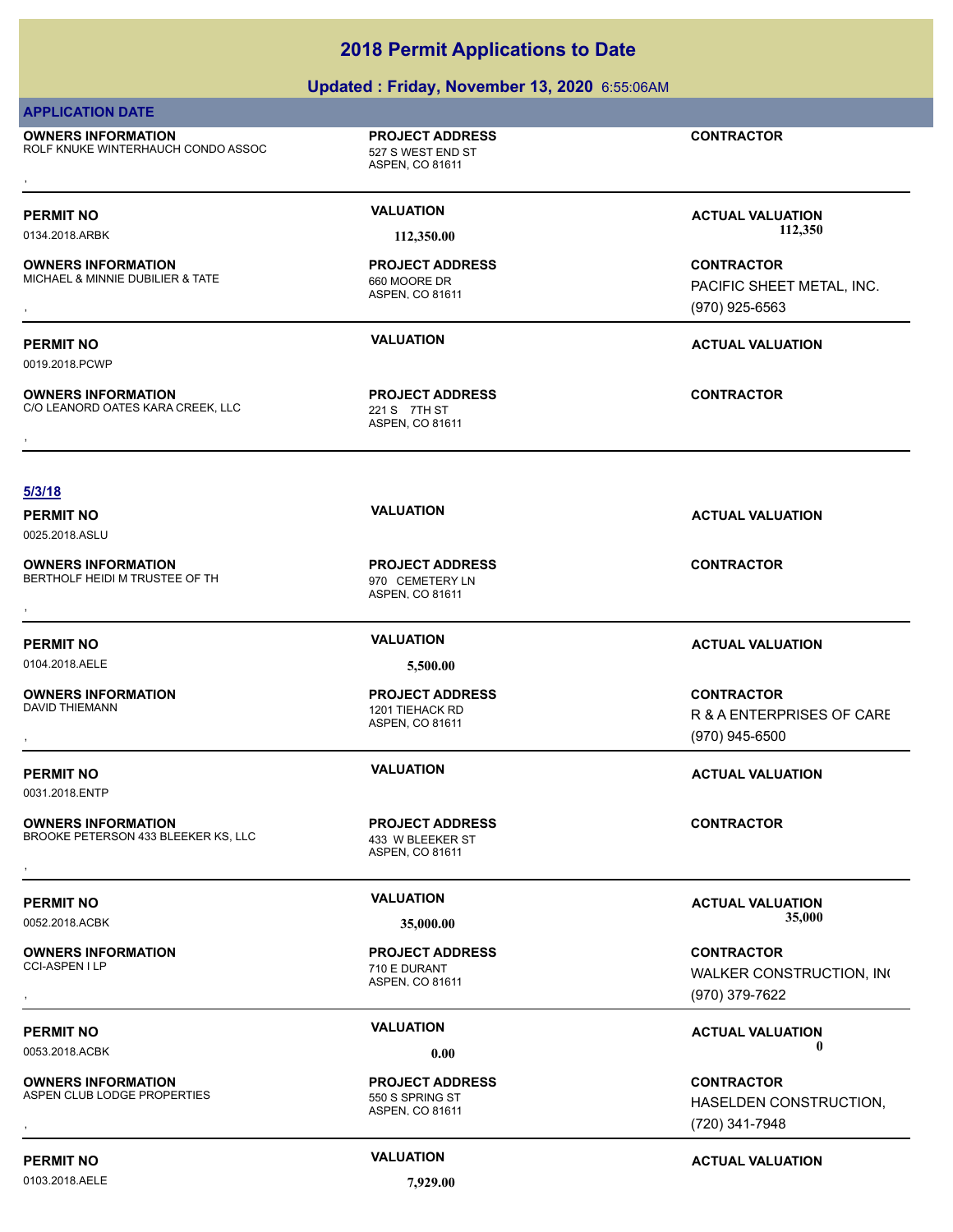### **Updated : Friday, November 13, 2020** 6:55:06AM

### **APPLICATION DATE**

**OWNERS INFORMATION** FIORONI CYNTHIA L & PETER K 10 AJAX AVE

### **PROJECT ADDRESS**

ASPEN, CO 81611

ASPEN, CO 81611

1395 RIVERSIDE DR **PROJECT ADDRESS**

**OWNERS INFORMATION**

**PERMIT NO VALUATION ACTUAL VALUATION**

0102.2018.AELE **30,000.00**

**OWNERS INFORMATION**

**OWNERS INFORMATION**

**OWNERS INFORMATION**

**OWNERS INFORMATION**

0030.2018.ENTP

590 N MILL ST ASPEN, CO 81611

**5/2/18**

ASPEN, CO 81611 610 S WEST END ST **PROJECT ADDRESS**

0084.2018.ASPL **7,000.00**

ASPEN, CO 81611 JOHNS & BILLIE WHITEHURST 610 S WEST END ST **PROJECT ADDRESS**

0032.2018.RWBU **21,500.00**

ASPEN, CO 81611 KATIE REED BUILDING LLC 301 E HOPKINS **PROJECT ADDRESS OWNERS INFORMATION GOVERNED BY A SERVICE PROJECT ADDRESS ARE:**<br>KATIE REED BUILDING LLC GOVERNED AS A SPEN, CO 81611<br>,

ASPEN, CO 81611 ASPEN ART MUSEUM 637 E HYMAN **PROJECT ADDRESS**

, **CONTRACTOR** DURGIN ELECTRIC, LLC (970) 704-9473

**PERMIT NO VALUATION ACTUAL VALUATION** 0131.2018.ARBK **0.00 0.00**

, **CONTRACTOR KEELTY CONSTRUCTION, INC.** (970) 927-6472

, **CONTRACTOR** LITTLETON ELECTRIC (303) 794-3553

### **PERMIT NO VALUATION ACTUAL VALUATION**

, **CONTRACTOR** NEW AGE PLUMBING & HEATI (970) 928-7320

### **PERMIT NO VALUATION ACTUAL VALUATION**

**PERMIT NO VALUATION ACTUAL VALUATION**

**CONTRACTOR**

, **CONTRACTOR** TARANAKI ELECTRIC, INC. (970) 618-9573

0119.2018.AMEC **16,490.00**

**PERMIT NO CONSUMITY ACTUAL VALUATION VALUATION VALUATION** 

# **PERMIT NO VALUATION ACTUAL VALUATION** ASPEN, CO 81611 0 MULTIPLE LOCATIONS **PROJECT ADDRESS** , **CONTRACTOR**

ASPEN, CO 81611

# 0097.2018.AELE **2,000.00**

**PROJECT ADDRESS**

**OWNERS INFORMATION**

0029.2018.ENTP

**OWNERS INFORMATION** JESSICA TERESA BAER 185 FORGE RD

**PERMIT NO VALUATION ACTUAL VALUATION**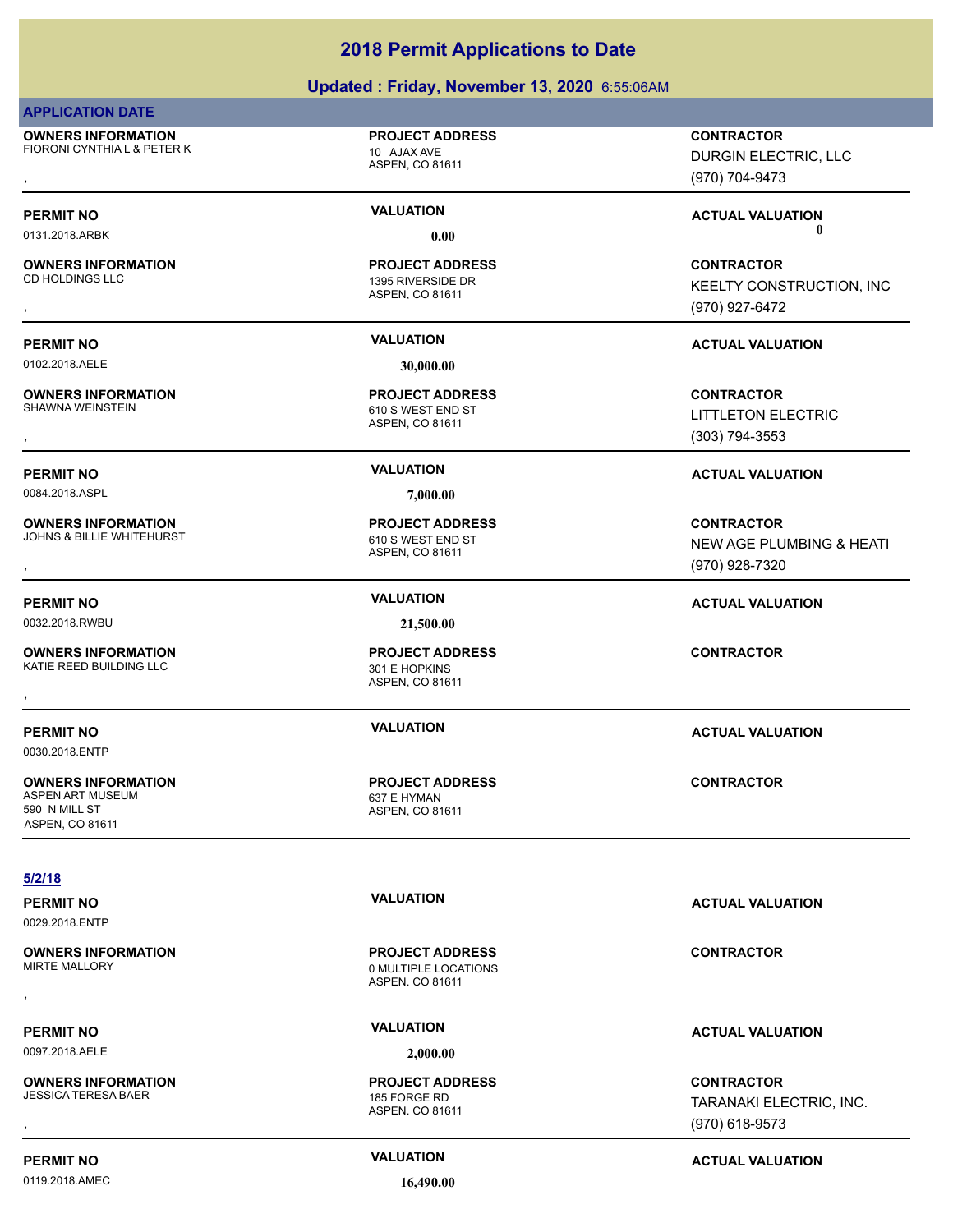### **Updated : Friday, November 13, 2020** 6:55:06AM

### **APPLICATION DATE**

**OWNERS INFORMATION** TRACY STRAUS **1210 SNOWBUNNY LN** 

# **PROJECT ADDRESS**

ASPEN, CO 81611

0031.2018.RWBU **10,000.00**

**OWNERS INFORMATION** , **CONTRACTOR**

0099.2018.AELE **6,000.00**

**OWNERS INFORMATION**

0083.2018.ASPL **10,100.00**

**OWNERS INFORMATION**

0028.2018.ENTP

**OWNERS INFORMATION** MICHELSON BRUCE V REV TRUST 826 E HYMAN AVE

**OWNERS INFORMATION**

0101.2018.AELE **415.00**

**OWNERS INFORMATION** STEERE STATE REDUCTION TRUST<br>
916 E HOPKINS AVE

**OWNERS INFORMATION**

0098.2018.AELE **15,000.00**

ASPEN, CO 81611 805 ROARING FORK RD **PROJECT ADDRESS**

ASPEN, CO 81611 306 W FRANCIS ST **PROJECT ADDRESS**

ASPEN, CO 81611 128 E MAIN ST **PROJECT ADDRESS**

ASPEN, CO 81611 **PROJECT ADDRESS OWNERS INFORMATION CONTRACTOR RESOURDED BY A SET ADDRESS CONTRACTOR CONTRACTOR**<br>MICHELSON BRUCE V REV TRUST FOR THE SERVINAN AVE<br>ASPEN. CO 81611

0121.2018.AMEC **17,370.00**

ASPEN, CO 81611 200 E DURANT AVE **PROJECT ADDRESS**

ASPEN, CO 81611 **PROJECT ADDRESS**

ASPEN, CO 81611 117 N SIXTH ST **PROJECT ADDRESS**

, **CONTRACTOR** FIREPLACE COMPANY, THE (970) 963-3598

**PERMIT NO VALUATION VALUATION VALUATION** 

**PERMIT NO VALUATION ACTUAL VALUATION**

, **CONTRACTOR** SUNWEST ELECTRIC, INC. (970) 927-6738

### **PERMIT NO VALUATION ACTUAL VALUATION**

, **CONTRACTOR** YOUNG SERVICES, LLC

### **PERMIT NO VALUATION ACTUAL VALUATION**

### **PERMIT NO VALUATION ACTUAL VALUATION**

, **CONTRACTOR** R & H MECHANICAL LLC (970) 328-2699

### **PERMIT NO VALUATION VALUATION VALUATION**

**OWNERS INFORMATION FROM THE REGIST OF PROJECT ADDRESS FOR THE CONTRACTOR**<br>STEERE STATE REDUCTION TRUST FIGHT FROM THE HOPKINS AVE FIGHT FOR THE MOUNTAIN ELECTRIC IN<br>ASPEN. CO 81611 FROM THE MOUNTAIN ELECTRIC IN ASPEN. CO PINE MOUNTAIN ELECTRIC IN (970) 945-1529

**PERMIT NO VALUATION VALUATION VALUATION** 0130.2018.ARBK **200,000.00 200,000.00**

, **CONTRACTOR** BRIKOR ASSOCIATES, INC (970) 923-3088

### **PERMIT NO VALUATION ACTUAL VALUATION**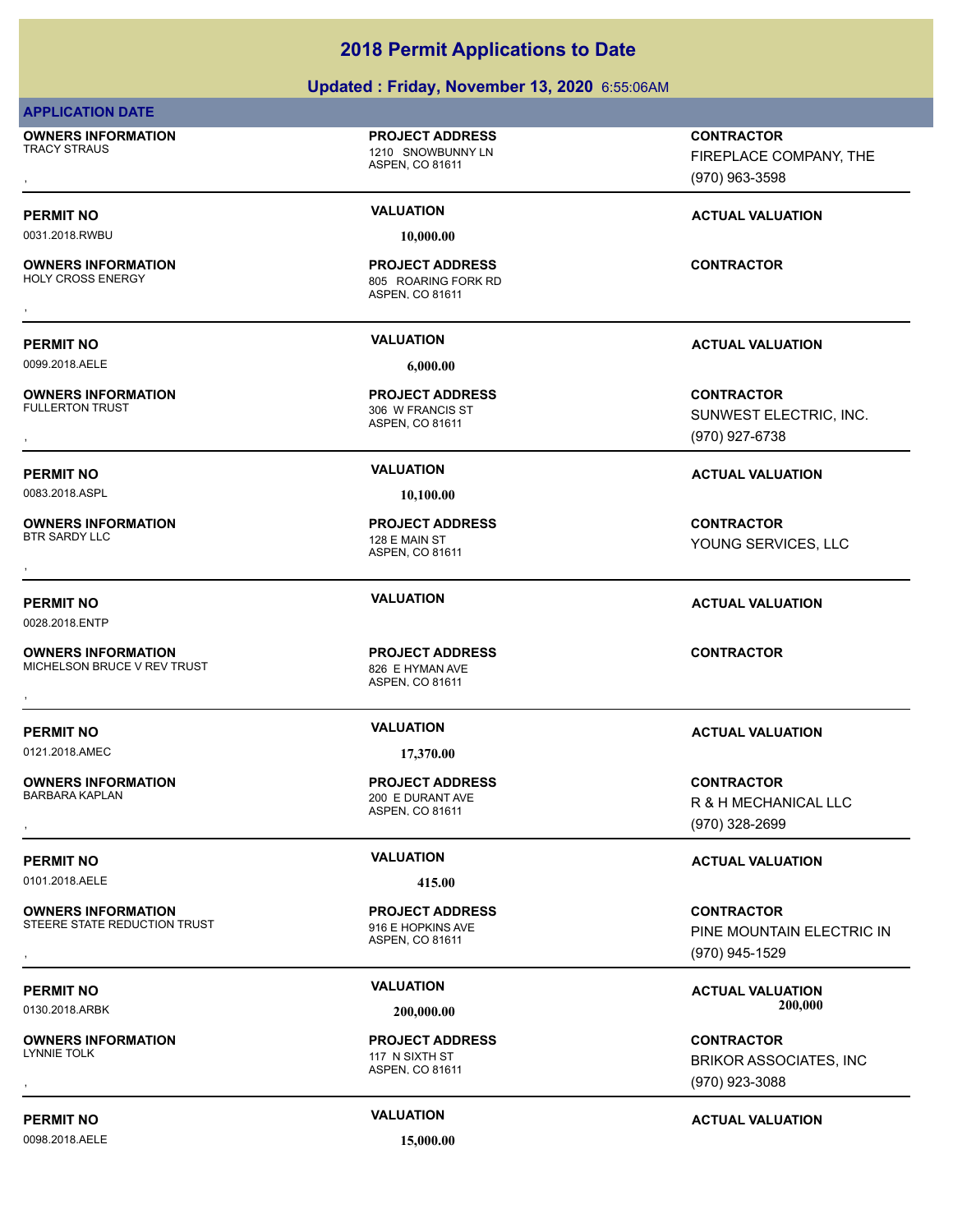### **Updated : Friday, November 13, 2020** 6:55:06AM

### **APPLICATION DATE**

**OWNERS INFORMATION** GG3 HOLDING 625 S WEST END ST , **CONTRACTOR**

**OWNERS INFORMATION**

0018.2018.PCWP

**OWNERS INFORMATION** CHRISTIAN AND JULIE KNAPP 85 RIVERDOWN DR

**OWNERS INFORMATION**

**OWNERS INFORMATION**

517 W NORTH ST ASPEN, CO 81611

0024.2018.ASLU

ASPEN, CO 81611

**PROJECT ADDRESS**

ASPEN, CO 81611 51 MEADOWS RD **PROJECT ADDRESS**

ASPEN, CO 81611 **PROJECT ADDRESS** , **CONTRACTOR**

ASPEN, CO 81611 PITKIN CENTER CONDO OWNERS ASS 520 E HYMAN **PROJECT ADDRESS**

ASPEN, CO 81611

0120.2018.AMEC **16,000.00**

**OWNERS INFORMATION** C/O ANDREW HECHT ASPEN CORE VENTURES, LLC 535 E HYMAN

### **5/1/18**

0017.2018.PCWP

**OWNERS INFORMATION**

**OWNERS INFORMATION**

ASPEN, CO 81611 28 LITTLE CLOUD TRL **PROJECT ADDRESS** , **CONTRACTOR**

### 0096.2018.AELE **8,000.00**

### ASPEN, CO 81611 440 S RIVERSIDE AVE **PROJECT ADDRESS** , **CONTRACTOR**

(970) 927-6738

PERMIT NO **SERVER ACTUAL VALUATION**<br>
FER 000.00 0129.2018.ARBK **550,000.00 550,000.00**

SUNWEST ELECTRIC, INC.

**OWNERS INFORMATION PROJECT ADDRESS CONTRACTOR**<br>MCHUGH JOHN J 51 MEADOWS RD FUSE ARCHITECTURE & CON<br>, ASPEN, CO 81611 ( FUSE ARCHITECTURE & CON: (970) 618-5831

### **PERMIT NO VALUATION ACTUAL VALUATION**

**PERMIT NO VALUATION ACTUAL VALUATION** 0051.2018.ACBK **200,000.00 200,000.00**

> **CONTRACTOR** HANSEN CONSTRUCTION, INC (970) 920-1558

### **PERMIT NO VALUATION ACTUAL VALUATION**

### **PERMIT NO VALUATION ACTUAL VALUATION**

**OWNERS INFORMATION CONTRACTOR REGULAR BUT A PROJECT ADDRESS CONTRACTOR CONTRACTOR**<br>C/O ANDREW HECHT ASPEN CORE VENTURES, LLC ASPEN, CO 81611 **1999 1999 1999 1999 1999**<br>GREEN, CO 81611 2000 1999 1997-8071 2007), ASPEN, CO T & E MARSHALL ENTERPRISI (970) 927-8071

**PERMIT NO VALUATION ACTUAL VALUATION**

### **PERMIT NO VALUATION ACTUAL VALUATION**

UNO AV SOLUTIONS

0092.2018.AELE **700.00**

ASPEN, CO 81611

**PROJECT ADDRESS**

DAVID AND NANCY PUSTKA 416 MOORE DR **PROJECT ADDRESS** , **CONTRACTOR**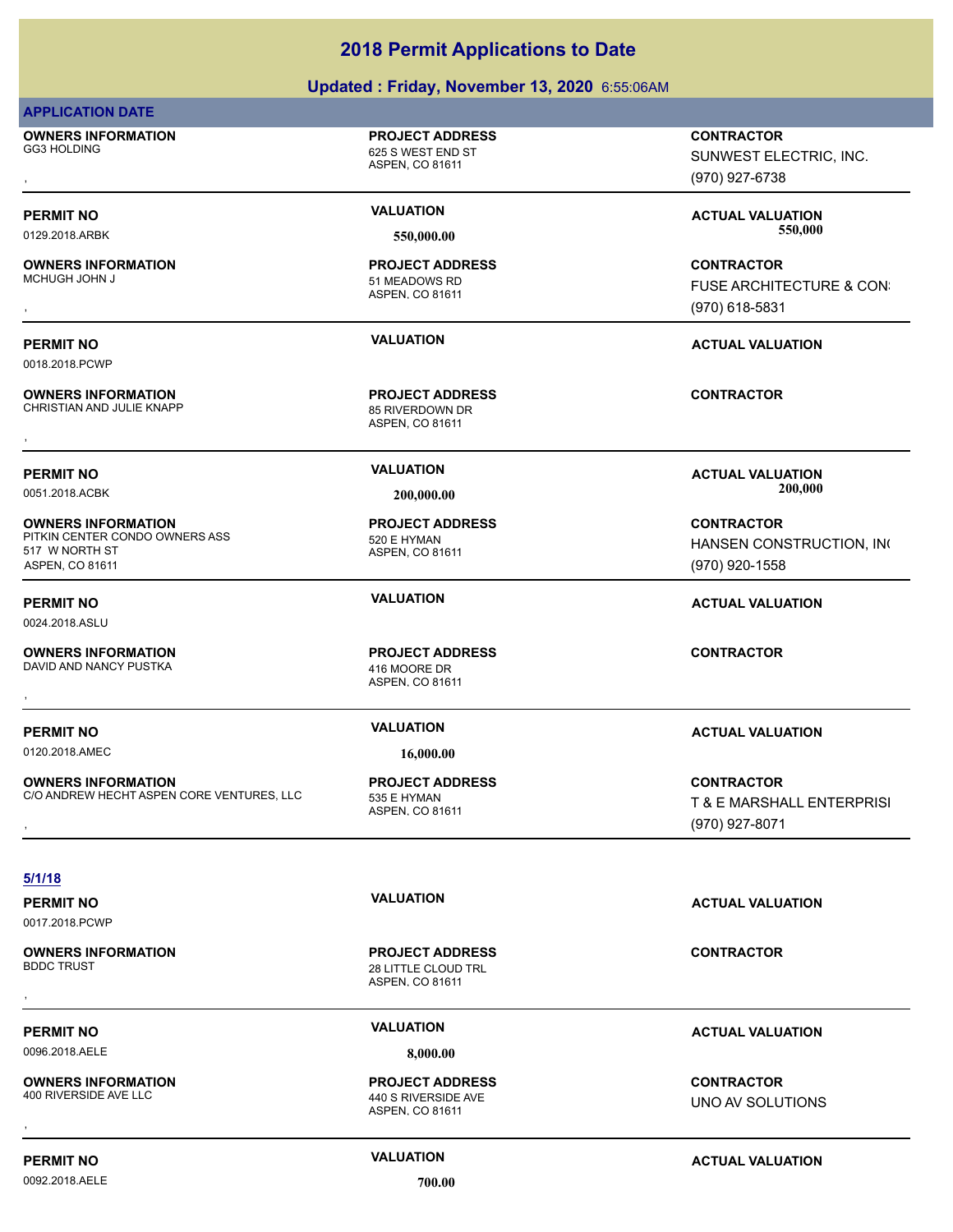### **Updated : Friday, November 13, 2020** 6:55:06AM

### **APPLICATION DATE**

**OWNERS INFORMATION** ARROWHEAD CONDOS 620 S ORIGINAL RD

### **PROJECT ADDRESS**

ASPEN, CO 81611

ASPEN, CO 81611

530 E MAIN ST **PROJECT ADDRESS**

# **OWNERS INFORMATION**

0094.2018.AELE **1,000.00**

# **OWNERS INFORMATION**

**OWNERS INFORMATION**

**OWNERS INFORMATION**<br>VALLEY INVESTMENTS LLC

ASPEN, CO 81611 201 E MAIN ST **PROJECT ADDRESS**

ASPEN, CO 81611 320 E HYMAN AVE **PROJECT ADDRESS** , **CONTRACTOR**

0091.2018.AELE **6,000.00**

### ASPEN, CO 81611 401 E COOPER AVE **PROJECT ADDRESS**

**OWNERS INFORMATION**

0093.2018.AELE **40,000.00**

**OWNERS INFORMATION** DURANT MALL CONDO ASSOCIATION 720 E DURANT AVE

0115.2018.AMEC **13,700.00**

**OWNERS INFORMATION**

0118.2018.AMEC **11,500.00**

### ASPEN, CO 81611 1154 E COOPER AVE **PROJECT ADDRESS**

ASPEN, CO 81611 **PROJECT ADDRESS**

ASPEN, CO 81611 108 MAPLE LN **PROJECT ADDRESS**

, **CONTRACTOR** TWO PEAKS ELECTRIC, LLC (970) 379-2845

**PERMIT NO VALUATION ACTUAL VALUATION** 0049.2018.ACBK **0.00 0.00**

, **CONTRACTOR** FCI CONSTRUCTORS, INC (970) 434-9093

### **PERMIT NO VALUATION ACTUAL VALUATION**

, **CONTRACTOR** TWO PEAKS ELECTRIC, LLC (970) 379-2845

**PERMIT NO VALUATION ACTUAL VALUATION** 0050.2018.ACBK **255,000.00 255,000.00**

### **PERMIT NO VALUATION ACTUAL VALUATION**

**OWNERS INFORMATION GOVERNEY ARE SERVED BY A SPEN. CORRESS CONTRACTOR CONTRACTOR**<br>VALLEY INVESTMENTS LLC GOVER AND ASPEN. CO 81611<br>, MILLER ELECTRICAL SERVICE

### **PERMIT NO CONSUMITY OF A CONSUMITY OF A CONSUMITY OF A CONSUMITY OF A CTUAL VALUATION** 0128.2018.ARBK **0.00 0.00**

, **CONTRACTOR CLEARWATER CONSTRUCTIO** (970) 379-3709

### **PERMIT NO VALUATION VALUATION VALUATION**

, **CONTRACTOR** TWO PEAKS ELECTRIC, LLC (970) 379-2845

### **PERMIT NO VALUATION ACTUAL VALUATION**

, **CONTRACTOR** GRAND VALLEY HVAC, LLC (970) 241-7967

### **PERMIT NO VALUATION ACTUAL VALUATION**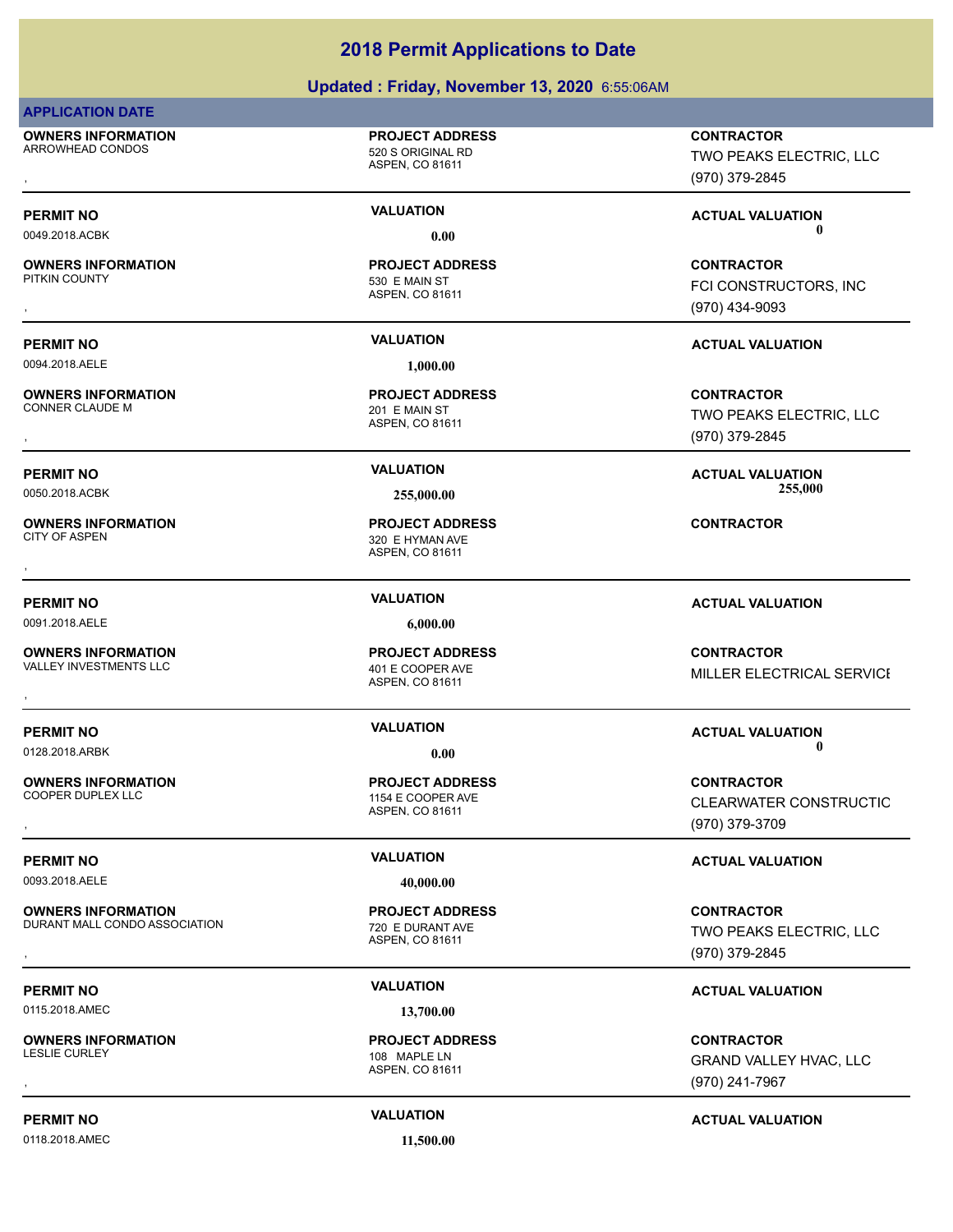### **Updated : Friday, November 13, 2020** 6:55:06AM

### **APPLICATION DATE**

**OWNERS INFORMATION** SCHLUNDT SUSAN 326 OAK LN 326 OAK LN ASPEN, CO 81611

# **OWNERS INFORMATION**

113 ASPEN GROVE RD ASPEN, CO 81611

0117.2018.AMEC **5,000.00**

**OWNERS INFORMATION**<br>EVELYN HOFFMAN

0081.2018.ASPL **2,500.00**

**OWNERS INFORMATION**

0049.2018.afsr **22,071.00**

**OWNERS INFORMATION** ASPEN STARWOOD LEILA, LLC<br>
183 RED MOUNTAIN RD

0080.2018.ASPL **500.00**

**OWNERS INFORMATION**

**OWNERS INFORMATION**

0116.2018.AMEC **15,854.00**

**OWNERS INFORMATION** WATER TRAIN WEST PROPERTIES LL 1291 RIVERSIDE DR

0095.2018.AELE **10,500.00**

### **PROJECT ADDRESS**

ASPEN, CO 81611

### ASPEN, CO 81611 113 ASPEN GROVE RD **PROJECT ADDRESS**

### ASPEN, CO 81611 1427 CRYSTAL LAKE RD **PROJECT ADDRESS**

ASPEN, CO 81611 914 WATERS AVE **PROJECT ADDRESS**

### ASPEN, CO 81611 **PROJECT ADDRESS**

### ASPEN, CO 81611 610 S WEST END ST **PROJECT ADDRESS**

ASPEN, CO 81611 845 MEADOWS RD **PROJECT ADDRESS**

ASPEN, CO 81611 **PROJECT ADDRESS**

### **CONTRACTOR**

US BOILER & PLUMBING COM (970) 876-1940

PERMIT NO **SALUATION VALUATION VALUATION ACTUAL VALUATION ACTUAL VALUATION** 0126.2018.ARBK **23,400.00 23,400.00**

> **CONTRACTOR** A2Z ROOFING LLC (970) 876-4129

### **PERMIT NO VALUATION ACTUAL VALUATION**

**OWNERS INFORMATION PROJECT ADDRESS CONTRACTOR**<br>EVELYN HOFFMAN 1427 CRYSTAL LAKE RD WILEY MECHANICAL, LLC<br>, ASPEN. CO 81611 WILEY MECHANICAL, LLC (970) 319-1203

### **PERMIT NO VALUATION ACTUAL VALUATION**

, **CONTRACTOR** VALLEY HEATING SERVICE, IN (970) 927-4328

### **PERMIT NO VALUATION ACTUAL VALUATION**

**OWNERS INFORMATION GOVERNED BY A SECURITY OF PROJECT ADDRESS CONTRACTOR CONTRACTOR**<br>ASPEN STARWOOD LEILA, LLC AND THE SAME ASPEN. CO 81611<br>, GOVERNED MESS ASPEN. CO 81611 (970) 434-4803 EXCEL FIRE PROTECTION, IN (970) 434-4803

### **PERMIT NO VALUATION ACTUAL VALUATION**

, **CONTRACTOR** SOPRIS PLUMBING & HEATING (970) 319-9420

**PERMIT NO VALUATION ACTUAL VALUATION** 0048.2018.ACBK **0.00 0.00**

, **CONTRACTOR** SHAW CONSTRUCTION, LLC (970) 242-9236

### **PERMIT NO VALUATION ACTUAL VALUATION**

**OWNERS INFORMATION METALLY ARE SERVICE OF A PROJECT ADDRESS ARE SONTRACTOR CONTRACTOR**<br>WATER TRAIN WEST PROPERTIES LL ASPEN ASPEN, CO 81611 MATER TRAIN WEST PROPERTIES LL ASPEN, CO 81611<br>ASPEN, CO 81611 MATER 1970) 379-22 ASPEN PLUMBING & MECHAN (970) 379-2289

### **PERMIT NO VALUATION ACTUAL VALUATION**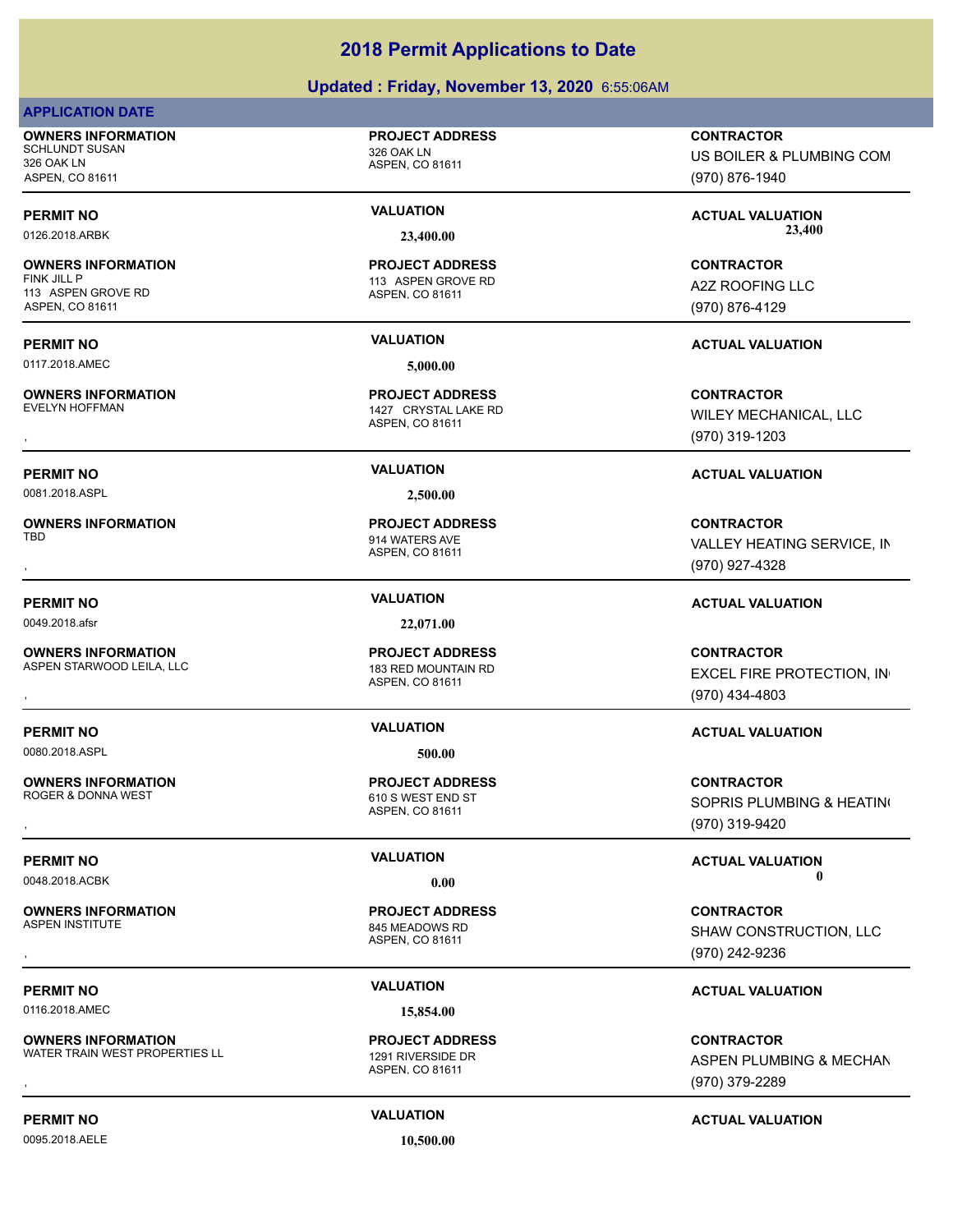### **Updated : Friday, November 13, 2020** 6:55:06AM

### **APPLICATION DATE**

**OWNERS INFORMATION** MARY MILANO 1039 E COOPER

**PROJECT ADDRESS**

ASPEN, CO 81611

, **CONTRACTOR** BEST ELECTRIC LLC

**OWNERS INFORMATION**

**PROJECT ADDRESS**

ASPEN, CO 81611

**PROJECT ADDRESS**

ASPEN, CO 81611 332 N RIVERSIDE AVE

**PERMIT NO VALUATION ACTUAL VALUATION** 0127.2018.ARBK **0.00 0.00**

**OWNERS INFORMATION PROJECT ADDRESS CONTRACTOR**<br>COOPER DUPLEX LLC 332 N RIVERSIDE AVE CLEARWATER CONSTRUCTIC<br>, ASPEN, CO 81611 **CLEARWATER CONSTRUCTIO** (970) 379-3709

### **4/30/18**

0079.2018.ASPL **70,161.00**

**OWNERS INFORMATION** BALD MOUNTAIN DEVELOPMENT LLC<br>
121 JUAN ST 132 W MAIN ST ASPEN, CO 81611

0047.2018.afsr **2,880.00**

**OWNERS INFORMATION** 400 RIVERSIDE AVE LLC 440 S RIVERSIDE AVE

0111.2018.AMEC **500.00**

**OWNERS INFORMATION**<br>701 N THIRD STREET LLC 121 S GALENA ST ASPEN, CO 81611

0027.2018.ENTP

**OWNERS INFORMATION** R.D. OLSON DEVELOPMENT 501 W HOPKINS AVE

0112.2018.AMEC **800.00**

**OWNERS INFORMATION**

0023.2018.ASLU

**OWNERS INFORMATION** ROY MARTAYAN REVOCABLE TRUST FIND THE STATE ROY MARTAYAN REVOCABLE TRUST **OWNERS INFORMATION FROJECT ADDRESS ARE:**<br>ROY MARTAYAN REVOCABLE TRUST **FROM THE COOPER AVE**<br>ASPEN, CO 81611

ASPEN, CO 81611

**PROJECT ADDRESS**

ASPEN, CO 81611 701 N THIRD ST **PROJECT ADDRESS**

ASPEN, CO 81611 **PROJECT ADDRESS OWNERS INFORMATION CONTRACTOR RESOLUTE PROJECT ADDRESS CONTRACTOR CONTRACTOR**<br>R.D. OLSON DEVELOPMENT **CONTRACTOR SERVICE AS A SPEN, CO 81611**<br>,

ASPEN, CO 81611 320 E HYMAN AVE **PROJECT ADDRESS**

ASPEN, CO 81611 **PROJECT ADDRESS**

**PERMIT NO VALUATION VALUATION VALUATION** 

**CONTRACTOR** REIGLES MECHANICAL, LLC (970) 242-3282

### **PERMIT NO VALUATION ACTUAL VALUATION**

**OWNERS INFORMATION PROJECT ADDRESS CONTRACTOR**<br>400 RIVERSIDE AVE LLC 440 S RIVERSIDE AVE VISION SECURITY, LLC<br>, ASPEN, CO 81611 VISION SECURITY, LLC (970) 947-1990

### **PERMIT NO VALUATION ACTUAL VALUATION**

**CONTRACTOR** T & E MARSHALL ENTERPRISI (970) 927-8071

**PERMIT NO VALUATION ACTUAL VALUATION**

### **PERMIT NO VALUATION ACTUAL VALUATION**

, **CONTRACTOR** T & E MARSHALL ENTERPRISI (970) 927-8071

### **PERMIT NO VALUATION ACTUAL VALUATION**

0113.2018.AMEC **1,000.00**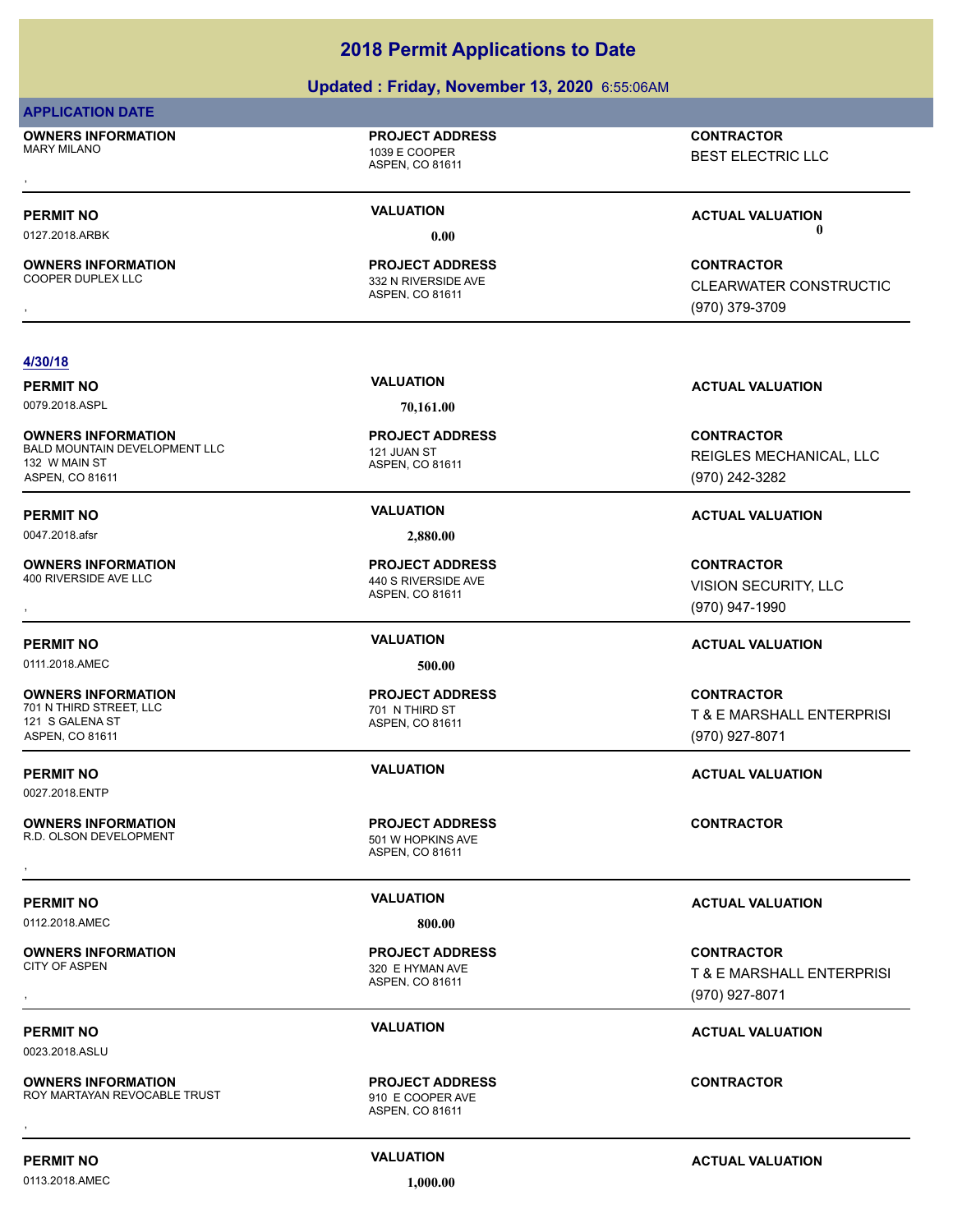### **Updated : Friday, November 13, 2020** 6:55:06AM

### **APPLICATION DATE**

**OWNERS INFORMATION** ASPEN KABIN LLC **ASPEN KABIN LLC 1039 E COOPER AVE** 

### **PROJECT ADDRESS**

ASPEN, CO 81611

ASPEN, CO 81611

**PROJECT ADDRESS**

0048.2018.afsr **800.00**

**OWNERS INFORMATION** ASPEN SKIING COMPANY 655 E DURANT AVE

0078.2018.ASPL 800.00

**OWNERS INFORMATION**<br>ROGER & DONNA WEST

**OWNERS INFORMATION**

**OWNERS INFORMATION**

ASPEN, CO 81611 610 S WEST END ST **PROJECT ADDRESS**

0077.2018.ASPL **25,000.00**

ASPEN, CO 81611 625 S WEST END ST **PROJECT ADDRESS**

0114.2018.AMEC **72,000.00**

ASPEN, CO 81611 ASPEN MEADOWS RESORT 845 MEADOWS RD **PROJECT ADDRESS**

**OWNERS INFORMATION**

0003.2018.COPY

, **OWNERS INFORMATION** TBD , **CONTRACTOR**

ASPEN, CO 81611 195 SKIMMING LN **PROJECT ADDRESS**

**PROJECT ADDRESS**

, **CONTRACTOR** WESTERN REFRIG. & HEATING (970) 927-3873

### **PERMIT NO CONSUMITY ACTUAL VALUATION VALUATION VALUATION**

**OWNERS INFORMATION PROJECT ADDRESS CONTRACTOR**<br>ASPEN SKIING COMPANY 655 E DURANT AVE FIRE ENGINEERING SERVICE<br>, ASPEN, CO 81611 FIRE ENGINEERING SERVICES (970) 319-1187

### **PERMIT NO VALUATION ACTUAL VALUATION**

, **CONTRACTOR** SOPRIS PLUMBING & HEATING (970) 319-9420

### **PERMIT NO VALUATION ACTUAL VALUATION**

, **CONTRACTOR** VALLEY HEATING SERVICE, IN (970) 927-4328

### **PERMIT NO VALUATION ACTUAL VALUATION**

**OWNERS INFORMATION PROJECT ADDRESS CONTRACTOR**<br>ASPEN MEADOWS RESORT 845 MEADOWS RD NELSONS PLUMBING, LLC<br>, ASPEN. CO 81611 NELSONS PLUMBING, LLC (970) 963-9390

**PERMIT NO CONSUMITY OF A CONSUMITY OF A CONSUMITY OF A CONSUMITY OF A CTUAL VALUATION** 0125.2018.ARBK **0.00 0.00**

, **CONTRACTOR** SILICH CONSTRUCTION (970) 920-2299

**PERMIT NO VALUATION VALUATION VALUATION** 

**4/27/18**

**PERMIT NO VALUATION ACTUAL VALUATION** 0002.2018.OSLU

**OWNERS INFORMATION** 834 WEST HALLAM ASSOCIATES, LL 834 W HALLAM PO BOX 1470 ASPEN, CO 81612

ASPEN, CO 81611 **PROJECT ADDRESS**

### **CONTRACTOR**

**4/26/18**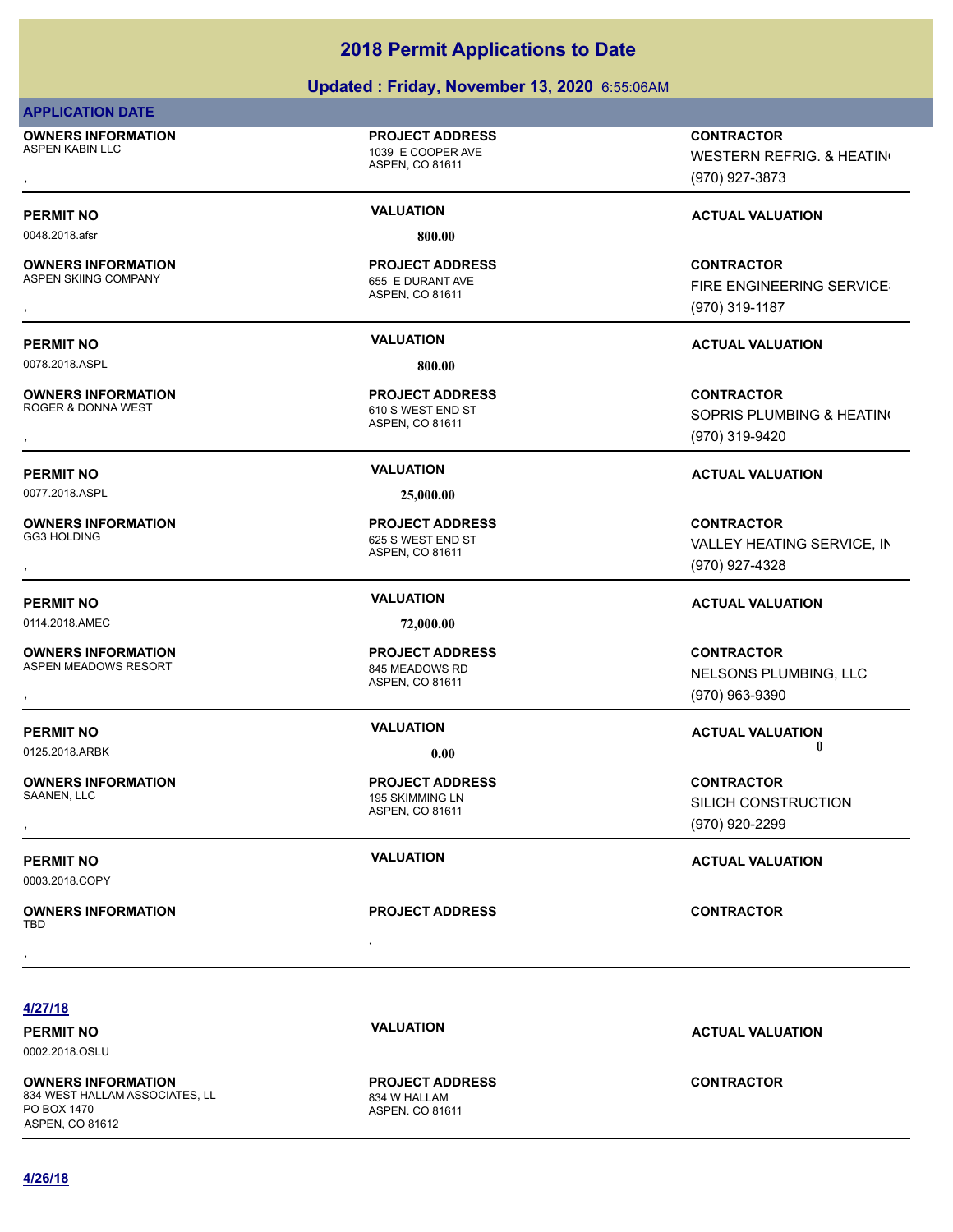### **Updated : Friday, November 13, 2020** 6:55:06AM

### **APPLICATION DATE**

0074.2018.ASPL

**OWNERS INFORMATION**

ASPEN, CO 81611 124 JUAN ST **PROJECT ADDRESS**

0110.2018.AMEC **13,000.00**

**OWNERS INFORMATION**

0109.2018.AMEC **1,000.00**

**OWNERS INFORMATION** CONNER WILLIAM E II LIVING TRU 2003 W HOPKINS AVE

**OWNERS INFORMATION** CONNER WILLIAM E II LIVING TRU **1988 1999 120 NH** 303 W HOPKINS AVE

0027.2018.RWBU **5,000.00**

**OWNERS INFORMATION** BROOKE PETERSON 433 BLEEKER KS, LLC 433 W BLEEKER ST **OWNERS INFORMATION EXECUTE:**<br>BROOKE PETERSON 433 BLEEKER KS, LLC ASSOCIATION ASSPEN, CO 81611<br>ASPEN, CO 81611

0026.2018.RWBU **35,000.00**

**OWNERS INFORMATION** JODI SMITH PITKIN COUNTY LIBRARY 506 F MAIN ST 120 N MILL ST ASPEN, CO 81611

0088.2018.AELE **4,500.00**

**OWNERS INFORMATION** ELK MOUNTAIN HOSPITALITY LLC<br>328 E HYMAN AVE

0011.2018.AHPC

**OWNERS INFORMATION** SALT PARKS WEST LLC SALT PARKS WEST LLC

ASPEN, CO 81611 1210 SNOWBUNNY LN **PROJECT ADDRESS**

ASPEN, CO 81611 **PROJECT ADDRESS**

0075.2018.ASPL **5,000.00**

ASPEN, CO 81611 **PROJECT ADDRESS**

ASPEN, CO 81611 **PROJECT ADDRESS**

ASPEN, CO 81611 **PROJECT ADDRESS**

ASPEN, CO 81611

ASPEN, CO 81611 **PROJECT ADDRESS** , **CONTRACTOR**

**PERMIT NO VALUATION ACTUAL VALUATION**

, **CONTRACTOR** O'NEILL HEATING & PLUMBING (970) 984-3886

### **PERMIT NO VALUATION ACTUAL VALUATION**

, **CONTRACTOR** US FORCED AIR COMPANY, IN (970) 319-7285

**PERMIT NO VALUATION ACTUAL VALUATION**

, **CONTRACTOR** ELK RIDGE PLUMBING AND HI (970) 984-2872

### **PERMIT NO VALUATION ACTUAL VALUATION**

, **CONTRACTOR** ELK RIDGE PLUMBING AND HI (970) 984-2872

### **PERMIT NO VALUATION ACTUAL VALUATION**

**CONTRACTOR**

### **PERMIT NO VALUATION VALUATION VALUATION**

, **CONTRACTOR** LITTELL ELECTRIC, INC (970) 429-8357

### **PERMIT NO VALUATION ACTUAL VALUATION**

**PROJECT ADDRESS**

**PERMIT NO VALUATION ACTUAL VALUATION**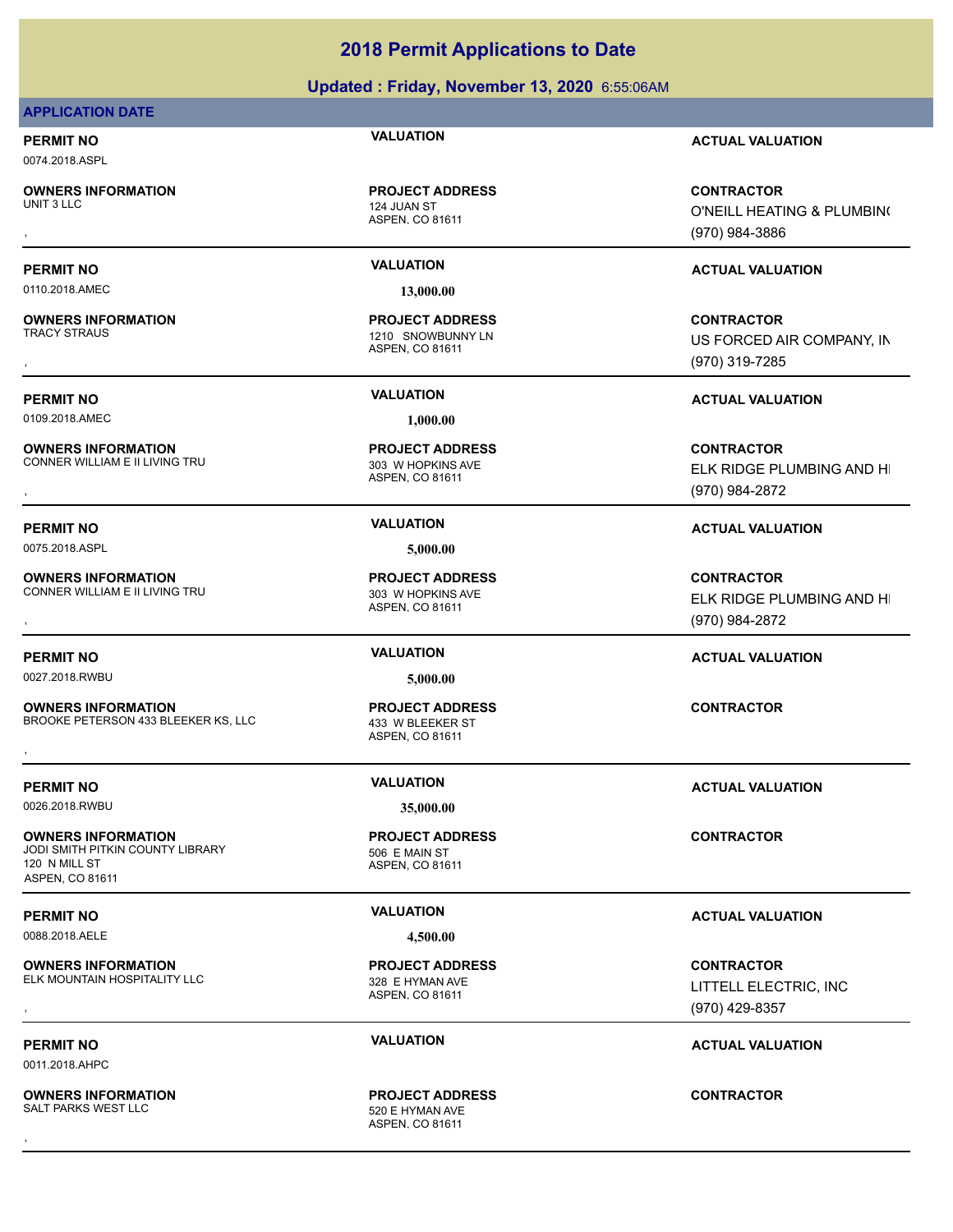| <b>APPLICATION DATE</b>                              |                                                                |                                                                       |
|------------------------------------------------------|----------------------------------------------------------------|-----------------------------------------------------------------------|
| <b>PERMIT NO</b>                                     | <b>VALUATION</b>                                               | <b>ACTUAL VALUATION</b>                                               |
| 0029.2018.RWBU                                       | 4,500.00                                                       |                                                                       |
| <b>OWNERS INFORMATION</b><br><b>GSS SPRUCE LLC</b>   | <b>PROJECT ADDRESS</b><br>520 SPRUCE ST<br>ASPEN, CO 81611     | <b>CONTRACTOR</b>                                                     |
| <b>PERMIT NO</b><br>0002.2018.afnc                   | <b>VALUATION</b>                                               | <b>ACTUAL VALUATION</b>                                               |
| <b>OWNERS INFORMATION</b><br><b>TERCERO CORP</b>     | <b>PROJECT ADDRESS</b><br>17 SHADY LN<br>ASPEN, CO 81611       | <b>CONTRACTOR</b>                                                     |
| <b>PERMIT NO</b>                                     | <b>VALUATION</b>                                               | <b>ACTUAL VALUATION</b>                                               |
| 0047.2018.ACBK                                       | 9,000.00                                                       | 9,000                                                                 |
| <b>OWNERS INFORMATION</b><br><b>BARCLAY DODGE</b>    | <b>PROJECT ADDRESS</b><br>312 S MILL ST<br>ASPEN, CO 81611     | <b>CONTRACTOR</b><br>COLEMAN CONSTRUCTION, L<br>(970) 963-8172        |
| <b>PERMIT NO</b>                                     | <b>VALUATION</b>                                               | <b>ACTUAL VALUATION</b>                                               |
| 0071.2018.ASPL                                       | 10,000.00                                                      |                                                                       |
| <b>OWNERS INFORMATION</b><br>STOLTZ WAGNER AND BROWN | <b>PROJECT ADDRESS</b><br>748 S GALENA ST<br>ASPEN, CO 81611   | <b>CONTRACTOR</b><br><b>ACTION PLUMBING LLC</b><br>(970) 989-0000     |
| <b>PERMIT NO</b>                                     | <b>VALUATION</b>                                               | <b>ACTUAL VALUATION</b>                                               |
| 0089.2018.AELE                                       | 3,250.00                                                       |                                                                       |
| <b>OWNERS INFORMATION</b><br>SHORE JILL              | <b>PROJECT ADDRESS</b><br>815 VINE ST<br>ASPEN, CO 81611       | <b>CONTRACTOR</b><br>LITTELL ELECTRIC, INC<br>(970) 429-8357          |
| <b>PERMIT NO</b>                                     | <b>VALUATION</b>                                               | <b>ACTUAL VALUATION</b>                                               |
| 0073.2018.ASPL                                       | 10,000.00                                                      |                                                                       |
| <b>OWNERS INFORMATION</b><br>450 RIGINAL LLC         | <b>PROJECT ADDRESS</b><br>450 S ORIGINAL ST<br>ASPEN, CO 81611 | <b>CONTRACTOR</b><br><b>CRYSTAL VALLEY PLUMBING</b><br>(970) 963-1251 |
| <b>PERMIT NO</b>                                     | <b>VALUATION</b>                                               | <b>ACTUAL VALUATION</b>                                               |

**Updated : Friday, November 13, 2020** 6:55:06AM

**2018 Permit Applications to Date**

0090.2018.AELE **29,000.00**

**OWNERS INFORMATION** AARON GIBSON MATCHLESS, LLC<br>
982 GIBSON AVE

**PERMIT NO CONSUMITY ACTUAL VALUATION VALUATION ACTUAL VALUATION** 

0028.2018.RWBU **3,500.00**

**OWNERS INFORMATION**

ASPEN, CO 81611 **PROJECT ADDRESS** , **CONTRACTOR**

ASPEN, CO 81611 101 E COOPER **PROJECT ADDRESS** , **CONTRACTOR**

(970) 927-8658

GREEN ELECTRICAL SOLUTIC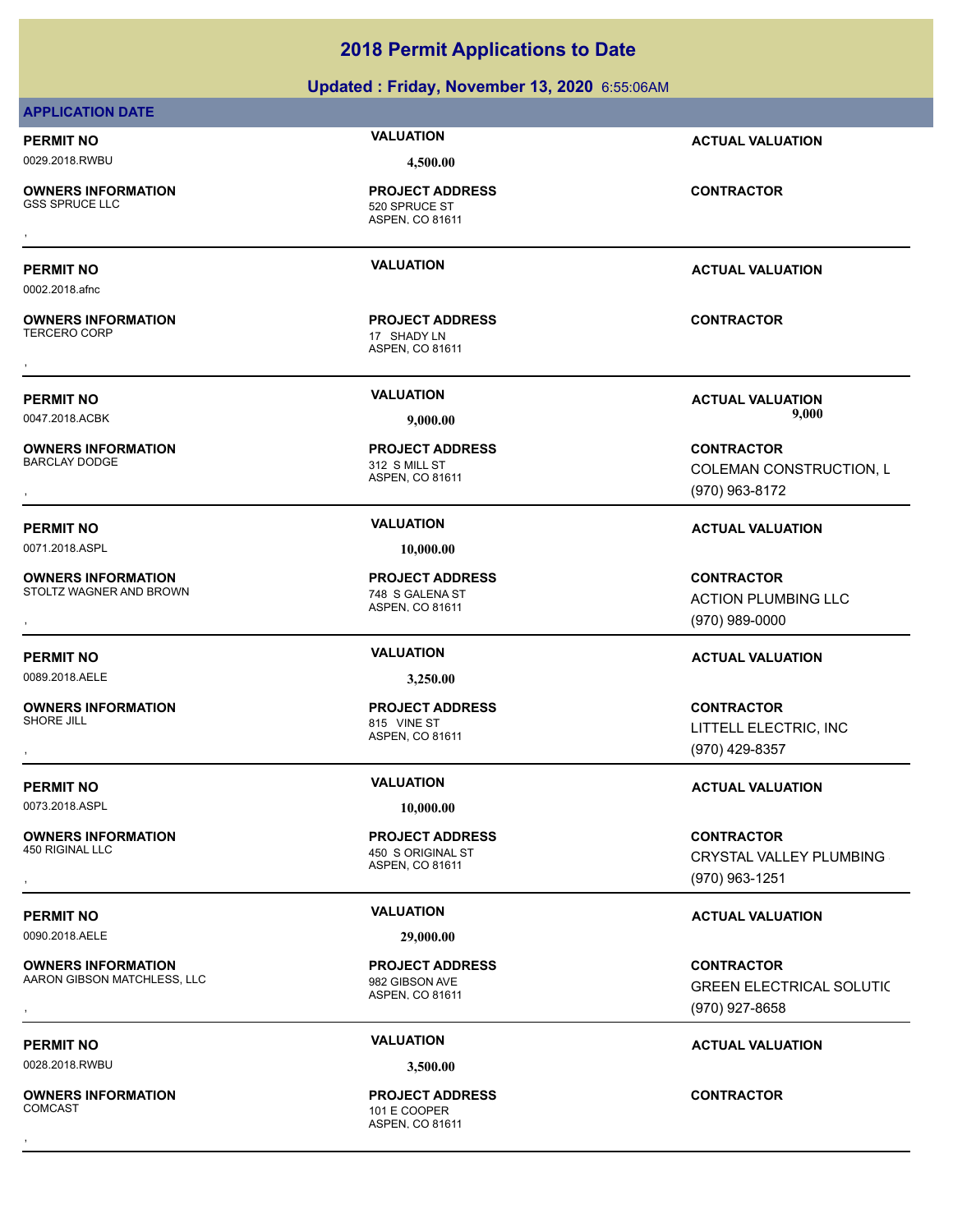# **Updated : Friday, November 13, 2020** 6:55:06AM

# **APPLICATION DATE**

0108.2018.AMEC **32,442.00**

**OWNERS INFORMATION**

DAVID AND NANCY PUSTKA 416 MOORE DR

**OWNERS INFORMATION**

ASPEN, CO 81611 **PROJECT ADDRESS**

0072.2018.ASPL **6,000.00**

ASPEN, CO 81611 1039 E COOPER **PROJECT ADDRESS**

**PERMIT NO VALUATION ACTUAL VALUATION**

, **CONTRACTOR** RIO GRANDE COMPANY (303) 375-0913

# **PERMIT NO VALUATION ACTUAL VALUATION**

, **CONTRACTOR** SUPERIOR PLUMBING & HEAT (970) 309-2714

## **4/25/18**

0121.2018.ARBK **0.00 0.00**

**OWNERS INFORMATION**

**OWNERS INFORMATION** STONE HILL PROPERTY LLC<br>506 W HALLAM ST 506 W HALLAM ST ASPEN, CO 81611

0022.2018.ASLU

**OWNERS INFORMATION**

0107.2018.AMEC **21,200.00**

**OWNERS INFORMATION**

**OWNERS INFORMATION** 800 MILL 303 LLC 800 MILL ST 515 W GILLESPIE ST ASPEN, CO 81611

**OWNERS INFORMATION**

ASPEN, CO 81611 11 SMUGGLER GROVE RD **PROJECT ADDRESS**

ASPEN, CO 81611 **PROJECT ADDRESS**

ASPEN, CO 81611 812 E COOPER AVE **PROJECT ADDRESS** , **CONTRACTOR**

ASPEN, CO 81611 155 LONE PINE RD **PROJECT ADDRESS**

ASPEN, CO 81611 **PROJECT ADDRESS**

ASPEN, CO 81611 925 GIBSON AVE **PROJECT ADDRESS**

**PERMIT NO CONSUMITY OF A CONSUMITY OF A CONSUMITY OF A CONSUMITY OF A CTUAL VALUATION** 

, **CONTRACTOR** BRIKOR ASSOCIATES, INC (970) 923-3088

**PERMIT NO VALUATION ACTUAL VALUATION** 0122.2018.ARBK **0.00 0.00**

> **CONTRACTOR** SH BUILT

# **PERMIT NO VALUATION ACTUAL VALUATION**

**PERMIT NO VALUATION ACTUAL VALUATION**

, **CONTRACTOR** GRAND VALLEY HVAC, LLC (970) 241-7967

PERMIT NO **SALUATION VALUATION CONSIDERENT ION ACTUAL VALUATION**<br>120,000 **123 2018 APPK** 120,000 **129 2018 120,000** 0123.2018.ARBK **120,000.00 120,000.00**

> **CONTRACTOR** ASPEN CONSTRUCTION, INC (970) 920-3960

**PERMIT NO CONSUMITY OF A CONSUMITY OF A CONSUMITY OF A CONSUMITY OF A CTUAL VALUATION** 0124.2018.ARBK **0.00 0.00**

, **CONTRACTOR** SHANE STEVENSON ENT (970) 963-1900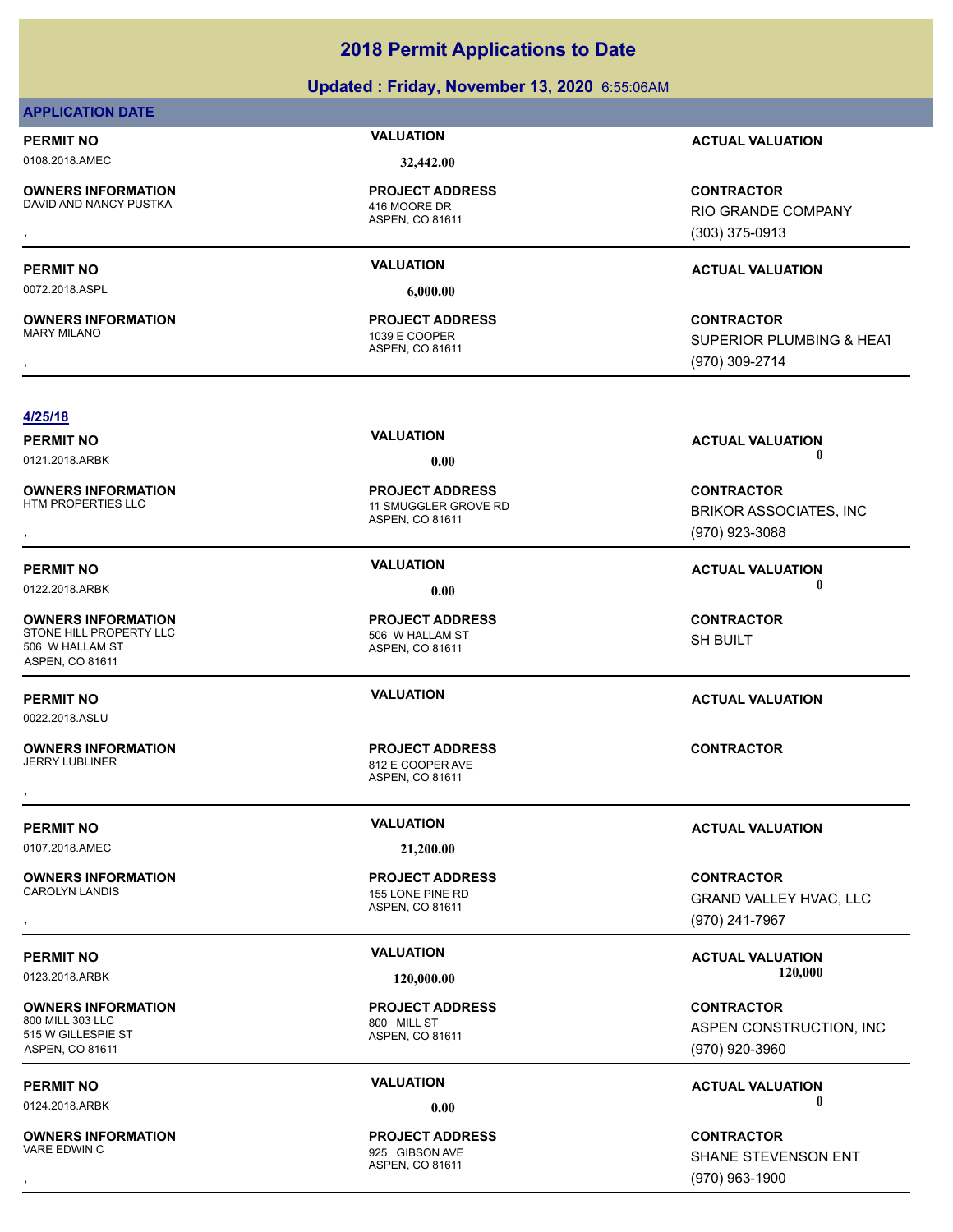# **Updated : Friday, November 13, 2020** 6:55:06AM **APPLICATION DATE PERMIT NO VALUATION ACTUAL VALUATION** 0026.2018.ENTP ASPEN, CO 81611 **OWNERS INFORMATION** 301 E HOPKINS **PROJECT ADDRESS** , **CONTRACTOR PERMIT NO VALUATION ACTUAL VALUATION** 0020.2018.asgn ASPEN, CO 81611 **OWNERS INFORMATION** 301 E HOPKINS **PROJECT ADDRESS** , **CONTRACTOR PERMIT NO VALUATION ACTUAL VALUATION** 0025.2018.RWBU **285,000.00** ASPEN, CO 81611 **OWNERS INFORMATION** ASPEN CONSOLIDATED SANITATION **CONSOLIDATED** SANITATION **PROJECT ADDRESS** 565 N MILL ST ASPEN, CO 81611 **PERMIT NO VALUATION ACTUAL VALUATION** 0087.2018.AELE **4,200.00** ASPEN, CO 81611 **OWNERS INFORMATION** & CYNTHIA CHASE JOBEN ASPEN, LLC - NOAH **SHORE** 330 GILLESPIE AVE **PROJECT ADDRESS OWNERS INFORMATION PROJECT ADDRESS ARE SONTRACTOR CONTRACTOR**<br>& CYNTHIA CHASE JOBEN ASPEN, LLC - NOAH 330 GILLESPIE AVE TRANCHER PROJECT ADDRESS TWIN PEAKS ELECTRIC, INC.<br>SHORE (970) 927-3920 **4/24/18 PERMIT NO VALUATION ACTUAL VALUATION** 0106.2018.AMEC **72,125.00** ASPEN, CO 81611 **OWNERS INFORMATION** ASPEN HIGHLANDS CONDO ASSN INC 75 PROSPECTOR RD **PROJECT ADDRESS OWNERS INFORMATION Material contract in the server of the PROJECT ADDRESS CONTRACTOR CONTRACTOR CONTRACTOR**<br>ASPEN HIGHLANDS CONDO ASSN INC Material and the server of the server of the server of the server of the server<br>AS **PERMIT NO VALUATION ACTUAL VALUATION** 0045.2018.afsr **10,000.00 OWNERS INFORMATION**<br>UNIT 3 LLC **PROJECT ADDRESS**

**OWNERS INFORMATION**<br>BILL & LYDIA ADDY

0025.2018.ENTP

**OWNERS INFORMATION**

ASPEN, CO 81611 124 JUAN ST

ASPEN, CO 81611 1470 RED BUTTE DR **PROJECT ADDRESS**

ASPEN, CO 81611 232 E BLEEKER ST **PROJECT ADDRESS** , **CONTRACTOR**

**PERMIT NO VALUATION ACTUAL VALUATION**

**CONTRACTOR**

TWIN PEAKS ELECTRIC, INC. (970) 927-3920

R & H MECHANICAL LLC (970) 328-2699

, **CONTRACTOR** FLAME OUT FIRE PROTECTIO (970) 927-4933

# **PERMIT NO VALUATION VALUATION VALUATION** 0118.2018.ARBK **0.00 0.00**

, **CONTRACTOR** MADIGAN & COMPANY (970) 319-2232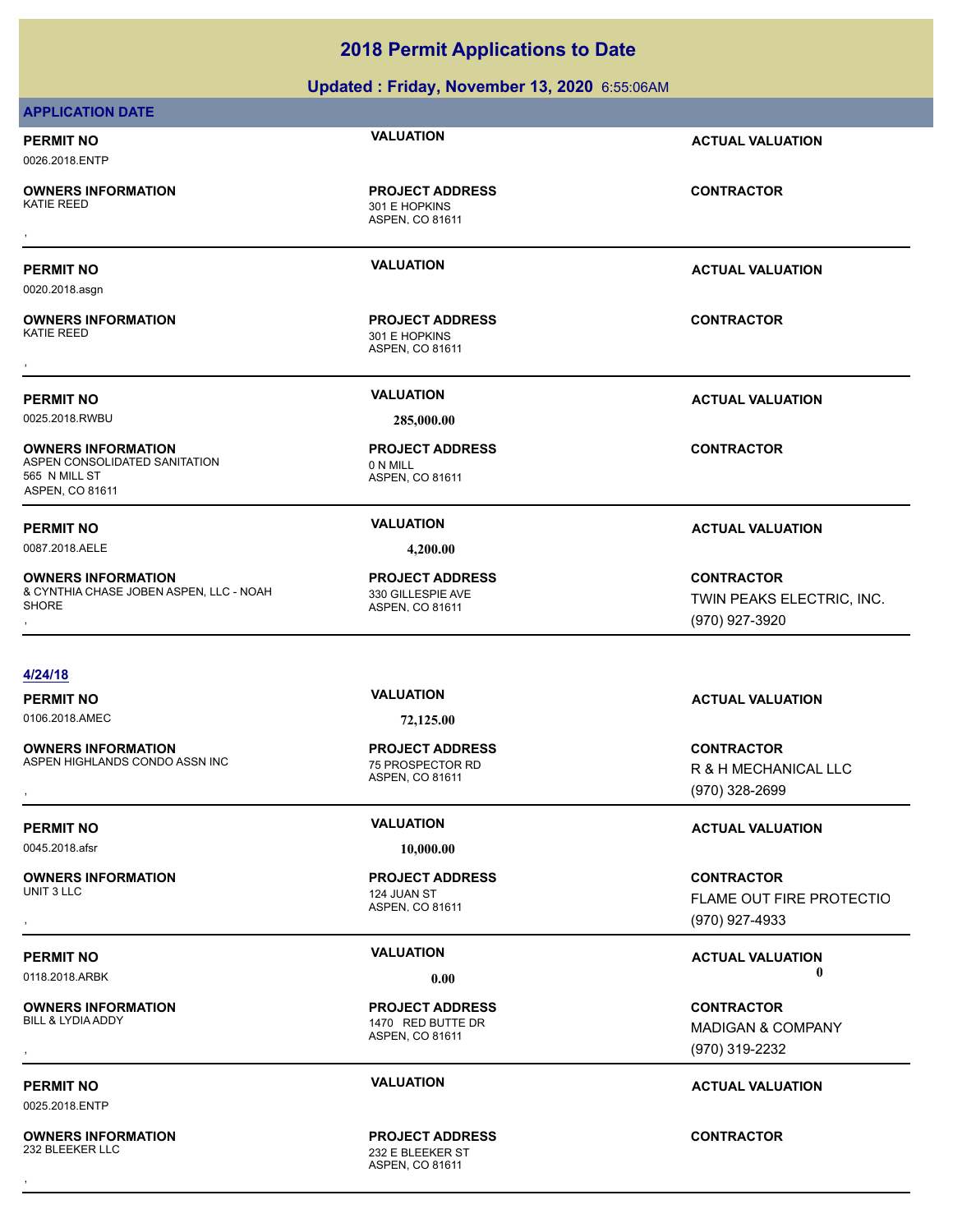# **Updated : Friday, November 13, 2020** 6:55:06AM

# **APPLICATION DATE**

**OWNERS INFORMATION** 303 EAST MAIN LLLP 303 E MAIN ST

**OWNERS INFORMATION**

**OWNERS INFORMATION**

**PROJECT ADDRESS**

ASPEN, CO 81611

0086.2018.AELE **24,000.00**

ASPEN, CO 81611 550 E MAIN ST **PROJECT ADDRESS**

0084.2018.AELE **2,000.00**

ASPEN, CO 81611 JOHN MARTIN DUVIKE INC **AND A SET A CONSTRANT AND A 420 E HYMAN AVE PROJECT ADDRESS**

ASPEN, CO 81611 **PROJECT ADDRESS OWNERS INFORMATION GET ALL SECURE ARE SERVED BET ADDRESS AND RESIDENT CONTRACTOR CONTRACTOR**<br>BOB CHASE THE CHASE GROUP **CONTRACTOR**<br>ASPEN. CO 81611

ASPEN, CO 81611 655 E DURANT AVE **PROJECT ADDRESS**

ASPEN, CO 81611 **211 MIDLAND PARK AVE PROJECT ADDRESS**

ASPEN, CO 81611 **PROJECT ADDRESS**

ASPEN, CO 81611 **PROJECT ADDRESS**

**PERMIT NO VALUATION ACTUAL VALUATION** 0046.2018.ACBK **37,147.00 37,147.00**

, **CONTRACTOR** ALEXANDER ROOFING CO. (970) 927-3647

# **PERMIT NO VALUATION ACTUAL VALUATION**

, **CONTRACTOR** ATLASTA SOLAR CENTER, LLC (970) 208-4870

# **PERMIT NO VALUATION ACTUAL VALUATION**

**OWNERS INFORMATION PROJECT ADDRESS CONTRACTOR**<br>JOHN MARTIN DUVIKE INC 420 E HYMAN AVE GREEN ELECTRICAL SOLUTIC<br>, ASPEN, CO 81611 GREEN ELECTRICAL SOLUTIC (970) 927-8658

**PERMIT NO VALUATION ACTUAL VALUATION**

# **PERMIT NO VALUATION ACTUAL VALUATION**

, **CONTRACTOR FLAME OUT FIRE PROTECTIO** (970) 927-4933

0120.2018.ARBK **10,000.00 10,000.00**

, **CONTRACTOR** AML CONSTRUCTION, INC (970) 945-1567

# **PERMIT NO VALUATION VALUATION VALUATION**

**CONTRACTOR**

# **PERMIT NO VALUATION VALUATION VALUATION**

, **CONTRACTOR** DURGIN ELECTRIC, LLC (970) 704-9473

0010.2018.AHPC

**OWNERS INFORMATION** BOB CHASE THE CHASE GROUP 620 E DURANT AVE

0046.2018.afsr **1,000.00**

**OWNERS INFORMATION**

**PERMIT NO VALUATION VALUATION VALUATION** 

**OWNERS INFORMATION**

0024.2018.RWBU **4,000.00**

**OWNERS INFORMATION** DESTINATION HOTELS 19 UTE PL 19 UTE PL ASPEN, CO 81611

0085.2018.AELE **11,827.00**

**OWNERS INFORMATION** PARKING CITY OF ASPEN 427 RIO GRANDE PL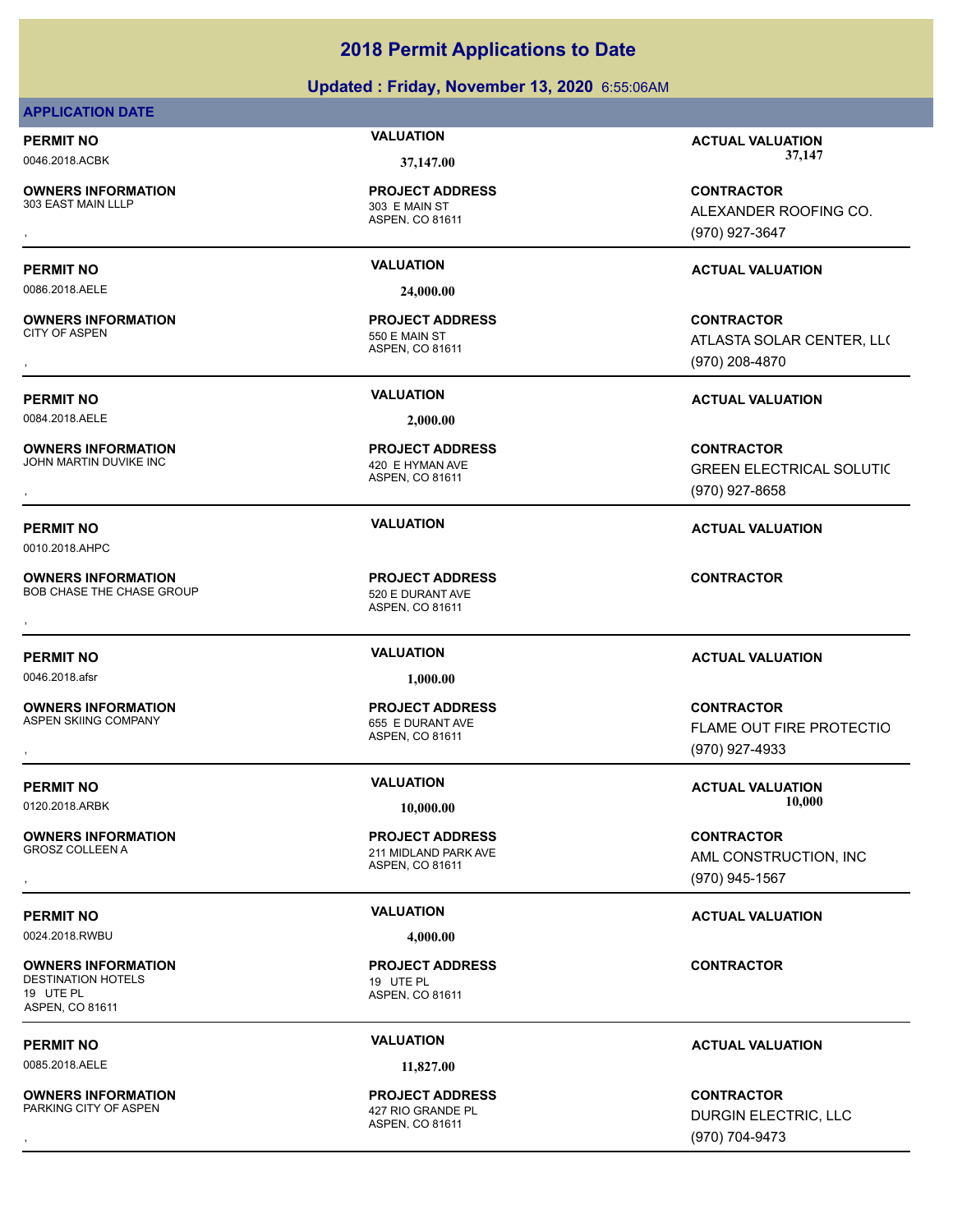| <b>PROJECT ADDRESS</b><br><b>CONTRACTOR</b><br>0073 THUNDERBOWL LN<br><b>KORU LTD</b><br>ASPEN, CO 81611<br>(970) 963-3217<br><b>VALUATION</b><br><b>ACTUAL VALUATION</b><br>23,500<br>23,500.00<br><b>PROJECT ADDRESS</b><br><b>CONTRACTOR</b><br>516 VINE ST<br>FRANZE, LUCAS<br>ASPEN, CO 81611<br>(970) 618-1764<br><b>VALUATION</b><br><b>ACTUAL VALUATION</b><br>16,888<br>16,888.00<br><b>PROJECT ADDRESS</b><br><b>CONTRACTOR</b><br>1310 RED BUTTE DR<br><b>KORU LTD</b><br>ASPEN, CO 81611<br>(970) 963-3217<br><b>VALUATION</b><br><b>ACTUAL VALUATION</b><br>0<br>0.00<br><b>PROJECT ADDRESS</b><br><b>CONTRACTOR</b><br>1250 SNOWBUNNY LN<br>ASPEN, CO 81611<br>(970) 945-5634<br><b>VALUATION</b><br><b>ACTUAL VALUATION</b><br>6,000.00<br><b>PROJECT ADDRESS</b><br><b>CONTRACTOR</b><br>1210 SNOWBUNNY LN<br>MEL'S PLUMBING & HEATING,<br>ASPEN, CO 81611<br>(970) 379-4721<br><b>VALUATION</b><br><b>ACTUAL VALUATION</b><br>12,500.00<br><b>PROJECT ADDRESS</b><br><b>CONTRACTOR</b><br>1201 TIEHACK RD<br>YOUNG SERVICES, LLC<br>ASPEN, CO 81611<br>(970) 384-2271<br><b>VALUATION</b><br><b>ACTUAL VALUATION</b><br>50,000.00<br><b>OWNERS INFORMATION</b><br><b>PROJECT ADDRESS</b><br><b>CONTRACTOR</b><br>CONNER WILLIAM E II LIVING TRU<br>303 W HOPKINS AVE<br>ASPEN, CO 81611<br>(970) 927-8071 | <b>PERMIT NO</b> | <b>VALUATION</b> | <b>ACTUAL VALUATION</b>   |
|----------------------------------------------------------------------------------------------------------------------------------------------------------------------------------------------------------------------------------------------------------------------------------------------------------------------------------------------------------------------------------------------------------------------------------------------------------------------------------------------------------------------------------------------------------------------------------------------------------------------------------------------------------------------------------------------------------------------------------------------------------------------------------------------------------------------------------------------------------------------------------------------------------------------------------------------------------------------------------------------------------------------------------------------------------------------------------------------------------------------------------------------------------------------------------------------------------------------------------------------------------------------------------------------------------------------------|------------------|------------------|---------------------------|
| <b>PERMIT NO</b><br>0102.2018.AMEC                                                                                                                                                                                                                                                                                                                                                                                                                                                                                                                                                                                                                                                                                                                                                                                                                                                                                                                                                                                                                                                                                                                                                                                                                                                                                         |                  |                  | T & E MARSHALL ENTERPRISI |
| <b>OWNERS INFORMATION</b><br>THUNDERBOWL PROPERTIES LLC<br>4/23/18<br><b>PERMIT NO</b><br>0117.2018.ARBK<br><b>OWNERS INFORMATION</b><br><b>LUCAS FRANZE</b><br><b>PERMIT NO</b><br>0114.2018.ARBK<br><b>OWNERS INFORMATION</b><br><b>GRINSPOON JEFREY REV TRUST</b><br><b>PERMIT NO</b><br>0116.2018.ARBK<br><b>OWNERS INFORMATION</b><br>ALTFELD PHILIP Z TRUST 1/2 IN<br><b>PERMIT NO</b><br>0069.2018.ASPL<br><b>OWNERS INFORMATION</b><br><b>TRACY STRAUS</b><br><b>PERMIT NO</b><br>0070.2018.ASPL<br><b>OWNERS INFORMATION</b><br>DAVID THIEMANN                                                                                                                                                                                                                                                                                                                                                                                                                                                                                                                                                                                                                                                                                                                                                                    |                  |                  |                           |
|                                                                                                                                                                                                                                                                                                                                                                                                                                                                                                                                                                                                                                                                                                                                                                                                                                                                                                                                                                                                                                                                                                                                                                                                                                                                                                                            |                  |                  |                           |
|                                                                                                                                                                                                                                                                                                                                                                                                                                                                                                                                                                                                                                                                                                                                                                                                                                                                                                                                                                                                                                                                                                                                                                                                                                                                                                                            |                  |                  |                           |
|                                                                                                                                                                                                                                                                                                                                                                                                                                                                                                                                                                                                                                                                                                                                                                                                                                                                                                                                                                                                                                                                                                                                                                                                                                                                                                                            |                  |                  |                           |
|                                                                                                                                                                                                                                                                                                                                                                                                                                                                                                                                                                                                                                                                                                                                                                                                                                                                                                                                                                                                                                                                                                                                                                                                                                                                                                                            |                  |                  |                           |
|                                                                                                                                                                                                                                                                                                                                                                                                                                                                                                                                                                                                                                                                                                                                                                                                                                                                                                                                                                                                                                                                                                                                                                                                                                                                                                                            |                  |                  |                           |
|                                                                                                                                                                                                                                                                                                                                                                                                                                                                                                                                                                                                                                                                                                                                                                                                                                                                                                                                                                                                                                                                                                                                                                                                                                                                                                                            |                  |                  |                           |
|                                                                                                                                                                                                                                                                                                                                                                                                                                                                                                                                                                                                                                                                                                                                                                                                                                                                                                                                                                                                                                                                                                                                                                                                                                                                                                                            |                  |                  |                           |
|                                                                                                                                                                                                                                                                                                                                                                                                                                                                                                                                                                                                                                                                                                                                                                                                                                                                                                                                                                                                                                                                                                                                                                                                                                                                                                                            |                  |                  |                           |
|                                                                                                                                                                                                                                                                                                                                                                                                                                                                                                                                                                                                                                                                                                                                                                                                                                                                                                                                                                                                                                                                                                                                                                                                                                                                                                                            |                  |                  |                           |
|                                                                                                                                                                                                                                                                                                                                                                                                                                                                                                                                                                                                                                                                                                                                                                                                                                                                                                                                                                                                                                                                                                                                                                                                                                                                                                                            |                  |                  | HAYES CONSTRUCTION, INC.  |
|                                                                                                                                                                                                                                                                                                                                                                                                                                                                                                                                                                                                                                                                                                                                                                                                                                                                                                                                                                                                                                                                                                                                                                                                                                                                                                                            |                  |                  |                           |
|                                                                                                                                                                                                                                                                                                                                                                                                                                                                                                                                                                                                                                                                                                                                                                                                                                                                                                                                                                                                                                                                                                                                                                                                                                                                                                                            |                  |                  |                           |
|                                                                                                                                                                                                                                                                                                                                                                                                                                                                                                                                                                                                                                                                                                                                                                                                                                                                                                                                                                                                                                                                                                                                                                                                                                                                                                                            |                  |                  |                           |
|                                                                                                                                                                                                                                                                                                                                                                                                                                                                                                                                                                                                                                                                                                                                                                                                                                                                                                                                                                                                                                                                                                                                                                                                                                                                                                                            |                  |                  |                           |
|                                                                                                                                                                                                                                                                                                                                                                                                                                                                                                                                                                                                                                                                                                                                                                                                                                                                                                                                                                                                                                                                                                                                                                                                                                                                                                                            |                  |                  |                           |
|                                                                                                                                                                                                                                                                                                                                                                                                                                                                                                                                                                                                                                                                                                                                                                                                                                                                                                                                                                                                                                                                                                                                                                                                                                                                                                                            |                  |                  |                           |
|                                                                                                                                                                                                                                                                                                                                                                                                                                                                                                                                                                                                                                                                                                                                                                                                                                                                                                                                                                                                                                                                                                                                                                                                                                                                                                                            |                  |                  |                           |
|                                                                                                                                                                                                                                                                                                                                                                                                                                                                                                                                                                                                                                                                                                                                                                                                                                                                                                                                                                                                                                                                                                                                                                                                                                                                                                                            |                  |                  |                           |
|                                                                                                                                                                                                                                                                                                                                                                                                                                                                                                                                                                                                                                                                                                                                                                                                                                                                                                                                                                                                                                                                                                                                                                                                                                                                                                                            |                  |                  |                           |
|                                                                                                                                                                                                                                                                                                                                                                                                                                                                                                                                                                                                                                                                                                                                                                                                                                                                                                                                                                                                                                                                                                                                                                                                                                                                                                                            |                  |                  |                           |
|                                                                                                                                                                                                                                                                                                                                                                                                                                                                                                                                                                                                                                                                                                                                                                                                                                                                                                                                                                                                                                                                                                                                                                                                                                                                                                                            |                  |                  |                           |
|                                                                                                                                                                                                                                                                                                                                                                                                                                                                                                                                                                                                                                                                                                                                                                                                                                                                                                                                                                                                                                                                                                                                                                                                                                                                                                                            |                  |                  |                           |
|                                                                                                                                                                                                                                                                                                                                                                                                                                                                                                                                                                                                                                                                                                                                                                                                                                                                                                                                                                                                                                                                                                                                                                                                                                                                                                                            |                  |                  |                           |
|                                                                                                                                                                                                                                                                                                                                                                                                                                                                                                                                                                                                                                                                                                                                                                                                                                                                                                                                                                                                                                                                                                                                                                                                                                                                                                                            |                  |                  |                           |
|                                                                                                                                                                                                                                                                                                                                                                                                                                                                                                                                                                                                                                                                                                                                                                                                                                                                                                                                                                                                                                                                                                                                                                                                                                                                                                                            |                  |                  |                           |
| 0<br>0119.2018.ARBK<br>0.00                                                                                                                                                                                                                                                                                                                                                                                                                                                                                                                                                                                                                                                                                                                                                                                                                                                                                                                                                                                                                                                                                                                                                                                                                                                                                                |                  |                  |                           |
| <b>VALUATION</b><br><b>PERMIT NO</b>                                                                                                                                                                                                                                                                                                                                                                                                                                                                                                                                                                                                                                                                                                                                                                                                                                                                                                                                                                                                                                                                                                                                                                                                                                                                                       |                  |                  |                           |
| Updated: Friday, November 13, 2020 6:55:06AM<br><b>APPLICATION DATE</b><br><b>ACTUAL VALUATION</b>                                                                                                                                                                                                                                                                                                                                                                                                                                                                                                                                                                                                                                                                                                                                                                                                                                                                                                                                                                                                                                                                                                                                                                                                                         |                  |                  |                           |

0103.2018.AMEC **5,500.00**

**OWNERS INFORMATION**

ASPEN, CO 81611 835 E HYMAN AVE **PROJECT ADDRESS**

**OWNERS INFORMATION PROJECT ADDRESS CONTRACTOR**<br>JOSEPH CASTRO 835 E HYMAN AVE T & E MARSHALL ENTERPRISI<br>, ASPEN. CO 81611 T & E MARSHALL ENTERPRISI (970) 927-8071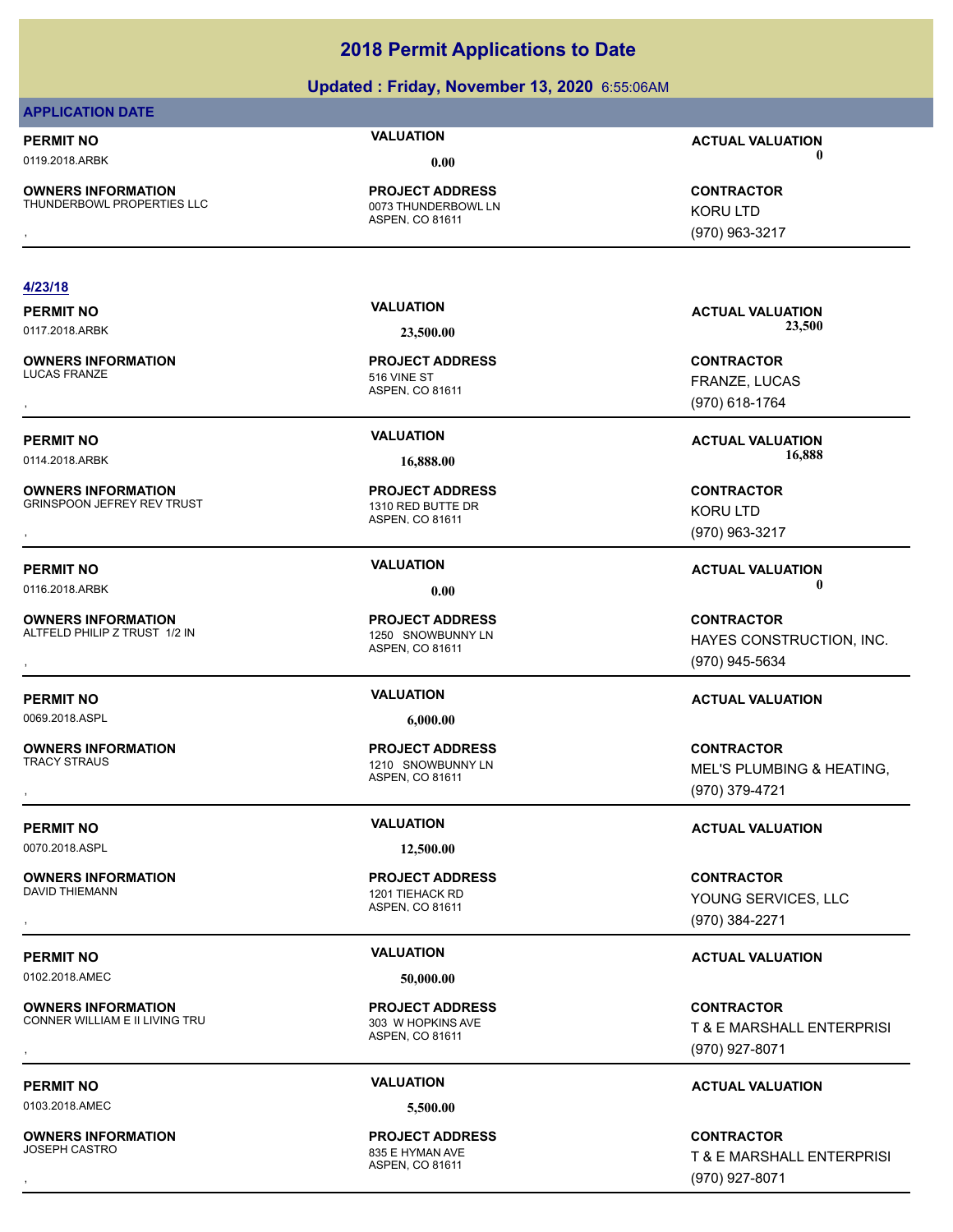# **Updated : Friday, November 13, 2020** 6:55:06AM

# **APPLICATION DATE**

**OWNERS INFORMATION** ASPEN SQUARE CONDOMINIUM ASSOC 617 E COOPER AVE 617 E COOPER AVE ASPEN, CO 81611

0068.2018.ASPL **15,000.00**

**OWNERS INFORMATION**

0105.2018.AMEC **3,500.00**

**OWNERS INFORMATION**<br>ASPEN SKIING COMPANY

0083.2018.AELE **5,000.00**

**OWNERS INFORMATION** ASPEN SKIING COMPANY 655 E DURANT AVE

0104.2018.AMEC **2,800.00**

**OWNERS INFORMATION** TODD CLARK 731 S MILL ST

**OWNERS INFORMATION** DANIEL BECKER 132 VINE ST

**OWNERS INFORMATION**

0021.2018.ASLU

**OWNERS INFORMATION**

ASPEN, CO 81611 **PROJECT ADDRESS**

ASPEN, CO 81611 1039 E COOPER AVE **PROJECT ADDRESS**

ASPEN, CO 81611 655 E DURANT AVE **PROJECT ADDRESS**

ASPEN, CO 81611 **PROJECT ADDRESS**

ASPEN, CO 81611 **PROJECT ADDRESS**

ASPEN, CO 81611

1419 CRYSTAL LAKE RD **PROJECT ADDRESS**

ASPEN, CO 81611 845 MEADOWS RD **PROJECT ADDRESS** , **CONTRACTOR**

**PERMIT NO VALUATION ACTUAL VALUATION** 0045.2018.ACBK **0.00 0.00**

> **CONTRACTOR EXTERIOR SOLUTIONS GROU** (303) 570-5336

# **PERMIT NO VALUATION ACTUAL VALUATION**

, **CONTRACTOR** CHENEY PLUMBING & HEATIN (970) 963-0275

# **PERMIT NO VALUATION ACTUAL VALUATION**

**OWNERS INFORMATION PROJECT ADDRESS CONTRACTOR**<br>ASPEN SKIING COMPANY 655 E DURANT AVE GRAND VALLEY HVAC, LLC<br>, ASPEN, CO 81611 GRAND VALLEY HVAC, LLC (970) 241-7967

# **PERMIT NO VALUATION ACTUAL VALUATION**

, **CONTRACTOR** DAVID ELECTRIC (970) 947-9413

# **PERMIT NO VALUATION ACTUAL VALUATION**

, **CONTRACTOR** T & E MARSHALL ENTERPRISI (970) 927-8071

**PERMIT NO CONSUMITY OF A CONSUMITY OF A CONSUMITY OF A CONSUMITY OF A CTUAL VALUATION** 0115.2018.ARBK **25,000.00 25,000.00**

, **CONTRACTOR** SINCLAIR CONSTRUCTION (970) 379-4031

**PERMIT NO VALUATION ACTUAL VALUATION** 0113.2018.ARBK **0.00 0.00**

**OWNERS INFORMATION PROJECT ADDRESS CONTRACTOR**<br>BIG DOG FAMILLY, LLC 1419 CRYSTAL LAKE RD CLEARWATER CONSTRUCTIC<br>, ASPEN, CO 81611 **CLEARWATER CONSTRUCTIO** (970) 379-3709

**PERMIT NO VALUATION ACTUAL VALUATION**

**PROJECT ADDRESS**

ASPEN, CO 81611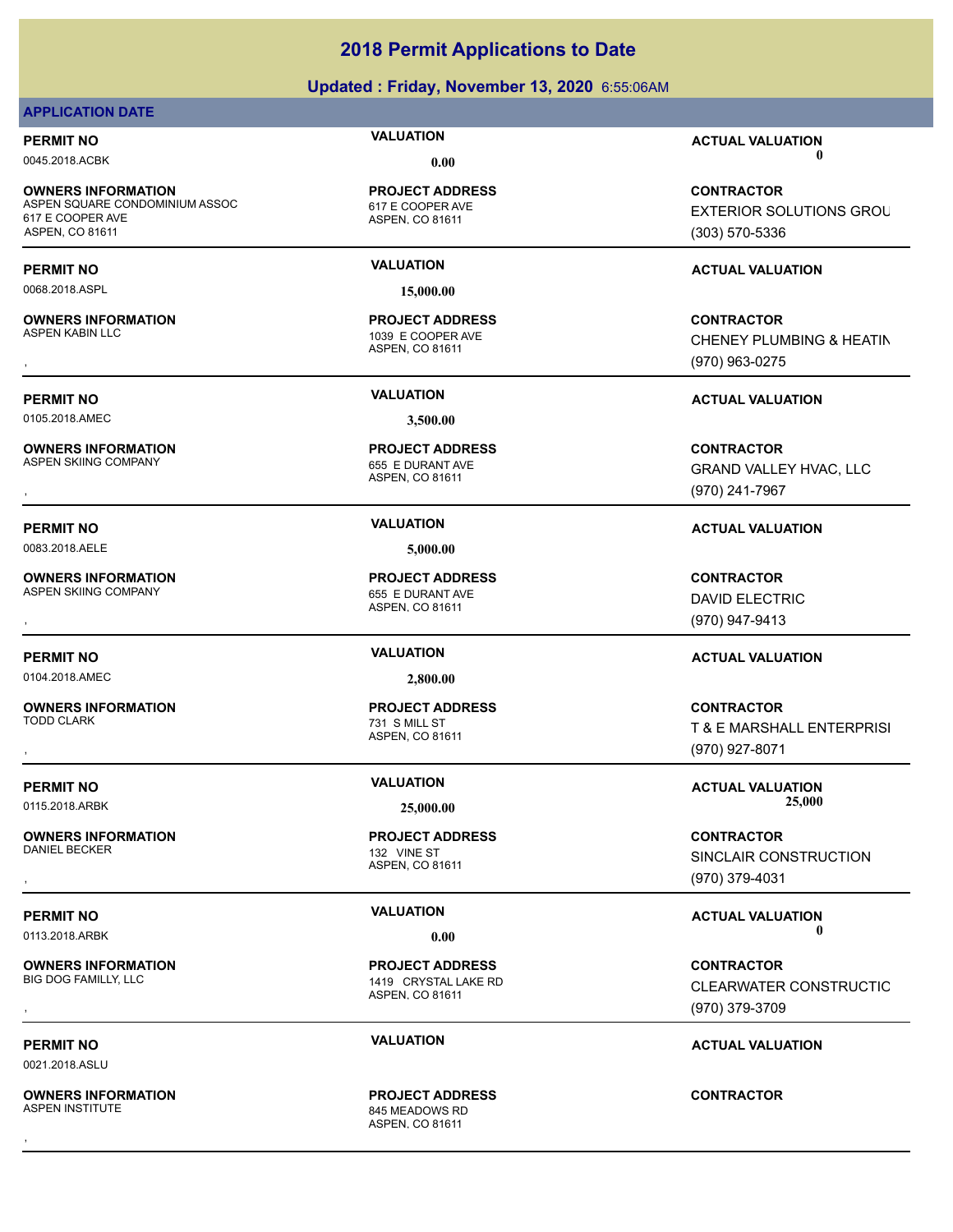|                                                          | Updated: Friday, November 13, 2020 6:55:06AM                      |                                                                     |
|----------------------------------------------------------|-------------------------------------------------------------------|---------------------------------------------------------------------|
| <b>APPLICATION DATE</b>                                  |                                                                   |                                                                     |
| <b>PERMIT NO</b>                                         | <b>VALUATION</b>                                                  | <b>ACTUAL VALUATION</b>                                             |
| 0022.2018.RWBU                                           | 2,500.00                                                          |                                                                     |
| <b>OWNERS INFORMATION</b><br><b>COMCAST</b>              | <b>PROJECT ADDRESS</b><br>303 E MAIN<br>ASPEN, CO 81611           | <b>CONTRACTOR</b>                                                   |
| 4/20/18                                                  |                                                                   |                                                                     |
| <b>PERMIT NO</b>                                         | <b>VALUATION</b>                                                  | <b>ACTUAL VALUATION</b>                                             |
| 0100.2018.AMEC                                           | 65,000.00                                                         |                                                                     |
| <b>OWNERS INFORMATION</b><br>LIFT 1A LLC                 | <b>PROJECT ADDRESS</b><br>126 JUAN ST<br>ASPEN, CO 81611          | <b>CONTRACTOR</b><br>COMFORT AIR OF GRAND JUN<br>(970) 254-1170     |
| <b>PERMIT NO</b><br>0101.2018.AMEC                       | <b>VALUATION</b>                                                  | <b>ACTUAL VALUATION</b>                                             |
| <b>OWNERS INFORMATION</b><br>LIFT 1A LLC                 | <b>PROJECT ADDRESS</b><br>128 JUAN ST<br>ASPEN, CO 81611          | <b>CONTRACTOR</b><br>COMFORT AIR OF GRAND JUN<br>(970) 254-1170     |
| <b>PERMIT NO</b>                                         | <b>VALUATION</b>                                                  | <b>ACTUAL VALUATION</b>                                             |
| 0065.2018.ASPL                                           | 5,000.00                                                          |                                                                     |
| <b>OWNERS INFORMATION</b><br><b>JESSICA TERESA BAER</b>  | <b>PROJECT ADDRESS</b><br>185 FORGE RD<br>ASPEN, CO 81611         | <b>CONTRACTOR</b><br>NELSONS PLUMBING, LLC<br>(970) 963-9390        |
| <b>PERMIT NO</b>                                         | <b>VALUATION</b>                                                  | <b>ACTUAL VALUATION</b>                                             |
| 0111.2018.ARBK                                           | 5,780,809.00                                                      | 5,780,809                                                           |
| <b>OWNERS INFORMATION</b><br>KARYN & WILLIAM SILVERSTEIN | <b>PROJECT ADDRESS</b><br>905 CHATFIELD RD<br>ASPEN, CO 81611     | <b>CONTRACTOR</b><br><b>GF WOODS CONSTRUCTION</b><br>(970) 948-6483 |
| <b>PERMIT NO</b>                                         | <b>VALUATION</b>                                                  | <b>ACTUAL VALUATION</b>                                             |
| 0001.2018.afnc                                           |                                                                   |                                                                     |
| <b>OWNERS INFORMATION</b><br><b>JORDAN SARICK</b>        | <b>PROJECT ADDRESS</b><br>1472 SIERRA VISTA DR<br>ASPEN, CO 81611 | <b>CONTRACTOR</b>                                                   |
|                                                          |                                                                   |                                                                     |

0066.2018.ASPL **2,133.00**

**OWNERS INFORMATION**

ASPEN, CO 81611 1018 E HYMAN AVE **PROJECT ADDRESS**

**OWNERS INFORMATION** C/O ANDREW HECHT ASPEN CORE VENTURES, LLC 535 E HYMAN AVE

ASPEN, CO 81611 **PROJECT ADDRESS**

, **CONTRACTOR** PINNACLE PLUMBING SERVIC

# **PERMIT NO CONSUMITY ACTUAL VALUATION VALUATION ACTUAL VALUATION** 0044.2018.ACBK **0.00 0.00**

**OWNERS INFORMATION CORE VENTURES, LLC CORPORT ADDRESS CONTRACTOR CONTRACTOR**<br>C/O ANDREW HECHT ASPEN CORE VENTURES, LLC ASPEN. CO 81611 **CONTRACTOR CONSTRUCTION ASPEN. CO 81611**<br>GF WOODS CONSTRUCTION I **GF WOODS CONSTRUCTION I** (970) 948-6483

# **2018 Permit Applications to Date**

# **PERMIT NO VALUATION VALUATION VALUATION**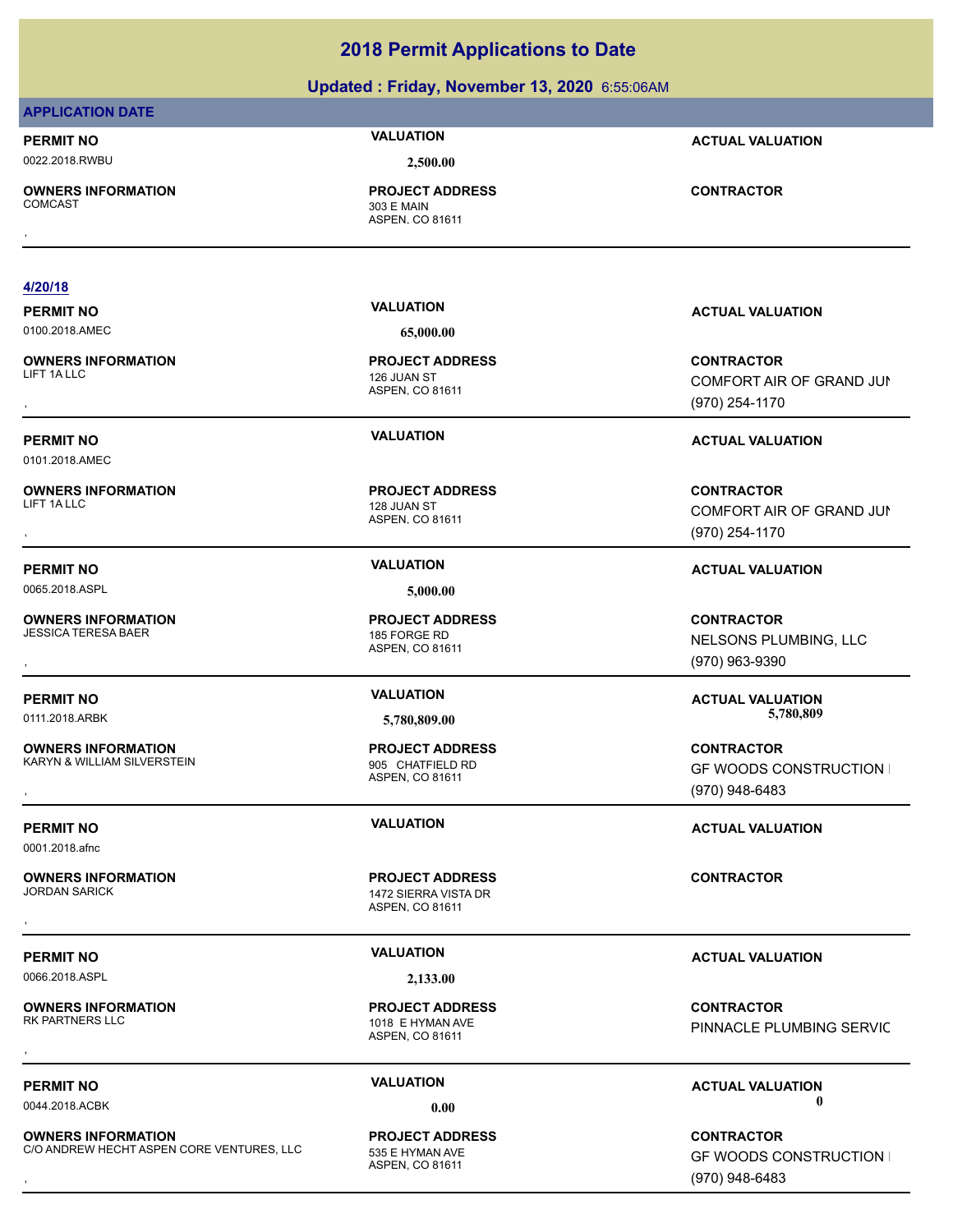| <b>PERMIT NO</b>                                                                 | <b>VALUATION</b>                                               | <b>ACTUAL VALUATION</b>                              |
|----------------------------------------------------------------------------------|----------------------------------------------------------------|------------------------------------------------------|
| 0112.2018.ARBK                                                                   | 0.00                                                           |                                                      |
| <b>OWNERS INFORMATION</b><br>ROBERT SCHERER                                      | <b>PROJECT ADDRESS</b><br>239 GILBERT ST<br>ASPEN, CO 81611    | <b>CONTRACTOR</b><br>SHERLOCK HOMES/HS BUILT         |
|                                                                                  |                                                                |                                                      |
| PERMIT NO                                                                        | <b>VALUATION</b>                                               | <b>ACTUAL VALUATION</b>                              |
| 0020.2018.ASLU                                                                   |                                                                |                                                      |
| <b>OWNERS INFORMATION</b><br>MAZZA ANTHONY J<br>205 S MILL ST<br>ASPEN, CO 81611 | <b>PROJECT ADDRESS</b><br>406 E HOPKINS AVE<br>ASPEN, CO 81611 | <b>CONTRACTOR</b>                                    |
| PERMIT NO                                                                        | <b>VALUATION</b>                                               | <b>ACTUAL VALUATION</b>                              |
| 0110.2018.ARBK                                                                   | 925,000.00                                                     | 925,000                                              |
| <b>OWNERS INFORMATION</b><br>SARAH SHEA                                          | <b>PROJECT ADDRESS</b><br>520 S ORIGINAL ST                    | <b>CONTRACTOR</b>                                    |
|                                                                                  | ASPEN, CO 81611                                                | <b>GF WOODS CONSTRUCTION I</b><br>(970) 948-6483     |
| PERMIT NO                                                                        | <b>VALUATION</b>                                               | <b>ACTUAL VALUATION</b>                              |
| 0067.2018.ASPL                                                                   | 9,000.00                                                       |                                                      |
| <b>OWNERS INFORMATION</b><br>SHAWNA WEINSTEIN                                    | <b>PROJECT ADDRESS</b><br>610 S WEST END ST<br>ASPEN, CO 81611 | <b>CONTRACTOR</b><br><b>RAK PLUMBING AND HEATING</b> |
|                                                                                  |                                                                | (970) 379-7907                                       |
| <b>PERMIT NO</b>                                                                 | <b>VALUATION</b>                                               | <b>ACTUAL VALUATION</b>                              |
| 0099.2018.AMEC                                                                   | 500.00                                                         |                                                      |
| <b>OWNERS INFORMATION</b><br>SHAWNA WEINSTEIN                                    | <b>PROJECT ADDRESS</b><br>610 S WEST END ST<br>ASPEN, CO 81611 | <b>CONTRACTOR</b><br>RAK PLUMBING AND HEATING        |
|                                                                                  |                                                                | (970) 379-7907                                       |
|                                                                                  |                                                                |                                                      |
| 4/19/18                                                                          | <b>VALUATION</b>                                               |                                                      |
| <b>PERMIT NO</b>                                                                 |                                                                | <b>ACTUAL VALUATION</b>                              |

0063.2018.ASPL **7,500.00**

**OWNERS INFORMATION** HENRY FREDERICK B 100 W HALLAM ST 100 W HALLAM ST ASPEN, CO 81611

**APPLICATION DATE**

**OWNERS INFORMATION** 608 W HOPKINS AVE ASPEN, CO 81611

0080.2018.AELE **10,000.00**

**OWNERS INFORMATION** ICONIC PROPERTIES- JEROME, LLC<br>330 E MAIN ST

ASPEN, CO 81611 **PROJECT ADDRESS**

ASPEN, CO 81611 608 W HOPKINS AVE **PROJECT ADDRESS**

ASPEN, CO 81611 **PROJECT ADDRESS** **CONTRACTOR** CRYSTAL VALLEY PLUMBING (970) 963-1251

# PERMIT NO **SALUATION VALUATION VALUATION ACTUAL VALUATION ACTUAL VALUATION** 0109.2018.ARBK **27,600.00 27,600.00**

**CONTRACTOR** RED EAGLE CONSTRUCTION (970) 927-3100

# **PERMIT NO CONSUMPTER ACTUAL VALUATION VALUATION ACTUAL VALUATION**

, **CONTRACTOR** R & A ENTERPRISES OF CARE (970) 945-6500

# **2018 Permit Applications to Date**

# **Updated : Friday, November 13, 2020** 6:55:06AM

SHERLOCK HOMES/HS BUILT

RAK PLUMBING AND HEATING (970) 379-7907

RAK PLUMBING AND HEATING (970) 379-7907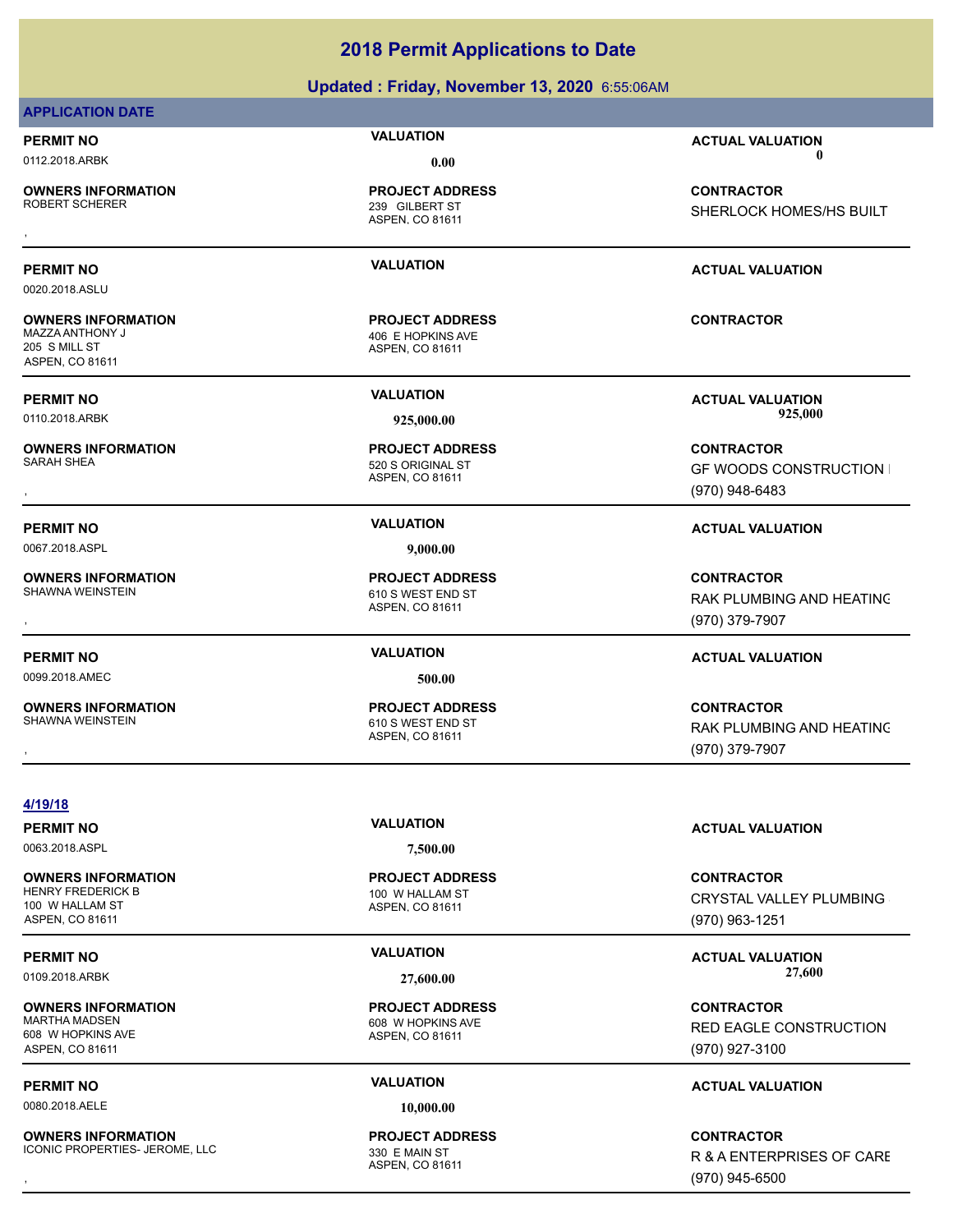# **Updated : Friday, November 13, 2020** 6:55:06AM

# **APPLICATION DATE**

0064.2018.ASPL **2,500.00**

**OWNERS INFORMATION**

ASPEN, CO 81611 1039 E COOPER AVE **PROJECT ADDRESS**

0082.2018.AELE **700.00**

**OWNERS INFORMATION**

**OWNERS INFORMATION**

0009.2018.AHPC

**OWNERS INFORMATION** ISIS BUILDING LLC 400 E HOPKINS

**OWNERS INFORMATION** ASPEN GROVE ASSOCIATES LLC<br>525 E COOPER ST

**PERMIT NO VALUATION VALUATION VALUATION** 

0081.2018.AELE **38,000.00**

**OWNERS INFORMATION** FRAME-DENIM 535 E HYMAN

ASPEN, CO 81611 215 S MONARCH ST **PROJECT ADDRESS**

ASPEN, CO 81611 811 E HOPKINS AVE **PROJECT ADDRESS**

ASPEN, CO 81611 **PROJECT ADDRESS** , **CONTRACTOR**

ASPEN, CO 81611 **PROJECT ADDRESS**

ASPEN, CO 81611 **PROJECT ADDRESS**

**PERMIT NO VALUATION ACTUAL VALUATION**

**OWNERS INFORMATION PROJECT ADDRESS CONTRACTOR**<br>ASPEN KABIN LLC 1039 E COOPER AVE ASPEN WATERWISE, LLC<br>, ASPEN, CO 81611 ASPEN WATERWISE, LLC (970) 925-1914

# **PERMIT NO VALUATION ACTUAL VALUATION**

, **CONTRACTOR** SUNWEST ELECTRIC, INC. (970) 927-6738

**PERMIT NO VALUATION ACTUAL VALUATION** 0108.2018.ARBK **150,000.00 150,000.00**

, **CONTRACTOR GARRET CONSTRUCTION, INC** (970) 948-3695

**PERMIT NO VALUATION ACTUAL VALUATION**

**PERMIT NO CONSUMITY OF A CONSUMITY OF A CONSUMITY OF A CONSUMITY OF A CTUAL VALUATION** 0042.2018.ACBK **0.00 0.00**

**OWNERS INFORMATION LEADURED SECUTES ARE INCORREDUCED SECURE SECURE SECURE SECURE SECURE SECURE SECURE SECURE S<br>ASPEN GROVE ASSOCIATES LLC LEADURE SECURE SECURE SECURE SECURE SECURE SECURE SECURE SECURE SECURE SECURE SECUR** GIANT PROPERTIES, INC (970) 925-7260

, **CONTRACTOR** LASSITER ELECTRIC, INC (970) 927-4656

# **4/18/18**

0078.2018.AELE **18,000.00**

**OWNERS INFORMATION**

0043.2018.afsr **9,003.00**

**OWNERS INFORMATION** COOPER DUPLEX LLC **1154 E COOPER AVE** 

ASPEN, CO 81611 835 E HYMAN AVE **PROJECT ADDRESS**

ASPEN, CO 81611 **PROJECT ADDRESS**

# **PERMIT NO VALUATION ACTUAL VALUATION**

, **CONTRACTOR** RB ELECTRIC LLC (970) 379-7625

# **PERMIT NO VALUATION ACTUAL VALUATION**

, **CONTRACTOR** AUDIO EDGE, INC (970) 319-0100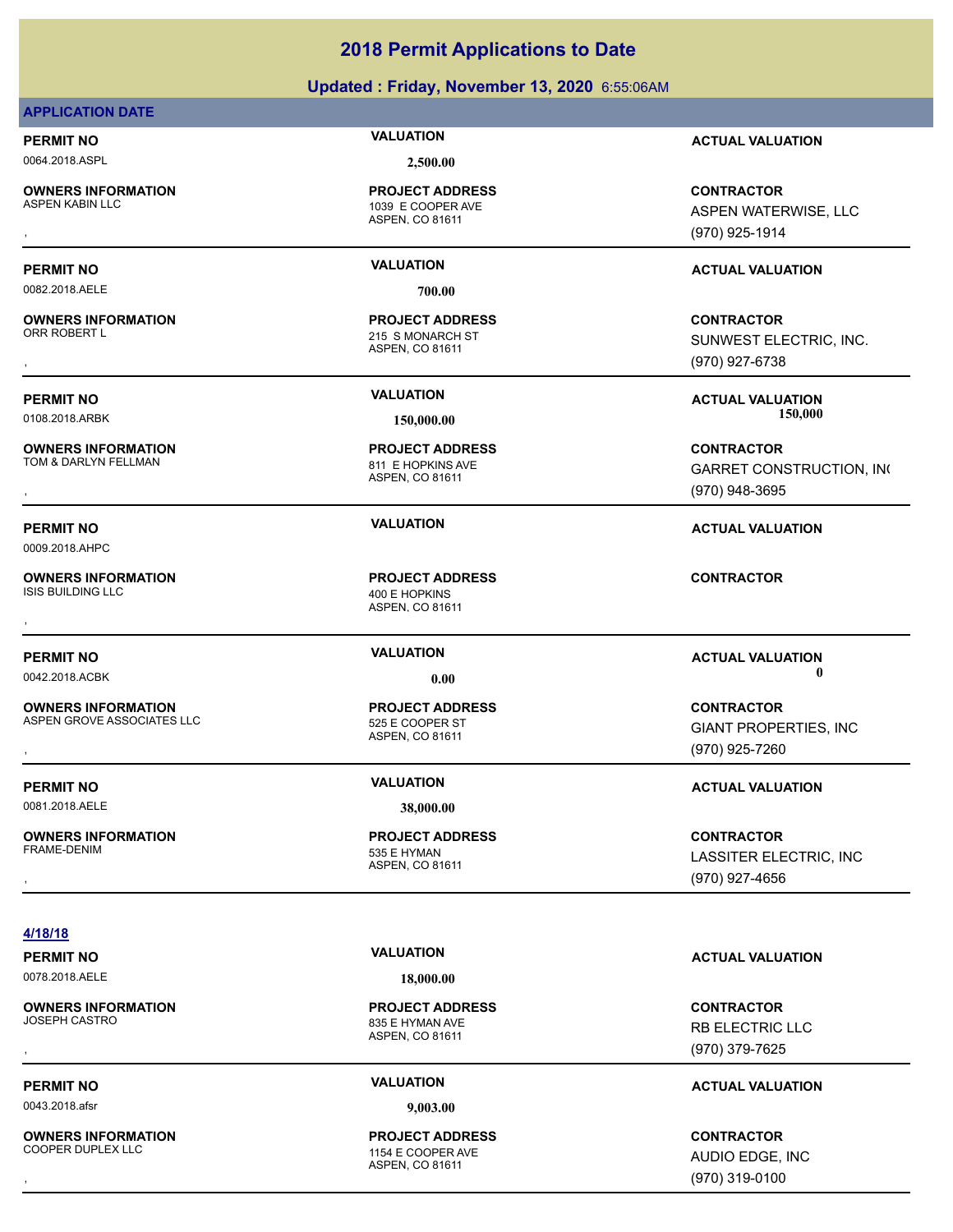**Updated : Friday, November 13, 2020** 6:55:06AM

# **APPLICATION DATE PERMIT NO VALUATION ACTUAL VALUATION** 0079.2018.AELE **150,000.00 OWNERS INFORMATION** DURANT MALL CONDO ASSOCIATION 720 E DURANT AVE

ASPEN, CO 81611-1993 **PROJECT ADDRESS**

ASPEN, CO 81611 710 E DURANT **PROJECT ADDRESS** , **CONTRACTOR**

ASPEN, CO 81611-2136

1015 WATERS AVE **PROJECT ADDRESS**

ASPEN, CO 81611

ASPEN, CO 81611

**PROJECT ADDRESS**

**PROJECT ADDRESS**

, **CONTRACTOR** TWO PEAKS ELECTRIC, LLC (970) 379-2845

# **PERMIT NO VALUATION ACTUAL VALUATION**

**PERMIT NO VALUATION ACTUAL VALUATION**

**PERMIT NO VALUATION ACTUAL VALUATION**

**PERMIT NO VALUATION ACTUAL VALUATION**

, **CONTRACTOR** ALPINE SIGN SHOP, INC

# **PERMIT NO VALUATION ACTUAL VALUATION**

, **CONTRACTOR** WESTERN STATES FIRE PROT (303) 792-0022

# **PERMIT NO VALUATION VALUATION VALUATION**

**OWNERS INFORMATION GOVERNED BY A SERVICE PROJECT ADDRESS ARE SERVICE CONTRACTOR**<br>RESIDENCES AT LITTLE NELL **A SPEN A SPEN, CO 81611**<br>ASPEN, CO 81611 (970) 945-6500 R & A ENTERPRISES OF CARE (970) 945-6500

# **PERMIT NO CONSUMITY OF A CONSUMITY OF A CONSUMITY OF A CONSUMITY OF A CTUAL VALUATION**

**OWNERS INFORMATION CORE VENTURES, LLC FROJECT ADDRESS FRAGGES FINE STOVES & FIREPLACE<br>C/O ANDREW HECHT ASPEN CORE VENTURES, LLC FRAGGENTION ASPEN. CO 81611<br>, GTO) 240-3647** ALPINE STOVES & FIREPLACE (970) 240-3647

0018.2018.asgn

**OWNERS INFORMATION**

0019.2018.ASLU

**OWNERS INFORMATION**<br>HEMMING EVELYN F , **CONTRACTOR**

0008.2018.AHPC

**OWNERS INFORMATION** HILLSTONE RESTAURANT GROUP 304 E HOPKINS **OWNERS INFORMATION CONTRACTOR REGIST OF PROJECT ADDRESS CONTRACTOR CONTRACTOR**<br>HILLSTONE RESTAURANT GROUP 304 E HOPKINS<br>ASPEN. CO 81611

0019.2018.asgn

**OWNERS INFORMATION** GELD LLC 520 E HYMAN

0042.2018.afsr **500.00**

**OWNERS INFORMATION** STEVEN & NANCY CROWN CONTROL CONTROL CONTROL CONTROL CONTROL OF THE ORIGINAL CONTROL OF THE ORIGINAL CONTROL OF THE ORIGINAL CONTROL OF THE ORIGINAL CONTROL OF THE ORIGINAL CONTROL OF THE ORIGINAL CONTROL OF THE ORIGINAL C

0077.2018.AELE **100,000.00**

**OWNERS INFORMATION** RESIDENCES AT LITTLE NELL 501 E DEAN

0098.2018.AMEC **18,825.00**

**OWNERS INFORMATION** C/O ANDREW HECHT ASPEN CORE VENTURES, LLC 517 F HYMAN

ASPEN, CO 81611

**PROJECT ADDRESS**

ASPEN, CO 81611 **PROJECT ADDRESS**

ASPEN, CO 81611 **PROJECT ADDRESS**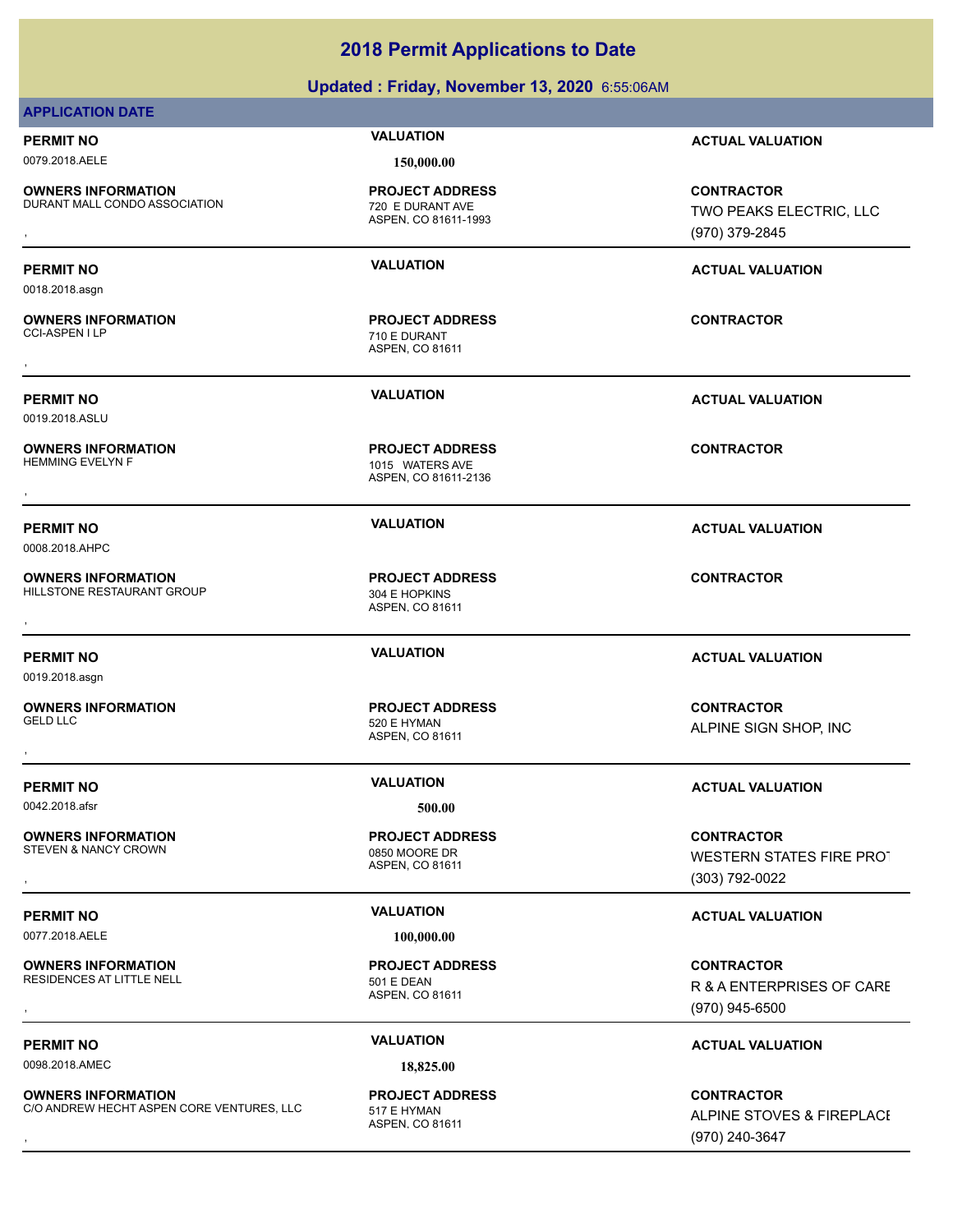# **Updated : Friday, November 13, 2020** 6:55:06AM

# **APPLICATION DATE**

0044.2018.afsr **9,003.00**

**OWNERS INFORMATION**

ASPEN, CO 81611 332 N RIVERSIDE AVE **PROJECT ADDRESS**

## **4/17/18**

0073.2018.AELE **12,000.00**

**OWNERS INFORMATION**

0074.2018.AELE **15,000.00**

**OWNERS INFORMATION** HANRAHAN RUTH LOWENS 805 BONITA DR

0021.2018.RWBU **32,883.00**

**OWNERS INFORMATION** RUTH OWENS HANARAHAN 805 BONITA DR

0097.2018.AMEC **1,000.00**

**OWNERS INFORMATION** HENRY FREDERICK B 100 W HALLAM ST 100 W HALLAM ST ASPEN, CO 81611

**OWNERS INFORMATION**

0075.2018.AELE **9,000.00**

**OWNERS INFORMATION** JOHNS & BILLIE WHITEHURST 610 S WEST END ST

0076.2018.AELE **10,275.00**

**OWNERS INFORMATION** ROGER & DONNA WEST **EXECUTE:** THE STATE ROGER & DONNA WEST

ASPEN, CO 81611 1210 SNOWBUNNY LN **PROJECT ADDRESS**

ASPEN, CO 81611 **PROJECT ADDRESS**

ASPEN, CO 81611 **PROJECT ADDRESS** , **CONTRACTOR**

ASPEN, CO 81611 **PROJECT ADDRESS**

ASPEN, CO 81611 135 E COOPER AVE **PROJECT ADDRESS**

ASPEN, CO 81611 **PROJECT ADDRESS OWNERS INFORMATION GOVERNEY ARE SERVED BY A SPEN. CONTROLLY A SPEN. CORRESS CONTRACTOR CONTRACTOR**<br>JOHNS & BILLIE WHITEHURST **A SPEN. CO 81611** ASPEN. CO 81611 **BELECTRIC** (970) 923-5844

ASPEN, CO 81611 **PROJECT ADDRESS**

**PERMIT NO VALUATION ACTUAL VALUATION**

, **CONTRACTOR** AUDIO EDGE, INC (970) 319-0100

# **PERMIT NO VALUATION ACTUAL VALUATION**

, **CONTRACTOR** SUNWEST ELECTRIC, INC. (970) 927-6738

# **PERMIT NO VALUATION ACTUAL VALUATION**

, **CONTRACTOR** SUNWEST ELECTRIC, INC. (970) 927-6738

# **PERMIT NO VALUATION ACTUAL VALUATION**

# **PERMIT NO VALUATION ACTUAL VALUATION**

**CONTRACTOR** HIGH ALTITUDE AIR AND MET/ (970) 904-1437

**PERMIT NO VALUATION ACTUAL VALUATION** 0106.2018.ARBK **150,000.00 150,000.00**

, **CONTRACTOR** BRIKOR ASSOCIATES, INC (970) 923-3088

# **PERMIT NO VALUATION ACTUAL VALUATION**

B ELECTRIC (970) 923-5844

# **PERMIT NO VALUATION ACTUAL VALUATION**

, **CONTRACTOR** SOLID WIRE, INC. (970) 984-0712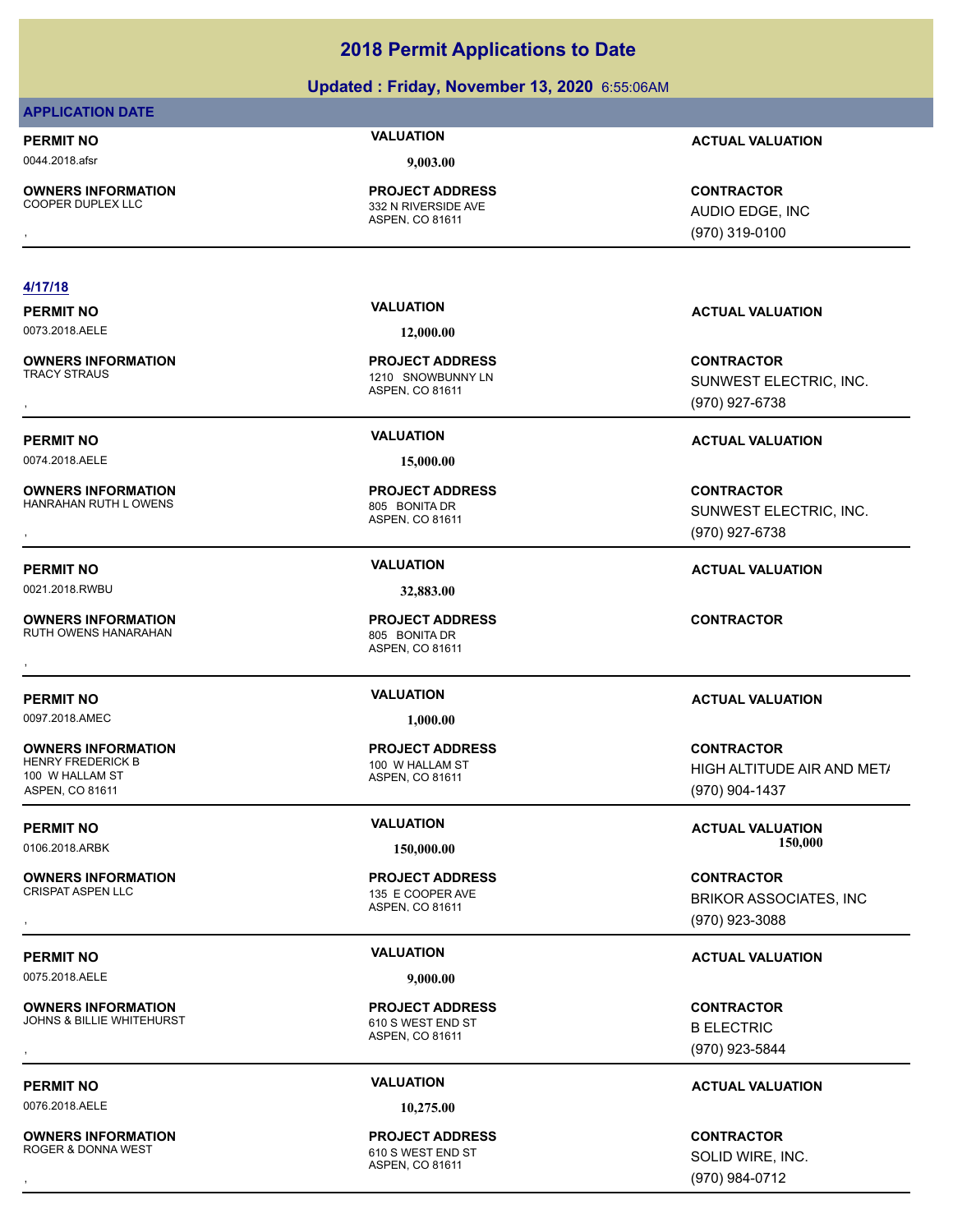# **Updated : Friday, November 13, 2020** 6:55:06AM

# **APPLICATION DATE**

# 0020.2018.RWBU **3,000.00**

**OWNERS INFORMATION** 526 WEST HALLAM LLC. The state of the state of the state of the state of the state of the state of the state o **OWNERS INFORMATION CONTRACTOR REGIST PROJECT ADDRESS CONTRACTOR CONTRACTOR**<br>526 WEST HALLAM LLC. THE SEARCH ASPEN, CO 81611<br>,

**OWNERS INFORMATION**

**PROJECT ADDRESS**

ASPEN, CO 81611

0062.2018.ASPL **20,000.00**

ASPEN, CO 81611 RESIDENCES AT LITTLE NELL 501 E DEAN **PROJECT ADDRESS**

**PERMIT NO VALUATION ACTUAL VALUATION**

**PERMIT NO VALUATION ACTUAL VALUATION**

**OWNERS INFORMATION GOVERNED BY A SERVICE PROJECT ADDRESS ARE SIDENCES AT LITTLE NELL CONTRACTOR**<br>RESIDENCES AT LITTLE NELL **A SPEN A SPEN CO 81611**<br>, GOVERNED A SPEN CO 81611 (970) 404-2476 ADAMS MECHANICAL LLC (970) 404-2476

**PERMIT NO VALUATION ACTUAL VALUATION**

0041.2018.afsr **1,548.00**

**OWNERS INFORMATION** GARRET GULCH EQUITY VENTURES 324 E BLEEKER

ASPEN, CO 81611 **PROJECT ADDRESS**

**OWNERS INFORMATION METALLY CONTRACTOR DESCRIPTION ON PROJECT ADDRESS ARRET GULCH EQUITY VENTURES ARRET GULCH EQUITY VENTURES ARRET ADDRESS ARRET GULCH EQUITY VENTURES ARRET ADDRESS ARRET GULCH EQUITY VENTURES ASPEN, CO 81** VISION SECURITY, LLC (970) 947-1990

# **4/16/18**

0071.2018.AELE **17,590.00**

**OWNERS INFORMATION**

0072.2018.AELE **22,500.00**

**OWNERS INFORMATION**

**OWNERS INFORMATION**

**OWNERS INFORMATION** MSMS, LLC 800 S MILL ST

0061.2018.ASPL **8,500.00**

**OWNERS INFORMATION**

ASPEN, CO 81611 520 W HALLAM ST **PROJECT ADDRESS**

ASPEN, CO 81611 1039 E COOPER AVE **PROJECT ADDRESS**

ASPEN, CO 81611 301 E HOPKINS AVE **PROJECT ADDRESS**

ASPEN, CO 81611 **PROJECT ADDRESS**

ASPEN, CO 81611 **731 S MILL ST PROJECT ADDRESS** , **CONTRACTOR**

**PERMIT NO VALUATION VALUATION VALUATION** 

, **CONTRACTOR** XSSENTIALS, LLC (720) 925-1700

# **PERMIT NO VALUATION ACTUAL VALUATION**

, **CONTRACTOR** REEVES & SONS ELECTRIC, II (970) 876-0545

**PERMIT NO CONSUMITY OF A CONSUMITY OF A CONSUMITY OF A CONSUMITY OF A CTUAL VALUATION** 0040.2018.ACBK **0.00 0.00**

, **CONTRACTOR** ASPEN REMODELING (970) 927-4218

PERMIT NO **SALUATION VALUATION VALUATION ACTUAL VALUATION ACTUAL VALUATION** 0105.2018.ARBK **475,000.00 475,000.00**

, **CONTRACTOR** CLEARWATER CONSTRUCTIO (970) 379-3709

# **PERMIT NO VALUATION ACTUAL VALUATION**

MCCLAIN, INC (970) 625-9003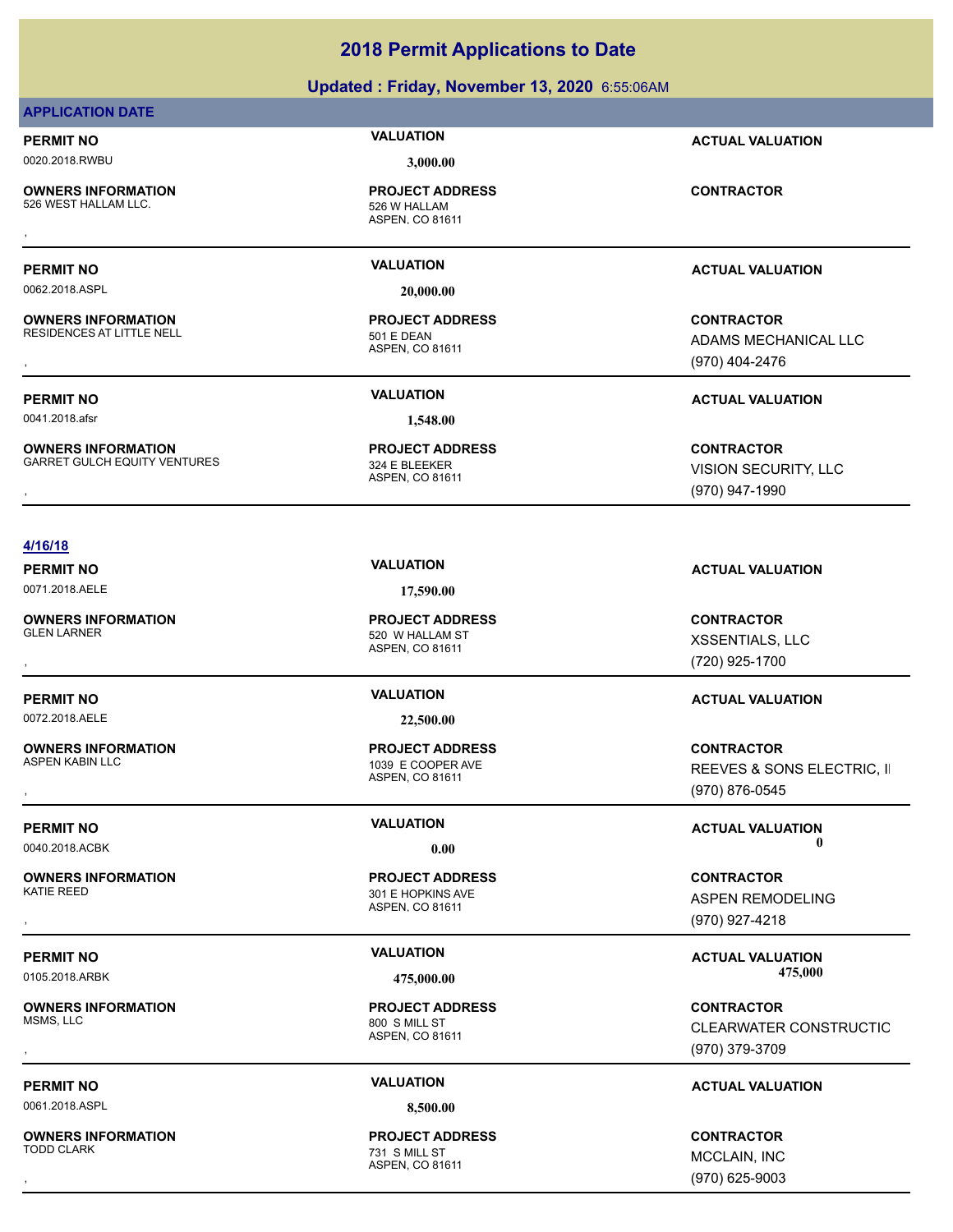# **Updated : Friday, November 13, 2020** 6:55:06AM

# **APPLICATION DATE**

0016.2018.PCWP

**OWNERS INFORMATION** MARK HUNT 730 E COOPER LLC<br>
730 E COOPER

**PROJECT ADDRESS**

ASPEN, CO 81611

ASPEN, CO 81611 AABC ASPEN SKIING COMPANY, LLC 117 AABC **PROJECT ADDRESS** , **CONTRACTOR**

**PERMIT NO VALUATION ACTUAL VALUATION** 0041.2018.ACBK **700.00 700.00**

**OWNERS INFORMATION GOVER AND REGULAR PROJECT ADDRESS CONTRACTOR CONTRACTOR**<br>MARK HUNT 730 E COOPER LLC FIREPLACE EXPERT THE FIREPLACE EXPERT ASPEN, CO 81611<br>GOVERN, CO 81611 (970) 987-2962 THE FIREPLACE EXPERT (970) 987-2962

# **PERMIT NO VALUATION ACTUAL VALUATION**

**OWNERS INFORMATION**

0040.2018.afsr **2,323.00**

**OWNERS INFORMATION** GARRET GULCH EQUITY VENTURES<br>322 E BLEEKER

ASPEN, CO 81611 **PROJECT ADDRESS**

**PERMIT NO VALUATION ACTUAL VALUATION**

**OWNERS INFORMATION METALLY CONTRACTOR DESCRIPTION ON PROJECT ADDRESS ARRET GULCH EQUITY VENTURES ARRET GULCH EQUITY VENTURES ARRET ADDRESS ARRET GULCH EQUITY VENTURES ARRET ADDRESS ARRET GULCH EQUITY VENTURES ASPEN, CO 81** VISION SECURITY, LLC (970) 947-1990

# **4/13/18**

0104.2018.ARBK **0.00 0.00**

**OWNERS INFORMATION** KRB REAL ESTATE ASSC LLC 975 CHATFIELD RD

**PERMIT NO VALUATION ACTUAL VALUATION**

**OWNERS INFORMATION** 401 CASTLE CREEK RD

ASPEN, CO 81611

0024.2018.ENTP

**OWNERS INFORMATION** JAMIE ALEXANDER LLC<br>520 N EIGHTH ST

0023.2018.ENTP

**OWNERS INFORMATION** 210 COOPER BUILDING HOA 210 E COOPER AVE

0017.2018.asgn

**OWNERS INFORMATION** M & W PROPERTIES 205 MILL ST

**PERMIT NO VALUATION VALUATION VALUATION** 

ASPEN, CO 81611 **PROJECT ADDRESS OWNERS INFORMATION GOVERNED BY A SERVICE PROJECT ADDRESS AREAL ESTATE ASSCILLO BY A SPEN, CO 81611 CONTRACTOR<br>KRB REAL ESTATE ASSCILLC GOVERNED ASPEN, CO 81611 CONTROLLOCH CONTRACTOR<br>,** 

0019.2018.RWBU **28,000.00**

ASPEN, CO 81611 401 CASTLE CREEK RD **PROJECT ADDRESS**

ASPEN, CO 81611 **PROJECT ADDRESS** , **CONTRACTOR**

ASPEN, CO 81611 **PROJECT ADDRESS OWNERS INFORMATION CONTRACTOR REPORT OF PROJECT ADDRESS CONTRACTOR CONTRACTOR**<br>210 COOPER BUILDING HOA 210 E 210 E COOPER AVE<br>ASPEN. CO 81611

ASPEN, CO 81611 **PROJECT ADDRESS** , **CONTRACTOR**

JOHN WALKER BUILDER

**CONTRACTOR**

**PERMIT NO VALUATION ACTUAL VALUATION**

# **PERMIT NO VALUATION ACTUAL VALUATION**

# **PERMIT NO VALUATION ACTUAL VALUATION**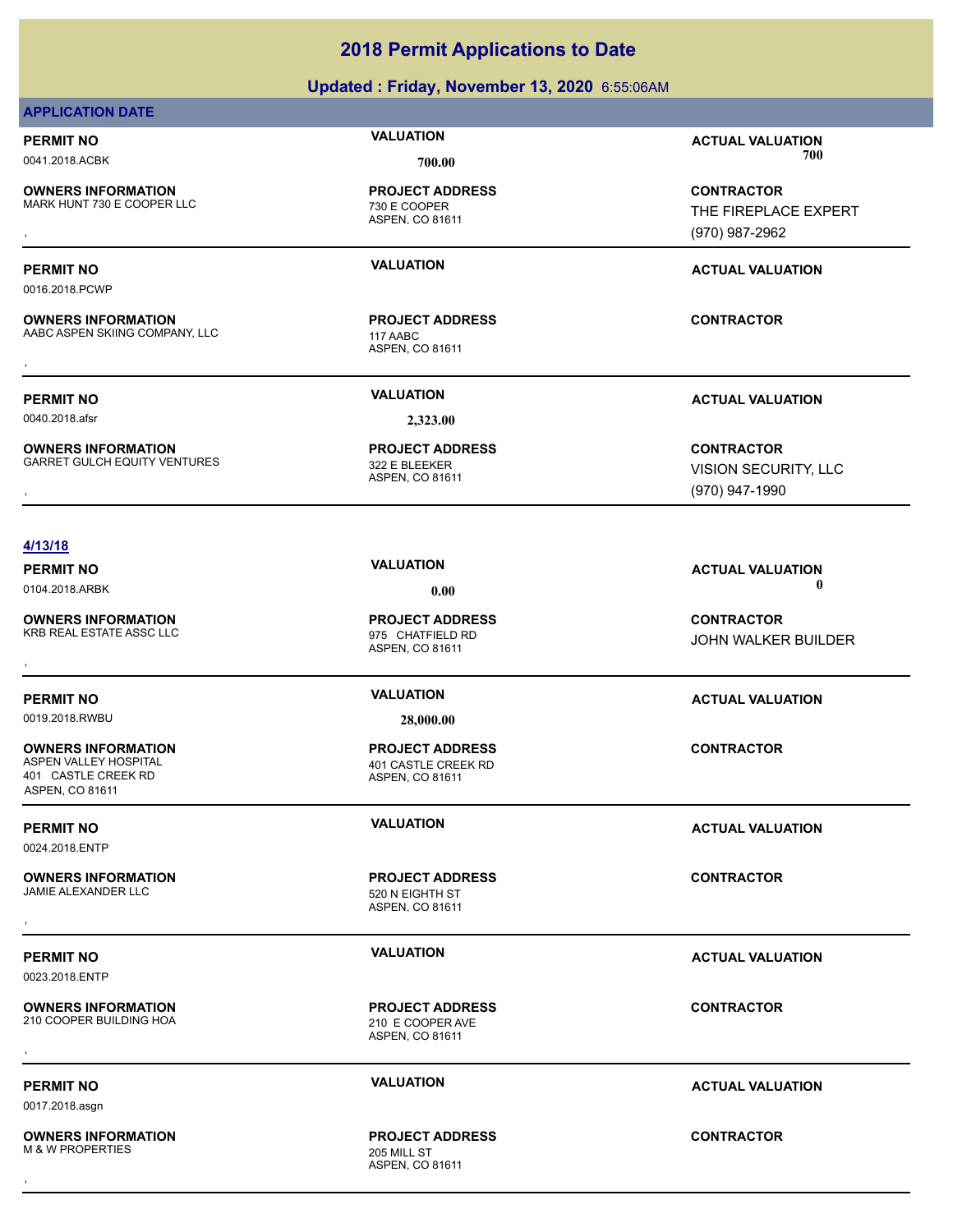# **Updated : Friday, November 13, 2020** 6:55:06AM

# **APPLICATION DATE**

0060.2018.ASPL **12,000.00**

**OWNERS INFORMATION** CG CRYSTAL LAKE HOLDINGS LLC 1449 CRYSTAL LAKE RD

ASPEN, CO 81611 **PROJECT ADDRESS**

0038.2018.afsr **2,997.00**

**OWNERS INFORMATION** 315 E DEAN ASSOCIATES INC 315 E DEAN ST

0007.2018.AHPC

**OWNERS INFORMATION** SEVEN SEAS INVESTMENT, LLC 300 W MAIN

0096.2018.AMEC **299,000.00**

**OWNERS INFORMATION** KATIE REED PLAZA CONDO ASSOC 301 E HOPKINS

0022.2018.ENTP

**OWNERS INFORMATION**

**OWNERS INFORMATION** ASPEN CLARKS REAL ESTATE LLC<br>517 E HYMAN **OWNERS INFORMATION LETTLE SERVICE PROJECT ADDRESS ARE:** CONTRACTOR<br>ASPEN CLARKS REAL ESTATE LLC THE STATE OF STATE HYMAN<br>ASPEN. CO 81611

ASPEN, CO 81611 **PROJECT ADDRESS**

ASPEN, CO 81611 **PROJECT ADDRESS OWNERS INFORMATION CONTRACTOR REGIST OF PROJECT ADDRESS CONTRACTOR CONTRACTOR**<br>SEVEN SEAS INVESTMENT, LLC CONTRACTOR 300 W MAIN<br>ASPEN, CO 81611

ASPEN, CO 81611

ASPEN, CO 81611

ASPEN, CO 81611 **PROJECT ADDRESS**

**PERMIT NO VALUATION ACTUAL VALUATION**

**OWNERS INFORMATION CONTRACTOR REGIST OF PROJECT ADDRESS CONTRACTOR**<br>CG CRYSTAL LAKE HOLDINGS LLC THE MORE ASPEN, CO 81611<br>, **ELLIOTT PLUMBING & HEATIN** 

**OWNERS INFORMATION GOVERNED BY A SECURITY PROJECT ADDRESS CONTRACTOR CONTRACTOR**<br>315 E DEAN ASSOCIATES INC ASPEN, CO 81611 ASPEN, CO 81611 GOVERNED STAND (970) 434-4803<br>, (970) 434-4803

**PERMIT NO VALUATION ACTUAL VALUATION**

**OWNERS INFORMATION SEXUAL SERVICE PROJECT ADDRESS ARE SEXUAL SERVICE ONTRACTOR SEED PLAZA CONDO ASSOC SERVICE P<br>
301 E HOPKINS SURFALL SERVICE DE LOGIS ASPEN. CO 81611 SAPER AND TOP GUN PLUMBING & HEATII<br>
ASPEN. CO 81611** TOP GUN PLUMBING & HEATII (970) 945-2580

**PERMIT NO VALUATION ACTUAL VALUATION**

**4/12/18**

**OWNERS INFORMATION** LIZOTTE JEFFREY W & DIANA I 1345 SAGE CT 1345 SAGE CT ASPEN, CO 81611

**OWNERS INFORMATION** DEVON & MICHAEL KARPOWICZ<br>
1205 TIEHACK RD

ASPEN, CO 81611

ASPEN, CO 81611 **PROJECT ADDRESS OWNERS INFORMATION CONTRACTOR REGISTED BY A PROJECT ADDRESS CONTRACTOR CONTRACTOR**<br>DEVON & MICHAEL KARPOWICZ CONTRACTOR 1205 TIEHACK RD<br>ASPEN. CO 81611

PERMIT NO **14.226.00 CALUATION ACTUAL VALUATION ACTUAL VALUATION** 0101.2018.ARBK **14,336.00 14,336.00**

> **CONTRACTOR** UMBRELLA ROOFING, INC (970) 704-9130

**PERMIT NO CONSUMITY OF A CONSUMITY OF A CONSUMITY OF A CONSUMITY OF A CTUAL VALUATION** 0100.2018.ARBK **88,500.00 88,500.00**

UNICORP INC

0018.2018.RWBU **15,000.00**

ASPEN CLARKS REAL ESTATE 517 E HYMAN AVE , **CONTRACTOR**

**PERMIT NO VALUATION ACTUAL VALUATION**

**PROJECT ADDRESS**

**PROJECT ADDRESS**

**PERMIT NO VALUATION ACTUAL VALUATION**

# **PERMIT NO VALUATION ACTUAL VALUATION**

EXCEL FIRE PROTECTION, IN

**PROJECT ADDRESS**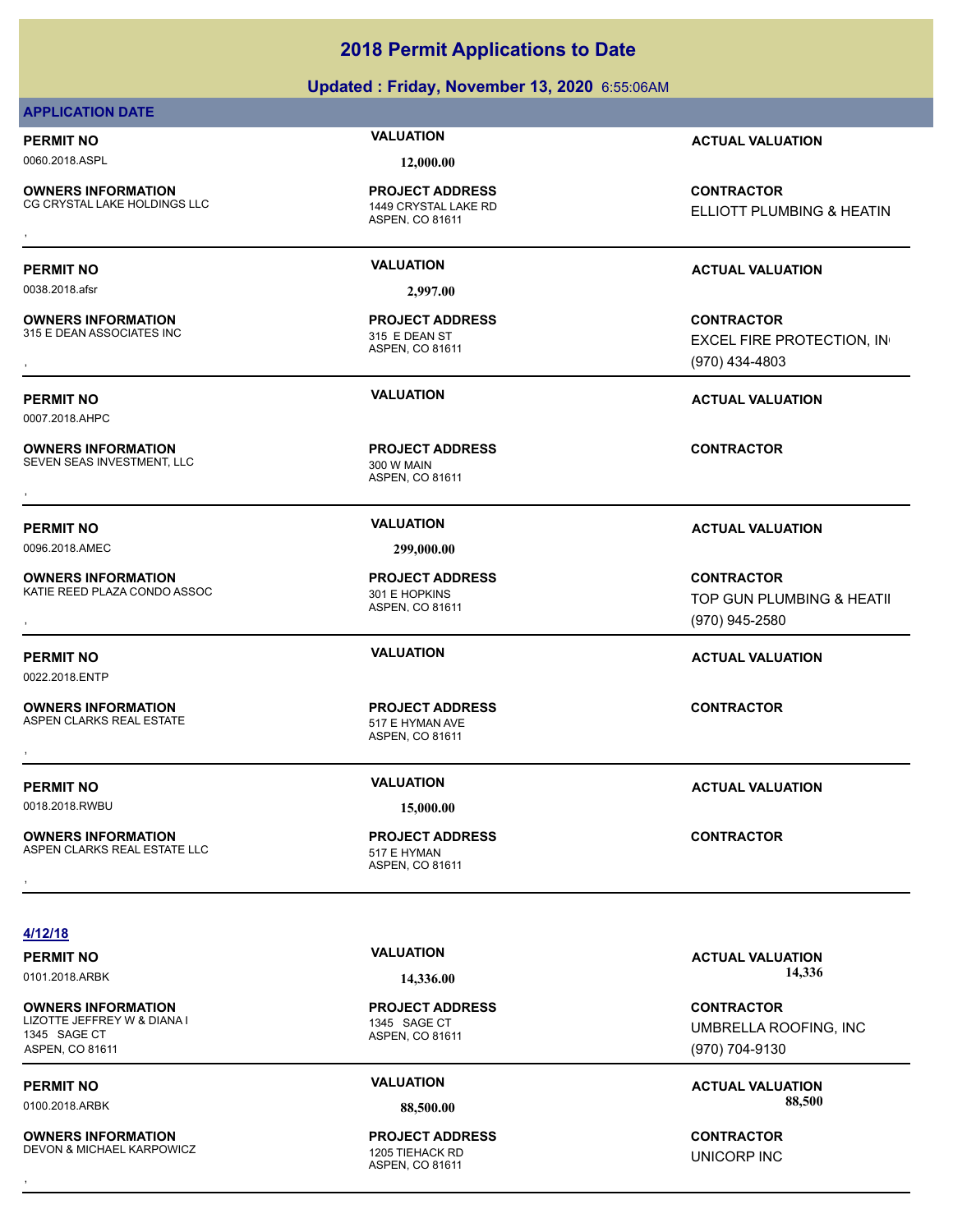# **Updated : Friday, November 13, 2020** 6:55:06AM

# **APPLICATION DATE**

0017.2018.RWBU **28,000.00**

**OWNERS INFORMATION** 401 CASTLE CREEK RD ASPEN, CO 81611

0094.2018.AMEC **36,240.00**

**OWNERS INFORMATION** J NORWOOD D STREET PARTNERS 434 PEARL CT 434 PEARL CT ASPEN, CO 81611

0093.2018.AMEC **3,500.00**

**OWNERS INFORMATION**<br>MCCARTY DANIEL L

0070.2018.AELE **1,200.00**

**OWNERS INFORMATION** STARODOJ BETSY HARNETT 580 SNEAKY LN

0059.2018.ASPL **3,500.00**

**OWNERS INFORMATION** HANRAHAN RUTH LOWENS 805 BONITA DR

0095.2018.AMEC **9,485.00**

**OWNERS INFORMATION**

0016.2018.asgn

**OWNERS INFORMATION** THE LITTLE NELL HOTEL **EXECUTE:** 655 E DURANT AVE 675 E DURANT AVE ASPEN, CO 81611

**OWNERS INFORMATION** BAILEY WAYNE P & HARRIET E 50% 940 WATERS AVE

ASPEN, CO 81611 401 CASTLE CREEK RD **PROJECT ADDRESS**

ASPEN, CO 81611 **PROJECT ADDRESS**

ASPEN, CO 81611 617 N FOURTH ST **PROJECT ADDRESS**

ASPEN, CO 81611 **PROJECT ADDRESS**

ASPEN, CO 81611

ASPEN, CO 81611 **814 W BLEEKER ST PROJECT ADDRESS**

ASPEN, CO 81611 **PROJECT ADDRESS**

ASPEN, CO 81611 **PROJECT ADDRESS**

**PERMIT NO VALUATION ACTUAL VALUATION**

**CONTRACTOR**

# **PERMIT NO VALUATION ACTUAL VALUATION**

**CONTRACTOR** FIREPLACE COMPANY, THE (970) 963-3598

**PERMIT NO VALUATION ACTUAL VALUATION**

**OWNERS INFORMATION PROJECT ADDRESS CONTRACTOR**<br>MCCARTY DANIEL L 617 N FOURTH ST MAULDIN PLUMBING AND HE*I*<br>, ASPEN, CO 81611 MAULDIN PLUMBING AND HE/ (970) 945-7016

# **PERMIT NO VALUATION ACTUAL VALUATION**

**OWNERS INFORMATION PROJECT ADDRESS CONTRACTOR**<br>STARODOJ BETSY HARNETT 580 SNEAKY LN ELECTRICAL OUTFITTERS, IN<br>, ASPEN. CO 81611 ELECTRICAL OUTFITTERS, INC (970) 945-5793

# **PERMIT NO VALUATION ACTUAL VALUATION**

, **CONTRACTOR** SOPRIS PLUMBING & HEATING (970) 319-9420

# **PERMIT NO VALUATION VALUATION VALUATION**

, **CONTRACTOR** FIREPLACE COMPANY, THE (970) 963-3598

# **PERMIT NO VALUATION VALUATION VALUATION**

**CONTRACTOR**

**PERMIT NO VALUATION ACTUAL VALUATION** 0102.2018.ARBK **6,000.00 6,000.00**

, **CONTRACTOR** ATHEN BUILDERS (970) 544-9178

**PROJECT ADDRESS**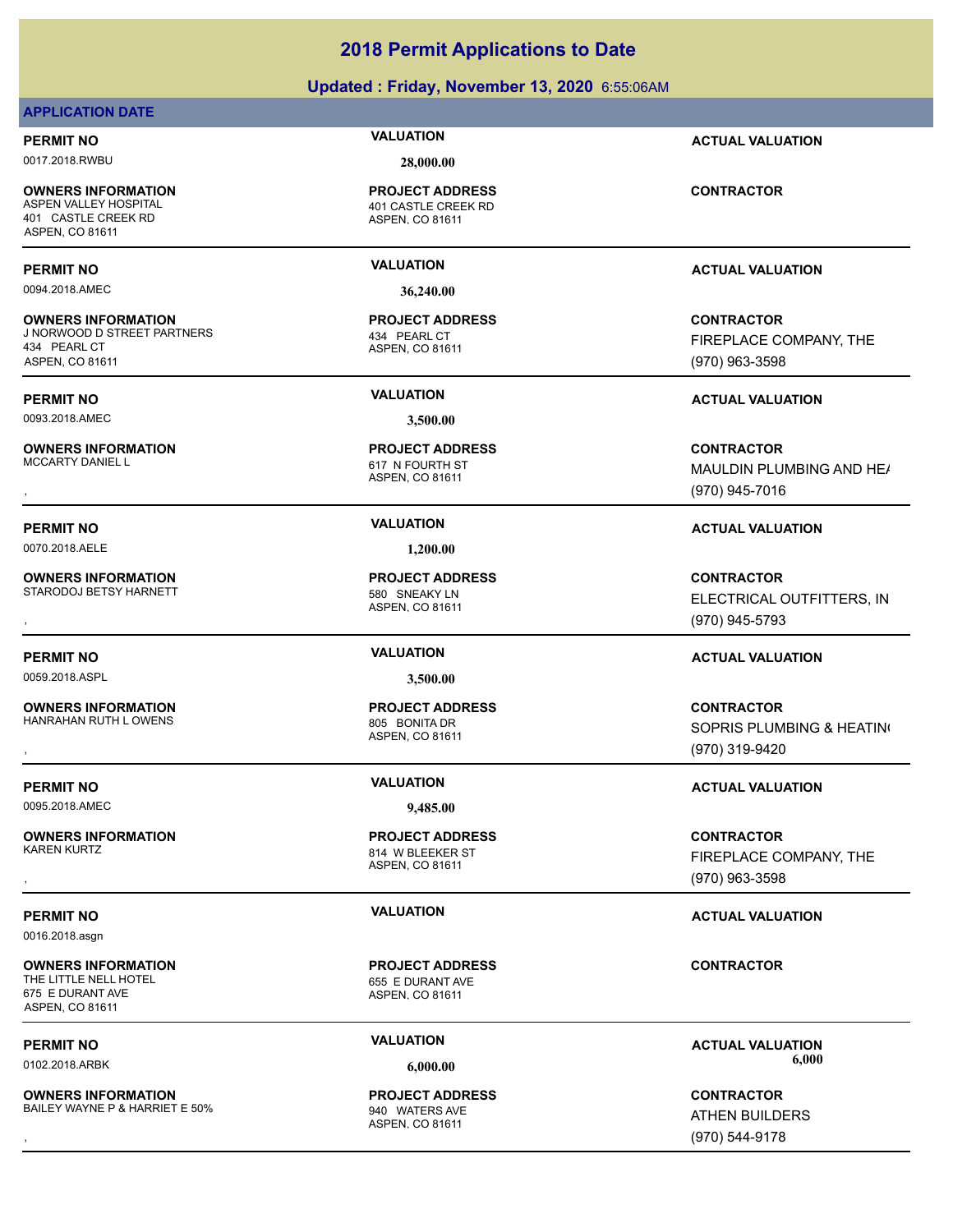| 0097.2018.ARBK                                                                              | 0.00                                                          | 56,200                                                         |
|---------------------------------------------------------------------------------------------|---------------------------------------------------------------|----------------------------------------------------------------|
| <b>PERMIT NO</b>                                                                            | <b>VALUATION</b>                                              | <b>ACTUAL VALUATION</b>                                        |
| <b>OWNERS INFORMATION</b><br>J NORWOOD D STREET PARTNERS<br>434 PEARL CT<br>ASPEN, CO 81611 | <b>PROJECT ADDRESS</b><br>434 PEARL CT<br>ASPEN, CO 81611     | <b>CONTRACTOR</b><br>ALPINE CUSTOM ELECTRONI<br>(970) 712-4912 |
| 0037.2018.afsr                                                                              | 4,500.00                                                      |                                                                |
| <b>PERMIT NO</b>                                                                            | <b>VALUATION</b>                                              | <b>ACTUAL VALUATION</b>                                        |
| 4/11/18                                                                                     |                                                               |                                                                |
|                                                                                             |                                                               | (602) 573-2597                                                 |
| ASPEN HIGHLANDS METRO DISTRICT                                                              | 39 BOOMERANG RD<br>ASPEN, CO 81611                            | ROMERO GROUP                                                   |
| <b>OWNERS INFORMATION</b>                                                                   | <b>PROJECT ADDRESS</b>                                        | <b>CONTRACTOR</b>                                              |
| 0039.2018.ACBK                                                                              | 430,000.00                                                    | 430,000                                                        |
| <b>PERMIT NO</b>                                                                            | <b>VALUATION</b>                                              | <b>ACTUAL VALUATION</b>                                        |
| <b>OWNERS INFORMATION</b><br>ASPEN CLARKS REAL ESTATE LLC                                   | <b>PROJECT ADDRESS</b><br>517 E HYMAN<br>ASPEN, CO 81611      | <b>CONTRACTOR</b>                                              |
| 0015.2018.asgn                                                                              |                                                               |                                                                |
| <b>PERMIT NO</b>                                                                            | <b>VALUATION</b>                                              | <b>ACTUAL VALUATION</b>                                        |
|                                                                                             |                                                               | (970) 927-3100                                                 |
| <b>DUCHESS CORPORATION</b>                                                                  | 1455 SILVERKING DR<br>ASPEN, CO 81611                         | RED EAGLE CONSTRUCTION                                         |
| <b>OWNERS INFORMATION</b>                                                                   | <b>PROJECT ADDRESS</b>                                        | <b>CONTRACTOR</b>                                              |
| <b>PERMIT NO</b><br>0103.2018.ARBK                                                          | <b>VALUATION</b><br>0.00                                      | <b>ACTUAL VALUATION</b><br>$\mathbf 0$                         |
|                                                                                             |                                                               |                                                                |
| <b>OWNERS INFORMATION</b><br>ERIKSON SHELDON AND CLAYTON TR                                 | <b>PROJECT ADDRESS</b><br>65 NORTH STAR DR<br>ASPEN, CO 81611 | <b>CONTRACTOR</b>                                              |
| 0015.2018.PCWP                                                                              |                                                               |                                                                |
| <b>PERMIT NO</b>                                                                            | <b>VALUATION</b>                                              | <b>ACTUAL VALUATION</b>                                        |
| ANA LANDA                                                                                   | 404 GLEN EAGLE DR<br>ASPEN, CO 81611                          |                                                                |
| <b>OWNERS INFORMATION</b>                                                                   | <b>PROJECT ADDRESS</b>                                        | <b>CONTRACTOR</b>                                              |
| <b>PERMIT NO</b><br>0014.2018.PCWP                                                          |                                                               | <b>ACTUAL VALUATION</b>                                        |
| <b>APPLICATION DATE</b>                                                                     | <b>VALUATION</b>                                              |                                                                |
|                                                                                             | Updated: Friday, November 13, 2020 6:55:06AM                  |                                                                |

**OWNERS INFORMATION GOVERNED BY A SERVICE PROJECT ADDRESS ARE SERVICE CONTRACTOR**<br>ASPEN RETINA SURGEONS LLC ASPEN OF THE ASPEN. CO 81611<br>ASPEN. CO 81611 GOVERNED ASPEN. CO 81611 (970) 379-9977 GZO SHEET METAL, INC. (970) 379-9977

PERMIT NO<br> **VALUATION**<br> **VALUATION**<br> **VALUATION**<br> **PERMIT NO**<br> **PERMIT NO**<br> **PERMIT NO**<br> **PERMIT NO**<br> **PERMIT NO**<br> **PACTUAL VALUATION** 

, **CONTRACTOR** AML CONSTRUCTION, INC (970) 945-1567

ASPEN, CO 81611 **PROJECT ADDRESS**

ASPEN, CO 81611 440 N FIFTH ST **PROJECT ADDRESS**

**OWNERS INFORMATION** ASPEN RETINA SURGEONS LLC<br>ASPEN RETINA SURGEONS LLC 407 W HALLAM ST

0099.2018.ARBK **20,000.00 20,000.00**

**OWNERS INFORMATION**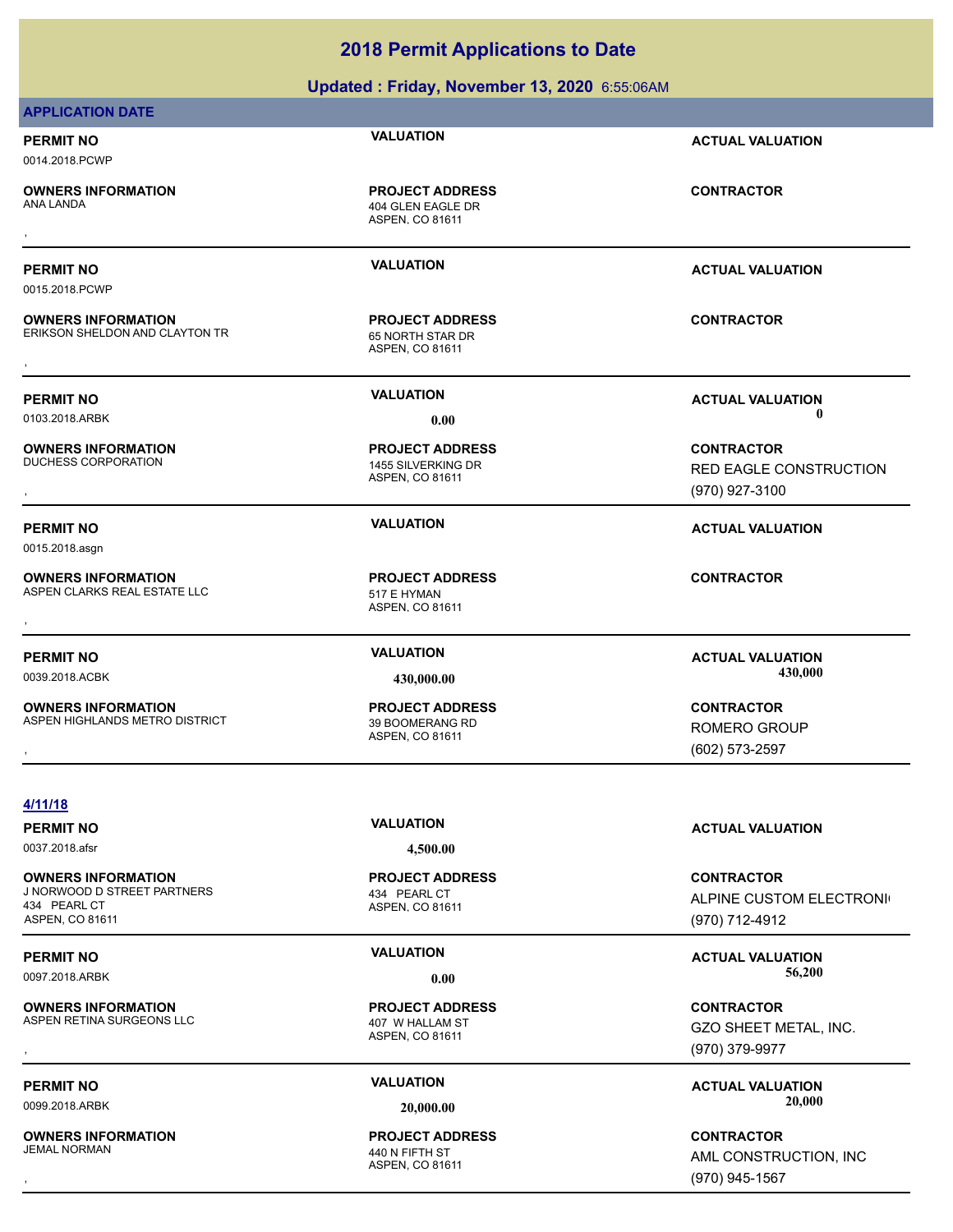# **Updated : Friday, November 13, 2020** 6:55:06AM

# **APPLICATION DATE**

**OWNERS INFORMATION** 200 S ASPEN ST ASPEN, CO 81611

**OWNERS INFORMATION** PARK CENTRAL BUILDING ASSOC 215 S MONARCH ST

**OWNERS INFORMATION**

0069.2018.AELE **15,000.00**

**OWNERS INFORMATION**

**OWNERS INFORMATION** KATIE REED BUILDING LLC 301 E HOPKINS

ASPEN, CO 81611 200 S ASPEN ST **PROJECT ADDRESS**

ASPEN, CO 81611 **PROJECT ADDRESS OWNERS INFORMATION Material contract in the SCONTRACTOR PROJECT ADDRESS ARE:**<br>PARK CENTRAL BUILDING ASSOC Material and a seven in the ASPEN. CO 81611 Material contract of the Material ASPEN. CO 81611 Material contract of

ASPEN, CO 81611 800 S MONARCH ST **PROJECT ADDRESS**

ASPEN, CO 81611 731 S MILL ST **PROJECT ADDRESS**

ASPEN, CO 81611 **PROJECT ADDRESS**

**PERMIT NO VALUATION ACTUAL VALUATION** 0038.2018.ACBK **0.00 0.00**

> **CONTRACTOR** MADIGAN & COMPANY (970) 319-2232

**PERMIT NO VALUATION ACTUAL VALUATION** 0036.2018.ACBK **6,000.00 6,000.00**

> OSAGE INC (970) 309-8239

**PERMIT NO VALUATION ACTUAL VALUATION** 0098.2018.ARBK **49,724.00 49,724.00**

, **CONTRACTOR** MCDONOUGH CONSTRUCTIO (970) 379-9674

# **PERMIT NO VALUATION ACTUAL VALUATION**

, **CONTRACTOR** EXCEL ELECTRIC (970) 379-1950

**PERMIT NO VALUATION ACTUAL VALUATION** 0037.2018.ACBK **30,000.00 30,000.00**

, **CONTRACTOR** ASPEN REMODELING (970) 927-4218

**4/10/18**

**OWNERS INFORMATION** JOHN SELLERS RIVERFRONT FORK, LLC 1130 BLACK BIRCH DR **OWNERS INFORMATION FORM**, LLC **FROJECT ADDRESS FROM THE SECURITY ON TRACTOR**<br>JOHN SELLERS RIVERFRONT FORK, LLC THE SEPEN OF ASPEN. CO 81611<br>ASPEN. CO 81611 (970) 963-3217

**OWNERS INFORMATION**<br>GLEN LARNER

ASPEN, CO 81611 **PROJECT ADDRESS**

0057.2018.ASPL **5,000.00**

ASPEN, CO 81611 520 W HALLAM ST **PROJECT ADDRESS**

**PERMIT NO VALUATION ACTUAL VALUATION** 0096.2018.ARBK **8,084,775.00 8,084,775.00**

> KORU LTD (970) 963-3217

# **PERMIT NO VALUATION ACTUAL VALUATION**

, **CONTRACTOR** SOPRIS PLUMBING & HEATING (970) 319-9420

# **PERMIT NO VALUATION ACTUAL VALUATION**

, **CONTRACTOR** SOPRIS PLUMBING & HEATING (970) 319-9420

**OWNERS INFORMATION**

0092.2018.AMEC **8,000.00**

ASPEN, CO 81611 520 W HALLAM ST **PROJECT ADDRESS**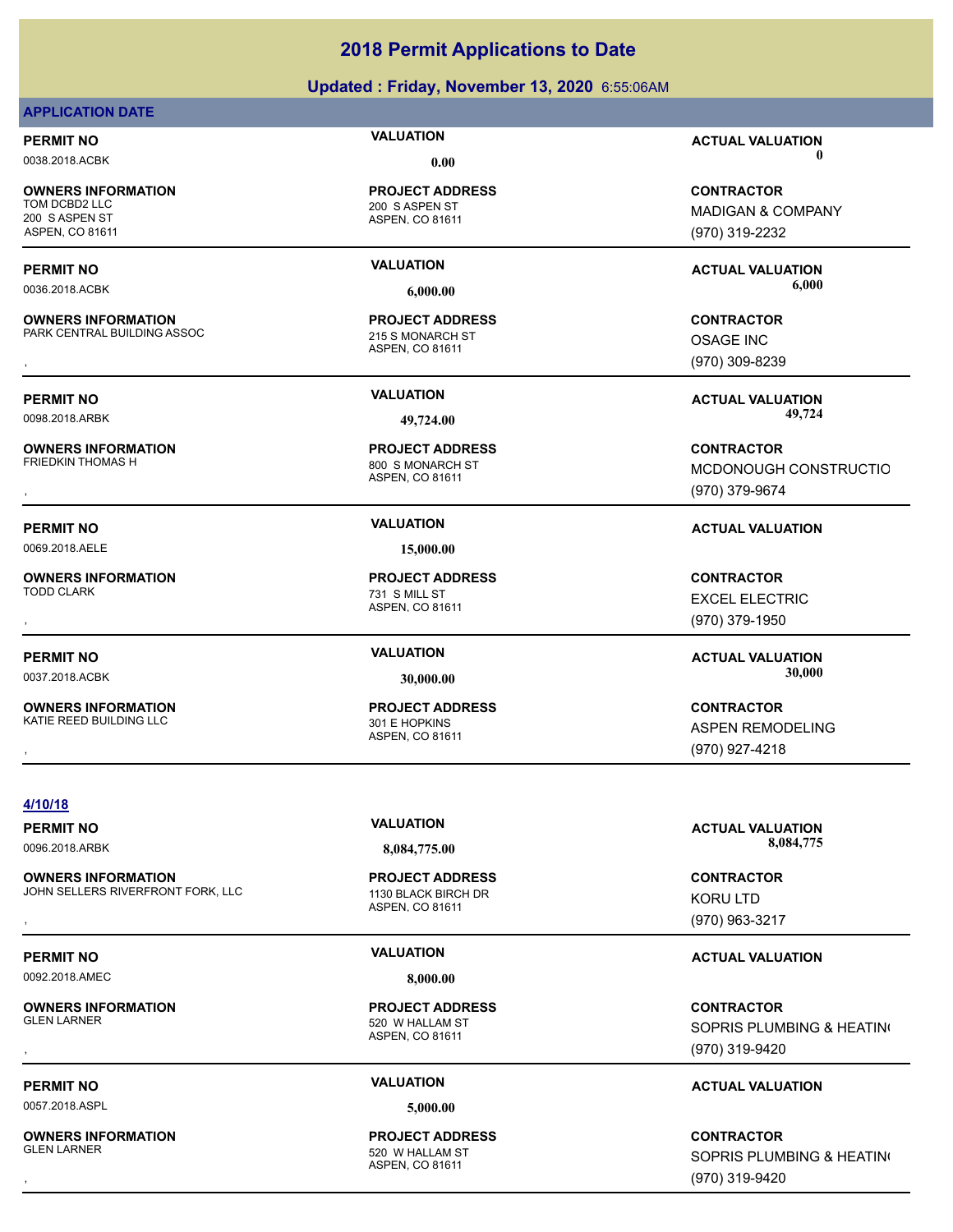# **Updated : Friday, November 13, 2020** 6:55:06AM

# **APPLICATION DATE**

**OWNERS INFORMATION**

0091.2018.AMEC **350,000.00**

**OWNERS INFORMATION** JEROME PROPERTY, LLC 330 E MAIN ST

0020.2018.ENTP

**OWNERS INFORMATION** JEROME PROPERTY, LLC<br>
330 E MAIN ST

0036.2018.afsr **1,036.00**

**OWNERS INFORMATION**

0066.2018.AELE **38,000.00**

**OWNERS INFORMATION** NORTH OF NELL SERIES AND THE SERIES OF NEURANT AVE

0058.2018.ASPL **10,000.00**

**OWNERS INFORMATION**

0067.2018.AELE **28,000.00**

**OWNERS INFORMATION** LESTER SPEYER **800 S MONARCH ST** 

**OWNERS INFORMATION** SMSA CAPITAL LLC 934 S MILL ST

## 0068.2018.AELE **200,000.00**

ASPEN, CO 81611 520 N EIGHTH ST **PROJECT ADDRESS**

ASPEN, CO 81611

ASPEN, CO 81611 **OWNERS INFORMATION CONTRACTOR REGIST PROJECT ADDRESS CONTRACTOR CONTRACTOR**<br>JEROME PROPERTY, LLC CONTRACTOR SEMAIN ST<br>,<br>,

ASPEN, CO 81611 401 E COOPER AVE **PROJECT ADDRESS**

ASPEN, CO 81611-1856 **PROJECT ADDRESS**

ASPEN, CO 81611 800 S MONARCH ST **PROJECT ADDRESS**

ASPEN, CO 81611 **PROJECT ADDRESS**

ASPEN, CO 81611 **PROJECT ADDRESS**

**PERMIT NO VALUATION ACTUAL VALUATION**

, **CONTRACTOR** ELECTRICAL OUTFITTERS, INC (970) 945-5793

# **PERMIT NO VALUATION ACTUAL VALUATION**

, **CONTRACTOR** TOLIN MECHANCIAL SYSTEM! (303) 455-2825

# **PERMIT NO VALUATION ACTUAL VALUATION**

, **CONTRACTOR** PROGUARD PROTECTION SE (970) 920-2026

# **PERMIT NO VALUATION ACTUAL VALUATION**

, **CONTRACTOR** EURO ELECTRIC, LLC (970) 366-8549

# **PERMIT NO VALUATION VALUATION VALUATION**

**OWNERS INFORMATION PROJECT ADDRESS CONTRACTOR**<br>LESTER SPEYER 800\_S MONARCH ST GARRETT HANSEN PLUMBIN(<br>, ASPEN. CO 81611 ( GARRETT HANSEN PLUMBING (970) 618-1241

# **PERMIT NO VALUATION VALUATION VALUATION**

, **CONTRACTOR** GREEN ELECTRICAL SOLUTIC (970) 927-8658

PERMIT NO **SALUATION VALUATION VALUATION ACTUAL VALUATION ACTUAL VALUATION** 0095.2018.ARBK **365,350.00 365,350.00**

, **CONTRACTOR HENDRICKSON CONSTRUCTI** (970) 274-6324

**PERMIT NO VALUATION ACTUAL VALUATION**

**PROJECT ADDRESS**

**PROJECT ADDRESS**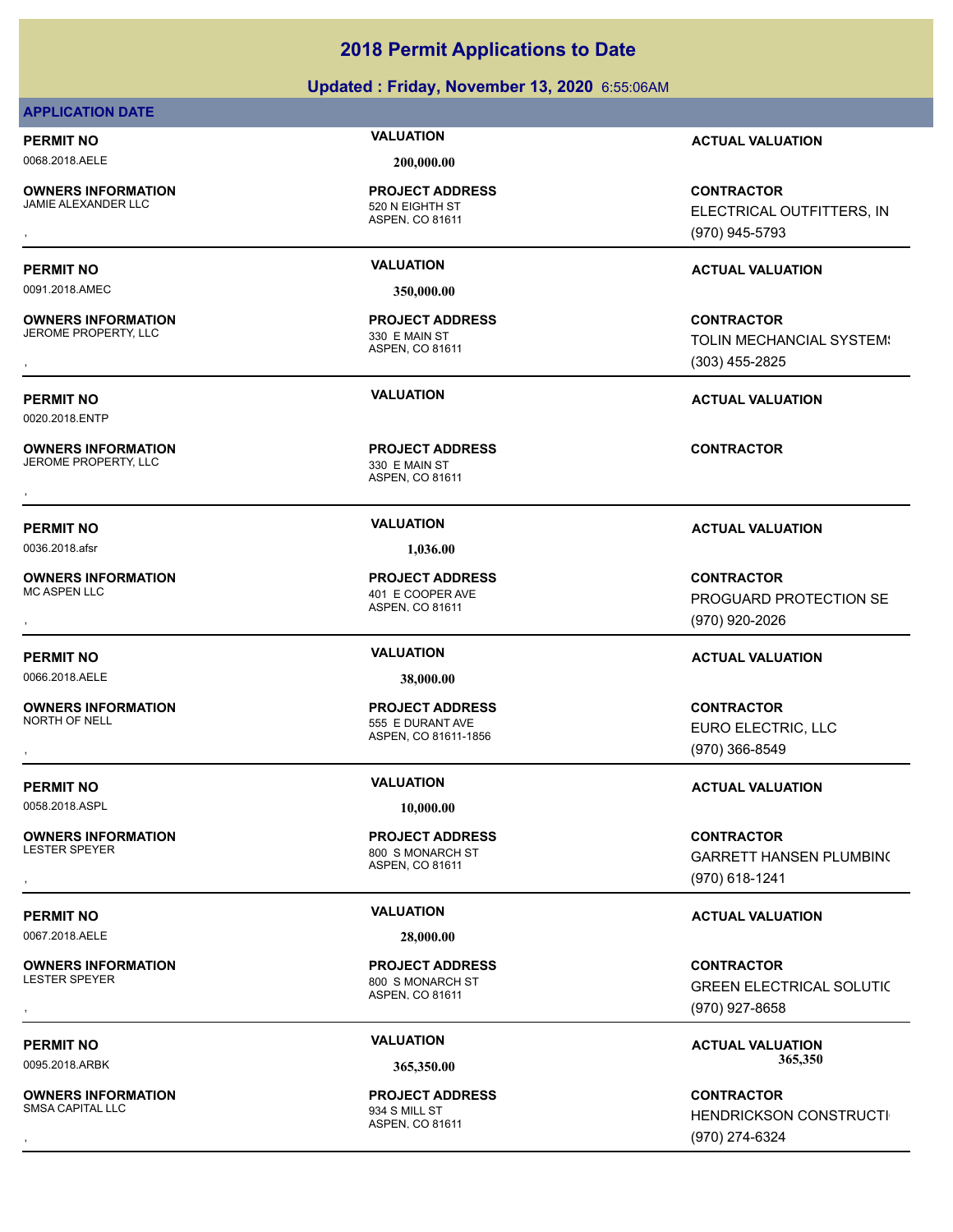# **Updated : Friday, November 13, 2020** 6:55:06AM

| <b>APPLICATION DATE</b>                      |                                             |                              |
|----------------------------------------------|---------------------------------------------|------------------------------|
| <b>PERMIT NO</b>                             | <b>VALUATION</b>                            | <b>ACTUAL VALUATION</b>      |
| 0094.2018.ARBK                               | 0.00                                        | 0                            |
| <b>OWNERS INFORMATION</b>                    | <b>PROJECT ADDRESS</b>                      | <b>CONTRACTOR</b>            |
| <b>GANT HOA</b>                              | 610 S WEST END ST                           | RA NELSON, LLC               |
|                                              | ASPEN, CO 81611                             | (970) 949-5152               |
|                                              |                                             |                              |
| <b>PERMIT NO</b>                             | <b>VALUATION</b>                            | <b>ACTUAL VALUATION</b>      |
| 0085.2018.ARBK                               | 0.00                                        | 0                            |
|                                              |                                             | <b>CONTRACTOR</b>            |
| <b>OWNERS INFORMATION</b><br><b>GANT HOA</b> | <b>PROJECT ADDRESS</b><br>610 S WEST END ST |                              |
|                                              | ASPEN, CO 81611                             | RA NELSON, LLC               |
|                                              |                                             | (970) 949-5152               |
| <b>PERMIT NO</b>                             | <b>VALUATION</b>                            | <b>ACTUAL VALUATION</b>      |
| 0086.2018.ARBK                               | 0.00                                        | 0                            |
|                                              |                                             |                              |
| <b>OWNERS INFORMATION</b><br><b>GANT HOA</b> | <b>PROJECT ADDRESS</b>                      | <b>CONTRACTOR</b>            |
|                                              | 610 S WEST END ST<br>ASPEN, CO 81611        | RA NELSON, LLC               |
|                                              |                                             | (970) 949-5152               |
| <b>PERMIT NO</b>                             | <b>VALUATION</b>                            |                              |
| 0087.2018.ARBK                               | 0.00                                        | <b>ACTUAL VALUATION</b><br>0 |
|                                              |                                             |                              |
| <b>OWNERS INFORMATION</b><br><b>GANT HOA</b> | <b>PROJECT ADDRESS</b>                      | <b>CONTRACTOR</b>            |
|                                              | 610 S WEST END ST<br>ASPEN, CO 81611        | RA NELSON, LLC               |
|                                              |                                             | (970) 949-5152               |
| <b>PERMIT NO</b>                             | <b>VALUATION</b>                            | <b>ACTUAL VALUATION</b>      |
| 0089.2018.ARBK                               | 0.00                                        | 0                            |
|                                              |                                             |                              |
| <b>OWNERS INFORMATION</b><br><b>GANT HOA</b> | <b>PROJECT ADDRESS</b><br>610 S WEST END ST | <b>CONTRACTOR</b>            |
|                                              | ASPEN, CO 81611                             | RA NELSON, LLC               |
|                                              |                                             | (970) 949-5152               |
| <b>PERMIT NO</b>                             | <b>VALUATION</b>                            | <b>ACTUAL VALUATION</b>      |
| 0090.2018.ARBK                               | 0.00                                        | $\mathbf 0$                  |
|                                              |                                             |                              |
| <b>OWNERS INFORMATION</b><br><b>GANT HOA</b> | <b>PROJECT ADDRESS</b>                      | <b>CONTRACTOR</b>            |
|                                              | 610 S WEST END ST<br>ASPEN, CO 81611        | RA NELSON, LLC               |
|                                              |                                             | (970) 949-5152               |
| <b>PERMIT NO</b>                             | <b>VALUATION</b>                            |                              |
| 0092.2018.ARBK                               | 0.00                                        | <b>ACTUAL VALUATION</b><br>0 |
|                                              |                                             |                              |
| <b>OWNERS INFORMATION</b><br><b>GANT HOA</b> | <b>PROJECT ADDRESS</b>                      | <b>CONTRACTOR</b>            |
|                                              | 610 S WEST END ST<br><b>ASPEN. CO 81611</b> | RA NELSON, LLC               |
|                                              |                                             | (970) 949-5152               |
| <b>PERMIT NO</b>                             | <b>VALUATION</b>                            | <b>ACTUAL VALUATION</b>      |
| 0093.2018.ARBK                               | 0.00                                        | U                            |
|                                              |                                             |                              |
| <b>OWNERS INFORMATION</b><br><b>GANT HOA</b> | <b>PROJECT ADDRESS</b><br>610 S WEST END ST | <b>CONTRACTOR</b>            |
|                                              | ASPEN, CO 81611                             | RA NELSON, LLC               |
|                                              |                                             | (970) 949-5152               |

RA NELSON, LLC (970) 949-5152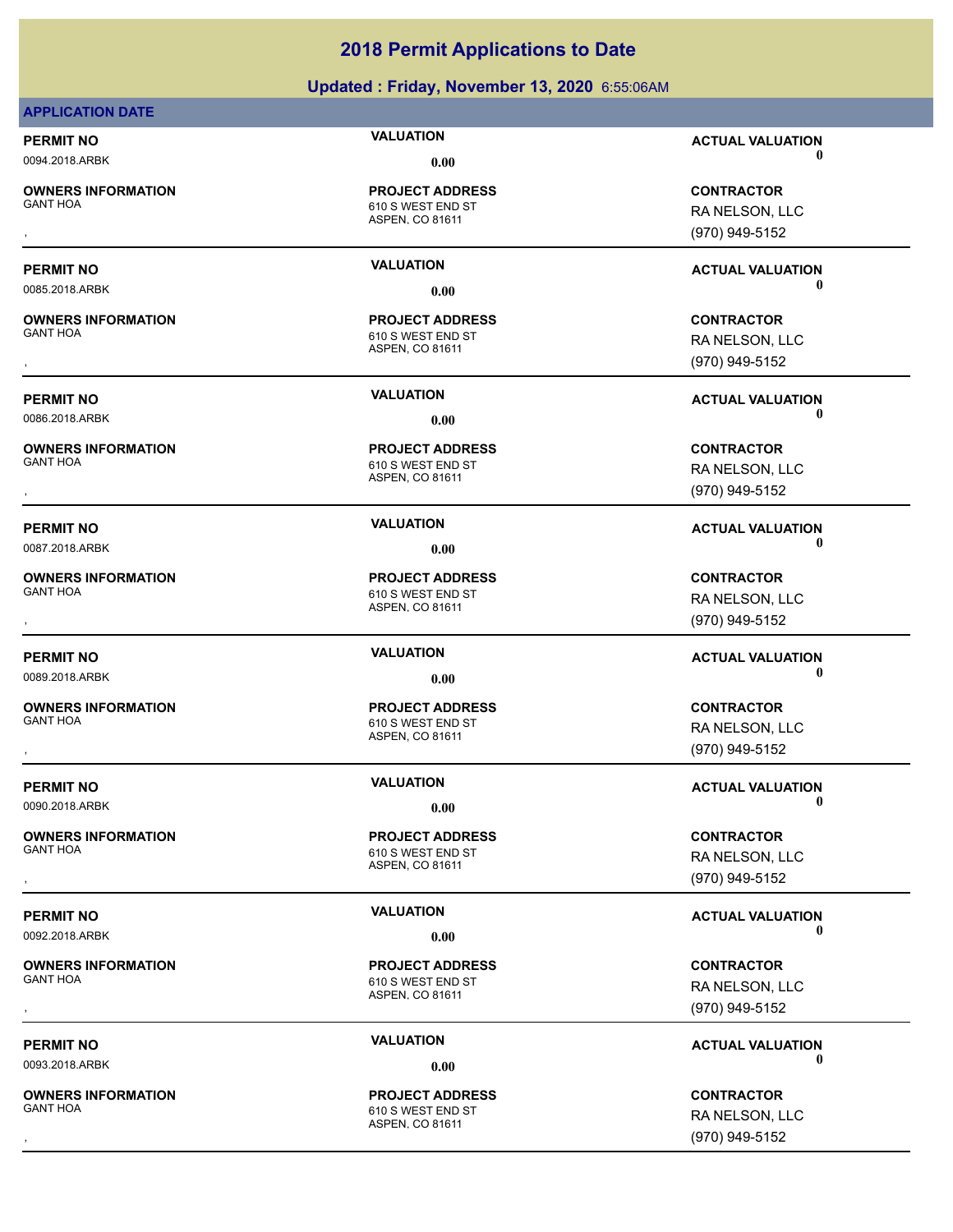# **Updated : Friday, November 13, 2020** 6:55:06AM

| <b>APPLICATION DATE</b>                                                                                      |                                                                |                                                               |
|--------------------------------------------------------------------------------------------------------------|----------------------------------------------------------------|---------------------------------------------------------------|
| <b>PERMIT NO</b>                                                                                             | <b>VALUATION</b>                                               | <b>ACTUAL VALUATION</b>                                       |
| 0091.2018.ARBK                                                                                               | 0.00                                                           | 0                                                             |
| <b>OWNERS INFORMATION</b><br><b>GANT HOA</b>                                                                 | <b>PROJECT ADDRESS</b><br>610 S WEST END ST<br>APSEN, CO 81611 | <b>CONTRACTOR</b><br>RA NELSON, LLC<br>(970) 949-5152         |
| <b>PERMIT NO</b>                                                                                             | <b>VALUATION</b>                                               | <b>ACTUAL VALUATION</b>                                       |
| 0088.2018.ARBK                                                                                               | 0.00                                                           | 0                                                             |
| <b>OWNERS INFORMATION</b><br><b>GANT HOA</b>                                                                 | <b>PROJECT ADDRESS</b><br>610 S WEST END ST<br>ASPEN, CO 81611 | <b>CONTRACTOR</b><br>RA NELSON, LLC<br>(970) 949-5152         |
| 4/9/18                                                                                                       |                                                                |                                                               |
| <b>PERMIT NO</b>                                                                                             | <b>VALUATION</b>                                               | <b>ACTUAL VALUATION</b>                                       |
| 0090.2018.AMEC                                                                                               | 38,000.00                                                      |                                                               |
| <b>OWNERS INFORMATION</b><br><b>GLEN LARNER</b>                                                              | <b>PROJECT ADDRESS</b><br>520 W HALLAM ST<br>ASPEN, CO 81611   | <b>CONTRACTOR</b><br>JT HEUER, LLC<br>(970) 640-2754          |
| <b>PERMIT NO</b>                                                                                             | <b>VALUATION</b>                                               | <b>ACTUAL VALUATION</b>                                       |
| 0018.2018.ASLU                                                                                               |                                                                |                                                               |
| <b>OWNERS INFORMATION</b><br>ICONIC PROPERTIES- JEROME, LLC                                                  | <b>PROJECT ADDRESS</b><br>310 E MAIN ST<br>ASPEN, CO 81611     | <b>CONTRACTOR</b>                                             |
| <b>PERMIT NO</b>                                                                                             | <b>VALUATION</b>                                               | <b>ACTUAL VALUATION</b>                                       |
| 0016.2018.RWBU                                                                                               | 50,000.00                                                      |                                                               |
| <b>OWNERS INFORMATION</b><br><b>BALD MOUNTAIN DEVELOPMENT LLC</b><br>132 W MAIN ST<br><b>ASPEN, CO 81611</b> | <b>PROJECT ADDRESS</b><br>0 S ASPEN ST<br>ASPEN, CO 81611      | <b>CONTRACTOR</b>                                             |
| <b>PERMIT NO</b><br>0014.2018.asgn                                                                           | <b>VALUATION</b>                                               | <b>ACTUAL VALUATION</b>                                       |
| <b>OWNERS INFORMATION</b><br>JANET PARK CENTERAL BUILDING OWNERS                                             | <b>PROJECT ADDRESS</b><br>215 S MONARCH ST<br>ASPEN, CO 81611  | <b>CONTRACTOR</b>                                             |
| <b>PERMIT NO</b>                                                                                             | <b>VALUATION</b>                                               | <b>ACTUAL VALUATION</b>                                       |
| 0084.2018.ARBK                                                                                               | 0.00                                                           | 0                                                             |
| <b>OWNERS INFORMATION</b><br><b>KARING LLC</b>                                                               | <b>PROJECT ADDRESS</b><br>546 MCSKIMMING RD<br>ASPEN, CO 81611 | <b>CONTRACTOR</b><br>SH BUILT                                 |
| <b>PERMIT NO</b>                                                                                             | <b>VALUATION</b>                                               | <b>ACTUAL VALUATION</b>                                       |
| 0083.2018.ARBK                                                                                               | 0.00                                                           | 0                                                             |
| <b>OWNERS INFORMATION</b><br>JAMMB, LLC                                                                      | <b>PROJECT ADDRESS</b><br>100 E FRANCIS ST<br>ASPEN, CO 81611  | <b>CONTRACTOR</b><br>HARRIMAN CONSTRUCTION,<br>(970) 927-1161 |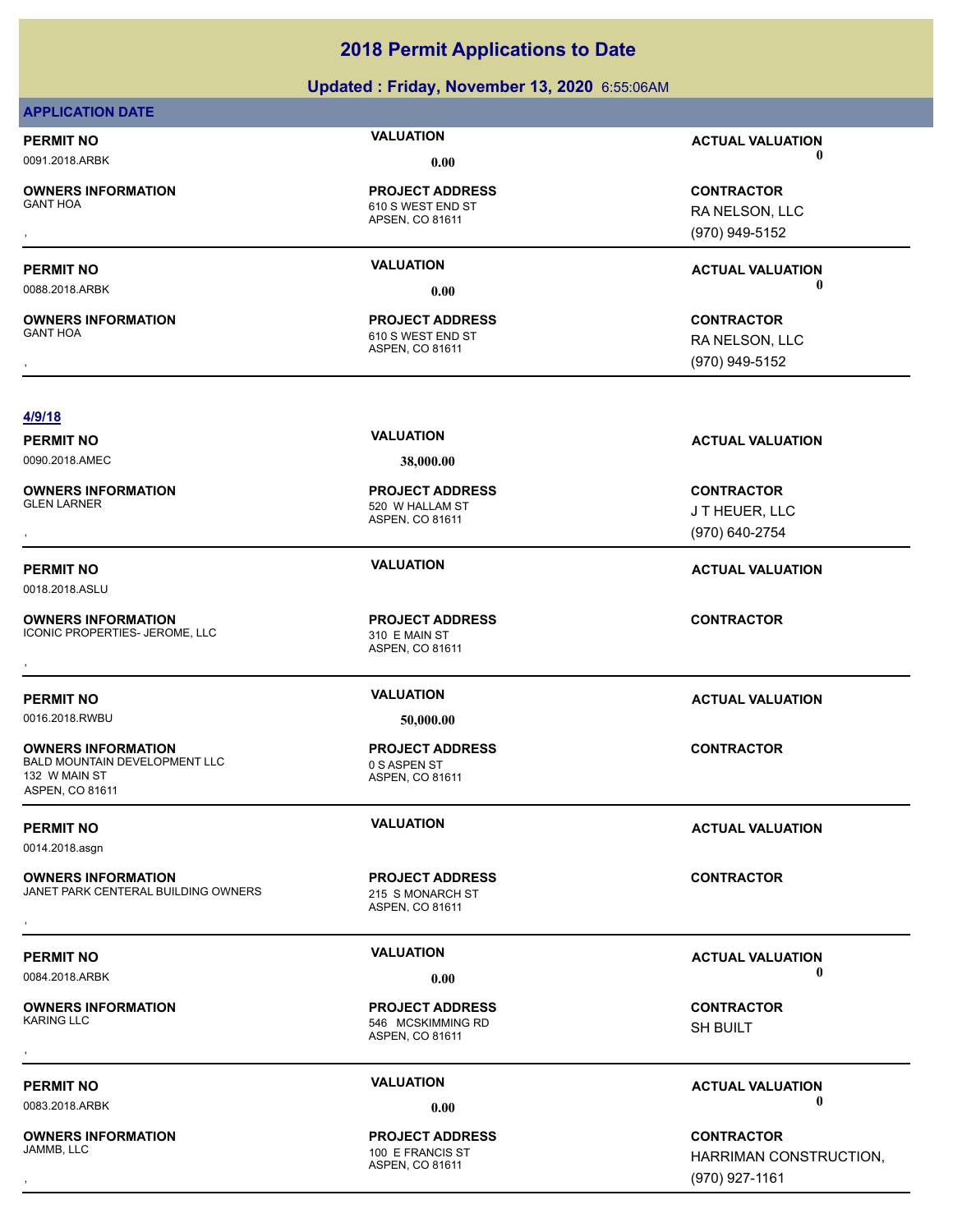# **Updated : Friday, November 13, 2020** 6:55:06AM

# **APPLICATION DATE**

| 4/6/18                                                                                         |                                                                |                                                                        |
|------------------------------------------------------------------------------------------------|----------------------------------------------------------------|------------------------------------------------------------------------|
| <b>PERMIT NO</b>                                                                               | <b>VALUATION</b>                                               | <b>ACTUAL VALUATION</b>                                                |
| 0035.2018.afsr                                                                                 | 2,545.00                                                       |                                                                        |
| <b>OWNERS INFORMATION</b><br>DE TIERRA, LLC                                                    | <b>PROJECT ADDRESS</b><br>609 W SMUGGLER ST<br>ASPEN, CO 81611 | <b>CONTRACTOR</b><br>ALLTEC SERVICES, LLC<br>(970) 984-3979            |
| <b>PERMIT NO</b>                                                                               | <b>VALUATION</b>                                               | <b>ACTUAL VALUATION</b>                                                |
| 0015.2018.RWBU                                                                                 | 500.00                                                         |                                                                        |
| <b>OWNERS INFORMATION</b><br><b>BARRY CAYTON</b>                                               | <b>PROJECT ADDRESS</b><br>121 W HYMAN AVE<br>ASPEN, CO 81611   | <b>CONTRACTOR</b>                                                      |
| <b>PERMIT NO</b><br>0005.2018.ARED                                                             | <b>VALUATION</b>                                               | <b>ACTUAL VALUATION</b>                                                |
| <b>OWNERS INFORMATION</b><br>MARK HUNT 730 E COOPER LLC                                        | <b>PROJECT ADDRESS</b><br>730 E COOPER AVE<br>ASPEN, CO 81611  | <b>CONTRACTOR</b>                                                      |
| <b>PERMIT NO</b><br>0081.2018.ARBK                                                             | <b>VALUATION</b><br>0.00                                       | <b>ACTUAL VALUATION</b><br>0                                           |
| <b>OWNERS INFORMATION</b><br><b>CAROLYN LANDIS</b>                                             | <b>PROJECT ADDRESS</b><br>155 LONE PINE RD<br>ASPEN, CO 81611  | <b>CONTRACTOR</b><br><b>KEY ELEMENTS CONSTRUCT</b><br>$(970)$ 963-5667 |
| <b>PERMIT NO</b>                                                                               | <b>VALUATION</b>                                               | <b>ACTUAL VALUATION</b>                                                |
| 0065.2018.AELE                                                                                 | 500.00                                                         |                                                                        |
| <b>OWNERS INFORMATION</b><br>CRMX-236 LLC                                                      | <b>PROJECT ADDRESS</b><br>219 N MONARCH ST<br>ASPEN, CO 81611  | <b>CONTRACTOR</b><br>SUNWEST ELECTRIC, INC.<br>(970) 927-6738          |
| <b>PERMIT NO</b>                                                                               | <b>VALUATION</b>                                               | <b>ACTUAL VALUATION</b>                                                |
| 0014.2018.RWBU                                                                                 | 373,632.00                                                     |                                                                        |
| <b>OWNERS INFORMATION</b><br>ASPEN CONSOLIDATED SANITATION<br>565 N MILL ST<br>ASPEN, CO 81611 | <b>PROJECT ADDRESS</b><br>718 S GALENA ST<br>ASPEN, CO 81611   | <b>CONTRACTOR</b>                                                      |
| <b>PERMIT NO</b>                                                                               | <b>VALUATION</b>                                               | <b>ACTUAL VALUATION</b>                                                |
| 0082.2018.ARBK                                                                                 | 55,000.00                                                      | 55,000                                                                 |
| <b>OWNERS INFORMATION</b><br>LETEY LANE LLC                                                    | <b>PROJECT ADDRESS</b><br>71 N WILLOW CT<br>ASPEN, CO 81611    | <b>CONTRACTOR</b><br>STEVE SMITH CONSTRUCTIO<br>(970) 319-0121         |
| <b>PERMIT NO</b>                                                                               | <b>VALUATION</b>                                               | <b>ACTUAL VALUATION</b>                                                |
| 0013.2018.RWBU                                                                                 | 35,000.00                                                      |                                                                        |
| <b>OWNERS INFORMATION</b><br>G.F. WOODS CONSTRUCTION                                           | <b>PROJECT ADDRESS</b><br>517 E HYMAN<br>ASPEN, CO 81611       | <b>CONTRACTOR</b>                                                      |
|                                                                                                |                                                                |                                                                        |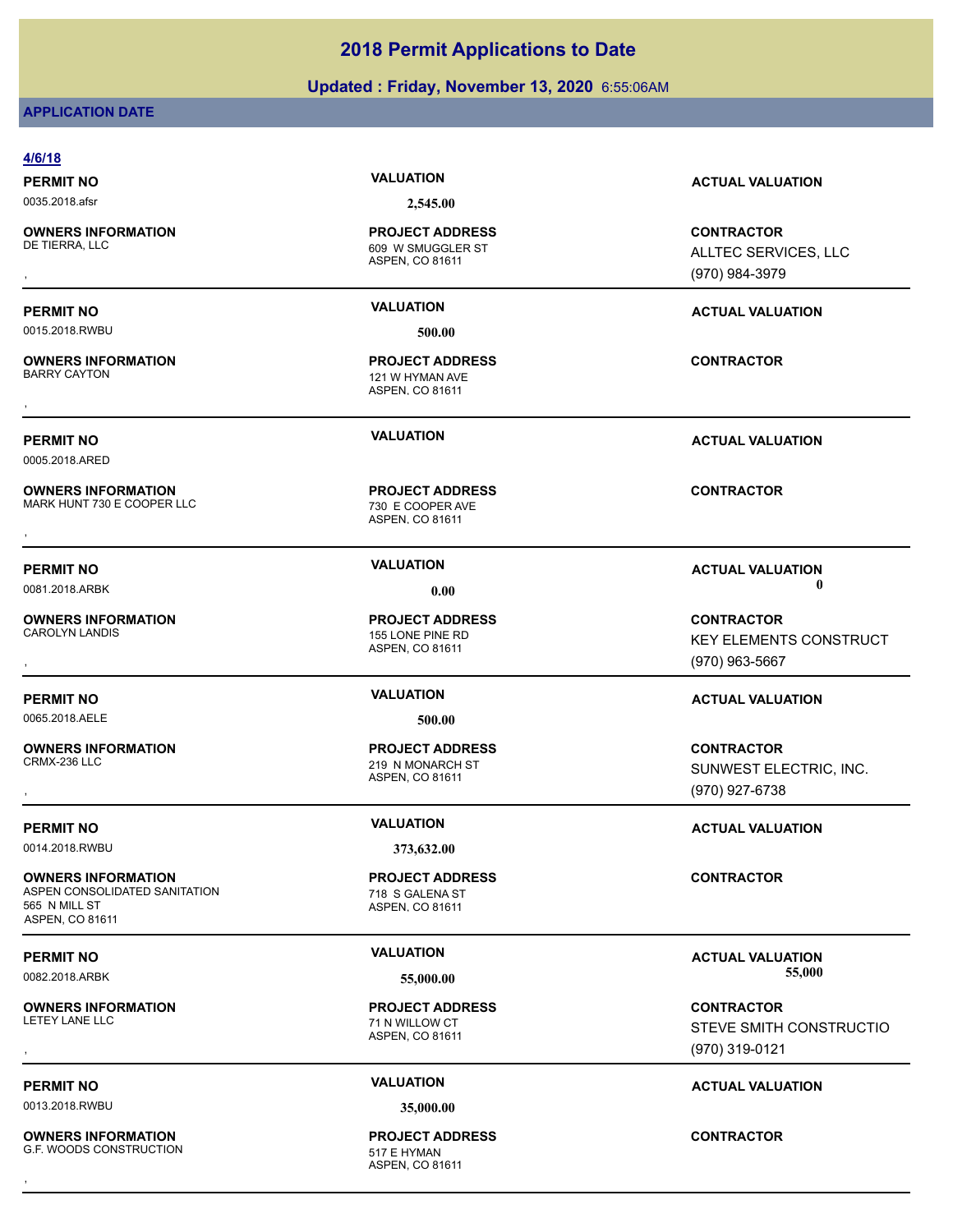**Updated : Friday, November 13, 2020** 6:55:06AM

| <b>APPLICATION DATE</b>                                |                                                                 |                                                    |
|--------------------------------------------------------|-----------------------------------------------------------------|----------------------------------------------------|
| <b>PERMIT NO</b><br>0002.2018.COPY                     | <b>VALUATION</b>                                                | <b>ACTUAL VALUATION</b>                            |
| <b>OWNERS INFORMATION</b><br><b>STYSLINGER</b>         | <b>PROJECT ADDRESS</b>                                          | <b>CONTRACTOR</b>                                  |
|                                                        |                                                                 |                                                    |
| 4/5/18                                                 |                                                                 |                                                    |
| <b>PERMIT NO</b>                                       | <b>VALUATION</b>                                                | <b>ACTUAL VALUATION</b>                            |
| 0012.2018.PCWP                                         |                                                                 |                                                    |
| <b>OWNERS INFORMATION</b><br>DAVID & HOLLY ANN WILLSON | <b>PROJECT ADDRESS</b><br>138 WEST LUPINE DR<br>ASPEN, CO 81611 | <b>CONTRACTOR</b>                                  |
| <b>PERMIT NO</b>                                       | <b>VALUATION</b>                                                | <b>ACTUAL VALUATION</b>                            |
| 0080.2018.ARBK                                         | 107,000.00                                                      | 107,000                                            |
| <b>OWNERS INFORMATION</b>                              | <b>PROJECT ADDRESS</b>                                          | <b>CONTRACTOR</b>                                  |
| MICHELSON BRUCE V REV TRUST                            | 826 E HYMAN AVE                                                 | ALEXANDER ROOFING CO.                              |
|                                                        | ASPEN, CO 81611                                                 | (970) 927-3647                                     |
|                                                        | <b>VALUATION</b>                                                |                                                    |
| <b>PERMIT NO</b>                                       |                                                                 | <b>ACTUAL VALUATION</b><br>120,000                 |
| 0077.2018.ARBK                                         | 120,000.00                                                      |                                                    |
| <b>OWNERS INFORMATION</b>                              | <b>PROJECT ADDRESS</b>                                          | <b>CONTRACTOR</b>                                  |
| PLATINUM IRREV TRUST                                   | 104 W COOPER AVE<br>ASPEN, CO 81611                             | <b>B2 BUILDERS</b>                                 |
|                                                        |                                                                 | (970) 544-2000                                     |
| <b>PERMIT NO</b>                                       | <b>VALUATION</b>                                                | <b>ACTUAL VALUATION</b>                            |
| 0089.2018.AMEC                                         | 7,490.00                                                        |                                                    |
| <b>OWNERS INFORMATION</b>                              | <b>PROJECT ADDRESS</b>                                          | <b>CONTRACTOR</b>                                  |
| FERAL VENTURE CAPITAL LLC                              | 210 E COOPER AVE                                                | UTE CITY FIREPLACES, LLC                           |
|                                                        | ASPEN, CO 81611                                                 | (970) 319-7642                                     |
|                                                        | <b>VALUATION</b>                                                |                                                    |
| <b>PERMIT NO</b>                                       |                                                                 | <b>ACTUAL VALUATION</b><br>332,979                 |
| 0078.2018.ARBK                                         | 332,979.00                                                      |                                                    |
| <b>OWNERS INFORMATION</b>                              | <b>PROJECT ADDRESS</b>                                          | <b>CONTRACTOR</b>                                  |
| PLATINUM IRREV TRUST                                   | 1001 E COOPER AVE<br>ASPEN, CO 81611                            | ASPEN REMODELING                                   |
|                                                        |                                                                 | (970) 927-4218                                     |
| <b>PERMIT NO</b><br>0013.2018.PCWP                     | <b>VALUATION</b>                                                | <b>ACTUAL VALUATION</b>                            |
| <b>OWNERS INFORMATION</b><br>ROBIN A & HARVEY V FAHY   | <b>PROJECT ADDRESS</b><br>146 ARDMORE DR<br>ASPEN, CO 81611     | <b>CONTRACTOR</b>                                  |
| <b>PERMIT NO</b>                                       | <b>VALUATION</b>                                                | <b>ACTUAL VALUATION</b>                            |
| 0076.2018.ARBK                                         | 2,998,185.00                                                    | 2,998,185                                          |
|                                                        |                                                                 |                                                    |
| <b>OWNERS INFORMATION</b><br><b>HEMMING EVELYN F</b>   | <b>PROJECT ADDRESS</b><br>1015 WATERS AVE                       | <b>CONTRACTOR</b><br><b>HENDRICKSON CONSTRUCTI</b> |
|                                                        | ASPEN, CO 81611-2136                                            | (970) 274-6324                                     |
|                                                        |                                                                 |                                                    |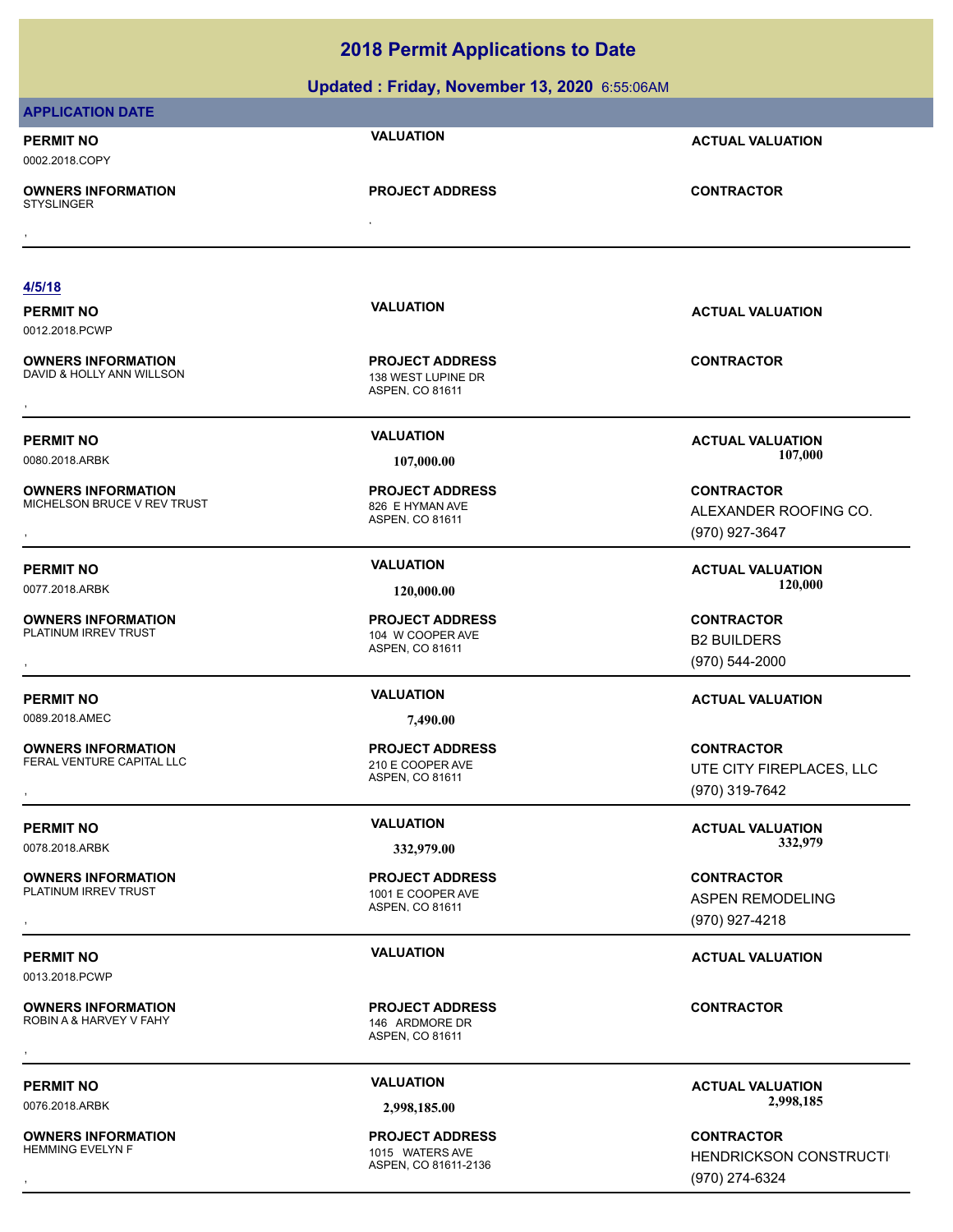# **Updated : Friday, November 13, 2020** 6:55:06AM

# **APPLICATION DATE**

0001.2018.land

0017.2018.ASLU

0088.2018.AMEC **6,295.00**

**OWNERS INFORMATION** 100 PARK AVE ASPEN LLC 100 PARK AVE

**OWNERS INFORMATION**

**OWNERS INFORMATION**

**OWNERS INFORMATION**

**OWNERS INFORMATION**

**PROJECT ADDRESS**

ASPEN, CO 81611

ASPEN, CO 81611 CLARENDON CONDO ASSOCIATION 625 S WEST END ST **PROJECT ADDRESS**

ASPEN, CO 81611 700 UTE AVE UNIT 503 **PROJECT ADDRESS OWNERS INFORMATION CONTRACTOR PROJECT ADDRESS CONTRACTOR**<br>
LLC ASPEN ALPS<br>
ASPEN, CO 81611<br>
ASPEN, CO 81611

0056.2018.ASPL **5,000.00**

ASPEN, CO 81611 195 SKIMMING LN **PROJECT ADDRESS**

ASPEN, CO 81611 OYSTER SHORES, LLC 110 COACH RD **PROJECT ADDRESS**

**PERMIT NO VALUATION ACTUAL VALUATION**

**OWNERS INFORMATION PROJECT ADDRESS CONTRACTOR**<br>100 PARK AVE ASPEN LLC 100 PARK AVE UTE CITY FIREPLACES, LLC<br>, ASPEN, CO 81611 UTE CITY FIREPLACES, LLC (970) 319-7642

# **PERMIT NO VALUATION ACTUAL VALUATION**

**OWNERS INFORMATION METALLY CONTRACTOR**<br>CLARENDON CONDO ASSOCIATION THE FIREPLACE EXPERT<br>ASPEN. CO 81611 ASPEN. 1970) 987-2962 THE FIREPLACE EXPERT (970) 987-2962

**PERMIT NO VALUATION ACTUAL VALUATION**

# **PERMIT NO VALUATION ACTUAL VALUATION**

, **CONTRACTOR** ADAMS MECHANICAL LLC (970) 404-2476

**PERMIT NO VALUATION VALUATION VALUATION** 0079.2018.ARBK **7,876,250.00 7,876,250.00**

, **CONTRACTOR** HANSEN CONSTRUCTION, INC (970) 920-1558

**4/4/18**

# 0086.2018.AMEC **15,000.00**

**OWNERS INFORMATION** 5TH AVE CONCOMINIUM ASSOC 800 S MILL ST

**OWNERS INFORMATION** MERRY CONDO ASSOCIATION 850 CEMETERY LN

0034.2018.afsr **8,000.00**

**OWNERS INFORMATION**

ASPEN, CO 81611 **PROJECT ADDRESS**

ASPEN, CO 81611 **PROJECT ADDRESS**

ASPEN, CO 81611 609 W SMUGGLER ST **PROJECT ADDRESS**

**PERMIT NO VALUATION ACTUAL VALUATION**

, **CONTRACTOR** CRYSTAL VALLEY PLUMBING (970) 963-1251

# **PERMIT NO VALUATION ACTUAL VALUATION** 0072.2018.ARBK **700,000.00 700,000.00**

, **CONTRACTOR** THE FIREPLACE EXPERT (970) 987-2962

# **PERMIT NO VALUATION ACTUAL VALUATION**

, **CONTRACTOR** FLAME OUT FIRE PROTECTIO (970) 927-4933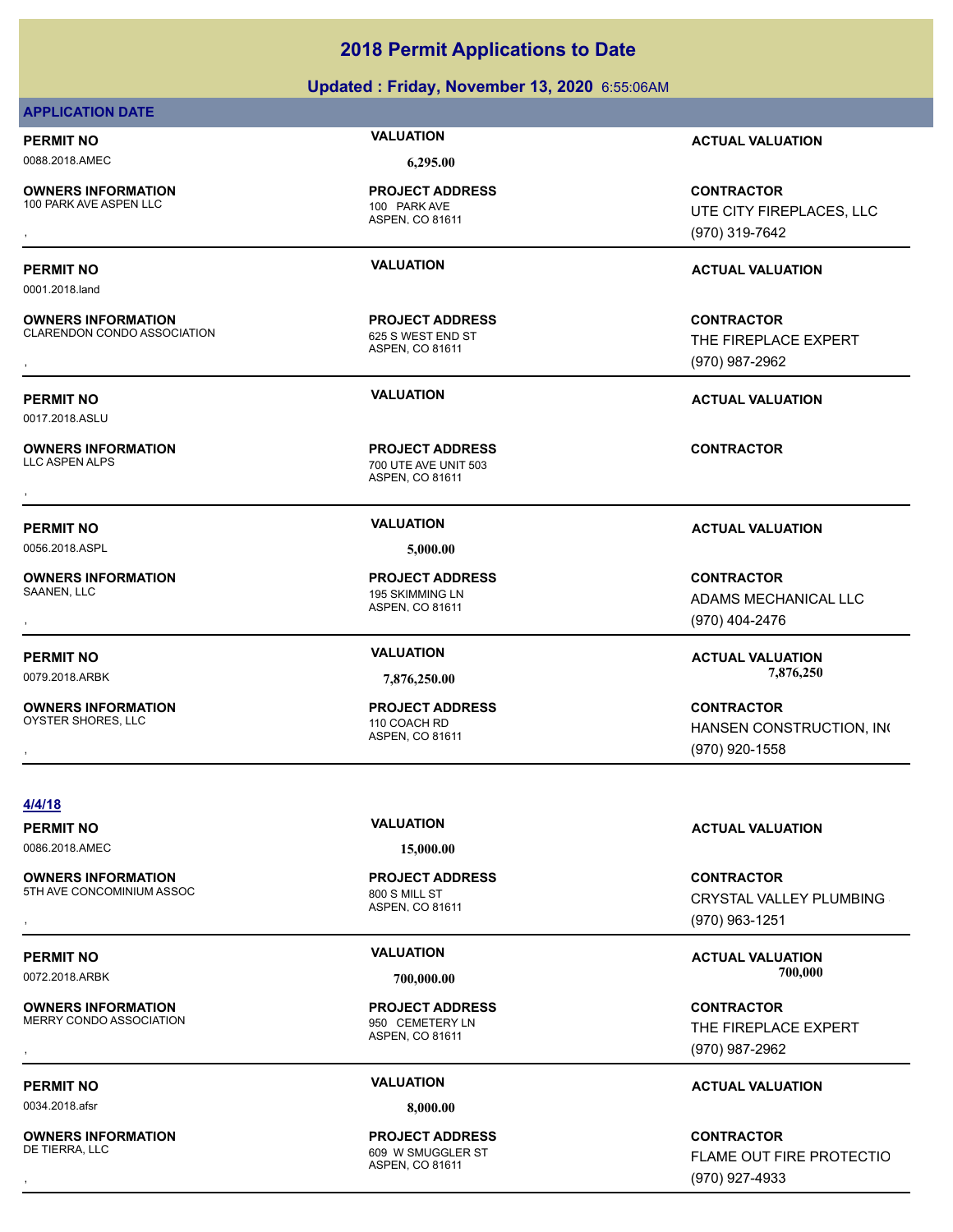# **Updated : Friday, November 13, 2020** 6:55:06AM

# **APPLICATION DATE**

**OWNERS INFORMATION**

**OWNERS INFORMATION**

**OWNERS INFORMATION**<br>HENRY JOSH GOLDSMITH

**OWNERS INFORMATION**

0055.2018.ASPL **500.00**

**OWNERS INFORMATION** PECKHAM THOMAS C 107 ASPEN MOUNTAIN RD

0033.2018.afsr **3,830.00**

**OWNERS INFORMATION** C/O ANDREW HECHT ASPEN CORE VENTURES, LLC 517 F HYMAN

0087.2018.AMEC **21,000.00**

**OWNERS INFORMATION** C/O ANDREW HECHT ASPEN CORE VENTURES, LLC 535 E HYMAN

, **OWNERS INFORMATION** GANT CONDO ASSOCIATES

ASPEN, CO 81611 122 W MAIN ST **PROJECT ADDRESS**

ASPEN, CO 81611 415 E HYMAN AVE **PROJECT ADDRESS**

ASPEN, CO 81611 124 W HYMAN AVE **PROJECT ADDRESS OWNERS INFORMATION PROJECT ADDRESS CONTRACTOR**<br>HENRY JOSH GOLDSMITH 124 W HYMAN AVE PD BUILDER<br>, ASPEN, CO 81611

ASPEN, CO 81611 314 FREE SILVER CT **PROJECT ADDRESS**

ASPEN, CO 81611

**PROJECT ADDRESS**

ASPEN, CO 81611 **PROJECT ADDRESS**

**PROJECT ADDRESS**

**PERMIT NO VALUATION ACTUAL VALUATION** 0032.2018.ACBK **1,200,000.00 1,200,000.00**

, **CONTRACTOR** FCI CONSTRUCTORS, INC (970) 434-9093

SHERLOCK HOMES/HS BUILT

**PERMIT NO VALUATION ACTUAL VALUATION**

(970) 925-8578

0075.2018.ARBK **4,000.00 4,000.00**

, **CONTRACTOR** RSA CONSTRUCTORS

# **PERMIT NO VALUATION ACTUAL VALUATION**

**OWNERS INFORMATION PROJECT ADDRESS CONTRACTOR**<br>PECKHAM THOMAS C 107  ASPEN MOUNTAIN RD RAK PLUMBING AND HEATINC<br>, ASPEN, CO 81611 RAK PLUMBING AND HEATING (970) 379-7907

# **PERMIT NO VALUATION VALUATION VALUATION**

**OWNERS INFORMATION CORE VENTURES, LLC FROJECT ADDRESS FROM THE CONTRACTOR CONTRACTOR**<br>C/O ANDREW HECHT ASPEN CORE VENTURES, LLC FROM THE ASPEN. CO 81611<br>, GTO) 625-4533 TRI-COUNTY FIRE PROTECTI( (970) 625-4533

# **PERMIT NO VALUATION VALUATION VALUATION**

**OWNERS INFORMATION CORE VENTURES, LLC FROJECT ADDRESS FOR THE CONTRACTOR**<br>C/O ANDREW HECHT ASPEN CORE VENTURES, LLC FROSIS E HYMAN T & E MARSHALL ENTERPRISI<br>, T & E MARSHALL ENTERPRISI T & E MARSHALL ENTERPRISI (970) 927-8071

PERMIT NO **1999 WALUATION VALUATION CONSUMPTION ACTUAL VALUATION** 0074.2018.ARBK **578,982.00 578,982.00**

, **CONTRACTOR** RA NELSON, LLC (970) 949-5152

**PERMIT NO VALUATION ACTUAL VALUATION** 0033.2018.ACBK **0.00 0.00**

, **CONTRACTOR**

0073.2018.ARBK **0.00 0.00**

PD BUILDER

**PERMIT NO VALUATION VALUATION VALUATION** 

**PROJECT ADDRESS**

ASPEN, CO 81611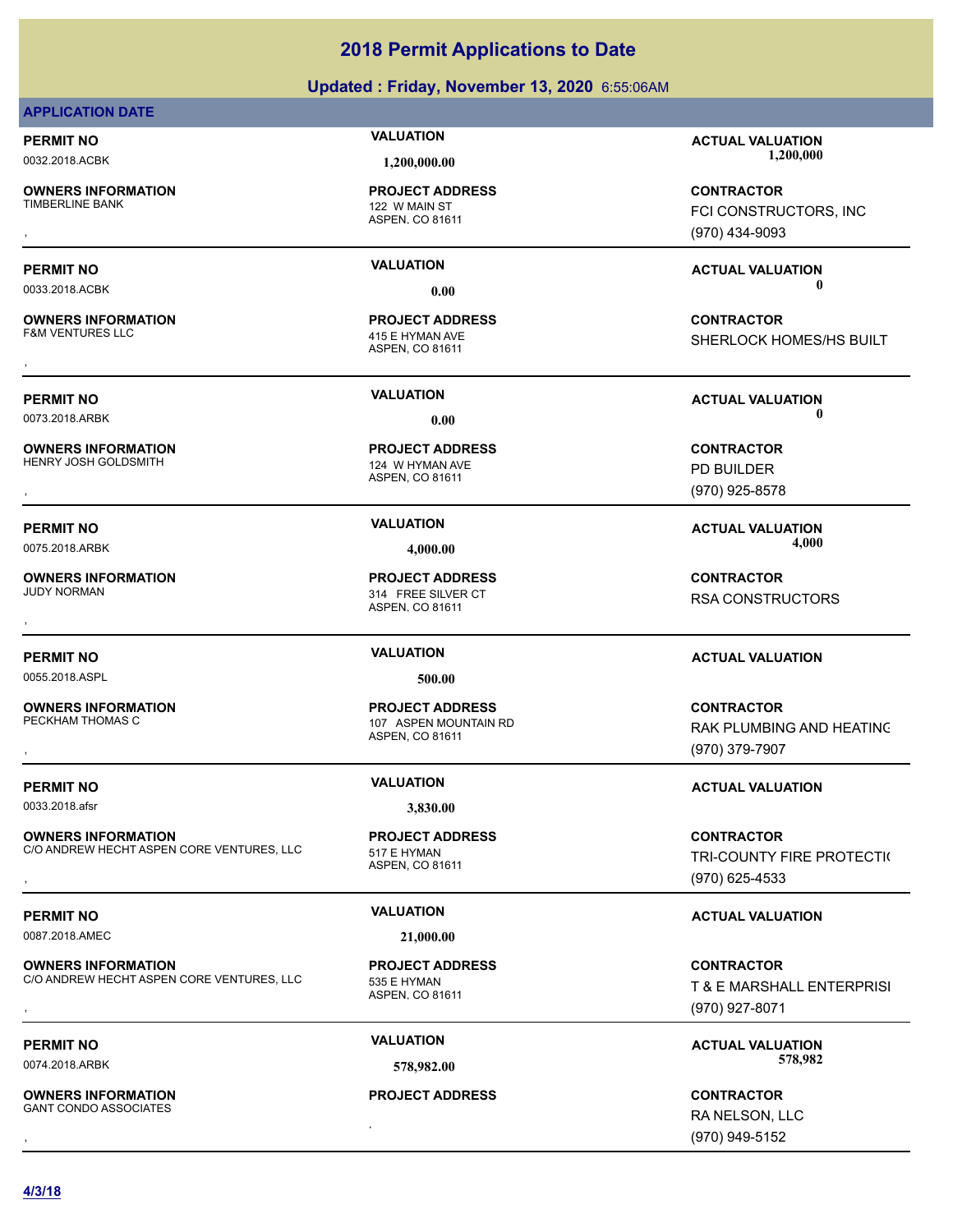# **Updated : Friday, November 13, 2020** 6:55:06AM

# **APPLICATION DATE**

0029.2018.afsr **34,200.00**

**OWNERS INFORMATION** RETREAT PROPERTIES LLC<br>322 COACH RD

**PROJECT ADDRESS**

0030.2018.afsr **0.00**

**OWNERS INFORMATION** RETREAT PROPERTIES LLC 320 COACH RD

0031.2018.afsr **0.00**

**OWNERS INFORMATION**

0085.2018.AMEC **8,000.00**

**OWNERS INFORMATION**

0053.2018.ASPL **15,368.00**

**OWNERS INFORMATION** BILL & LYDIA ADDY 1470 RED BUTTE DR

0063.2018.AELE **765,600.00**

**OWNERS INFORMATION** TOM DCBD2 LLC 200 S ASPEN ST 200 S ASPEN ST ASPEN, CO 81611

0061.2018.AELE **6,900.00**

**OWNERS INFORMATION** GLICKENHAUS & CO 107 W HYMAN AVE

0054.2018.ASPL **4,000.00**

**OWNERS INFORMATION**

ASPEN, CO 81611

ASPEN, CO 81611 **PROJECT ADDRESS**

ASPEN, CO 81611 203 N MONARCH ST **PROJECT ADDRESS**

ASPEN, CO 81611 1470 RED BUTTE DR **PROJECT ADDRESS**

ASPEN, CO 81611 **PROJECT ADDRESS**

ASPEN, CO 81611 **PROJECT ADDRESS**

ASPEN, CO 81611 **PROJECT ADDRESS**

ASPEN, CO 81611 155 LONE PINE RD **PROJECT ADDRESS**

**PERMIT NO VALUATION ACTUAL VALUATION**

**OWNERS INFORMATION GOVERNED BY A SERVICE PROJECT ADDRESS ARE THE CONTRACTOR CONTRACTOR**<br>RETREAT PROPERTIES LLC GOVERNED ASPEN, CO 81611<br>, GOVERNED BY A SPEN, CO 81611 (970) 963-8752 SPRINKLERS R US, INC. (970) 963-8752

# **PERMIT NO VALUATION ACTUAL VALUATION**

**OWNERS INFORMATION GOVERNED BY A SERVICE OF A SERVICE OF A SERVICE OF A SERVICE OF A SPRINKLERS R US, INC.<br>RETREAT PROPERTIES LLC GOVERNED ASPEN. CO 81611 GASPEN A SPRINKLERS R US, INC.<br>, GOVERNED BY A SPEN. CO 81611 GOVE** SPRINKLERS R US, INC. (970) 963-8752

**PERMIT NO VALUATION ACTUAL VALUATION**

, **CONTRACTOR** PROGUARD PROTECTION SE (970) 920-2026

# **PERMIT NO VALUATION ACTUAL VALUATION**

, **CONTRACTOR** MC MECHANICAL, LLC (970) 987-7296

# **PERMIT NO VALUATION ACTUAL VALUATION**

, **CONTRACTOR** MC MECHANICAL, LLC (970) 987-7296

# **PERMIT NO VALUATION VALUATION VALUATION**

**CONTRACTOR** R & A ENTERPRISES OF CARE (970) 945-6500

# **PERMIT NO VALUATION ACTUAL VALUATION**

**OWNERS INFORMATION PROJECT ADDRESS CONTRACTOR**<br>GLICKENHAUS & CO 107 W HYMAN AVE R & A ENTERPRISES OF CARE<br>, ASPEN, CO 81611 R & A ENTERPRISES OF CARE (970) 945-6500

# **PERMIT NO VALUATION ACTUAL VALUATION**

, **CONTRACTOR** SOPRIS PLUMBING & HEATING (970) 319-9420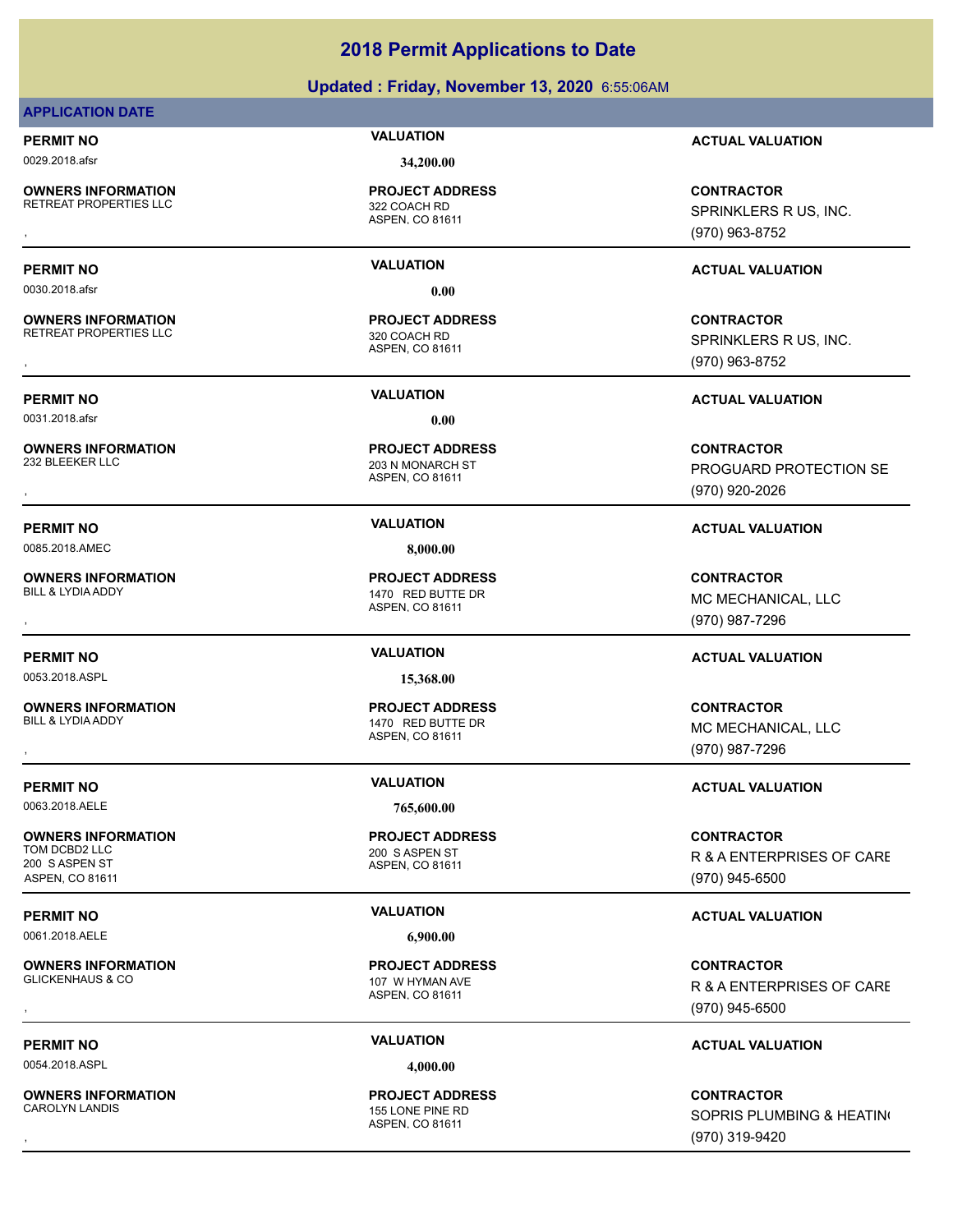# **Updated : Friday, November 13, 2020** 6:55:06AM

# **APPLICATION DATE**

0019.2018.ENTP

**OWNERS INFORMATION**

ASPEN, CO 81611 312 S HUNTER ST **PROJECT ADDRESS OWNERS INFORMATION FROJECT ADDRESS ARE:**<br>THE BURRELL GROUP **CONTRACTOR**<br>ASPEN, CO 81611<br>,

0062.2018.AELE **10,069.00**

**OWNERS INFORMATION** STEVEN & NANCY CROWN 0850 MOORE DR

0032.2018.afsr **13,415.00**

**OWNERS INFORMATION**

0064.2018.AELE **85,000.00**

**OWNERS INFORMATION** CITY OF ASPEN **O HALLAM ST** 

ASPEN, CO 81611 **PROJECT ADDRESS**

ASPEN, CO 81611 195 SKIMMING LN **PROJECT ADDRESS**

ASPEN, CO 81611 **PROJECT ADDRESS**

## **4/2/18**

0083.2018.AMEC **13,250.00**

**OWNERS INFORMATION**

**OWNERS INFORMATION** DANIEL L. HUNT EB BUILDING ASPEN, LLC 602 E HYMAN AVE

**OWNERS INFORMATION**

0060.2018.AELE **30,500.00**

**OWNERS INFORMATION**

ASPEN, CO 81611 439 PEARL CT **PROJECT ADDRESS**

ASPEN, CO 81611 **PROJECT ADDRESS**

ASPEN, CO 81611 401 E COOPER AVE **PROJECT ADDRESS**

ASPEN, CO 81611 155 LONE PINE RD **PROJECT ADDRESS**

**PERMIT NO VALUATION ACTUAL VALUATION**

**PERMIT NO VALUATION ACTUAL VALUATION**

, **CONTRACTOR** R & A ENTERPRISES OF CARE (970) 945-6500

**PERMIT NO VALUATION ACTUAL VALUATION**

, **CONTRACTOR** ALLTEC SERVICES, LLC (970) 984-3979

# **PERMIT NO VALUATION ACTUAL VALUATION**

, **CONTRACTOR** R & A ENTERPRISES OF CARE (970) 945-6500

# **PERMIT NO VALUATION ACTUAL VALUATION**

, **CONTRACTOR** R & H MECHANICAL LLC (970) 328-2699

**PERMIT NO VALUATION VALUATION VALUATION** 0031.2018.ACBK **0.00 0.00**

**OWNERS INFORMATION METALLY CONTRACTOR DESCRIPTION ON MERGUIDE PROJECT ADDRESS ARE:**<br>DANIEL L. HUNT EB BUILDING ASPEN, LLC ASPEN OF ASPEN. CO 81611 **Marshall Contract ASSOCIATES, INC ASSOCIATES**, INC<br>, Marshall Aspen. Co 8 BRIKOR ASSOCIATES, INC (970) 923-3088

**PERMIT NO VALUATION VALUATION VALUATION** 0030.2018.ACBK **0.00 0.00**

, **CONTRACTOR** HENDRICKSON CONSTRUCTI (970) 274-6324

# **PERMIT NO VALUATION ACTUAL VALUATION**

, **CONTRACTOR** SOLID WIRE, INC. (970) 984-0712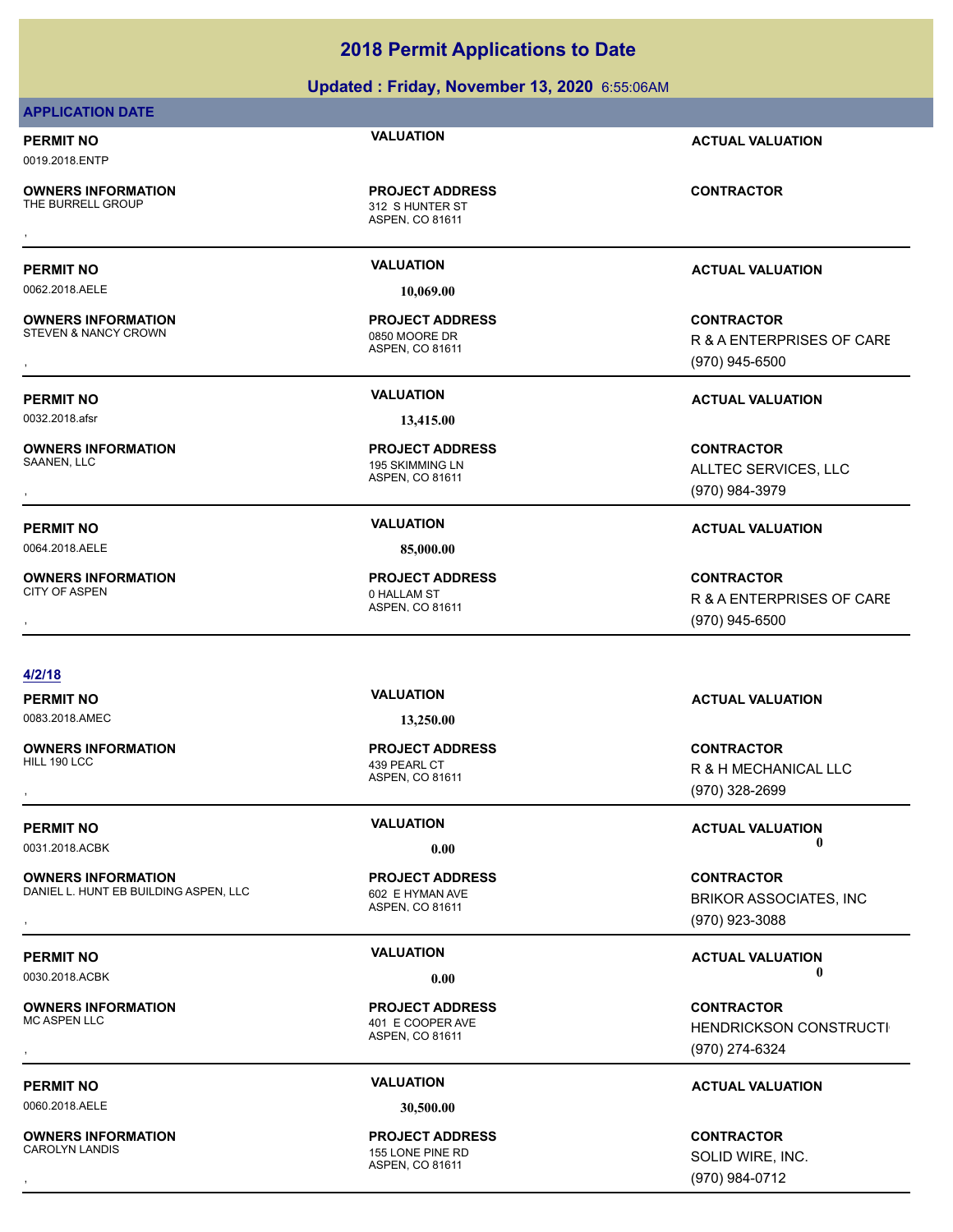# **Updated : Friday, November 13, 2020** 6:55:06AM

| <b>APPLICATION DATE</b>                                                                 |                                                               |                                                                   |
|-----------------------------------------------------------------------------------------|---------------------------------------------------------------|-------------------------------------------------------------------|
| <b>PERMIT NO</b>                                                                        | <b>VALUATION</b>                                              | <b>ACTUAL VALUATION</b>                                           |
| 0071.2018.ARBK                                                                          | 0.00                                                          | $\mathbf 0$                                                       |
| <b>OWNERS INFORMATION</b><br>526 WEST HALLAM LLC.                                       | <b>PROJECT ADDRESS</b><br>526 W HALLAM<br>ASPEN, CO 81611     | <b>CONTRACTOR</b><br>SWEENEY REAL ESTATE & DE<br>(970) 922-8964   |
|                                                                                         |                                                               |                                                                   |
| 3/30/18<br><b>PERMIT NO</b><br>0018.2018.ENTP                                           | <b>VALUATION</b>                                              | <b>ACTUAL VALUATION</b>                                           |
| <b>OWNERS INFORMATION</b><br>DURANT MALL CONDO ASSOCIATION                              | <b>PROJECT ADDRESS</b><br>710 DURANT<br>ASPEN, CO 81621       | <b>CONTRACTOR</b>                                                 |
| <b>PERMIT NO</b><br>0012.2018.RWBU                                                      | <b>VALUATION</b><br>100,000.00                                | <b>ACTUAL VALUATION</b>                                           |
| <b>OWNERS INFORMATION</b><br>ASPEN STARWOOD LLC<br>1034 E COOPER AVE<br>ASPEN, CO 81611 | <b>PROJECT ADDRESS</b><br>602 E HYMAN AVE<br>ASPEN, CO 81611  | <b>CONTRACTOR</b>                                                 |
| <b>PERMIT NO</b>                                                                        | <b>VALUATION</b>                                              | <b>ACTUAL VALUATION</b><br>138,970                                |
| 0070.2018.ARBK                                                                          | 138,970.00                                                    |                                                                   |
| <b>OWNERS INFORMATION</b><br>DAVID COOK AND CHRISTINE BENED                             | <b>PROJECT ADDRESS</b><br>111 MAPLE LN<br>ASPEN, CO 81611     | <b>CONTRACTOR</b><br>KEELTY CONSTRUCTION, INC<br>(970) 927-6472   |
| <b>PERMIT NO</b><br>0069.2018.ARBK                                                      | <b>VALUATION</b><br>400,000.00                                | <b>ACTUAL VALUATION</b><br>400,000                                |
| <b>OWNERS INFORMATION</b><br><b>KEN REVKIN</b>                                          | <b>PROJECT ADDRESS</b><br>700 UTE AVE<br>ASPEN, CO 81611      | <b>CONTRACTOR</b><br><b>SH BUILT</b>                              |
| 3/29/18                                                                                 |                                                               |                                                                   |
| <b>PERMIT NO</b><br>0059.2018.AELE                                                      | <b>VALUATION</b><br>5,000.00                                  | <b>ACTUAL VALUATION</b>                                           |
| <b>OWNERS INFORMATION</b><br><b>CITY OF ASPEN</b>                                       | <b>PROJECT ADDRESS</b><br>320 E HYMAN AVE<br>ASPEN, CO 81611  | <b>CONTRACTOR</b><br>JAMES MARQUARDT ELECTR<br>(970) 366-9253     |
| <b>PERMIT NO</b>                                                                        | <b>VALUATION</b>                                              | <b>ACTUAL VALUATION</b>                                           |
| 0052.2018.ASPL                                                                          | 22,000.00                                                     |                                                                   |
| <b>OWNERS INFORMATION</b><br>FERAL VENTURE CAPITAL LLC                                  | <b>PROJECT ADDRESS</b><br>210 E COOPER AVE<br>ASPEN, CO 81611 | <b>CONTRACTOR</b><br>A*OK PLUMBING & HEATING, I<br>(970) 456-3013 |

(970) 456-3013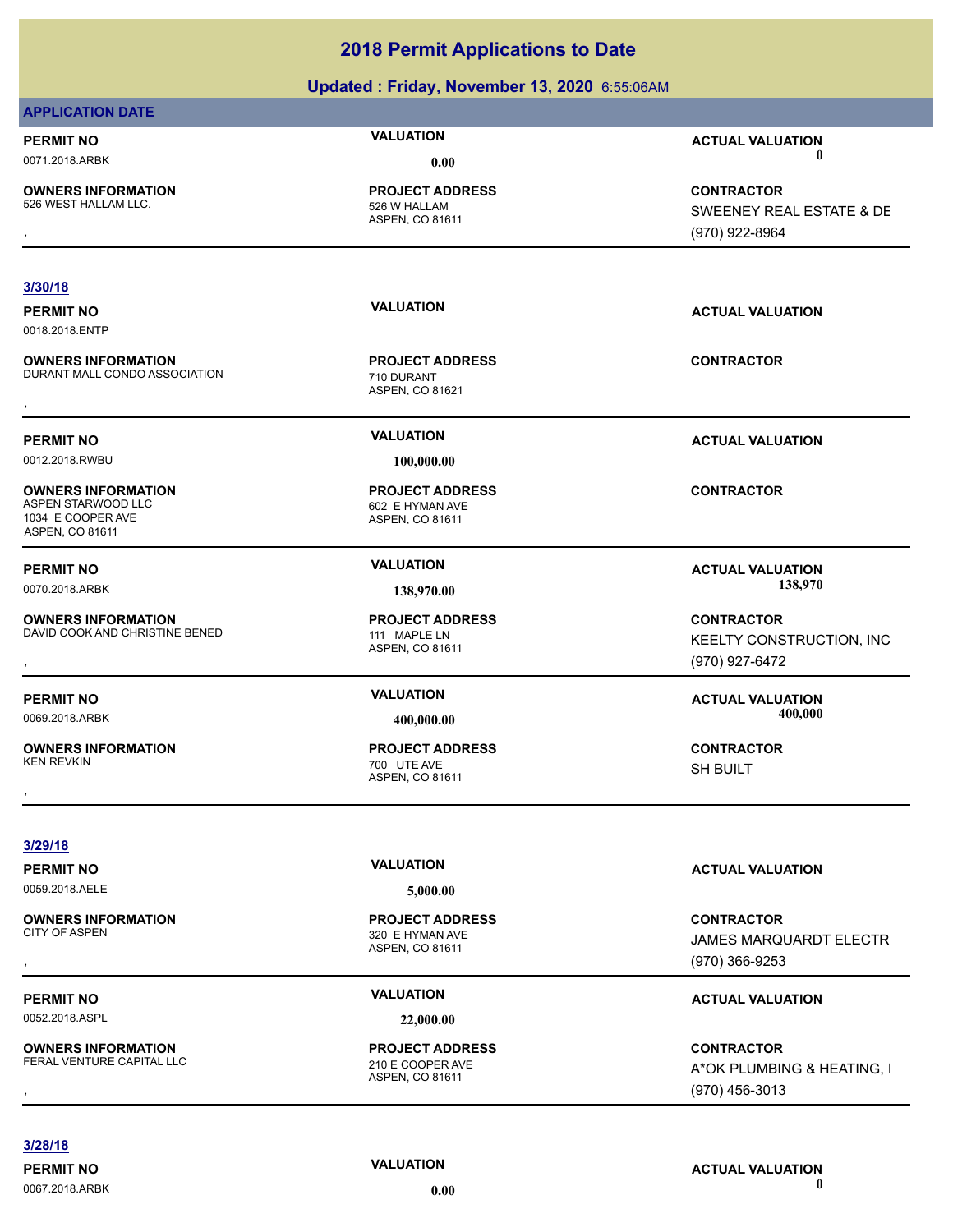# **Updated : Friday, November 13, 2020** 6:55:06AM

## **APPLICATION DATE**

**OWNERS INFORMATION** DAVIDOFF MICHAEL E & SUSAN 1105 BLACK BIRCH DR

**OWNERS INFORMATION**

**OWNERS INFORMATION**

1315 MOUNTAIN VIEW DR ASPEN, CO 81611

**OWNERS INFORMATION**

0016.2018.ENTP

0017.2018.ENTP

ASPEN, CO 81611

**PROJECT ADDRESS**

0082.2018.AMEC **25,000.00**

ASPEN, CO 81611 KRB REAL ESTATE ASSC LLC 875 CHATFIELD RD **PROJECT ADDRESS**

ASPEN, CO 81611 223 E HALLAM ST **PROJECT ADDRESS**

ASPEN, CO 81611 JASON GROSFELD 201 EH INVESTMENTS LLC 201 E HYMAN AVE **PROJECT ADDRESS OWNERS INFORMATION CONTRACTOR RESOURDED BY A SERVICE PROJECT ADDRESS CONTRACTOR CONTRACTOR**<br>JASON GROSFELD 201 EH INVESTMENTS LLC ASPEN, CO 81611<br>,

ASPEN, CO 81611-1993 720 E DURANT AVE **PROJECT ADDRESS** , **CONTRACTOR**

0079.2018.AMEC **250,000.00**

**OWNERS INFORMATION**

**OWNERS INFORMATION**

0051.2018.ASPL **45,000.00**

**OWNERS INFORMATION** 100 PARK AVE ASPEN LLC 100 PARK AVE

0080.2018.AMEC **45,389.00**

**OWNERS INFORMATION** 100 PARK AVE ASPEN LLC 100 PARK AVE

0081.2018.AMEC

ASPEN, CO 81611 1001 UTE AVE **PROJECT ADDRESS**

ASPEN, CO 81611 **PROJECT ADDRESS**

, **CONTRACTOR** UMBRELLA ROOFING, INC (970) 704-9130

# **PERMIT NO VALUATION VALUATION VALUATION**

, **CONTRACTOR** MOUNTAIN AIR MECHANICAL, (970) 625-4352

**PERMIT NO VALUATION ACTUAL VALUATION** 0068.2018.ARBK **0.00 0.00**

> **CONTRACTOR** KORU LTD (970) 963-3217

**PERMIT NO VALUATION ACTUAL VALUATION**

**PERMIT NO VALUATION ACTUAL VALUATION**

# **PERMIT NO VALUATION ACTUAL VALUATION**

, **CONTRACTOR** DESIGN SOURCE BUILD,LLC (970) 987-2353

# **PERMIT NO VALUATION VALUATION VALUATION**

**OWNERS INFORMATION PROJECT ADDRESS CONTRACTOR**<br>100 PARK AVE ASPEN LLC 100 PARK AVE AJAX MECHANICAL SERVICES<br>, ASPEN. CO 81611 **AJAX MECHANICAL SERVICES** (970) 984-0579

# **PERMIT NO VALUATION ACTUAL VALUATION**

**OWNERS INFORMATION PROJECT ADDRESS CONTRACTOR**<br>100 PARK AVE ASPEN LLC 100 PARK AVE AJAX MECHANICAL SERVICES<br>, ASPEN, CO 81611 **AJAX MECHANICAL SERVICES** (970) 984-0579

**PERMIT NO VALUATION ACTUAL VALUATION**

ASPEN, CO 81611 **PROJECT ADDRESS**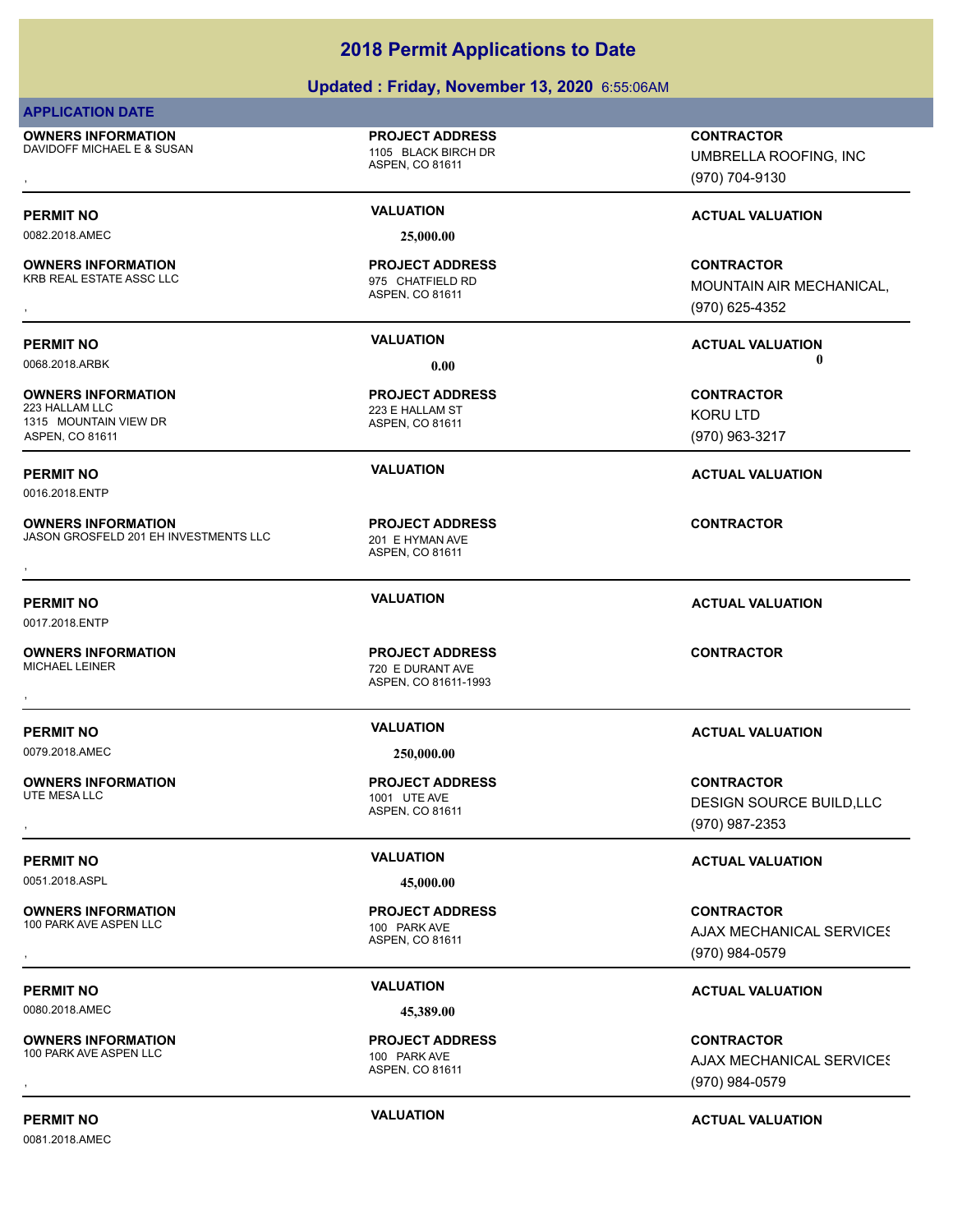# **Updated : Friday, November 13, 2020** 6:55:06AM

| <b>APPLICATION DATE</b>                                                                 |                                                                |                                                                |
|-----------------------------------------------------------------------------------------|----------------------------------------------------------------|----------------------------------------------------------------|
| <b>OWNERS INFORMATION</b><br><b>GANT CONDO ASSOCIATES</b>                               | <b>PROJECT ADDRESS</b><br>610 S WEST END ST<br>ASPEN, CO 81611 | <b>CONTRACTOR</b><br>CLIMATE CONTROL COMPANY<br>(970) 945-2326 |
| <b>PERMIT NO</b><br>0011.2018.PCWP                                                      | <b>VALUATION</b>                                               | <b>ACTUAL VALUATION</b>                                        |
| <b>OWNERS INFORMATION</b><br><b>LEDDY THOMAS A</b><br>704 SPRUCE ST<br>ASPEN, CO 81611  | <b>PROJECT ADDRESS</b><br>50 SPRUCE CT<br>ASPEN, CO 81611      | <b>CONTRACTOR</b>                                              |
| <b>PERMIT NO</b><br>0005.2018.REMP                                                      | <b>VALUATION</b>                                               | <b>ACTUAL VALUATION</b>                                        |
| <b>OWNERS INFORMATION</b><br><b>CUSTOMER</b>                                            | <b>PROJECT ADDRESS</b>                                         | <b>CONTRACTOR</b>                                              |
|                                                                                         | $\bullet$                                                      |                                                                |
| 3/27/18                                                                                 |                                                                |                                                                |
| <b>PERMIT NO</b><br>0011.2018.RWBU                                                      | <b>VALUATION</b><br>10,000.00                                  | <b>ACTUAL VALUATION</b>                                        |
| <b>OWNERS INFORMATION</b><br><b>JOEL KIPNIS</b>                                         | <b>PROJECT ADDRESS</b><br>1210 SNOWBUNNY LN<br>ASPEN, CO 81611 | <b>CONTRACTOR</b>                                              |
| <b>PERMIT NO</b>                                                                        | <b>VALUATION</b>                                               | <b>ACTUAL VALUATION</b>                                        |
| 0058.2018.AELE                                                                          | 207,500.00                                                     |                                                                |
| <b>OWNERS INFORMATION</b><br>BILL GUTH 308 ASPEN E, LLC                                 | <b>PROJECT ADDRESS</b><br>124 W HALLAM ST<br>ASPEN, CO 81611   | <b>CONTRACTOR</b><br><b>KORU LTD</b><br>(970) 963-3217         |
| <b>PERMIT NO</b>                                                                        | <b>VALUATION</b>                                               | <b>ACTUAL VALUATION</b>                                        |
| 0010.2018.RWBU                                                                          | 6,000,000.00                                                   |                                                                |
| <b>OWNERS INFORMATION</b><br>ICONIC PROPERTIES- JEROME, LLC                             | <b>PROJECT ADDRESS</b><br>330 E MAIN ST<br>ASPEN, CO 81611     | <b>CONTRACTOR</b>                                              |
| <b>PERMIT NO</b><br>0016.2018.ASLU                                                      | <b>VALUATION</b>                                               | <b>ACTUAL VALUATION</b>                                        |
| <b>OWNERS INFORMATION</b><br>TOM DCBD2 LLC<br>200 S ASPEN ST<br>ASPEN, CO 81611         | <b>PROJECT ADDRESS</b><br>200 S ASPEN ST<br>ASPEN, CO 81611    | <b>CONTRACTOR</b>                                              |
| <b>PERMIT NO</b><br>0015.2018.ENTP                                                      | <b>VALUATION</b>                                               | <b>ACTUAL VALUATION</b>                                        |
| <b>OWNERS INFORMATION</b><br>ASPEN STARWOOD LLC<br>1034 E COOPER AVE<br>ASPEN, CO 81611 | <b>PROJECT ADDRESS</b><br>602 E HYMAN AVE<br>ASPEN, CO 81611   | <b>CONTRACTOR</b>                                              |
| <b>PERMIT NO</b>                                                                        | <b>VALUATION</b>                                               | <b>ACTUAL VALUATION</b>                                        |

0065.2018.ARBK **6,000.00 6,000.00**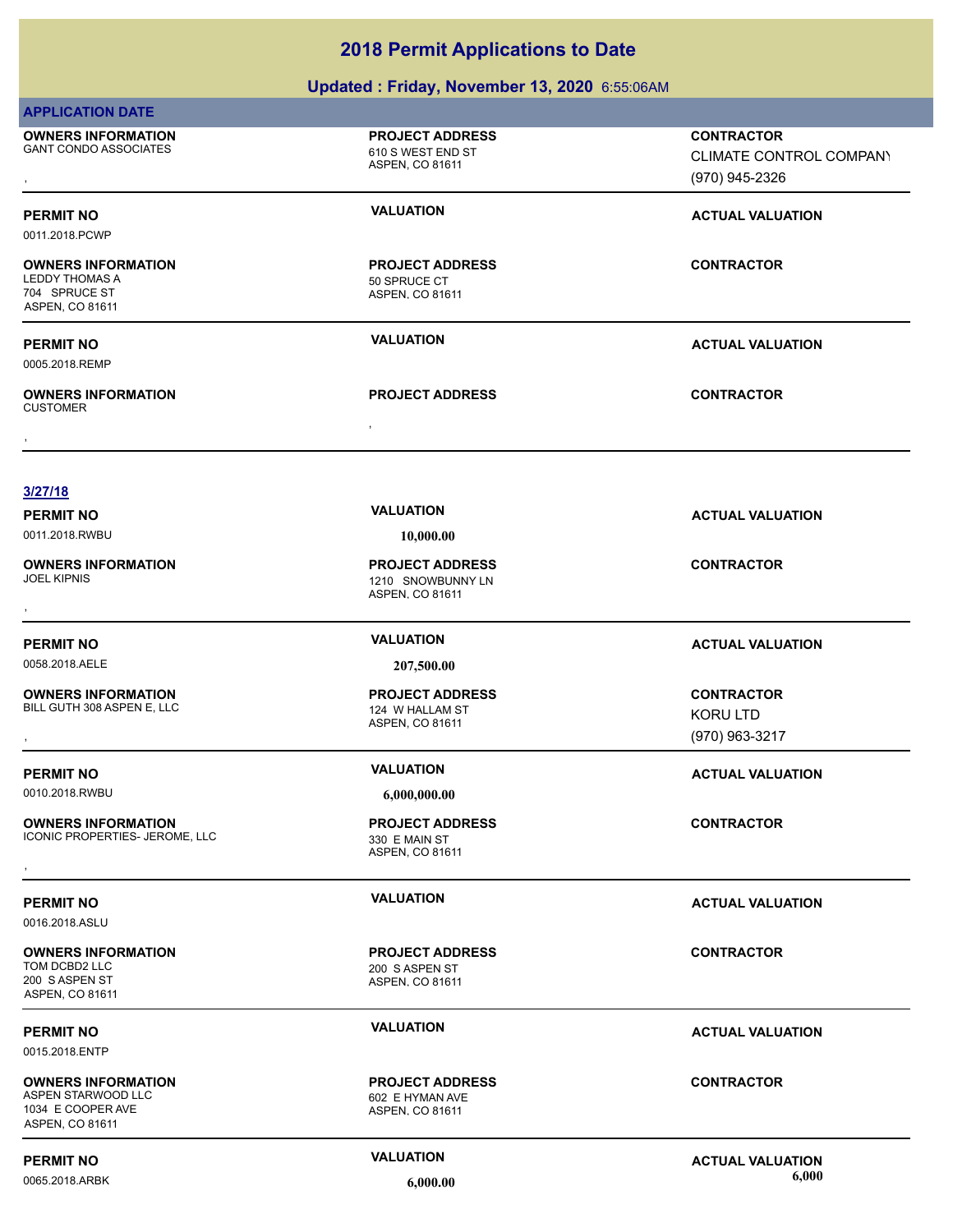|                                                                      | Updated: Friday, November 13, 2020 6:55:06AM                                          |                                                                      |
|----------------------------------------------------------------------|---------------------------------------------------------------------------------------|----------------------------------------------------------------------|
| <b>APPLICATION DATE</b>                                              |                                                                                       |                                                                      |
| <b>OWNERS INFORMATION</b><br><b>MEGAN SHEAN</b>                      | <b>PROJECT ADDRESS</b><br>1136 VINE ST<br>ASPEN, CO 81611                             | <b>CONTRACTOR</b><br>MCDONOUGH CONSTRUCTIO<br>(970) 379-9674         |
| <b>PERMIT NO</b><br>0066.2018.ARBK                                   | <b>VALUATION</b><br>6,000.00                                                          | <b>ACTUAL VALUATION</b><br>6,000                                     |
| <b>OWNERS INFORMATION</b><br><b>VICTORIA WICHMANN FLYNN</b>          | <b>PROJECT ADDRESS</b><br>1126 VINE ST<br>ASPEN, CO 81611                             | <b>CONTRACTOR</b><br>MCDONOUGH CONSTRUCTIO<br>(970) 379-9674         |
| <b>PERMIT NO</b><br>0028.2018.afsr                                   | <b>VALUATION</b><br>2,225.00                                                          | <b>ACTUAL VALUATION</b>                                              |
| <b>OWNERS INFORMATION</b><br>526 WEST HALLAM LLC.                    | <b>PROJECT ADDRESS</b><br>526 W HALLAM<br>ASPEN, CO 81611                             | <b>CONTRACTOR</b><br>XSSENTIALS, LLC<br>(720) 925-1700               |
| <b>PERMIT NO</b><br>0004.2018.REMP                                   | <b>VALUATION</b>                                                                      | <b>ACTUAL VALUATION</b>                                              |
| <b>OWNERS INFORMATION</b><br><b>CUSTOMER</b>                         | <b>PROJECT ADDRESS</b>                                                                | <b>CONTRACTOR</b><br><b>BRIKOR ASSOCIATES, INC</b><br>(970) 923-3088 |
| 3/26/18                                                              | <b>VALUATION</b>                                                                      |                                                                      |
| <b>PERMIT NO</b><br>0056.2018.AELE                                   | 100,000.00                                                                            | <b>ACTUAL VALUATION</b>                                              |
| <b>OWNERS INFORMATION</b><br>LIFT 1A LLC                             | <b>PROJECT ADDRESS</b><br>128 JUAN ST<br>ASPEN, CO 81611                              | <b>CONTRACTOR</b><br>W2 ELECTRIC, LLC<br>(970) 618-2646              |
| <b>PERMIT NO</b>                                                     | <b>VALUATION</b>                                                                      | <b>ACTUAL VALUATION</b>                                              |
| 0008.2018.RWBU<br><b>OWNERS INFORMATION</b><br><b>CITY OF ASPEN</b>  | 4,133,276.00<br><b>PROJECT ADDRESS</b><br>0 HALLAM ST / CASTLE CRK<br>ASPEN, CO 81611 | <b>CONTRACTOR</b>                                                    |
| <b>PERMIT NO</b><br>0050.2018.ASPL                                   | <b>VALUATION</b><br>4,000.00                                                          | <b>ACTUAL VALUATION</b>                                              |
| <b>OWNERS INFORMATION</b><br><b>CITY OF ASPEN</b>                    | <b>PROJECT ADDRESS</b><br>320 E HYMAN AVE<br>ASPEN, CO 81611                          | <b>CONTRACTOR</b><br>A*OK PLUMBING & HEATING, I<br>(970) 456-3013    |
| <b>PERMIT NO</b>                                                     | <b>VALUATION</b>                                                                      | <b>ACTUAL VALUATION</b>                                              |
| 0009.2018.RWBU<br><b>OWNERS INFORMATION</b><br>905 E HOPKINS AVE LLC | 800.00<br><b>PROJECT ADDRESS</b><br>905 E HOPKINS AVE                                 | <b>CONTRACTOR</b>                                                    |
|                                                                      | ASPEN, CO 81611                                                                       |                                                                      |

0006.2018.tent

**PERMIT NO CONSUMITY ACTUAL VALUATION VALUATION** *ACTUAL VALUATION*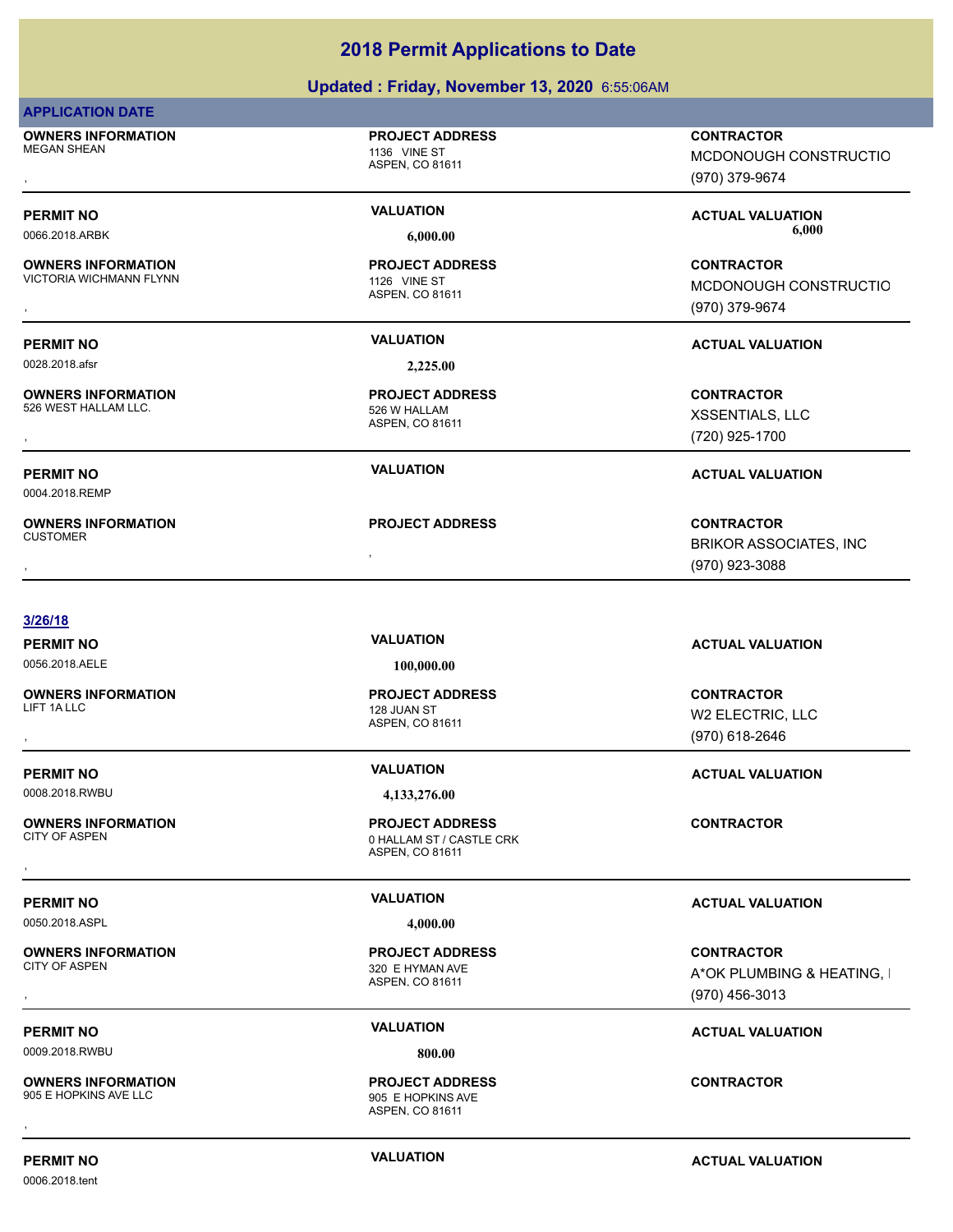# **Updated : Friday, November 13, 2020** 6:55:06AM

| <b>APPLICATION DATE</b> |  |
|-------------------------|--|
|-------------------------|--|

**OWNERS INFORMATION** , **CONTRACTOR**

ASPEN, CO 81611

ASPEN, CO 81611

**PROJECT ADDRESS**

320 S GALENA ST **PROJECT ADDRESS**

0078.2018.AMEC **19,875.00**

**OWNERS INFORMATION** 315 E DEAN ASSOCIATES INC<br>
315 E DEAN ST

0057.2018.AELE **5,000.00**

**OWNERS INFORMATION** ASPEN HIGHLANDS CONDO ASSN INC<br>
197 PROSPECTOR RD **OWNERS INFORMATION SEXUAL SERVICE OF SERVICE OF A SERVICE OF SERVICE OF SERVICE OF SERVICE OF SERVICE OF SERVI<br>ASPEN HIGHLANDS CONDO ASSN INC SERVICE OF SASPEN ASPEN. CO 81611<br>,** 

ASPEN, CO 81611 **PROJECT ADDRESS**

ASPEN, CO 81611 **PROJECT ADDRESS**

**PERMIT NO VALUATION VALUATION VALUATION** 

**OWNERS INFORMATION GOVERNED BY A SECURITY OF PROJECT ADDRESS CONTRACTOR CONTRACTOR**<br>115 E DEAN ASSOCIATES INC FIRE RESOLUTION ASPEN, CO 81611<br>1970) 328-2699, ASPEN, CO 81611 R & H MECHANICAL LLC (970) 328-2699

# **PERMIT NO VALUATION ACTUAL VALUATION**

ALTITUDE WIRELESS

# **PERMIT NO VALUATION ACTUAL VALUATION**

0014.2018.ENTP

**OWNERS INFORMATION** ASPEN ART MUSEUM 637 E HYMAN 590 N MILL ST ASPEN, CO 81611

## **3/23/18**

0052.2018.AELE **2,000.00**

**OWNERS INFORMATION**

**OWNERS INFORMATION**

0013.2018.ENTP

**OWNERS INFORMATION** 301 LAKE AVENUE LLC 301 LAKE AVE

**OWNERS INFORMATION**

ASPEN, CO 81611 203 N MONARCH ST **PROJECT ADDRESS OWNERS INFORMATION CONTRACTOR PROJECT ADDRESS CONTRACTOR CONTRACTOR**<br>232 BLEEKER LLC<br>322 BLEEKER LLC<br>,

0027.2018.afsr **10,000.00**

ASPEN, CO 81611 440 S RIVERSIDE AVE **PROJECT ADDRESS**

ASPEN, CO 81611 **PROJECT ADDRESS** , **CONTRACTOR**

ASPEN, CO 81611 232 E BLEEKER ST **PROJECT ADDRESS** , **CONTRACTOR**

**PERMIT NO VALUATION ACTUAL VALUATION**

RAVE, LLC

**CONTRACTOR**

# **PERMIT NO VALUATION ACTUAL VALUATION**

**OWNERS INFORMATION PROJECT ADDRESS CONTRACTOR**<br>400 RIVERSIDE AVE LLC 440 S RIVERSIDE AVE FLAME OUT FIRE PROTECTIO<br>, ASPEN, CO 81611 FLAME OUT FIRE PROTECTIO (970) 927-4933

# **PERMIT NO VALUATION ACTUAL VALUATION**

RAVE, LLC

**PERMIT NO VALUATION ACTUAL VALUATION**

0053.2018.AELE **2,000.00**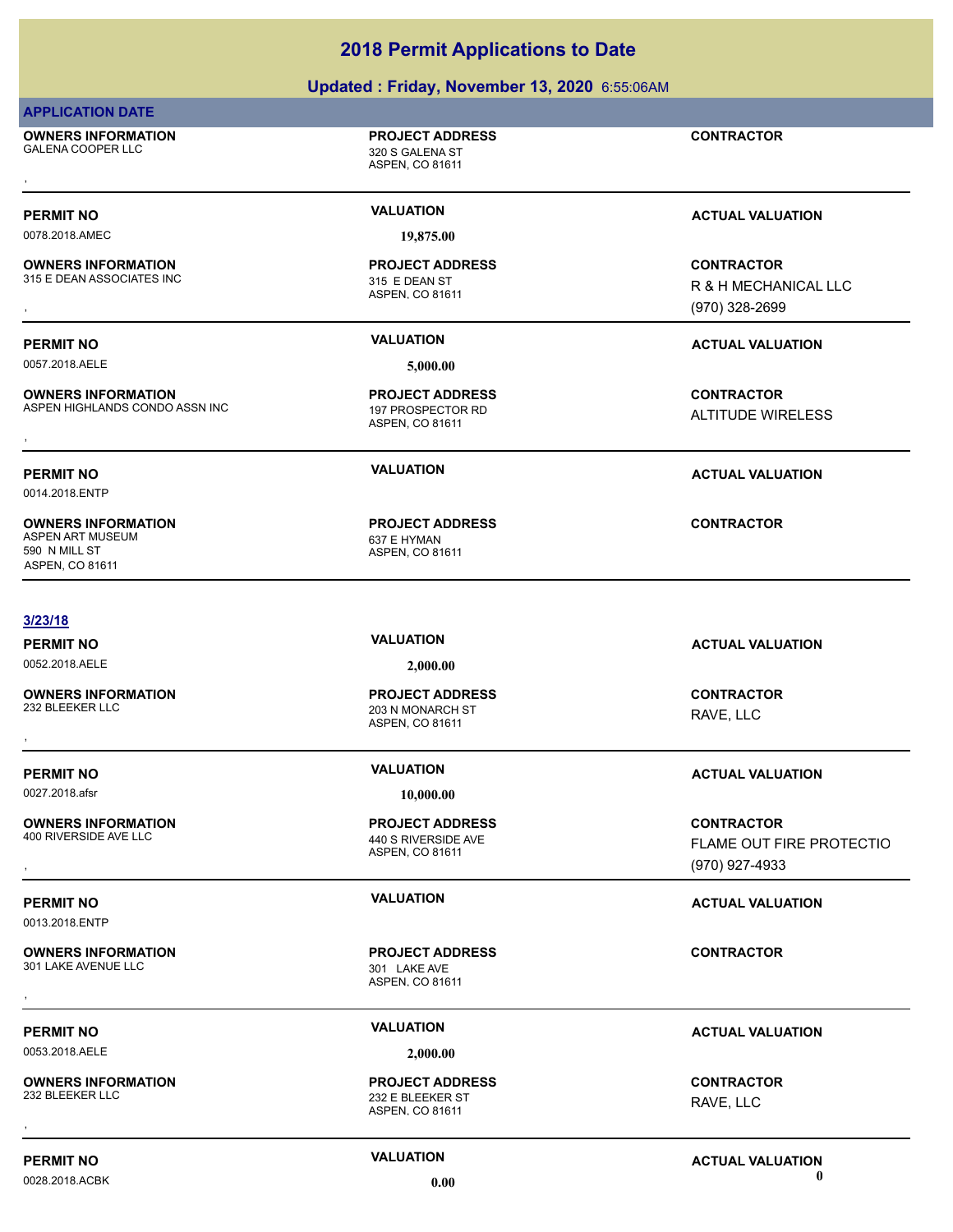# **Updated : Friday, November 13, 2020** 6:55:06AM

## **APPLICATION DATE**

**OWNERS INFORMATION** CITY OF ASPEN 320 E HYMAN AVE

**OWNERS INFORMATION**

**OWNERS INFORMATION**

835 E HYMAN AVE ASPEN, CO 81611

ASPEN, CO 81611

**PROJECT ADDRESS**

## ASPEN, CO 81611 HY-WEST CONDO ASSOCIATION 835 E HYMAN AVE **PROJECT ADDRESS**

0055.2018.AELE **1,200.00**

## ASPEN, CO 81611 1154 E COOPER AVE **PROJECT ADDRESS OWNERS INFORMATION CONTRACTOR PROJECT ADDRESS CONTRACTOR CONTRACTOR**<br>COOPER DUPLEX LLC COOPER AVE THE SCOOPER AVE THE RAVE, LLC RAVE, LLC RAVE, LLC RAVE, LLC RAVE, LLC RAVE, LLC RAVE, LLC

ASPEN, CO 81611 **PROJECT ADDRESS** , **CONTRACTOR**

# ASPEN, CO 81611 **PROJECT ADDRESS**

ASPEN, CO 81611 **PROJECT ADDRESS OWNERS INFORMATION PROJECT ADDRESS CONTRACTOR**<br>VICTORIAN PENTHOUSE LLC 601 E HYMAN T & E MARSHALL ENTERPRISI<br>, ASPEN, CO 81611

ASPEN, CO 81611 **PROJECT ADDRESS** , **CONTRACTOR**

(970) 319-0100

# **PERMIT NO VALUATION ACTUAL VALUATION**

AUDIO EDGE, INC

RAVE, LLC

**PERMIT NO VALUATION ACTUAL VALUATION** 0029.2018.ACBK **27,000.00 27,000.00**

, **CONTRACTOR** MCDONOUGH CONSTRUCTIO (970) 379-9674

**PERMIT NO VALUATION ACTUAL VALUATION** 0064.2018.ARBK **144,120.00 144,120.00**

> **CONTRACTOR** UMBRELLA ROOFING, INC (970) 704-9130

# **PERMIT NO VALUATION ACTUAL VALUATION**

RAVE, LLC

**CONTRACTOR**

(970) 927-4656

(970) 927-8071

LASSITER ELECTRIC, INC

T & E MARSHALL ENTERPRISI

# **PERMIT NO VALUATION ACTUAL VALUATION**

0010.2018.PCWP

**OWNERS INFORMATION** ZUCKERMAN MORTIMER B TRUST 418 WRIGHTS RD

**PERMIT NO VALUATION ACTUAL VALUATION**

0051.2018.AELE **18,000.00**

**OWNERS INFORMATION** GODIVA HOLDINGS LLC 121 S GALENA ST 435 E MAIN ST ASPEN, CO 81611

**PERMIT NO VALUATION ACTUAL VALUATION**

0077.2018.AMEC **6,000.00**

**OWNERS INFORMATION** VICTORIAN PENTHOUSE LLC<br>
601 E HYMAN

**PERMIT NO VALUATION VALUATION VALUATION** 

0026.2018.afsr **9,475.00**

**OWNERS INFORMATION** DAVID AND NANCY PUSTKA 416 MOORE DR

0054.2018.AELE **1,200.00**

**OWNERS INFORMATION OWNERS INFORMATION CONTRACTOR PROJECT ADDRESS CONTRACTOR CONTRACTOR**<br>COOPER DUPLEX LLC<br>ASPEN, CO 81611<br>,

ASPEN, CO 81611

332 N RIVERSIDE AVE **PROJECT ADDRESS**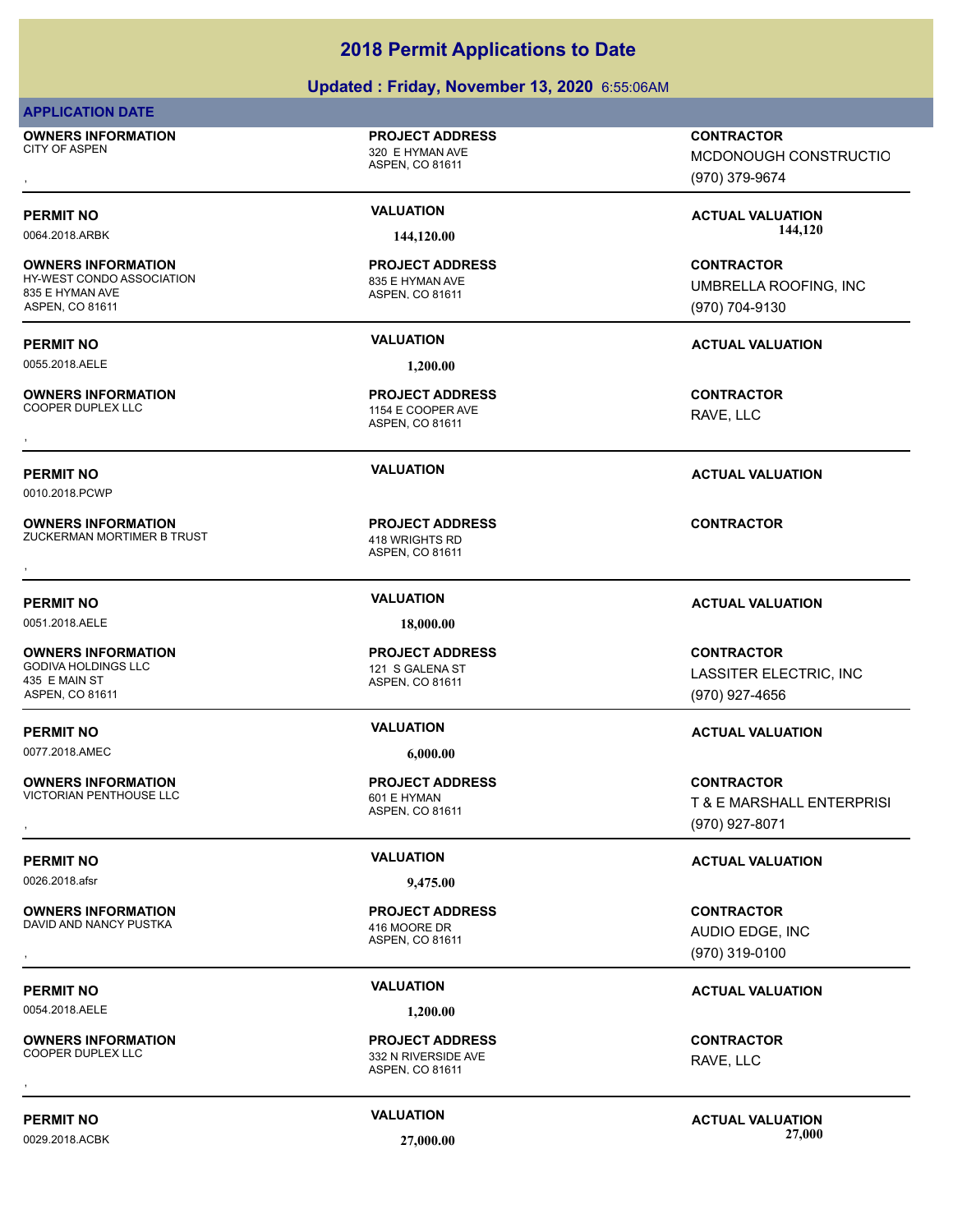# **Updated : Friday, November 13, 2020** 6:55:06AM

## **APPLICATION DATE**

**OWNERS INFORMATION** KATIE REED BUILDING LLC 216 S MONARCH

**PROJECT ADDRESS**

ASPEN, CO 81611

, **CONTRACTOR** ASPEN REMODELING (970) 927-4218

# **3/22/18**

**OWNERS INFORMATION** GONDOLA PARTNER THE STATE OF THE STATE OF THE STATE OF THE STATE OF THE STATE OF THE STATE OF THE STATE OF THE STATE OF THE STATE OF THE STATE OF THE STATE OF THE STATE OF THE STATE OF THE STATE OF THE STATE OF THE STATE O

0048.2018.ASPL **10,000.00**

**OWNERS INFORMATION** KAREN KURTZ 614 W BLEEKER ST

0006.2018.AHPC

**OWNERS INFORMATION** ICONIC PROPERTIES- JEROME, LLC 330 E MAIN ST

0074.2018.AMEC **20,850.00**

# **OWNERS INFORMATION**

0049.2018.ASPL **19,350.00**

# **OWNERS INFORMATION**

0073.2018.AMEC **4,000.00**

## **OWNERS INFORMATION** THUNDERBOWL PROPERTIES LLC<br>0073 THUNDERBOWL LN

## 0076.2018.AMEC

**OWNERS INFORMATION** CALLAHAN CYNTHIA TRUST **1988 CALLAHAN CYNTHIA TRUST** 750 CEMETERY LN

# ASPEN, CO 81611

0049.2018.AELE **1,200.00**

0025.2018.afsr **2,862.00**

ASPEN, CO 81611 **PROJECT ADDRESS**

ASPEN, CO 81611 **PROJECT ADDRESS**

ASPEN, CO 81611 **PROJECT ADDRESS OWNERS INFORMATION EXAMPLE ASSES FOR A PROJECT ADDRESS FOR A CONTRACTOR CONTRACTOR**<br>ICONIC PROPERTIES- JEROME, LLC ASPEN, CO 81611 ASPEN, CO 81611 ASPEN, CO 81611

## ASPEN, CO 81611 835 E HYMAN AVE **PROJECT ADDRESS**

ASPEN, CO 81611 835 E HYMAN AVE **PROJECT ADDRESS**

ASPEN, CO 81611 **PROJECT ADDRESS**

ASPEN, CO 81611 **PROJECT ADDRESS**

# **PERMIT NO VALUATION ACTUAL VALUATION**

, **CONTRACTOR** EXCEL FIRE PROTECTION, IN (970) 434-4803

# **PERMIT NO VALUATION VALUATION VALUATION**

# **OWNERS INFORMATION PROJECT ADDRESS CONTRACTOR**<br>RAREN KURTZ 814 W BLEEKER ST CRYSTAL VALLEY PLUMBING <br>RSPEN. CO 81611 CRYSTAL VALLEY PLUMBING (970) 963-1251

# **PERMIT NO VALUATION ACTUAL VALUATION**

# **PERMIT NO VALUATION ACTUAL VALUATION**

, **CONTRACTOR** CHENEY PLUMBING & HEATIN (970) 963-0275

# **PERMIT NO VALUATION ACTUAL VALUATION**

, **CONTRACTOR** CHENEY PLUMBING & HEATIN (970) 963-0275

# **PERMIT NO VALUATION ACTUAL VALUATION**

# , **CONTRACTOR** MOUNTAIN AIR MECHANICAL, (970) 625-4352

# **PERMIT NO VALUATION ACTUAL VALUATION**

**CONTRACTOR** MAINTENANCE PLUS, LLC (970) 984-0521

**PERMIT NO CONSUMITY ACTUAL VALUATION VALUATION VALUATION**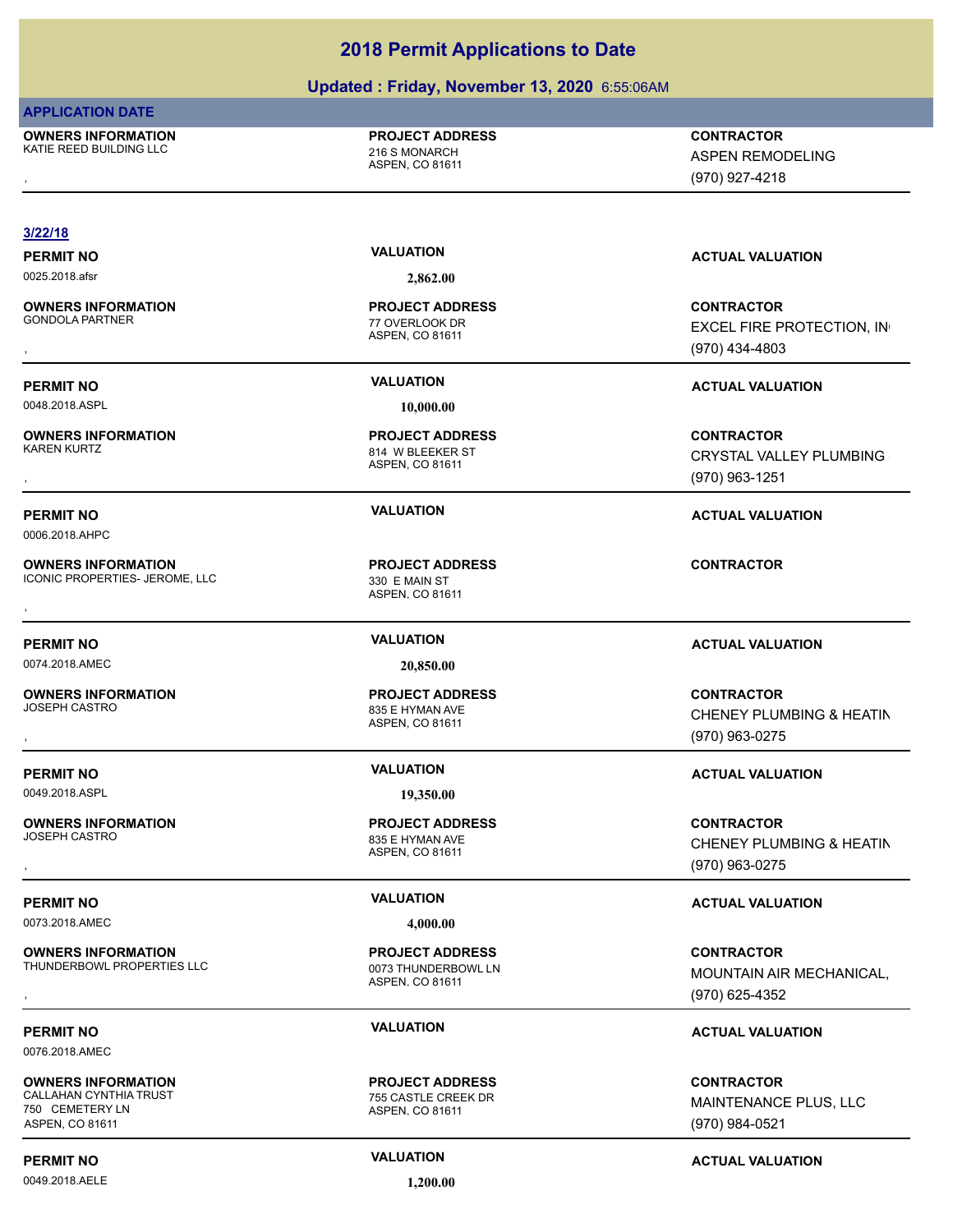## **Updated : Friday, November 13, 2020** 6:55:06AM

## **APPLICATION DATE**

**OWNERS INFORMATION** PITKIN COUNTY COURTHOUSE 485 RIO GRANDE PL 506 E MAIN ST ASPEN, CO 81611

0050.2018.AELE **2,500.00**

**OWNERS INFORMATION** MEDITERRANEAN AVENUE LLC<br>219 E DURANT

**PROJECT ADDRESS**

ASPEN, CO 81611

ASPEN, CO 81611 **PROJECT ADDRESS** **CONTRACTOR**

R & A ENTERPRISES OF CARE (970) 945-6500

# **PERMIT NO VALUATION VALUATION VALUATION**

, **CONTRACTOR** MILLER ELECTRICAL SERVICE

## **3/21/18**

0072.2018.AMEC **88,663.00**

**OWNERS INFORMATION** KRB REAL ESTATE ASSC LLC 6 and 10 minutes of 975 CHATFIELD RD

0047.2018.ASPL **9,500.00**

**OWNERS INFORMATION**

**OWNERS INFORMATION**

0004.2018.AHPC

**OWNERS INFORMATION** SARAH BROUGHTON 500 W MAIN ST

0048.2018.AELE **0.00**

**OWNERS INFORMATION**

**OWNERS INFORMATION**<br>VALLEY GROUP LLC

0024.2018.afsr **58,339.00**

ASPEN, CO 81611 **PROJECT ADDRESS**

ASPEN, CO 81611 617 N FOURTH ST **PROJECT ADDRESS**

ASPEN, CO 81611 520 W SMUGGLER ST

ASPEN, CO 81611 **PROJECT ADDRESS**

ASPEN, CO 81611 320 S GALENA ST **PROJECT ADDRESS**

ASPEN, CO 81611 1411 CRYSTAL LAKE RD **PROJECT ADDRESS**

**PERMIT NO VALUATION VALUATION VALUATION** 

, **CONTRACTOR** RAK PLUMBING AND HEATING (970) 379-7907

# **PERMIT NO VALUATION ACTUAL VALUATION**

**OWNERS INFORMATION PROJECT ADDRESS CONTRACTOR**<br>MCCARTY DANIEL L 617 N FOURTH ST MAULDIN PLUMBING AND HE*I*<br>, ASPEN, CO 81611 MAULDIN PLUMBING AND HE/ (970) 945-7016

**PERMIT NO VALUATION ACTUAL VALUATION**

, **CONTRACTOR** IA SEDGWICK, INC. (970) 927-8722

**PERMIT NO VALUATION ACTUAL VALUATION**

# **PERMIT NO VALUATION ACTUAL VALUATION**

, **CONTRACTOR** THE FIREPLACE EXPERT (970) 987-2962

PERMIT NO **SALUATION**<br>  $\frac{1}{2}$  (40.321.00 **ACTUAL VALUATION**<br>  $\frac{1}{2}$  (40.321.00 **CCO** 321.00 **CCO** 321.00 **CCO** 321.00 **CCO** 321.00 **CCO** 0062.2018.ARBK **6,640,234.00 6,640,234.00**

, **CONTRACTOR IGLEHART CONSTRUCTION C** (970) 925-5990

# **PERMIT NO CONSUMITY ACTUAL VALUATION VALUATION VALUATION**

# 0063.2018.ARBK **75,000.00 75,000.00**

# **PROJECT ADDRESS**

, **CONTRACTOR**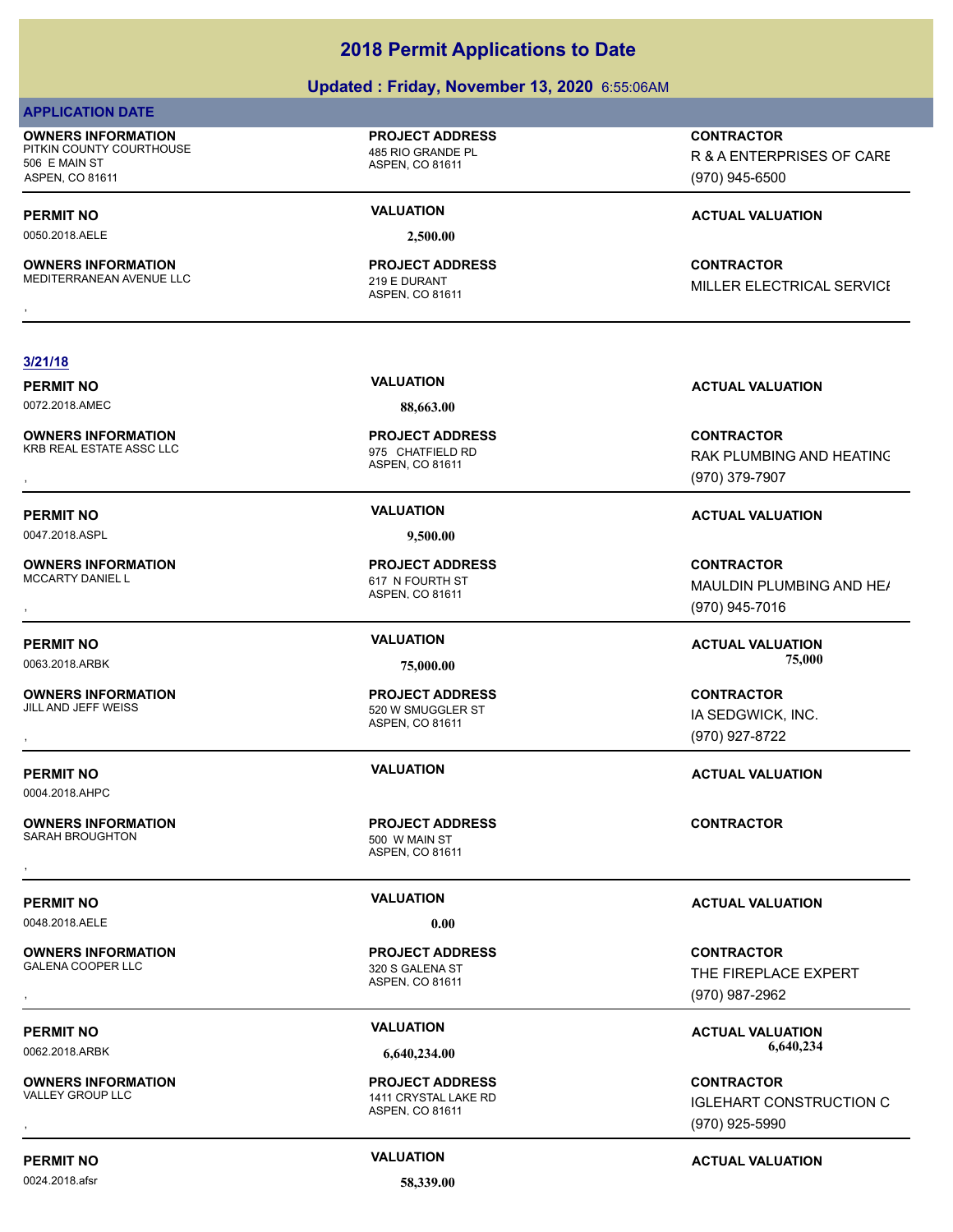# **Updated : Friday, November 13, 2020** 6:55:06AM

| <b>APPLICATION DATE</b>                                                                     |                                                                |                                                                     |
|---------------------------------------------------------------------------------------------|----------------------------------------------------------------|---------------------------------------------------------------------|
| <b>OWNERS INFORMATION</b><br>UTE MESA LLC                                                   | <b>PROJECT ADDRESS</b><br>1001 UTE AVE<br>ASPEN, CO 81611      | <b>CONTRACTOR</b><br>AAA FIRE PROTECTION, INC<br>$(303) 560 - 6869$ |
| <b>PERMIT NO</b><br>0009.2018.PCWP                                                          | <b>VALUATION</b>                                               | <b>ACTUAL VALUATION</b>                                             |
| <b>OWNERS INFORMATION</b><br>WENDALIN WHITMAN WW 184 LLC                                    | <b>PROJECT ADDRESS</b><br>184 BENNETT PL<br>ASPEN, CO 81611    | <b>CONTRACTOR</b>                                                   |
| <b>PERMIT NO</b>                                                                            | <b>VALUATION</b>                                               | <b>ACTUAL VALUATION</b>                                             |
| 0046.2018.ASPL                                                                              | 5,000.00                                                       |                                                                     |
| <b>OWNERS INFORMATION</b><br>POWDER HOLDINGS LLC                                            | <b>PROJECT ADDRESS</b><br>610 S WEST END ST<br>ASPEN, CO 81611 | <b>CONTRACTOR</b><br>RAK PLUMBING AND HEATING<br>(970) 379-7907     |
| <b>PERMIT NO</b><br>0005.2018.AHPC                                                          | <b>VALUATION</b>                                               | <b>ACTUAL VALUATION</b>                                             |
| <b>OWNERS INFORMATION</b><br>MCHUGH JOHN J                                                  | <b>PROJECT ADDRESS</b><br>51 MEADOWS RD<br>ASPEN, CO 81611     | <b>CONTRACTOR</b>                                                   |
| <b>PERMIT NO</b><br>0012.2018.ENTP                                                          | <b>VALUATION</b>                                               | <b>ACTUAL VALUATION</b>                                             |
| <b>OWNERS INFORMATION</b><br><b>GARRET GULCH EQUITY VENTURES</b>                            | <b>PROJECT ADDRESS</b><br>322 E BLEEKER<br>ASPEN, CO 81611     | <b>CONTRACTOR</b>                                                   |
| <b>PERMIT NO</b><br>0001.2018.COPY                                                          | <b>VALUATION</b>                                               | <b>ACTUAL VALUATION</b>                                             |
| <b>OWNERS INFORMATION</b><br>CITY HALL CITY OF ASPEN                                        | <b>PROJECT ADDRESS</b>                                         | <b>CONTRACTOR</b>                                                   |
|                                                                                             |                                                                |                                                                     |
| 3/20/18                                                                                     |                                                                |                                                                     |
| <b>PERMIT NO</b>                                                                            | <b>VALUATION</b>                                               | <b>ACTUAL VALUATION</b><br>$\mathbf{0}$                             |
| 0060.2018.ARBK                                                                              | 0.00                                                           |                                                                     |
| <b>OWNERS INFORMATION</b><br><b>EMB LLC</b>                                                 | <b>PROJECT ADDRESS</b><br>835 CHATFIELD RD<br>ASPEN, CO 81611  | <b>CONTRACTOR</b><br>SCHLUMBERGER / SCHERER (<br>(970) 925-8360     |
| <b>PERMIT NO</b>                                                                            | <b>VALUATION</b>                                               | <b>ACTUAL VALUATION</b>                                             |
| 0046.2018.AELE                                                                              | 130,000.00                                                     |                                                                     |
| <b>OWNERS INFORMATION</b><br>J NORWOOD D STREET PARTNERS<br>434 PEARL CT<br>ASPEN, CO 81611 | <b>PROJECT ADDRESS</b><br>434 PEARL CT<br>ASPEN, CO 81611      | <b>CONTRACTOR</b><br>LITTELL ELECTRIC, INC<br>(970) 429-8357        |
| <b>PERMIT NO</b>                                                                            | <b>VALUATION</b>                                               | <b>ACTUAL VALUATION</b>                                             |

0061.2018.ARBK **275,000.00 275,000.00**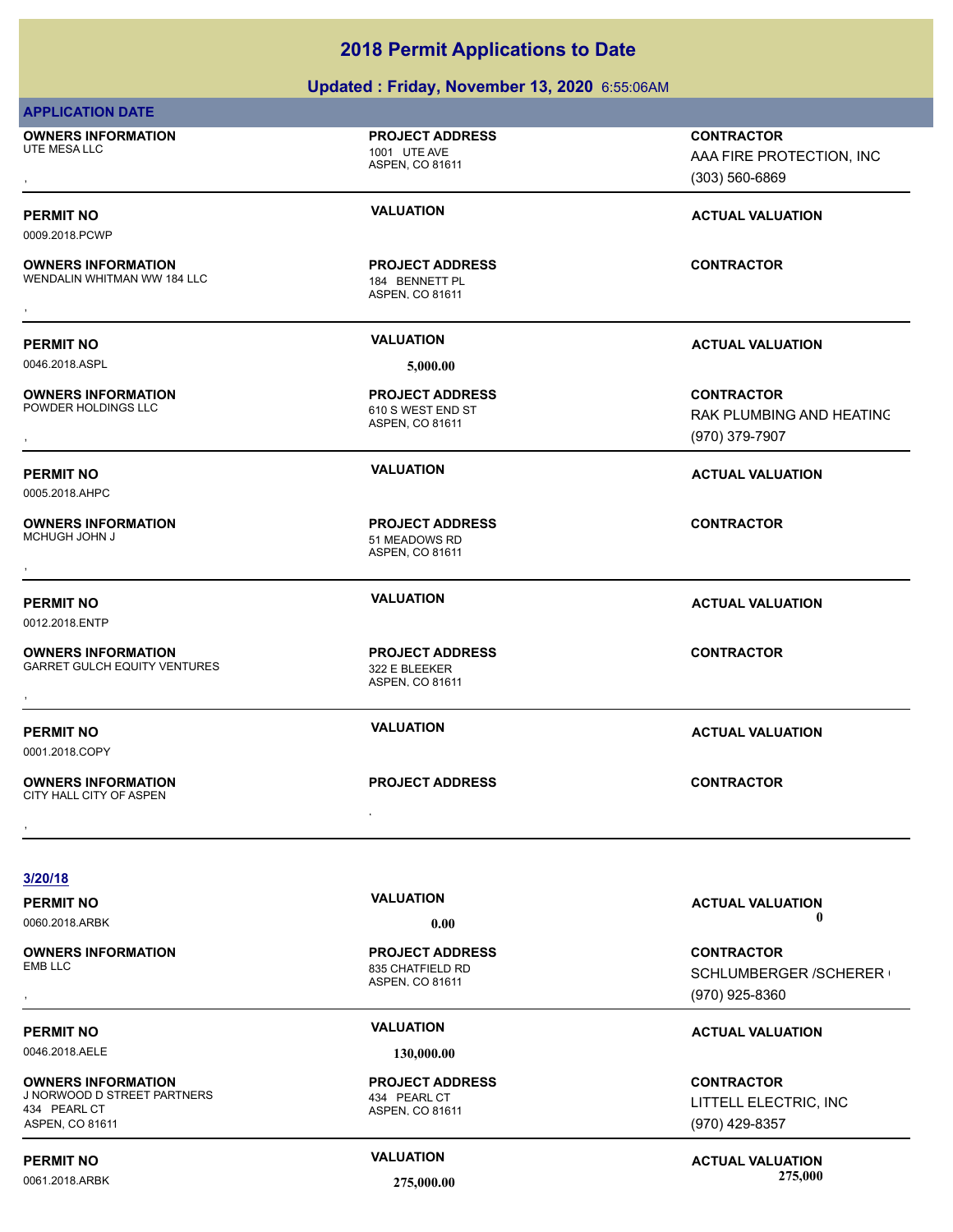# **Updated : Friday, November 13, 2020** 6:55:06AM

# **APPLICATION DATE**

**OWNERS INFORMATION** JEROME SIMON 610 S WEST END ST

610 S WEST END ST ASPEN, CO 81611

## **PROJECT ADDRESS**

ASPEN, CO 81611

**CONTRACTOR** JANCKILA CONSTRUCTION, IN

**3/19/18**

0045.2018.AELE **28,500.00**

**OWNERS INFORMATION** 5TH AVE CONCOMINIUM ASSOC 800 S MILL ST

**OWNERS INFORMATION** JEFFERY STERN 1395 RED BUTTE DR

0071.2018.AMEC **24,000.00**

**OWNERS INFORMATION** 629 WEST SMUGGLER LLC 629 W SMUGGLER ST

**OWNERS INFORMATION** CONNER WILLIAM E II LIVING TRU 2003 W HOPKINS AVE

0042.2018.AELE **13,600.00**

**OWNERS INFORMATION**

**OWNERS INFORMATION**

0069.2018.AMEC **893.00**

**OWNERS INFORMATION** ROARING FORK CONDOMINIUM ASSOC 415 E HYMAN AVE

ASPEN, CO 81611 **PROJECT ADDRESS**

ASPEN, CO 81611 **PROJECT ADDRESS**

ASPEN, CO 81611 **PROJECT ADDRESS**

ASPEN, CO 81611 814 W BLEEKER ST **PROJECT ADDRESS**

ASPEN, CO 81611 530 E MAIN ST **PROJECT ADDRESS**

ASPEN, CO 81611 **PROJECT ADDRESS**

**PERMIT NO VALUATION ACTUAL VALUATION**

(970) 963-7239

, **CONTRACTOR** REEVES & SONS ELECTRIC, II (970) 876-0545

**PERMIT NO VALUATION ACTUAL VALUATION** 0058.2018.ARBK **0.00 0.00**

, **CONTRACTOR** PAYAN BUILDERS INC. (970) 319-4101

# **PERMIT NO VALUATION ACTUAL VALUATION**

**OWNERS INFORMATION PROJECT ADDRESS CONTRACTOR**<br>629 WEST SMUGGLER LLC 629 W SMUGGLER ST MAULDIN PLUMBING AND HE*I*<br>, ASPEN, CO 81611 MAULDIN PLUMBING AND HE/ (970) 945-7016

# **PERMIT NO VALUATION ACTUAL VALUATION**

**OWNERS INFORMATION FROM THE REPOJECT ADDRESS FOR THE CONTRACTOR CONTRACTOR**<br>CONNER WILLIAM E II LIVING TRU FINITH ASPEN, CONTRIGUES FOR TREAT TREAT TWIN PEAKS ELECTRIC, INC.<br>TWIN PEAKS ELECTRIC, INC.<br>GTO) 927-3920 TWIN PEAKS ELECTRIC, INC. (970) 927-3920

# **PERMIT NO VALUATION ACTUAL VALUATION**

**OWNERS INFORMATION PROJECT ADDRESS CONTRACTOR**<br>KAREN KURTZ 814 W BLEEKER ST TWIN PEAKS ELECTRIC, INC.<br>, ASPEN, CO 81611 TWIN PEAKS ELECTRIC, INC. (970) 927-3920

**PERMIT NO VALUATION ACTUAL VALUATION** 0027.2018.ACBK **0.00 0.00**

, **CONTRACTOR** FCI CONSTRUCTORS, INC (970) 434-9093

# **PERMIT NO VALUATION ACTUAL VALUATION**

**OWNERS INFORMATION MASSOC REPROJECT ADDRESS ARE CONTRACTOR CONTRACTOR**<br>ROARING FORK CONDOMINIUM ASSOC ASPEN, CO 81611 ASPEN, CO 81611 MASS ASPEN, CO 81611 MASS ASPEN ASPEN, CO 81611 T & E MARSHALL ENTERPRISI (970) 927-8071

**PERMIT NO CONSUMITY ACTUAL VALUATION VALUATION VALUATION** 

0070.2018.AMEC **2,600.00**

0043.2018.AELE **12,500.00** ASPEN, CO 81611 **PROJECT ADDRESS**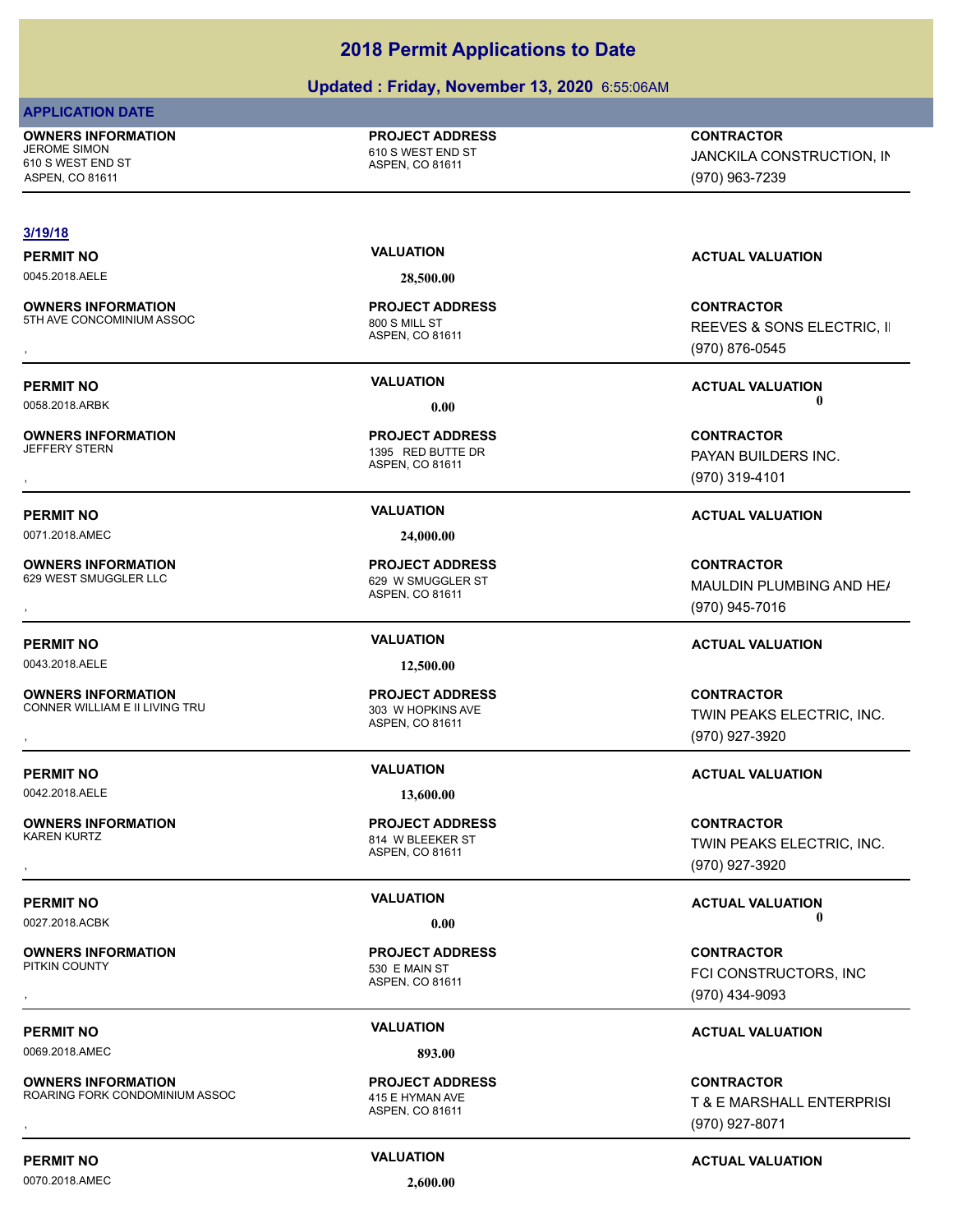### **Updated : Friday, November 13, 2020** 6:55:06AM

|                                                                                                                | Updated: Friday, November 13, 2020 6:55:06AM                  |                                                                      |
|----------------------------------------------------------------------------------------------------------------|---------------------------------------------------------------|----------------------------------------------------------------------|
| <b>APPLICATION DATE</b>                                                                                        |                                                               |                                                                      |
| <b>OWNERS INFORMATION</b><br>FERAL VENTURE CAPITAL LLC                                                         | <b>PROJECT ADDRESS</b><br>210 E COOPER AVE<br>ASPEN, CO 81611 | <b>CONTRACTOR</b><br>T & E MARSHALL ENTERPRISI<br>(970) 927-8071     |
| <b>PERMIT NO</b><br>0003.2018.AHPC                                                                             | <b>VALUATION</b>                                              | <b>ACTUAL VALUATION</b>                                              |
| <b>OWNERS INFORMATION</b><br><b>CHRISTINE FERER</b>                                                            | <b>PROJECT ADDRESS</b><br>135 E COOPER AVE<br>ASPEN, CO 81611 | <b>CONTRACTOR</b>                                                    |
| <b>PERMIT NO</b><br>0059.2018.ARBK                                                                             | <b>VALUATION</b><br>22,000.00                                 | <b>ACTUAL VALUATION</b><br>22,000                                    |
| <b>OWNERS INFORMATION</b><br><b>ZACHARY FELSON</b><br>36 UTE PL<br>ASPEN, CO 81611                             | <b>PROJECT ADDRESS</b><br>36 UTE PL<br>ASPEN, CO 81611        | <b>CONTRACTOR</b><br>JACK WILKIE BUILDER, INC.<br>(970) 927-4226     |
| <b>PERMIT NO</b>                                                                                               | <b>VALUATION</b>                                              | <b>ACTUAL VALUATION</b>                                              |
| 0044.2018.AELE                                                                                                 | 6,729.00                                                      |                                                                      |
| <b>OWNERS INFORMATION</b><br>526 WEST HALLAM LLC.                                                              | <b>PROJECT ADDRESS</b><br>526 W HALLAM<br>ASPEN, CO 81611     | <b>CONTRACTOR</b><br>XSSENTIALS, LLC<br>(720) 925-1700               |
| <b>PERMIT NO</b>                                                                                               | <b>VALUATION</b>                                              | <b>ACTUAL VALUATION</b>                                              |
| 0007.2018.RWBU                                                                                                 | 5,850.00                                                      |                                                                      |
| <b>OWNERS INFORMATION</b><br>629 WEST SMUGGLER LLC                                                             | <b>PROJECT ADDRESS</b><br>629 SMUGGLER<br>ASPEN, CO 81611     | <b>CONTRACTOR</b>                                                    |
| 3/16/18                                                                                                        |                                                               |                                                                      |
| <b>PERMIT NO</b><br>0026.2018.ACBK                                                                             | <b>VALUATION</b><br>0.00                                      | <b>ACTUAL VALUATION</b><br>$\mathbf 0$                               |
| <b>OWNERS INFORMATION</b><br>ASPEN PUBLIC HOUSE ELK MOUNTAIN HOSPITALITY<br>328 E HYMAN AVE<br>ASPEN, CO 81611 | <b>PROJECT ADDRESS</b><br>328 E HYMAN AVE<br>ASPEN, CO 81611  | <b>CONTRACTOR</b>                                                    |
| <b>PERMIT NO</b>                                                                                               | <b>VALUATION</b>                                              | <b>ACTUAL VALUATION</b>                                              |
| 0004.2018.ARED                                                                                                 |                                                               |                                                                      |
| <b>OWNERS INFORMATION</b><br>CRMX-236 LLC                                                                      | <b>PROJECT ADDRESS</b><br>219 N MONARCH ST<br>ASPEN, CO 81611 | <b>CONTRACTOR</b><br><b>HENDRICKSON CONSTRUCTI</b><br>(970) 274-6324 |
|                                                                                                                | <b>VALUATION</b>                                              |                                                                      |
| <b>PERMIT NO</b>                                                                                               |                                                               | <b>ACTUAL VALUATION</b>                                              |

0066.2018.AMEC

**OWNERS INFORMATION** GANT CONDO ASSOCIATES 610 S WEST END ST

0067.2018.AMEC

# (970) 927-8071

### **PERMIT NO VALUATION ACTUAL VALUATION**

### **PERMIT NO VALUATION ACTUAL VALUATION**

### **PERMIT NO VALUATION ACTUAL VALUATION**

**OWNERS INFORMATION GOVERNEY ARE DESCRIPTED MARKED BY A SPEN. CONTROL CONTRACTOR**<br>GANT CONDO ASSOCIATES GOVERNEY AS A SPEN. CO 81611<br>ASPEN. CO 81611 GOVERNEY (970) 945-2326 CLIMATE CONTROL COMPANY (970) 945-2326

**PERMIT NO CONSUMITY ACTUAL VALUATION VALUATION** *ACTUAL VALUATION* 

ASPEN, CO 81611 **PROJECT ADDRESS**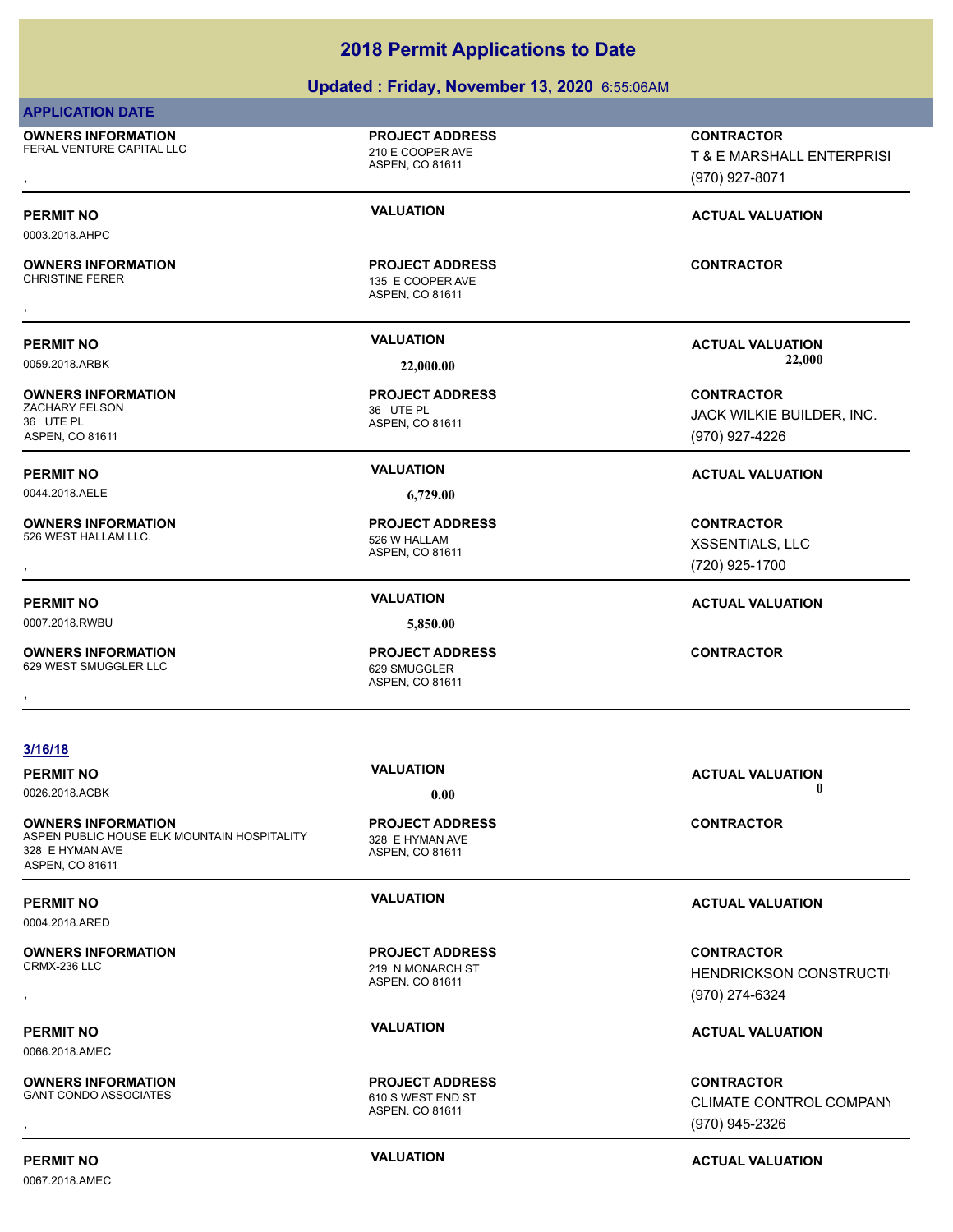### **Updated : Friday, November 13, 2020** 6:55:06AM

### **APPLICATION DATE**

0068.2018.AMEC

**OWNERS INFORMATION** GANT CONDO ASSOCIATES 610 S WEST END ST

**OWNERS INFORMATION**

**OWNERS INFORMATION**

ASPEN, CO 81611

**PROJECT ADDRESS**

ASPEN, CO 81611 GANT CONDO ASSOCIATES 610 S WEST END ST **PROJECT ADDRESS**

ASPEN, CO 81611 ARCHDIOCESE OF DENVER SAINT M<br>533 E MAIN **PROJECT ADDRESS**

### **3/15/18**

**OWNERS INFORMATION**

0005.2018.ENPM

**OWNERS INFORMATION** C/O TFMG ASSOC LLC FUNNY MONKEY LLC 520 WALNUT ST **OWNERS INFORMATION MONKEY LLC THE PROJECT ADDRESS THE SECONTRACTOR CONTRACTOR**<br>C/O TFMG ASSOC LLC FUNNY MONKEY LLC THE SECONDATION OF SECONDUCT ST<br>ASPEN. CO 81611

**OWNERS INFORMATION** LARKSPUR CONDO ASSOCITION 800 E HOPKINS AVE

**OWNERS INFORMATION**

ASPEN, CO 81611 **PROJECT ADDRESS**

ASPEN, CO 81611 34 WESTVIEW DR **PROJECT ADDRESS**

**OWNERS INFORMATION GOVERNEY ARE DESCRIPTED MARKED BY A SPEN. CONTROL CONTRACTOR**<br>GANT CONDO ASSOCIATES GOVERNEY AS A SPEN. CO 81611<br>ASPEN. CO 81611 GOVERNEY (970) 945-2326 CLIMATE CONTROL COMPANY (970) 945-2326

### **PERMIT NO VALUATION VALUATION VALUATION**

**OWNERS INFORMATION GOVERNEY ARE ARRIVATED FROJECT ADDRESS CONTRACTOR CONTRACTOR**<br>GANT CONDO ASSOCIATES GOVERNEY ASPEN, CO 81611 GOVERNEY CONTRACTOR CONTROL COMPANY<br>, GANT CONDO ASSOCIATES GOVERNEY ASPEN, CO 81611 GOVERNEY CLIMATE CONTROL COMPANY (970) 945-2326

**PERMIT NO VALUATION ACTUAL VALUATION** 0025.2018.ACBK **0.00 0.00**

**OWNERS INFORMATION Material contract in the set of the contract of the contract of contract of contract of cont<br>ARCHDIOCESE OF DENVER SAINT MANUAL ASPEN, CO 81611 MASPEN, CO 81611 MASPEN, CO 81611 MASPEN, CO 81611 MASPEN,** STRUCTURAL ASSOCIATES C (970) 948-3972

ASPEN AIR SOLUTIONS (970) 987-4343

### **PERMIT NO VALUATION ACTUAL VALUATION**

0057.2018.ARBK **450,000.00 450,000.00**

**OWNERS INFORMATION GOVERNEY ARE SERVED BY A SPENITE CONTRACTOR CONTRACTOR**<br>LARKSPUR CONDO ASSOCITION GOVERNEY AS A SPEN, CO 81611<br>ASPEN, CO 81611 GOVERNEY (970) 987-2962 THE FIREPLACE EXPERT

**PERMIT NO VALUATION ACTUAL VALUATION**

, **CONTRACTOR** KEY ELEMENTS CONSTRUCT (970) 963-5667

### **3/14/18**

0023.2018.afsr **20,000.00**

**OWNERS INFORMATION** J NORWOOD D STREET PARTNERS 434 PEARL CT 434 PEARL CT ASPEN, CO 81611

ASPEN, CO 81611 **PROJECT ADDRESS**

**PERMIT NO VALUATION ACTUAL VALUATION**

**CONTRACTOR** WESTERN STATES FIRE PROT (303) 792-0022

# **PERMIT NO VALUATION VALUATION VALUATION** 0065.2018.AMEC **26,250.00** ASPEN, CO 81611 1154 E COOPER AVE **PROJECT ADDRESS** , **CONTRACTOR**

ASPEN, CO 81611 **PROJECT ADDRESS**

**PERMIT NO VALUATION ACTUAL VALUATION**

(970) 987-2962

0056.2018.ARBK **2,200,000.00 2,200,000.00**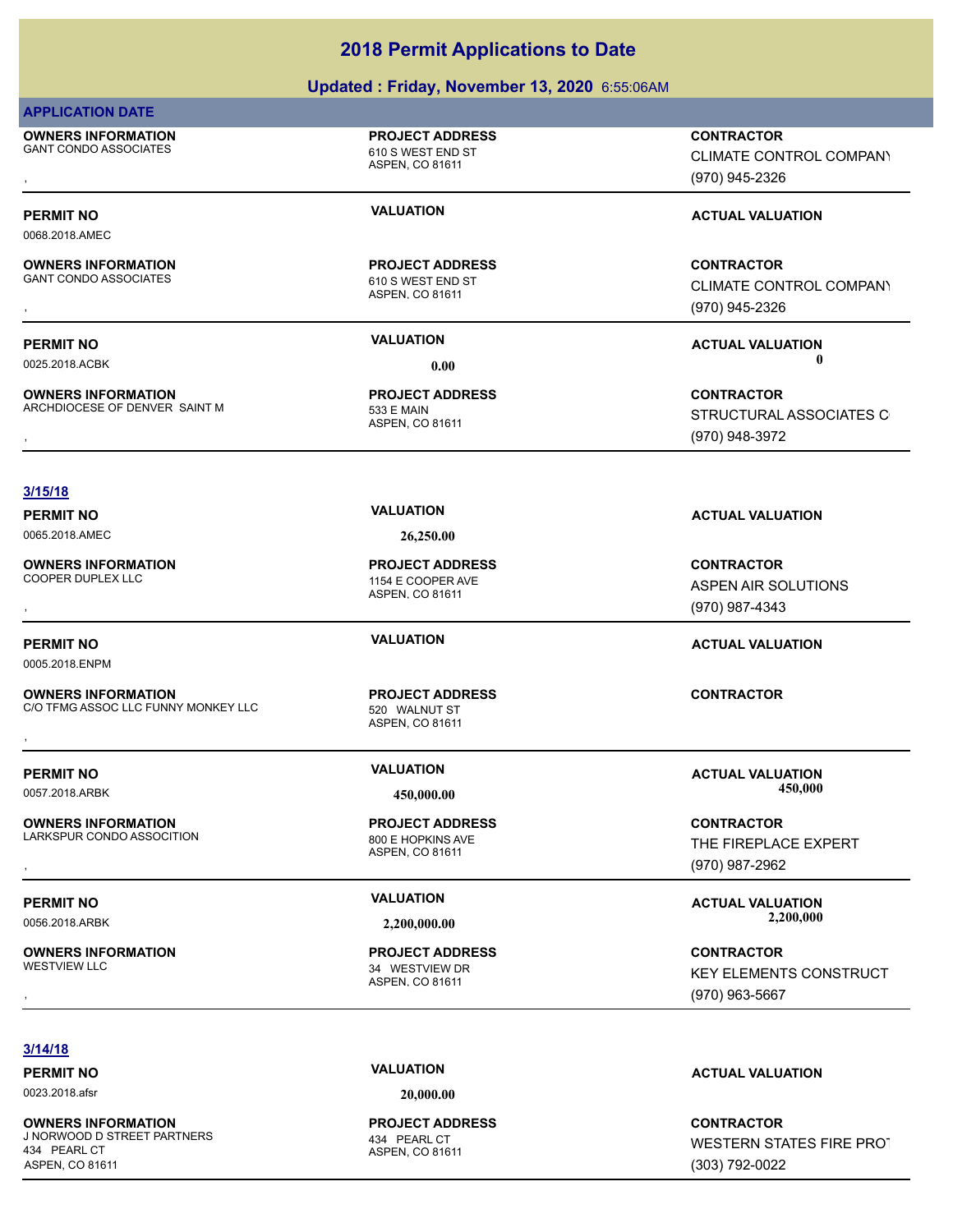### **Updated : Friday, November 13, 2020** 6:55:06AM

### **APPLICATION DATE**

### **PERMIT NO VALUATION ACTUAL VALUATION**

0013.2018.asgn

**OWNERS INFORMATION**

ASPEN, CO 81611 426 E HYMAN AVE **PROJECT ADDRESS** , **CONTRACTOR**

0006.2018.RWBU **597,000.00**

**OWNERS INFORMATION** ASPEN CLUB LODGE PROPERTIES 709 E DURANT AVE

**OWNERS INFORMATION**

**OWNERS INFORMATION** 800 S MILL 303 LLC 800 S MILL ST

ASPEN, CO 81611 **PROJECT ADDRESS OWNERS INFORMATION CONTRACTOR RESOURCE PROJECT ADDRESS CONTRACTOR CONTRACTOR**<br>ASPEN CLUB LODGE PROPERTIES TO PROVIDE ASPEN, CO 81611<br>,

ASPEN, CO 81611 800 S MILL ST **PROJECT ADDRESS**

ASPEN, CO 81611

**PERMIT NO VALUATION ACTUAL VALUATION**

**PERMIT NO VALUATION ACTUAL VALUATION** 0053.2018.ARBK **120,000.00 120,000.00**

, **CONTRACTOR** ASPEN CONSTRUCTION, INC (970) 920-3960

**PERMIT NO VALUATION ACTUAL VALUATION** 0054.2018.ARBK **89,500.00 89,500.00**

, **CONTRACTOR** ASPEN CONSTRUCTION, INC (970) 920-3960

### **3/13/18**

**PERMIT NO VALUATION ACTUAL VALUATION** 0005.2018.RWBU **6,000.00**

**OWNERS INFORMATION**

**PERMIT NO VALUATION ACTUAL VALUATION**

0015.2018.ASLU

**OWNERS INFORMATION** LIFT ONE LODGE ASPEN, LLC<br>
710 S ASPEN ST

**OWNERS INFORMATION**

0011.2018.ENTP

**OWNERS INFORMATION** RK PARTNERS, LLC 1018 E HYMAN AVE

ASPEN, CO 81611 609 W SMUGGLER ST **PROJECT ADDRESS** , **CONTRACTOR**

ASPEN, CO 81611 **PROJECT ADDRESS OWNERS INFORMATION CONTRACTOR REGIST OF PROJECT ADDRESS CONTRACTOR CONTRACTOR**<br>LIFT ONE LODGE ASPEN, LLC THE RESPONSE TO A ASPEN ST<br>ASPEN. CO 81611

0041.2018.AELE **120,000.00**

ASPEN, CO 81611 1001 UTE AVE **PROJECT ADDRESS** , **CONTRACTOR**

ASPEN, CO 81611 **PROJECT ADDRESS** , **CONTRACTOR**

### **PERMIT NO VALUATION ACTUAL VALUATION**

BELTRI-ROC (970) 234-1018

### **PERMIT NO VALUATION ACTUAL VALUATION**

**PROJECT ADDRESS**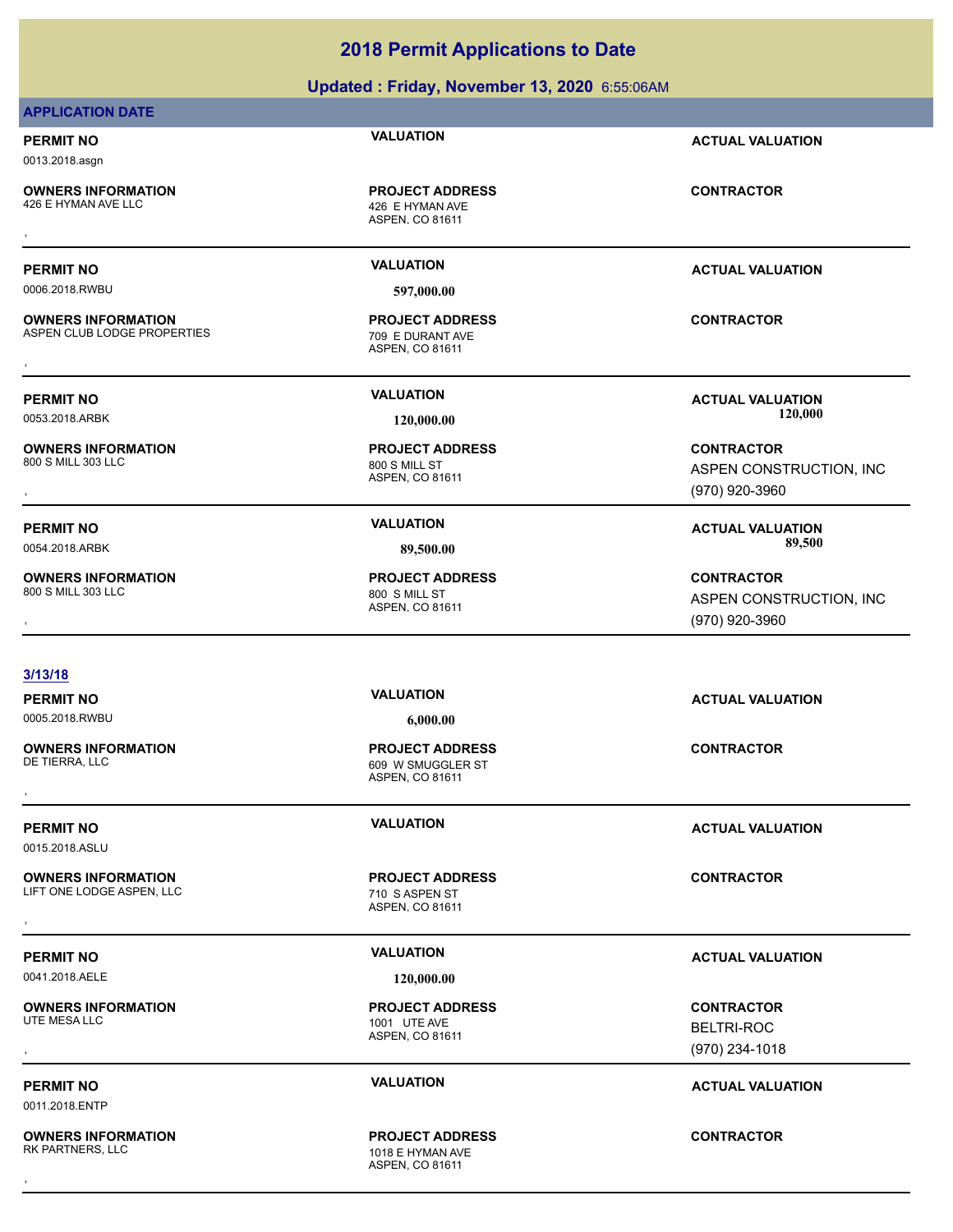### **Updated : Friday, November 13, 2020** 6:55:06AM

### **APPLICATION DATE**

### **3/12/18 PERMIT NO VALUATION ACTUAL VALUATION** 0064.2018.AMEC **11,094.00** ASPEN, CO 81611 **OWNERS INFORMATION** SMALL ALBERT H & SHIRLEY S<br>531 W NORTH ST **PROJECT ADDRESS OWNERS INFORMATION GOVERNED BY A SERVICE PROJECT ADDRESS ARE SONTRACTOR CONTRACTOR**<br>SMALL ALBERT H & SHIRLEY S GOVERNED ASPEN, CO 81611 GOVERNED BY A SANGER MECHANICAL SERVICES<br>GOVERNED ASPEN, CO 81611 GOVERNED ASPEN, CO **AJAX MECHANICAL SERVICES** (970) 984-0579 **PERMIT NO VALUATION ACTUAL VALUATION** 0063.2018.AMEC **17,000.00** ASPEN, CO 81611 **OWNERS INFORMATION** 301 LAKE AVENUE LLC 301 LAKE AVE **PROJECT ADDRESS** , **CONTRACTOR** J T HEUER, LLC (970) 640-2754 **PERMIT NO VALUATION ACTUAL VALUATION** 0062.2018.AMEC **500.00** ASPEN, CO 81611 **OWNERS INFORMATION** 627 W SMUGGLER ST **PROJECT ADDRESS** , **CONTRACTOR** REGAN CONSTRUCTION, INC (970) 923-0010 **PERMIT NO VALUATION ACTUAL VALUATION** 0052.2018.ARBK **500,000.00 500,000.00** ASPEN, CO 81611 **OWNERS INFORMATION** DAKOTA MEADOWS DUPLEX, LLC<br>155 LONE PINE RD **PROJECT ADDRESS** , **CONTRACTOR** TWO MAN CREW, INC (970) 274-0212 **PERMIT NO VALUATION ACTUAL VALUATION** 0004.2018.RWBU **200,000.00** ASPEN, CO 81611 **OWNERS INFORMATION** 0 ROARING FORK RD **PROJECT ADDRESS** , **CONTRACTOR 3/10/18 PERMIT NO VALUATION VALUATION VALUATION** 0024.2018.ACBK **100,000.00 100,000.00 OWNERS INFORMATION PROJECT ADDRESS** , **CONTRACTOR**

### **3/9/18**

0040.2018.AELE **50,000.00**

**OWNERS INFORMATION**

ASPEN, CO 81611

535 E HYMAN

ASPEN, CO 81611 LIFT 1A LLC 2008 THE RESERVE TO A 2009 THE RESERVE TO A 2009 THE RESERVE TO A 2009 THE RESERVE TO A 2009 THE R **PROJECT ADDRESS**

### **PERMIT NO VALUATION ACTUAL VALUATION**

DBJ BUILDERS, INC (970) 920-2660

, **CONTRACTOR** GRIZZLY ELECTRIC, INC. (970) 927-8006

0022.2018.afsr **15,475.00**

**PERMIT NO VALUATION VALUATION VALUATION**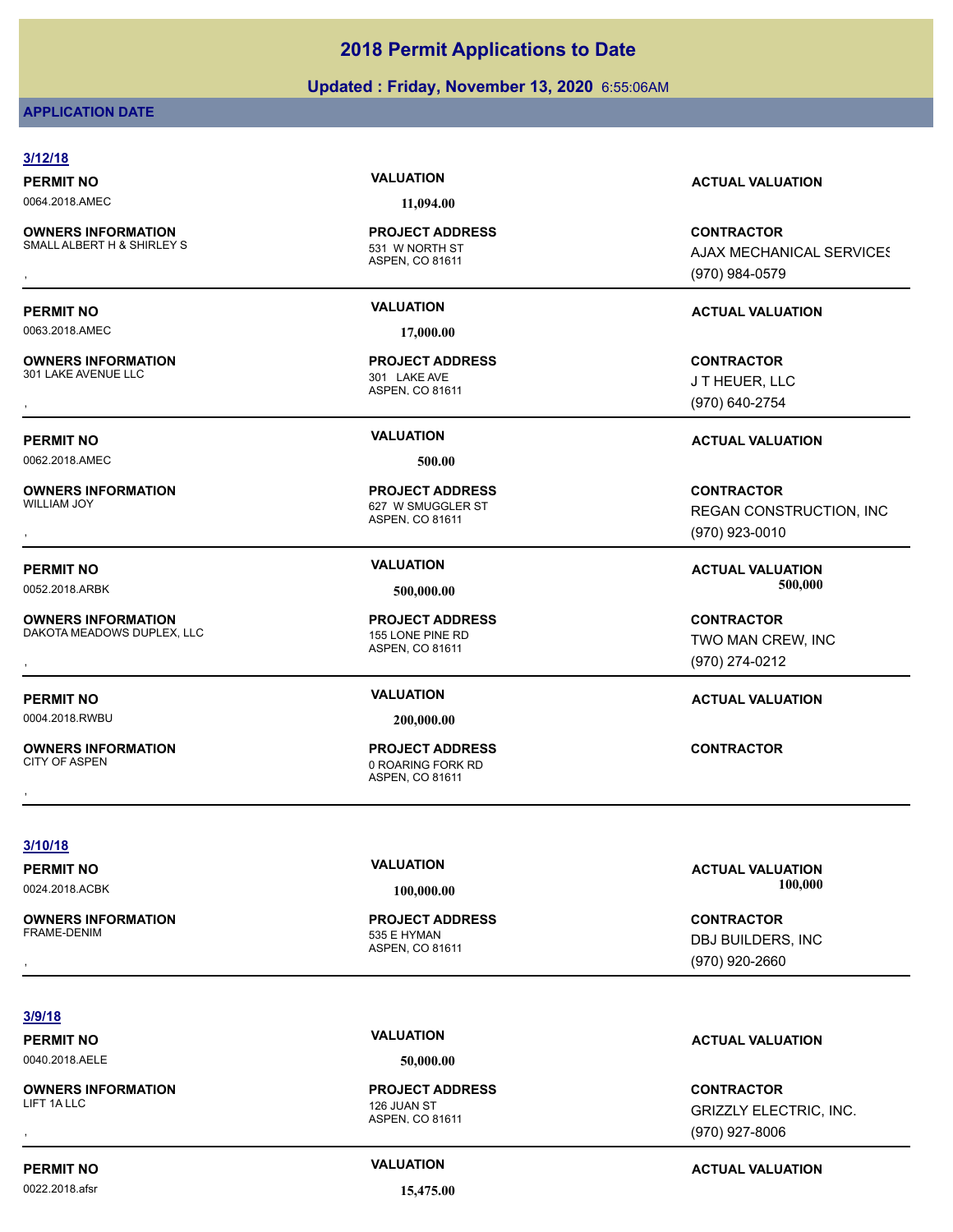### **Updated : Friday, November 13, 2020** 6:55:06AM

### **APPLICATION DATE**

**OWNERS INFORMATION**

### **PROJECT ADDRESS**

ASPEN, CO 81611 300 LAKE LLC 300 LAKE AVE

ASPEN, CO 81611

ASPEN, CO 81611

720 E DURANT **PROJECT ADDRESS**

720 E DURANT AVE **PROJECT ADDRESS**

0059.2018.AMEC **600.00**

# **OWNERS INFORMATION**

0060.2018.AMEC **800.00**

# **OWNERS INFORMATION**

0039.2018.AELE **4,000.00**

**OWNERS INFORMATION**

0013.2018.ASLU

### **OWNERS INFORMATION**

801 CASTLE CRK ASPEN, CO 81611

0014.2018.ASLU

# **OWNERS INFORMATION**

801 CASTLE CRK ASPEN, CO 81611

0012.2018.ASLU

# **OWNERS INFORMATION**

801 CASTLE CRK ASPEN, CO 81611

0012.2018.asgn

### **OWNERS INFORMATION**

BORENSTEIN 411 E MAIN 101 LIGHT HILL RD SNOWMASS, CO 81654

0004.2018.ENPM

# , **CONTRACTOR** AUDIO EDGE, INC

(970) 319-0100

## **PERMIT NO CONSUMITY ACTUAL VALUATION VALUATION VALUATION**

, **CONTRACTOR** CLIMATE CONTROL COMPANY (970) 945-2326

### **PERMIT NO VALUATION ACTUAL VALUATION**

, **CONTRACTOR** CLIMATE CONTROL COMPANY (970) 945-2326

### **PERMIT NO VALUATION ACTUAL VALUATION**

, **CONTRACTOR** LASSITER ELECTRIC, INC (970) 927-4656

### **PERMIT NO VALUATION ACTUAL VALUATION**

**CONTRACTOR**

### **PERMIT NO VALUATION ACTUAL VALUATION**

**CONTRACTOR**

### **PERMIT NO VALUATION VALUATION VALUATION**

**CONTRACTOR**

### **PERMIT NO VALUATION ACTUAL VALUATION**

**CONTRACTOR** ALPINE SIGN SHOP, INC

**PERMIT NO VALUATION ACTUAL VALUATION**

ASPEN, CO 81611 130 S GALENA

ASPEN, CO 81611

ASPEN, CO 81611 **PROJECT ADDRESS**

**PROJECT ADDRESS**



407 OREGON TRL **PROJECT ADDRESS**

ASPEN, CO 81611

ASPEN, CO 81611 CITY HALL 2000 CONTROL 2000 CITY HALL 2000 CONTROL 2000 CONTROL 2000 CONTROL 2000 CONTROL 2000 CONTROL 2000 CO **PROJECT ADDRESS**

# 130 S GALENA

**PROJECT ADDRESS**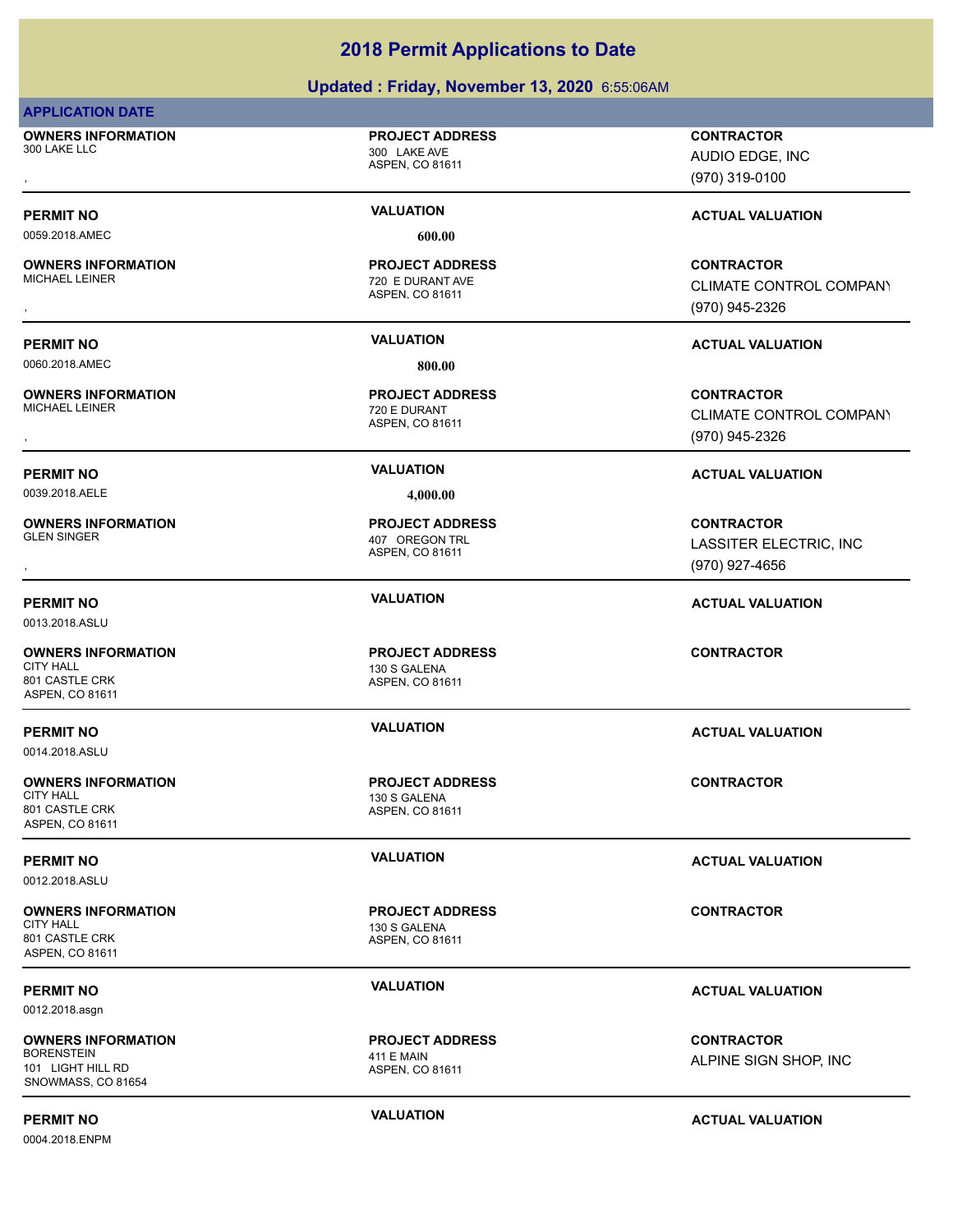### **Updated : Friday, November 13, 2020** 6:55:06AM

### **APPLICATION DATE**

**OWNERS INFORMATION** BENJAMIN NEZARIAN 109 E HYMAN , **CONTRACTOR**

**PROJECT ADDRESS**

ASPEN, CO 81611

### **3/8/18**

0011.2018.ASLU

**OWNERS INFORMATION** JODI SMITH PITKIN COUNTY LIBRARY 405 CASTLE CREEK RD 120 N MILL ST ASPEN, CO 81611

0021.2018.afsr **3,000.00**

**OWNERS INFORMATION** HILLSTONE RESTAURANT GROUP 304 E HOPKINS

ASPEN, CO 81611 **PROJECT ADDRESS**

ASPEN, CO 81611 **PROJECT ADDRESS**

**PERMIT NO CONSUMITY ACTUAL VALUATION VALUATION VALUATION** 

**CONTRACTOR**

**PERMIT NO VALUATION VALUATION VALUATION** 

**OWNERS INFORMATION GOVERNED BY A SERVICE PROJECT ADDRESS ARE SONTRACTOR CONTRACTOR CONTROLLY FIRE PROTECTION<br>HILLSTONE RESTAURANT GROUP FOR ASPEN, CO 81611 ASPEN, CO 81611 (1970) 625-4533** TRI-COUNTY FIRE PROTECTI( (970) 625-4533

### **3/7/18**

**PERMIT NO VALUATION ACTUAL VALUATION** 0038.2018.AELE **18,550.00**

0010.2018.ASLU

**OWNERS INFORMATION**

**OWNERS INFORMATION**

**OWNERS INFORMATION**

**OWNERS INFORMATION**<br>THE BURRELL GROUP

1300 RED BUTTE DR ASPEN, CO 81611

ASPEN, CO 81611 1470 RED BUTTE DR **PROJECT ADDRESS**

ASPEN, CO 81611 JAMES LILLIE MGR ASPEN FLAT ROOF, LLC 1300 RED BUTTE DR **PROJECT ADDRESS**

0045.2018.ASPL **3,000.00**

ASPEN, CO 81611 DAVID ALDEN REV TRUS AGGER<br>
411 W FRANCIS ST **PROJECT ADDRESS**

ASPEN, CO 81611 602 E COOPER AVE **PROJECT ADDRESS**

, **CONTRACTOR** R & H MECHANICAL LLC (970) 328-2699

### **PERMIT NO VALUATION VALUATION VALUATION**

**CONTRACTOR**

### **PERMIT NO VALUATION ACTUAL VALUATION**

**OWNERS INFORMATION EXAMPLE ASSUME TO A PROJECT ADDRESS FOR A CONTRACTOR CONTRACTOR**<br>DAVID ALDEN REV TRUS AGGER THE MAN ASPEN CO 81611 ASPEN SALE ASPEN WATERWISE, LLC ASPEN WATERWISE, LLC ASPEN MATERWISE, LLC<br>ASPEN. CO 816 ASPEN WATERWISE, LLC (970) 925-1914

### **PERMIT NO VALUATION ACTUAL VALUATION**

**OWNERS INFORMATION PROJECT ADDRESS CONTRACTOR**<br>THE BURRELL GROUP 602 E COOPER AVE T & E MARSHALL ENTERPRISI<br>, ASPEN. CO 81611 T & E MARSHALL ENTERPRISI (970) 927-8071

**3/6/18**

0009.2018.ASLU

0058.2018.AMEC

**PERMIT NO VALUATION ACTUAL VALUATION**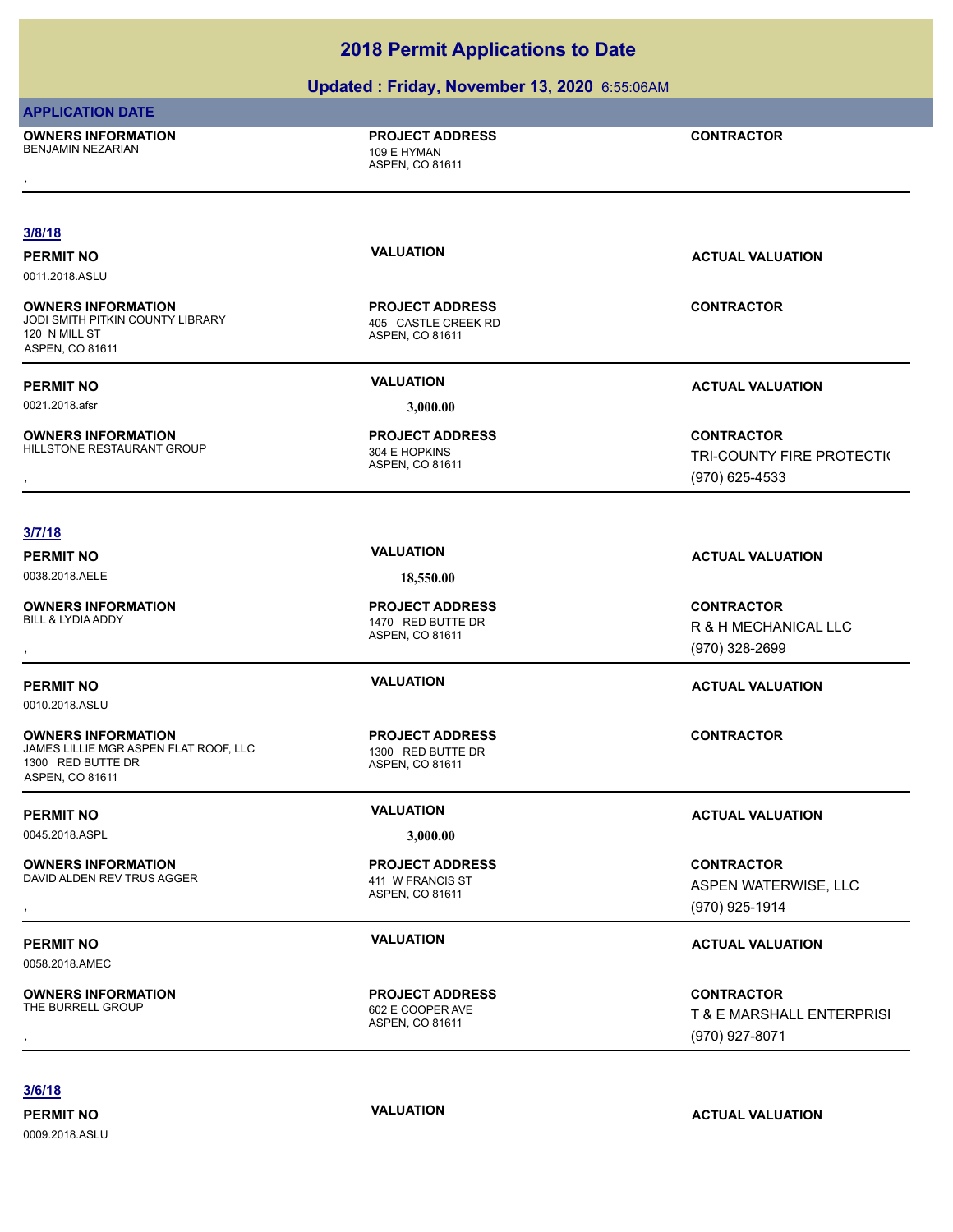### **Updated : Friday, November 13, 2020** 6:55:06AM

### **APPLICATION DATE**

**OWNERS INFORMATION** ASPEN HIGHLANDS MOUNTAIN LLC **CONTRAINS IN A SEPAL ASPEN HIGHLANDS VLG** PO BOX 1248 ASPEN, CO 81612

0044.2018.ASPL **10,470.00**

### **OWNERS INFORMATION**

CK PITCO ASSOCIATES, LLC 64 PITKIN WAY 64 PITKIN WAY ASPEN, CO 81611

**OWNERS INFORMATION**

**OWNERS INFORMATION** PO BOX 1248 ASPEN, CO 81612

0005.2018.tent

**OWNERS INFORMATION**

ASPEN, CO 81611 **PROJECT ADDRESS**

### ASPEN, CO 81611 **PROJECT ADDRESS**

ASPEN, CO 81611 **PROJECT ADDRESS**

251 ASPEN MOUNTAIN RD

ASPEN, CO 81611 0 GONDOLA TERRACE - THE LITTL **PROJECT ADDRESS OWNERS INFORMATION FROJECT ADDRESS CONTRACTOR**<br>GONDOLA PLAZA **DESCRIPTION DESCRIPTION OF A SPEN** CO 81611<br>ASPEN. CO 81611

**3/5/18**

**OWNERS INFORMATION** JESSICA TERESA BAER 185 FORGE RD

0057.2018.AMEC **17,000.00**

**OWNERS INFORMATION**

0019.2018.afsr **2,500.00**

**OWNERS INFORMATION**

ASPEN, CO 81611 **PROJECT ADDRESS**

ASPEN, CO 81611 525 N SECOND ST **PROJECT ADDRESS**

ASPEN, CO 81611 720 E DURANT AVE **PROJECT ADDRESS**

**CONTRACTOR** PINNACLE PLUMBING SERVIC

, **CONTRACTOR** DURGIN ELECTRIC, LLC (970) 704-9473

**PERMIT NO VALUATION ACTUAL VALUATION** 0023.2018.ACBK **250,497.00 250,497.00**

> **CONTRACTOR** ASPEN SKIING COMPANY (970) 925-1220

**PERMIT NO VALUATION ACTUAL VALUATION**

PREMIER PARTY RENTAL, LLC

**PERMIT NO VALUATION ACTUAL VALUATION** 0051.2018.ARBK **20,000.00 20,000.00**

, **CONTRACTOR** CONFLUENT HOMES, LLC

### **PERMIT NO VALUATION ACTUAL VALUATION**

, **CONTRACTOR** MOUNTAIN AIR MECHANICAL, (970) 625-4352

### **PERMIT NO VALUATION ACTUAL VALUATION**

, **CONTRACTOR** WESTERN STATES FIRE PROT (303) 792-0022

**PERMIT NO CONSUMITY ACTUAL VALUATION VALUATION VALUATION** 0050.2018.ARBK **399,608.00 399,608.00**

503 N FOURTH ST

ASPEN, CO 81611 **PROJECT ADDRESS**

**CONTRACTOR**

**PERMIT NO VALUATION ACTUAL VALUATION**

**PERMIT NO VALUATION VALUATION VALUATION** 

0037.2018.AELE **1,200.00**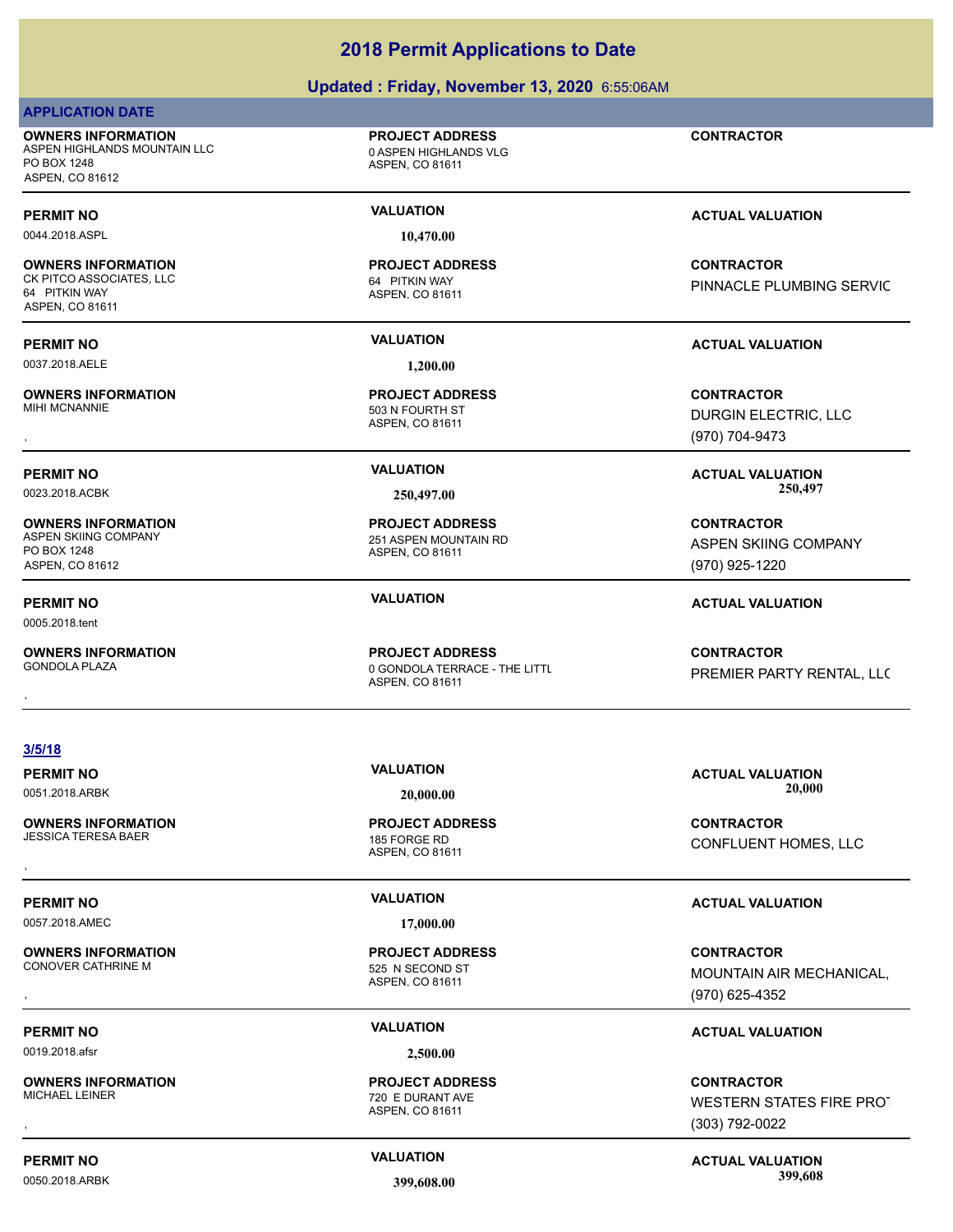### **Updated : Friday, November 13, 2020** 6:55:06AM

### **APPLICATION DATE**

**OWNERS INFORMATION** YARDSALE, LLC 555 E DURANT AVE

# **PROJECT ADDRESS**

ASPEN, CO 81611

ASPEN, CO 81611

720 E DURANT **PROJECT ADDRESS**

0020.2018.afsr **2,500.00**

**OWNERS INFORMATION**

0001.2018.OSLU

**OWNERS INFORMATION** GREENWOOD GRETCHEN 520 WALNUT ST 520 WALNUT ST ASPEN, CO 81611

0018.2018.afsr **10,298.00**

**OWNERS INFORMATION** AARON GIBSON MATCHLESS, LLC<br>
982 GIBSON AVE

0056.2018.AMEC **5,500.00**

**OWNERS INFORMATION** AJAX HOLDINGS C/O MASON MORSE 415 E HYMAN 514 E HYMAN AVE ASPEN, CO 81611

0055.2018.AMEC **10,610.00**

**OWNERS INFORMATION**

**OWNERS INFORMATION**

**OWNERS INFORMATION**<br>LIFT 1A LLC

ASPEN, CO 81611 **PROJECT ADDRESS**

ASPEN, CO 81611 **PROJECT ADDRESS**

ASPEN, CO 81611 **PROJECT ADDRESS**

ASPEN, CO 81611 131 W BLEEKER **PROJECT ADDRESS**

, **CONTRACTOR** SILVERADO BUILDERS (970) 948-4570

### **PERMIT NO VALUATION VALUATION VALUATION**

, **CONTRACTOR** WESTERN STATES FIRE PROT (303) 792-0022

### **PERMIT NO VALUATION ACTUAL VALUATION**

**CONTRACTOR**

### **PERMIT NO VALUATION ACTUAL VALUATION**

, **CONTRACTOR** ALLTEC SERVICES, LLC (970) 984-3979

### **PERMIT NO VALUATION ACTUAL VALUATION**

**CONTRACTOR** PACIFIC SHEET METAL, INC. (970) 925-2454

### **PERMIT NO VALUATION ACTUAL VALUATION**

, **CONTRACTOR** FIREPLACE COMPANY, THE (970) 963-3598

**3/2/18**

0040.2018.ASPL **52,000.00**

ASPEN, CO 81611 128 JUAN ST **PROJECT ADDRESS**

ASPEN, CO 81611 LIFT 1A LLC 2008 THE RESERVE TO A 2009 THE RESERVE TO A 2009 THE RESERVE TO A 2009 THE RESERVE TO A 2009 THE R **PROJECT ADDRESS**

**PERMIT NO VALUATION ACTUAL VALUATION**

### , **CONTRACTOR** YOUNG SERVICES, LLC (970) 384-2271

### **PERMIT NO CONSUMITY OF A CONSUMITY OF A CONSUMITY OF A CONSUMITY OF A CTUAL VALUATION**

, **CONTRACTOR** YOUNG SERVICES, LLC

0049.2018.AMEC

0050.2018.AMEC **16,300.00**

**PERMIT NO CONSUMITY ACTUAL VALUATION VALUATION VALUATION**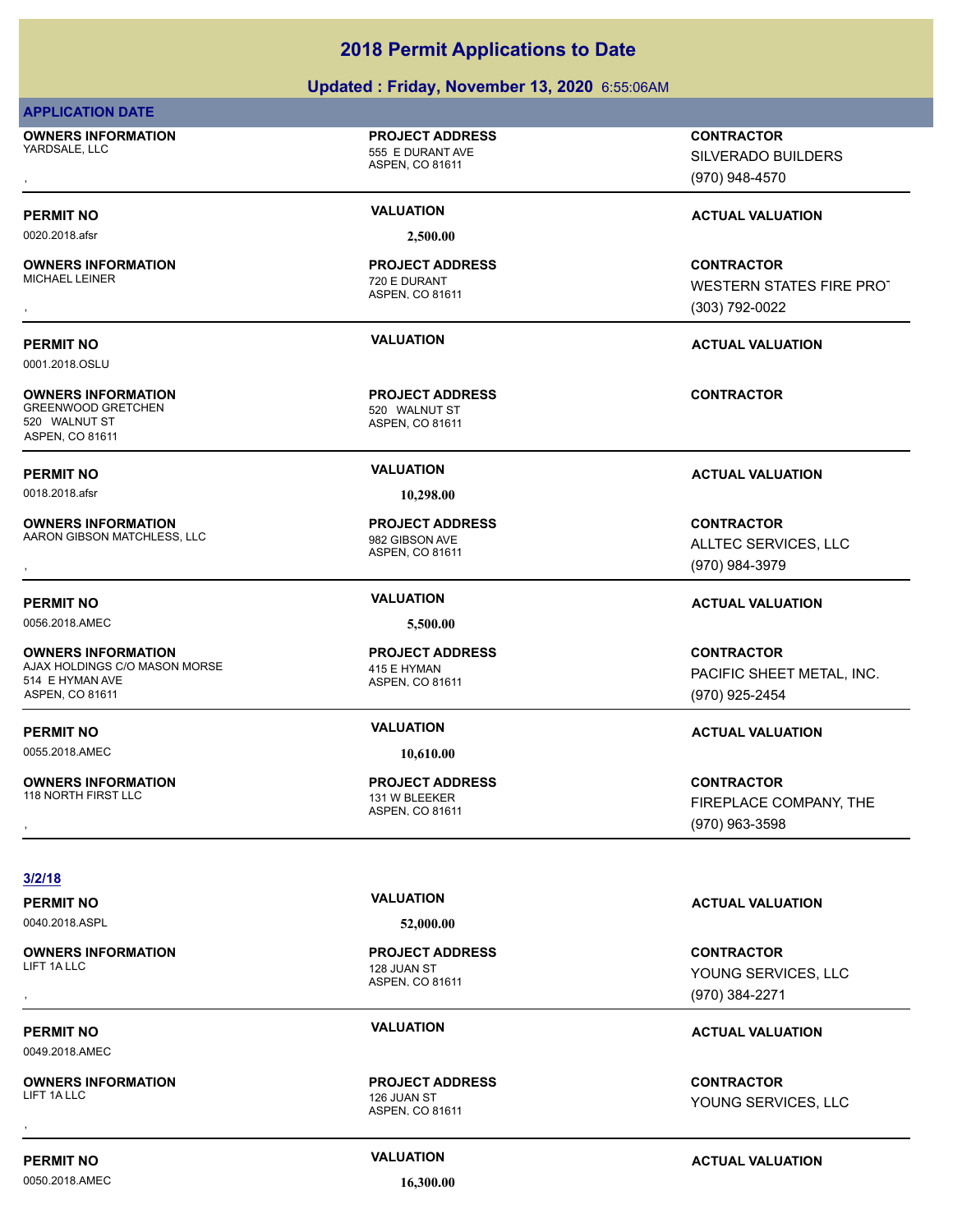### **Updated : Friday, November 13, 2020** 6:55:06AM

### **APPLICATION DATE**

**OWNERS INFORMATION** LIFT 1A LLC 2008 128 JUAN ST

0039.2018.ASPL **38,500.00**

**OWNERS INFORMATION** LIFT 1A LLC 2008 THE RESERVE THAT A LOCAL THE RESERVE THAT A 126 JUAN ST

0011.2018.asgn

**OWNERS INFORMATION** ASPEN GROVE ASSOCIATES LLC<br>525 E COOPER AVE

**OWNERS INFORMATION**

**OWNERS INFORMATION**

**OWNERS INFORMATION**

ASPEN, CO 81611 **PROJECT ADDRESS**

ASPEN, CO 81611

ASPEN, CO 81611

**PROJECT ADDRESS**

**PROJECT ADDRESS**

0041.2018.ASPL **140,000.00**

ASPEN, CO 81611 287 MCSKIMMING RD. PARTNERS LL<br>0287 MCSKIMMING **PROJECT ADDRESS**

0052.2018.AMEC **100,000.00**

ASPEN, CO 81611 287 MCSKIMMING RD. PARTNERS LL<br>0287 MCSKIMMING **PROJECT ADDRESS**

0054.2018.AMEC **105,000.00**

ASPEN, CO 81611 520 N EIGHTH ST **PROJECT ADDRESS**

**PROJECT ADDRESS**

ASPEN, CO 81611 **PROJECT ADDRESS**

, **CONTRACTOR** YOUNG SERVICES, LLC

### **PERMIT NO VALUATION VALUATION VALUATION**

, **CONTRACTOR** YOUNG SERVICES, LLC (970) 384-2271

### **PERMIT NO VALUATION ACTUAL VALUATION**

**OWNERS INFORMATION LEADURED SECUTE OF A SECURE ASSESS AND RESEARCH CONTRACTOR**<br>ASPEN GROVE ASSOCIATES LLC LEADURED ASPEN, CO 81611<br>ASPEN, CO 81611 ALPINE SIGN SHOP, INC

### **PERMIT NO VALUATION ACTUAL VALUATION**

, **CONTRACTOR** BIG MOUNTAIN PLUMBING & H (970) 216-8462

### **PERMIT NO VALUATION ACTUAL VALUATION**

**OWNERS INFORMATION EXAMPLE ASS ARE DESCRIPS TO A PROJECT ADDRESS ARE SERVICES CONTRACTOR CONTRACTOR SERVICES A<br>287 MCSKIMMING RD. PARTNERS LL EXAMPLE AS A ASPEN. CO 81611<br>, Example a Spen. Co 81611 ASPEN (970) 216-8462** BIG MOUNTAIN PLUMBING & H (970) 216-8462

### **PERMIT NO VALUATION ACTUAL VALUATION**

, **CONTRACTOR** RJM PLUMBING & HEATING, IN (970) 928-9875

### **PERMIT NO VALUATION VALUATION VALUATION**

, **CONTRACTOR** RJM PLUMBING & HEATING, IN (970) 928-9875

### **PERMIT NO VALUATION ACTUAL VALUATION**

, **CONTRACTOR** BIG MOUNTAIN PLUMBING & I (970) 216-8462

### **PERMIT NO VALUATION ACTUAL VALUATION**

0042.2018.ASPL **140,000.00**

**OWNERS INFORMATION** JAMIE ALEXANDER LLC 520 N EIGHTH ST

0053.2018.AMEC **120,000.00**

**OWNERS INFORMATION** DANIEL L. HUNT EB BUILDING ASPEN, LLC 602 E HYMAN AVE

# 0043.2018.ASPL **84,000.00** ASPEN, CO 81611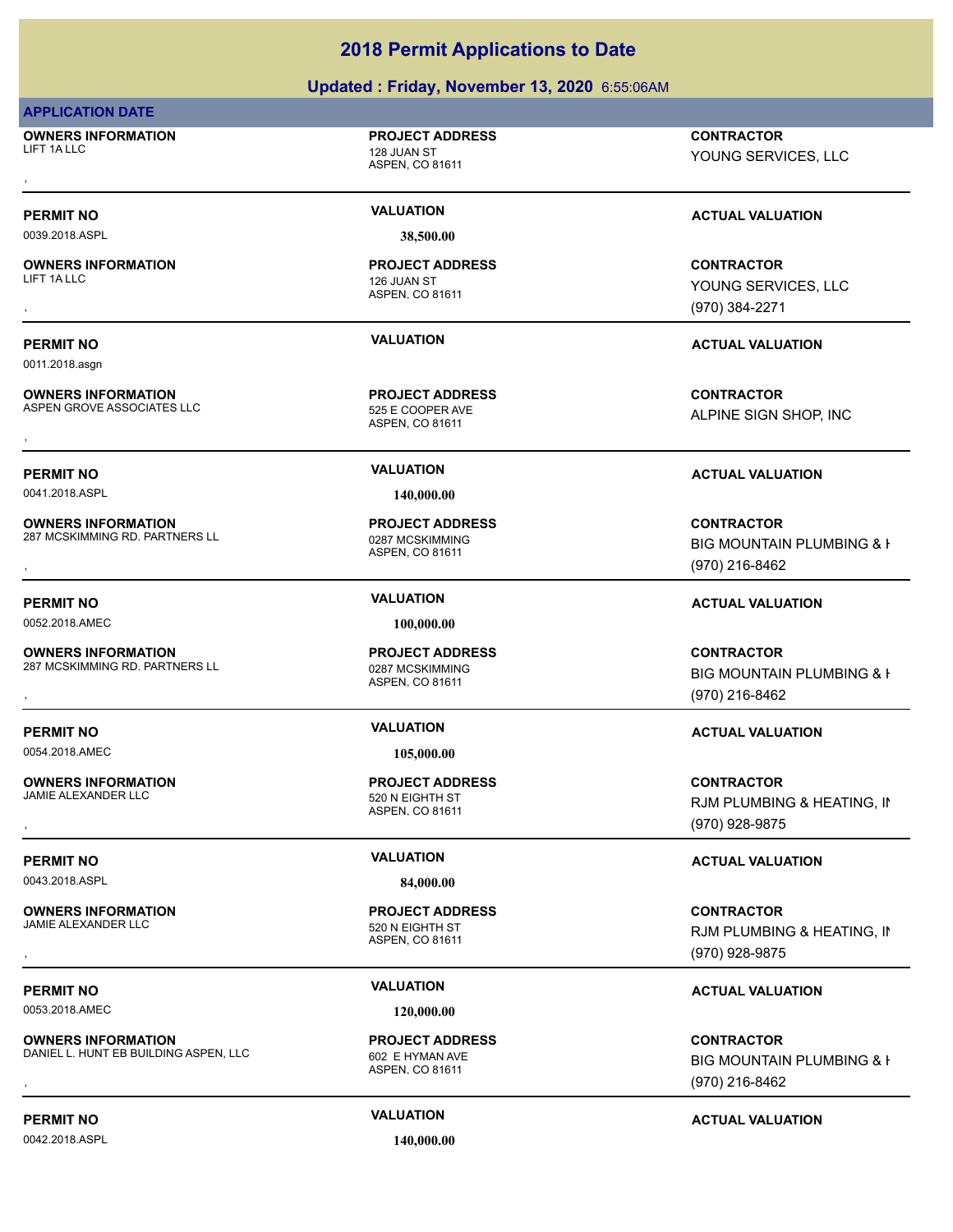### **Updated : Friday, November 13, 2020** 6:55:06AM

### **APPLICATION DATE**

**OWNERS INFORMATION** DANIEL L. HUNT EB BUILDING ASPEN, LLC 602 E HYMAN AVE

# ASPEN, CO 81611

**PROJECT ADDRESS**

### ASPEN, CO 81611 **PROJECT ADDRESS**

ASPEN, CO 81611

ASPEN, CO 81611 **PROJECT ADDRESS**

ASPEN, CO 81611 **PROJECT ADDRESS**

**OWNERS INFORMATION ASPEN, LLC ASPEN CONTRACTOR DESCRIPTION ASPEN CONTRACTOR**<br>DANIEL L. HUNT EB BUILDING ASPEN, LLC ASPEN CO 81611 ASPEN CO 81611 ASPEN CO 81611 (970) 216-8462 BIG MOUNTAIN PLUMBING & I (970) 216-8462

**PERMIT NO VALUATION ACTUAL VALUATION** 0022.2018.ACBK **100,000.00 100,000.00**

, **CONTRACTOR** COMPASS CONSTRUCTION M

**OWNERS INFORMATION GOVERNED BY A SERVICE PROJECT ADDRESS ARE SERVICE CONTRACTOR**<br>CITY HALL CITY OF ASPEN **A SPEN A SPEN, CO 81611**<br>, GOVERNED BY A SPEN, CO 81611

### **PERMIT NO VALUATION ACTUAL VALUATION**

ALPINE SIGN SHOP, INC

, **CONTRACTOR** FIREPLACE COMPANY, THE

, **CONTRACTOR** HASELDEN CONSTRUCTION, (720) 341-7948

**OWNERS INFORMATION GOVERNEY ARE DESCRIPTED MARKED BY A SPEAR OF SERVED BY A SPEAR WE GOVER AVE SERVED BY A SPEA<br>FERAL VENTURE CAPITAL LLC GOVER AND ASPEN CO 81611 CONTROL CONTROL CONTROL ASPEN CO 81611 CONTROL CONTROL CON** REEVES & SONS ELECTRIC, II (970) 876-0545

# 0021.2018.ACBK **20,000.00 20,000.00**

**3/1/18**

**OWNERS INFORMATION** KRB REAL ESTATE ASSC LLC<br>
975 CHATFIELD RD

**OWNERS INFORMATION** ICONIC PROPERTIES- JEROME, LLC<br>330 E MAIN ST

0035.2018.AELE **22,500.00**

**OWNERS INFORMATION** FERAL VENTURE CAPITAL LLC<br>
210 E COOPER AVE

**PERMIT NO CONSUMITY ACTUAL VALUATION VALUATION VALUATION** 

**PROJECT ADDRESS**

ASPEN, CO 81611 **PROJECT ADDRESS**

ASPEN, CO 81611 **PROJECT ADDRESS**

**PERMIT NO VALUATION ACTUAL VALUATION**

# 0048.2018.AMEC **5,678.00**

ASPEN, CO 81611

**OWNERS INFORMATION** ASPEN SKIING COMPANY 655 E DURANT AVE

**OWNERS INFORMATION** HEIRLOOM PROPERTIES COLO. LLC 550 ASPEN ALPS RD **OWNERS INFORMATION CONTRACTOR REGISTED BY A SPEN ALPS RDUGES SURFERIES CONTRACTOR**<br>HEIRLOOM PROPERTIES COLO. LLC THE SEND ASPEN ALPS RD<br>, The Senate of Spen, CO 81611

0036.2018.AELE **1,700.00**

**OWNERS INFORMATION** CITY HALL CITY OF ASPEN 130 S GALENA

0010.2018.asgn

**OWNERS INFORMATION**

PYRAMID PROPERTY ADVISORS 625 E HYMAN

**OWNERS INFORMATION GOVERNED BY A SECURITY OF PROJECT ADDRESS CONTRACTOR CONTRACTOR**<br>PYRAMID PROPERTY ADVISORS GOVERNED BY ASPEN, CO 81611<br>,

# 0051.2018.AMEC **8,800.00 PROJECT ADDRESS**

**PERMIT NO VALUATION ACTUAL VALUATION**

YOUNG SERVICES, LLC

### **PERMIT NO VALUATION ACTUAL VALUATION**

DURGIN ELECTRIC, LLC (970) 704-9473

(970) 963-3598

**PERMIT NO VALUATION ACTUAL VALUATION** 0020.2018.ACBK **0.00 0.00**

### **PERMIT NO VALUATION ACTUAL VALUATION**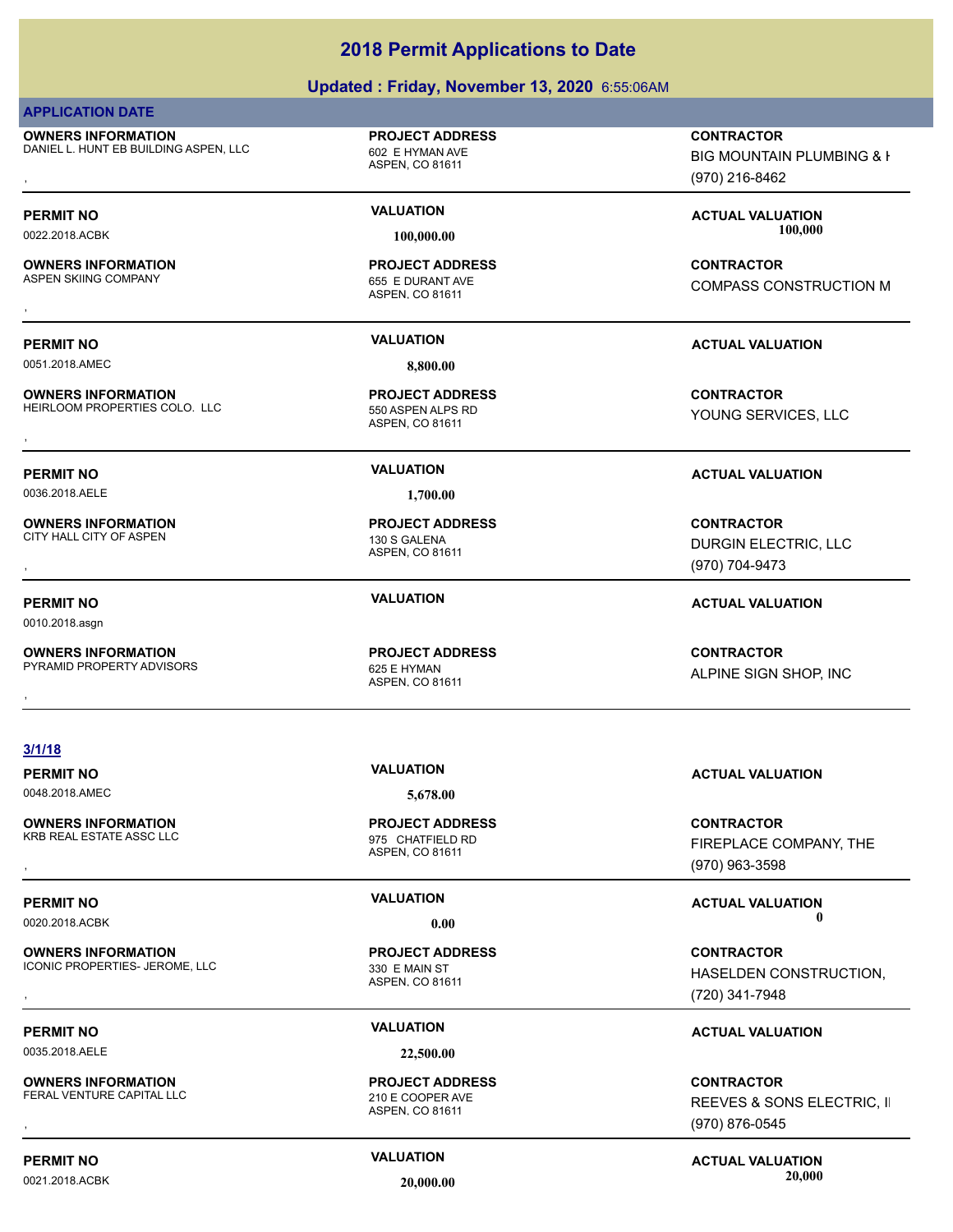### **Updated : Friday, November 13, 2020** 6:55:06AM

ASPEN, CO 81611

ASPEN, CO 81611

ASPEN, CO 81611

**PROJECT ADDRESS**

ASPEN, CO 81611

ASPEN, CO 81611

ASPEN, CO 81611

**PROJECT ADDRESS**

**PROJECT ADDRESS**

**PROJECT ADDRESS**

110 E HALLAM **PROJECT ADDRESS**

63 SMUGGLER GROVE RD **PROJECT ADDRESS**

**PROJECT ADDRESS**

| <b>APPLICATION DATE</b> |  |
|-------------------------|--|
|-------------------------|--|

**OWNERS INFORMATION** PUPPY SMITH LLC 300 PUPPY SMITH ST 300 PUPPY SMITH ST ASPEN, CO 81611

## **OWNERS INFORMATION**

# **OWNERS INFORMATION**

0003.2018.REMP

, **OWNERS INFORMATION** CUSTOMER , **CONTRACTOR**

### **2/28/18**

0034.2018.AELE **2,000.00**

**OWNERS INFORMATION** WILLIAM STONE HENRY 434 E MAIN ST

**OWNERS INFORMATION** HAVENO HOLDING LIMITED 824 E DURANT

0010.2018.ENTP

### **OWNERS INFORMATION** MEDITERRANEAN AVENUE LLC<br>219 E DURANT , **CONTRACTOR**

0008.2018.ASLU

### **OWNERS INFORMATION** MAROON CRK CL MAROON CREEK LLC 0 PFISTER DR **OWNERS INFORMATION CONTRACTOR REGIST OF PROJECT ADDRESS CONTRACTOR CONTRACTOR**<br>MAROON CRK CL MAROON CREEK LLC CONTRACTOR ASPEN. CO 81611<br>,

**PERMIT NO CONSUMITY ACTUAL VALUATION VALUATION VALUATION** 

ASPEN, CO 81611

**PROJECT ADDRESS**

0047.2018.AMEC **26,250.00**

**CONTRACTOR**

BLUE RIVER CONSTRUCTION (970) 704-1963

PERMIT NO **SALUATION VALUATION CONSUMPTION ACTUAL VALUATION**<br>1.175,000.00 0049.2018.ARBK **1,175,000.00 1,175,000.00**

, **CONTRACTOR** BRIKOR ASSOCIATES, INC (970) 923-3088

**PERMIT NO VALUATION ACTUAL VALUATION** 0019.2018.ACBK **8,000.00 8,000.00**

, **CONTRACTOR** SUNDOG CREATIVE CARPENT (970) 618-5662

### **PERMIT NO VALUATION ACTUAL VALUATION**

**PERMIT NO VALUATION ACTUAL VALUATION**

, **CONTRACTOR** SUNWEST ELECTRIC, INC. (970) 927-6738

**PERMIT NO VALUATION ACTUAL VALUATION** 0047.2018.ARBK **2,158,954.00 2,158,954.00**

**OWNERS INFORMATION PROJECT ADDRESS CONTRACTOR**<br>HAVENO HOLDING LIMITED 824 E DURANT SCHLUMBERGER /SCHERER I<br>, ASPEN, CO 81611 SCHLUMBERGER /SCHERER ( (970) 925-8360

### **PERMIT NO VALUATION ACTUAL VALUATION**

**PERMIT NO VALUATION ACTUAL VALUATION**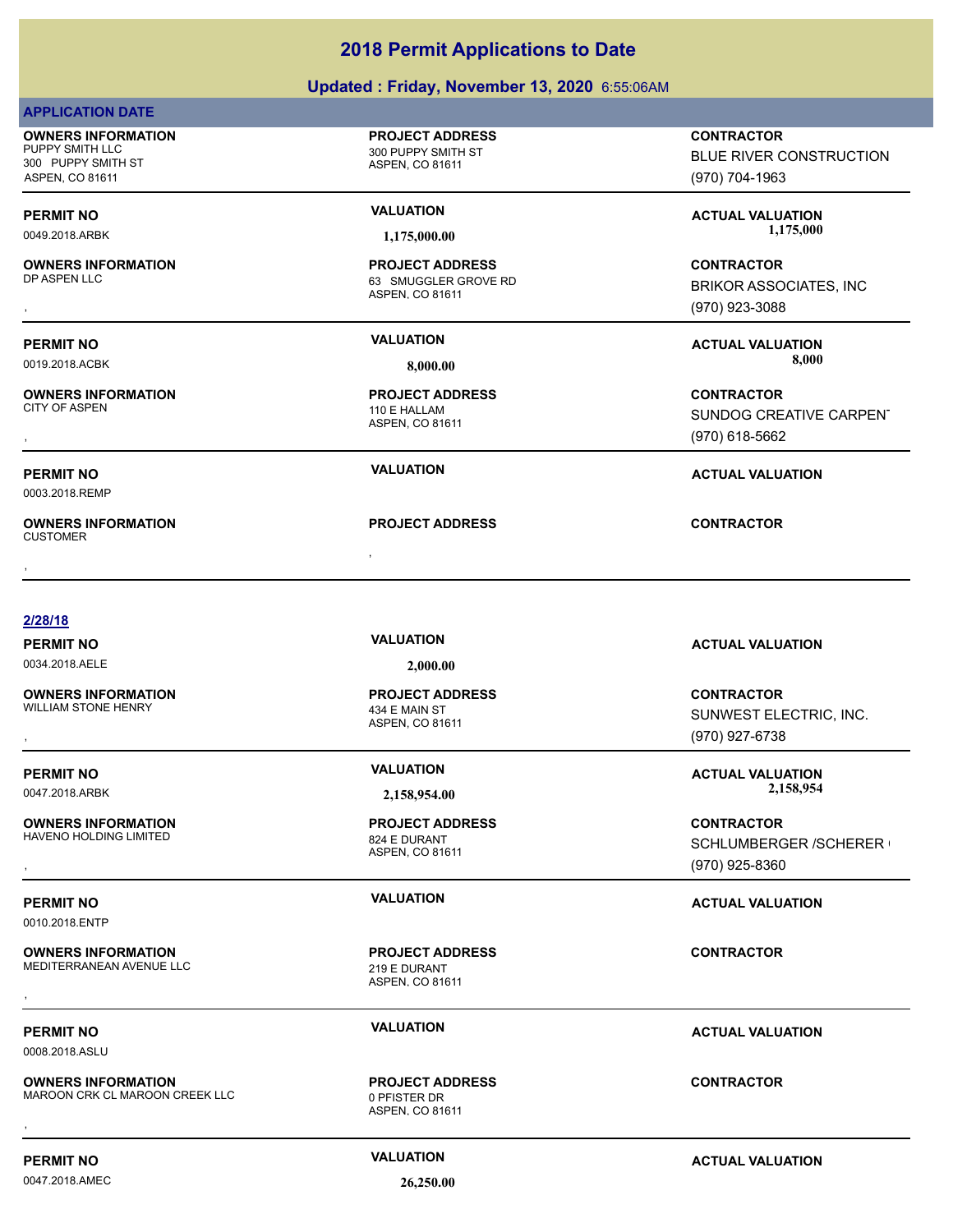### **Updated : Friday, November 13, 2020** 6:55:06AM

### **APPLICATION DATE**

**OWNERS INFORMATION** COOPER DUPLEX LLC **COOPER DUPLEX LLC** 

ASPEN, CO 81611 **PROJECT ADDRESS**

ASPEN AIR SOLUTIONS

### , **CONTRACTOR** (970) 987-4343 **2/27/18 PERMIT NO VALUATION VALUATION VALUATION** 0045.2018.ARBK **0.00 0.00** ASPEN, CO 81611 **OWNERS INFORMATION** 203 N MONARCH ST **PROJECT ADDRESS OWNERS INFORMATION PROJECT ADDRESS CONTRACTOR**<br>232 BLEEKER LLC 203 N MONARCH ST KAEGEBEIN FINE HOMEBUILE<br>, ASPEN, CO 81611 KAEGEBEIN FINE HOMEBUILD (970) 379-6228 **PERMIT NO VALUATION VALUATION VALUATION** 0046.2018.AMEC **25,000.00** ASPEN, CO 81611 **OWNERS INFORMATION** 300 LAKE LLC 300 LAKE AVE **PROJECT ADDRESS** , **CONTRACTOR** T & E MARSHALL ENTERPRISI (970) 927-8071 **PERMIT NO VALUATION ACTUAL VALUATION** 0045.2018.AMEC **135,800.00** ASPEN, CO 81611 **OWNERS INFORMATION** BILL GUTH 308 ASPEN E, LLC<br>
124 W HALLAM ST **PROJECT ADDRESS OWNERS INFORMATION PROJECT ADDRESS CONTRACTOR**<br>BILL GUTH 308 ASPEN E, LLC 124 W HALLAM ST R&R HVAC, LLC<br>, ASPEN, CO 81611 R&R HVAC, LLC (970) 710-0504 **PERMIT NO VALUATION ACTUAL VALUATION** 0009.2018.ENTP ASPEN, CO 81611 **OWNERS INFORMATION** DURANT MALL CONDO ASSOC. The matrix of the control of the DURANT **PROJECT ADDRESS** , **CONTRACTOR PERMIT NO VALUATION ACTUAL VALUATION** 0046.2018.ARBK **0.00 0.00** ASPEN, CO 81611 **OWNERS INFORMATION** 520 S ORIGINAL ST **PROJECT ADDRESS** , **CONTRACTOR** GF WOODS CONSTRUCTION I (970) 948-6483 **2/26/18**

**OWNERS INFORMATION** 287 MCSKIMMING RD. PARTNERS LL<br>0287 MCSKIMMING

0015.2018.afsr **6,040.00**

**OWNERS INFORMATION**

ASPEN, CO 81611 **PROJECT ADDRESS**

ASPEN, CO 81611 411 W FRANCIS ST **PROJECT ADDRESS**

**PERMIT NO VALUATION ACTUAL VALUATION** 0044.2018.ARBK **0.00 0.00**

**OWNERS INFORMATION EXAMPLE ASS ARE DESCRIPS TO A PROJECT ADDRESS ARE SERVICES CONTRACTOR CONTROURS AND RESERVE<br>287 MCSKIMMING RD. PARTNERS LL EXAMPLE AS A ASPEN. CO 81611<br>, Example a Aspen. CO 81611 ASPEN (970) 923-3088** BRIKOR ASSOCIATES, INC (970) 923-3088

### **PERMIT NO VALUATION ACTUAL VALUATION**

, **CONTRACTOR** APEX SECURITY (970) 945-2152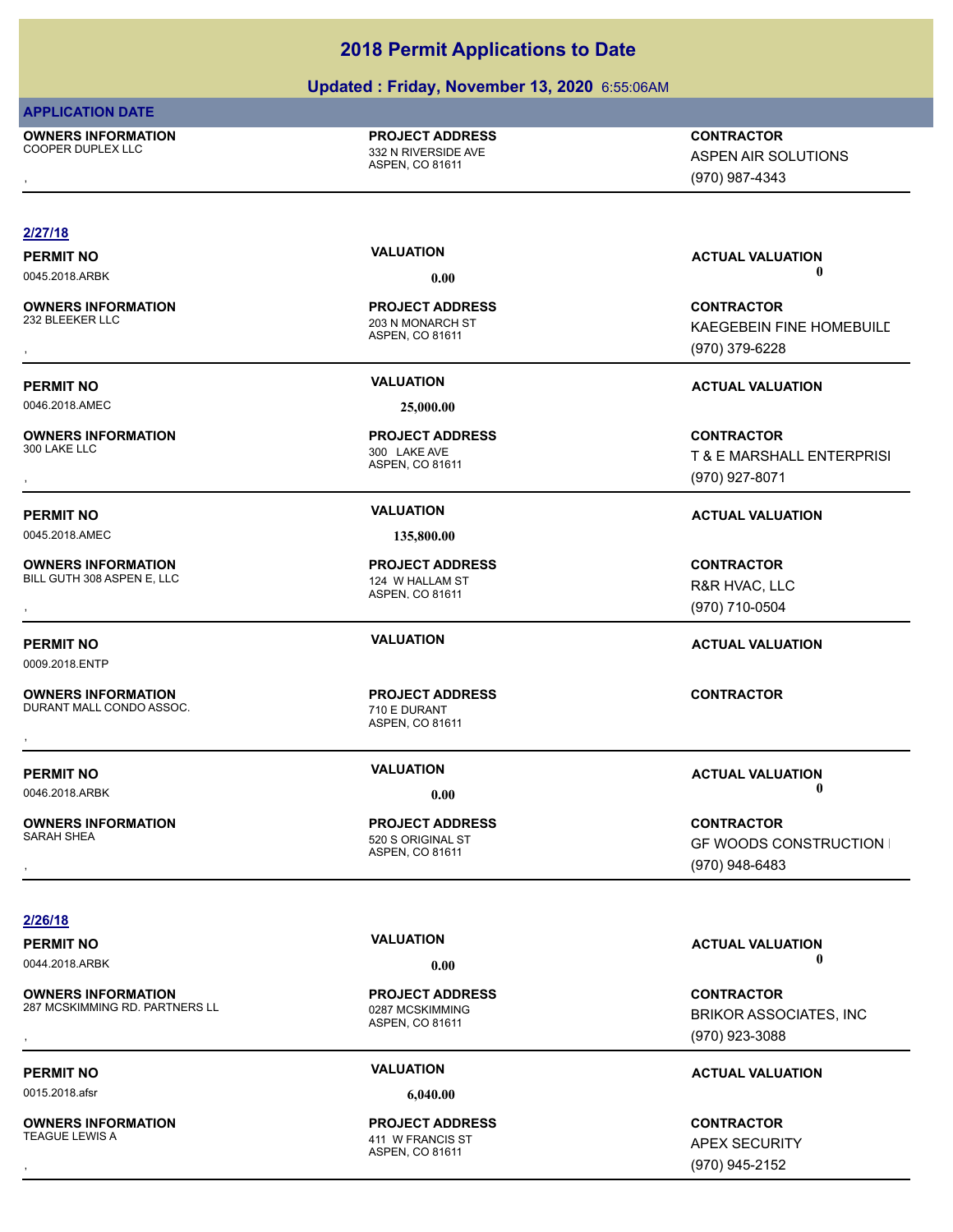### **Updated : Friday, November 13, 2020** 6:55:06AM

### **APPLICATION DATE**

0016.2018.afsr **2,866.00**

**OWNERS INFORMATION** JEFFERY D. KALLENBERG 733 E BLEEKER ST

ASPEN, CO 81611 **PROJECT ADDRESS**

0033.2018.AELE **500.00**

**OWNERS INFORMATION**

**OWNERS INFORMATION** C/O ANDREW HECHT ASPEN CORE VENTURES, LLC 517 E HYMAN

**PROJECT ADDRESS**

ASPEN, CO 81611 **PROJECT ADDRESS**

**PERMIT NO VALUATION ACTUAL VALUATION**

, **CONTRACTOR** APEX SECURITY (970) 945-2152

, **CONTRACTOR** R & A ENTERPRISES OF CARE (970) 945-6500

### **PERMIT NO VALUATION ACTUAL VALUATION**

**OWNERS INFORMATION CORE VENTURES, LLC FROJECT ADDRESS FROM ALLTEC SERVICES, LLC**<br>C/O ANDREW HECHT ASPEN CORE VENTURES, LLC FROM ASPEN, CO 81611<br>, GTO) 984-3979 ALLTEC SERVICES, LLC (970) 984-3979

### **2/23/18**

0032.2018.AELE **41,500.00**

**OWNERS INFORMATION**

**OWNERS INFORMATION**

0002.2018.AHPC

### **OWNERS INFORMATION** 811 E HOPKINS AVE ASPEN, CO 81611

0044.2018.AMEC **10,195.00**

**OWNERS INFORMATION**<br>OK HOPKINS LLC

0031.2018.AELE **102,000.00**

**OWNERS INFORMATION**

ASPEN, CO 81611 300 LAKE AVE **PROJECT ADDRESS**

### ASPEN, CO 81611 100 E COOPER AVE **PROJECT ADDRESS**

ASPEN, CO 81611 811 E HOPKINS AVE **PROJECT ADDRESS**

ASPEN, CO 81611 825 E HOPKINS AVE **PROJECT ADDRESS**

### ASPEN, CO 81611 219 N MONARCH ST **PROJECT ADDRESS**

**PERMIT NO VALUATION VALUATION VALUATION** 

, **CONTRACTOR** PARAGON SYSTEMS INTEGR/ (970) 544-8494

**PERMIT NO VALUATION ACTUAL VALUATION** 0042.2018.ARBK **225,000.00 225,000.00**

, **CONTRACTOR** JANCKILA CONSTRUCTION, IN (970) 963-7239

**PERMIT NO VALUATION ACTUAL VALUATION**

### **CONTRACTOR**

### **PERMIT NO VALUATION ACTUAL VALUATION**

, **CONTRACTOR** UTE CITY FIREPLACES, LLC (970) 319-7642

### **PERMIT NO VALUATION ACTUAL VALUATION**

, **CONTRACTOR** SUNWEST ELECTRIC, INC. (970) 927-6738

0017.2018.afsr **11,849.00**

**PERMIT NO VALUATION ACTUAL VALUATION**

# ASPEN, CO 81611 507 W GILLESPIE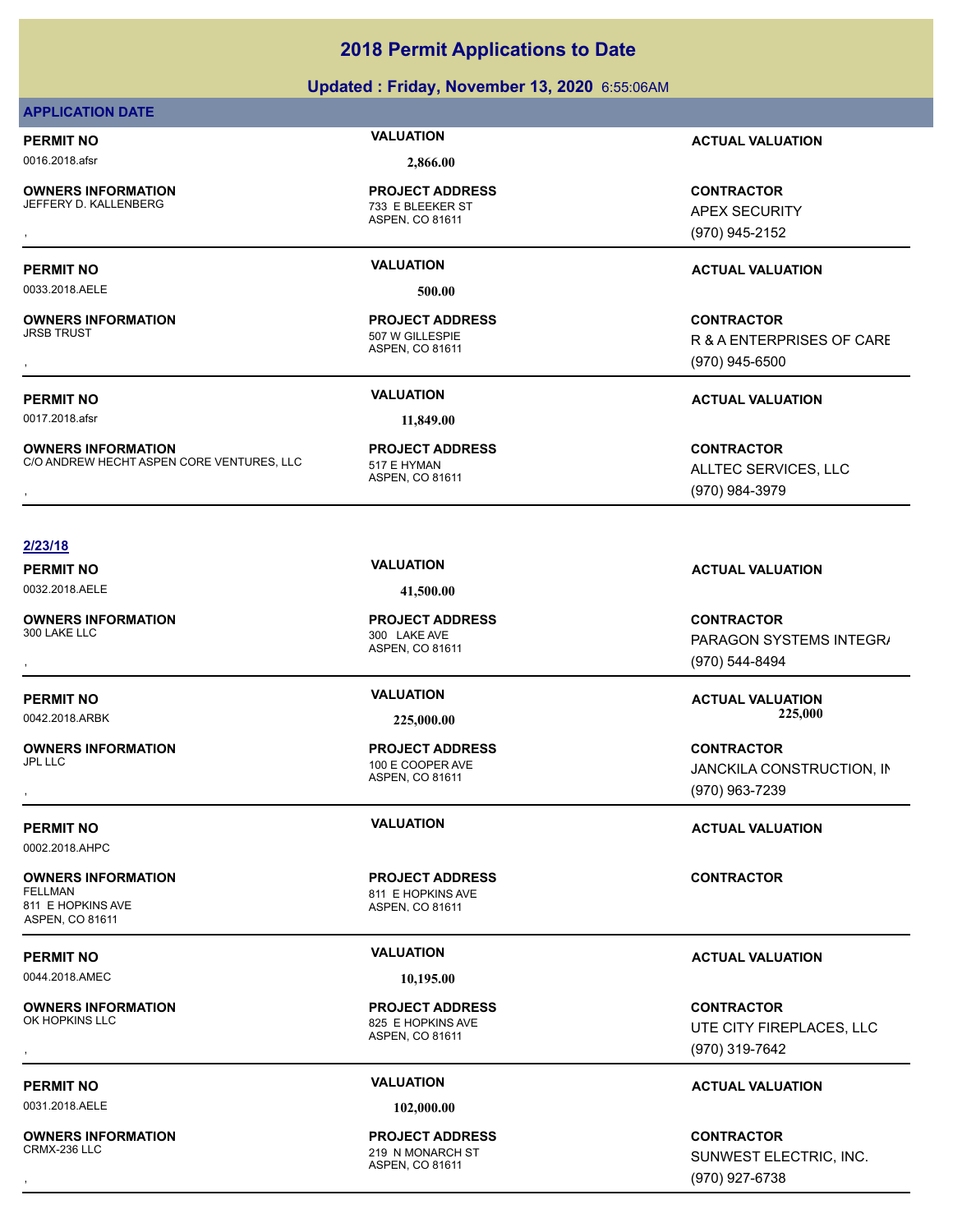### **Updated : Friday, November 13, 2020** 6:55:06AM

### **APPLICATION DATE**

## **PERMIT NO VALUATION ACTUAL VALUATION**

0007.2018.ASLU

**OWNERS INFORMATION**

ASPEN, CO 81611 700 UTE AVE

0030.2018.AELE **1,500.00**

**OWNERS INFORMATION** AARON GIBSON MATCHLESS, LLC 982 GIBSON AVE

**OWNERS INFORMATION** ELLIOTT ELYSE A 110 PARK AVE 610 W NORTH ST ASPEN, CO 81611

### **2/22/18**

**OWNERS INFORMATION**

**OWNERS INFORMATION**

0008.2018.ENTP

**OWNERS INFORMATION** CONNER WILLIAM E II LIVING TRU **1988 NEW 1989 W HOPKINS AVE** 

0029.2018.AELE **1,000.00**

**OWNERS INFORMATION**<br>OK HOPKINS LLC

**PROJECT ADDRESS** , **CONTRACTOR**

ASPEN, CO 81611 **PROJECT ADDRESS**

ASPEN, CO 81611 **PROJECT ADDRESS**

### **PERMIT NO VALUATION ACTUAL VALUATION**

**OWNERS INFORMATION MATCHLESS, LLC REGIST OF A SERVICE ADDRESS ARE SERVICE CONTRACTOR CONTRACTOR**<br>AARON GIBSON MATCHLESS, LLC ASPEN, CO 81611 MAGE ASPEN, CO 81611 MAGE ASPEN, CO 81611 MAGE ASPEN ASPEN, CO 81611 MACKIE ELECTRONIC SYSTEI (970) 309-3633

**CONTRACTOR** STEEPLECHASE CONSTRUCT (970) 920-4079

**PERMIT NO VALUATION ACTUAL VALUATION** 0040.2018.ARBK **1,169,446.00 1,169,446.00**

, **CONTRACTOR** HAYES CONSTRUCTION, INC. (970) 945-5634

**PERMIT NO VALUATION ACTUAL VALUATION** 0041.2018.ARBK **500,000.00 500,000.00**

, **CONTRACTOR** STEEPLECHASE CONSTRUCT (970) 920-4079

**PERMIT NO VALUATION ACTUAL VALUATION**

### **PERMIT NO VALUATION ACTUAL VALUATION**

, **CONTRACTOR** REEVES & SONS ELECTRIC, II (970) 876-0545

**2/21/18**

0038.2018.ASPL **20,000.00**

**PERMIT NO VALUATION ACTUAL VALUATION**

**PERMIT NO VALUATION ACTUAL VALUATION** 0043.2018.ARBK **150,000.00 150,000.00**

ASPEN, CO 81611 1250 SNOWBUNNY LN **PROJECT ADDRESS**

ASPEN, CO 81611 520 W HALLAM ST **PROJECT ADDRESS**

ASPEN, CO 81611 **PROJECT ADDRESS OWNERS INFORMATION FROM THE PROJECT ADDRESS FOR A SUMPLE CONTRACTOR**<br>CONNER WILLIAM E II LIVING TRU FROM THE SASPEN OF ASPEN. CO 81611<br>,

ASPEN, CO 81611 825 E HOPKINS AVE **PROJECT ADDRESS**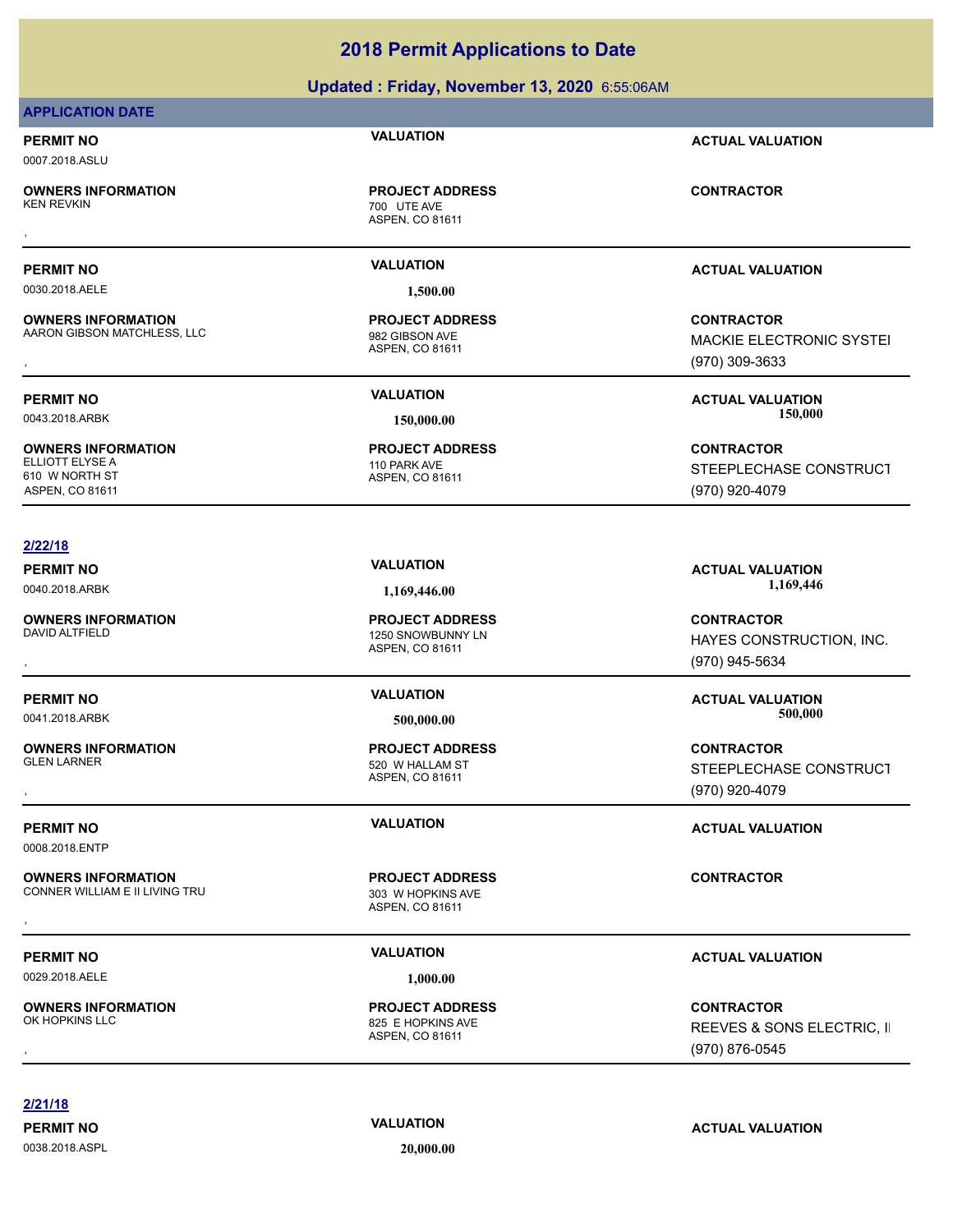### **Updated : Friday, November 13, 2020** 6:55:06AM

### **APPLICATION DATE**

**OWNERS INFORMATION** GONDOLA PARTNER 77 OVERLOOK DR

### **PROJECT ADDRESS**

ASPEN, CO 81611

0036.2018.ASPL **2,500.00**

**OWNERS INFORMATION**

0037.2018.ASPL **3,000.00**

**OWNERS INFORMATION**<br>KATHERINE BENZIGER

**OWNERS INFORMATION** THOMAS & KRISTI PATTERSON 310 EASTWOOD DR

0042.2018.AMEC

**OWNERS INFORMATION** ASPEN STARWOOD LEILA, LLC<br>183 RED MOUNTAIN RD

**OWNERS INFORMATION**

**PERMIT NO VALUATION VALUATION VALUATION** 

ASPEN, CO 81611 1018 E HYMAN AVE **PROJECT ADDRESS**

ASPEN, CO 81611 1050 MATCHLESS DR **PROJECT ADDRESS**

ASPEN, CO 81611 **PROJECT ADDRESS**

ASPEN, CO 81611 **PROJECT ADDRESS**

ASPEN, CO 81611 407 OREGON TRL **PROJECT ADDRESS**

**OWNERS INFORMATION PROJECT ADDRESS CONTRACTOR**<br>GONDOLA PARTNER 77 OVERLOOK DR A\*OK PLUMBING & HEATING, I<br>, ASPEN. CO 81611 A\*OK PLUMBING & HEATING, I (970) 456-3013

**OWNERS INFORMATION PROJECT ADDRESS CONTRACTOR**<br>RK PARTNERS LLC 1018 E HYMAN AVE SUPERIOR PLUMBING & HEAT<br>, ASPEN, CO 81611 SUPERIOR PLUMBING & HEAT (970) 309-2714

### **PERMIT NO VALUATION ACTUAL VALUATION**

**OWNERS INFORMATION PROJECT ADDRESS CONTRACTOR**<br>KATHERINE BENZIGER 1050 MATCHLESS DR A\*OK PLUMBING & HEATING, I<br>, ASPEN. CO 81611 A\*OK PLUMBING & HEATING. I (970) 456-3013

**PERMIT NO VALUATION ACTUAL VALUATION** 0039.2018.ARBK **5,690,972.00 5,690,972.00**

, **CONTRACTOR** SCHLUMBERGER / SCHERER ( (970) 925-8360

**PERMIT NO VALUATION ACTUAL VALUATION** 0038.2018.ARBK **7,279,940.00 7,279,940.00**

**OWNERS INFORMATION GOVERNED BY A SECURITY OF PROJECT ADDRESS CONTRACTOR CONTRACTOR**<br>ASPEN STARWOOD LEILA, LLC ASPEN ASPEN. CO 81611<br>ASPEN. CO 81611 GOVERNED (970) 379-6228 KAEGEBEIN FINE HOMEBUILD (970) 379-6228

### **PERMIT NO VALUATION ACTUAL VALUATION**

, **CONTRACTOR** R & H MECHANICAL LLC (970) 328-2699

**2/20/18**

0036.2018.ARBK **0.00 0.00**

**OWNERS INFORMATION** JAMIE ALEXANDER LLC 520 N EIGHTH ST

**OWNERS INFORMATION**

ASPEN, CO 81611 **PROJECT ADDRESS**

ASPEN, CO 81611 1039 E COOPER AVE **PROJECT ADDRESS**

**PERMIT NO VALUATION ACTUAL VALUATION**

, **CONTRACTOR** SCHLUMBERGER /SCHERER ( (970) 925-8360

PERMIT NO **SALUATION VALUATION VALUATION ACTUAL VALUATION ACTUAL VALUATION** 0035.2018.ARBK **185,000.00 185,000.00**

, **CONTRACTOR** DBJ BUILDERS, INC (970) 920-2660

**PERMIT NO CONSUMITY ACTUAL VALUATION VALUATION VALUATION** 0018.2018.ACBK **3,000.00 3,000.00**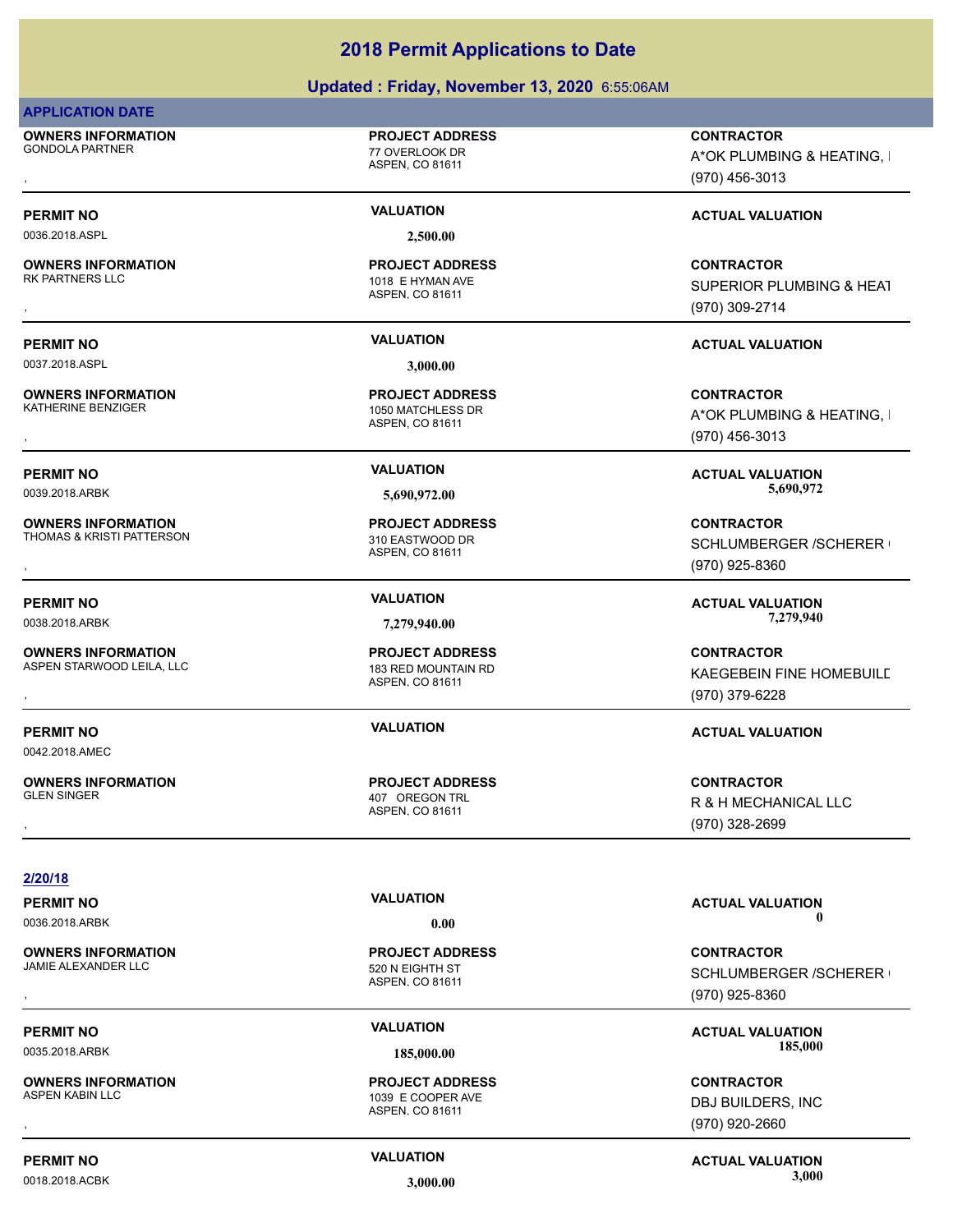### **Updated : Friday, November 13, 2020** 6:55:06AM

### **APPLICATION DATE**

**OWNERS INFORMATION** HUNTER PLAZA ASSOCIATES LLP 614 E COOPER AVE

## **PROJECT ADDRESS**

ASPEN, CO 81611

**OWNERS INFORMATION**

**OWNERS INFORMATION**

0003.2018.RWBU **10,000.00**

**OWNERS INFORMATION** BADGER DAYLIGHTING 0 HWY 82

### **2/16/18**

0040.2018.AMEC **10,500.00**

**OWNERS INFORMATION**

**OWNERS INFORMATION** ARROWHEAD CONDOS 620 S ORIGINAL RD

0038.2018.AMEC **11,045.00**

**OWNERS INFORMATION**

0013.2018.afsr **26,500.00**

**OWNERS INFORMATION**

ASPEN, CO 81611 203 N MONARCH ST **PROJECT ADDRESS**

ASPEN, CO 81611 **PROJECT ADDRESS**

ASPEN, CO 81611 77 OVERLOOK DR **PROJECT ADDRESS**

ASPEN, CO 81611 975 CHATFIELD RD **PROJECT ADDRESS**

**OWNERS INFORMATION LETTLE SERVICE PROJECT ADDRESS ARE SERVICE CONTRACTOR CONTRACTOR**<br>HUNTER PLAZA ASSOCIATES LLP ASPEN ASPEN, CO 81611<br>, GTO) 925-2454 PACIFIC SHEET METAL, INC. (970) 925-2454

PERMIT NO **SALUATION VALUATION CONSIDERENT ACTUAL VALUATION**<br>
2009/09 2009/09 2009/09 2009/09 2009/09 2009/09 2009/09 2009/09 2009/09 2009/09 2009/09 2009/09 2009/09 2009/09 2009/09 2009/09 2009/09 2009/09 2009/09 2009 0037.2018.ARBK **200,000.00 200,000.00**

, **CONTRACTOR** ZANIER CONST, LLC (970) 927-8823

**PERMIT NO VALUATION ACTUAL VALUATION** 0034.2018.ARBK **12,480,090.00 12,480,090.00**

, **CONTRACTOR** RA NELSON, LLC (970) 949-5152

### **PERMIT NO VALUATION ACTUAL VALUATION**

**PERMIT NO VALUATION ACTUAL VALUATION**

, **CONTRACTOR RESORT MOUNTAIN ENTERPI** (970) 384-2748

**PERMIT NO VALUATION ACTUAL VALUATION** 0032.2018.ARBK **9,500.00 9,500.00**

, **CONTRACTOR** ROMERO GROUP (602) 573-2597

### **PERMIT NO VALUATION ACTUAL VALUATION**

**OWNERS INFORMATION PROJECT ADDRESS CONTRACTOR**<br>GONDOLA PARTNER 77 OVERLOOK DR TRUE NORTH HEARTH AND H<br>, ASPEN. CO 81611 TRUE NORTH HEARTH AND H (970) 274-0200

### **PERMIT NO VALUATION ACTUAL VALUATION**

, **CONTRACTOR** SPRINKLERS R US, INC. (970) 963-8752

**PERMIT NO CONSUMITY ACTUAL VALUATION VALUATION VALUATION** 0033.2018.ARBK **411,769.00 411,769.00**

ASPEN, CO 81611 610 S WEST END ST **PROJECT ADDRESS**

ASPEN, CO 81611 754 MOORE DR **PROJECT ADDRESS**

ASPEN, CO 81611 **PROJECT ADDRESS** , **CONTRACTOR**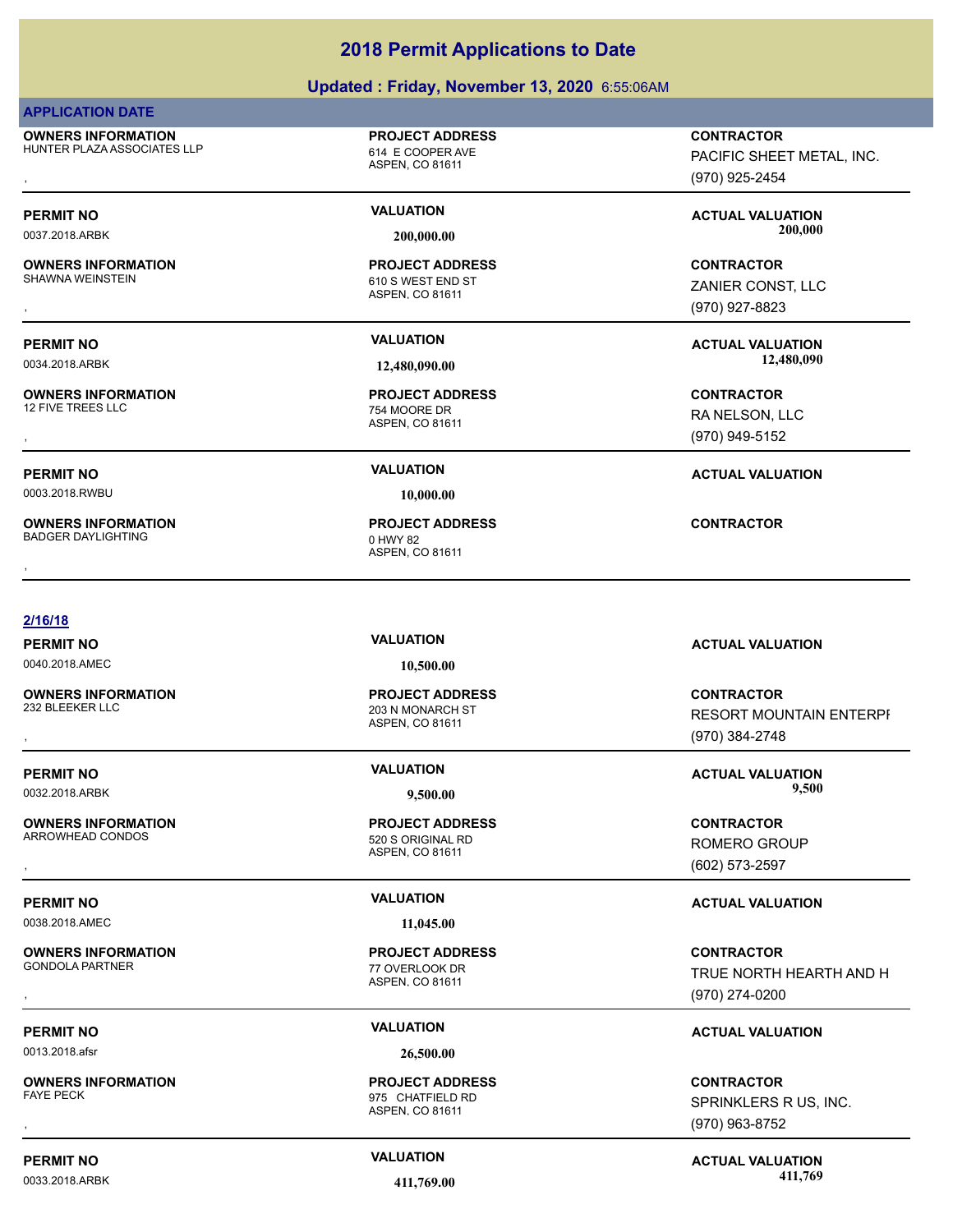### **Updated : Friday, November 13, 2020** 6:55:06AM

### **APPLICATION DATE**

**OWNERS INFORMATION** DAVID THIEMANN 1201 TIEHACK RD

### **PROJECT ADDRESS**

ASPEN, CO 81611

0028.2018.AELE **40,000.00**

**OWNERS INFORMATION**

0014.2018.afsr **5,668.00**

**OWNERS INFORMATION**

0002.2018.ENPM

**OWNERS INFORMATION** 210 S GALENA ST #30 520 WALNUT ST

0034.2018.ASPL **1,330.00**

**OWNERS INFORMATION**<br>VITALY SUDAKOV

0037.2018.AMEC **1,500.00**

**OWNERS INFORMATION**

0035.2018.ASPL **1,500.00**

**OWNERS INFORMATION**

0003.2018.ENPM

**OWNERS INFORMATION**

ASPEN, CO 81611 735 W SMUGGLER ST **PROJECT ADDRESS**

ASPEN, CO 81611 415 E HYMAN AVE **PROJECT ADDRESS**

ASPEN, CO 81611 **PROJECT ADDRESS** , **CONTRACTOR**

ASPEN, CO 81611 120 FREE SILVER CT **PROJECT ADDRESS**

ASPEN, CO 81611 11 E WATER PL **PROJECT ADDRESS**

ASPEN, CO 81611 11 E WATER PL **PROJECT ADDRESS**

ASPEN, CO 81611 320 MIDLAND AVE **PROJECT ADDRESS** , **CONTRACTOR**

, **CONTRACTOR** STEEPLECHASE CONSTRUCT (970) 920-4079

### **PERMIT NO VALUATION VALUATION VALUATION**

, **CONTRACTOR** SOLID WIRE, INC. (970) 984-0712

### **PERMIT NO VALUATION ACTUAL VALUATION**

, **CONTRACTOR** PROGUARD PROTECTION SE (970) 920-2026

### **PERMIT NO VALUATION ACTUAL VALUATION**

### **PERMIT NO VALUATION ACTUAL VALUATION**

, **CONTRACTOR BISHOP PLUMBING & HEATING** (970) 925-8610

### **PERMIT NO VALUATION ACTUAL VALUATION**

**OWNERS INFORMATION PROJECT ADDRESS CONTRACTOR**<br>CITY OF ASPEN 11 E WATER PL ALL VALLEY MAINTENANCE &<br>, ASPEN, CO 81611 ALL VALLEY MAINTENANCE & (970) 927-4036

### **PERMIT NO VALUATION VALUATION VALUATION**

**OWNERS INFORMATION PROJECT ADDRESS CONTRACTOR**<br>CITY OF ASPEN 11 E WATER PL ALL VALLEY MAINTENANCE &<br>, ASPEN. CO 81611 ALL VALLEY MAINTENANCE & (970) 927-4036

### **PERMIT NO VALUATION ACTUAL VALUATION**

**2/15/18**

0027.2018.AELE **28,000.00**

**PERMIT NO CONSUMITY ACTUAL VALUATION VALUATION VALUATION**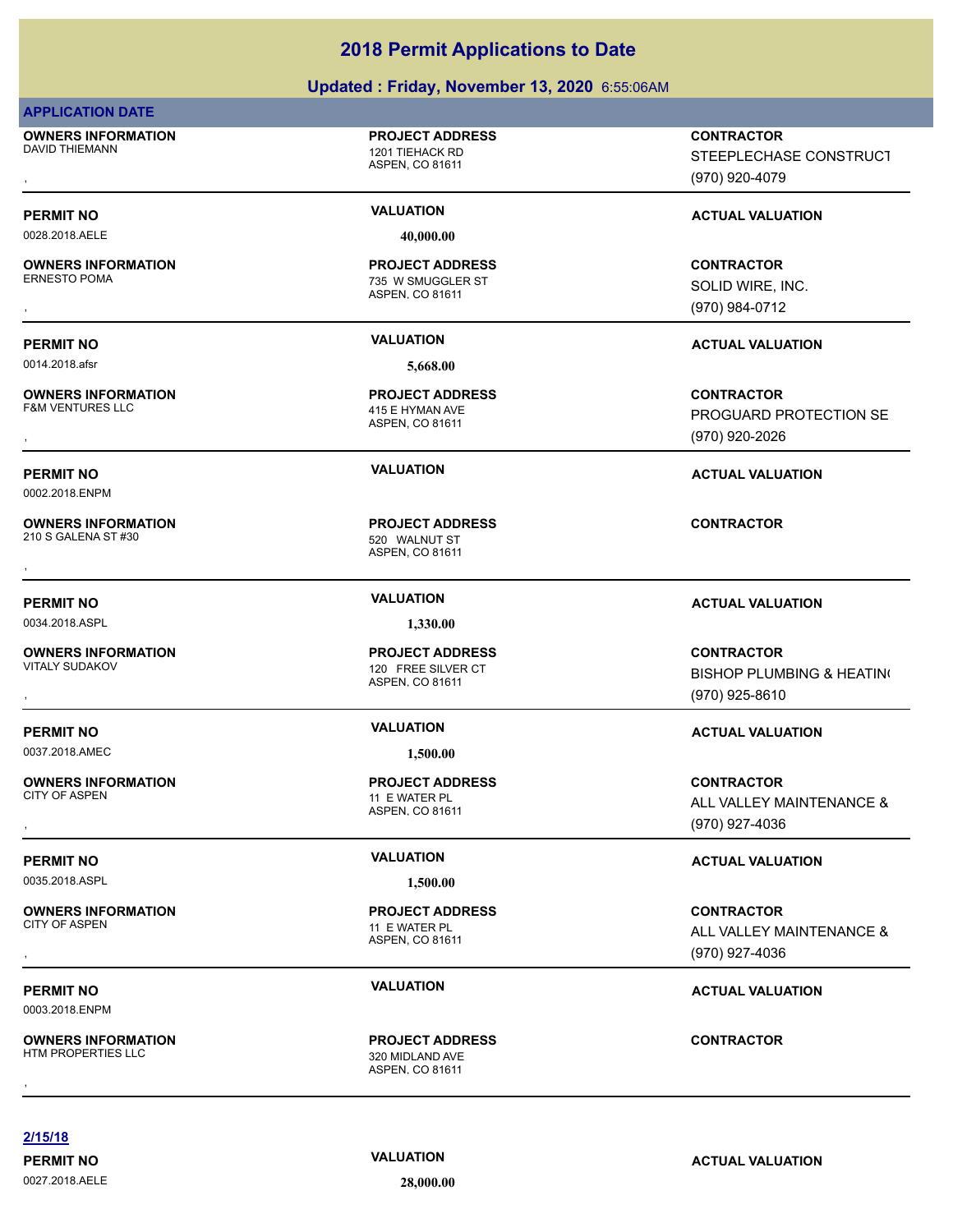### **Updated : Friday, November 13, 2020** 6:55:06AM

### **APPLICATION DATE**

**OWNERS INFORMATION** GONDOLA PARTNER 77 OVERLOOK DR

ASPEN, CO 81611

**PROJECT ADDRESS**

0035.2018.AMEC **13,120.00**

**OWNERS INFORMATION**

**OWNERS INFORMATION**

0033.2018.ASPL **5,000.00**

**OWNERS INFORMATION**

0008.2018.PCWP

**OWNERS INFORMATION** PAUL LELOUP BGP MOORE, LLC<br>300 W EAGLE PINES DR

ASPEN, CO 81611 735 W SMUGGLER ST **PROJECT ADDRESS**

ASPEN, CO 81611 500 W MAIN ST **PROJECT ADDRESS**

ASPEN, CO 81611 1001 UTE AVE **PROJECT ADDRESS**

ASPEN, CO 81611 **PROJECT ADDRESS OWNERS INFORMATION LEGAL CONTRACTOR RESOURDED BY A PROJECT ADDRESS CONTRACTOR CONTRACTOR**<br>PAUL LELOUP BGP MOORE, LLC LEGAL CONTRACTOR ASPEN. CO 81611<br>,

, **CONTRACTOR** BEST ELECTRIC LLC

### **PERMIT NO VALUATION VALUATION VALUATION**

**OWNERS INFORMATION PROJECT ADDRESS CONTRACTOR**<br>ERNESTO POMA 735 W SMUGGLER ST FIREPLACE COMPANY, THE<br>, ASPEN, CO 81611 FIREPLACE COMPANY, THE (970) 963-3598

**PERMIT NO VALUATION ACTUAL VALUATION** 0017.2018.ACBK **28,125.00 28,125.00**

**OWNERS INFORMATION PROJECT ADDRESS CONTRACTOR**<br>SARAH BROUGHTON 500\_W MAIN ST SCHLUMBERGER /SCHERER l<br>, ASPEN. CO 81611 SCHLUMBERGER / SCHERER ( (970) 925-8360

### **PERMIT NO VALUATION ACTUAL VALUATION**

, **CONTRACTOR** BROHN PLUMBING & HEATING (970) 625-2057

### **PERMIT NO VALUATION ACTUAL VALUATION**

**2/14/18**

**PERMIT NO VALUATION ACTUAL VALUATION**

**OWNERS INFORMATION** 982 CEMETARY LANE LLC<br>982 CEMETERY LN 982 CEMETERY LN ASPEN, CO 81611

0012.2018.afsr **8,093.00**

**OWNERS INFORMATION** ZUPANCIS LOUIS J 1/2 540 E MAIN ST 550 E MAIN ST ASPEN, CO 81611

**OWNERS INFORMATION**

ASPEN, CO 81611 **PROJECT ADDRESS**

ASPEN, CO 81611 **PROJECT ADDRESS**

ASPEN, CO 81611 100 E COOPER AVE **PROJECT ADDRESS**

0030.2018.ARBK **32,500.00 32,500.00**

**CONTRACTOR** CORNERSTONE CONSTRUCT (970) 920-6702

### **PERMIT NO VALUATION ACTUAL VALUATION**

**CONTRACTOR** COMMERCIAL SPECIALISTS, I (970) 241-0268

PERMIT NO **SALUATION VALUATION CONSUMPTION ACTUAL VALUATION ACTUAL VALUATION** 0029.2018.ARBK **225,000.00 225,000.00**

, **CONTRACTOR** JANCKILA CONSTRUCTION, IN (970) 963-7239

0009.2018.asgn

**PERMIT NO CONSUMITY ACTUAL VALUATION VALUATION VALUATION**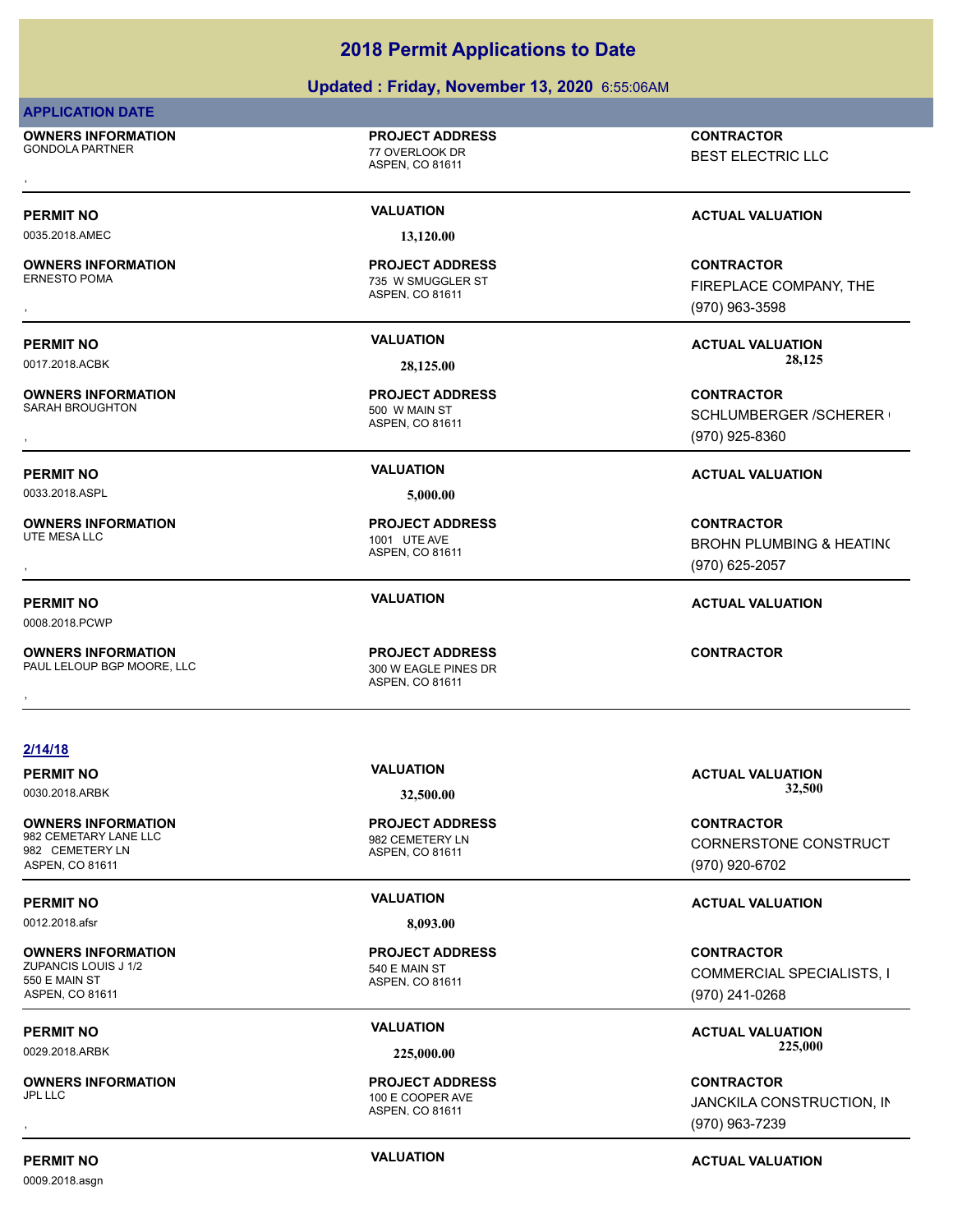### **Updated : Friday, November 13, 2020** 6:55:06AM

### **APPLICATION DATE**

**OWNERS INFORMATION** MILL STREET PLAZA ASSOCIATES L<br>205 S MILL ST **OWNERS INFORMATION FROJECT ADDRESS ARE:**<br>MILL STREET PLAZA ASSOCIATES L ASPEN. CO 81611<br>ASPEN. CO 81611

**PROJECT ADDRESS**

ASPEN, CO 81611

ASPEN, CO 81611

ASPEN, CO 81611

**PROJECT ADDRESS**

754 MOORE DR **PROJECT ADDRESS**

**PROJECT ADDRESS**

0034.2018.AMEC **10,500.00**

**OWNERS INFORMATION** WILLIAMS RANCH JOINT VENTURE **1990 THE SET ASSESSED A** 70 WILLIAMS RANCH DR

**OWNERS INFORMATION**

0002.2018.REMP

, **OWNERS INFORMATION** CUSTOMER , **CONTRACTOR**

### **2/12/18**

0004.2018.tent

**OWNERS INFORMATION** GRINSPOON JEFREY REV TRUST 1310 RED BUTTE

0032.2018.ASPL **64,000.00**

**OWNERS INFORMATION**

BILL GUTH 308 ASPEN E, LLC<br>
124 W HALLAM ST

0033.2018.AMEC **170,000.00**

**OWNERS INFORMATION** BILL GUTH 308 ASPEN E, LLC<br>BILL GUTH 308 ASPEN E, LLC

0003.2018.tent

**OWNERS INFORMATION**<br>ASPEN INSTITUTE INC

ASPEN, CO 81611 **PROJECT ADDRESS**

ASPEN, CO 81611 **PROJECT ADDRESS**

ASPEN, CO 81611 **PROJECT ADDRESS**

ASPEN, CO 81611 845 MEADOWS RD **PROJECT ADDRESS**

**PERMIT NO VALUATION VALUATION VALUATION** 

**OWNERS INFORMATION METALLY SERVICE TO A PROJECT ADDRESS ARE:**<br>WILLIAMS RANCH JOINT VENTURE TO METALLY TO WILLIAMS RANCH DR<br>ASPEN, CO 81611 METALLY METALLY METALLY ASPEN, CO 81611 METALLY METALLY (970) 876-1940 US BOILER & PLUMBING COM (970) 876-1940

**PERMIT NO VALUATION ACTUAL VALUATION** 0031.2018.ARBK **1,345,720.00 1,345,720.00**

, **CONTRACTOR** RA NELSON, LLC (970) 949-5152

### **PERMIT NO VALUATION ACTUAL VALUATION**

**PERMIT NO VALUATION ACTUAL VALUATION**

**OWNERS INFORMATION METALLY SERVICE TO A PROJECT ADDRESS ARE SERVICE CONTRACTOR CONTRACTOR**<br>GRINSPOON JEFREY REV TRUST THE METALLY ASPEN, CO 81611 METAL METAL METHEL PARTY RENTALS, INC<br>, Maspen, CO 81611 Metal (970) 479-70 BETHEL PARTY RENTALS, INC (970) 479-7000

### **PERMIT NO VALUATION ACTUAL VALUATION**

, **CONTRACTOR** HAPS PLUMBING & HEATING (970) 928-9222

### **PERMIT NO VALUATION ACTUAL VALUATION**

, **CONTRACTOR** HAPS PLUMBING & HEATING (970) 928-9222

### **PERMIT NO VALUATION ACTUAL VALUATION**

, **CONTRACTOR** BETHEL PARTY RENTALS, INC (970) 479-7000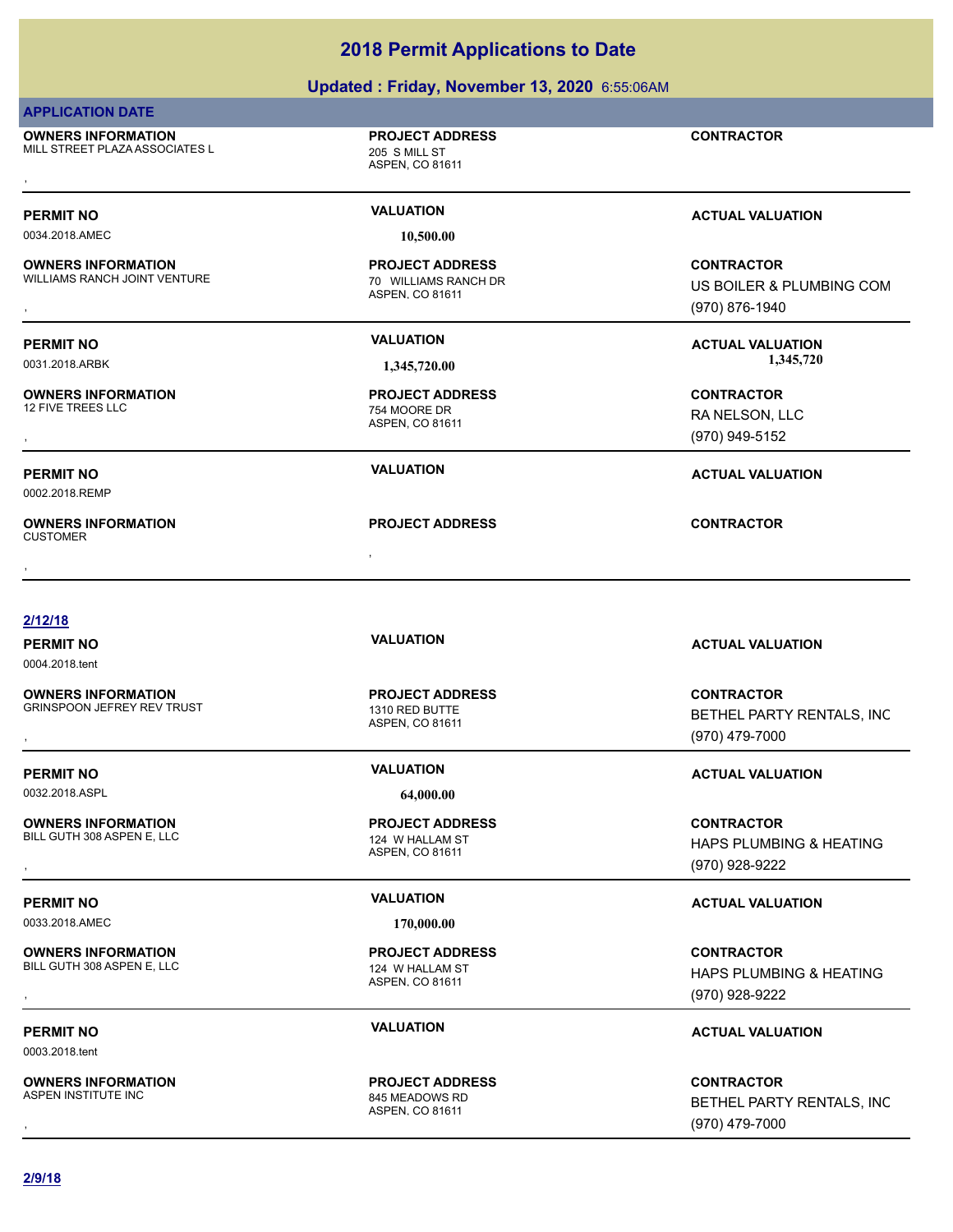### **Updated : Friday, November 13, 2020** 6:55:06AM

### **APPLICATION DATE**

0026.2018.AELE **88,000.00**

**OWNERS INFORMATION**<br>400 RIVERSIDE AVE LLC

### 440 S RIVERSIDE AVE **PROJECT ADDRESS**

**OWNERS INFORMATION** NANCY L TRUST KANTOR 1039 E COOPER AVE

0008.2018.asgn

**OWNERS INFORMATION**

0007.2018.ENTP

**OWNERS INFORMATION** MEDITERRANEAN AVENUE LLC 219 E DURANT

ASPEN, CO 81611

ASPEN, CO 81611 **PROJECT ADDRESS**

ASPEN, CO 81611 614 E COOPER AVE **PROJECT ADDRESS OWNERS INFORMATION FROJECT ADDRESS ARE:**<br>M&W PROPERTIES FROM THE COOPER AVE ASPEN, CO 81611<br>ASPEN, CO 81611

ASPEN, CO 81611 **PROJECT ADDRESS** , **CONTRACTOR**

**PERMIT NO VALUATION ACTUAL VALUATION**

**OWNERS INFORMATION PROJECT ADDRESS CONTRACTOR**<br>400 RIVERSIDE AVE LLC 440 S RIVERSIDE AVE SUNWEST ELECTRIC, INC.<br>, ASPEN, CO 81611 SUNWEST ELECTRIC, INC. (970) 927-6738

**PERMIT NO VALUATION ACTUAL VALUATION** 0028.2018.ARBK **50,462.00 50,462.00**

, **CONTRACTOR** DZ REMODLELING, LLC (970) 379-9477

**PERMIT NO VALUATION ACTUAL VALUATION**

**PERMIT NO VALUATION ACTUAL VALUATION**

### **2/8/18**

0032.2018.AMEC **14,965.00**

**OWNERS INFORMATION**

**OWNERS INFORMATION**

0024.2018.AELE **5,200.00**

**OWNERS INFORMATION**<br>KATHERINE BENZIGER

ASPEN, CO 81611 1345 SIERRA VISTA DR **PROJECT ADDRESS**

ASPEN, CO 81611 812 E COOPER AVE **PROJECT ADDRESS**

ASPEN, CO 81611 1050 MATCHLESS DR **PROJECT ADDRESS** , **CONTRACTOR**

0025.2018.AELE **6,500.00**

ASPEN, CO 81611 **PROJECT ADDRESS**

**PERMIT NO VALUATION ACTUAL VALUATION**

, **CONTRACTOR** 2H MECHANICAL, LLC (970) 778-4560

**PERMIT NO CONSUMITY OF A CONSUMITY OF A CONSUMITY OF A CONSUMITY OF A CTUAL VALUATION** 0027.2018.ARBK **0.00 0.00**

, **CONTRACTOR** LESTER DEVELOPMENT, LLC (970) 925-5524

### **PERMIT NO VALUATION ACTUAL VALUATION**

BEST ELECTRIC LLC

### **PERMIT NO VALUATION ACTUAL VALUATION**

**OWNERS INFORMATION PROJECT ADDRESS CONTRACTOR**<br>100 PARK AVE ASPEN LLC 100 PARK AVE SUNWEST ELECTRIC, INC.<br>, ASPEN. CO 81611 SUNWEST ELECTRIC, INC. (970) 927-6738

**OWNERS INFORMATION** 100 PARK AVE ASPEN LLC 100 PARK AVE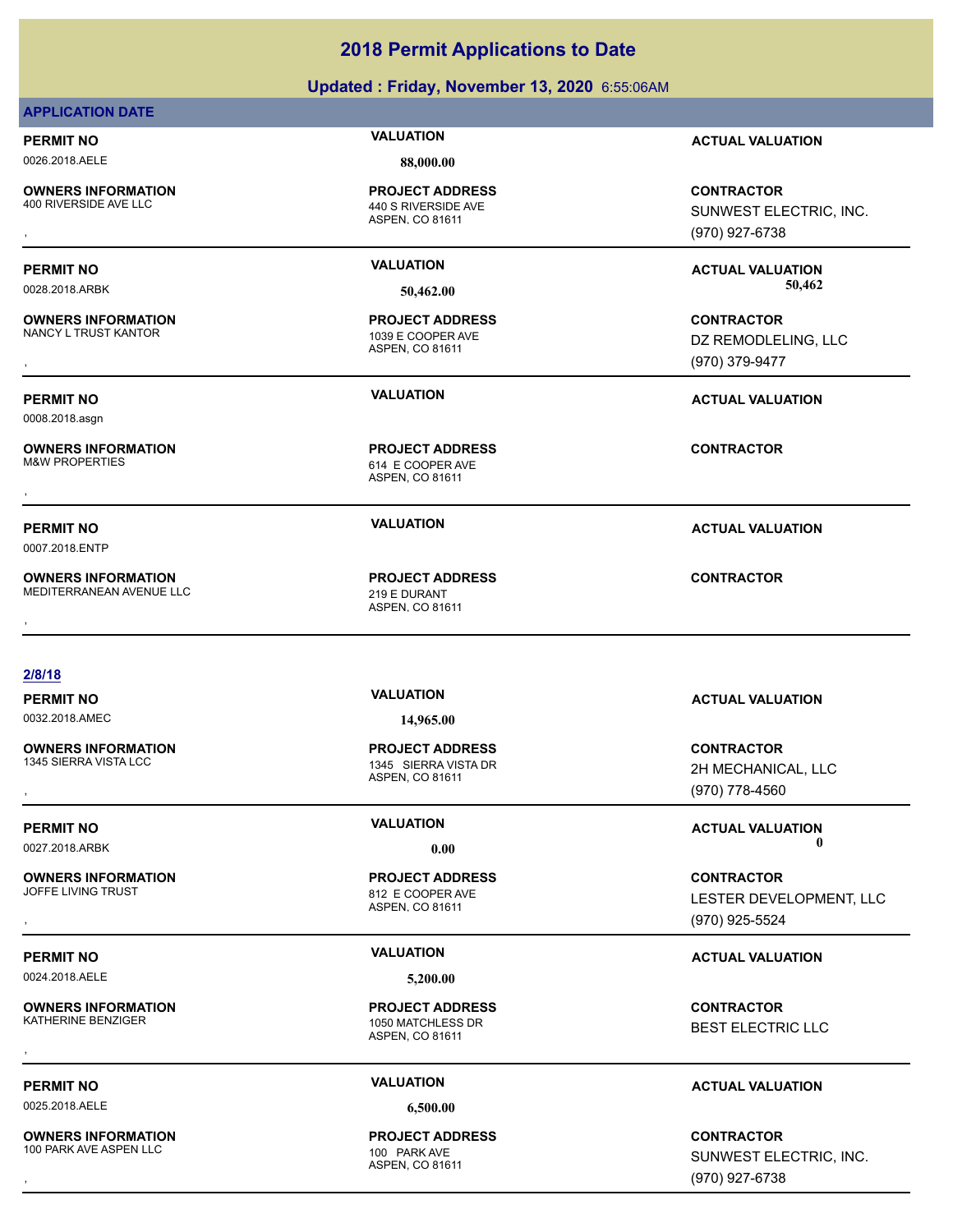### **Updated : Friday, November 13, 2020** 6:55:06AM

### **APPLICATION DATE**

**OWNERS INFORMATION**

ASPEN, CO 81611 500 DOOLITTLE DR

### **2/7/18**

**OWNERS INFORMATION** 

0030.2018.AMEC **9,026.00**

**OWNERS INFORMATION** GRINSPOON JEFREY REV TRUST 1310 RED BUTTE DR

**PERMIT NO VALUATION VALUATION VALUATION** 

0031.2018.AMEC **2,900.00**

**OWNERS INFORMATION** HUNTER PLAZA ASSOCIATES LLP 614 E COOPER AVE

**PERMIT NO VALUATION ACTUAL VALUATION**

**OWNERS INFORMATION**

HUNTER PLAZA ASSOCIATES LLP 614 E COOPER AVE

0022.2018.AELE **1,500.00**

**OWNERS INFORMATION**

0031.2018.ASPL **6,500.00**

**OWNERS INFORMATION** 

0007.2018.asgn

**OWNERS INFORMATION** COLTER VAN DOMELEN RUBEY PARK, LLC 408 MILL ST 400 E MAIN ASPEN, CO 81611

**PROJECT ADDRESS**

ASPEN, CO 81611 126 JUAN ST

ASPEN, CO 81611

ASPEN, CO 81611 **PROJECT ADDRESS**

0023.2018.AELE **3,000.00**

ASPEN, CO 81611

ASPEN, CO 81611 124 E COOPER AVE **PROJECT ADDRESS**

ASPEN, CO 81611 825 E HOPKINS AVE **PROJECT ADDRESS**

ASPEN, CO 81611 **PROJECT ADDRESS**

**PERMIT NO VALUATION ACTUAL VALUATION** 0016.2018.ACBK **15,000.00 15,000.00**

, **CONTRACTOR** EASTEX TOWER, LLC (719) 632-8822

, **CONTRACTOR** TRUE NORTH HEARTH AND H (970) 274-0200

### **PERMIT NO VALUATION ACTUAL VALUATION**

**OWNERS INFORMATION Mate of the CONTRACTOR PROJECT ADDRESS ARE SERVIT TO A CONTRACTOR CONTRACTOR**<br>GRINSPOON JEFREY REV TRUST TO A SPEN, CO 81611 MASPEN, CO 81611 MASPEN (970) 274-0200 TRUE NORTH HEARTH AND H (970) 274-0200

**OWNERS INFORMATION LETTLE SERVICE PROJECT ADDRESS ARE SERVICE CONTRACTOR CONTRACTOR**<br>HUNTER PLAZA ASSOCIATES LLP ASPEN ASPEN, CO 81611<br>, The CONTROL CO 81611 (970) 925-2454 PACIFIC SHEET METAL, INC. (970) 925-2454

**OWNERS INFORMATION LETTLE SERVICE PROJECT ADDRESS ARE SERVICE CONTRACTOR CONTRACTOR**<br>HUNTER PLAZA ASSOCIATES LLP ASPEN ASPEN, CO 81611<br>, ASPEN, CO 81611 ASPEN (970) 925-9473 AJAX ELECTRIC, INC. (970) 925-9473

### **PERMIT NO VALUATION ACTUAL VALUATION**

, **CONTRACTOR** ASTRA ELECTRICAL TECHNOL (970) 948-6650

### **PERMIT NO VALUATION ACTUAL VALUATION**

, **CONTRACTOR** A\*OK PLUMBING & HEATING, I (970) 456-3013

### **PERMIT NO VALUATION ACTUAL VALUATION**

**CONTRACTOR**

**PERMIT NO VALUATION ACTUAL VALUATION** 0029.2018.AMEC **10,488.00**

**PROJECT ADDRESS**

**PROJECT ADDRESS**

**PROJECT ADDRESS**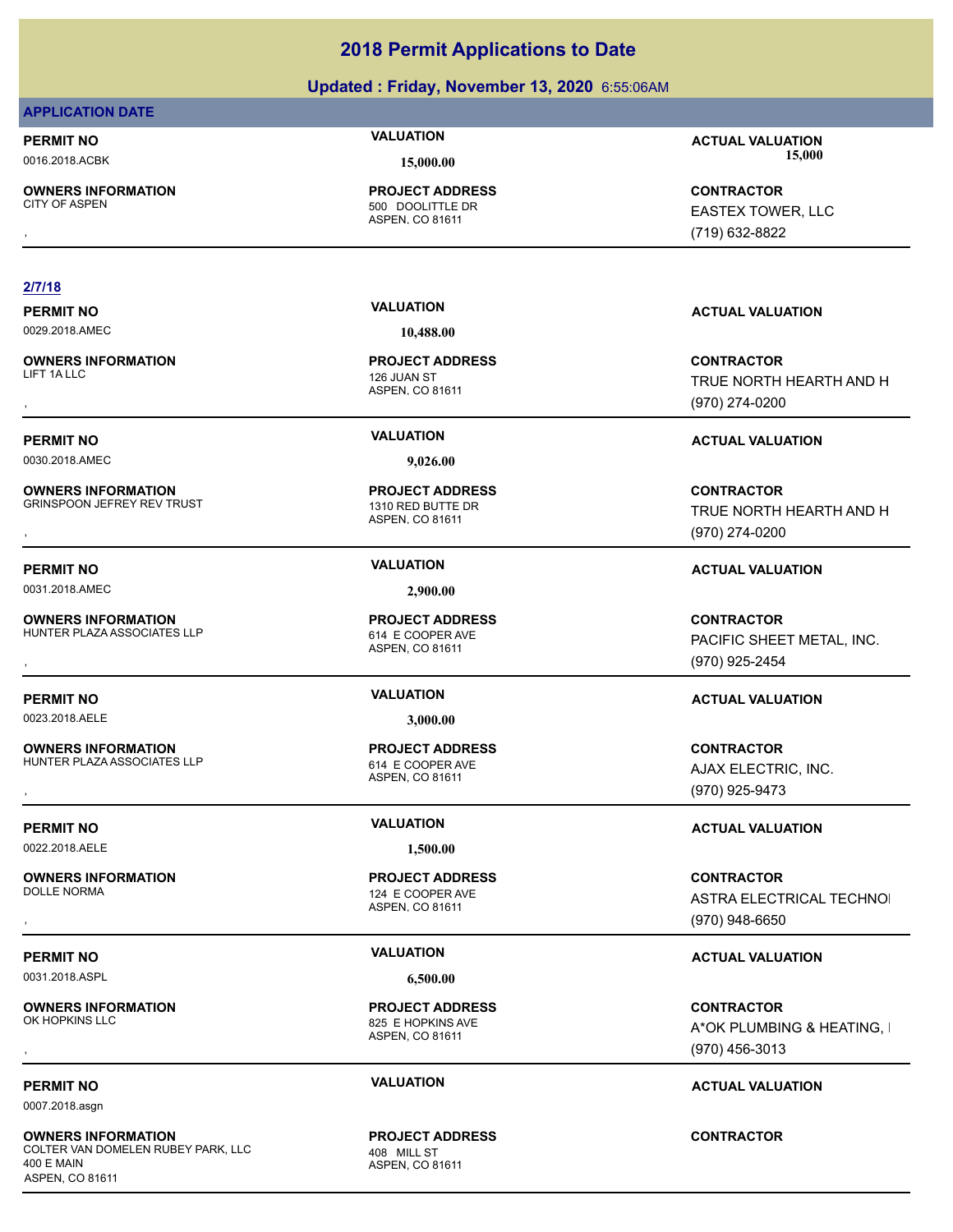### **Updated : Friday, November 13, 2020** 6:55:06AM

### **APPLICATION DATE**

0030.2018.ASPL **9,300.00**

**OWNERS INFORMATION** TALLICHET DAVID C JR TRUSTEE 748 S GALENA ST

**OWNERS INFORMATION**

ASPEN, CO 81611 **PROJECT ADDRESS**

0028.2018.AMEC **22,869.00**

ASPEN, CO 81611 AJAX HOLDINGS C/O MASON MORSE 415 E HYMAN **PROJECT ADDRESS**

**PERMIT NO VALUATION ACTUAL VALUATION**

**OWNERS INFORMATION EXAMPLE ASSES FOR A PROJECT ADDRESS FOR A CONTRACTOR CONTRACTOR FOR A PARTING, I<br>TALLICHET DAVID C JR TRUSTEE FOR A SOME ASPEN, CO 81611 FOR A SOME A PARTION FOR A PARTING, I<br>TALLICHET DAVID C JR TRUSTE** A\*OK PLUMBING & HEATING, I (970) 456-3013

### **PERMIT NO VALUATION ACTUAL VALUATION**

**CONTRACTOR** TRUE NORTH HEARTH AND H (970) 274-0200

### **2/6/18**

514 E HYMAN AVE ASPEN, CO 81611

0026.2018.ASPL **1,500.00**

**OWNERS INFORMATION**

0006.2018.asgn

**OWNERS INFORMATION**

0028.2018.ASPL **1,600.00**

**OWNERS INFORMATION**

**OWNERS INFORMATION**

0011.2018.afsr **6,015.00**

**OWNERS INFORMATION** AARON GIBSON MATCHLESS, LLC 982 GIBSON AVE

0029.2018.ASPL **1,500.00**

**OWNERS INFORMATION** PETER & BARBARA FAMI BASSI 601 RIO GRANDE PL

ASPEN, CO 81611 700 W SMUGGLER ST **PROJECT ADDRESS**

ASPEN, CO 81611 419 E HYMAN AVE **PROJECT ADDRESS** , **CONTRACTOR**

ASPEN, CO 81611 602 E COOPER AVE **PROJECT ADDRESS**

ASPEN, CO 81611 546 MCSKIMMING RD **PROJECT ADDRESS**

ASPEN, CO 81611 **PROJECT ADDRESS**

ASPEN, CO 81611 **PROJECT ADDRESS**

**PERMIT NO VALUATION ACTUAL VALUATION**

, **CONTRACTOR** AUSSIE PLUMBING & HEATING (970) 948-1887

### **PERMIT NO VALUATION ACTUAL VALUATION**

### **PERMIT NO VALUATION ACTUAL VALUATION**

**OWNERS INFORMATION PROJECT ADDRESS CONTRACTOR**<br>THE BURRELL GROUP 602 E COOPER AVE MAULDIN PLUMBING AND HE*I*<br>, ASPEN, CO 81611 MAULDIN PLUMBING AND HE/ (970) 945-7016

**PERMIT NO VALUATION ACTUAL VALUATION** 0026.2018.ARBK **2,500.00 2,500.00**

, **CONTRACTOR** SHERLOCK HOMES/HS BUILT

### **PERMIT NO VALUATION ACTUAL VALUATION**

**OWNERS INFORMATION MATCHLESS, LLC REACT ADDRESS ARE SERVICES, LLC REACT ADDRESS ARE SERVICES, LLC REACT ON TRACTOR**<br>AARON GIBSON MATCHLESS, LLC ASPEN, CO 81611 ASPEN, CO 81611 ALLTEC SERVICES, LLC ASPEN, CO 81611 (970) ALLTEC SERVICES, LLC (970) 984-3979

### **PERMIT NO VALUATION ACTUAL VALUATION**

**OWNERS INFORMATION GENEROL SERVICE PROJECT ADDRESS ARE:**<br>PETER & BARBARA FAMI BASSI FOR AND THE ASPEN, CO 81611<br>, ASPEN, CO 81611 WEBBER PLUMBING AND HEAT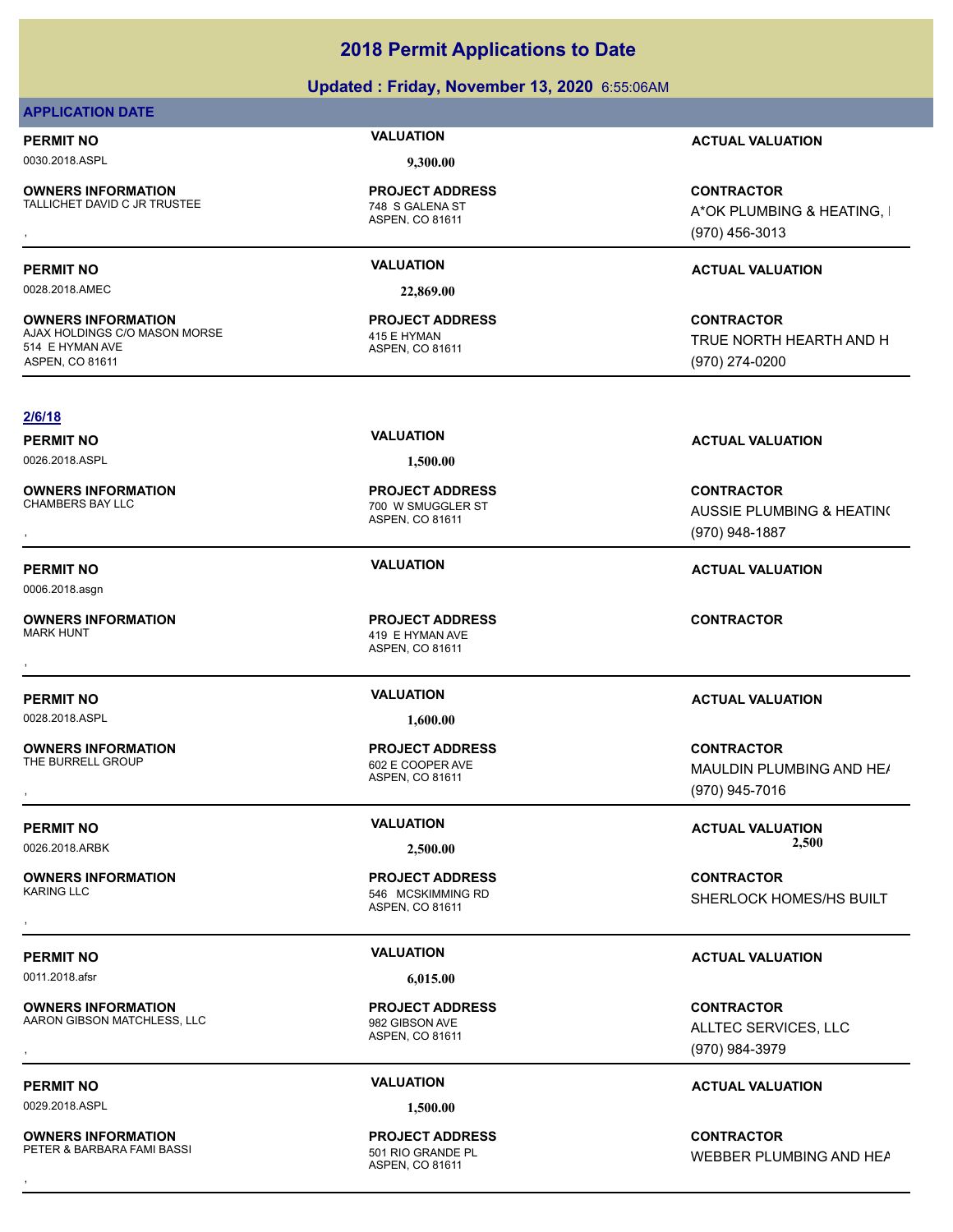### **Updated : Friday, November 13, 2020** 6:55:06AM

### **APPLICATION DATE**

0019.2018.AELE **900.00**

**OWNERS INFORMATION** JENNIFER HARRIS KAY 718 S MILL ST

**OWNERS INFORMATION**

**OWNERS INFORMATION**<br>630 F HYMAN LLC

**OWNERS INFORMATION**

0005.2018.asgn

ASPEN, CO 81611 **PROJECT ADDRESS**

ASPEN, CO 81611 MAX BASON PYRIMID PROPERTY 601 E HYMAN **PROJECT ADDRESS**

0020.2018.AELE **8,000.00**

ASPEN, CO 81611 630 E HYMAN **PROJECT ADDRESS**

0010.2018.afsr **13,000.00**

ASPEN, CO 81611 ASPEN CLARKS REAL ESTATE LLC<br>517 E HYMAN **PROJECT ADDRESS**

**2/5/18**

**OWNERS INFORMATION**

0002.2018.tent

**OWNERS INFORMATION** JAMIE ASPEN EVENT WORKS 611 E DURANT

0003.2018.ARED

**OWNERS INFORMATION** PUPPY SMITH LLC **And All STEP SMITH ST** 300 PUPPY SMITH ST 300 PUPPY SMITH ST ASPEN, CO 81611

0009.2018.afsr **1,375.00**

**OWNERS INFORMATION** ARROWHEAD CONDOS 620 S ORIGINAL ST

ASPEN, CO 81611 400 E HYMAN AVE **PROJECT ADDRESS**

ASPEN, CO 81611 **PROJECT ADDRESS**

ASPEN, CO 81611 **PROJECT ADDRESS**

ASPEN, CO 81611 **PROJECT ADDRESS**

**PERMIT NO VALUATION ACTUAL VALUATION**

, **CONTRACTOR** AJAX ELECTRIC, INC. (970) 925-9473

### **PERMIT NO VALUATION ACTUAL VALUATION**

, **CONTRACTOR** ROARING FORK SIGN & LIGHT (970) 309-5314

**PERMIT NO VALUATION ACTUAL VALUATION**

, **CONTRACTOR** CARTER ELECTRIC, INC. (970) 963-8785

### **PERMIT NO VALUATION ACTUAL VALUATION**

**OWNERS INFORMATION EXAMPLE ASSUME TO A PROJECT ADDRESS FOR A CONTRACTOR CONTRACTOR CONTROL ESTATE LLC FORD ASPEN<br>ASPEN CLARKS REAL ESTATE LLC FORD ASPEN. CO 81611 FLAME OUT FIRE PROTECTIO<br>, Example 2009 927-4933** FLAME OUT FIRE PROTECTIO (970) 927-4933

**PERMIT NO VALUATION ACTUAL VALUATION** 0015.2018.ACBK **45,000.00 45,000.00**

, **CONTRACTOR** A & L CONSTRUCTION

### **PERMIT NO VALUATION ACTUAL VALUATION**

**OWNERS INFORMATION GOVERNED BY A SERVICE PROJECT ADDRESS ARE SERVICE CONTRACTOR**<br>JAMIE ASPEN EVENT WORKS GOVERNED BY ASPEN, CO 81611<br>, PREMIER PARTY RENTAL, LLC

### **PERMIT NO VALUATION ACTUAL VALUATION**

**CONTRACTOR**

### **PERMIT NO VALUATION ACTUAL VALUATION**

, **CONTRACTOR** WESTERN STATES FIRE PROT (303) 792-0022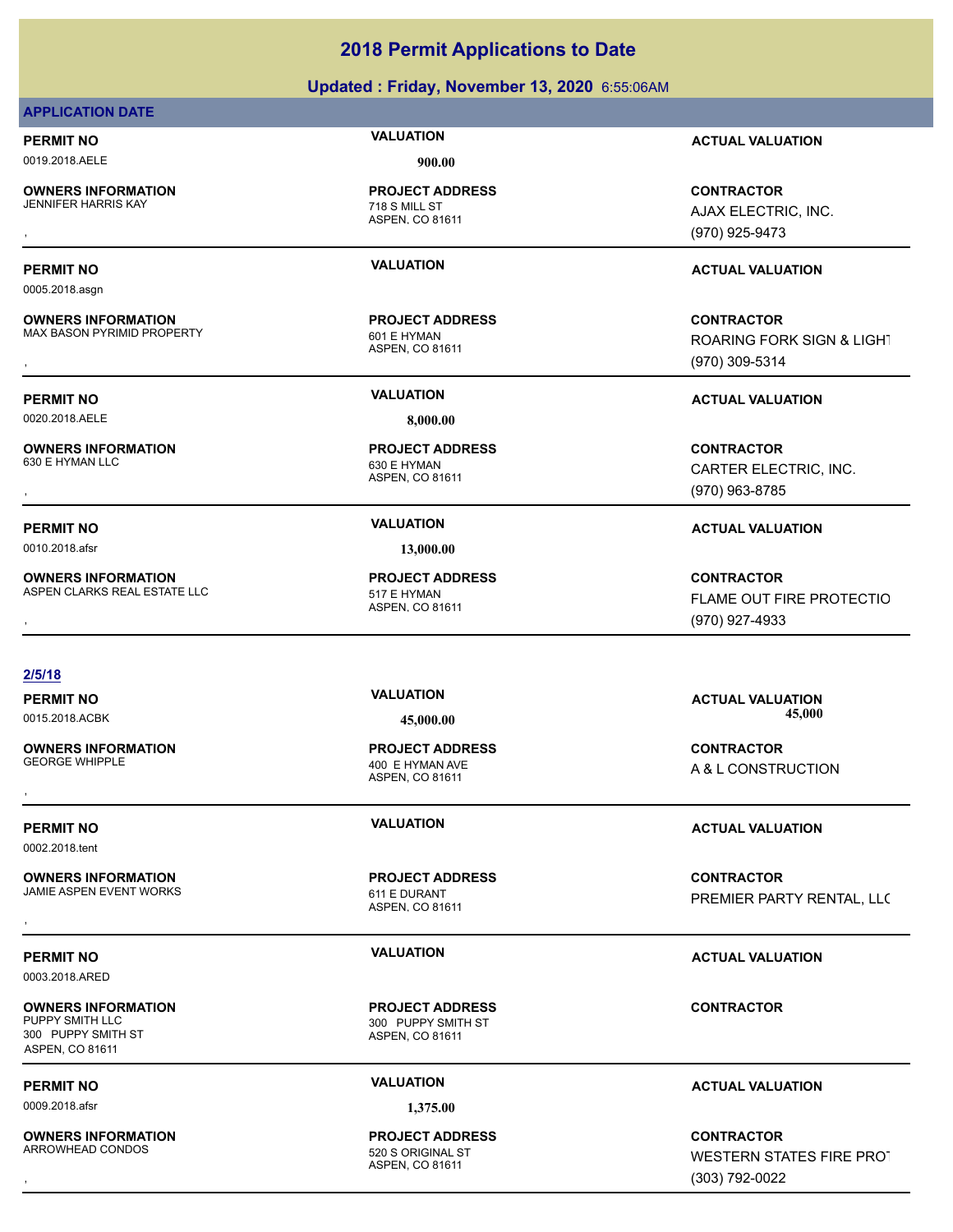### **Updated : Friday, November 13, 2020** 6:55:06AM

### **APPLICATION DATE**

### **2/2/18 PERMIT NO VALUATION ACTUAL VALUATION** 0023.2018.ASPL **141,500.00** ASPEN, CO 81611 **OWNERS INFORMATION** RETREAT PROPERTIES LLC<br>320 COACH RD **PROJECT ADDRESS OWNERS INFORMATION PROJECT ADDRESS CONTRACTOR**<br>RETREAT PROPERTIES LLC 320 COACH RD CRYSTAL VALLEY PLUMBING<br>, ASPEN, CO 81611 (970) 963-1251 **PERMIT NO VALUATION ACTUAL VALUATION** 0025.2018.AMEC **119,500.00** ASPEN, CO 81611 **OWNERS INFORMATION** RETREAT PROPERTIES LLC<br>320 COACH RD **PROJECT ADDRESS OWNERS INFORMATION PROJECT ADDRESS CONTRACTOR**<br>RETREAT PROPERTIES LLC 320 COACH RD CRYSTAL VALLEY PLUMBING<br>, ASPEN. CO 81611 (970) 963-1251 **PERMIT NO VALUATION ACTUAL VALUATION** 0027.2018.AMEC **56,422.00** ASPEN, CO 81611 **OWNERS INFORMATION** J NORWOOD D STREET PARTNERS 434 PEARL CT **PROJECT ADDRESS** 434 PEARL CT ASPEN, CO 81611 **CONTRACTOR** (970) 945-2326 **PERMIT NO VALUATION ACTUAL VALUATION** 0026.2018.AMEC **13,000.00** ASPEN, CO 81611 **OWNERS INFORMATION** WOOD FAMILY PARTNERSHIP **1999 WOOD FAMILY PARTNERSHIP** 432 E HYMAN AVE **PROJECT ADDRESS OWNERS INFORMATION PROJECT ADDRESS CONTRACTOR**<br>WOOD FAMILY PARTNERSHIP 432 E HYMAN AVE TRUE NORTH HEARTH AND H<br>, ASPEN. CO 81611 (970) 274-0200 **PERMIT NO VALUATION ACTUAL VALUATION** 0024.2018.ASPL **4,500.00** ASPEN, CO 81611 **OWNERS INFORMATION** HUNTER PLAZA ASSOCIATES LLP 614 E COOPER AVE **PROJECT ADDRESS** , **CONTRACTOR** (970) 925-8610 **PERMIT NO CONSUMITY OF A CONSUMITY OF A CONSUMITY OF A CONSUMITY OF A CTUAL VALUATION** 0013.2018.ACBK **0.00 0.00** ASPEN, CO 81611 **OWNERS INFORMATION** VICTORIAN SQUARE, LLC<br>
601 E HYMAN **PROJECT ADDRESS** , **CONTRACTOR** (970) 948-6483 **PERMIT NO CONSUMITY OF A CONSUMITY OF A CONSUMITY OF A CONSUMITY OF A CTUAL VALUATION** 0014.2018.ACBK **0.00 0.00** ASPEN, CO 81611 **OWNERS INFORMATION** VICTORIAN SQUARE, LLC<br>
601 E HYMAN **PROJECT ADDRESS** , **CONTRACTOR** (970) 948-6483

**2/1/18**

0002.2018.RWBU **15,000.00**

CRYSTAL VALLEY PLUMBING

CRYSTAL VALLEY PLUMBING

CLIMATE CONTROL COMPANY

TRUE NORTH HEARTH AND H

**BISHOP PLUMBING & HEATING** 

**GF WOODS CONSTRUCTION I** 

**GF WOODS CONSTRUCTION I** 

**PERMIT NO VALUATION ACTUAL VALUATION**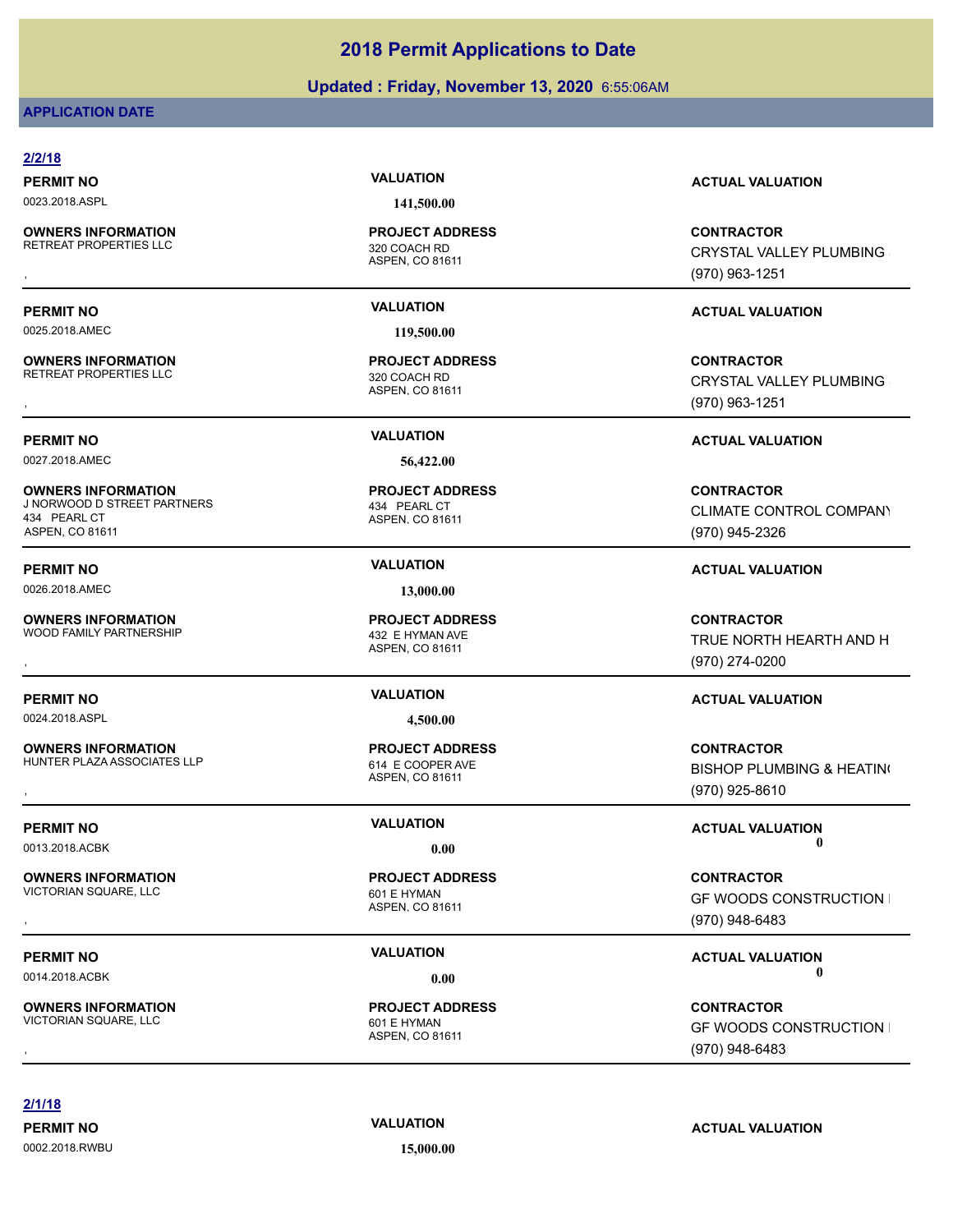### **Updated : Friday, November 13, 2020** 6:55:06AM

### **APPLICATION DATE**

**OWNERS INFORMATION** JACQUELIENE B BRANDWYNNE 1180 BLACK BIRCH DR

ASPEN, CO 81611 **PROJECT ADDRESS** , **CONTRACTOR**

### **PERMIT NO VALUATION VALUATION VALUATION**

0004.2018.asgn

# **OWNERS INFORMATION** , **CONTRACTOR**

## **PERMIT NO VALUATION ACTUAL VALUATION**

0025.2018.ARBK **40,000.00 40,000.00**

### **OWNERS INFORMATION** WILLIAM STONE HENRY 434 E MAIN ST

0008.2018.afsr **11,457.00**

**OWNERS INFORMATION**

0002.2018.ARED

## **OWNERS INFORMATION**

0007.2018.afsr **11,457.00**

**OWNERS INFORMATION**

0022.2018.ASPL **45,000.00**

**OWNERS INFORMATION** KONIN FAMILY TRUST **322 E BLEEKER** 

0024.2018.AMEC **85,000.00**

**OWNERS INFORMATION** KONIN FAMILY TRUST **1998** S22 E BLEEKER

0023.2018.AMEC **35,000.00**

ASPEN, CO 81611

530 W MAIN ST **PROJECT ADDRESS**

ASPEN, CO 81611 **PROJECT ADDRESS**

ASPEN, CO 81611 1154 E COOPER AVE **PROJECT ADDRESS**

ASPEN, CO 81611 851 GIBSON AVE **PROJECT ADDRESS** , **CONTRACTOR**

ASPEN, CO 81611 332 N RIVERSIDE AVE **PROJECT ADDRESS**

ASPEN, CO 81611 **PROJECT ADDRESS**

**PERMIT NO VALUATION ACTUAL VALUATION**

, **CONTRACTOR** HAPS PLUMBING & HEATING (970) 928-9222

### **PERMIT NO VALUATION ACTUAL VALUATION**

ASPEN, CO 81611

**PROJECT ADDRESS**

, **CONTRACTOR** STEEPLECHASE CONSTRUCT (970) 920-4079

### **PERMIT NO VALUATION ACTUAL VALUATION**

, **CONTRACTOR** EXCEL FIRE PROTECTION, IN (970) 434-4803

### **PERMIT NO VALUATION ACTUAL VALUATION**

### **PERMIT NO VALUATION ACTUAL VALUATION**

, **CONTRACTOR** EXCEL FIRE PROTECTION, IN (970) 434-4803

### **PERMIT NO VALUATION VALUATION VALUATION**

, **CONTRACTOR** HAPS PLUMBING & HEATING (970) 928-9222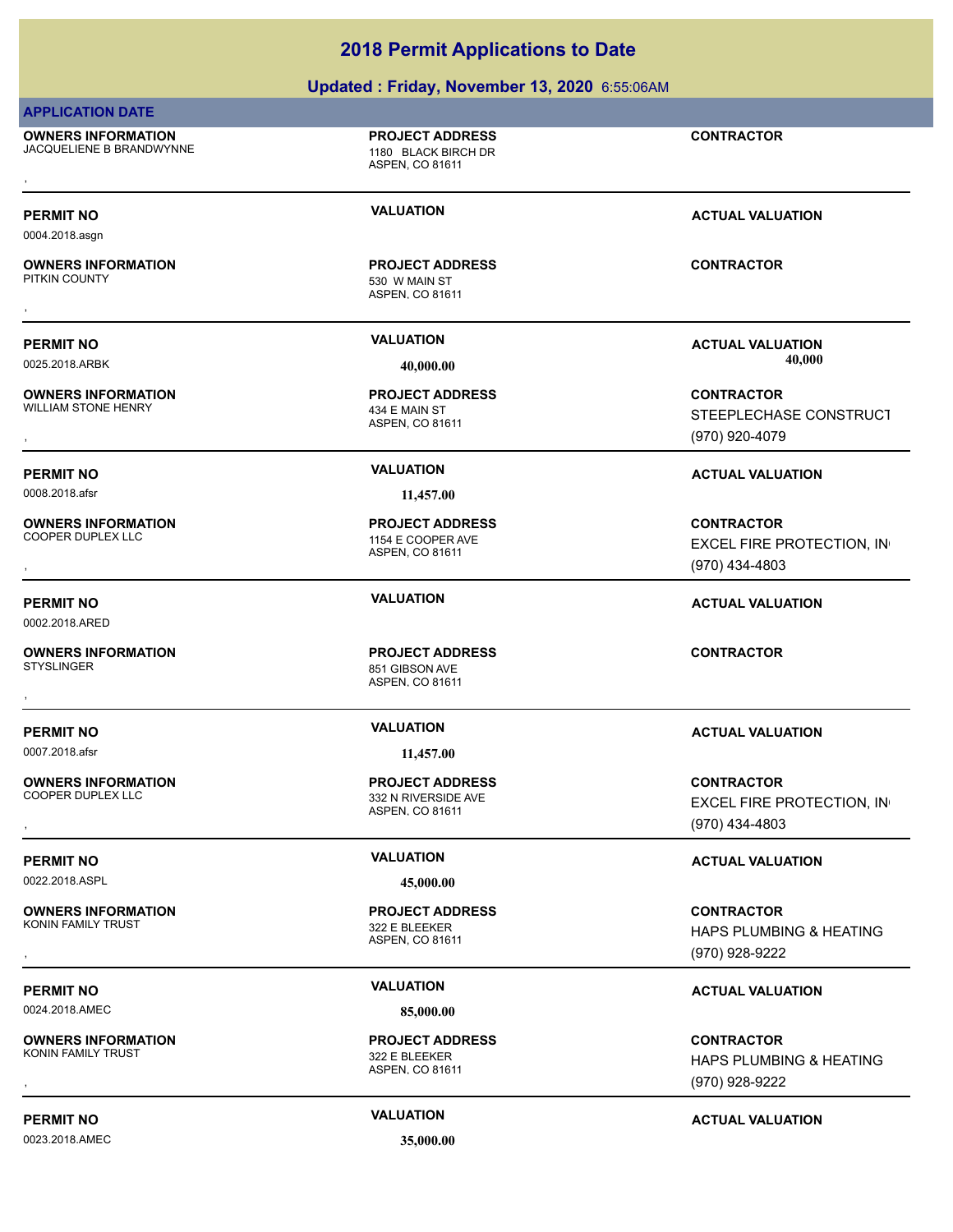### **Updated : Friday, November 13, 2020** 6:55:06AM

| <b>APPLICATION DATE</b>                                                           |                                                                  |                                                                       |
|-----------------------------------------------------------------------------------|------------------------------------------------------------------|-----------------------------------------------------------------------|
| <b>OWNERS INFORMATION</b><br><b>GARRET GULCH EQUITY VENTURES</b>                  | <b>PROJECT ADDRESS</b><br>324 E BLEEKER<br>ASPEN, CO 81611       | <b>CONTRACTOR</b><br>HAPS PLUMBING & HEATING<br>(970) 928-9222        |
| <b>PERMIT NO</b>                                                                  | <b>VALUATION</b>                                                 | <b>ACTUAL VALUATION</b>                                               |
| 0021.2018.ASPL                                                                    | 22,000.00                                                        |                                                                       |
| <b>OWNERS INFORMATION</b><br><b>GARRET GULCH EQUITY VENTURES</b>                  | <b>PROJECT ADDRESS</b><br>324 E BLEEKER<br>ASPEN, CO 81611       | <b>CONTRACTOR</b><br>HAPS PLUMBING & HEATING<br>(970) 928-9222        |
| <b>PERMIT NO</b>                                                                  | <b>VALUATION</b>                                                 | <b>ACTUAL VALUATION</b>                                               |
| 0001.2018.REMP                                                                    |                                                                  |                                                                       |
| <b>OWNERS INFORMATION</b><br><b>CUSTOMER</b>                                      | <b>PROJECT ADDRESS</b>                                           | <b>CONTRACTOR</b>                                                     |
| 1/31/18<br><b>PERMIT NO</b>                                                       | <b>VALUATION</b>                                                 | <b>ACTUAL VALUATION</b>                                               |
| 0012.2018.ACBK                                                                    | 2,500,000.00                                                     | 2,500,000                                                             |
| <b>OWNERS INFORMATION</b><br>SARAH BROUGHTON                                      | <b>PROJECT ADDRESS</b><br>500 W MAIN ST<br>ASPEN, CO 81611       | <b>CONTRACTOR</b><br>SCHLUMBERGER /SCHERER (<br>(970) 925-8360        |
| <b>PERMIT NO</b>                                                                  | <b>VALUATION</b>                                                 | <b>ACTUAL VALUATION</b>                                               |
| 0017.2018.AELE                                                                    | 40,000.00                                                        |                                                                       |
| <b>OWNERS INFORMATION</b><br>THE BURRELL GROUP                                    | <b>PROJECT ADDRESS</b><br>602 E COOPER AVE<br>ASPEN, CO 81611    | <b>CONTRACTOR</b><br>ELECTRICAL OUTFITTERS, IN<br>(970) 945-5793      |
| <b>PERMIT NO</b>                                                                  | <b>VALUATION</b>                                                 | <b>ACTUAL VALUATION</b>                                               |
| 0024.2018.ARBK                                                                    | 180,000.00                                                       | 180,000                                                               |
| <b>OWNERS INFORMATION</b><br><b>UTE 202 LLC</b>                                   | <b>PROJECT ADDRESS</b><br>1020 E DURANT AVE<br>ASPEN, CO 81611   | <b>CONTRACTOR</b><br><b>INDEPENDENT CONSTRUCTI(</b><br>(970) 379-1989 |
| <b>PERMIT NO</b><br>0007.2018.PCWP                                                | <b>VALUATION</b>                                                 | <b>ACTUAL VALUATION</b>                                               |
| <b>OWNERS INFORMATION</b><br>ATTN: JENNY ELLIOT MUSIC ASSOCIATES OF<br>ASPEN, INC | <b>PROJECT ADDRESS</b><br>300 MUSIC SCHOOL RD<br>ASPEN, CO 81611 | <b>CONTRACTOR</b>                                                     |
| <b>PERMIT NO</b><br>0005.2018.ENTP                                                | <b>VALUATION</b>                                                 | <b>ACTUAL VALUATION</b>                                               |
| <b>OWNERS INFORMATION</b><br><b>F&amp;M VENTURES LLC</b>                          | <b>PROJECT ADDRESS</b><br>415 E HYMAN<br>ASPEN, CO 81611         | <b>CONTRACTOR</b>                                                     |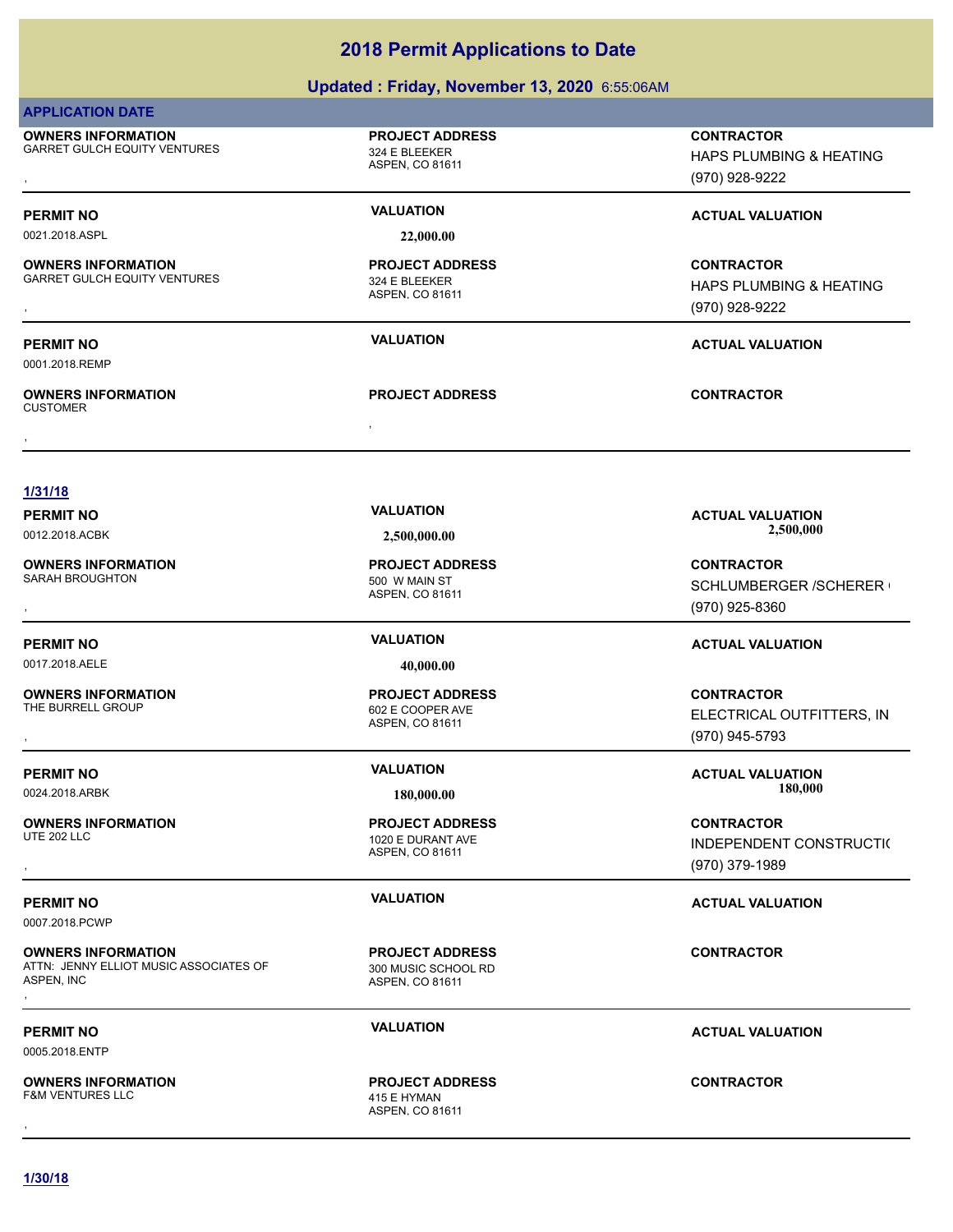### **APPLICATION DATE**

# 0006.2018.PCWP

**OWNERS INFORMATION** C/O DON CARPENTER RM DEVELOPMENT LLC 12 SALVATION CIR

0019.2018.ASPL **50,000.00**

**1/29/18**

0006.2018.ASLU

LOEWENSTERN CAROL 910 GIBSON AVE

ASPEN, CO 81611-2114 , **CONTRACTOR**

### **PERMIT NO VALUATION ACTUAL VALUATION**

RAK PLUMBING AND HEATING (970) 379-7907

AJAX ROOFING COMPANY, LL

THUNDER CONSTRUCTION, II

FIRE ENGINEERING SERVICES (970) 319-1187

### **1/26/18**

**OWNERS INFORMATION** 1409 CRYSTAL LAKE RD ASPEN, CO 81611

### **1/25/18**

0022.2018.AMEC **950.00**

**PERMIT NO VALUATION VALUATION VALUATION** 

1409 CRYSTAL LAKE RD **PROJECT ADDRESS**

**CONTRACTOR**

STEVE SMITH CONSTRUCTIO (970) 319-0121

ASPEN, CO 81611

**OWNERS INFORMATION**

**PROJECT ADDRESS**

ASPEN, CO 81611 **PROJECT ADDRESS OWNERS INFORMATION CONTRACTOR REGIST OF PROJECT ADDRESS CONTRACTOR CONTRACTOR**<br>C/O DON CARPENTER RM DEVELOPMENT LLC ASPEN, CO 81611<br>,

**PERMIT NO VALUATION ACTUAL VALUATION**

**PERMIT NO VALUATION ACTUAL VALUATION**

0022.2018.ARBK **0.00 0.00**

ASPEN, CO 81611





**Updated : Friday, November 13, 2020** 6:55:06AM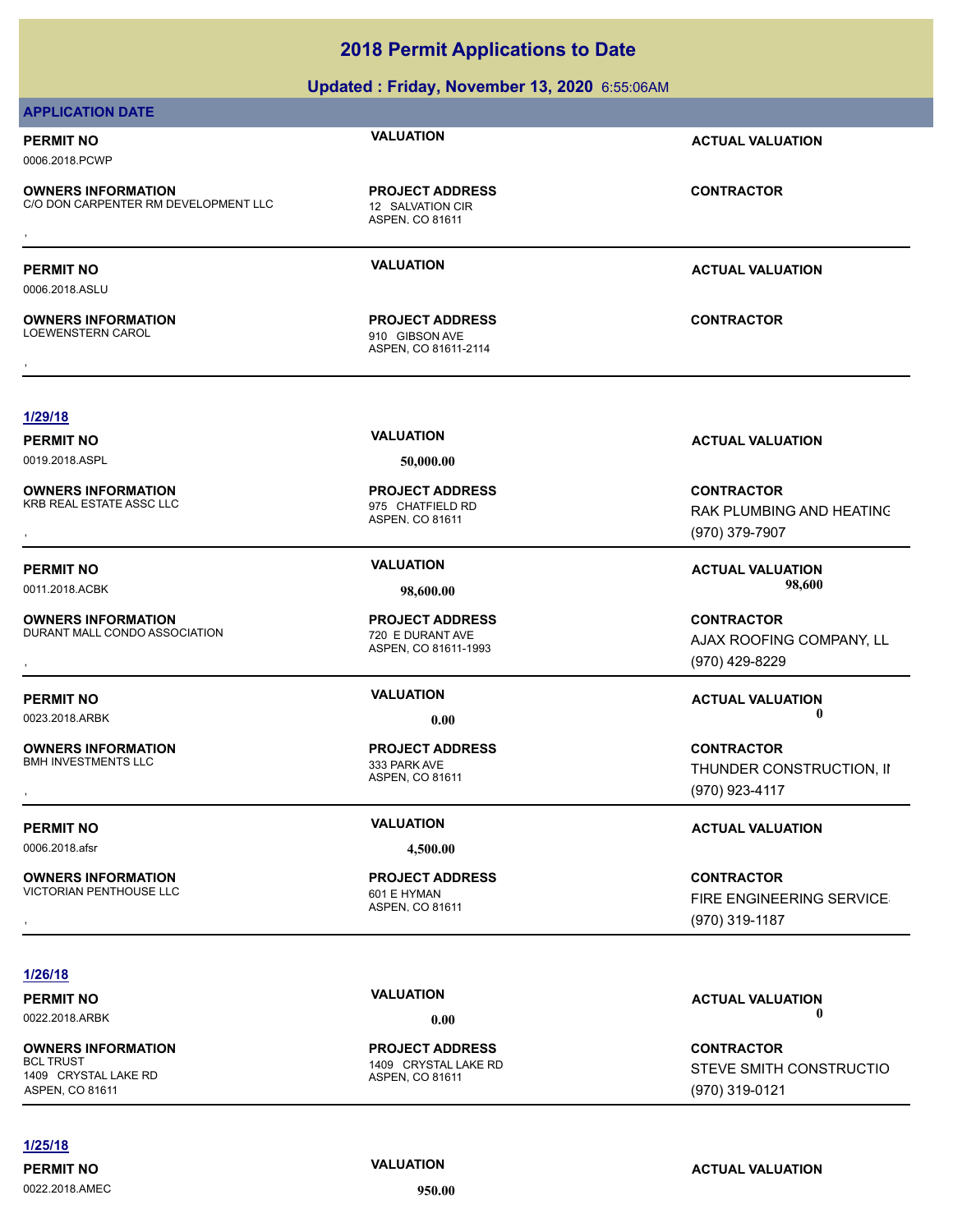### **Updated : Friday, November 13, 2020** 6:55:06AM

### **APPLICATION DATE**

**OWNERS INFORMATION** BALD MOUNTAIN DEVELOPMENT LLC 121 JUAN ST 132 W MAIN ST ASPEN, CO 81611

**OWNERS INFORMATION** ICONIC PROPERTIES- JEROME, LLC 330 E MAIN ST

0019.2018.AMEC **235,000.00**

**OWNERS INFORMATION** BALD MOUNTAIN DEVELOPMENT LLC<br>695 S ASPEN ST 132 W MAIN ST ASPEN, CO 81611

0020.2018.AMEC **265,000.00**

**OWNERS INFORMATION** BALD MOUNTAIN DEVELOPMENT LLC<br>
717 S ASPEN ST 132 W MAIN ST ASPEN, CO 81611

0021.2018.AMEC **275,000.00**

**OWNERS INFORMATION** BALD MOUNTAIN DEVELOPMENT LLC<br>
755 S ASPEN ST 132 W MAIN ST ASPEN, CO 81611

0018.2018.ASPL **5,200.00**

**OWNERS INFORMATION**

0003.2018.asgn

**OWNERS INFORMATION** LAURIE MOORE PRYAMID PROPERTY ADVISORS, LLC **OWNERS INFORMATION CONTRACTOR REGIST OF A PROJECT ADDRESS CONTRACTOR CONTRACTOR**<br>LAURIE MOORE PRYAMID PROPERTY ADVISORS, THE HYMAN AVE THE SIGN SHOP, INCORPORE ALPINE SIGN SHOP, INCORPORE ASPEN. CO 81612<br>LLC<br>,

0017.2018.ASPL **88,550.00**

**OWNERS INFORMATION**

0018.2018.AMEC **64,000.00**

**PROJECT ADDRESS**

ASPEN, CO 81611

0005.2018.afsr **74,000.00**

ASPEN, CO 81611 **PROJECT ADDRESS**

ASPEN, CO 81611 **PROJECT ADDRESS**

ASPEN, CO 81611 **PROJECT ADDRESS**

ASPEN, CO 81611 **PROJECT ADDRESS**

ASPEN, CO 81611 415 E HYMAN AVE **PROJECT ADDRESS**

ASPEN, CO 81612 601 E HYMAN AVE **PROJECT ADDRESS**

### ASPEN, CO 81611 219 S THIRD ST **PROJECT ADDRESS**

**CONTRACTOR**

COMFORT AIR OF GRAND JUN (970) 254-1170

### **PERMIT NO VALUATION ACTUAL VALUATION**

, **CONTRACTOR** AFFORDABLE FIRE PROTECT (970) 858-8863

### **PERMIT NO VALUATION ACTUAL VALUATION**

**CONTRACTOR** COMFORT AIR OF GRAND JUN (970) 254-1170

### **PERMIT NO VALUATION ACTUAL VALUATION**

**CONTRACTOR** COMFORT AIR OF GRAND JUN (970) 254-1170

### **PERMIT NO VALUATION ACTUAL VALUATION**

**CONTRACTOR** COMFORT AIR OF GRAND JUN (970) 254-1170

### **PERMIT NO VALUATION ACTUAL VALUATION**

**OWNERS INFORMATION PROJECT ADDRESS CONTRACTOR**<br>F&M VENTURES LLC 415 E HYMAN AVE STORM KING MECHANICAL LT<br>, ASPEN, CO 81611 STORM KING MECHANICAL LT (970) 625-8551

### **PERMIT NO VALUATION ACTUAL VALUATION**

ALPINE SIGN SHOP, INC

### **PERMIT NO VALUATION ACTUAL VALUATION**

, **CONTRACTOR** SOPRIS MECHANICAL (070) 618-0282

### **PERMIT NO VALUATION ACTUAL VALUATION**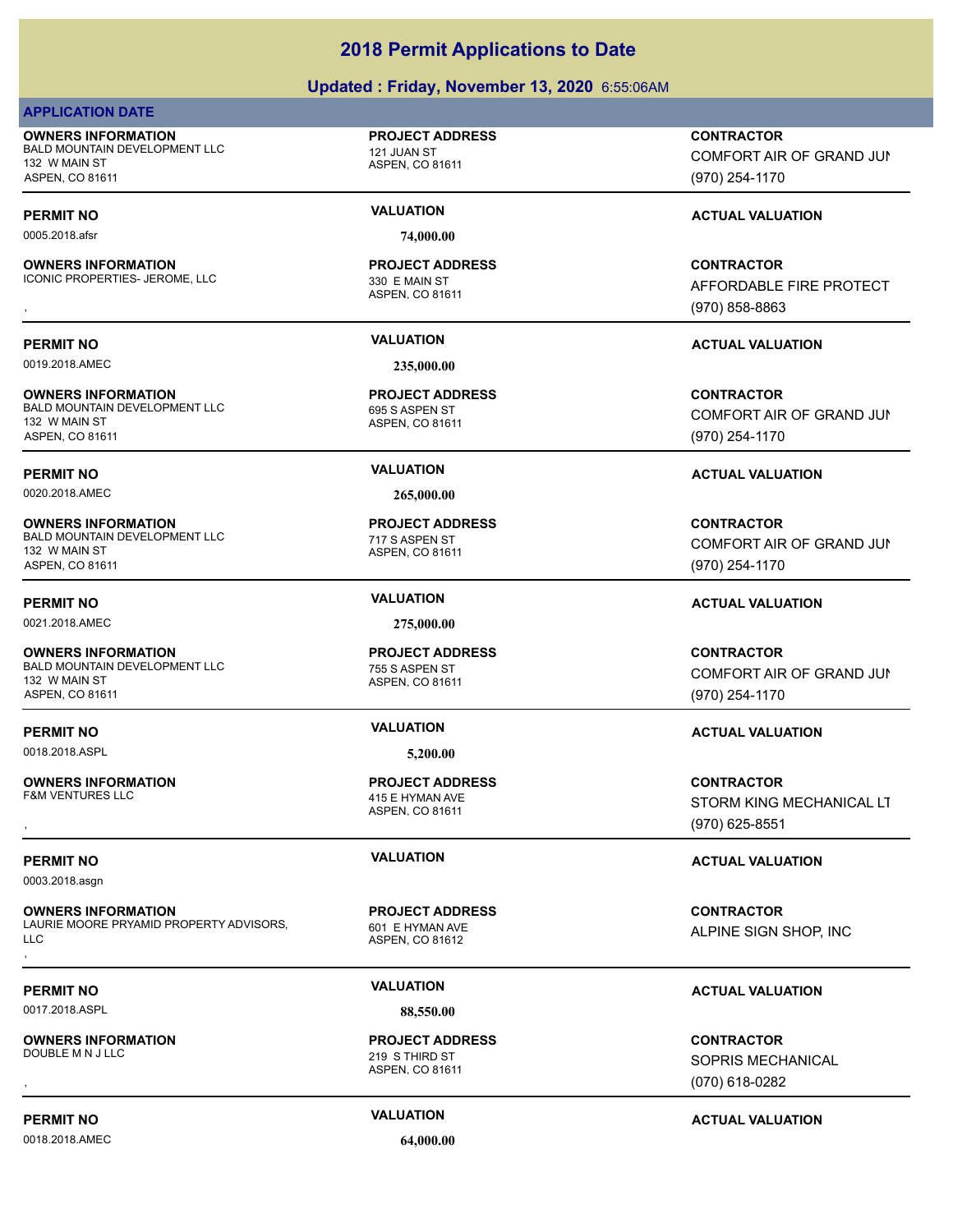### **Updated : Friday, November 13, 2020** 6:55:06AM

### **APPLICATION DATE**

**OWNERS INFORMATION** VICTORIAN PENTHOUSE LLC<br>
601 E HYMAN

**PROJECT ADDRESS**

ASPEN, CO 81611

**OWNERS INFORMATION PROJECT ADDRESS CONTRACTOR**<br>VICTORIAN PENTHOUSE LLC 601 E HYMAN T & E MARSHALL ENTERPRISI<br>, ASPEN. CO 81611 T & E MARSHALL ENTERPRISI (970) 927-8071

### **1/24/18**

**PERMIT NO VALUATION ACTUAL VALUATION** 0002.2018.asgn

**OWNERS INFORMATION** ASPEN VALLEY HOSPITAL **ASPEN VALLEY HOSPITAL AND ASPEN VALLEY HOSPITAL** 401 CASTLE CREEK RD ASPEN, CO 81611

## **1/23/18**

0001.2018.AHPC

**OWNERS INFORMATION**

**1/22/18**

**OWNERS INFORMATION**

0013.2018.ASPL **25,000.00**

**OWNERS INFORMATION**<br>MICHAEL LEINER

0012.2018.ASPL **25,000.00**

**OWNERS INFORMATION**

**OWNERS INFORMATION**

ASPEN, CO 81611

**PROJECT ADDRESS**

ASPEN, CO 81611 500 W MAIN ST **PROJECT ADDRESS** , **CONTRACTOR**

**CONTRACTOR** ROARING FORK SIGN & LIGHT (970) 309-5314

**PERMIT NO VALUATION ACTUAL VALUATION**

ASPEN, CO 81611 805 ROARING FORK RD **PROJECT ADDRESS**

ASPEN, CO 81611 720 E DURANT AVE **PROJECT ADDRESS**

ASPEN, CO 81611 720 E DURANT **PROJECT ADDRESS**

**PERMIT NO VALUATION VALUATION VALUATION** 

, **CONTRACTOR** RENEWAL BY ANDERSON

**PERMIT NO VALUATION ACTUAL VALUATION** 0010.2018.ACBK **4,000.00 4,000.00**

PERMIT NO **SALUATION VALUATION**<br>2.800.000 **COLORATION ACTUAL VALUATION** 0019.2018.ARBK **2,800,000.00 2,800,000.00**

, **CONTRACTOR** BRIKOR ASSOCIATES, INC (970) 923-3088

### **PERMIT NO VALUATION ACTUAL VALUATION**

, **CONTRACTOR** A\*OK PLUMBING & HEATING, I (970) 456-3013

### **PERMIT NO VALUATION VALUATION VALUATION**

, **CONTRACTOR** A\*OK PLUMBING & HEATING, I (970) 456-3013

# 0020.2018.ARBK **8,374.00 8,374.00**

ASPEN, CO 81611 125 VINE ST **PROJECT ADDRESS**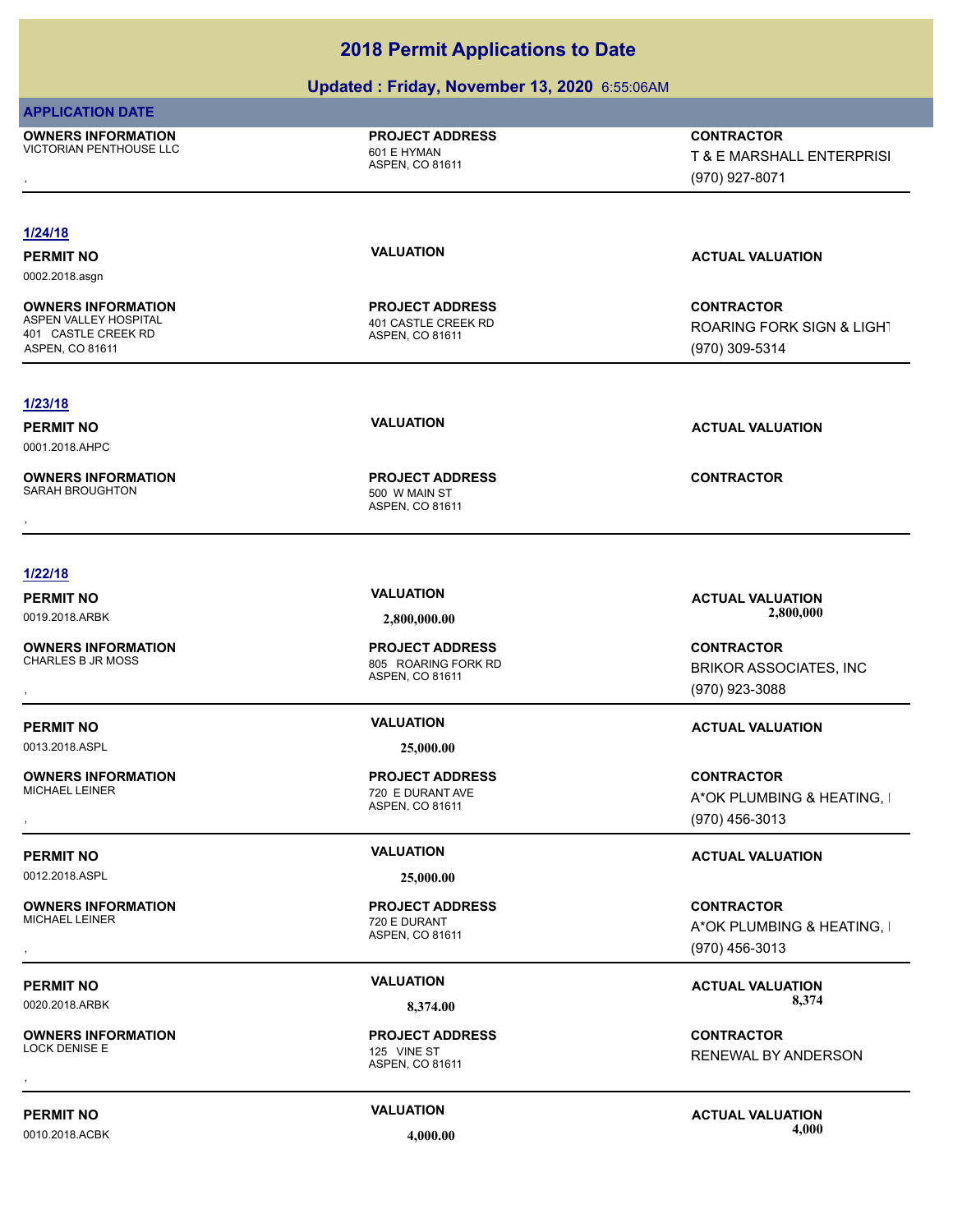### **Updated : Friday, November 13, 2020** 6:55:06AM

### **APPLICATION DATE**

**OWNERS INFORMATION** CITY OF ASPEN 39551 HWY 82

# ASPEN, CO 81611

**PROJECT ADDRESS**

### , **CONTRACTOR** ATHEN BUILDERS (970) 544-9178

0005.2018.PCWP

**OWNERS INFORMATION** (GAYLE AND JONATHAN) DUNROMIN, LLC (AARNO 50 HWAY 82) 2 ASPEN, CO 81611

**1/19/18**

**OWNERS INFORMATION** EMB LLC 835 CHATFIELD RD

0001.2018.ENPM

**OWNERS INFORMATION**

0015.2018.AMEC **1,266.00**

**OWNERS INFORMATION** WOOD FAMILY PARTNERSHIP **120 ASSESSED ASSESSED** 432 E HYMAN AVE

0004.2018.PCWP

**OWNERS INFORMATION** LESLIE DOGGETT TLSTX PROPERTIES II LLC 1121 RED MOUNTAIN RD **OWNERS INFORMATION DESCRIPTION DESCRIPTION DESCRIPTIONS DESCRIPTION DESCRIPTIONS DESCRIPTION DESCRIPTIONS DESCRI<br>LESLIE DOGGETT TLSTX PROPERTIES II LLC ASPEN, CO 81611<br>,** 

**OWNERS INFORMATION** MAY AND TROY SELBY **1988 120 ASSEMBLE 2018 12:32 E HOPKINS** 

0016.2018.AELE **80,000.00**

**OWNERS INFORMATION** AJAX HOLDINGS C/O MASON MORSE 415 E HYMAN 514 E HYMAN AVE ASPEN, CO 81611

0014.2018.AELE **100,000.00**

ASPEN, CO 81611

42705 HWY 82 **PROJECT ADDRESS**

0013.2018.AELE **105,895.00**

ASPEN, CO 81611 **PROJECT ADDRESS**

ASPEN, CO 81611 700 W SMUGGLER ST **PROJECT ADDRESS** , **CONTRACTOR**

ASPEN, CO 81611 **PROJECT ADDRESS**

ASPEN, CO 81611 **PROJECT ADDRESS**

ASPEN, CO 81611 **PROJECT ADDRESS**

ASPEN, CO 81611 **PROJECT ADDRESS**

### **PERMIT NO VALUATION ACTUAL VALUATION**

**CONTRACTOR**

**PERMIT NO VALUATION VALUATION VALUATION** 

, **CONTRACTOR** SUNSENSE, INC (970) 963-1420

**PERMIT NO VALUATION ACTUAL VALUATION**

### **PERMIT NO VALUATION ACTUAL VALUATION**

**OWNERS INFORMATION PROJECT ADDRESS CONTRACTOR**<br>WOOD FAMILY PARTNERSHIP 432 E HYMAN AVE R & H MECHANICAL LLC<br>, ASPEN. CO 81611 R & H MECHANICAL LLC (970) 328-2699

**PERMIT NO VALUATION ACTUAL VALUATION**

**PERMIT NO VALUATION ACTUAL VALUATION** 0018.2018.ARBK **30,000.00 30,000.00**

, **CONTRACTOR** REGAN CONSTRUCTION, INC (970) 923-0010

### **PERMIT NO VALUATION ACTUAL VALUATION**

**CONTRACTOR** MOUNTAINEER ELECTRIC IN

### **PERMIT NO CONSUMITY ACTUAL VALUATION VALUATION VALUATION**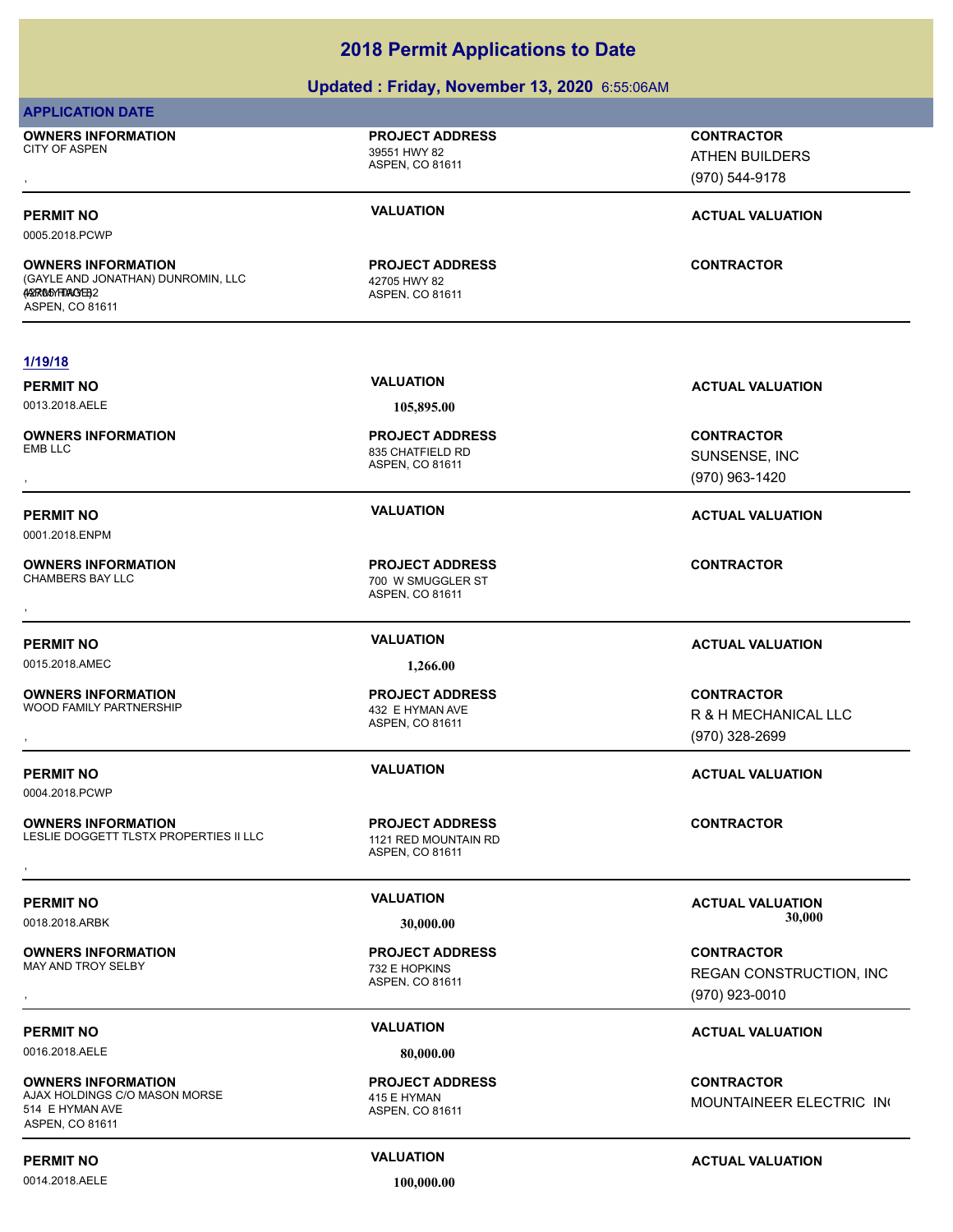### **Updated : Friday, November 13, 2020** 6:55:06AM

### **APPLICATION DATE**

**OWNERS INFORMATION** GARRET GULCH EQUITY VENTURES 322 E BLEEKER

# ASPEN, CO 81611

0015.2018.AELE **100,000.00**

**OWNERS INFORMATION** GARRET GULCH EQUITY VENTURES 324 E BI FFKFR

ASPEN, CO 81611 **PROJECT ADDRESS**

**PROJECT ADDRESS**

**OWNERS INFORMATION METALLY CONTRACTOR SERVICES FOR A SERVICE OF PROJECT ADDRESS ARRET GULCH EQUITY VENTURES ARRE<br>GARRET GULCH EQUITY VENTURES ASPEN ASPEN. CO 81611 ASPEN A SPEN. CO 81611 ASPEN ASPEN A SPEN. CO 81611** R & A ENTERPRISES OF CARE (970) 945-6500

### **PERMIT NO VALUATION VALUATION VALUATION**

**OWNERS INFORMATION METALLY CONTRACTOR SERVICES FOR SERVICE OF PROJECT ADDRESS ARRET GULCH EQUITY VENTURES ARRE<br>GARRET GULCH EQUITY VENTURES ASPEN ASPEN, CO 81611 MASPEN ASPEN, CO 81611 MASPEN ASPEN (970) 945-6500** R & A ENTERPRISES OF CARE (970) 945-6500

### **1/18/18**

**OWNERS INFORMATION**

**PERMIT NO VALUATION ACTUAL VALUATION**

0013.2018.AMEC **2,500.00**

**OWNERS INFORMATION**

**OWNERS INFORMATION**

0014.2018.AMEC **15,725.00**

**OWNERS INFORMATION**

0003.2018.PCWP

**OWNERS INFORMATION**

**OWNERS INFORMATION** JACKSON 43 INVESTMENTS LLC<br>0651 PFISTER DR

0011.2018.AELE **25,000.00**

0012.2018.AELE **70,000.00**

ASPEN, CO 81611 KRB REAL ESTATE ASSC LLC 6 and 10 minutes of 975 CHATFIELD RD **PROJECT ADDRESS**

ASPEN, CO 81611 735 W SMUGGLER ST **PROJECT ADDRESS**

ASPEN, CO 81611 835 E HYMAN AVE **PROJECT ADDRESS**

ASPEN, CO 81611 1427 CRYSTAL LAKE RD **PROJECT ADDRESS**

ASPEN, CO 81611 140 NIGHTHAWK DR **PROJECT ADDRESS** , **CONTRACTOR**

ASPEN, CO 81611 **PROJECT ADDRESS OWNERS INFORMATION LEADURED BY A SERVICE TO A SERVICE TO A SERVICE TO A SERVICE TO A SERVICE TO A SERVICE OF S<br>
UACKSON 43 INVESTMENTS LLC LEADURED ASPEN. CO 81611<br>
ASPEN. CO 81611 LEADURED LEADURED ASPEN. CO 81611 (970)** 

**PERMIT NO VALUATION VALUATION VALUATION** 

, **CONTRACTOR** SCHWENER ELECTRIC (970) 927-8880

, **CONTRACTOR** PACIFIC SHEET METAL, INC. (970) 925-2454

**PERMIT NO VALUATION ACTUAL VALUATION** 0017.2018.ARBK **325,000.00 325,000.00**

, **CONTRACTOR** FUSE ARCHITECTURE & CON: (970) 618-5831

### **PERMIT NO VALUATION ACTUAL VALUATION**

, **CONTRACTOR** UTE CITY FIREPLACES, LLC (970) 319-7642

### **PERMIT NO VALUATION ACTUAL VALUATION**

**PERMIT NO CONSUMITY OF A CONSUMITY OF A CONSUMITY OF A CONSUMITY OF A CTUAL VALUATION** 0016.2018.ARBK **0.00 0.00**

> B2 BUILDERS (970) 544-2000

**PERMIT NO CONSUMITY ACTUAL VALUATION VALUATION VALUATION**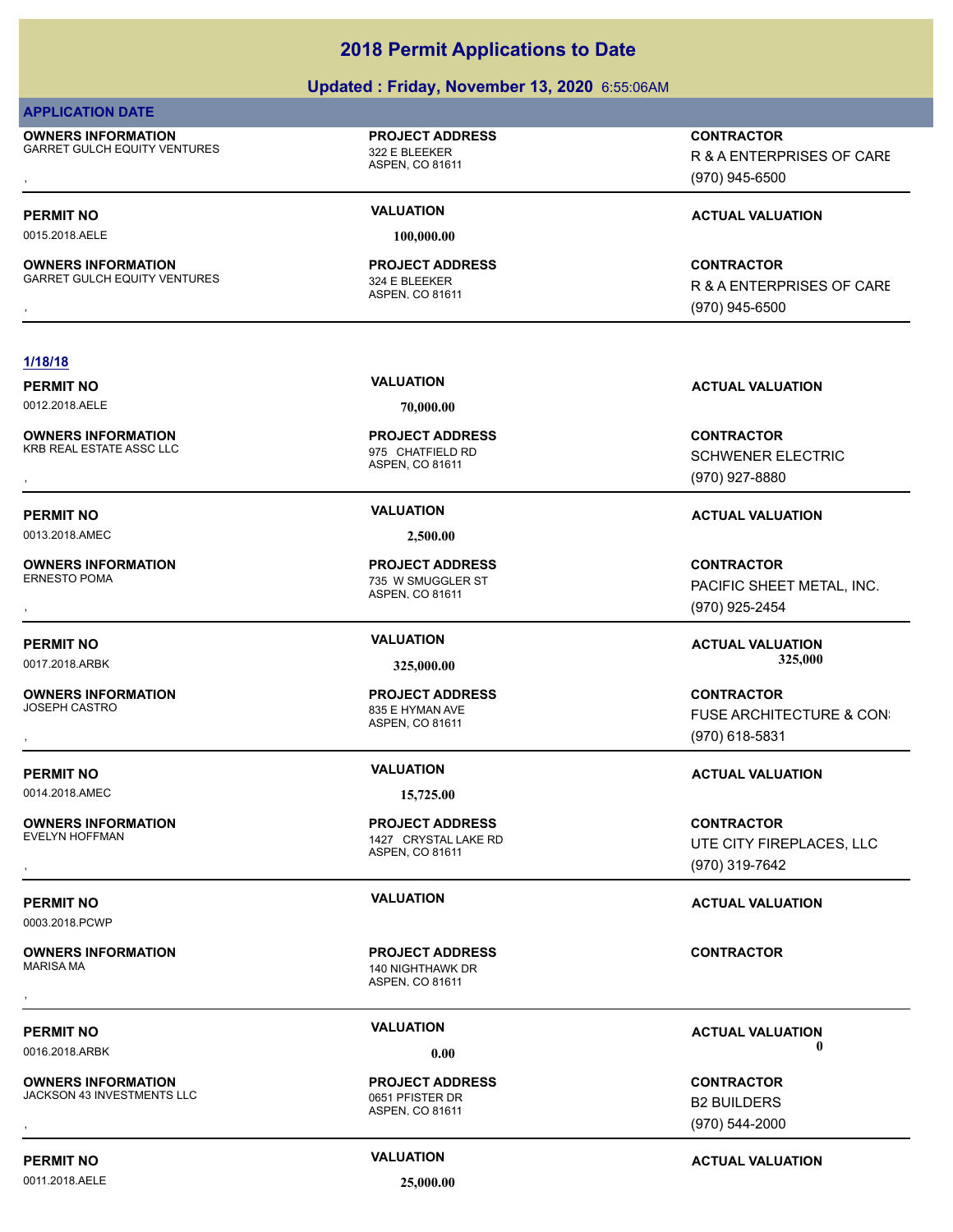### **Updated : Friday, November 13, 2020** 6:55:06AM

### **APPLICATION DATE**

**OWNERS INFORMATION** VICTORIAN SQUARE, LLC<br>
601 E HYMAN , **CONTRACTOR**

ASPEN, CO 81611

**PROJECT ADDRESS**

0004.2018.ENTP

**OWNERS INFORMATION** ASPEN CLARKS REAL ESTATE LLC<br>517 E HYMAN **OWNERS INFORMATION LETTLE SERVICE PROJECT ADDRESS ARE:** CONTRACTOR<br>ASPEN CLARKS REAL ESTATE LLC THE STATE ASPEN, CO 81611<br>,

0004.2018.afsr **205,970.00**

**OWNERS INFORMATION** SARPA JOHN G & JAN JONES 550 S SPRING ST 415 E DEAN ASPEN, CO 81611

### **1/17/18**

**OWNERS INFORMATION**

0003.2018.ENTP

**OWNERS INFORMATION** COLTER VAN DOMELEN RUBEY PARK, LLC 406 S MILL ST 400 E MAIN ASPEN, CO 81611

0010.2018.AELE **3,000.00**

**OWNERS INFORMATION** HUNTER CREEK CONDO HOA 1100 VINE ST

0009.2018.AELE **194,000.00**

**OWNERS INFORMATION** VICTORIAN PENTHOUSE LLC<br>VICTORIAN PENTHOUSE LLC 601 E HYMAN

**PROJECT ADDRESS**

ASPEN, CO 81611

ASPEN, CO 81611 **PROJECT ADDRESS**

ASPEN, CO 81611 320 E HYMAN AVE **PROJECT ADDRESS**

ASPEN, CO 81611 **PROJECT ADDRESS**

ASPEN, CO 81611 **PROJECT ADDRESS**

ASPEN, CO 81611 **PROJECT ADDRESS**

**PERMIT NO VALUATION VALUATION VALUATION** 

### **PERMIT NO VALUATION ACTUAL VALUATION**

**CONTRACTOR ALL-STATE FIRE PROTECTION** (303) 288-3901

**PERMIT NO VALUATION ACTUAL VALUATION** 0009.2018.ACBK **45,000.00 45,000.00**

, **CONTRACTOR** MCDONOUGH CONSTRUCTIO (970) 379-9674

### **PERMIT NO VALUATION ACTUAL VALUATION**

**CONTRACTOR**

### **PERMIT NO VALUATION ACTUAL VALUATION**

**OWNERS INFORMATION GOVERNED BY A SERVICE PROJECT ADDRESS ARE:** CONTRACTOR CONTRACTOR<br>HUNTER CREEK CONDO HOA A SPEN, CO 81611 ASPEN, CO 81611 GOVERNED A SPEN, CO 81611 (970) 366-9253 JAMES MARQUARDT ELECTR (970) 366-9253

### **PERMIT NO VALUATION ACTUAL VALUATION**

, **CONTRACTOR** LASSITER ELECTRIC, INC (970) 927-4656

### **1/16/18**

0012.2018.AMEC **22,585.00**

**OWNERS INFORMATION**

ASPEN, CO 81611 300 LAKE AVE **PROJECT ADDRESS**

**PERMIT NO VALUATION ACTUAL VALUATION**

, **CONTRACTOR** UTE CITY FIREPLACES, LLC (970) 319-7642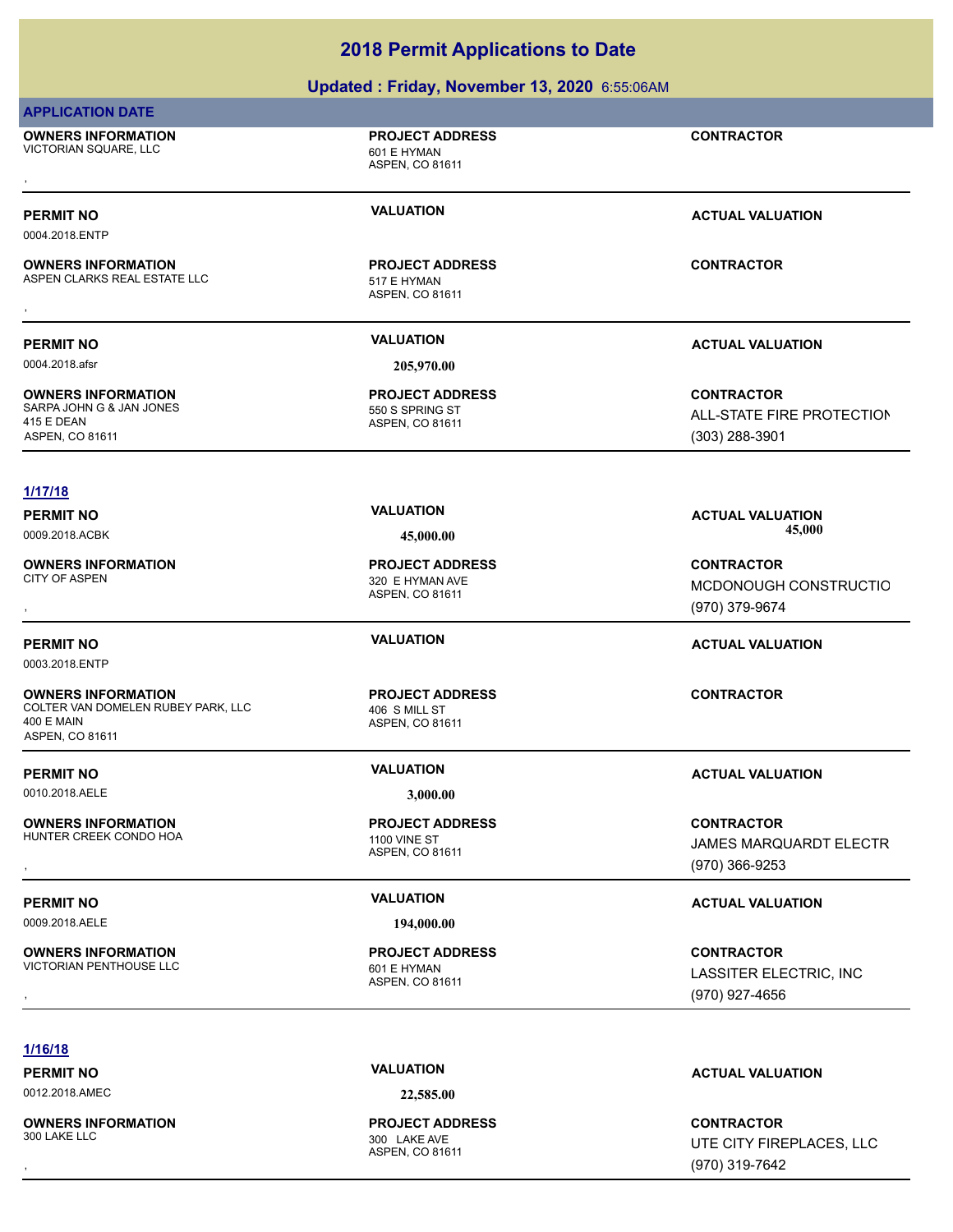### **Updated : Friday, November 13, 2020** 6:55:06AM

### **APPLICATION DATE**

0008.2018.AELE **18,000.00**

**OWNERS INFORMATION**<br>JOFFE LIVING TRUST

812 E COOPER AVE **PROJECT ADDRESS**

ASPEN, CO 81611

**OWNERS INFORMATION** CALLAHAN CYNTHIA TRUST 755 CASTLE CREEK DR 750 CEMETERY LN ASPEN, CO 81611

0011.2018.AMEC

**OWNERS INFORMATION**

0010.2018.ASPL **20,000.00**

**OWNERS INFORMATION** 630 E HYMAN LLC 630 E HYMAN

ASPEN, CO 81611 **PROJECT ADDRESS**

ASPEN, CO 81611 VICTORIAN SQUARE, LLC 601 E HYMAN **PROJECT ADDRESS**

ASPEN, CO 81611 **PROJECT ADDRESS**

### **1/12/18**

0001.2018.RWBU **15,000.00**

**OWNERS INFORMATION**

0001.2018.asgn

**OWNERS INFORMATION** JAMES E & NANCY COX 427 E HYMAN AVE

0005.2018.AELE **34,421.00**

**OWNERS INFORMATION**

0007.2018.AELE **118,000.00**

**OWNERS INFORMATION**

ASPEN, CO 81611 1290 RED BUTTE DR **PROJECT ADDRESS** , **CONTRACTOR**

ASPEN, CO 81611 **PROJECT ADDRESS** , **CONTRACTOR**

ASPEN, CO 81611 1154 E COOPER AVE **PROJECT ADDRESS**

ASPEN, CO 81611 1419 CRYSTAL LAKE RD **PROJECT ADDRESS** , **CONTRACTOR**

**PERMIT NO VALUATION ACTUAL VALUATION**

**OWNERS INFORMATION LATE CONTRACTOR PROJECT ADDRESS ARE CONTRACTOR CONTRACTOR**<br>JOFFE LIVING TRUST<br>, ASPEN, CO 81611<br>, BEST ELECTRIC LLC

### **PERMIT NO VALUATION ACTUAL VALUATION** 0015.2018.ARBK **0.00 0.00**

**CONTRACTOR** D C RIENKS CUSTOM CONSTI (970) 948-7437

### **PERMIT NO VALUATION ACTUAL VALUATION**

**OWNERS INFORMATION PROJECT ADDRESS CONTRACTOR**<br>VICTORIAN SQUARE, LLC 601 E HYMAN T & E MARSHALL ENTERPRISI<br>, ASPEN, CO 81611 T & E MARSHALL ENTERPRISI (970) 927-8071

### **PERMIT NO VALUATION ACTUAL VALUATION**

, **CONTRACTOR** TOP GUN PLUMBING & HEATII (970) 945-2580

**PERMIT NO VALUATION ACTUAL VALUATION**

**PERMIT NO VALUATION ACTUAL VALUATION**

ALPINE SIGN SHOP, INC

### **PERMIT NO VALUATION ACTUAL VALUATION**

, **CONTRACTOR** MTRICITY, LTD (970) 923-4730

### **PERMIT NO VALUATION ACTUAL VALUATION**

MTRICITY, LTD (970) 923-4730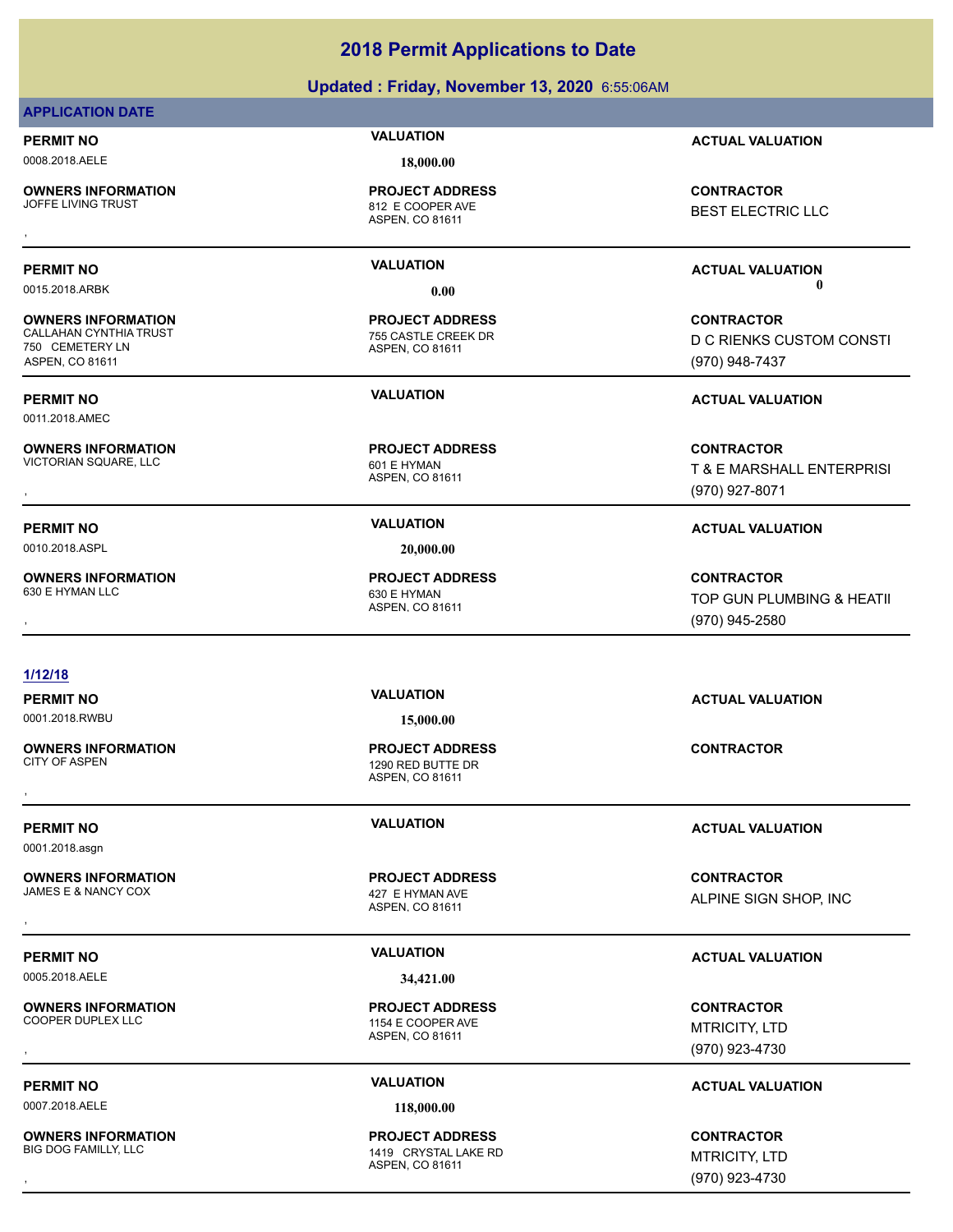### **Updated : Friday, November 13, 2020** 6:55:06AM

### **APPLICATION DATE**

**OWNERS INFORMATION**<br>450 RIGINAL LLC

**OWNERS INFORMATION**

**OWNERS INFORMATION**

**OWNERS INFORMATION**

**OWNERS INFORMATION**

**OWNERS INFORMATION**

**OWNERS INFORMATION**

0009.2018.AMEC

0008.2018.AMEC

0009.2018.ASPL

ASPEN, CO 81611 450 S ORIGINAL ST **PROJECT ADDRESS**

ASPEN, CO 81611 315 E DEAN ASSOCIATES INC 315 E DEAN ST **PROJECT ADDRESS**

ASPEN, CO 81611 43 SMUGGLER GROVE RD **PROJECT ADDRESS**

ASPEN, CO 81611 SUE ATKINSON 100 N EIGHTH **PROJECT ADDRESS**

ASPEN, CO 81611 VICTORIAN SQUARE, LLC<br>
601 E HYMAN **PROJECT ADDRESS**

**PROJECT ADDRESS**

0006.2018.AELE **35,422.00**

**PROJECT ADDRESS**

**PERMIT NO VALUATION ACTUAL VALUATION** 0014.2018.ARBK **19,980.00 19,980.00**

, **CONTRACTOR** RUDD CONSTRUCTION, INC. (970) 927-9119

**PERMIT NO VALUATION ACTUAL VALUATION** 0007.2018.ACBK **50,000.00 50,000.00**

**OWNERS INFORMATION GOVERNED BY A SPEN CONTRACTOR CONTRACTOR**<br>115 E DEAN ASSOCIATES INC GOVERNED BY STAGE A SPEN CONSTRUCTORS ASPEN CONSTRUCTORS, INC<br>15 E DEAN ASSOCIATES INC<br>2009 - ASPEN CO 81611 ASPEN CONSTRUCTORS, INC (970) 925-7608

**PERMIT NO VALUATION ACTUAL VALUATION** 0013.2018.ARBK **45,000.00 45,000.00**

**OWNERS INFORMATION PROJECT ADDRESS CONTRACTOR**<br>HTM PROPERTIES LLC 43 SMUGGLER GROVE RD SEVEN CASTLES CONSTRUC<br>, ASPEN, CO 81611 SEVEN CASTLES CONSTRUCT (970) 618-7294

### **PERMIT NO VALUATION ACTUAL VALUATION**

, **CONTRACTOR AJAX MECHANICAL SERVICES** (970) 984-0579

### **PERMIT NO VALUATION ACTUAL VALUATION**

**OWNERS INFORMATION PROJECT ADDRESS CONTRACTOR**<br>VICTORIAN SQUARE, LLC 601 E HYMAN JIM HOUG PLUMBING & HEAT<br>, ASPEN, CO 81611 **JIM HOUG PLUMBING & HEAT** (970) 945-5569

**OWNERS INFORMATION PROJECT ADDRESS CONTRACTOR**<br>VICTORIAN SQUARE, LLC 601 E HYMAN JIM HOUG PLUMBING & HEAT<br>, ASPEN. CO 81611 JIM HOUG PLUMBING & HEAT (970) 945-5569

### **PERMIT NO VALUATION VALUATION VALUATION**

, **CONTRACTOR** MTRICITY, LTD (970) 923-4730

### **1/11/18**

0002.2018.PCWP

**OWNERS INFORMATION** ESTER P & JERALD A BOVINO 804 HUNTER CREEK RD

ASPEN, CO 81611 **PROJECT ADDRESS** , **CONTRACTOR**

**PERMIT NO VALUATION ACTUAL VALUATION**

VICTORIAN SQUARE, LLC 601 E HYMAN

**PERMIT NO VALUATION ACTUAL VALUATION**

ASPEN, CO 81611

ASPEN, CO 81611 332 N RIVERSIDE AVE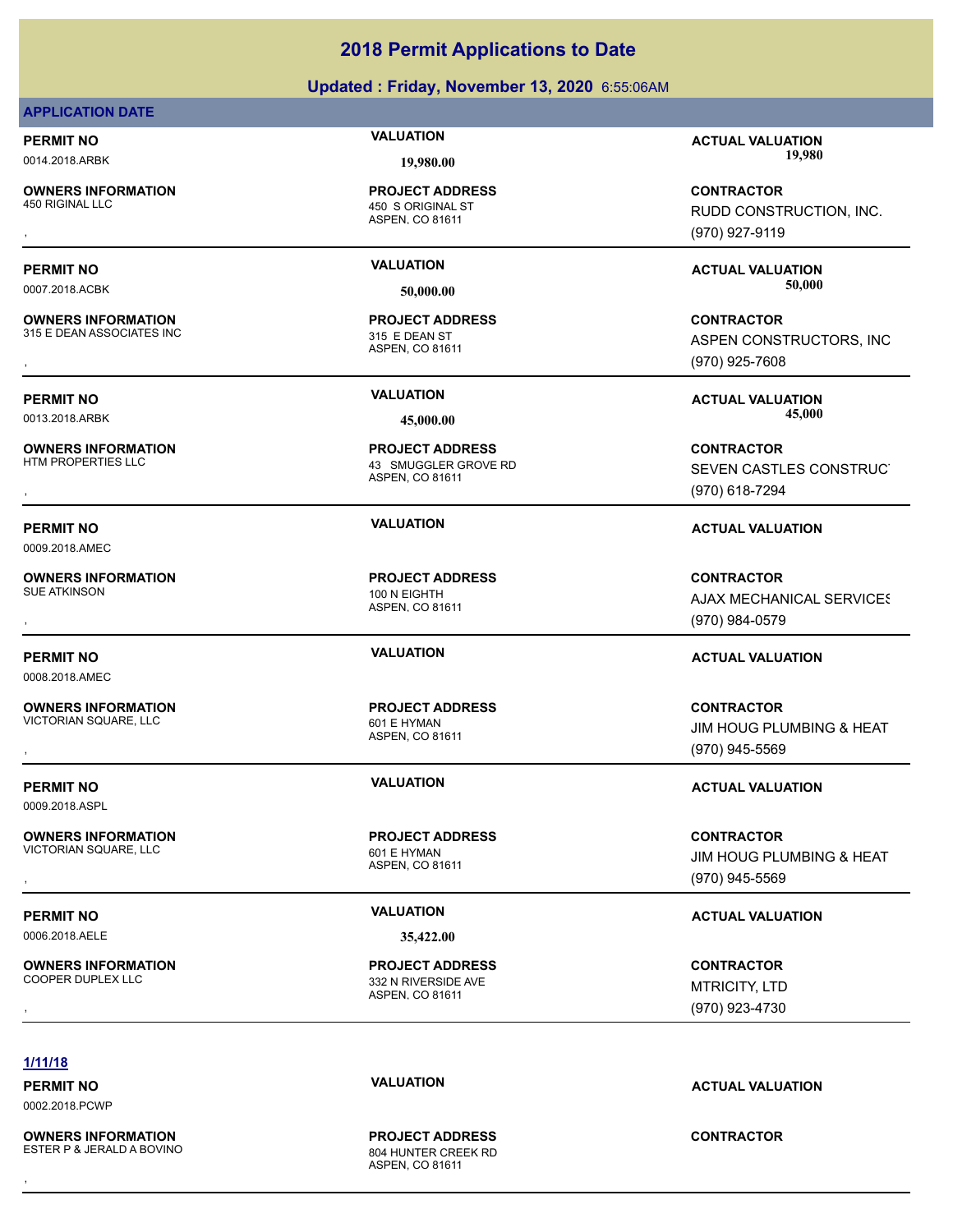### **Updated : Friday, November 13, 2020** 6:55:06AM

### **APPLICATION DATE**

0001.2018.tent

**OWNERS INFORMATION** BETHEL PARTY RENTALS 419 S MILL ST

**OWNERS INFORMATION** HUGHES FAMILY REV TRUST **THE SERVICE OF A SERVICE OF A SERVICE OF A SERVICE OF A SERVICE OF A SERVICE OF A SERVICE OF A SERVICE OF A SERVICE OF A SERVICE OF A SERVICE OF A SERVICE OF A SERVICE OF A SERVICE OF A SERVICE OF** 

**OWNERS INFORMATION**

777 CEMETERY LN ASPEN, CO 81611

**OWNERS INFORMATION** THE BURRELL GROUP **120 COOPER AVE** 

0004.2018.AELE **1.00**

**OWNERS INFORMATION**

ASPEN, CO 81611 **PROJECT ADDRESS**

ASPEN, CO 81611 **PROJECT ADDRESS**

ASPEN, CO 81611 745 CEMETERY LN **PROJECT ADDRESS**

ASPEN, CO 81611 **PROJECT ADDRESS**

ASPEN, CO 81611 0 WAGNER PARK E. DURANT & HY **PROJECT ADDRESS OWNERS INFORMATION FROM THE PROJECT ADDRESS FOR A SUMPLE CONTRACTOR**<br>PARKS DEPARTMENT CITY OF ASPEN FRAMEL ASPEN, CO 81611<br>,

**PERMIT NO VALUATION ACTUAL VALUATION**

**OWNERS INFORMATION PROJECT ADDRESS CONTRACTOR**<br>BETHEL PARTY RENTALS 419 S MILL ST BETHEL PARTY RENTALS, INC<br>, ASPEN, CO 81611 BETHEL PARTY RENTALS, INC (970) 479-7000

**PERMIT NO VALUATION ACTUAL VALUATION** 0011.2018.ARBK **1,628,990.00 1,628,990.00**

, **CONTRACTOR** AML CONSTRUCTION, INC (970) 945-1567

**PERMIT NO VALUATION ACTUAL VALUATION** 0012.2018.ARBK **1,657,350.00 1,657,350.00**

> **CONTRACTOR** AML CONSTRUCTION, INC (970) 945-1567

**PERMIT NO VALUATION ACTUAL VALUATION** 0006.2018.ACBK **466,649.00 466,649.00**

, **CONTRACTOR IGLEHART CONSTRUCTION C** (970) 925-5990

### **PERMIT NO VALUATION ACTUAL VALUATION**

**1/10/18**

0008.2018.ASPL **22,000.00**

ASPEN, CO 81611 835 CHATFIELD RD **PROJECT ADDRESS**

ASPEN, CO 81611 401 E HYMAN AVE **PROJECT ADDRESS** , **CONTRACTOR**

**PERMIT NO VALUATION ACTUAL VALUATION**

, **CONTRACTOR** SOPRIS MECHANICAL (070) 618-0282

PERMIT NO **SALUATION VALUATION CONSUMPTION ACTUAL VALUATION** 0010.2018.ARBK **1,935,000.00 1,935,000.00**

, **CONTRACTOR** MADIGAN & COMPANY (970) 319-2232

### **PERMIT NO VALUATION ACTUAL VALUATION**

**OWNERS INFORMATION**

**OWNERS INFORMATION**

**OWNERS INFORMATION** 834 W HALLAM ASSOCIATES, LLC<br>834 W HALLAM ST

0005.2018.ASLU

ASPEN, CO 81611 **PROJECT ADDRESS**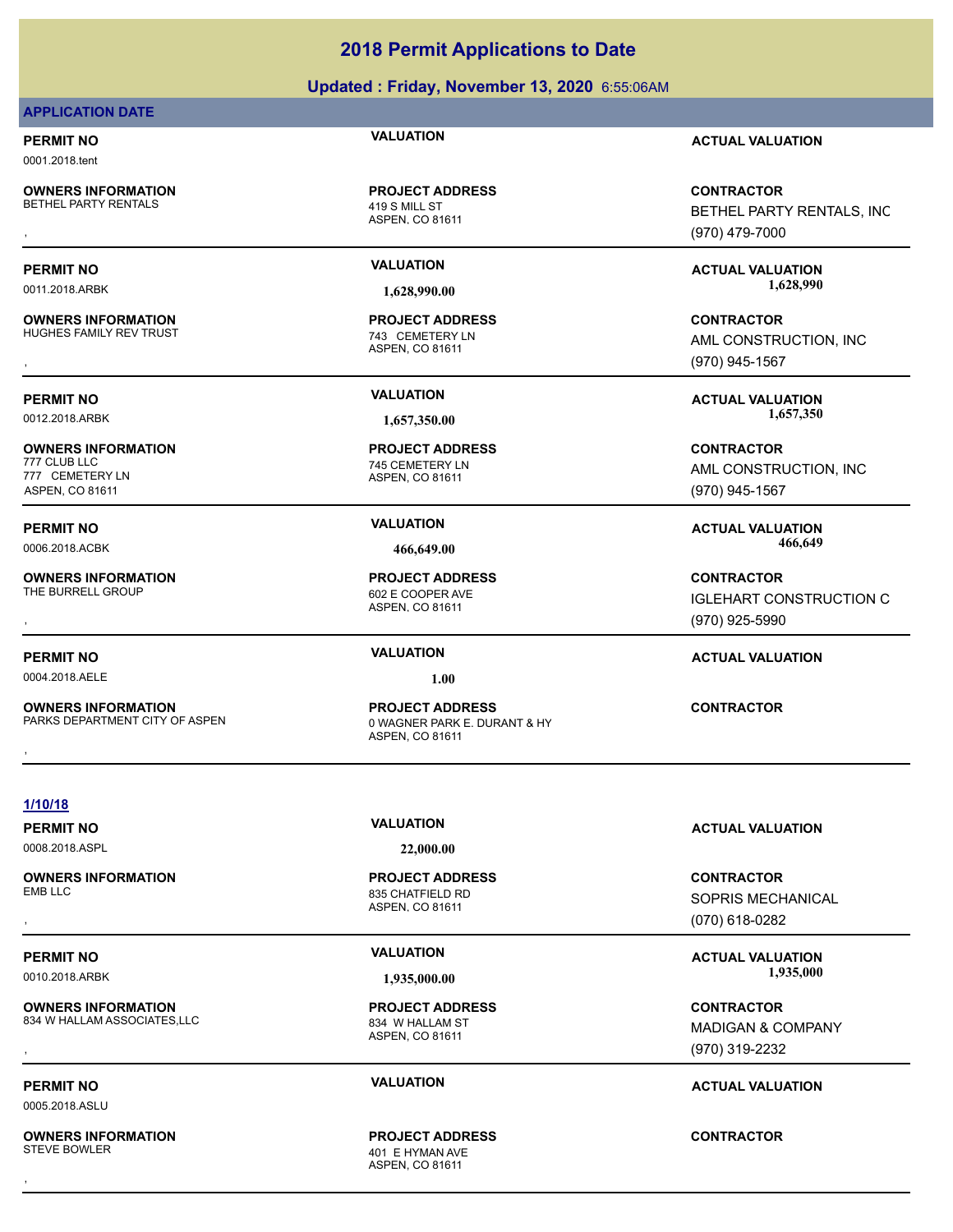### **Updated : Friday, November 13, 2020** 6:55:06AM

### **APPLICATION DATE**

**OWNERS INFORMATION**

ASPEN, CO 81611 527 S WEST END ST **PROJECT ADDRESS**

### **1/9/18**

0004.2018.AMEC **160,000.00**

**OWNERS INFORMATION** ASV ASPEN ST OWNERS TODD EMERSON, BALD MOUNTAIN, L **OWNERS INFORMATION DEMERSON, BALD REGULES PROJECT ADDRESS ARE SERVICES CONTRACTOR CONTROURDERS AND RESOLUTION<br>ASV ASPEN ST OWNERS TODD EMERSON, BALD 440 S RIVERSIDE AVE <b>Resolution of the CONTROUNTAIN, L**<br>MOUNTAIN, L **ASP** 

0004.2018.ASLU

**OWNERS INFORMATION** JOHN SELLERS RIVERFRONT FORK, LLC 1130 BLACK BIRCH DR **OWNERS INFORMATION FORK, LLC FORMATION FIGURE ARE ASSESS FOR THE SEXUAL SELLERS RIVERFRONT FORK, LLC FORMATION**<br>JOHN SELLERS RIVERFRONT FORK, LLC FORMATION FOR ASPEN, CO 81611<br>,

0003.2018.AMEC **68,000.00**

**OWNERS INFORMATION** J NORWOOD D STREET PARTNERS 434 PEARL CT 434 PEARL CT ASPEN, CO 81611

**OWNERS INFORMATION**

0004.2018.ASPL **35,000.00**

**OWNERS INFORMATION**

0003.2018.afsr **1,100.00**

**OWNERS INFORMATION** 

**OWNERS INFORMATION**

ASPEN, CO 81611 440 S RIVERSIDE AVE **PROJECT ADDRESS**

ASPEN, CO 81611 **PROJECT ADDRESS**

ASPEN, CO 81611 **PROJECT ADDRESS**

0002.2018.AMEC **23,822.00**

ASPEN, CO 81611 415 E HYMAN AVE **PROJECT ADDRESS**

ASPEN, CO 81611 812 E COOPER AVE **PROJECT ADDRESS**

ASPEN, CO 81611 710 E DURANT **PROJECT ADDRESS**

### ASPEN, CO 81611 427 RIO GRANDE PL **PROJECT ADDRESS**

**PERMIT NO VALUATION ACTUAL VALUATION** 0009.2018.ARBK **35,000.00 35,000.00**

, **CONTRACTOR** LUCKY DOG CONSTRUCTION. (970) 963-4655

### **PERMIT NO VALUATION ACTUAL VALUATION**

PACIFIC SHEET METAL, INC. (970) 925-2454

### **PERMIT NO VALUATION ACTUAL VALUATION**

### **PERMIT NO VALUATION VALUATION VALUATION**

### **CONTRACTOR**

### **PERMIT NO VALUATION ACTUAL VALUATION**

, **CONTRACTOR** US FORCED AIR COMPANY, IN (970) 319-7285

### **PERMIT NO VALUATION ACTUAL VALUATION**

**OWNERS INFORMATION PROJECT ADDRESS CONTRACTOR**<br>JOFFE LIVING TRUST 812 E COOPER AVE A\*OK PLUMBING & HEATING, I<br>, ASPEN. CO 81611 A\*OK PLUMBING & HEATING, I (970) 456-3013

### **PERMIT NO VALUATION ACTUAL VALUATION**

, **CONTRACTOR** WESTERN STATES FIRE PROT (303) 792-0022

**PERMIT NO CONSUMITY OF A CONSUMITY OF A CONSUMITY OF A CONSUMITY OF A CTUAL VALUATION** 0004.2018.ACBK **1,200,000.00 1,200,000.00**

, **CONTRACTOR** SHAW BUILDERS, LLC (970) 242-9236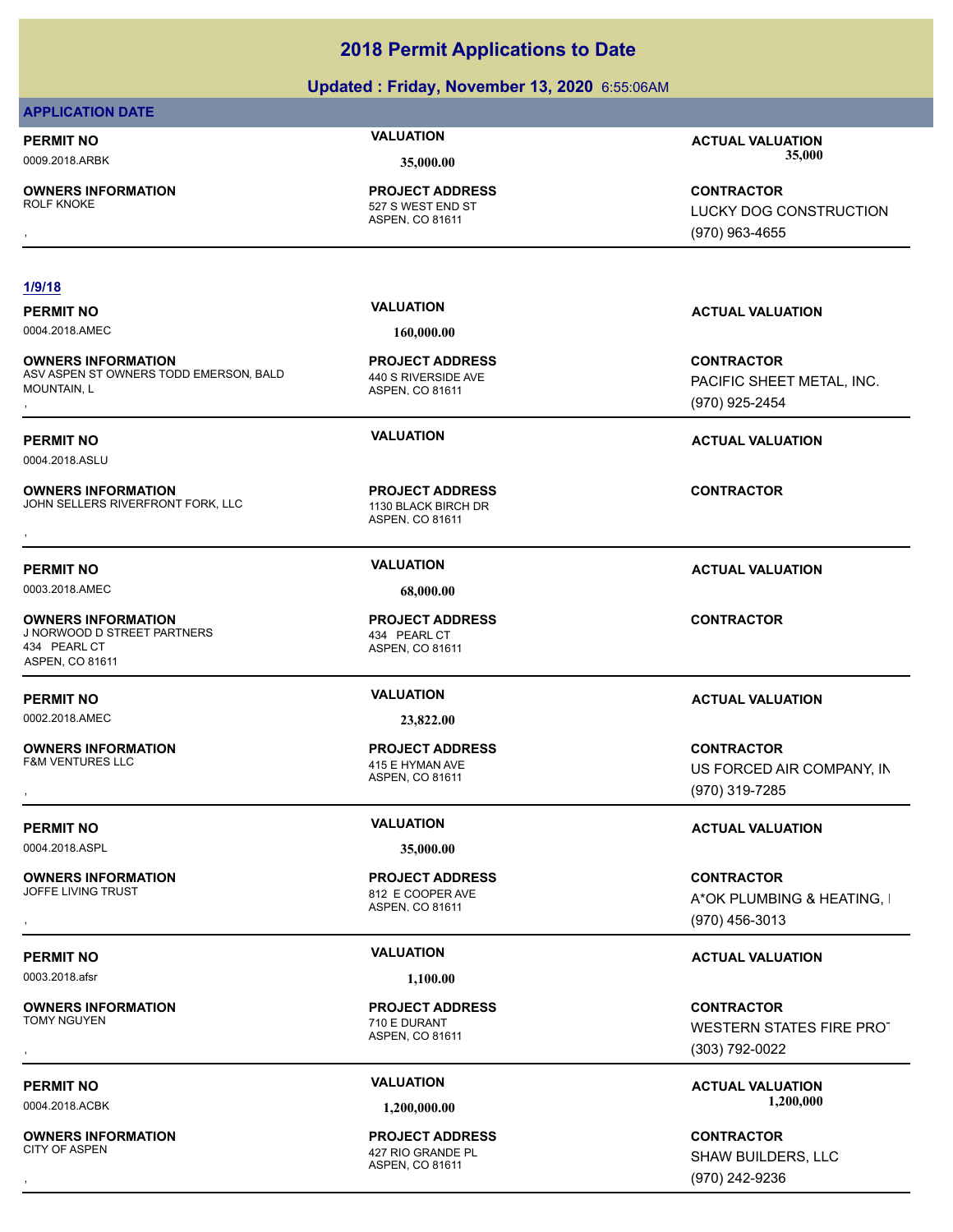### **Updated : Friday, November 13, 2020** 6:55:06AM

### **APPLICATION DATE**

**OWNERS INFORMATION**

**OWNERS INFORMATION**

0006.2018.AMEC **3,500.00**

**OWNERS INFORMATION** JACKSON 43 INVESTMENTS LLC<br>0651 PFISTER DR

**OWNERS INFORMATION** JACKSON 43 INVESTMENTS LLC<br>0651 PFISTER DR

ASPEN, CO 81611 427 RIO GRANDE PL **PROJECT ADDRESS**

ASPEN, CO 81611 302 PARK AVE **PROJECT ADDRESS**

ASPEN, CO 81611 **PROJECT ADDRESS**

### **1/8/18**

**OWNERS INFORMATION** CATHEDRAL CUTTHROAT, LLC<br>
209 E BLEEKER ST

**OWNERS INFORMATION**

**OWNERS INFORMATION** HUNTER PLAZA ASSOCIATES LLP<br>614 E COOPER AVE

0003.2018.ASPL **1,400.00**

**OWNERS INFORMATION** AJAX MOUNTAIN ASSOCIATES LTD 520 E DURANT

ASPEN, CO 81611 **PROJECT ADDRESS OWNERS INFORMATION GOVERNED BY A SERVICE PROJECT ADDRESS ARE:**<br>CATHEDRAL CUTTHROAT, LLC GOVERNED BY ASPEN, CO 81611<br>,

ASPEN, CO 81611 720 E HYMAN AVE **PROJECT ADDRESS**

ASPEN, CO 81611 **PROJECT ADDRESS**

ASPEN, CO 81611 **PROJECT ADDRESS**

**PERMIT NO VALUATION ACTUAL VALUATION** 0005.2018.ACBK **200,000.00 200,000.00**

, **CONTRACTOR** SHAW CONSTRUCTION, LLC (970) 242-9236

**PERMIT NO VALUATION ACTUAL VALUATION** 0008.2018.ARBK **3,000,000.00 3,000,000.00**

, **CONTRACTOR** KORU LTD (970) 963-3217

**PERMIT NO VALUATION ACTUAL VALUATION**

**OWNERS INFORMATION LEADURED BY A SERVICE TO A SERVICE ADDRESS ARE SERVICE SONTRACTOR CONTRACTOR SERVICE SOME ASPEN<br>JACKSON 43 INVESTMENTS LLC LEADURE SOME SERVICE OF THE SPEN, CO 81611<br>, ASPEN, CO 81611 LEADURE SOME SOME** HAPS PLUMBING & HEATING (970) 928-9222

**OWNERS INFORMATION LEADURED BY A SERVICE TO A SERVICE ADDRESS ARE SERVICE SONTRACTOR CONTRACTOR SERVICE SOME ASPEN<br>JACKSON 43 INVESTMENTS LLC LEADURER SERVICE SONG A SPEN, CO 81611<br>, EARLY MASPEN, CO 81611 LEADURER SONG S** HAPS PLUMBING & HEATING (970) 928-9222

**PERMIT NO VALUATION ACTUAL VALUATION** 0007.2018.ARBK **5,326,762.00 5,326,762.00**

**PERMIT NO VALUATION ACTUAL VALUATION** 0003.2018.ACBK **42,000.00 42,000.00**

, **CONTRACTOR** SRM CONSTRUCTION & SUST

### **PERMIT NO VALUATION ACTUAL VALUATION** 0002.2018.ACBK **10,000.00 10,000.00**

**OWNERS INFORMATION LETTLE SERVICE PROJECT ADDRESS ARE SERVICE CONTRACTOR CONTRACTOR**<br>HUNTER PLAZA ASSOCIATES LLP ASPEN ASPEN, CO 81611<br>, The CONTROL CO 81611 (970) 925-2454 PACIFIC SHEET METAL, INC. (970) 925-2454

### **PERMIT NO VALUATION ACTUAL VALUATION**

, **CONTRACTOR** A\*OK PLUMBING & HEATING, I (970) 456-3013

# **PERMIT NO VALUATION ACTUAL VALUATION** 0006.2018.ASPL **4,500.00**

ASPEN, CO 81611 **PROJECT ADDRESS**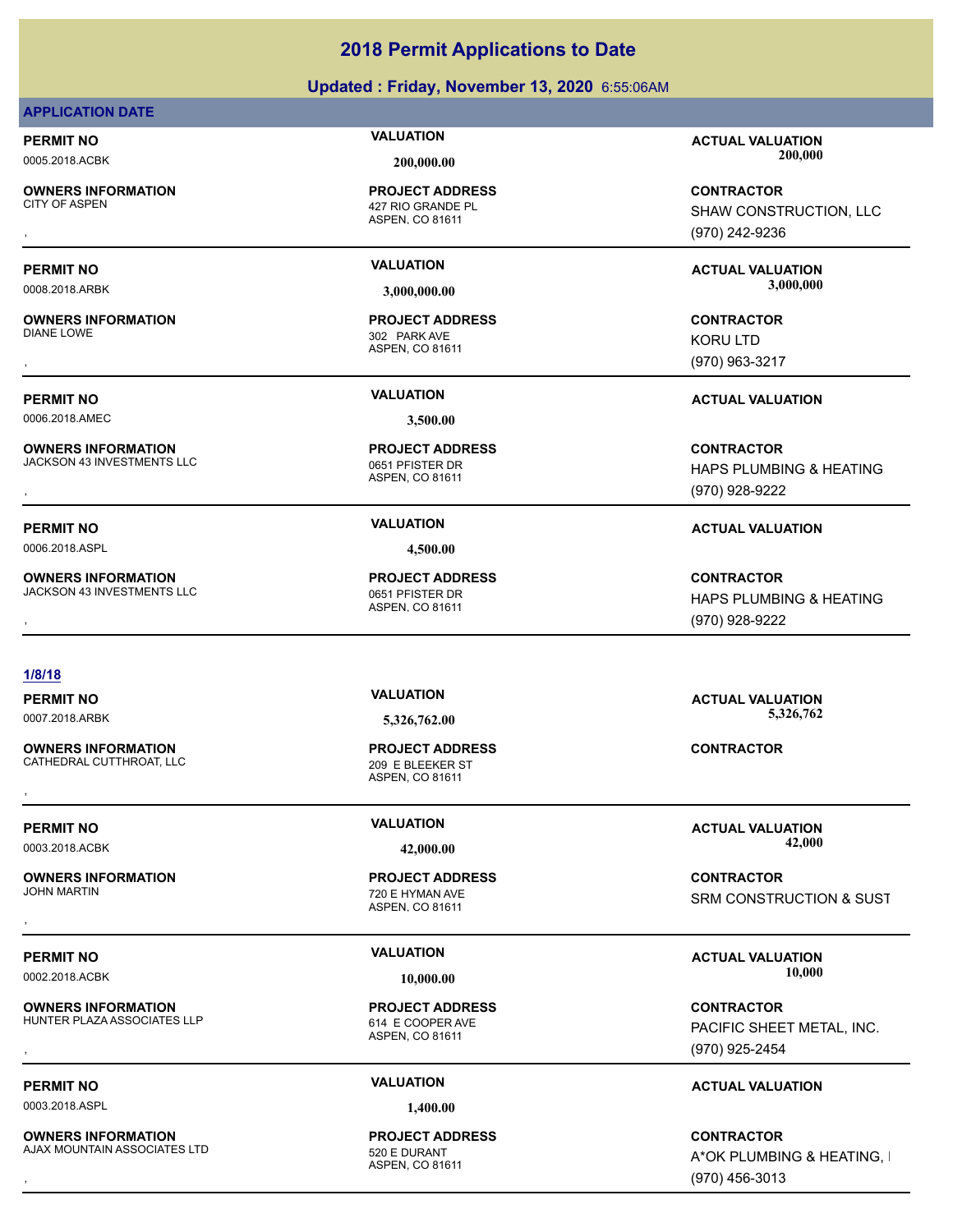| Updated: Friday, November 13, 2020 6:55:06AM                                              |                                                               |                                                                  |
|-------------------------------------------------------------------------------------------|---------------------------------------------------------------|------------------------------------------------------------------|
| <b>APPLICATION DATE</b>                                                                   |                                                               |                                                                  |
| <b>PERMIT NO</b><br>0003.2018.ASLU                                                        | <b>VALUATION</b>                                              | <b>ACTUAL VALUATION</b>                                          |
| <b>OWNERS INFORMATION</b><br>JANET PARK CENTERAL BUILDING OWNERS                          | <b>PROJECT ADDRESS</b><br>215 E HYMAN<br>ASPEN, CO 81611      | <b>CONTRACTOR</b>                                                |
|                                                                                           |                                                               |                                                                  |
| 1/5/18                                                                                    |                                                               |                                                                  |
| <b>PERMIT NO</b><br>0002.2018.ASLU                                                        | <b>VALUATION</b>                                              | <b>ACTUAL VALUATION</b>                                          |
| <b>OWNERS INFORMATION</b><br>KARYN & WILLIAM SILVERSTEIN                                  | <b>PROJECT ADDRESS</b><br>905 CHATFIELD RD<br>ASPEN, CO 81611 | <b>CONTRACTOR</b>                                                |
| <b>PERMIT NO</b>                                                                          | <b>VALUATION</b>                                              | <b>ACTUAL VALUATION</b>                                          |
| 0002.2018.afsr                                                                            | 800.00                                                        |                                                                  |
| <b>OWNERS INFORMATION</b><br>WOOD FAMILY PARTNERSHIP                                      | <b>PROJECT ADDRESS</b><br>432 E HYMAN AVE<br>ASPEN, CO 81611  | <b>CONTRACTOR</b><br>FIRE ENGINEERING SERVICE<br>(970) 319-1187  |
| <b>PERMIT NO</b>                                                                          | <b>VALUATION</b>                                              | <b>ACTUAL VALUATION</b>                                          |
| 0002.2018.ASPL                                                                            | 5,000.00                                                      |                                                                  |
| <b>OWNERS INFORMATION</b><br><b>EDWARD MAHON</b>                                          | <b>PROJECT ADDRESS</b><br>155 LONE PINE RD<br>ASPEN, CO 81611 | <b>CONTRACTOR</b><br>THE FIREPLACE EXPERT<br>(970) 987-2962      |
| <b>PERMIT NO</b>                                                                          | <b>VALUATION</b>                                              | <b>ACTUAL VALUATION</b>                                          |
| 0001.2018.afsr                                                                            | 67,658.00                                                     |                                                                  |
| <b>OWNERS INFORMATION</b><br>THE ASPEN INSTITUTE                                          | <b>PROJECT ADDRESS</b><br>845 MEADOWS RD<br>ASPEN, CO 81611   | <b>CONTRACTOR</b><br>EXCEL FIRE PROTECTION, IN<br>(970) 434-4803 |
| <b>PERMIT NO</b><br>0001.2018.ASLU                                                        | <b>VALUATION</b>                                              | <b>ACTUAL VALUATION</b>                                          |
| <b>OWNERS INFORMATION</b><br><b>CITY HALL</b><br>801 CASTLE CRK<br><b>ASPEN, CO 81611</b> | <b>PROJECT ADDRESS</b><br>130 S GALENA<br>ASPEN, CO 81611     | <b>CONTRACTOR</b>                                                |
| <b>PERMIT NO</b>                                                                          | <b>VALUATION</b>                                              | <b>ACTUAL VALUATION</b>                                          |
| 0001.2018.AMEC                                                                            | 143,700.00                                                    |                                                                  |
| <b>OWNERS INFORMATION</b><br>STEVEN & NANCY CROWN                                         | <b>PROJECT ADDRESS</b><br>0850 MOORE DR<br>ASPEN, CO 81611    | <b>CONTRACTOR</b><br>YOUNG SERVICES, LLC                         |
|                                                                                           |                                                               |                                                                  |

**1/4/18**

0005.2018.ARBK **350,000.00 350,000.00**

**PERMIT NO VALUATION ACTUAL VALUATION**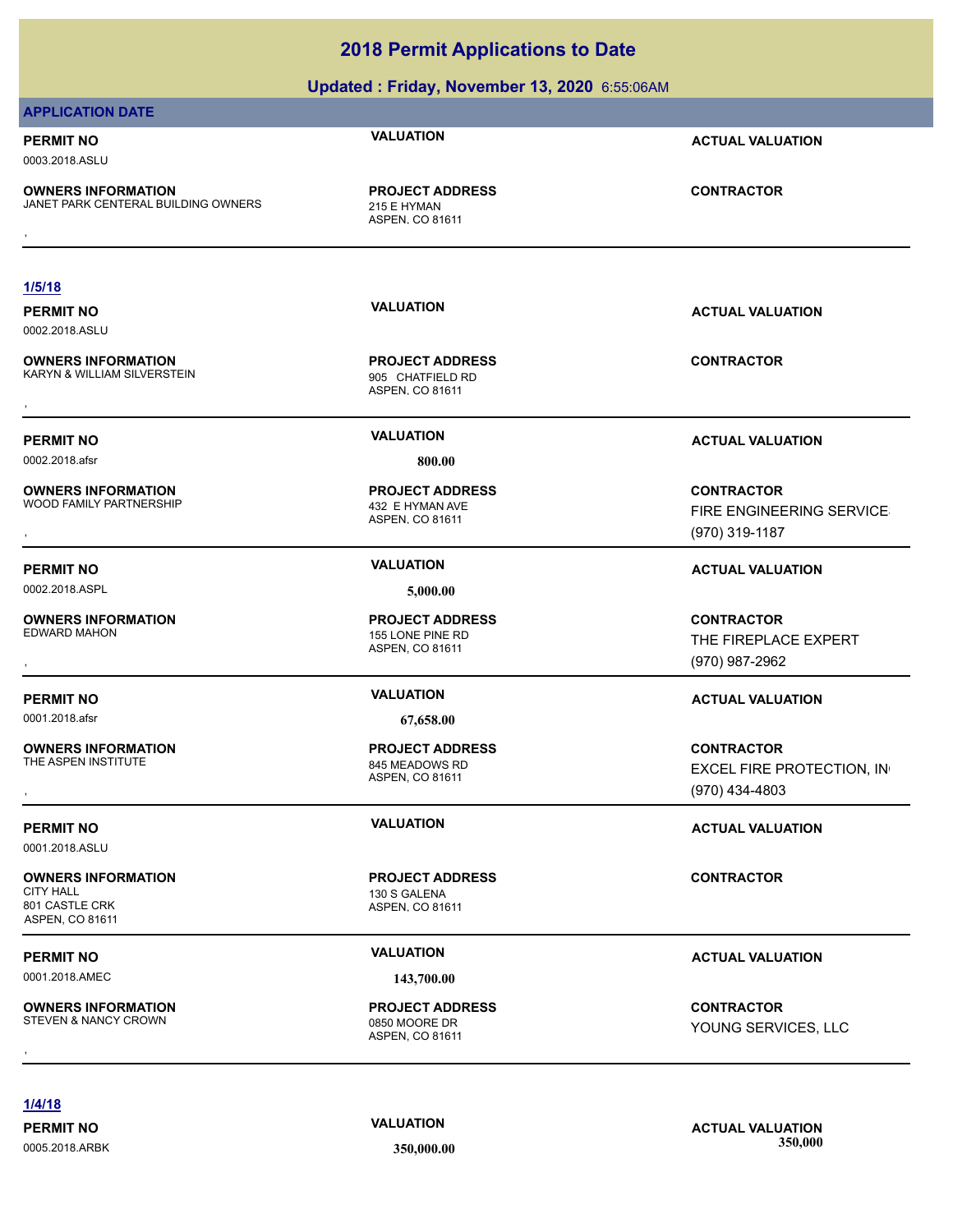### **Updated : Friday, November 13, 2020** 6:55:06AM

### **APPLICATION DATE**

**OWNERS INFORMATION** HANRAHAN RUTH LOWENS 805 BONITA DR

**OWNERS INFORMATION**

**OWNERS INFORMATION**

**OWNERS INFORMATION**

**OWNERS INFORMATION**

**OWNERS INFORMATION**

0001.2018.PCWP

ASPEN, CO 81611

**PROJECT ADDRESS**

0003.2018.AELE **14,000.00**

### ASPEN, CO 81611 ROARING FORK CONDOMINIUM ASSOC 415 E HYMAN AVE **PROJECT ADDRESS**

ASPEN, CO 81611 125 E HYMAN AVE **PROJECT ADDRESS**

ASPEN, CO 81611 951 RED MOUNTAIN RD **PROJECT ADDRESS** , **CONTRACTOR**

ASPEN, CO 81611 100 PARK AVE ASPEN LLC 100 PARK AVE **PROJECT ADDRESS**

ASPEN, CO 81611 550 S SPRING ST **PROJECT ADDRESS** , **CONTRACTOR**

, **CONTRACTOR** STEEPLECHASE CONSTRUCT (970) 920-4079

### **PERMIT NO VALUATION VALUATION VALUATION**

**OWNERS INFORMATION MASSOC REPOJECT ADDRESS ARE:**<br>ROARING FORK CONDOMINIUM ASSOC ASPEN, CO 81611 ASPEN, CO 81611 **REEVES & SONS ELECTRIC, II**<br>ASPEN, CO 81611 (970) 876-0545 REEVES & SONS ELECTRIC, II (970) 876-0545

**PERMIT NO VALUATION ACTUAL VALUATION** 0006.2018.ARBK **7,500.00 7,500.00**

, **CONTRACTOR** GZO SHEET METAL, INC. (970) 379-9977

### **PERMIT NO VALUATION ACTUAL VALUATION**

### **PERMIT NO VALUATION ACTUAL VALUATION** 0004.2018.ARBK **0.00 0.00**

**OWNERS INFORMATION PROJECT ADDRESS CONTRACTOR**<br>100 PARK AVE ASPEN LLC 100 PARK AVE HENDRICKSON CONSTRUCTI<br>, ASPEN. CO 81611 HENDRICKSON CONSTRUCTI (970) 274-6324

### **PERMIT NO VALUATION ACTUAL VALUATION**

0002.2018.ENTP

**OWNERS INFORMATION**

0002.2018.AELE **5,000.00**

**OWNERS INFORMATION**

### ASPEN, CO 81611 207 S ORIGINAL **PROJECT ADDRESS**

ASPEN, CO 81611 500 DOOLITTLE DR

**PERMIT NO VALUATION ACTUAL VALUATION** 0002.2018.ARBK **0.00 0.00**

, **CONTRACTOR** STEVE SMITH CONSTRUCTIO (970) 319-0121

### **PERMIT NO VALUATION ACTUAL VALUATION**

, **CONTRACTOR** LASSITER ELECTRIC, INC (970) 927-4656

**PERMIT NO CONSUMITY ACTUAL VALUATION VALUATION VALUATION** 0001.2018.ACBK **191,807.00 191,807.00**

**PROJECT ADDRESS**

## **1/3/18**